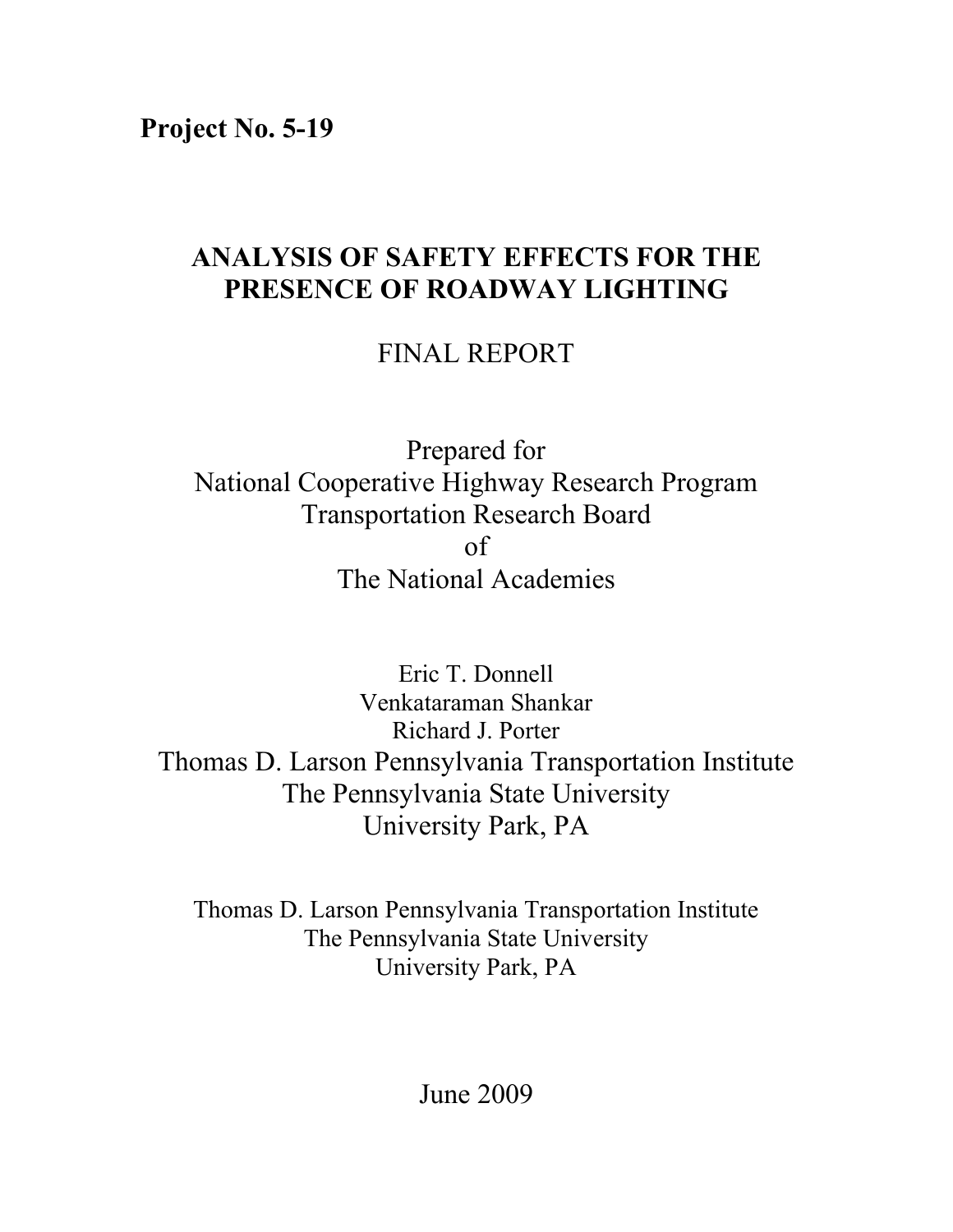#### **ACKNOWLEDGMENT OF SPONSORSHIP**

This work was sponsored by the American Association of State Highway and Transportation Officials, in cooperation with the Federal Highway Administration, and was conducted in the National Cooperative Highway Research Program, which is administered by the Transportation Research Board of the National Academies.

#### **DISCLAIMER**

This is an uncorrected draft as submitted by the research agency. The opinions and conclusions expressed or implied are those of the research agency that performed the research and are not necessarily those of the Transportation Research Board or its sponsors. The information contained in this document was taken directly from the submission of the authors. This document is not a report of the Transportation Research Board or of the National Research Council.

The results should not be considered sufficient to change the existing recommendations regarding the accident modification factors that should be used when considering the addition or removal of roadway lighting systems.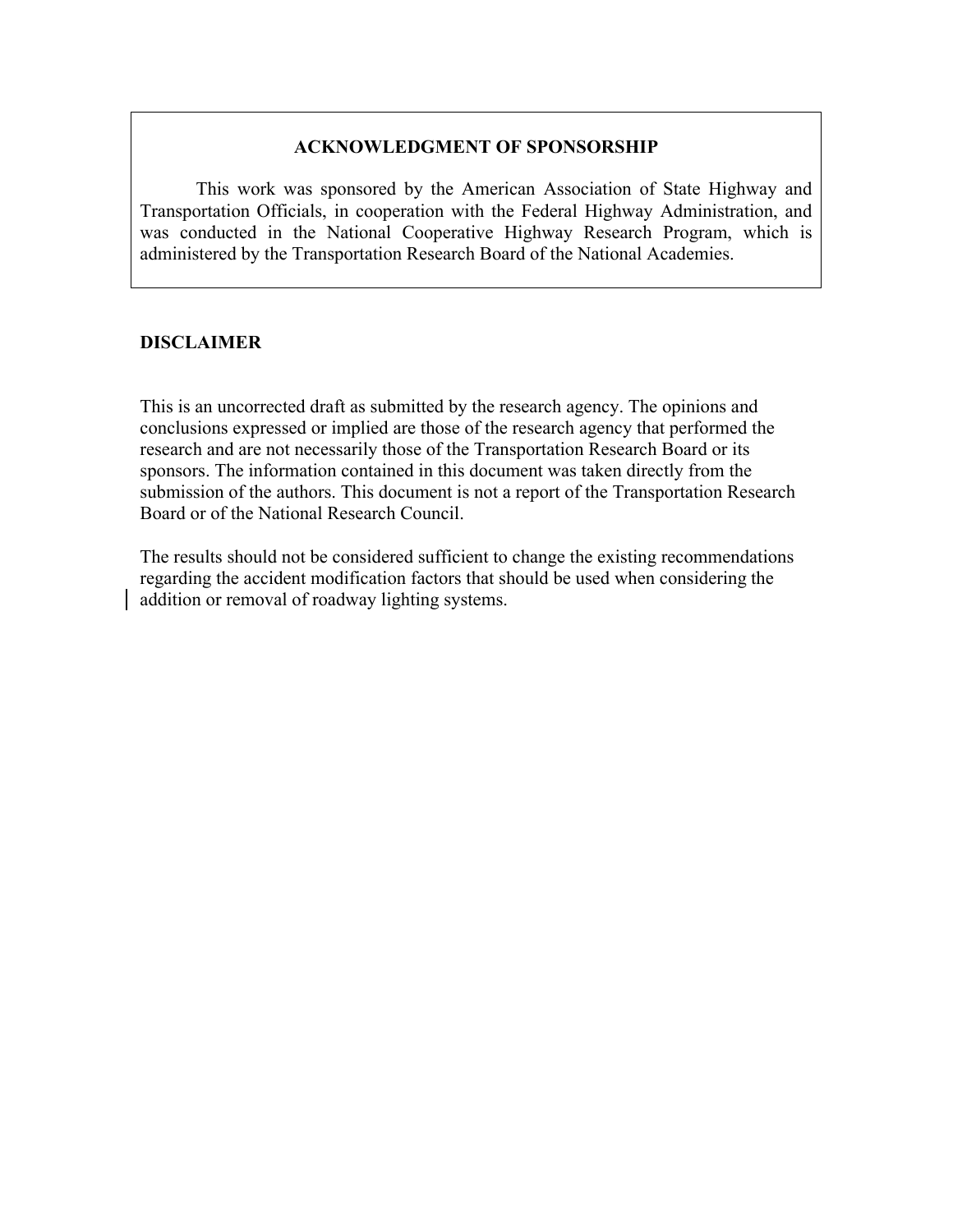# **ANALYSIS OF SAFETY EFFECTS FOR THE PRESENCE OF ROADWAY LIGHTING**

FINAL REPORT

Prepared for National Cooperative Highway Research Program Transportation Research Board of The National Academies

Eric T. Donnell Venkataraman Shankar Richard J. Porter<sup>1</sup> Thomas D. Larson Pennsylvania Transportation Institute The Pennsylvania State University University Park, PA

## June 2009

<sup>1</sup> Author was a research assistant and Ph.D. candidate at the Thomas D. Larson Pennsylvania Transportation Institute during much of research project. Current affiliation is the Texas Transportation Institute, College Station, TX.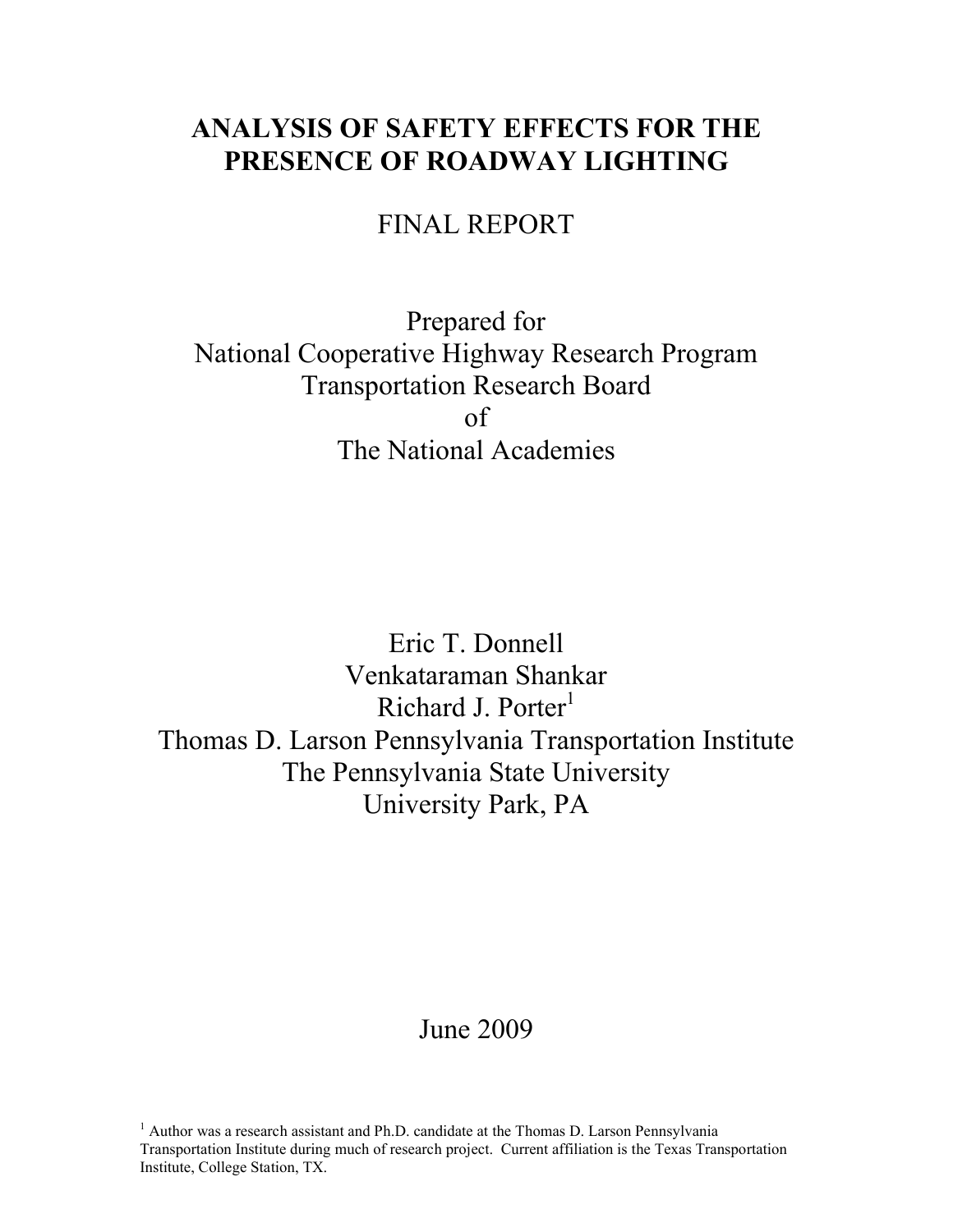# **TABLE OF CONTENTS**

| 1.                                                                                                                                                                |  |
|-------------------------------------------------------------------------------------------------------------------------------------------------------------------|--|
| 2.                                                                                                                                                                |  |
| 2.1                                                                                                                                                               |  |
| Negative Binomial Regression Models of Annual Nighttime and Daytime<br>2.2                                                                                        |  |
| 2.3                                                                                                                                                               |  |
| Estimation of Negative Binomial Regression Models of Annual Nighttime<br>2.4<br>and Daytime Crash Frequency with an Instrumental Variable for Roadway Lighting  6 |  |
| 2.5                                                                                                                                                               |  |
| 3 <sub>1</sub>                                                                                                                                                    |  |
| 3.1                                                                                                                                                               |  |
| 3.1.1                                                                                                                                                             |  |
| 3.1.2                                                                                                                                                             |  |
| 3.2                                                                                                                                                               |  |
| 3.3                                                                                                                                                               |  |
| 3.3.1                                                                                                                                                             |  |
| 3.3.2                                                                                                                                                             |  |
| 3.3.3                                                                                                                                                             |  |
| 3.3.4                                                                                                                                                             |  |
| $\overline{4}$ .                                                                                                                                                  |  |
| 4.1                                                                                                                                                               |  |
| 4.1.1                                                                                                                                                             |  |
| 4.1.1.1                                                                                                                                                           |  |
| 4.1.1.2                                                                                                                                                           |  |
| 4.1.2                                                                                                                                                             |  |
| 4.1.3                                                                                                                                                             |  |
| 4.1.3.1                                                                                                                                                           |  |
| 4.1.3.2                                                                                                                                                           |  |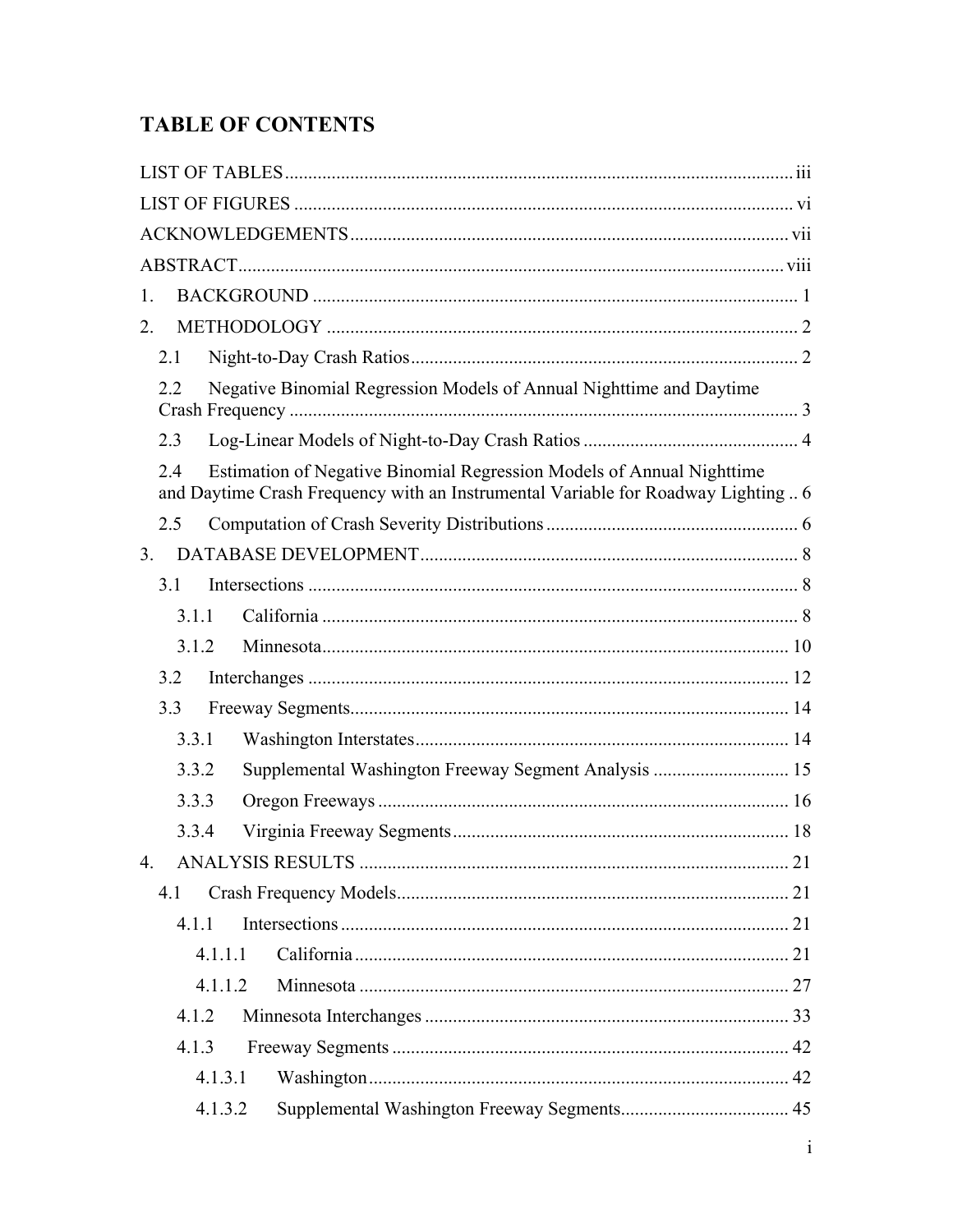| 42             |  |
|----------------|--|
| 421            |  |
| 4211           |  |
|                |  |
|                |  |
| 4.2.3          |  |
| 4.2.3.1        |  |
|                |  |
| 5 <sub>1</sub> |  |
| 6              |  |
|                |  |
|                |  |
|                |  |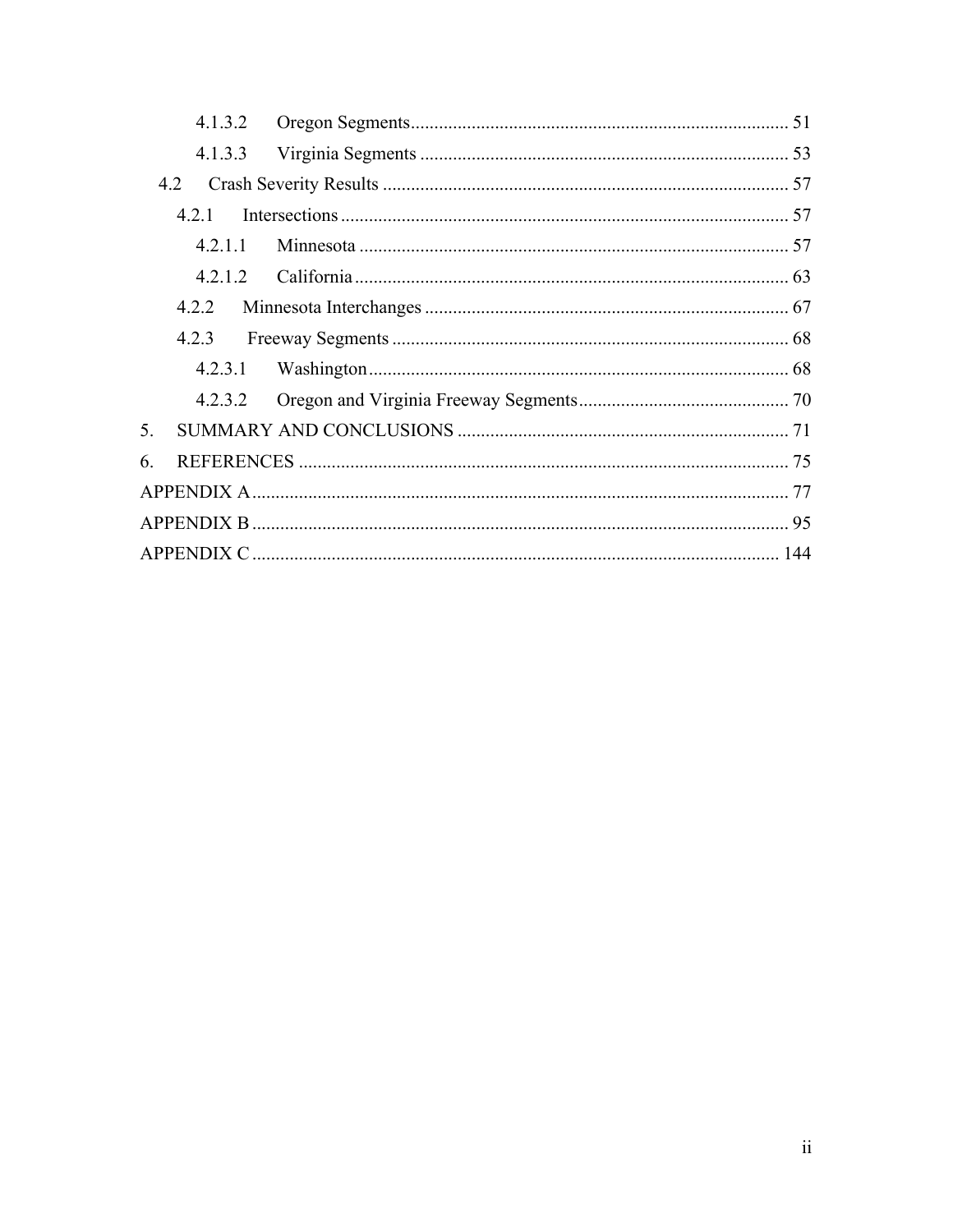## **LIST OF TABLES**

| Table 1 Variable Definitions and Descriptive Statistics for the California Intersection  |    |
|------------------------------------------------------------------------------------------|----|
|                                                                                          |    |
|                                                                                          |    |
|                                                                                          |    |
| Table 5 Descriptive Statistics of Variables in Oregon Freeway Segment Database  18       |    |
| Table 6 Descriptive Statistics of Variables in Virginia Freeway Segment Database  20     |    |
|                                                                                          |    |
|                                                                                          |    |
| Table 9 Relative Effects for Indicator Variables in California Crash Frequency Models 25 |    |
| Table 10 Log-linear Regression Model of Night-Day Crash Ratio for California             | 26 |
|                                                                                          |    |
| Table 12 Total Daytime Crash Frequency Estimation Results for Minnesota                  | 29 |
| Table 13 Total Nighttime Crash Frequency Estimation Results for Minnesota                |    |
| Table 14 Relative Effects for Indicator Variables in the Minnesota Crash Frequency       |    |
| Table 15 Log-linear Night-Day Ratio Crash Estimation Results for Minnesota               |    |
|                                                                                          |    |
| Table 17 Total Daytime Crash Frequency Estimation Results for Interchanges 35            |    |
| Table 18 Relative Effects for Indicator Variables in Interchange Crash Frequency         |    |
| Table 19 Total Nighttime Crash Frequency Estimation Results for Interchanges  37         |    |
| Table 20 Total Daytime Crash Frequency Estimation Results for Interchange Lighting       |    |
| Table 21 Total Nighttime Crash Frequency Estimation Results for Interchange              |    |
| Table 22 Log-linear Night-Day Ratio Crash Estimation Results for Minnesota               |    |
| Table 23 Log-linear Night-Day Ratio Crash Estimation Results for Minnesota               |    |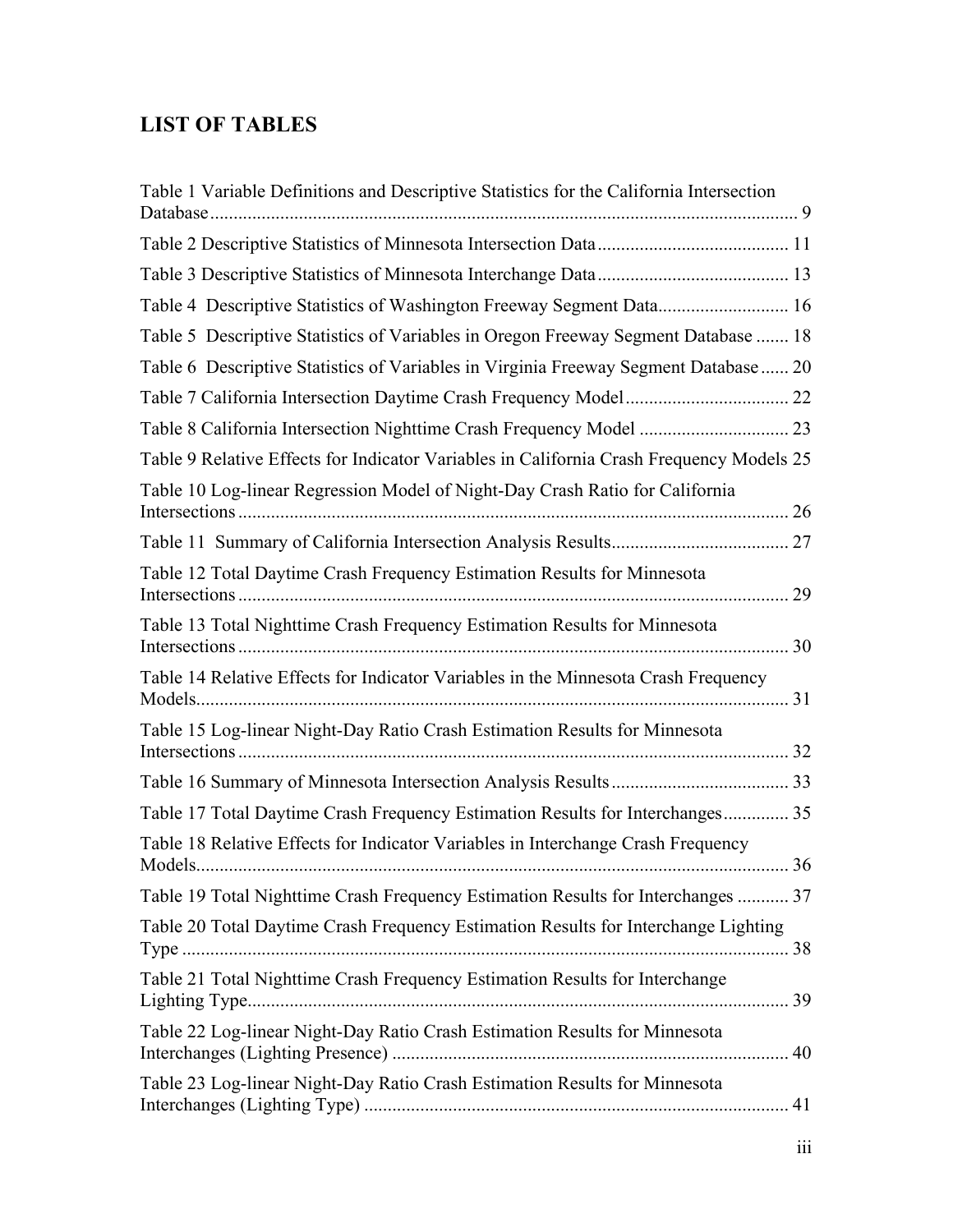| Table 25 Daytime Crash Frequency Model for Washington Freeway Segments 43                                                                                                    |  |
|------------------------------------------------------------------------------------------------------------------------------------------------------------------------------|--|
| Table 26 Nighttime Crash Frequency Model for Washington Freeway Segments  44                                                                                                 |  |
| Table 27a Comparisons of Predicted versus Observed Change in Night-Day Ratios for<br>all Interstate Segments for Median-Side Only, Right-Side Only, and Both-Sides<br>46     |  |
| Table 27b Comparisons of Predicted versus Observed Change in Night-Day Ratios for<br>all Interstate Segments with Interchanges and Overpasses for Median-side only, Right-   |  |
| Table 27c Comparisons of Predicted versus Observed Change in Night-Day Ratios for<br>all Interstate Segments without Interchanges and Overpasses for Median-side only,       |  |
| Table 28a Comparisons of Predicted versus Observed Change in Night-Day Ratios for<br>Urban Interstate Segments for Median-side only, Right-side only, and Both-sides<br>48   |  |
| Table 28b Comparisons of Predicted versus Observed Change in Night-day Ratios for<br>Urban Interstate Segments with Interchanges and Overpasses for Median-side only,        |  |
| Table 28c Comparisons of Predicted versus Observed Change in Night-day Ratios for<br>Urban Interstate Segments without Interchanges and Overpasses for Median-side only,     |  |
| Table 29a Comparisons of Predicted versus Observed Change in Night-day Ratios for<br>Rural Interstate Segments for Median-side only, Right-side only, and Both-sides         |  |
| Table 29b Comparisons of Predicted versus Observed Change in Night-day Ratios for<br>Rural Interstate Segments with Interchanges and Overpasses for Median-side only, Right- |  |
| Table 29c Comparisons of Predicted versus Observed Change in Night-day Ratios for<br>Rural Interstate Segments without Interchanges and Overpasses for Median-side only,     |  |
| Table 30 Daytime Crash Frequency Model for Oregon Freeway Segments 52                                                                                                        |  |
|                                                                                                                                                                              |  |
| Table 32 Summary of statistical modeling and descriptive statistics for N/D crash ratios,<br>nighttime crashes, and daytime crashes associated with lighting for OR highway  |  |
| Table 33 Daytime Crash Frequency Model for Virginia Freeway Segments 55                                                                                                      |  |
| Table 34 Nighttime Crash Frequency Model for Virginia Freeway Segments  56                                                                                                   |  |
|                                                                                                                                                                              |  |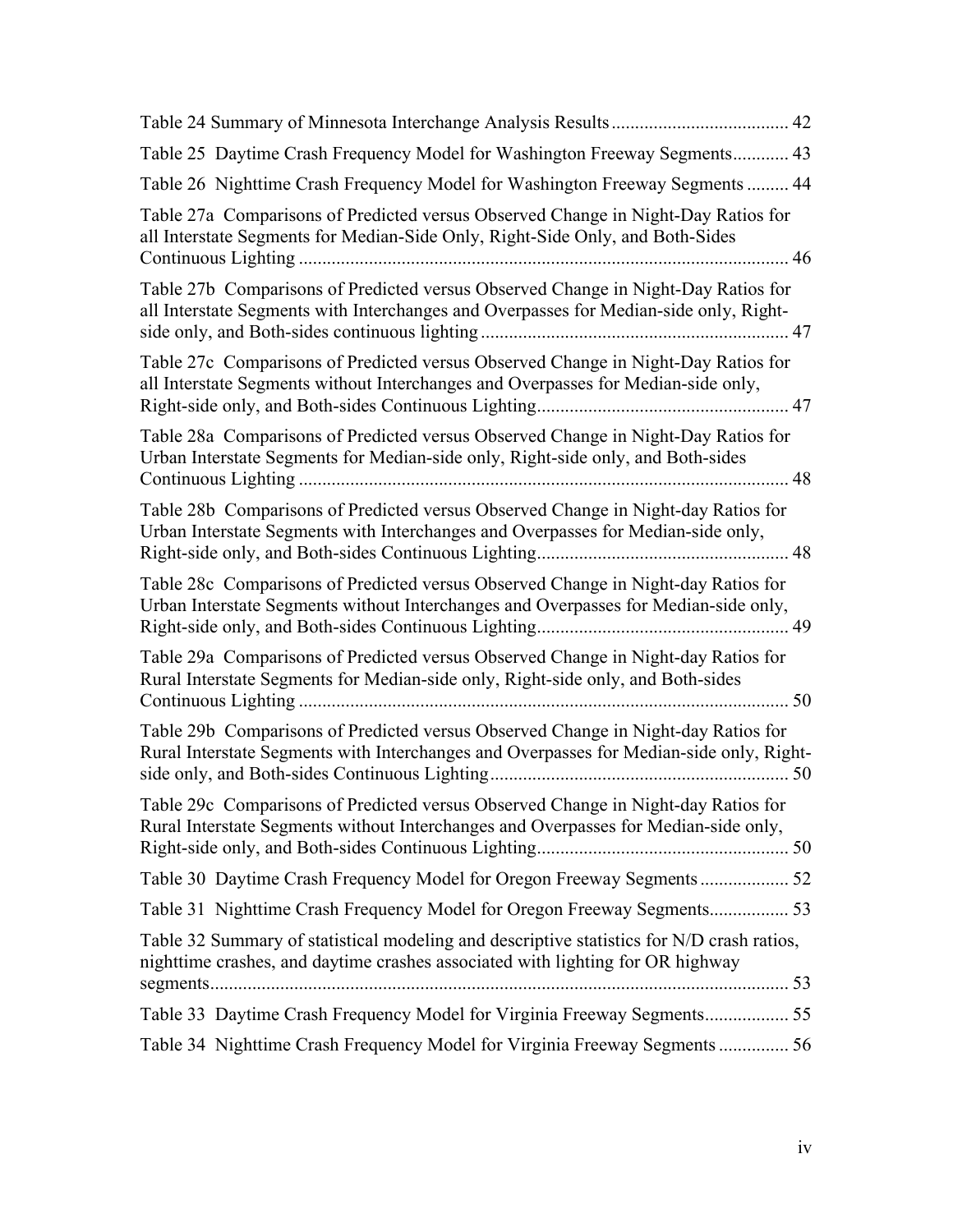| Table 35 Summary of statistical modeling and descriptive statistics for N/D crash ratios,<br>nighttime crashes, and daytime crashes associated with lighting for VA highway |    |
|-----------------------------------------------------------------------------------------------------------------------------------------------------------------------------|----|
|                                                                                                                                                                             | 56 |
|                                                                                                                                                                             |    |
| Table 37 Minnesota Intersection Incapacitating Injury Crash Severity 58                                                                                                     |    |
|                                                                                                                                                                             |    |
|                                                                                                                                                                             |    |
|                                                                                                                                                                             |    |
|                                                                                                                                                                             |    |
|                                                                                                                                                                             |    |
|                                                                                                                                                                             |    |
|                                                                                                                                                                             |    |
|                                                                                                                                                                             |    |
|                                                                                                                                                                             |    |
|                                                                                                                                                                             |    |
|                                                                                                                                                                             |    |
|                                                                                                                                                                             |    |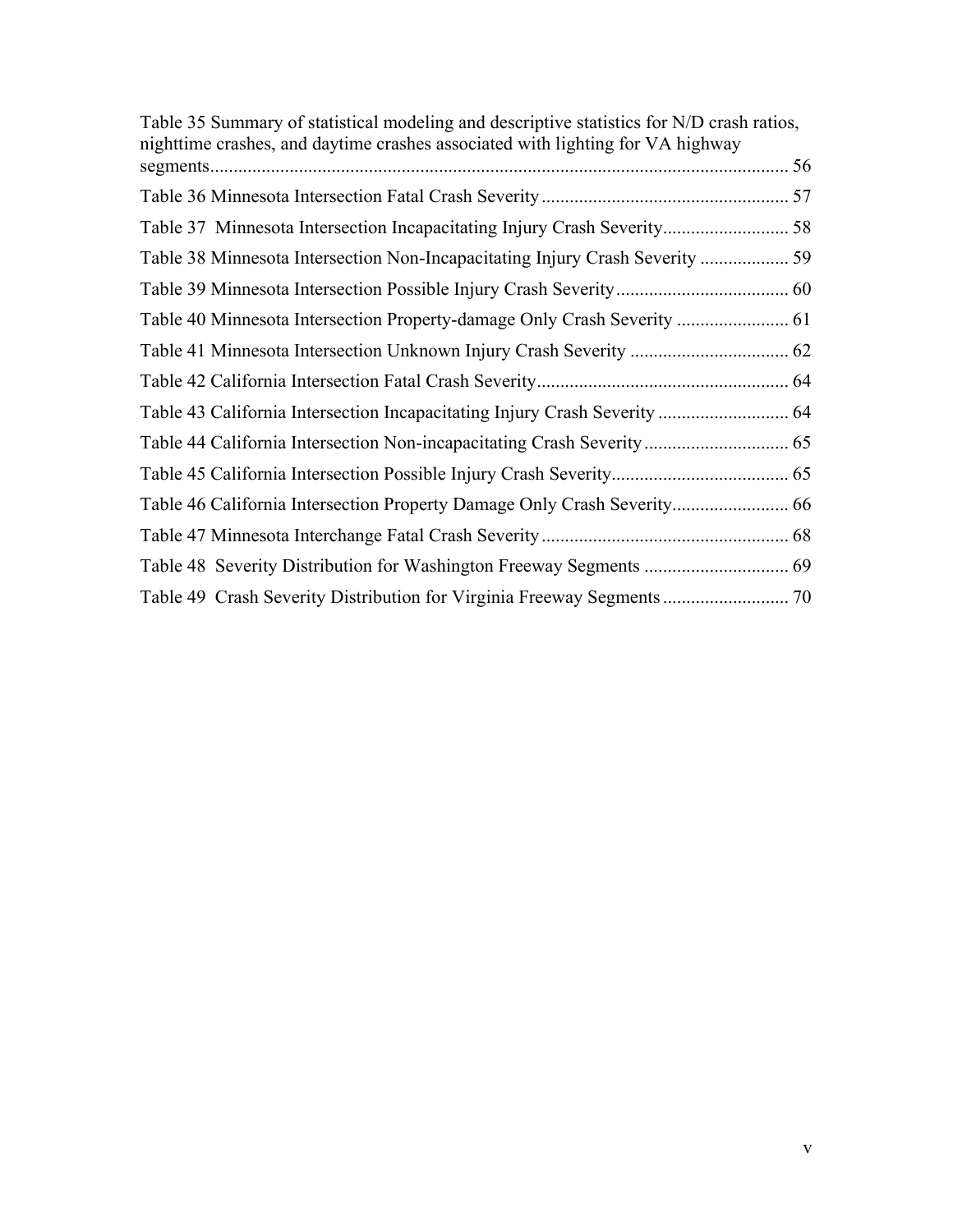## **LIST OF FIGURES**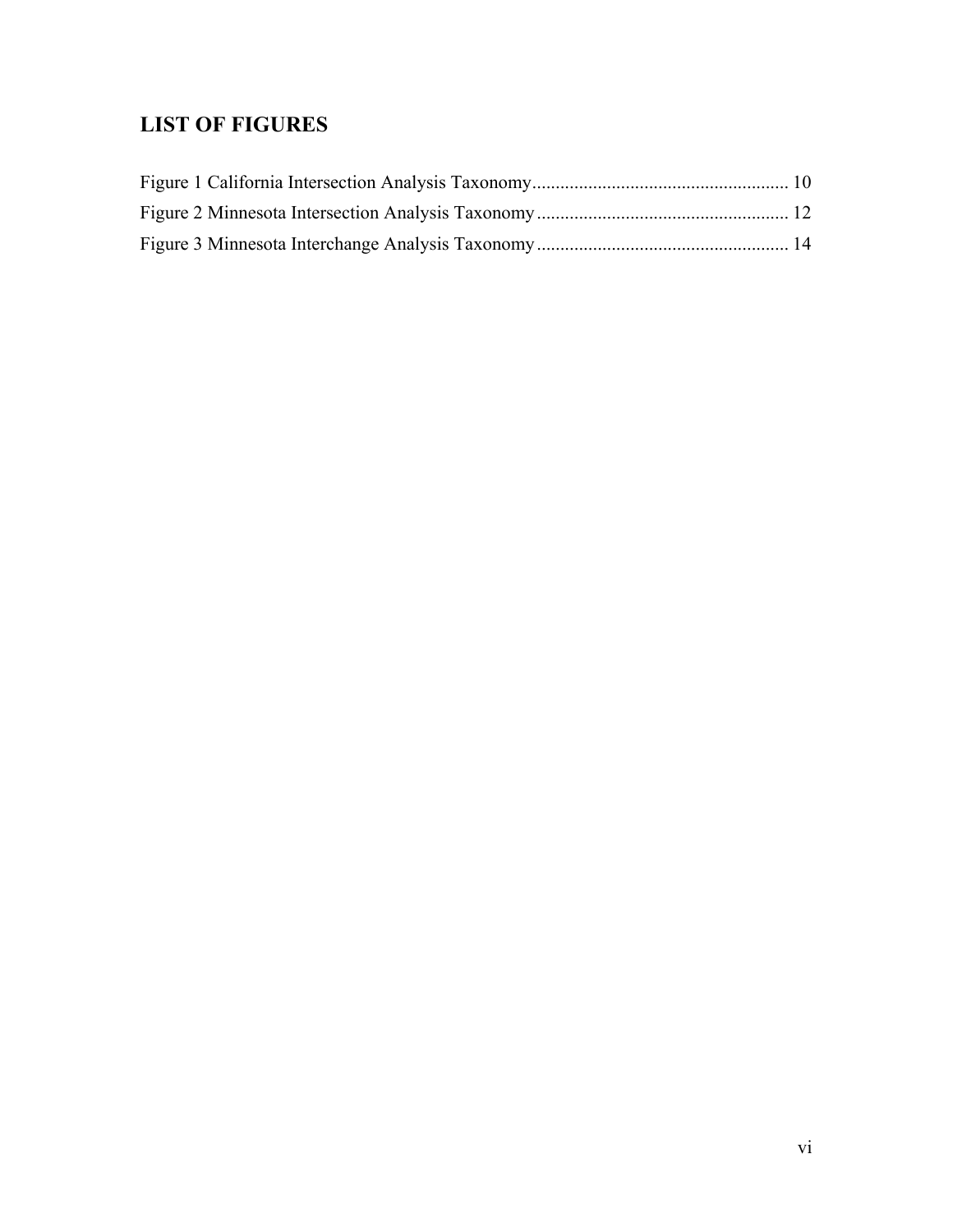## **ACKNOWLEDGEMENTS**

The authors acknowledge sponsorship of this research from the National Cooperative Highway Research Program (NCHRP) of the Transportation Research Board. Christopher Hedges served as the Project Manager. The authors wish to acknowledge Wen Hu, Junseok Oh, Mason Gemar, and Francis Gross, who all were graduate research assistants at The Pennsylvania State University for part or all of this research. Each made valuable contributions in acquiring and merging the various databases used in the study, as well as providing support in estimating the statistical models reported herein. Helpful input was provided by members of the NCHRP Project 5-19 panel, by Mark Rea and John Bullough of the Lighting Research Center, Rensselaer Polytechnic Institute, and by Douglas Mace of the Last Resource, Inc.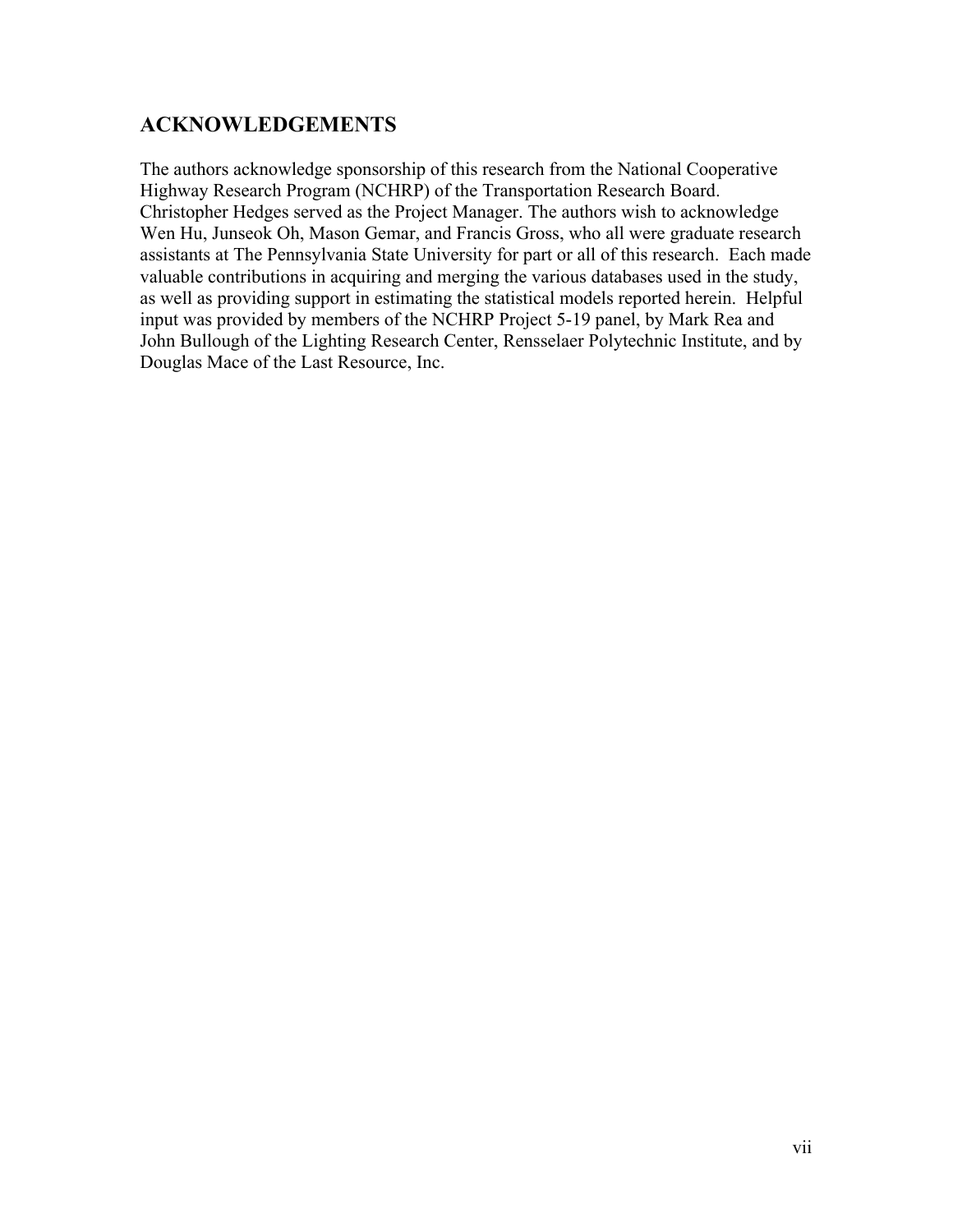## **ABSTRACT**

This report includes a summary of a statistical analysis to evaluate the association between the presence of fixed roadway lighting and crashes at intersections, interchanges, and along freeway segments. Electronic roadway inventory data were appended to crash and lighting presence data from several state transportation agencies. The presence of roadway lighting, geometric design, and traffic control features were included in statistical models of nighttime and daytime crash frequency. Night-day crash ratios from negative binomial regression and log-linear models were compared to night-day crash ratios computed only from crash data. The results indicate that the night-day crash ratios are lower at intersections with fixed roadway lighting when compared to intersections without lighting, when controlling for various roadway and traffic control features present at intersections. When computing the night-day ratios at interchanges and along freeway segments, it could not be concluded in the present study that the presence of fixed roadway lighting is associated with a statistically significant reduction in the nightday crash ratio.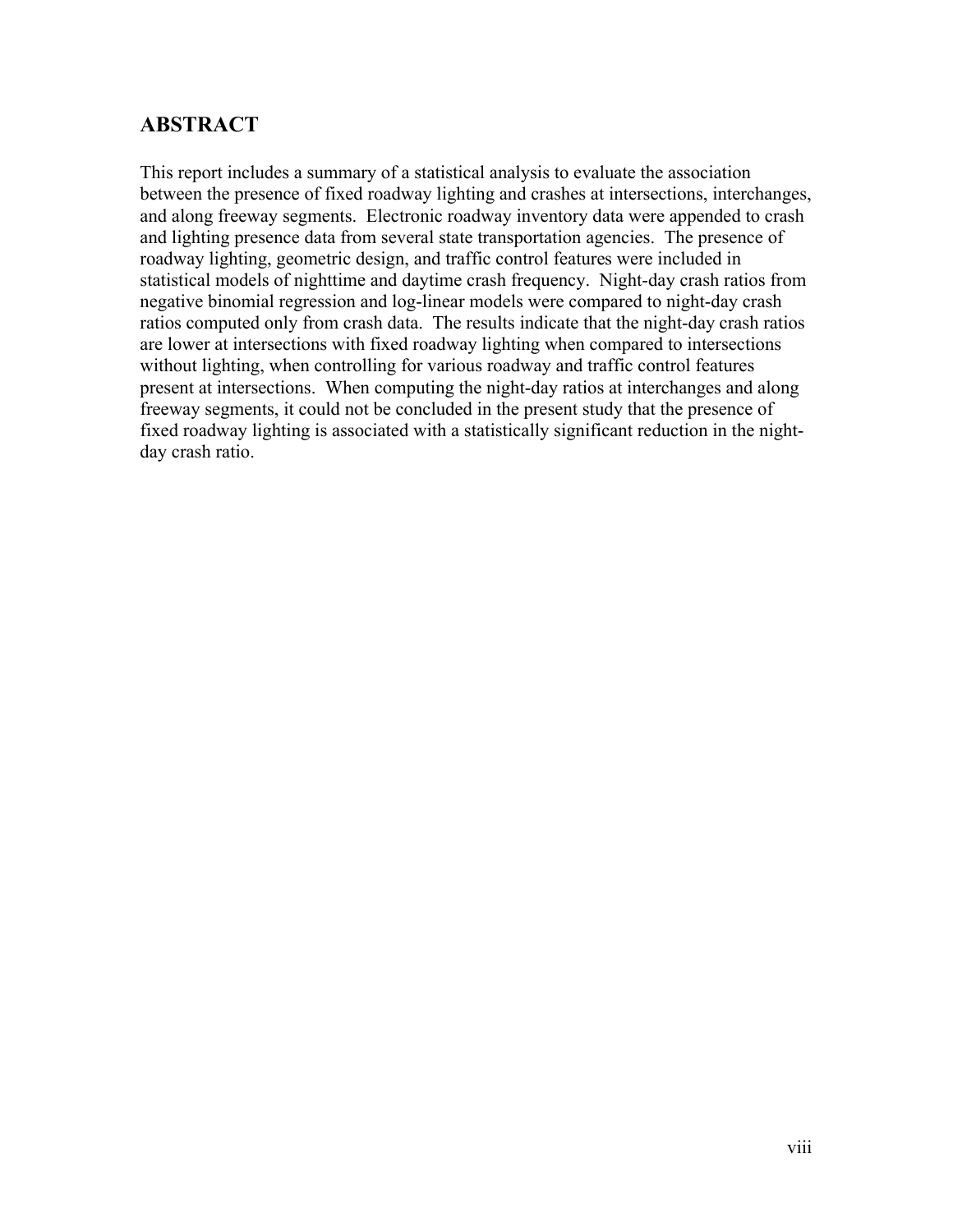## **1. BACKGROUND**

When making cost-effective decisions regarding the installation of roadway lighting at intersections, interchanges and on roadway segments, an important consideration for transportation agencies is the expected safety benefit (i.e., reduction in crash frequency and severity) that results from the lighting system. Reductions in crash frequency and severity coincide with economic savings that may or may not outweigh the costs of lighting installation and maintenance.

The objective of the safety analysis in the present report was to estimate the safety effects of roadway lighting at intersections, interchanges and roadway segments by examining expected crash frequencies, severities and night-to-day crash ratios. The literature review for NCHRP Project 5-19 identified other studies with similar goals (see Rea et al., 2009). Findings were mixed; a major shortcoming in previous research was lack of consideration of geometric and traffic control variables potentially associated with crash frequencies and severities. Without control of site-specific geometric design or traffic control variables, safety benefits associated with fixed roadway illumination systems may be over- or underestimated. Addressing this limitation was an important consideration influencing the methodology of this study outlined below.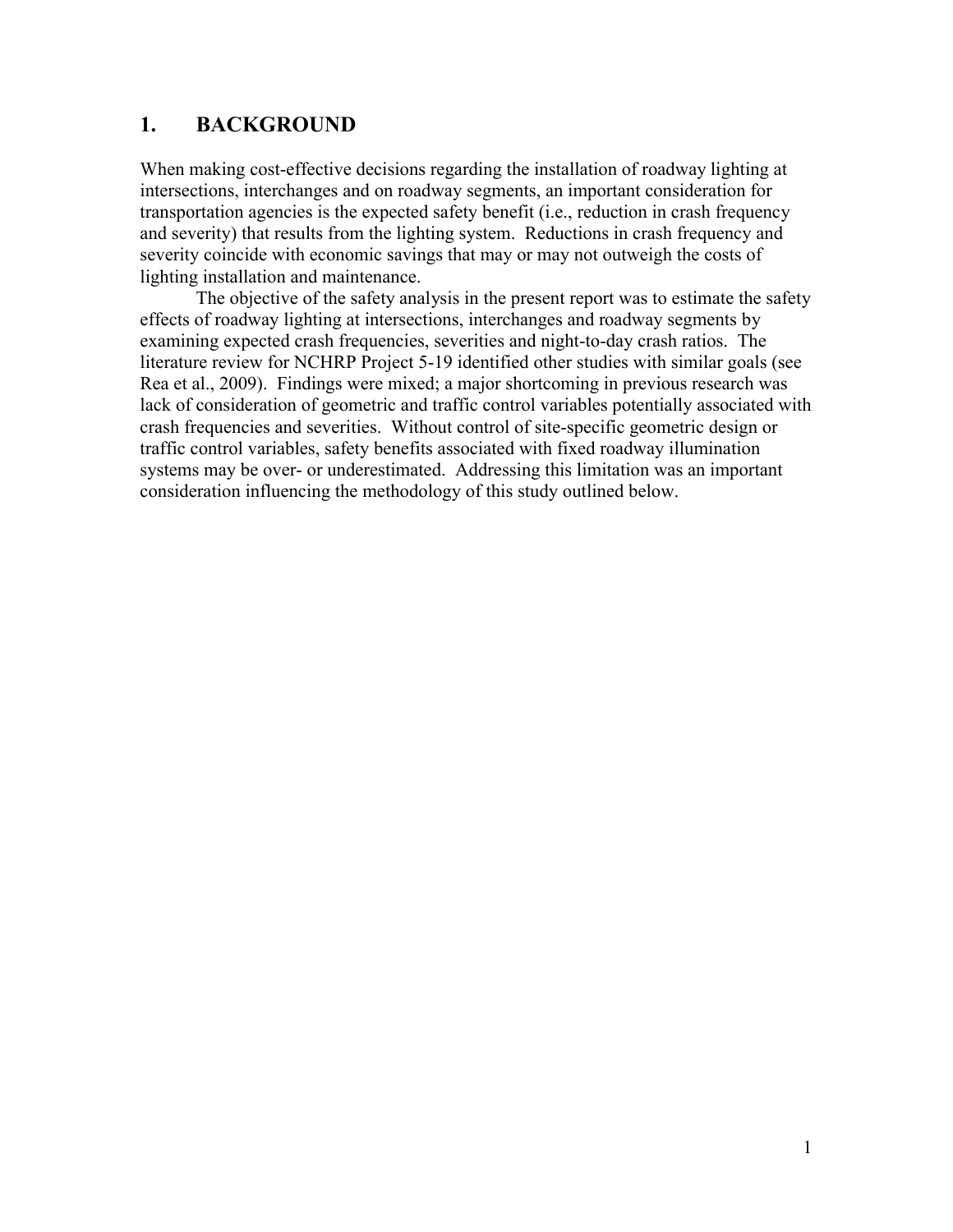## **2. METHODOLOGY**

Several alternative data analysis techniques were used to evaluate the safety benefit of roadway lighting at intersections, interchanges and freeway segments. These methods included:

- Computation of night-to-day crash ratios;
- Estimation of negative binomial regression models of annual nighttime and daytime crash frequency;
- Estimation of log-linear models of night-to-day crash ratios;
- Estimation of negative binomial regression models of annual nighttime and daytime crash frequency with an instrumental variable for roadway lighting; and
- Computation of crash severity distributions.

While an observational before-after study was considered in the present study, such an analysis method was not used either because a record of installation dates were not readily available for a large sample of locations included in the statistical analysis, or because an assessment of several electronic roadway inventory databases indicated that roadway lighting was not the sole treatment applied to a location included in the study. In the latter, the safety effect of fixed roadway lighting would be difficult to isolate from the effects of other treatments made at the same site.

It is important to note that the methodology used in the present study was based on comparisons of various roadway types with and without fixed roadway illumination systems. While it was desirable to obtain lighting design data (e.g., uniformity, spacing, and luminance), state transportation agencies do not routinely collect this information or do not archive it in electronic records that can be linked to electronic roadway inventory and crash data. As such, a complementary analytical analysis was performed in NCHRP Project 5-19 as a mechanism to address this issue. In the analytical analysis, various lighting quality data were included in computer simulation models to evaluate the effect of lighting design on relative visual performance.

## **2.1 Night-to-Day Crash Ratios**

Computing night-to-day crash ratios is historically the most common analytical method used to evaluate the safety effects of roadway lighting. Observed crash data, segregated by time of day are used to compute the ratios. Comparisons can then be made between night-to-day ratios of a specific roadway type with and without roadway lighting. For example, the percent difference in night-to-day ratio between a lighted and unlighted roadway can be expressed as:

$$
\frac{\left(\frac{N}{D}\right)_{w} - \left(\frac{N}{D}\right)_{wo}}{\left(\frac{N}{D}\right)_{wo}}
$$
\n(1)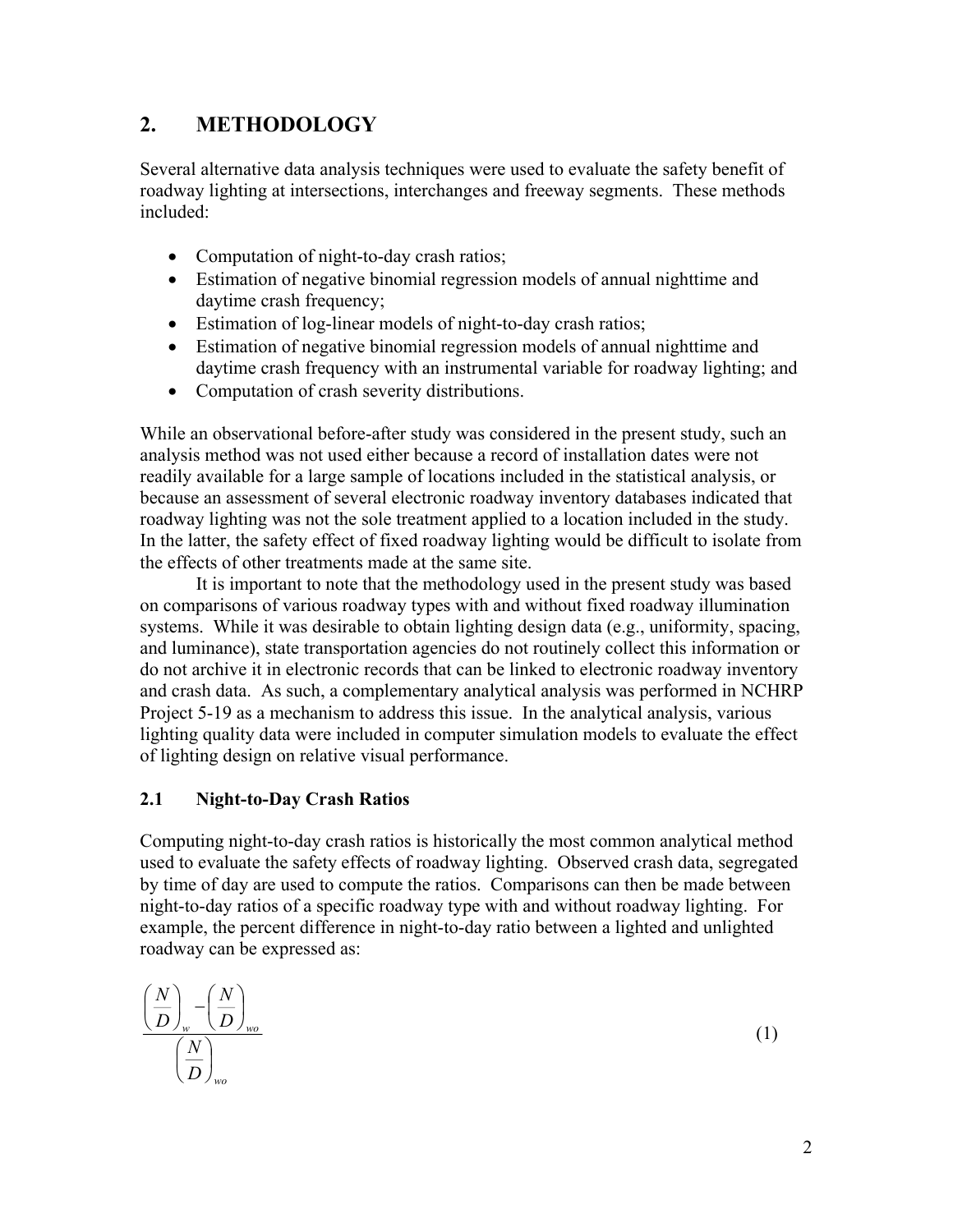where:  $N$  = number of nighttime crashes, aggregated over a defined time period and roadway type;

 $D$  = number of daytime crashes, aggregated over a defined time period and roadway type;

 $w =$  subscript to denote the presence of fixed roadway lighting on the respective roadway type;

*wo* = subscript to denote the absence of fixed roadway lighting on the respective roadway type.

A negative value resulting from equation (1) indicates that night-to-day ratios are lower on roadways with fixed roadway lighting compared to those without lighting.

### **2.2 Negative Binomial Regression Models of Annual Nighttime and Daytime Crash Frequency**

The second analysis method consisted of estimating negative binomial regression models of annual nighttime and daytime crash frequency. Models were estimated for three roadway types: intersections, interchanges and freeway segments. A negative binomial regression model relates a crash count as a left-hand-side (LHS) variable to a number of right-hand-side (RHS) variables, coefficients that quantify magnitudes of relationships between LHS and RHS variables and a disturbance term. For this study, the negative binomial regression model was assumed to take the following form:

$$
\ln(\lambda) = \omega + X\beta + L\theta + \varepsilon \tag{2}
$$

where:  $\lambda$  = expected number of crashes per year at an intersection, interchange or roadway segment;

 $\omega = n \times 1$  intercept matrix (all rows are constant)

 $X = n \times k$  matrix of variables influencing  $\lambda$  (e.g., roadway and roadside geometry, type of traffic control, etc.);

 $\beta = k \times 1$  matrix of parameters quantifying the relationship between *X* and  $\lambda$ ;

 $L = a$  binary (dummy) variable indicating the presence of roadway lighting;

 $\theta$  = parameter quantifying the relationship between roadway lighting presence and  $\lambda$  :

 $\mathcal{E} = n \times 1$  disturbance matrix (the distribution of  $\mathcal{E}$  is assumed to be gamma);

 $k =$  number of variables in X ; and

 $n =$  number of observations.

The mean-variance relationship for the negative binomial distribution is:

$$
Var(y_i) = E(y_i)[1 + \alpha E(y_i)]
$$
\n(3)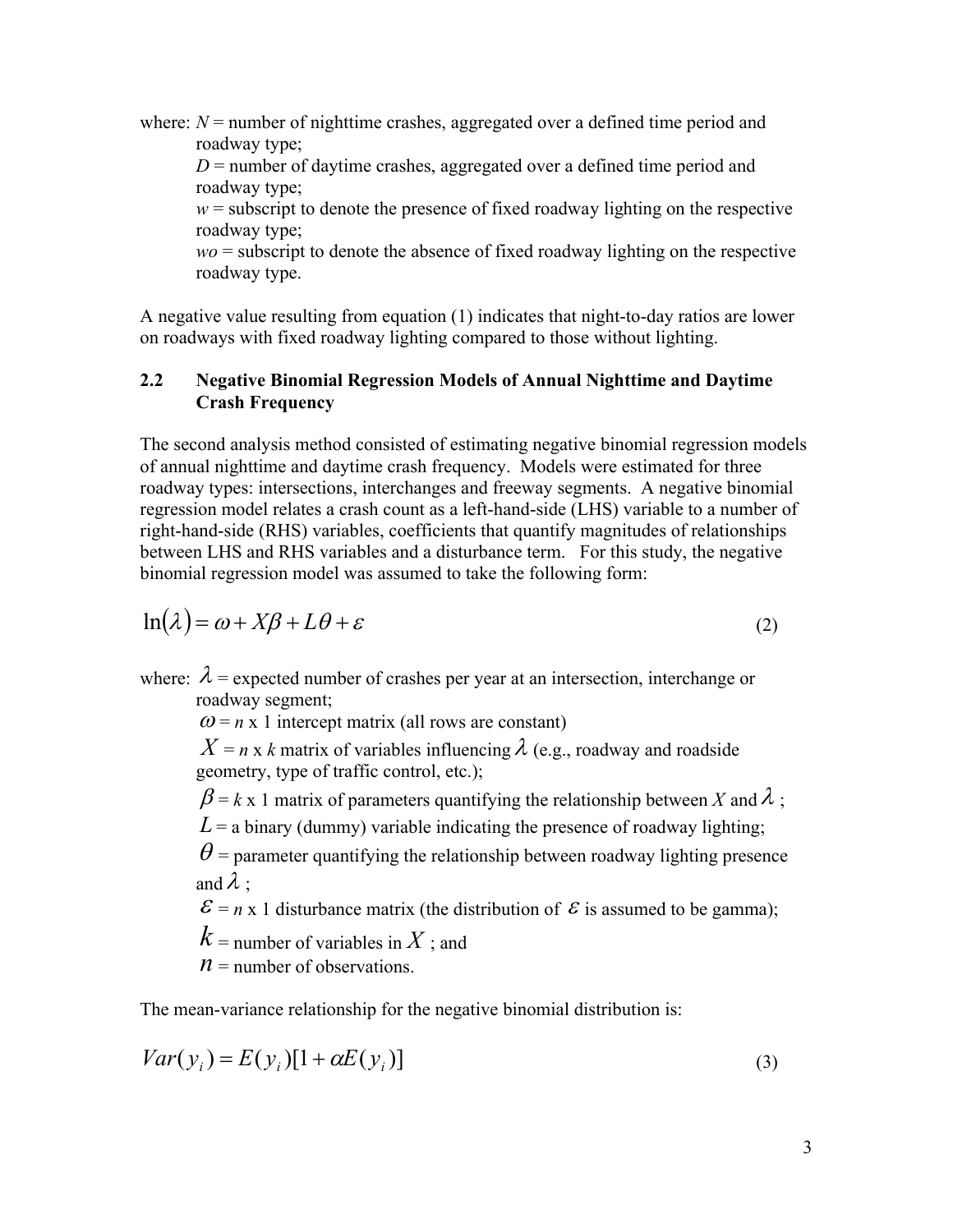where:  $Var(y_i)$  = variance of observed crashes occurring at location *i*;

 $E(y_i)$  = expected crash frequency at location *i*;

 $\alpha$  = overdispersion parameter.

The regression parameters (i.e.  $\beta$  and  $\theta$ ) were estimated using the method of maximum likelihood.

The appropriateness of the negative binomial regression model is based on the significance of the overdispersion parameter ( $\alpha$ ). When  $\alpha$  is not significantly different from zero, the negative binomial model reduces to a Poisson model. Previous safety research (e.g., Shankar et al., 1995; Poch and Mannering, 1996; Torbic et al., 2007) has shown that  $\alpha$  is nearly always greater than zero (i.e. the variance of crash counts is nearly always greater than the mean).

Regression models were estimated for intersections, interchanges and roadway segments using annual day and night crash frequency as the left hand side variables. The

parameter estimates for the presence of roadway lighting (  $\wedge$  $\theta$ ) were then used to compute the expected percent difference in the night-to-day crash ratios between lighted and unlighted roadways. This computation is as follows:

$$
\frac{\exp(\hat{\theta}_N)}{\exp(\hat{\theta}_D)} - 1\tag{4}
$$

where:  $\hat{\theta}_N$  = estimated regression parameter associated with the presence of roadway lighting in the nighttime crash frequency model; and

 $\hat{\theta}_D$  = estimated regression parameter associated with the presence of roadway lighting in the daytime crash frequency model;

A negative value resulting from equation (4) indicates that the night-to-day ratios estimated by the regression models are lower on roadways with fixed roadway lighting compared to those without lighting. The advantage of this approach over the approach in the previous section is consideration of variables other than the presence of lighting that may also be associated with the night-to-day crash ratio (e.g. traffic volume, geometrics, etc.).

### **2.3 Log-Linear Models of Night-to-Day Crash Ratios**

The third analytical approach used in this study involved computing the observed annual night-to-day crash ratio and modeling the logarithm of this ratio using ordinary least squares (OLS) regression. The objective of this approach was primarily to provide a point of comparison to the negative binomial regression results. OLS is the most commonly used estimator in linear regression modeling and is often used for this purpose. The general form of the log-linear regression model in the present study was: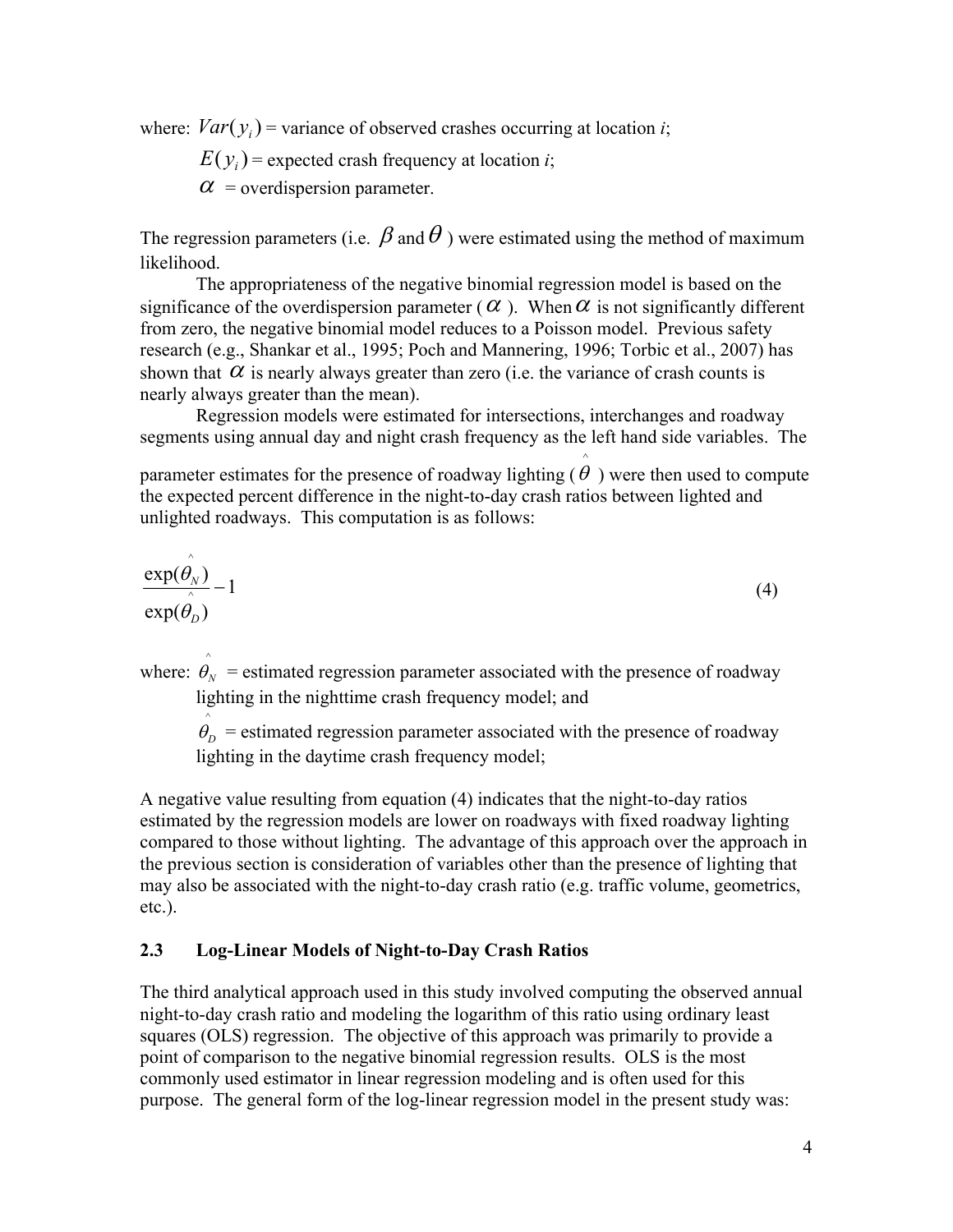$$
\ln\left(\frac{N}{D}\right) = \omega + X\beta + L\theta + \varepsilon
$$
\n(5)

where:  $N =$  number of nighttime crashes, aggregated over a defined time period and roadway type;

 $D$  = number of daytime crashes, aggregated over a defined time period and roadway type;

 $\omega = n \times 1$  intercept matrix (all rows are constant)

 $X = n \times k$  matrix of variables influencing ln  $\left(\frac{N}{R}\right)$ J  $\left(\frac{N}{R}\right)$  $\setminus$ ſ *D*  $\ln\left(\frac{N}{R}\right)$  (e.g., roadway and roadside

geometry, type of traffic control, etc.);

 $\beta = k \times 1$  matrix of parameters quantifying the relationship

between X and  $\lambda$ ;

 $L = a$  binary (dummy) variable indicating the presence of roadway lighting;

 $\theta$  = parameter quantifying the relationship between roadway lighting presence and  $\ln \frac{N}{D}$ J  $\left(\frac{N}{R}\right)$  $\setminus$ ſ *D*  $\ln\left(\frac{N}{R}\right);$ 

 $\mathcal{E} = n \times 1$  disturbance matrix (the distribution of  $\mathcal{E}$  is assumed to be normal);

 $k =$  number of variables in X ; and

 $n =$  number of observations.

The following four cases were encountered when modeling the logarithm of night-to-day crash ratios:

- Case I: Night crash frequency  $> 0$ ; day crash frequency  $> 0$ ;
- Case II: Night crash frequency = 0; day crash frequency  $> 0$ ;
- Case III: Night crash frequency = 0; day crash frequency = 0;
- Case IV: Night crash frequency  $> 0$ ; day crash frequency  $= 0$ .

In case I, the night-to-day crash ratios were computed and included in the dataset used to estimate the model as all ratios are greater than zero. In cases II, III and IV, the night-today crash ratios are either zero or indeterminate. These observations were not included in the sample of data. The major assumption of this approach is that cases II, III and IV are randomly-distributed in the sample of data. If this assumption is violated, the problem becomes one of selectivity bias; the result being biased and inconsistent parameter estimates. Heckman (1979) developed a method to account for sample selection bias for normally-distributed, continuous data; however, application of the method was not pursued in the present study because of the sensitivity of the model parameters to the assumption of normality (Greene, 2008).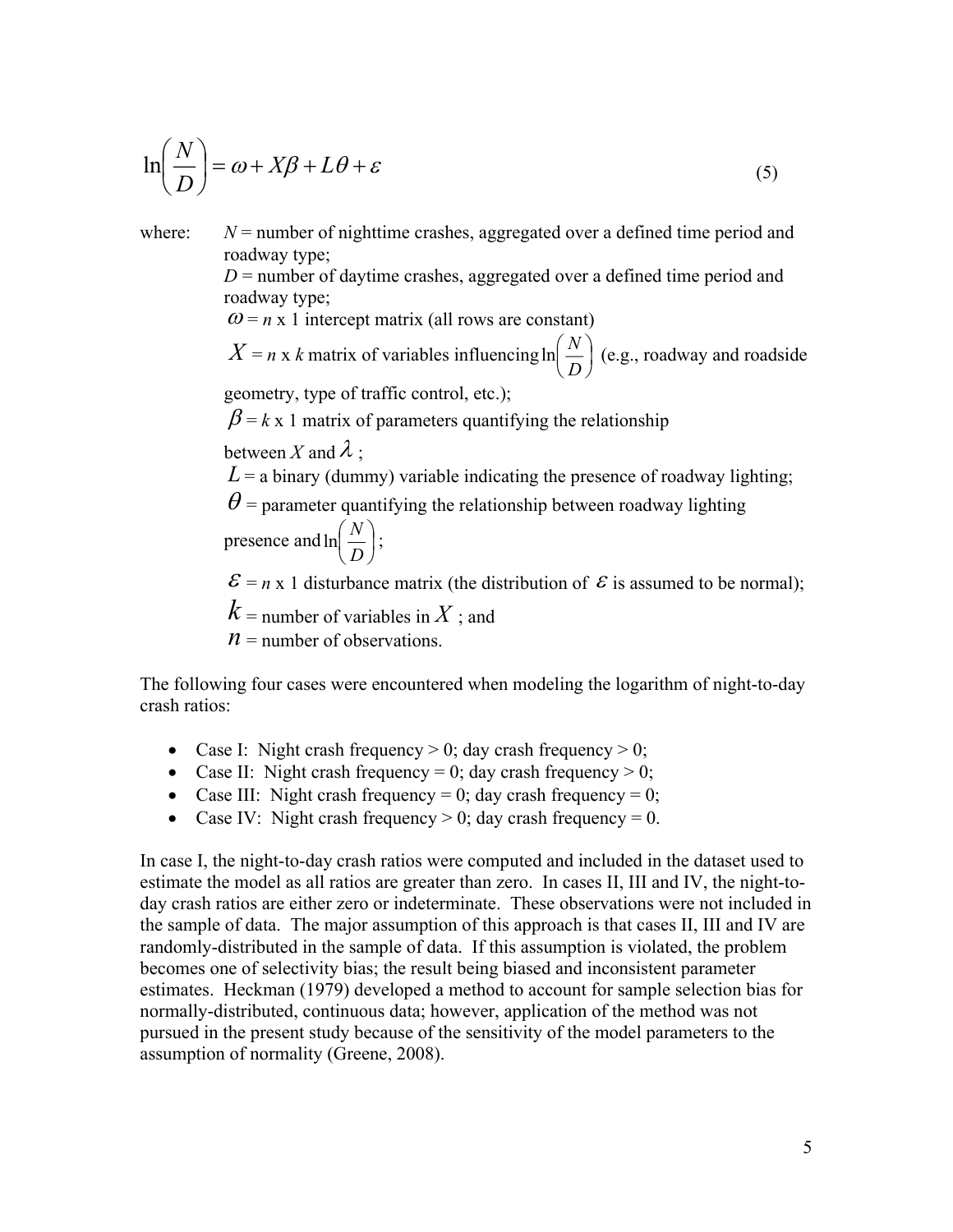**2.4 Estimation of Negative Binomial Regression Models of Annual Nighttime and Daytime Crash Frequency with an Instrumental Variable for Roadway Lighting**

In the single-equation negative binomial model illustrated in equation (2), the variables in *X* as well as *L* were assumed to be exogenous, or independent (i.e., their values vary independently of other variables during a specified time period). However, a review of roadway lighting warrants showed that the likelihood that roadway lighting would be installed on a roadway segment, intersection or interchange (i.e.,  $L = 1$ ) may depend on variables including traffic volumes, geometrics, presence of a traffic signal and crash experience. As such, an instrumental variable approach was considered in this research to address this issue. Both day and night crash frequency models with instrumental variables for roadway lighting were estimated using data for Minnesota intersections. Results of the instrumental variable models were uncertain (large changes in parameter magnitude or inconsistent change in signs for various subsets of the Minnesota data) when compared to negative binomial models with the actual lighting dummy variable. The decision not to continue model estimations with lighting instruments was made for several reasons as follows:

- 1. Intuitively, the relationship between the presence of roadway lighting and crash frequency is not truly endogenous. Although lighting may be installed at locations with a high number of crashes, the lighting installation is not removed if the crash frequency decreases.
- 2. A right-hand-side instrument that is not highly correlated with the variable for which it is an instrument (i.e., a "weak" instrument) may result in parameter bias that is larger than that introduced by endogeneity. For many subsets of the Minnesota intersection data, the lighting instruments were weak.
- 3. The econometrics literature regarding the use of instrumental variables in nonlinear models is scarce. Although some methods have been proposed (e.g., Windmeijer and Santos Silva, 1997), general consensus on their use does not exist.

## **2.5 Computation of Crash Severity Distributions**

In addition to the crash frequency analyses described above, crash severity distributions were computed for all roadway types. The severity distributions were computed based on the KABCO scale as follows:

- Fatality  $(K)$ ;
- $\bullet$  Disabling injury (A);
- $\bullet$  Evident injury (B);
- Possible injury  $(C)$ ;
- No evident injury or property-damage only (PDO).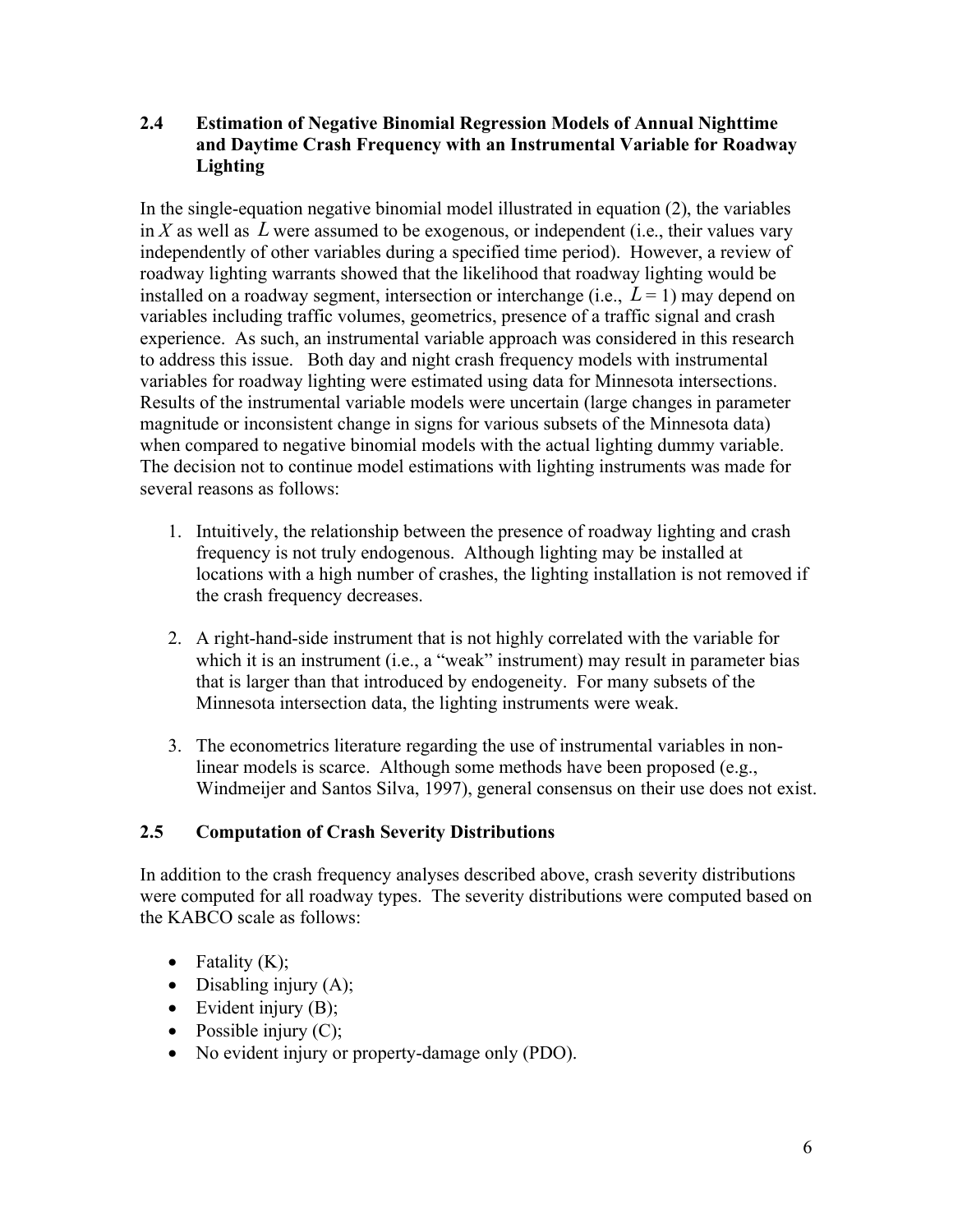Using Minnesota intersection and interchange data, California intersection data and Washington State freeway segment data, severity distributions were developed and stratified by daytime and nighttime crashes with and without fixed roadway lighting. The proportion of crashes occurring within each severity level was compared.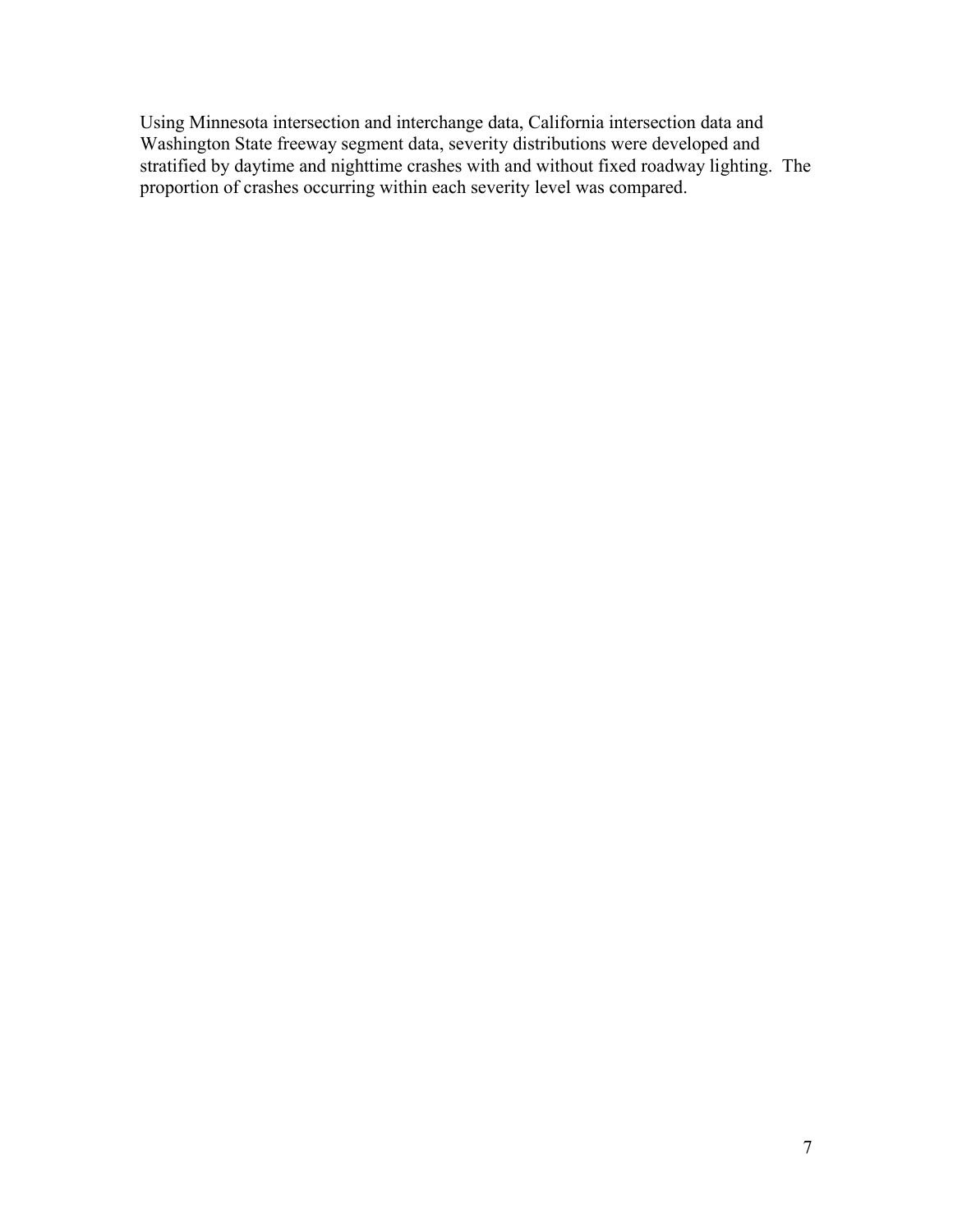## **3. DATABASE DEVELOPMENT**

This section is organized into three subsections. The first describes data acquisition and database development for California and Minnesota intersection analyses. In both instances, the Highway Safety Information System (HSIS) maintained by the Federal Highway Administration (FHWA) was used to acquire roadway inventory and crash data files. An indicator for roadway lighting presence was included in the roadway files from both of these states. The second subsection describes data acquisition and database development for Minnesota interchange analysis. Again, HSIS data files were used with a roadway lighting presence indicator coded in the roadway inventory database. The third subsection includes a summary of the process used to acquire roadway inventory, lighting presence and crash data files from Washington State, Oregon, and Virginia. These data were used to estimate models of nighttime and daytime crash frequency along freeways (Interstates) with and without continuous lighting.

### **3.1 Intersections**

#### *3.1.1 California*

In order to develop the data files for analysis of California intersections, HSIS data were acquired from the FHWA (HSIS, 2000). These files included crash and roadway inventory and intersection data for the years 1999 through 2002, inclusive. Each observation in the database consists of one intersection for one year. A total of 15,514 intersections were included in the analysis, representing a total of 62,056 annual intersection-level observations. All crash types were included in the analysis. During the analysis period, 46,424 crashes occurred. 8,494 intersection-level observations (13.7 percent) had signal control while the remainder operated under stop control. It was not possible to differentiate between two- and all-way stop-controlled intersections. Three intersection configurations could be distinguished in the California database: four-leg, tee, and wye or offset. Approximately 33.1 percent of the observations were for four-leg intersections; 57.7 percent were tee intersections; and the remaining 9.2 percent of the observations were wye or offset intersections. Although the HSIS roadway inventory data files contained roadway functional classification codes, the rural-urban designation was missing in 64 percent of the cases. As such, the analysis of California data did not differentiate between urban and rural intersection locations. A variety of roadway geometric design data were available for inclusion in the crash frequency models. Table 1 provides definitions and descriptive statistics of variables included in the database.

An analysis taxonomy for California intersections is illustrated in Figure 1. The higher-order models (e.g., all intersections) contained indicator variables for traffic control type (signalized vs. unsignalized) and intersection form (4-leg and 3-leg vs. wye/offset). The methodology progressed through the taxonomy as follows:

- Level 1: all intersections
- Level 2: all signalized intersections; all unsignalized intersections (2 models)
- Level 3: all signalized 4-leg intersections; all signalized 3-leg/tee intersections; all signalized wye/offset intersections; all unsignalized 4-leg intersections; all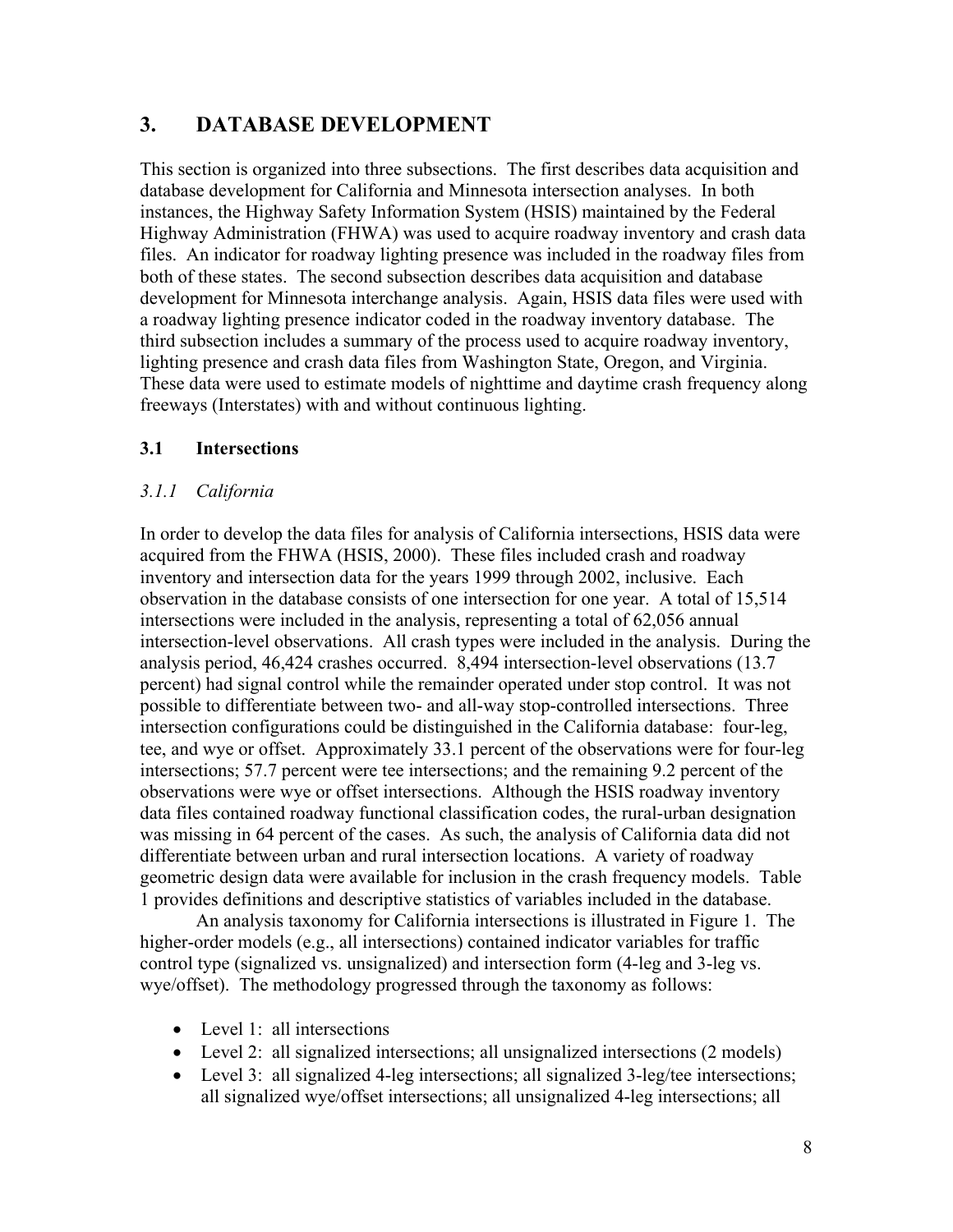unsignalized 3-leg/tee intersections; and, all unsignalized wye/offset intersections (6 models).

| <b>Variable Description</b>                                                                            | Minimum          | <b>Maximum</b> | Mean  | <b>Standard</b><br><b>Deviation</b> |
|--------------------------------------------------------------------------------------------------------|------------------|----------------|-------|-------------------------------------|
| Night crash frequency (per year)                                                                       | $\mathbf{0}$     | 10             | 0.187 | 0.581                               |
| Day crash frequency (per year)                                                                         | $\mathbf{0}$     | 21             | 0.561 | 1.241                               |
| Night-day crsh ratio                                                                                   | $\mathbf{0}$     | 6              | 0.243 | 0.487                               |
| Log major road average daily traffic (veh/day)                                                         | 1.792            | 11.264         | 8.587 | 1.523                               |
| Log minor road average daily traffic (veh/day)                                                         | $\mathbf{0}$     | 11.252         | 5.638 | 1.842                               |
| Four-leg intersection type indicator<br>$(1 = four$ -leg intersection; 0 otherwise)                    | $\boldsymbol{0}$ | 1              | 0.331 | 0.470                               |
| Tee intersection type indicator<br>$(1 = \text{tee intersection}; 0 \text{ otherwise})$                | $\theta$         | 1              | 0.577 | 0.494                               |
| Wye or offset intersection type indicator<br>$(1 = wye or offset intersection; 0 otherwise)$           | $\boldsymbol{0}$ | 1              | 0.092 | 0.289                               |
| Traffic control indicator<br>$(1 = signal; 0 = stop-control)$                                          | $\theta$         | $\mathbf{1}$   | 0.137 | 0.344                               |
| Lighting indicator<br>$(1 = present; 0 = not present)$                                                 | $\Omega$         | 1              | 0.512 | 0.499                               |
| Left-turn channelization on major road indicator<br>$(1 = present; 0 otherwise)$                       | $\mathbf{0}$     | 1              | 0.417 | 0.493                               |
| Left-turn restriction indicator<br>$(1 = left$ -turns restricted; 0 otherwise)                         | $\mathbf{0}$     | 1              | 0.039 | 0.194                               |
| Right-turn channelization on major road indicator<br>$1 = present$ ; 0 otherwise)                      | $\theta$         | 1              | 0.099 | 0.288                               |
| Median on major road indicator<br>$(1 = present; 0 otherwise)$                                         | $\boldsymbol{0}$ | $\mathbf{1}$   | 0.373 | 0.484                               |
| Major road number of lanes indicator<br>$(1 = \text{major road has two lanes; 0 otherwise})$           | $\boldsymbol{0}$ | $\mathbf{1}$   | 0.612 | 0.487                               |
| Major road number of lanes indicator<br>$(1 = \text{major road has three or four lanes; 0 otherwise})$ | $\theta$         | 1              | 0.326 | 0.469                               |
| Major road number of lanes indicator<br>$(1 = \text{major road has five or six lanes; 0 otherwise})$   | $\boldsymbol{0}$ | 1              | 0.063 | 0.243                               |

### **Table 1 Variable Definitions and Descriptive Statistics for the California Intersection Database**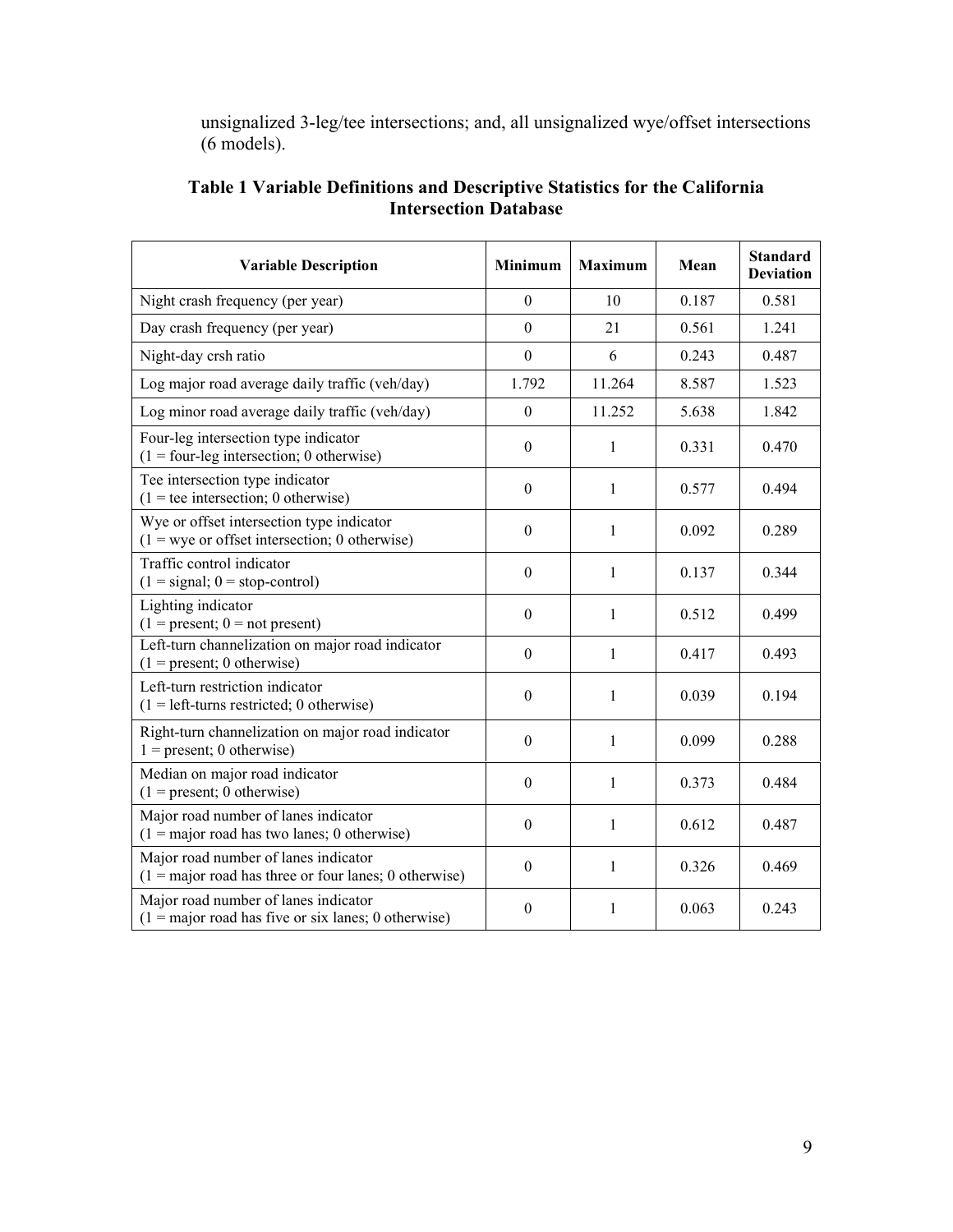



#### *3.1.2 Minnesota*

Intersection data contained in the Minnesota HSIS roadway inventory, intersection and crash data files were merged to develop the database (Council and Williams, 2001) used for analysis of Minnesota intersections. Four years (1999 through 2002, inclusive) of crash and corresponding roadway inventory data were included. A total of 25,856 observations (or 6,464 intersections) were available for model estimation. 888 of the 6,464 intersections (13.7 percent) had signal control while the remainder operated under stop control. It was not possible to differentiate two- and all-way stop control. There were three intersection forms coded in the database: cross, tee, and skew. Approximately 49 percent of the intersections (3,181 or 6,464) were four-leg cross intersections. Nearly 40 percent (2,576 of 6,464) were three-leg tee intersections. The remaining 11 percent of the intersections were skew. There were 38,437 reported crashes at the intersections included in the analysis database.

Minnesota is a unique HSIS database in that it contains variables for lighting presence and type (i.e., full, partial, point) for at-grade intersections. Although these data were coded as full, partial or point illumination systems, a majority of the analysis used the lighting presence indicator variable. Table 2 provides a summary of Minnesota intersection data included in the analysis. Only geometric design data for the major roadway were included because of considerable missing data for the minor intersecting roadway. These data include a posted speed indicator, percent heavy vehicles, access control indicator, median indicator and right and left shoulder type indicators. More than 42 percent of the intersections contained some form of roadway lighting.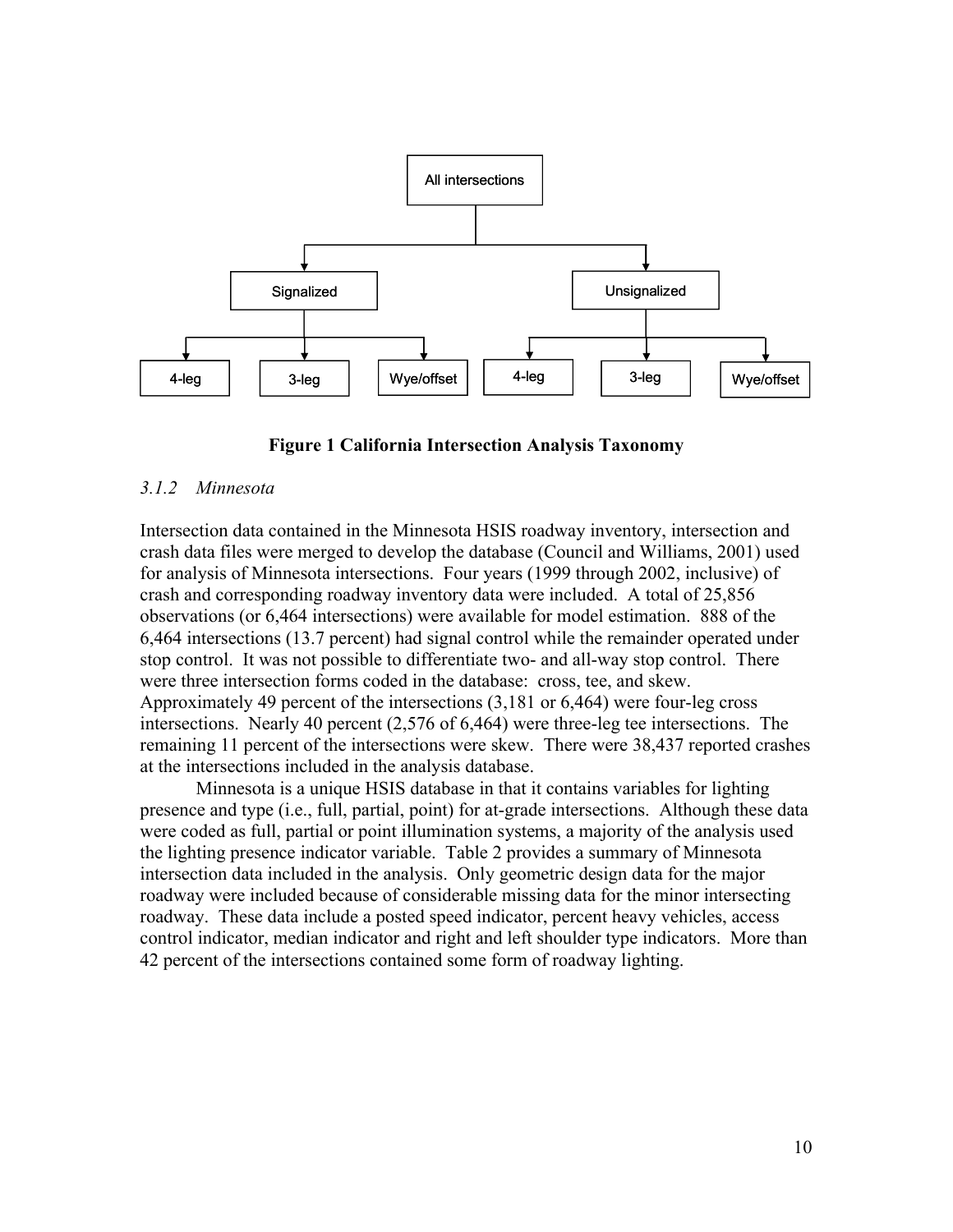| Variable                                                                                | Minimum          | <b>Maximum</b> | Mean   | <b>Standard</b><br><b>Deviation</b> |
|-----------------------------------------------------------------------------------------|------------------|----------------|--------|-------------------------------------|
| Night crash frequency (per year)                                                        | $\mathbf{0}$     | 28             | 0.3655 | 0.9687                              |
| Day crash frequency (per year)                                                          | $\overline{0}$   | 55             | 1.1211 | 2.4570                              |
| Night-day crash ratio                                                                   | $\mathbf{0}$     | 5              | 0.1042 | 0.3175                              |
| Log major road average daily traffic                                                    | 3.700            | 11.300         | 8.4305 | 1.1451                              |
| Percent heavy vehicles on major road                                                    | $\mathbf{0}$     | 61.11          | 8.8880 | 5.1092                              |
| Log minor road average daily traffic                                                    | $\boldsymbol{0}$ | 11.300         | 6.9392 | 1.7331                              |
| Area type indicator<br>$(1 = urban/suburban; 0 = rural)$                                | $\boldsymbol{0}$ | $\mathbf{1}$   | 0.4456 | 0.4970                              |
| Traffic control indicator<br>$(1 = signal; 0 = stop-control)$                           | $\theta$         | 1              | 0.1373 | 0.3442                              |
| Lighting indicator<br>$(1 = present; 0 = not present)$                                  | $\boldsymbol{0}$ | $\mathbf{1}$   | 0.4212 | 0.4938                              |
| Intersection type indicator<br>$(1 = \text{skew}; 0 = \text{cross or tee})$             | $\theta$         | 1              | 0.1095 | 0.3123                              |
| Speed indicator*<br>$(1 = 50$ mph or greater; 0 otherwise)                              | $\theta$         | 1              | 0.6731 | 0.4691                              |
| No access control indicator *<br>$(1 = no access; 0 = partial access control)$          | $\boldsymbol{0}$ | 1              | 0.9426 | 0.2326                              |
| Depressed median indicator*<br>$(1 =$ depressed median; $0 =$ barrier or no median)     | $\theta$         | $\mathbf{1}$   | 0.1162 | 0.3204                              |
| Paved left-shoulder indicator*<br>$(1 =$ paved shoulder; $0 =$ unpaved or no shoulder)  | $\boldsymbol{0}$ | 1              | 0.4577 | 0.4982                              |
| Paved right-shoulder indicator*<br>$(1 =$ paved shoulder; $0 =$ unpaved or no shoulder) | $\boldsymbol{0}$ | $\mathbf{1}$   | 0.5096 | 0.4999                              |
| *indicates that data were used for the major intersecting roadway only                  |                  |                |        |                                     |

## **Table 2 Descriptive Statistics of Minnesota Intersection Data**

Like California, an analysis taxonomy was developed for the Minnesota intersection files. The taxonomy is illustrated in Figure 2. Higher-order models (e.g. all intersections) contained indicator variables for traffic control type (signalized vs. unsignalized), area type (urban vs. rural) and intersection form (cross and tee vs. skew). The analysis methodology progressed through the taxonomy as follows:

- Level 1: all intersections
- Level 2: all signalized intersections; all unsignalized intersections; all urban intersections; all rural intersections; all cross intersections; all skewed intersections; and, all tee intersections (7 models)
- Level 3: all urban signalized intersections; all urban unsignalized intersections; all rural signalized intersections; all rural unsignalized intersections (4 models)
- Level 4: all urban signalized cross intersections; all urban signalized skewed intersections; all urban signalized tee intersections; all urban unsignalized cross intersections; all urban unsignalized skewed intersections; all urban unsignalized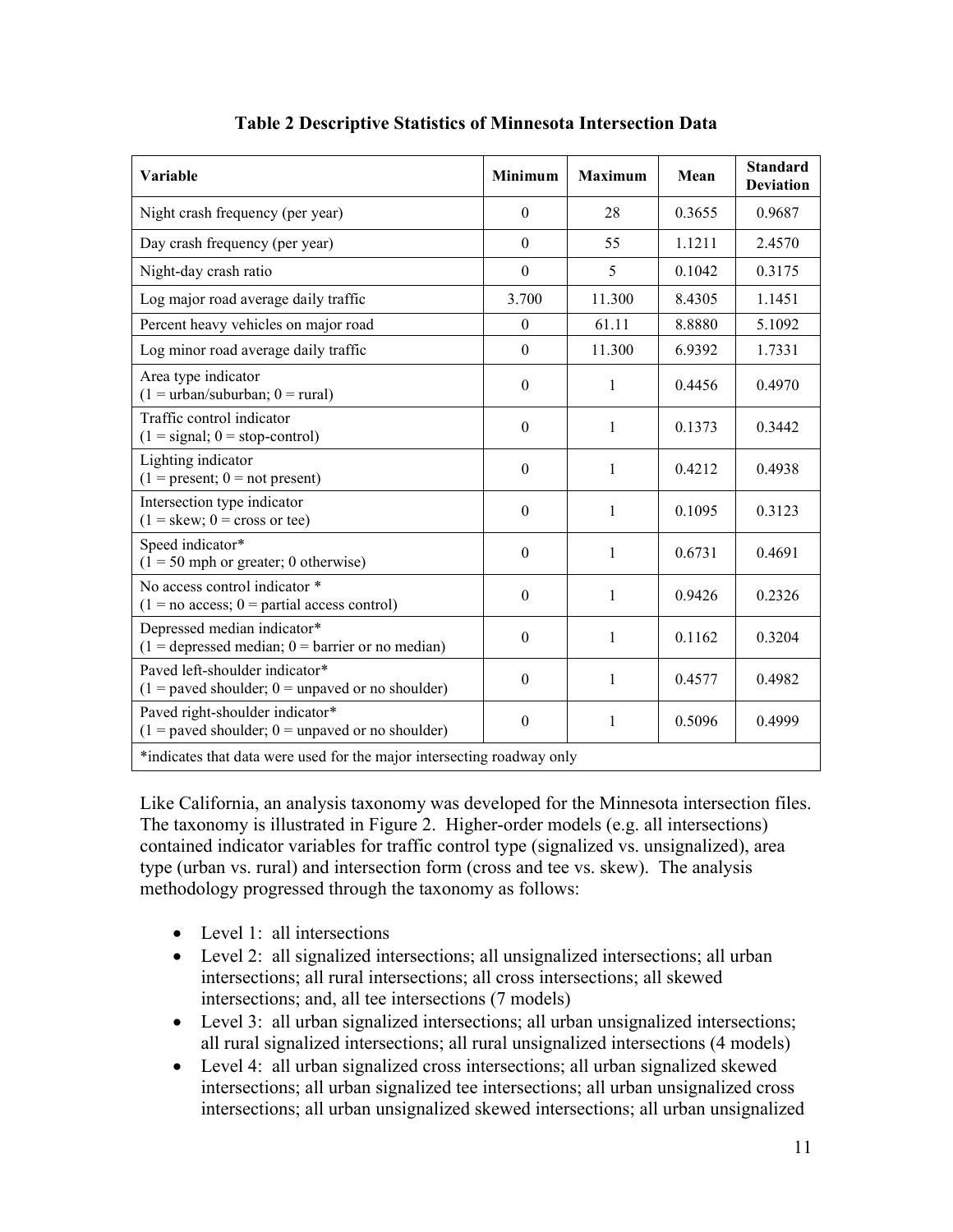tee intersections; all rural signalized cross intersections; all rural signalized skewed intersections; all rural signalized tee intersections; all rural unsignalized cross intersections; all rural unsignalized skewed intersections; all rural unsignalized tee intersections (12 models).



**Figure 2 Minnesota Intersection Analysis Taxonomy**

### **3.2 Interchanges**

All data contained in the Minnesota HSIS roadway inventory, intersection/interchange, and crash data files were used to develop the database for analysis of Minnesota interchanges (Council and Williams, 2001). Four years (1999 through 2002, inclusive) of crash and corresponding roadway inventory data were used in the analysis. A total of 2,096 the observations (or 524 interchanges) were available for model estimation, where each observation represented an interchange for one year. Eighty percent of the interchanges were the diamond form while the remainder (i.e. trumpet, semi-direct, cloverleaf, and other) was categorized as non-diamond interchange forms. Nearly 62.1 percent of interchanges in Minnesota were located in an urban or suburban environment while the remainder was classified as rural. There were 36,536 reported crashes in proximity of interchanges included in the database. The crash analysis area was defined as those locations along the mainline through travel lanes between diverge and merge locations plus an additional 1500 feet upstream or downstream of the merge and diverge locations.

Like the intersection data in Minnesota, the interchange data contained lighting presence and type indicators. These data were coded as full, partial or point illumination systems. The lighting variables were analyzed separately and compared to no lighting, as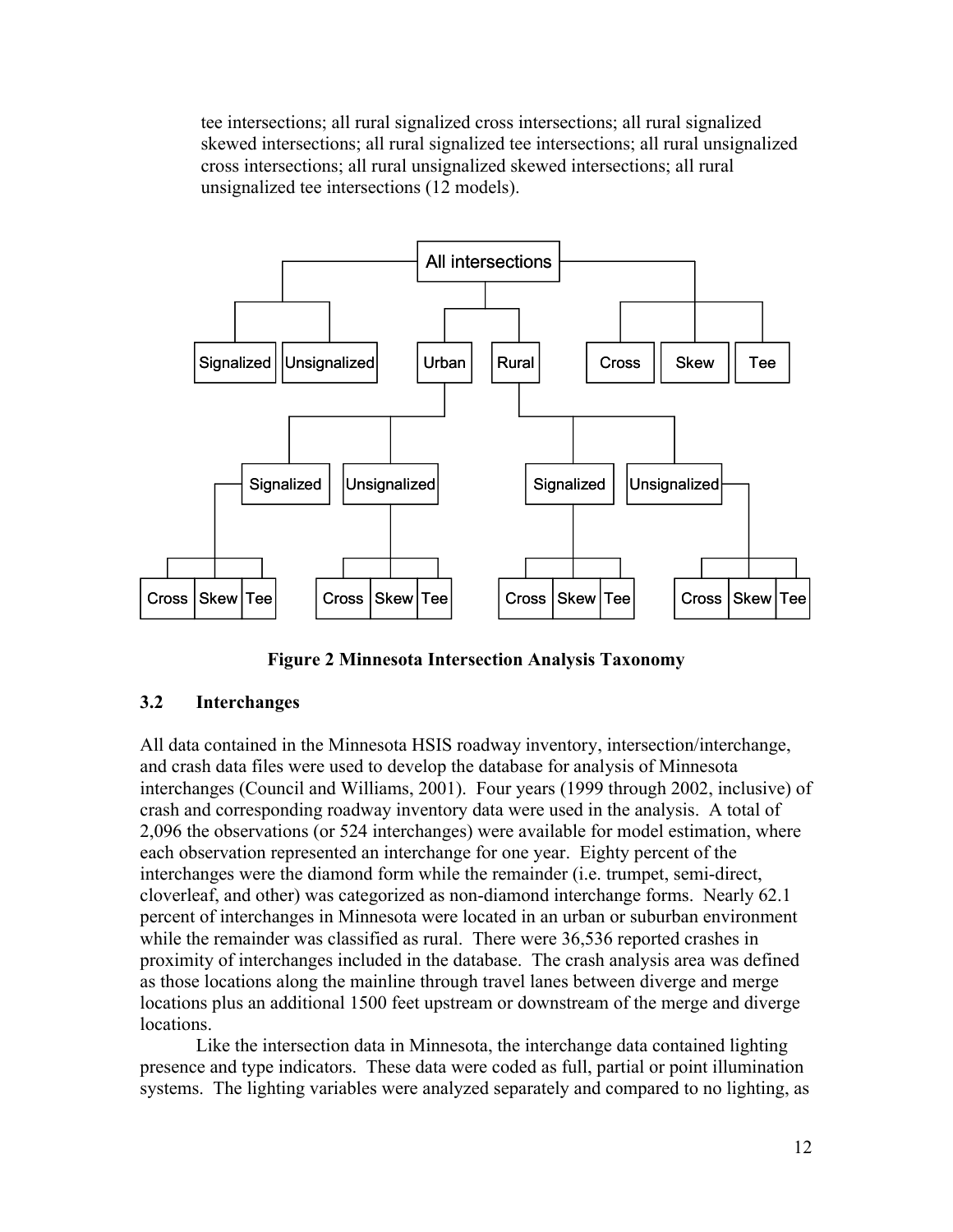well as combined into a single lighting presence indicator and compared to interchanges with no lighting. Table 3 is a summary of the data included in the Minnesota interchange analysis.

| Variable                                                                                                                    | Minimum          | <b>Maximum</b> | Mean   | <b>Standard</b><br><b>Deviation</b> |
|-----------------------------------------------------------------------------------------------------------------------------|------------------|----------------|--------|-------------------------------------|
| Night crash frequency (per year)                                                                                            | $\mathbf{0}$     | 46             | 5.280  | 6.200                               |
| Day crash frequency (per year)                                                                                              | $\mathbf{0}$     | 89             | 12.151 | 15.026                              |
| Night-day crash ratio                                                                                                       | $\boldsymbol{0}$ | 6              | 0.590  | 0.633                               |
| Log total entering vehicles (vehicles/day)                                                                                  | 4.663            | 12.985         | 9.455  | 1.592                               |
| Percent heavy vehicles on major road                                                                                        | 0.610            | 45.804         | 8.769  | 5.868                               |
| Area type indicator<br>$(1 = urban/suburban; 0 = rural)$                                                                    | $\boldsymbol{0}$ | 1              | 0.621  | 0.485                               |
| Interchange form indicator<br>$(1 =$ diamond; $0 =$ non-diamond)                                                            | $\theta$         | 1              | 0.798  | 0.402                               |
| Lighting indicator<br>$(1 = present; 0 = not present)$                                                                      | $\theta$         | 1              | 0.798  | 0.402                               |
| Posted speed limit on major road (mph)                                                                                      | 25               | 70             | 60.406 | 9.249                               |
| Indicator for full-access control on major road<br>$(1 = full-access control; 0 = otherwise)$                               | $\boldsymbol{0}$ | 1              | 0.781  | 0.413                               |
| Indicator for partial-access control on major road<br>$(1 =$ partial access control; $0 =$ otherwise)                       | $\theta$         | $\mathbf{1}$   | 0.094  | 0.291                               |
| Indicator for median barrier presence on major road<br>$(1 = \text{median barrier present}; 0 = \text{no barrier present})$ | $\boldsymbol{0}$ | $\mathbf{1}$   | 0.256  | 0.436                               |
| Pavement surface indicator<br>$(1 = \text{concrete payment}; 0 = \text{asphalt payment})$                                   | $\boldsymbol{0}$ | 1              | 0.485  | 0.500                               |
| Lane width indicator for major road<br>$(1 =$ lane width $\geq$ 13-feet; 0 = otherwise                                      | $\mathbf{0}$     | $\mathbf{1}$   | 0.145  | 0.352                               |
| Number of lanes on major road indicator<br>$1 =$ Five or more lanes; $0 =$ otherwise)                                       | $\theta$         | 1              | 0.250  | 0.433                               |

**Table 3 Descriptive Statistics of Minnesota Interchange Data**

An analysis taxonomy was developed for the Minnesota interchange files. The taxonomy is illustrated in Figure 3. Similar to the intersection models, the higher-order models (e.g., all interchanges) contained indicator variables for area type (urban vs. rural) and interchange form (diamond vs. non-diamond). The analysis methodology progressed through the taxonomy as follows:

- Level 1: all interchanges
- Level 2: all diamond interchanges; all non-diamond interchanges; all urban interchanges; all rural interchanges (4 models)
- Level 3: all urban diamond interchanges; all urban non-diamond interchanges; all rural diamond interchanges; all rural non-diamond interchanges (4 models).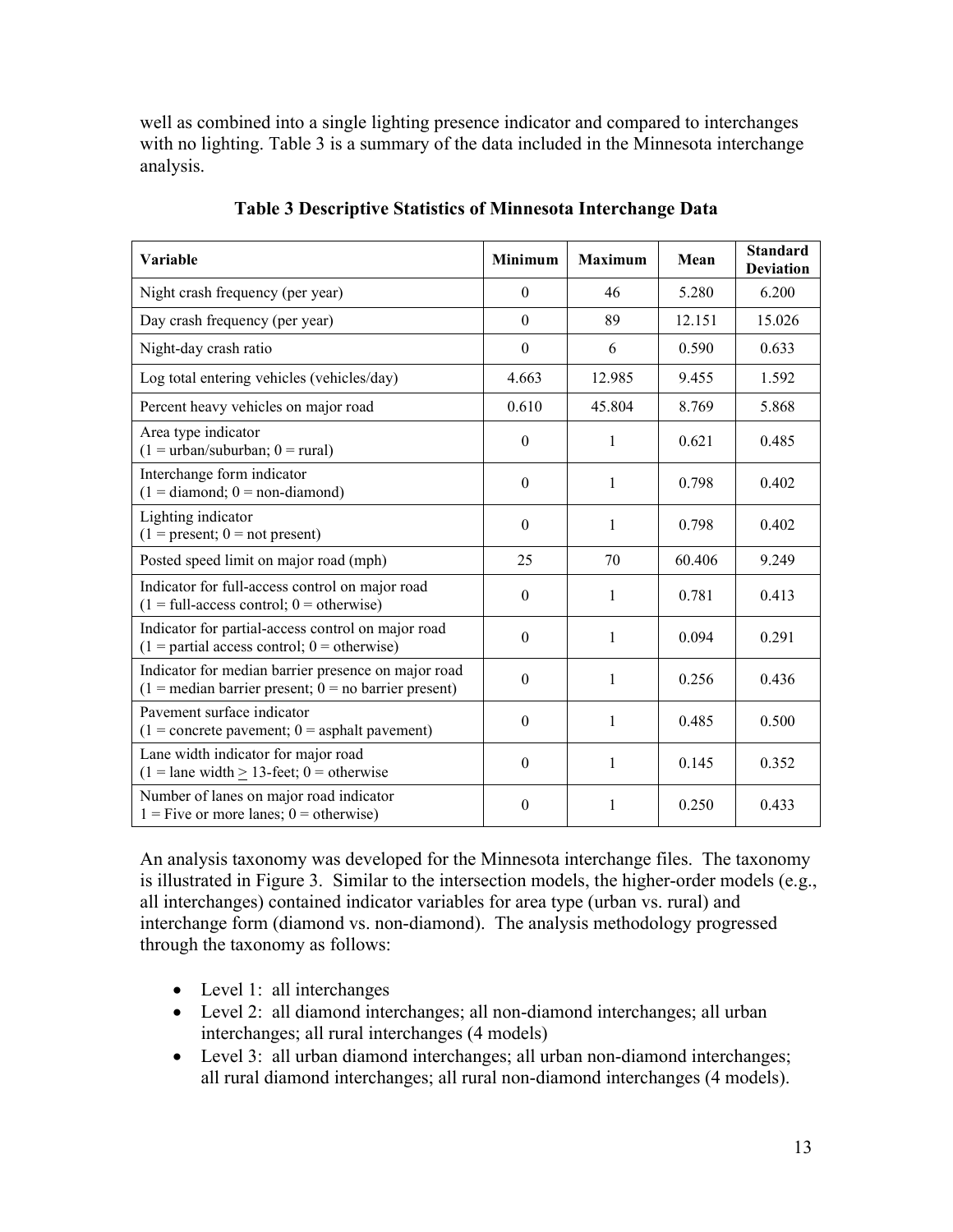

**Figure 3 Minnesota Interchange Analysis Taxonomy**

### **3.3 Freeway Segments**

Four freeway segment analyses were undertaken in the present study. The first two were based on Interstate roadway segments in Washington State, and the remaining two were based on roadway segments with continuous freeway lighting in Oregon and Virginia. In the first analysis using the Washington Interstate highway segment data, segments were developed based on the presence of contiguous or point segment-level lighting (i.e., interchange lighting was not considered as part of a continuously-lighted segment); however, the number of interchanges per segment were counted and included in the model specifications and these interchanges generally included either partial or full interchange lighting. A second Washington Interstate analysis was performed excluding interchange and overpass locations as well as point lighting locations. As such, this analysis included only roadway segments with through traffic volumes and therefore did not consider the merge and diverge conflicts at interchange locations, or locations underneath roadway overpasses that were not lighted. The second Washington Interstate analysis contained a subset of segments from the first Washington Interstate analysis. The Oregon and Virginia freeway segment analyses considered continuous freeway lighting as defined by the American Association of State Highway and Transportation Officials' *Roadway Lighting Design Guide* (2005). As described below, locations with continuous freeway lighting, and similar locations without lighting, were identified by the NCHRP Project 5-19 panel.

### *3.3.1 Washington Interstates*

Table 4 shows descriptive statistics for key variables in the lighting segment dataset for Washington State Interstate roadway segments. A total of 1,528 centerline miles of the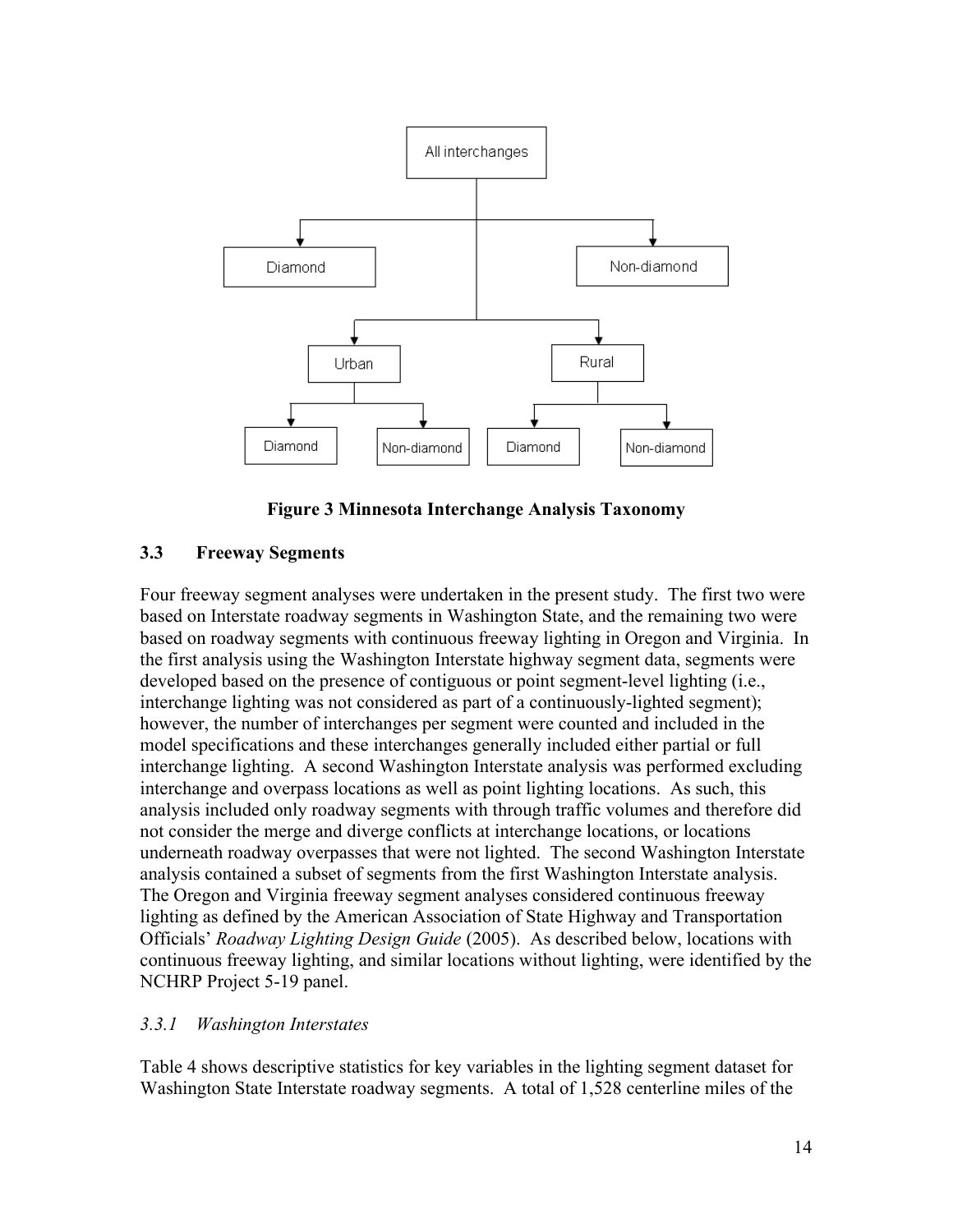Interstate network covering Washington State was scanned using online video photologs to determine many of the variable characteristics included in the analysis. The Interstate network was scanned by direction of travel.

Because the roadway inventory data were coded by direction of travel, a lighting presence indicator was also noted based on travel direction. Fixed roadway lighting in Washington existed either in the median or along the roadside adjacent to the right shoulder location. For the purposes of the analysis, fixed roadway lighting was coded as either continuous or point. If luminaires were present within 0.025 miles of adjacent luminaires, then contiguous luminaires meeting this requirement were combined to form a lighting segment. Point lighting locations were those where a single luminaire was observed along a roadway segment, but not part of a contiguous system. The mean length of lighting segment according to the aforementioned definition was 1.40 miles. The minimum segment length was 0.01 miles, while the maximum segment length was 64.84 miles. The percent of urban segments included in the analysis database was 71 percent, while segments with no lighting constituted 49.77 percent of observations. Continuous lighting segments constituted 32.33 percent of the entire network while point lighting segments constituted 17.90 percent of the network.

The percent of lighted or unlighted segments varied by direction of travel since the Interstate network is a divided highway network. Interchange and overpass data were gathered using the online video photolog system maintained by the Washington State Department of Transportation. The count of interchanges and overpasses was derived on the basis of presence or absence in a segment. The mean number of interchanges per segment was 1.22, with a maximum of 13, while the mean number of overpasses per segment was 0.73 with a maximum of 15. Mean average daily traffic (AADT) per segment was 26,804 with a minimum of 988 vehicles per day and a maximum of 65,109 vehicles per day. Average daily traffic data were obtained in one-mile increments and weighted on the basis of segment lengths.

Using the Washington Interstate segment database, negative binomial regression models were estimated for both daytime and nighttime crashes. Additionally, the nightday crash ratio using only the crash data was also computed. Lastly, a severity distribution for freeway segment with and without fixed roadway lighting is reported, stratified by daytime and nighttime crashes.

#### *3.3.2 Supplemental Washington Freeway Segment Analysis*

Revised segment models for evaluating the effect of continuous roadway lighting on crash occurrence were constructed after excluding locations with point lighting. Six models were constructed, including models combining urban and rural segments, models for urban segments only, and models for rural segments only. The effect of interchange and overpass locations on model behavior was also examined. The relative change in daytime crashes, nighttime crashes, and night-day crash ratios were computed from negative binomial regression models for segments including interchanges and overpasses, and for those without interchanges and overpasses.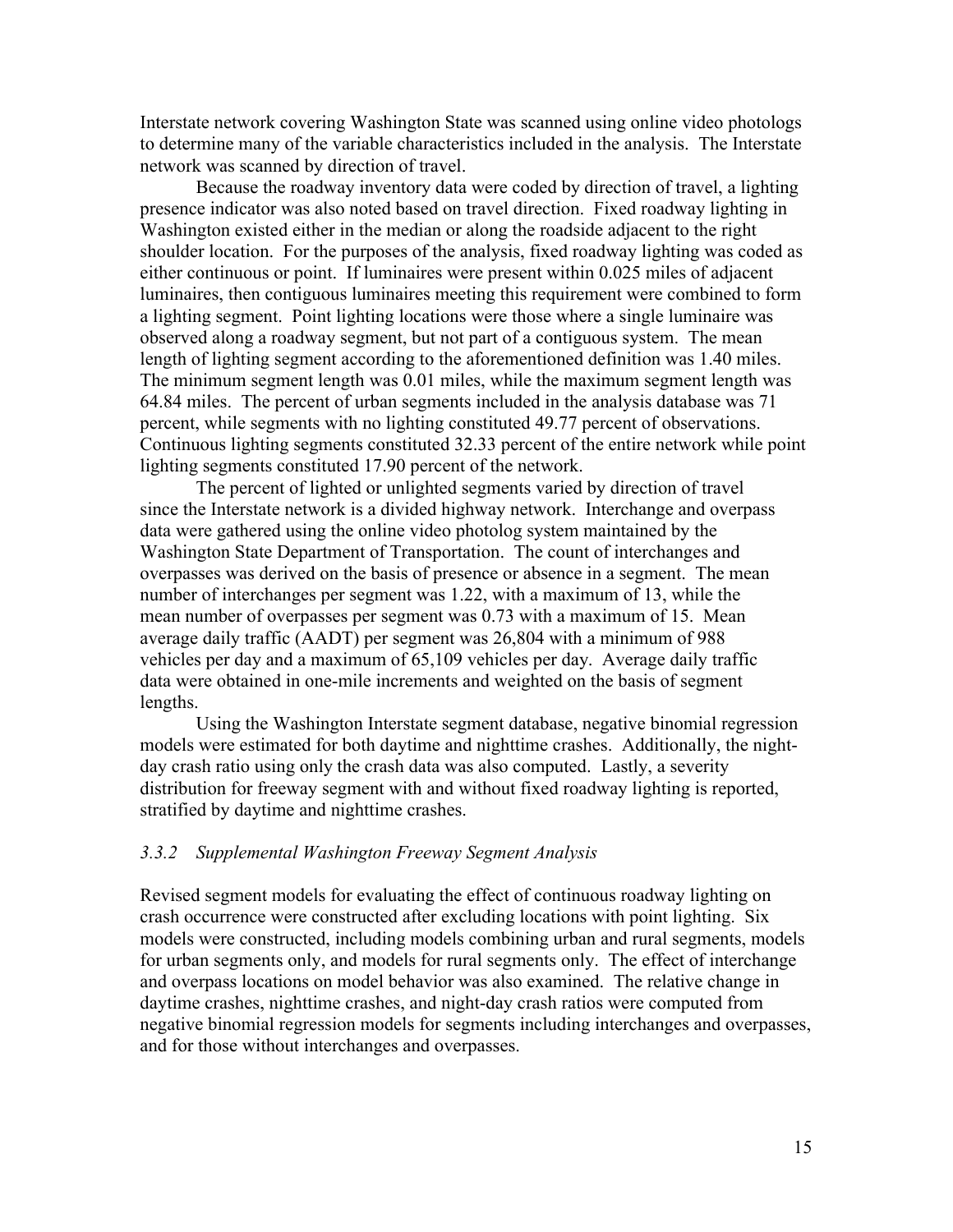| Variable                                            | Mean              | Minimum          | Maximum         |
|-----------------------------------------------------|-------------------|------------------|-----------------|
| Segment length in miles                             | 1.40              | 0.01             | 64.84           |
| Percent of segments direction of travel (increasing |                   |                  |                 |
| milepost and decreasing milepost respectively)      | 0.53/0.47         | $\boldsymbol{0}$ | 1               |
| Percent of segments urban                           | 0.71              | $\theta$         | $\mathbf{1}$    |
| Percent segments with no lighting presence          | 0.50              | $\overline{0}$   | $\mathbf{1}$    |
| Percent segments with point lighting presence       | 0.18              | $\overline{0}$   | 1               |
| Percent segments with continuous lighting           |                   |                  |                 |
| presence                                            | 0.32              | $\boldsymbol{0}$ | $\mathbf{1}$    |
| Number of interchanges in segment                   | 1.22              | $\overline{0}$   | 13              |
| Number of overpasses in segment                     | 0.73              | $\overline{0}$   | $\overline{15}$ |
| Average daily traffic                               | 26,804            | 988              | 65,109          |
| Number of vertical curves in segment                | 3.25              | $\boldsymbol{0}$ | 81              |
| Number of horizontal curves in segment              | 1.82              | $\boldsymbol{0}$ | 57              |
| Number of lanes in segment                          | 2.91              | 1                | 6.83            |
| Left shoulder width in feet                         | 6.85              | 1.28             | 14              |
| Right shoulder width in feet                        | 6.64              | 0.18             | 24              |
| Number of daytime property damage only crashes      |                   |                  |                 |
| in segment                                          | 5.24              | $\boldsymbol{0}$ | 107             |
| Number of daytime possible injury crashes in        |                   |                  |                 |
| segment                                             | 2.28              | $\mathbf{0}$     | 55              |
| Number of daytime evident injury crashes in         |                   |                  |                 |
| segment                                             | 0.66              | $\mathbf{0}$     | 22              |
| Number of daytime disabling injury crashes in       |                   |                  |                 |
| segment                                             | 0.08              | $\boldsymbol{0}$ | $\mathfrak{S}$  |
| Number of daytime fatal crashes in segments         | $\overline{0.02}$ | $\overline{0}$   | $\overline{5}$  |
| Number of nighttime property damage only            |                   |                  |                 |
| crashes in segment                                  | 1.88              | $\boldsymbol{0}$ | 48              |
| Number of nighttime possible injury crashes in      |                   |                  |                 |
| segment                                             | 0.69              | $\boldsymbol{0}$ | 23              |
| Number of nighttime evident injury crashes in       |                   |                  |                 |
| segment                                             | 0.32              | $\boldsymbol{0}$ | 12              |
| Number of nighttime disabling injury crashes in     |                   |                  |                 |
| segment                                             | 0.05              | $\boldsymbol{0}$ | $\overline{2}$  |
| Number of nighttime fatal crashes in segments       | 0.02              | $\overline{0}$   | $\overline{4}$  |

**Table 4 Descriptive Statistics of Washington Freeway Segment Data**

### *3.3.3 Oregon Freeways*

To estimate the safety effects of continuous freeway lighting in Oregon, roadway inventory, lighting presence, and traffic crash data were acquired and appended from a variety of sources. Dr. Christopher Monsere from Portland State University provided an electronic database of limited-access roadway segments with and without roadway lighting from a study that was performed while he was employed by the Oregon Department of Transportation (ODOT) Traffic Engineering Services Unit (Monsere and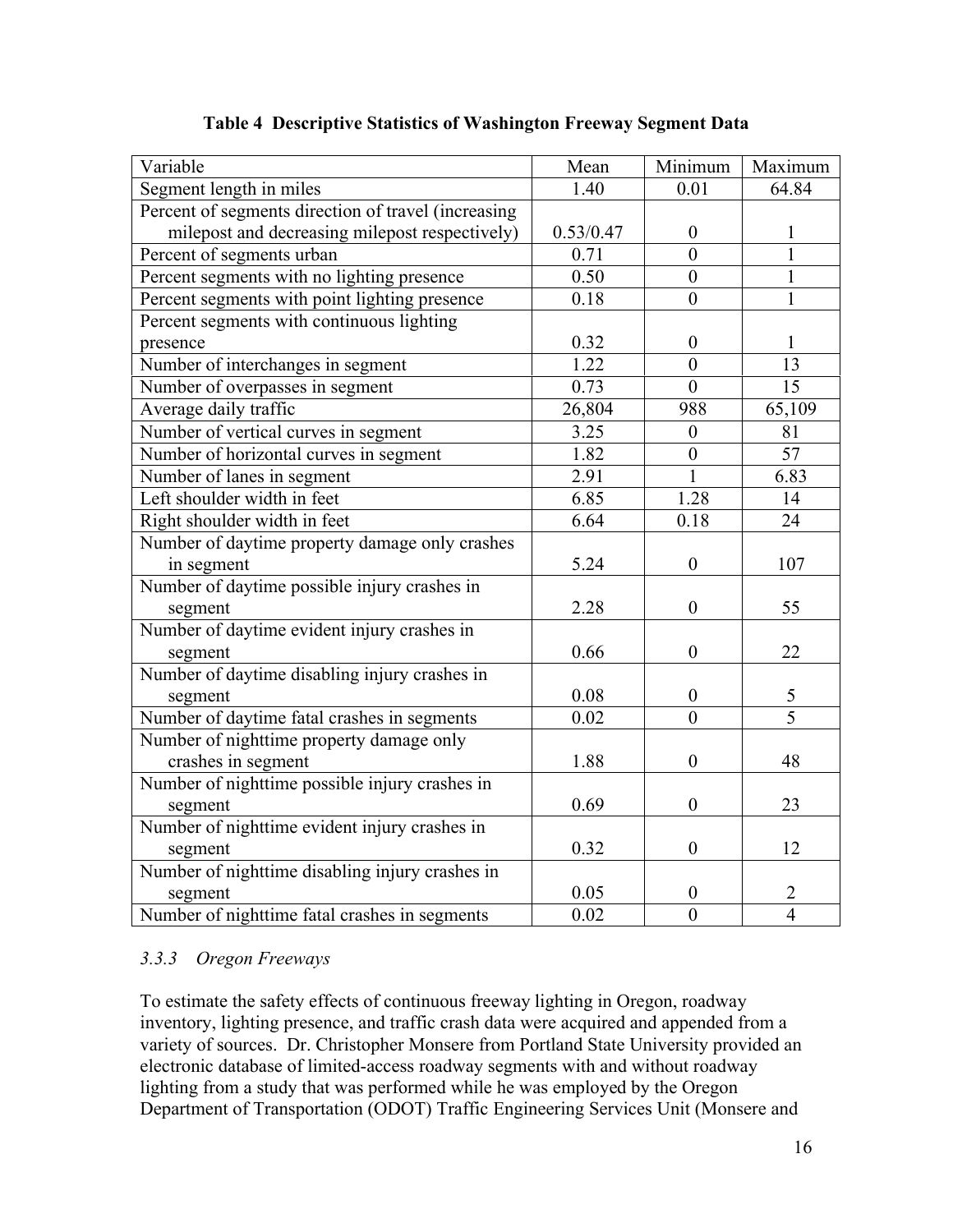Grile, 2002). The database included daytime and nighttime crash frequencies, daytime and nighttime traffic volumes, and an indicator for lighting presence on the following roadways during the period 1996 through 2000 (inclusive):

- $\bullet$  Interstates 5, 82, 84, 205, and 405;
- U.S. Route 26; and,
- Oregon State Route 217.

Because the database provided by Dr. Monsere did not include any roadway inventory data, the research team requested these data from ODOT staff. Data for the year 2008 were provided to the research team and included roadway cross-section information (number of lanes, lane width, shoulder width, median width), posted speed limit data, and area type (urban vs. rural) information. Additionally, roadway segment information (begin and end milepost and segment length) were also included in the roadway inventory datafiles provided by ODOT.

To verify that the roadway segments identified by Monsere and Grile (2002) contained continuous freeway lighting as defined by AASHTO, the ODOT video photolog system was used. Once this process was completed, the 2008 roadway segment data provided by ODOT and the data provided by Dr. Monsere were appended. The percentage of daytime and nighttime traffic estimates developed by Monsere and Grile (2002) were used in the present analysis to estimate daytime and nighttime traffic volumes. Finally, the daytime and nighttime crash frequency data provided by Dr. Monsere were appended to the roadway inventory and lighting presence data. To develop the final analysis database, ODOT's video photolog system was used to count the number of interchanges, horizontal curves, and vertical curves in each analysis segment. Roadway segments with continuous lighting were defined by the limits of the fixed illumination section.

Table 5 shows the descriptive statistics for all explanatory variables and total daytime and nighttime crashes for each roadway segment included in the analysis database. A total of 680.6 miles of the limited-access highway segments were included in the analysis database. The percentage of urban segments included in the analysis database was 46 percent – approximately 54 percent of the segments were classified as rural. Segments with lighting constituted 11 percent of the observations, while approximately 89 percent of segments did not contain continuous lighting. There were two lanes per direction 77 percent of the roadway segments in the analysis while the remainder had more than two through travel lanes per direction. Approximately 50 percent of segments in the analysis database contained a fixed longitudinal median barrier while the remainder contained an earth-divided, traversable median.

The average roadway segment length was 3.80 miles, ranging from 0.1 to 47.9 miles. The left (median) paved shoulder width in the analysis segments ranged from 0 to 20 feet, while the right (outside) paved shoulder width ranged from 2 to 19 feet. The mean width of the left and right paved shoulders was 7.98 and 7.79 feet, respectively. The average median width of the analysis segments was 50.60 ft, ranging from 0 to 106 feet. The average number of horizontal curves per segment was 4.33, ranging from 0 to 59. The number of vertical curves per segment ranged from 0 to 78. The number of interchanges in an analysis segment ranged from 0 to 17.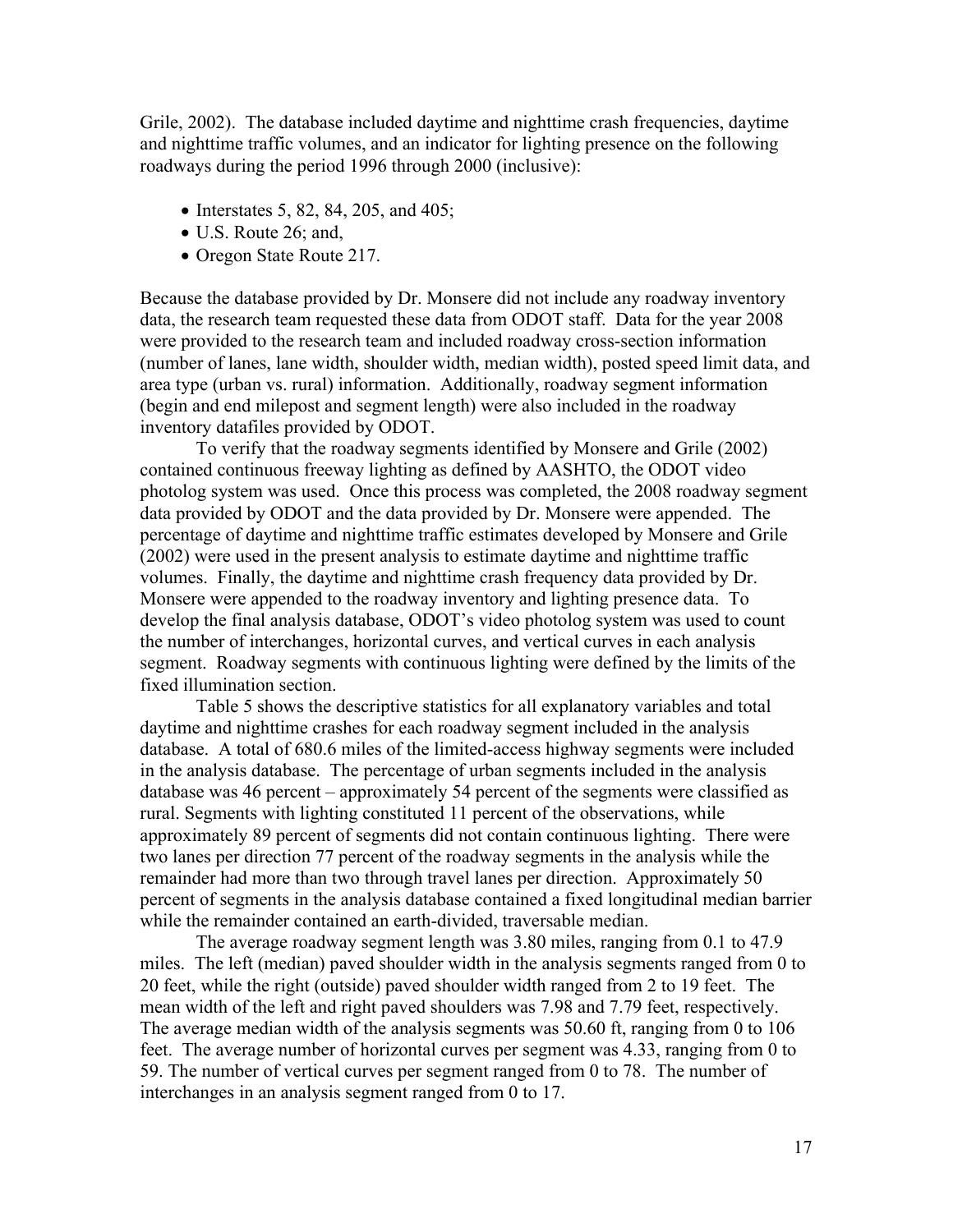The average daytime average daily traffic was 32,817 vehicles per day while the average nighttime daily traffic in the analysis database was 9,292 vehicles per day. Approximately 70 percent of the analysis segments had a posted speed limit of 65 mph or higher.

The average number of daytime crashes along the analysis segments was 61, while the average number of nighttime crashes was 21. Negative binomial regression models were estimated for both daytime and nighttime crashes using the continuous and categorical data shown in Tables 1 and 2. Additionally, the night-day crash ratio was also computed using only the descriptive statistics from the analysis database.

| Continuous Variable                       |                                                                | Mean                                             | Standard<br>deviation                        | Minimum |                  | Maximum    |
|-------------------------------------------|----------------------------------------------------------------|--------------------------------------------------|----------------------------------------------|---------|------------------|------------|
| Number of daytime crashes in segment      |                                                                | 61                                               | 188.77                                       |         | $\theta$         | 2,043      |
| Number of nighttime crashes in segment    |                                                                | 21                                               | 51.73                                        |         | $\theta$         | 537        |
| Left paved shoulder width (feet)          |                                                                | 7.98                                             | 3.14                                         |         | $\mathbf{0}$     | 20         |
| Right paved shoulder width (feet)         |                                                                | 7.79                                             | 2.89                                         |         | $\overline{2}$   | 19         |
| Average daily daytime traffic (veh/day)   |                                                                | 32,817                                           | 28,432                                       |         | 6,131            | 116,584    |
| Average daily nighttime traffic (veh/day) |                                                                | 9,292                                            | 8,572                                        |         | 1,669            | 37,700     |
| Segment length (miles)                    |                                                                | 3.80                                             | 7.13                                         |         | 0.1              | 47.9       |
| Number of horizontal curves in segment    |                                                                | 4.33                                             | 8.36                                         |         | $\boldsymbol{0}$ | 59         |
| Number of vertical curves in segment      |                                                                | 8.24                                             | 14.32                                        |         | $\boldsymbol{0}$ | 78         |
| Number of interchanges in segment         |                                                                | 1.34                                             | 2.50                                         |         | $\boldsymbol{0}$ | 17         |
| Median width (feet)                       | 50.60                                                          |                                                  |                                              |         | $\boldsymbol{0}$ | 106        |
| Categorical Variable                      | Definition                                                     |                                                  |                                              |         |                  | Proportion |
| Area type                                 |                                                                | 1 if the segment is in an urban area             |                                              |         |                  | 0.46       |
|                                           |                                                                | 0 if the segment is in a rural area (baseline)   |                                              |         |                  | 0.54       |
|                                           | 1 if lighting is present                                       |                                                  |                                              |         |                  | 0.11       |
| Lighting presence                         |                                                                | 0 if lighting is not present (baseline)          |                                              |         |                  | 0.89       |
|                                           |                                                                | 1 if number of through lanes per direction $= 2$ |                                              |         |                  | 0.77       |
| Number of lanes                           | 0 if number of through lanes per direction $>$ 2<br>(baseline) |                                                  |                                              |         | 0.23             |            |
|                                           |                                                                | 1 if median barrier is present                   |                                              |         |                  | 0.50       |
| Median barrier presence                   |                                                                |                                                  | 0 if no median barrier is present (baseline) |         |                  | 0.50       |
| Posted speed limit                        |                                                                | 1 if posted speed limit $= 65$ mph               |                                              |         |                  | 0.70       |
|                                           |                                                                | 0 if posted speed limit $\leq 65$ mph (baseline) |                                              |         |                  | 0.30       |

### **Table 5 Descriptive Statistics of Variables in Oregon Freeway Segment Database**

## *3.3.4 Virginia Freeway Segments*

Freeway segments with and without roadway lighting were identified by Virginia Department of Transportation (VDOT) staff. The roadways included in the analysis database included segments with and without continuous freeway lighting on Interstates 66, 95, 395, and 495. Electronic roadway inventory and crash data were also obtained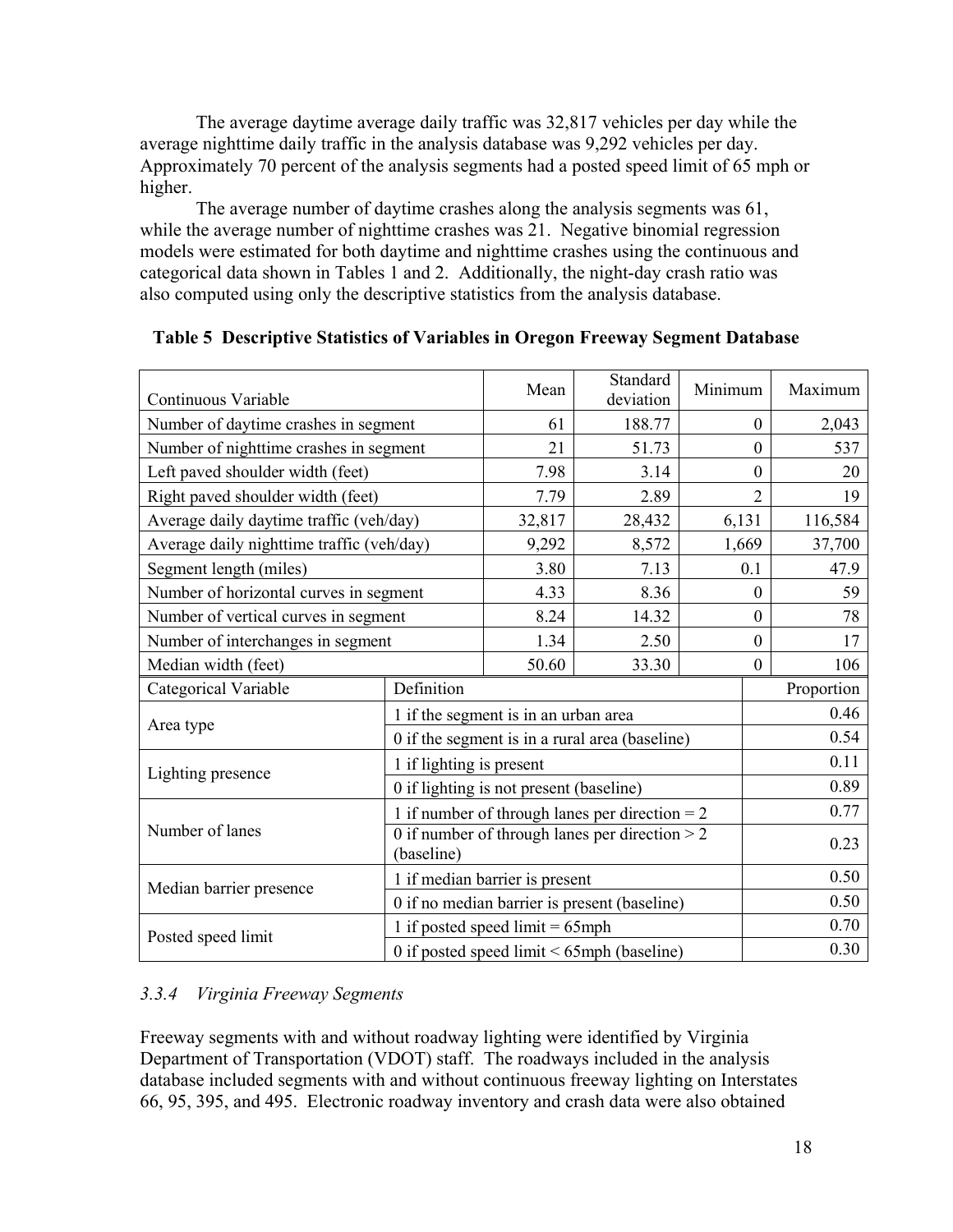from VDOT staff for the segments with and without roadway lighting. In all, approximately 113 miles were included in the analysis database.

Table 6 shows descriptive statistics for the continuous and categorical variables included in the analysis dataset. All of the roadway segments included in the analysis database were in an urban area. Segments with continuous freeway lighting constituted 15.5 percent of the observations. Approximately 19.8 percent of the roadway segments had two through travel lanes per direction, while 37.0 percent of the segments had three through lanes per direction, and 43.3 percent of the segments had four or more through travel lanes per direction. Approximately 65.9 percent of the roadway segments in the analysis database contained a longitudinal median barrier.

The average roadway segment length was 0.33 miles, ranging from 0.01 to 2.45 miles. The mean width of the left shoulder was 2.35 feet, while the mean width of the right shoulder was 9.34 feet. The left shoulder width ranged from 0 to 12 feet, while the right shoulder ranged from 0 to 14 feet. The average median width was 48.11 feet, ranging from 2 to 285.5 feet. Interchange locations within each roadway segment were identified by VDOT staff. The number of interchanges per analysis segment ranged from 0 to 1.

The mean average daily traffic was 68,519 vehicles per day, ranging from 18,945 to 133,528 vehicles per day.The posted speed limit ranged from 45 to 65 mph; however, posted speed limit data were missing for approximately one-half of the analysis segments. The average percentage of truck traffic was 4.56 percent, ranging from 0.29 to 10.19 percent.

The average number of daytime crashes in the analysis database was 6.0, ranging from 0 to 100. Among all the daytime crashes, 65.9 percent were property-damage-only crashes, 34.0 percent were injury crashes, and 0.2 percent was fatal crashes. The average number of nighttime crashes in the analysis database was 2.0, ranging from 0 to 29 per segment. Among all nighttime crashes, 65.2 percent were property-damage-only crashes, 34.2 percent were injury crashes, and 0.6 percent was fatal crashes.

Using the Virginia Interstate segment database, negative binomial regression models were estimated for both daytime and nighttime crashes. Additionally, the nightday crash ratio using only the observed crash data was also computed.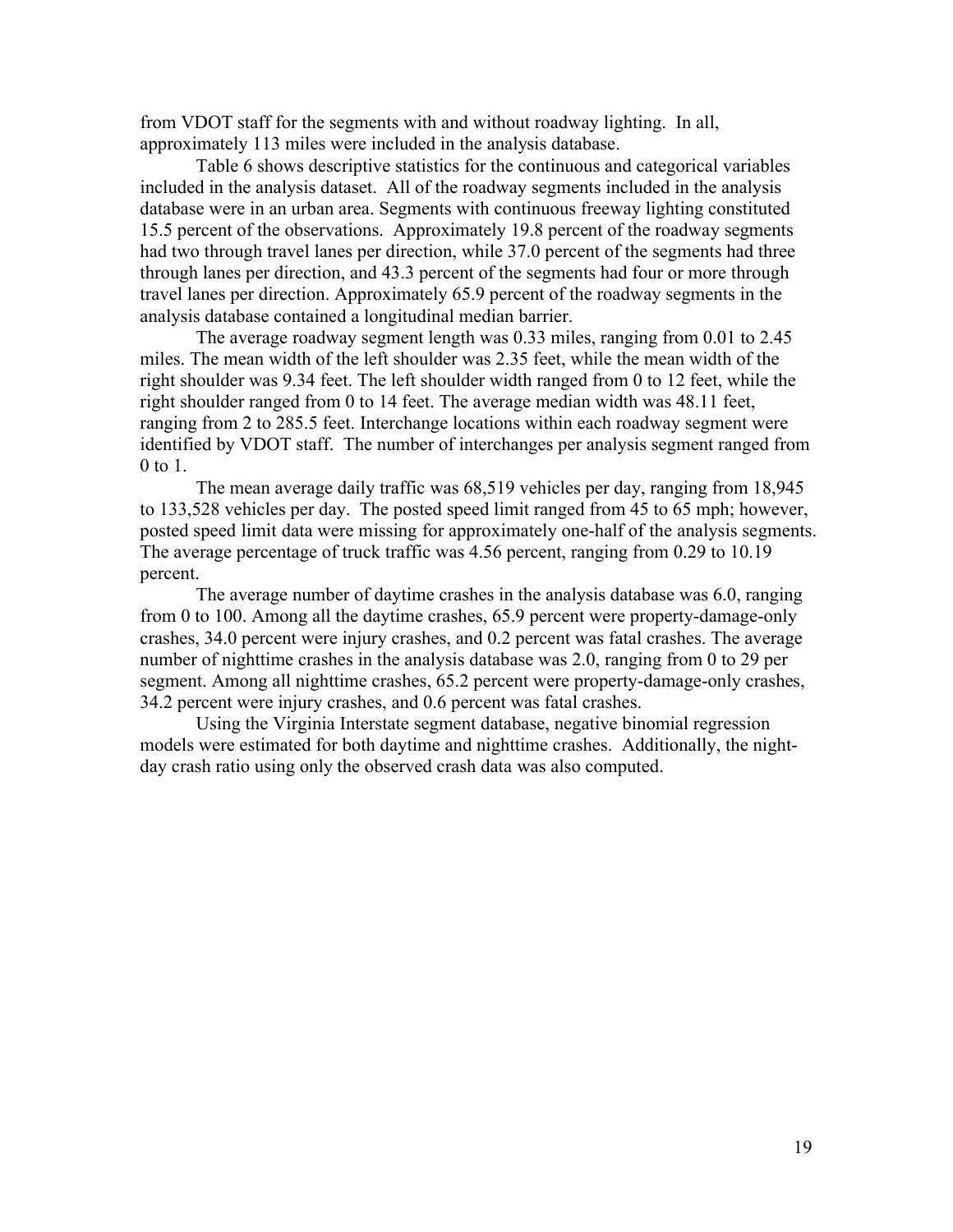| Continuous Variable                                                        |                                                      | Mean   | Standard<br>Deviation | Minimum          | Maximum      |  |  |
|----------------------------------------------------------------------------|------------------------------------------------------|--------|-----------------------|------------------|--------------|--|--|
| Segment length (miles)                                                     |                                                      | 0.33   | 0.39                  | 0.01             | 2.45         |  |  |
| Number of interchanges in segment                                          |                                                      | 0.18   | 0.38                  | $\mathbf{0}$     |              |  |  |
| Average daily traffic (veh/day)                                            |                                                      | 68,519 | 24418.23              | 18945            | 133,528      |  |  |
| Number of lanes per direction                                              |                                                      | 3.29   | 0.85                  | $\overline{2}$   | 6            |  |  |
| Travel way surface width (feet)                                            |                                                      | 39.43  | 10.20                 | 22               | 72           |  |  |
| Right shoulder width (feet)                                                |                                                      | 9.34   | 3.35                  | $\boldsymbol{0}$ | 14           |  |  |
| Left shoulder width (feet)                                                 |                                                      | 2.35   | 3.65                  | $\mathbf{0}$     | 12           |  |  |
| Percentage of truck traffic                                                |                                                      | 4.56   | 2.84                  | 0.29             | 10.19        |  |  |
| Speed limit (mph)                                                          |                                                      | 57.48  | 3.91                  | 45               | 65           |  |  |
| Median width (feet)                                                        |                                                      | 48.11  | 49.41                 | $\overline{2}$   | 285.5        |  |  |
| Daytime crash count                                                        |                                                      | 6.17   | 8.97                  | $\boldsymbol{0}$ | 100          |  |  |
| Nighttime crash count                                                      |                                                      | 2.47   | 3.43                  | $\boldsymbol{0}$ | 29           |  |  |
|                                                                            | Daytime property-damage-only crash count             |        | 6.00                  | $\overline{0}$   | 61           |  |  |
| Daytime injury crash count                                                 |                                                      | 2.10   | 3.35                  | $\mathbf{0}$     | 39           |  |  |
| Daytime fatal crash count                                                  |                                                      | 0.01   | 0.11                  | $\overline{0}$   | 1            |  |  |
| Nighttime property-damage-only crash count                                 |                                                      | 1.61   | 2.37                  | $\boldsymbol{0}$ | 18           |  |  |
| Nighttime injury crash count                                               |                                                      | 0.84   | 1.38                  | $\boldsymbol{0}$ | 12           |  |  |
| Nighttime fatal crash count                                                |                                                      | 0.02   | 0.12                  | $\theta$         | $\mathbf{1}$ |  |  |
| Categorical Variable                                                       | Definition                                           |        |                       |                  | Proportion   |  |  |
| Lighting presence                                                          | 1: if lighting is present                            |        |                       |                  | 0.79         |  |  |
|                                                                            | 0: if lighting is not present (baseline)             |        |                       |                  | 0.21         |  |  |
| Median barrier                                                             | 1: if median barrier is present                      |        |                       |                  | 0.66         |  |  |
|                                                                            | 0: if no median barrier is present (baseline)        |        |                       |                  | 0.34         |  |  |
| Two lanes indicator                                                        | 1: if number of through lanes per direction = $2$    |        |                       |                  | 0.20         |  |  |
|                                                                            | 0: otherwise                                         |        |                       |                  | 0.80         |  |  |
| 1: if number of through lanes per direction = $3$<br>Three lanes indicator |                                                      |        |                       |                  | 0.37         |  |  |
|                                                                            | 0: otherwise                                         |        |                       |                  | 0.63         |  |  |
| Four or more lanes                                                         | 1: if number of through lanes per direction $\geq$ 4 |        |                       |                  | 0.43         |  |  |
| indicator (baseline)                                                       | 0: otherwise                                         |        |                       |                  | 0.57         |  |  |

# **Table 6 Descriptive Statistics of Variables in Virginia Freeway Segment Database**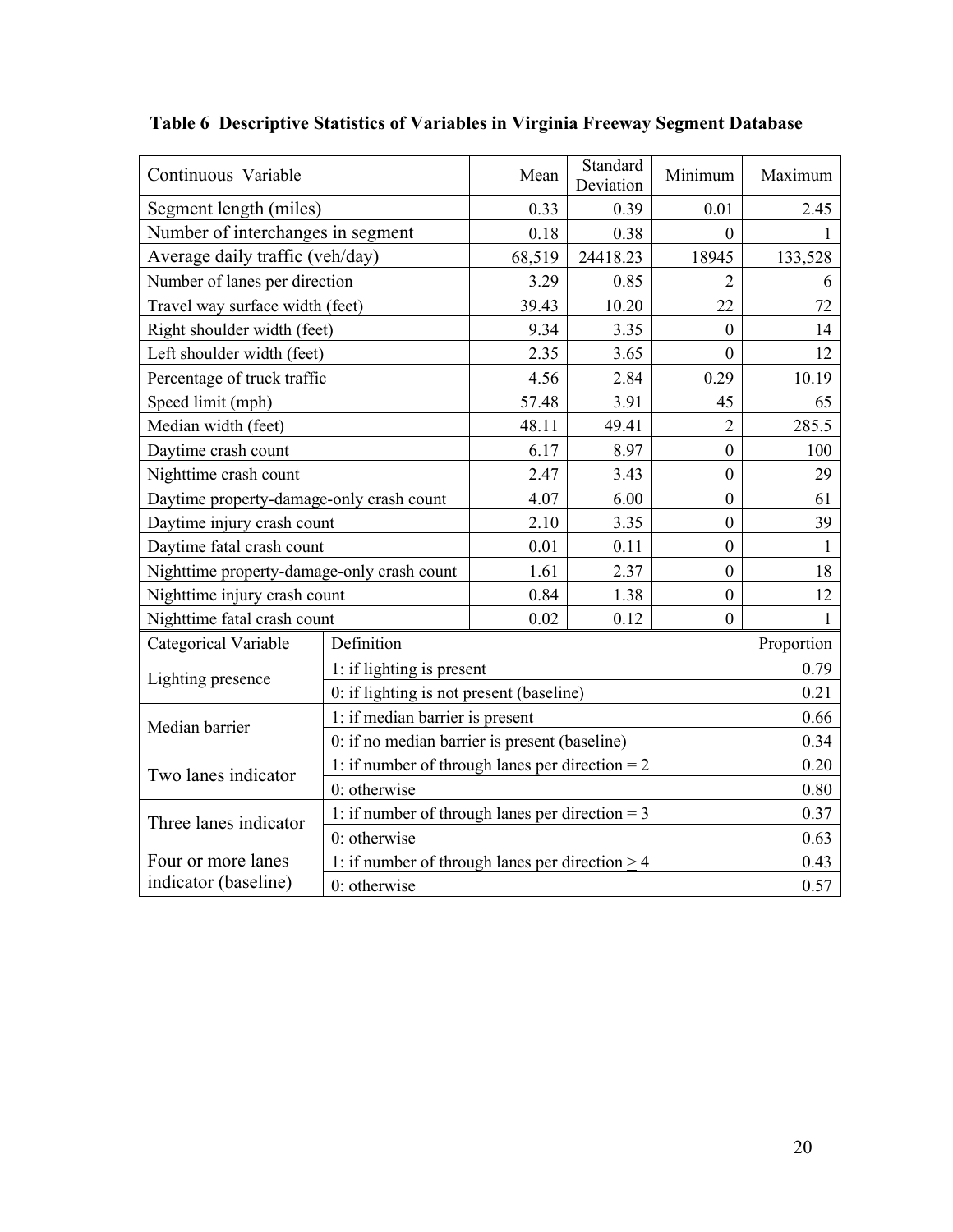## **4. ANALYSIS RESULTS**

This section is divided into two subsections. The first contains results of the crash frequency modeling efforts. Included are the higher-order daytime and nighttime crash frequency models estimated using the Minnesota and California intersection databases, the Minnesota interchange database and the Oregon, Virginia, and Washington State freeway segment database. The higher order models are those shown at the top of each analysis taxonomy (see Figures 1, 2, and 3). Estimation results of the lower-order nighttime and daytime crash frequency models results are also briefly summarized with statistical output contained in Appendixes A, B, and C for the California intersection, Minnesota intersection, and Minnesota interchanges, respectively. The first subsection also includes estimation results of the log-linear models of night-to-day crash ratios for the higher-order taxonomy levels. The second subsection describes the severity analysis. Results are presented in tabular form for the Minnesota and California intersections, Minnesota interchanges and Washington State freeway segment databases.

### **4.1 Crash Frequency Models**

### *4.1.1 Intersections*

Included in this section are night-to-day crash ratios, nighttime and daytime crash frequency negative binomial regression models, and log-linear night-day crash ratio models for the California and Minnesota intersection models. The instrumental variable model for all Minnesota intersections is also presented.

### 4.1.1.1 California

Per the methodological process described previously, both daytime and nighttime crash frequency models were estimated using negative binomial regression. The results of these models are shown in Tables 7 and 8. Because a small proportion of the geometric data were missing from the analysis database, a total of 62,027 observations were included in the analysis. The variables included in Table 7 all contain a reasonable level of statistical significance. Those positively correlated with the expected number of daytime crashes are: major and minor road traffic volumes, four-leg intersection type, indicator for signal control, indicator for roadway lighting presence, indicators for leftand right-turn channelization on the major road, and number of lanes indicators on the major road approach. The variables negatively correlated with the expected number of daytime crashes are: tee intersection type indicator, left-turn restriction indicator, and the median presence indicator.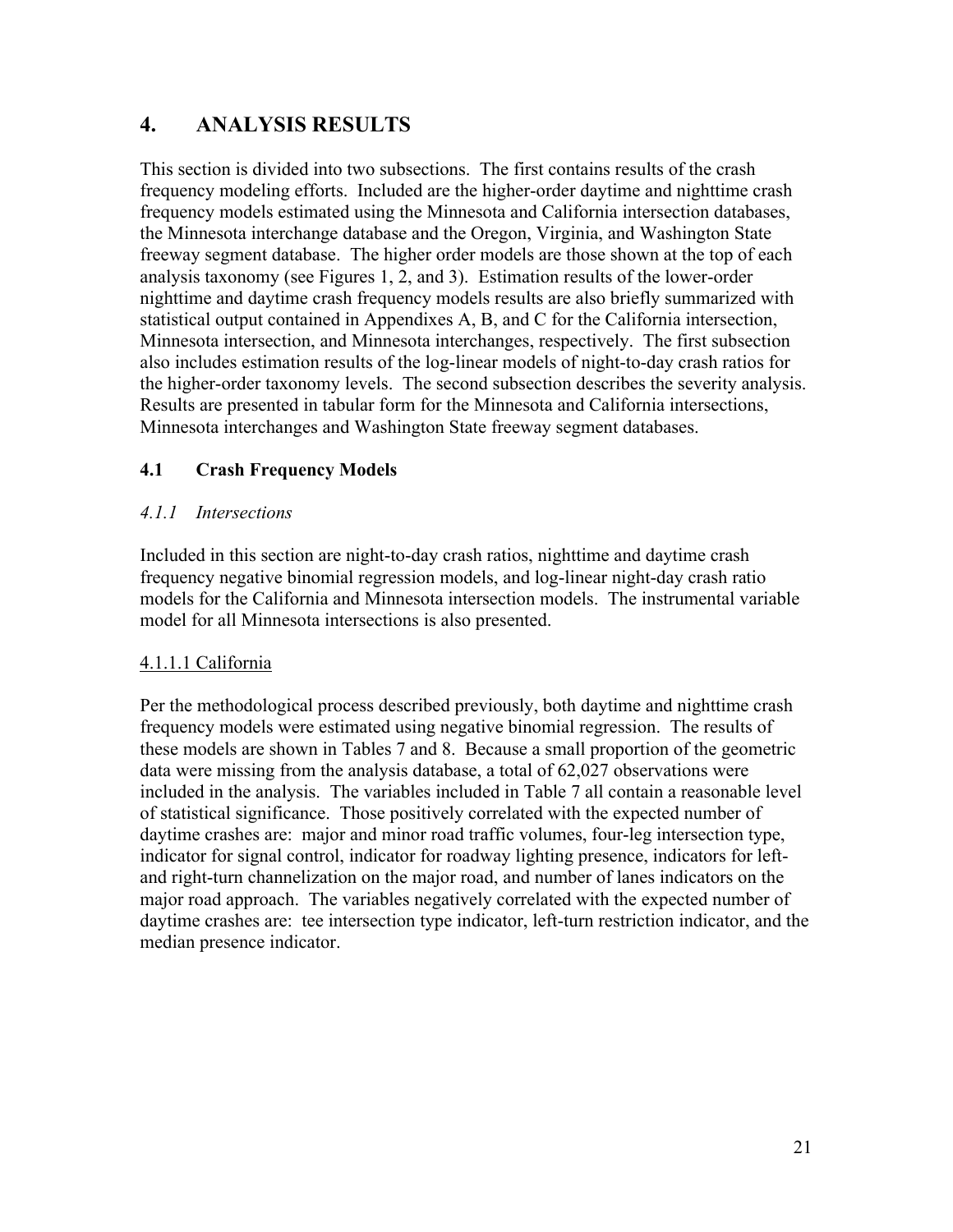| Variable                                                                                                                                                         | Parameter<br>Estimate | Standard<br>Error | z-statistic | p-value |
|------------------------------------------------------------------------------------------------------------------------------------------------------------------|-----------------------|-------------------|-------------|---------|
| Constant                                                                                                                                                         | $-4.518$              | 0.068             | $-66.85$    | < 0.001 |
| Log major road average daily traffic (veh/day)                                                                                                                   | 0.115                 | 0.007             | 17.66       | < 0.001 |
| Log minor road average daily traffic (veh/day)                                                                                                                   | 0.374                 | 0.006             | 60.38       | < 0.001 |
| Four-leg intersection type indicator<br>$(1 = four$ -leg intersection; 0 otherwise)                                                                              | 0.397                 | 0.029             | 13.52       | < 0.001 |
| Tee intersection type indicator<br>$(1 = \text{tee intersection}; 0 \text{ otherwise})$                                                                          | $-0.183$              | 0.029             | $-6.23$     | < 0.001 |
| Traffic control indicator<br>$(1 = signal; 0 = stop-control)$                                                                                                    | 0.058                 | 0.022             | 2.60        | 0.009   |
| Lighting indicator<br>$(1 = present; 0 = not present)$                                                                                                           | 0.169                 | 0.020             | 8.36        | < 0.001 |
| Left-turn channelization on major road indicator<br>$(1 = present; 0 otherwise)$                                                                                 | 0.345                 | 0.021             | 16.75       | < 0.001 |
| Left-turn restriction on major road indicator<br>$(1 = left$ -turn restrictions present; 0 otherwise)                                                            | $-0.467$              | 0.048             | $-9.75$     | < 0.001 |
| Right-turn channelization on major road indicator<br>$1 = present$ ; 0 otherwise)                                                                                | 0.158                 | 0.022             | 7.07        | < 0.001 |
| Median on major road indicator<br>$(1 = present; 0 otherwise)$                                                                                                   | $-0.102$              | 0.023             | $-4.44$     | < 0.001 |
| Major road number of lanes indicator<br>$(1 = \text{major road has three or four lanes; 0 otherwise})$                                                           | 0.138                 | 0.022             | 6.17        | < 0.001 |
| Major road number of lanes indicator<br>$(1 = \text{major road has five or six lanes; 0 otherwise})$                                                             | 0.151                 | 0.035             | 4.34        | < 0.001 |
| Dispersion Parameter $(\alpha)$                                                                                                                                  | 0.994                 | 0.020             | 49.70       | < 0.001 |
| Number of observations = $62,027$<br>Log-likelihood (constant only) = $-60732.833$<br>Log-likelihood of the fitted model = $-52061.488$<br>Pseudo $R^2 = 0.1428$ |                       |                   |             |         |

### **Table 7 California Intersection Daytime Crash Frequency Model**

The variables included in Table 8 (total nighttime crashes) all contain a reasonable level of statistical significance, except the median indicator. Those positively correlated with the expected number of nighttime crashes are: major and minor road traffic volumes, four-leg intersection type, indicator for signal control, indicators for left- and right-turn channelization on the major road, and number of lanes indicators on the major road approach. The variables negatively correlated with the expected number of nighttime crashes are: tee intersection type indicator, lighting indicator, and the left-turn restriction indicator.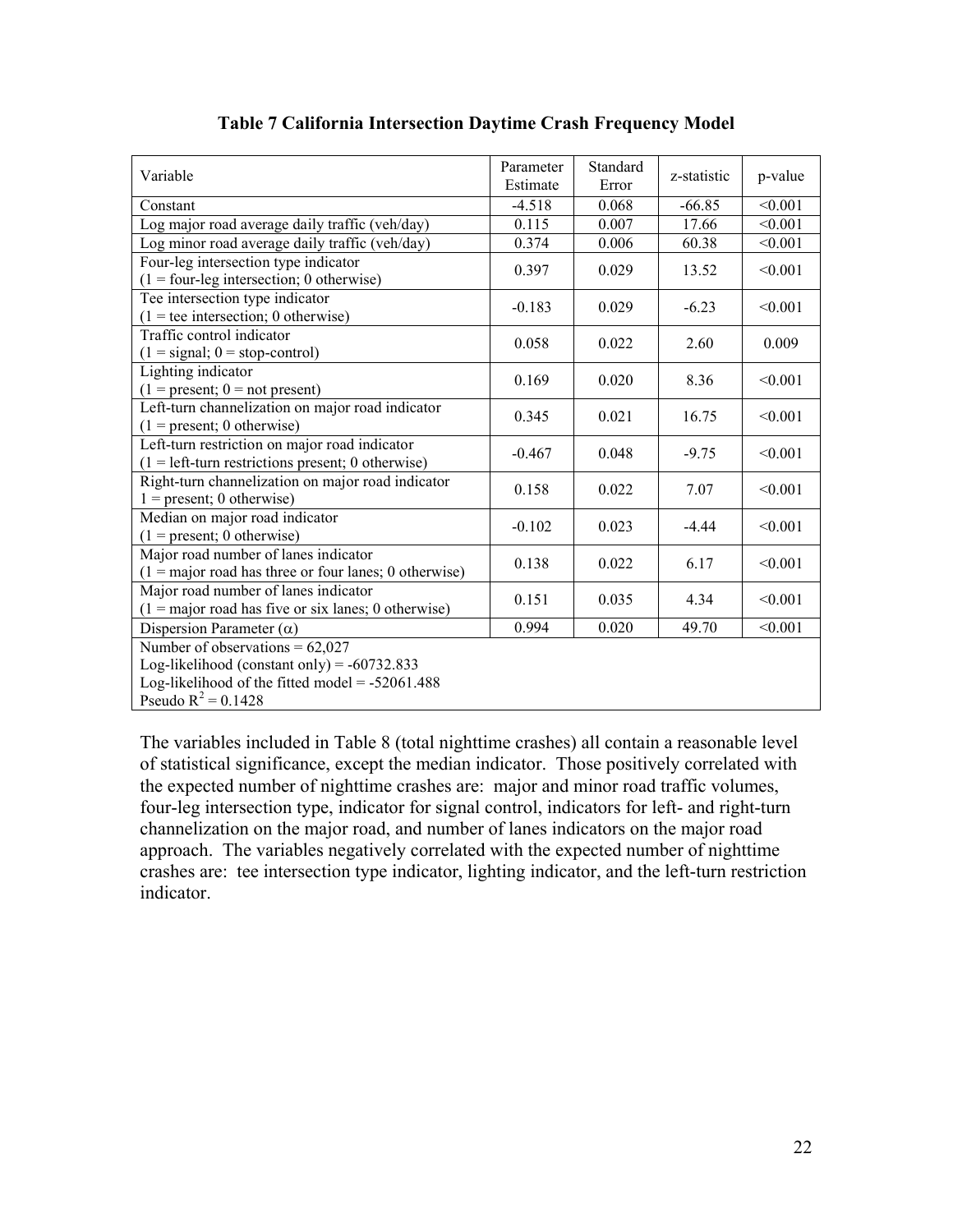| Variable                                                                                                                                                         | Parameter<br>Estimate | Standard<br>Error | z-statistic | p-value |
|------------------------------------------------------------------------------------------------------------------------------------------------------------------|-----------------------|-------------------|-------------|---------|
| Constant                                                                                                                                                         | $-5.430$              | 0.102             | $-53.06$    | < 0.001 |
| Log major road average daily traffic (veh/day)                                                                                                                   | 0.092                 | 0.010             | 9.39        | < 0.001 |
| Log minor road average daily traffic (veh/day)                                                                                                                   | 0.369                 | 0.009             | 39.39       | < 0.001 |
| Four-leg intersection type indicator<br>$(1 = four$ -leg intersection; 0 otherwise)                                                                              | 0.442                 | 0.047             | 9.51        | < 0.001 |
| Tee intersection type indicator<br>$(1 = \text{tee intersection}; 0 \text{ otherwise})$                                                                          | $-0.103$              | 0.047             | $-2.20$     | 0.028   |
| Traffic control indicator<br>$(1 = signal; 0 = stop-control)$                                                                                                    | 0.379                 | 0.032             | 11.67       | < 0.001 |
| Lighting indicator<br>$(1 = present; 0 = not present)$                                                                                                           | $-0.086$              | 0.032             | $-2.68$     | 0.007   |
| Left-turn channelization on major road indicator<br>$(1 = present; 0 otherwise)$                                                                                 | 0.345                 | 0.032             | 10.84       | < 0.001 |
| Left-turn restriction on major road indicator<br>$(1 = left$ -turn restrictions present; 0 otherwise)                                                            | $-0.397$              | .074              | 5.37        | < 0.001 |
| Right-turn channelization on major road indicator<br>$1 = present$ ; 0 otherwise)                                                                                | 0.198                 | 0.030             | 6.50        | < 0.001 |
| Median on major road indicator<br>$(1 = present; 0 otherwise)$                                                                                                   | 0.014                 | 0.034             | 0.42        | 0.674   |
| Major road number of lanes indicator<br>$=$ major road has three or four lanes; 0 otherwise)<br>(1)                                                              | 0.062                 | 0.034             | 1.82        | 0.070   |
| Major road number of lanes indicator<br>$(1 = \text{major road has five or six lanes; 0 otherwise})$                                                             | 0.146                 | 0.050             | 2.95        | 0.003   |
| Dispersion Parameter $(\alpha)$                                                                                                                                  | 1.002                 | 0.040             | 25.05       | < 0.001 |
| Number of observations = $62,027$<br>Log-likelihood (constant only) = $-31129.769$<br>Log-likelihood of the fitted model = $-26401.153$<br>Pseudo $R^2 = 0.1519$ |                       |                   |             |         |

#### **Table 8 California Intersection Nighttime Crash Frequency Model**

The relative effects of each indicator variable were computed as  $e^{\beta k}$  - 1. The data shown in Table 9 are relative effects for the daytime and nighttime crash frequencies. Assuming all other explanatory variables are held constant, the relative effects of a four-leg intersection are a 48.7 percent increase in the expected daytime crash frequency when compared to wye or offset intersections. The relative effects of a tee intersection are a 16.7 percent reduction in the expected daytime crash frequency when compared to wye or offset intersections. The relative effect of a signalized intersection is a 6 percent increase in the expected daytime crash frequency when compared to a stop-controlled intersection. The relative predicted effect of fixed roadway lighting is an 18.4 percent increase in the expected daytime crash frequency when compared to intersections with no fixed roadway lighting. Left-turn and right-turn channelization on the major road increases the expected daytime crash frequency at California intersections increases the expected daytime crash frequency by 41.2 and 17.1 percent, respectively, when compared to intersections without left- and right-turn channelization. Left-turn restrictions on the major road decreases the expected daytime crash frequency by 37.3 percent when compared to intersections without left-turn restrictions. The presence of a median on the major road decreases the expected daytime crash frequency by 9.7 percent when compared to intersections without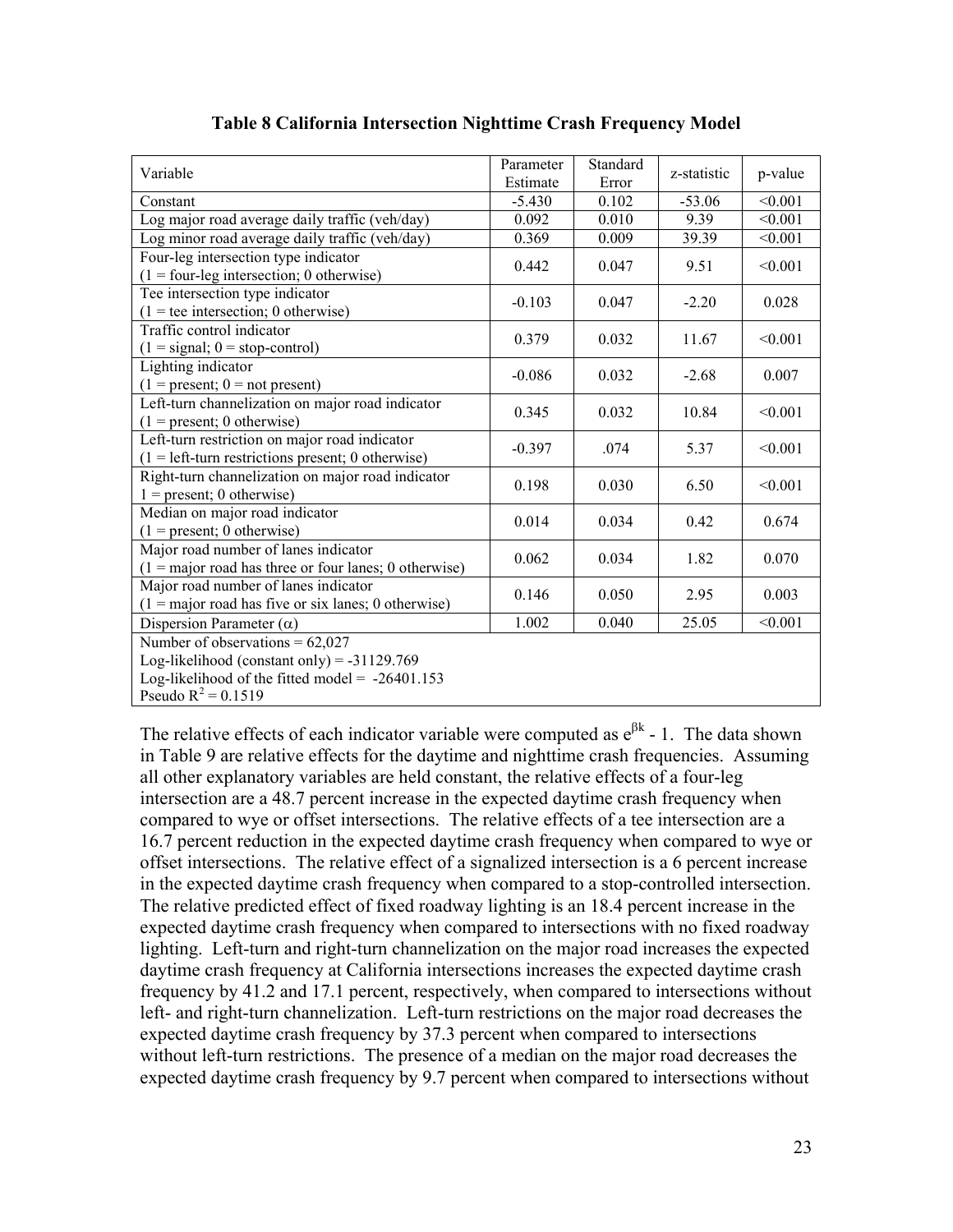a median on the major road. Major roads with more than two-lanes increases the expected crash frequency when compared to major roads with two approach lanes.

Assuming all other explanatory variables are held constant, the relative effects of a four-leg intersection are a 55.6 percent increase in the expected nighttime crash frequency when compared to wye or offset intersections. The relative effects of tee intersection are a 9.8 percent reduction in the expected nighttime crash frequency when compared to wye or offset intersections. The relative effect of a signalized intersection is a 46.1 percent increase in the expected nighttime crash frequency when compared to a stop-controlled intersection. The relative predicted effect of fixed roadway lighting is an 8.2 percent decrease in the expected nighttime crash frequency when compared to intersections with no fixed roadway lighting. Left-turn and right-turn channelization on the major road increases the expected daytime crash frequency at California intersections increases the expected daytime crash frequency by 41.2 and 21.9 percent, respectively, when compared to intersections without left- and right-turn channelization. Left-turn restrictions on the major road decreases the expected daytime crash frequency by 32.8 percent when compared to intersections without left-turn restrictions. Major roads with more than two-lanes increases the expected crash frequency when compared to major roads with two approach lanes.

Using equation (4), the percent difference in the night-day crash ratio for California intersections with and without lighting is -22.51 percent. This was computed using the lighting parameter estimate from the nighttime and daytime crash frequency negative binomial regression analysis results presented in Tables 7 and 8. As such, the negative binomial regression modeling approach indicates that fixed roadway lighting at California intersections is associated with a positive safety effect when compared to intersections without fixed roadway lighting.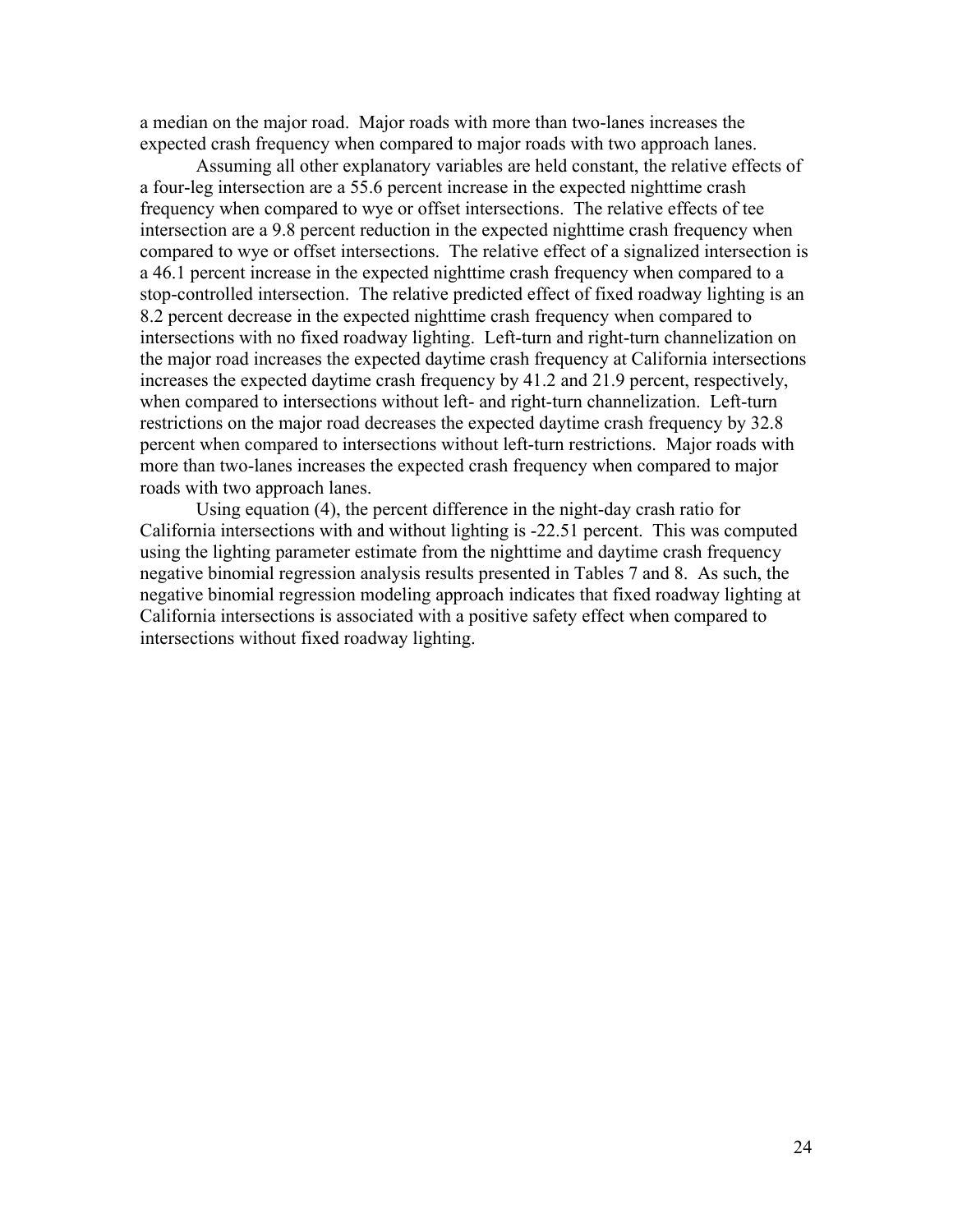| Table 9 Relative Effects for Indicator Variables in California Crash Frequency |  |  |  |  |
|--------------------------------------------------------------------------------|--|--|--|--|
| <b>Models</b>                                                                  |  |  |  |  |

| Variable                                                                                                                       | Daytime<br>Relative Effects <sup>a</sup> | Nighttime<br>Relative Effects <sup>a</sup> |  |  |
|--------------------------------------------------------------------------------------------------------------------------------|------------------------------------------|--------------------------------------------|--|--|
| Four-leg intersection type indicator<br>$(1 = four$ -leg intersection; 0 otherwise)                                            | 0.487                                    | 0.556                                      |  |  |
| Tee intersection type indicator<br>$(1 = \text{tee intersection}; 0 \text{ otherwise})$                                        | $-0.167$                                 | $-0.098$                                   |  |  |
| Traffic control indicator<br>$(1 = signal; 0 = stop-control)$                                                                  | 0.060                                    | 0.461                                      |  |  |
| Lighting indicator<br>$(1 = present; 0 = not present)$                                                                         | 0.184                                    | $-0.082$                                   |  |  |
| Left-turn channelization on major road indicator<br>$(1 = present; 0 otherwise)$                                               | 0.412                                    | 0.412                                      |  |  |
| Left-turn restriction on major road indicator<br>$(1 = left$ -turn restrictions present; 0 otherwise)                          | $-0.373$                                 | $-0.328$                                   |  |  |
| Right-turn channelization on major road indicator<br>$1 = present$ ; 0 otherwise)                                              | 0.171                                    | 0.219                                      |  |  |
| Median on major road indicator<br>$(1 = present; 0 otherwise)$                                                                 | $-0.097$                                 | N/A                                        |  |  |
| Major road number of lanes indicator<br>$(1 = \text{major road has three or four lanes; 0 otherwise})$                         | 0.148                                    | 0.064                                      |  |  |
| Major road number of lanes indicator<br>$(1 = \text{major road has five or six lanes; 0 otherwise})$                           | 0.163                                    | 0.157                                      |  |  |
| <sup>a</sup> Relative effects are computed for each indicator variable. Relative effects are computed as $[\exp(\beta) - 1]$ . |                                          |                                            |  |  |

The overdispersion parameter,  $\alpha$ , was statistically different than zero in both the daytime and nighttime crash frequency models, indicating that the crash frequency variance exceeds the mean. The pseudo- $R^2$  is computed as follows:

$$
R^2 = 1 - \frac{LL(\beta)}{LL(0)}\tag{6}
$$

where:  $LL(\beta) = \log-1$  ikelihood for the full model

 $LL(0) = log-likelihood$  for the constant only model

The low value of the pseudo- $R^2$  statistic (0.1428) in the daytime crash frequency model indicates a relatively poor fit for the daytime crash frequency model. Likewise, the pseudo-R<sup>2</sup> statistic in the nighttime crash frequency (0.1519) model indicates a relatively poor fit to the data.

The log-linear night-day ratio linear regression model for all California intersections was estimated and the model results are shown in Table 10. A significant amount of data attrition resulted from the night-day crash ratio log-linear models (5,296 observations). As such, these models are not recommended for interpretation. The presence of lighting decreases the natural logarithm of the night-day crash ratio by 0.054.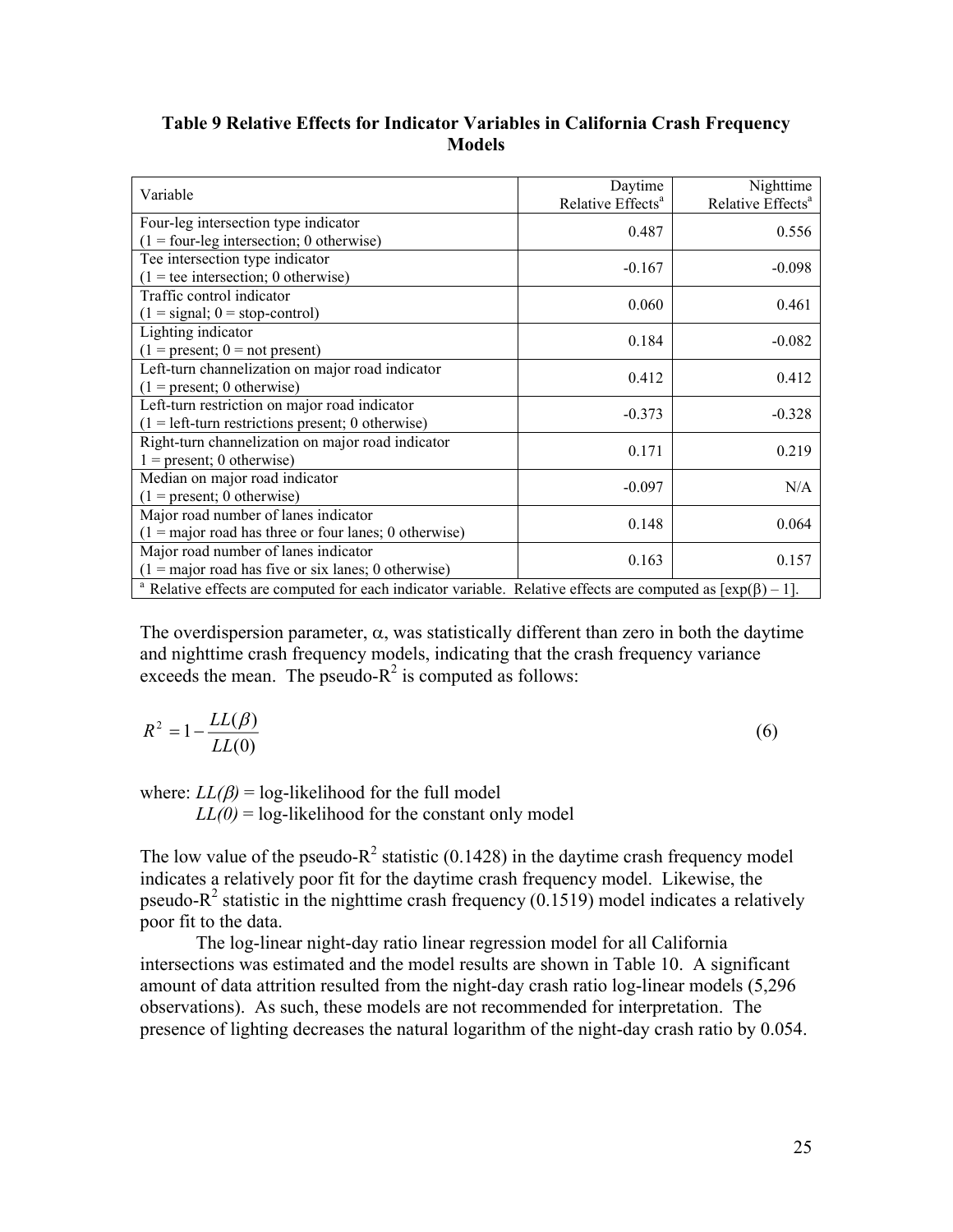| Variable                                                       | Parameter | Standard | t-statistic | p-value |
|----------------------------------------------------------------|-----------|----------|-------------|---------|
|                                                                | Estimate  | Error    |             |         |
| Constant                                                       | $-0.215$  | 0.099    | $-2.17$     | 0.030   |
| Log major road average daily traffic (veh/day)                 | 0.005     | 0.009    | 0.60        | 0.549   |
| Log minor road average daily traffic (veh/day)                 | $-0.033$  | 0.008    | $-4.09$     | < 0.001 |
| Four-leg intersection type indicator                           | $-0.025$  | 0.045    | $-0.57$     | 0.570   |
| $(1 = four$ -leg intersection; 0 otherwise)                    |           |          |             |         |
| Tee intersection type indicator                                | 0.130     | 0.046    | 2.81        | 0.005   |
| $(1 = \text{tee intersection}; 0 \text{ otherwise})$           |           |          |             |         |
| Traffic control indicator                                      | 0.026     | 0.027    | 0.96        | 0.335   |
| $(1 = signal; 0 = stop-control)$                               |           |          |             |         |
| Lighting indicator                                             | $-0.054$  | 0.030    | $-1.80$     | 0.072   |
| $(1 = present; 0 = not present)$                               |           |          |             |         |
| Left-turn channelization on major road indicator               | $-0.032$  | 0.028    | $-1.18$     | 0.229   |
| $(1 = present; 0 otherwise)$                                   |           |          |             |         |
| Left-turn restriction on major road indicator                  | 0.003     | 0.070    | 0.04        | 0.969   |
| $(1 = left$ -turn restrictions present; 0 otherwise)           |           |          |             |         |
| Right-turn channelization on major road indicator              | $-0.053$  | 0.024    | $-2.24$     | 0.025   |
| $1 = present$ ; 0 otherwise)                                   |           |          |             |         |
| Median on major road indicator                                 | 0.045     | 0.028    | 1.61        | 0.109   |
| $(1 = present; 0 otherwise)$                                   |           |          |             |         |
| Major road number of lanes indicator                           | $-0.015$  | 0.029    | $-0.50$     | 0.615   |
| $(1 = \text{major road has three or four lanes; 0 otherwise})$ |           |          |             |         |
| Major road number of lanes indicator                           | $-0.057$  | 0.040    | $-1.41$     | 0.158   |
| $(1 = \text{major road has five or six lanes; 0 otherwise})$   |           |          |             |         |
| Number of observations = $5,296$                               |           |          |             |         |
| $R^2 = 0.0235$                                                 |           |          |             |         |
| $R_{\text{adi}}^2 = 0.0213$                                    |           |          |             |         |

#### **Table 10 Log-linear Regression Model of Night-Day Crash Ratio for California Intersections**

The third approach to evaluate the safety effects of roadway lighting at California intersections was to use the observed data and compute the night-day crash ratio. To compute the percent difference between the lighted and unlighted intersections, equation (1) was used. From all of the observed data, the night-day crash ratio at intersections with lighting was 0.3313 (9235 night crashes and 27,878 day crashes) while the night-day crash ratio at intersections without lighting was 0.3420 (2373 night crashes and 6938 day crashes). As such the percent difference per equation (1) is -3.1 percent. Alternatively stated, the night-day crash ratio is 3.1 percent lower with fixed roadway lighting at intersections in California when compared to intersections without lighting. When comparing this measure to those obtained in the regression model estimations described previously, it is clear that using the night-day ratio as a measure of safety underestimates the effects of roadway lighting at intersections in California. One possible explanation for this underestimation is the lack of control given to the geometric features and traffic volume present at the intersections.

Rather than show all of the negative binomial regression, log-linear regression, and descriptive statistics analysis results in this section, a summary of these results is provided in Table 10. All of the statistical modeling results for California intersections are shown in Appendix A.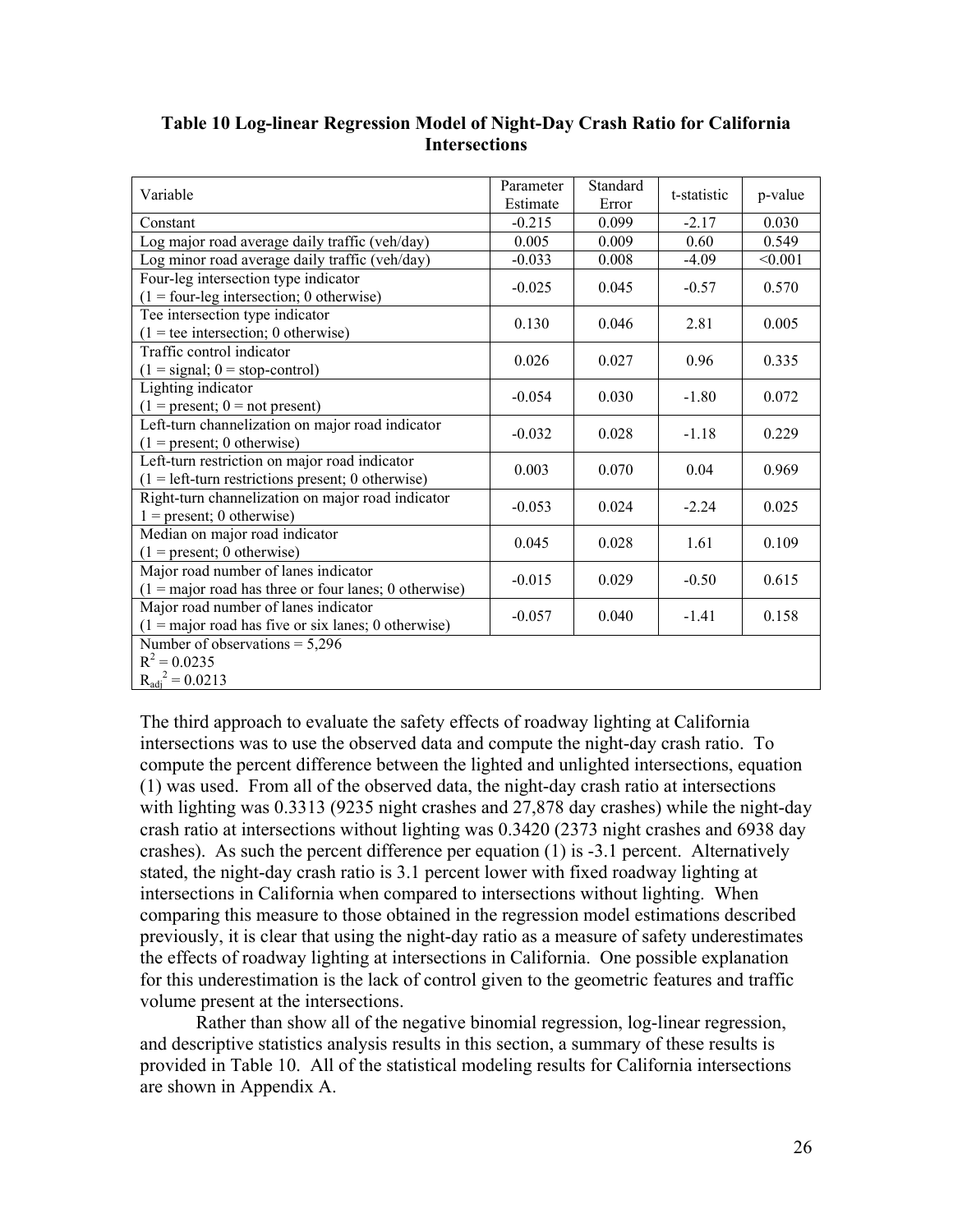| Roadway Type          | <b>NB</b><br>Model | <b>Descriptive</b><br><b>Statistics</b> | <b>NB</b> Model<br><b>Sample Size</b> | Night-<br>Day Ratio<br><b>Model</b> | Night-Day<br><b>Ratio</b><br><b>Sample Size</b> |
|-----------------------|--------------------|-----------------------------------------|---------------------------------------|-------------------------------------|-------------------------------------------------|
| All Intersections     | $-22.51$           | $-3.15$                                 | 62,055                                | $-5.40$                             | 17,349                                          |
| All Signalized        | $-24.54$           | $-15.40$                                | 8494                                  | $-16.9$                             | 2862                                            |
| All Stop-control      | $-23.15$           | $-21.86$                                | 53,561                                | $-3.97$                             | 2434                                            |
| All Four-leg          | $-26.60$           | 1.40                                    | 20,514                                | $-10.1$                             | 9347                                            |
| All Tee               | $-20.02$           | $-11.68$                                | 35,828                                | 1.2                                 | 6696                                            |
| All Wye/Offset        | $-30.58$           | $-15.36$                                | 5713                                  | $-10.1$                             | 1301                                            |
| Signalized Four-leg   | $-22.40$           | $-18.93$                                | 6290                                  | $-16.3$                             | 4589                                            |
| Stop Four-leg         | $-24.45$           | $-23.43$                                | 14,224                                | $-6.9$                              | 4758                                            |
| Signalized Tee        | $-1.18$            | 12.98                                   | 1830                                  | $-33.0$                             | 966                                             |
| Stop Tee              | $-20.52$           | $-19.55$                                | 33,998                                | 0.1                                 | 5735                                            |
| Signalized Wye/Offset | $-95.77$           | N/A                                     | 374                                   | N/A                                 | 190                                             |
| Stop Wye/Offset       | $-24.37$           | $-22.16$                                | 5339                                  | $-10.1$                             | 1111                                            |

**Table 11 Summary of California Intersection Analysis Results**

Based on the negative binomial regression analysis results shown in Table 11, intersections with fixed roadway lighting have fewer expected total crashes than intersections without fixed roadway lighting at all levels of the analysis taxonomy. The percent difference between intersections with lighting and those without lighting in California ranges from -1.18 to -95.77 percent. When excluding the lower-order negative binomial regression models (i.e., signalized and stop-controlled four-leg, signalized and stop-controlled tee, and signalized and stop-controlled wye/offset intersections), the percent difference in the expected crash frequency between lighted and unlighted intersection in California is -20.02 to -30.58 percent. The descriptive statistics and nightday ratio model results generally coincide with the negative binomial regression models with respect to the sign, but are lower in magnitude.

#### 4.1.1.2 Minnesota

Per the methodological process described previously, both daytime and nighttime crash frequency models were estimated using negative binomial regression. Because some geometric design data were missing from the analysis database, the number of observations included in the analysis was 22,058. The variables included in Table 12 (total daytime crashes) all contain a reasonable level of statistical significance. Those positively correlated with the expected number of daytime crashes are: major and minor road traffic volumes, indicator for signal control, indicator for lighting presence, skewed intersection form indicator, depressed median indicator, and paved right shoulder indicator. The explanatory variables that are negatively correlated with the expected daytime crash frequency are: percent heavy vehicles on the major road, urban area indicator, posted speed limit indicator, no access control indicator, and the paved left shoulder indicator. Assuming all other explanatory variables are held constant, the relative effects of an urban/suburban intersection are a 9.45 percent decrease in the expected daytime crash frequency when compared to rural intersection locations. Highspeed on the major road decreases the expected daytime crash frequency by 15.79 percent compared to low-speed operations. No access control and a paved left-shoulder also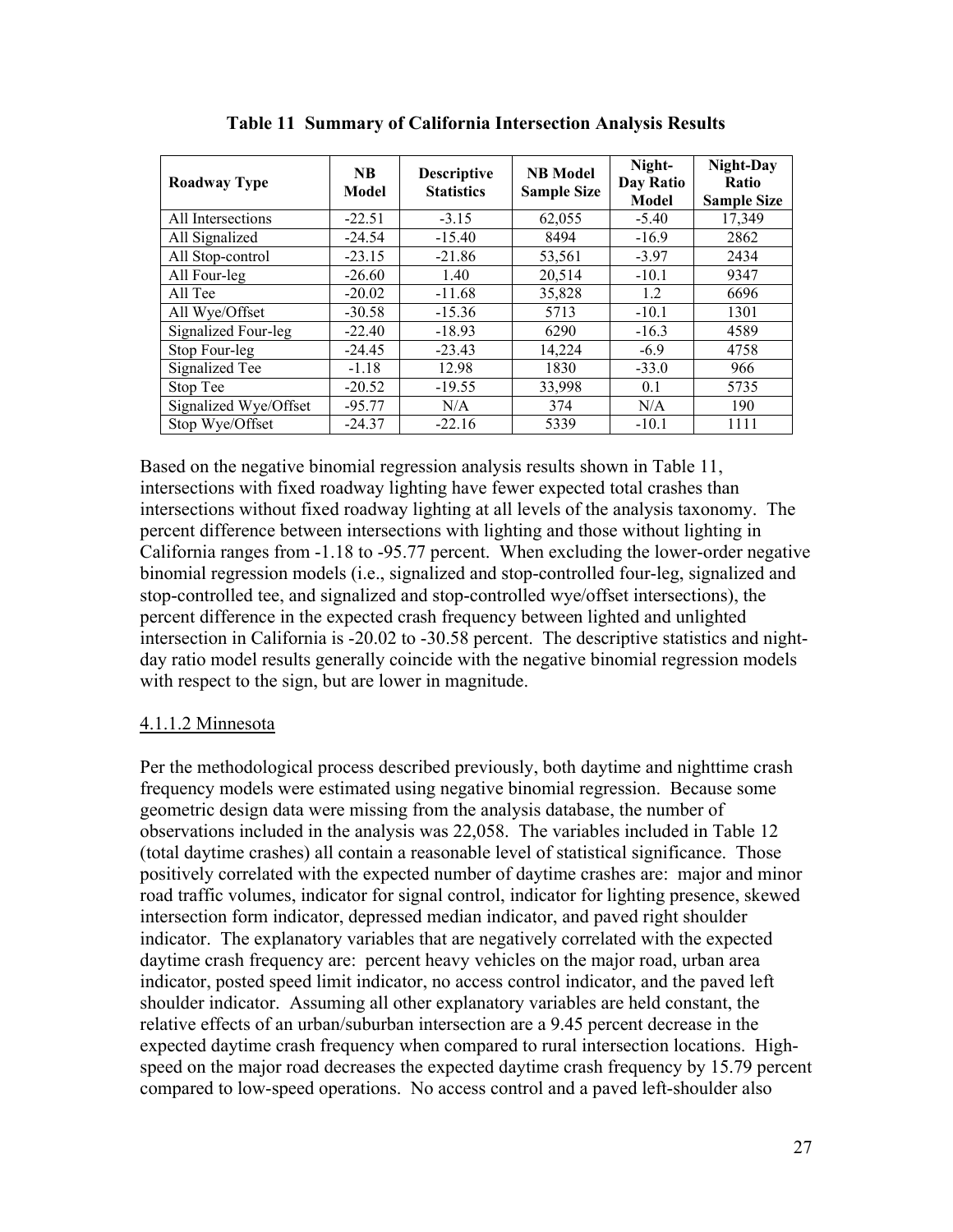decrease the expected daytime crash frequency when compared to their baseline levels (i.e., partial access control and no or unpaved left shoulders).

Traffic signal control, the presence of lighting, skewed crossing, depressed median, and paved right shoulder all increase the expected daytime crash frequency, holding all other explanatory variables constant. Signal control increases the expected daytime crash frequency by 90.49 percent when compared to stop control. The presence of roadway lighting is associated with an increased expected daytime crash frequency by nearly 5 percent when compared to no lighting. Skewed intersections increase the expected daytime crash frequency by 62.62 percent when compared to cross or tee intersections. This finding was expected because of the limited intersection sight distance often associated with skewed intersections when compared to right-angle intersections. Depressed medians and paved right shoulders increase the expected by approximately 8 to 9 percent when compared to barrier or no medians and unpaved or no shoulders, respectively.

The overdispersion parameter,  $\alpha$ , was statistically different than zero. The low value of the pseudo- $R^2$  statistic (0.1355) in the daytime crash frequency model indicates a relatively poor fit for the daytime crash frequency model.

The nighttime crash frequency model estimation results are shown in Table 13. The relative effects for each indicator variable are shown in Table 14. When comparing the relative effects of the daytime crash frequency model to those from the nighttime frequency model, the signs are all the same except for the lighting indicator. It was expected that roadway lighting would decrease the nighttime crash frequency as a result of improved visibility. During the daytime, one would expect either no change or a slight increase in crash frequency with lighting when compared to intersections without lighting. This may be due to the addition of fixed objects near the travel lane. In the model estimation of nighttime crashes, the overdispersion parameter,  $\alpha$ , was again statistically different than zero. The psedo- $R^2$  was low (0.1259) indicating a relatively poor model fit.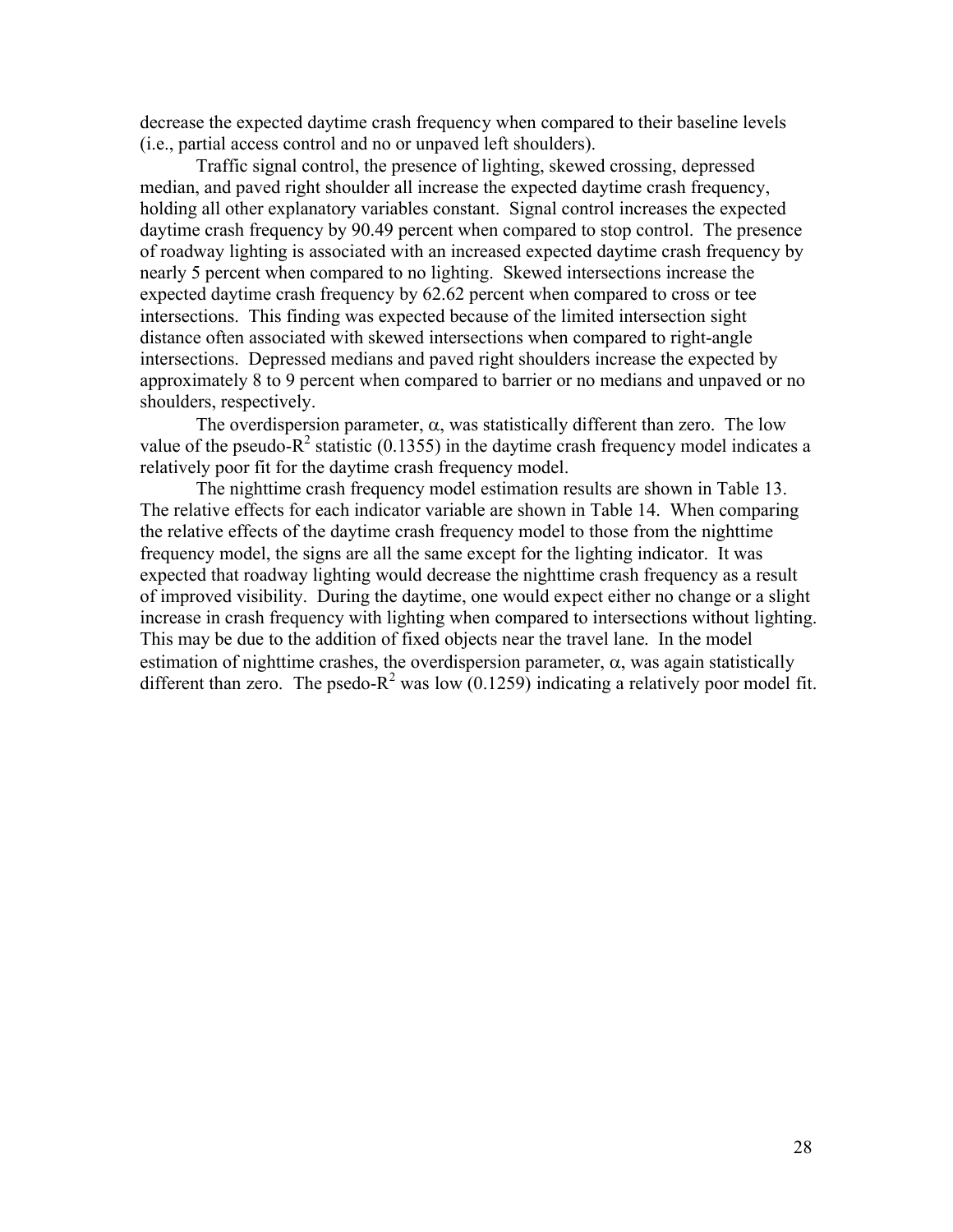| Variable                                             | Parameter<br>Estimate | z-statistic | p-value |
|------------------------------------------------------|-----------------------|-------------|---------|
| Constant                                             | $-6.5373$             | $-43.37$    | < 0.001 |
| Log major road average daily traffic                 | 0.6011                | 38.88       | < 0.001 |
| Percent heavy vehicles on major road                 | $-0.0092$             | $-3.30$     | 0.001   |
| Log minor road average daily traffic                 | 0.1603                | 21.79       | < 0.001 |
| Area type indicator                                  | $-0.0992$             | $-3.39$     | 0.001   |
| $(1 = urban/suburban; 0 = rural)$                    |                       |             |         |
| Traffic control indicator                            | 0.6445                | 21.07       | < 0.001 |
| $(1 = signal; 0 = stop-control)$                     |                       |             |         |
| Lighting indicator                                   | 0.0477                | 1.56        | 0.119   |
| $(1 = present; 0 = not present)$                     |                       |             |         |
| Intersection type indicator                          | 0.4862                | 15.86       | < 0.001 |
| $(1 = \text{skew}; 0 = \text{cross or tee})$         |                       |             |         |
| Speed indicator*                                     | $-0.1601$             | $-7.36$     | < 0.001 |
| $(1 = 50$ mph or greater; 0 otherwise)               |                       |             |         |
| No access control indicator *                        | $-0.0416$             | $-1.09$     | 0.276   |
| $(1 = no access; 0 = partial access control)$        |                       |             |         |
| Depressed median indicator*                          | 0.0851                | 2.53        | 0.011   |
| $(1 =$ depressed median; $0 =$ barrier or no median) |                       |             |         |
| Paved left-shoulder indicator*                       | $-0.1163$             | $-2.75$     | 0.006   |
| $(1 =$ paved shoulder; $0 =$ unpaved or no shoulder) |                       |             |         |
| Paved right-shoulder indicator*                      | 0.0798                | 1.93        | 0.054   |
| $(1 =$ paved shoulder; $0 =$ unpaved or no shoulder) |                       |             |         |
| Dispersion parameter $(\alpha)$                      | 0.9487                | 40.31       | < 0.001 |
| Number of observations = $22,058$                    |                       |             |         |
| Log-likelihood (constant only) = $-28,954.27$        |                       |             |         |
| Log-likelihood (full model) = $-27,084.31$           |                       |             |         |
| Pseudo $R^2 = 0.1355$                                |                       |             |         |

#### **Table 12 Total Daytime Crash Frequency Estimation Results for Minnesota Intersections**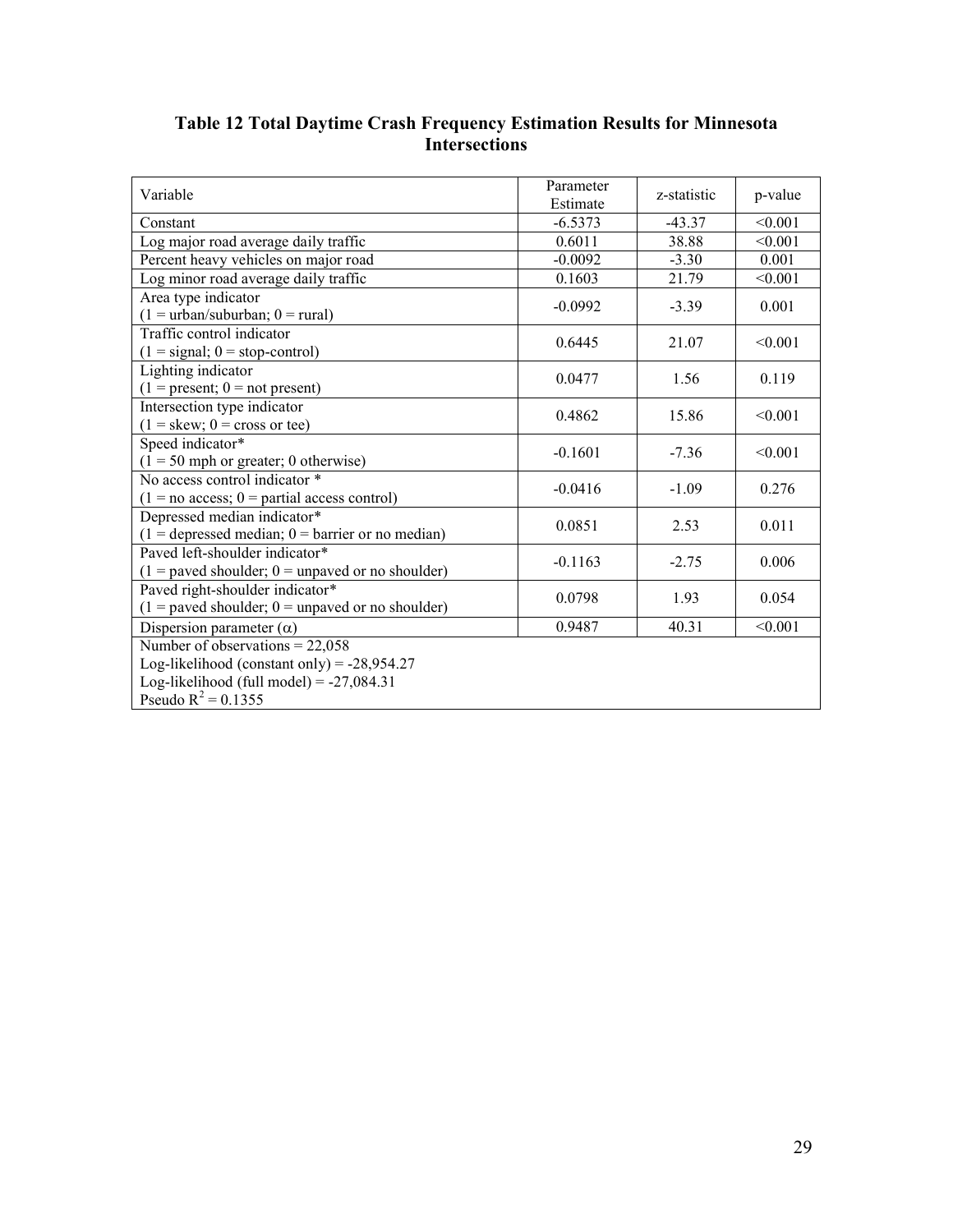| Variable                                                                                                                                                  | Parameter<br>Estimate | z-statistic | p-value |
|-----------------------------------------------------------------------------------------------------------------------------------------------------------|-----------------------|-------------|---------|
| Constant                                                                                                                                                  | $-6.8986$             | $-33.53$    | < 0.001 |
| Log major road average daily traffic                                                                                                                      | 0.5737                | 26.85       | < 0.001 |
| Percent heavy vehicles on major road                                                                                                                      | $-0.0168$             | $-4.37$     | < 0.001 |
| Log minor road average daily traffic                                                                                                                      | 0.1262                | 12.29       | < 0.001 |
| Area type indicator<br>$(1 = urban/suburban; 0 = rural)$                                                                                                  | $-0.4212$             | $-10.52$    | < 0.001 |
| Traffic control indicator<br>$(1 = signal; 0 = stop-control)$                                                                                             | 0.7120                | 17.20       | < 0.001 |
| Lighting indicator<br>$(1 = present; 0 = not present)$                                                                                                    | $-0.0791$             | $-1.86$     | 0.062   |
| Intersection type indicator<br>$(1 = \text{skew}; 0 = \text{cross or tee})$                                                                               | 0.4845                | 12.17       | < 0.001 |
| Speed indicator<br>$(1 = 50$ mph or greater; 0 otherwise)                                                                                                 | $-0.1131$             | $-3.88$     | < 0.001 |
| No access control indicator<br>$(1 = no access; 0 = partial access control)$                                                                              | $-0.0148$             | $-0.31$     | 0.754   |
| Depressed median indicator<br>$(1 =$ depressed median; $0 =$ barrier or no median)                                                                        | 0.1712                | 3.99        | < 0.001 |
| Paved left-shoulder indicator<br>$(1 =$ paved shoulder; $0 =$ unpaved or no shoulder)                                                                     | $-0.2907$             | $-5.44$     | < 0.001 |
| Paved right-shoulder indicator<br>$(1 =$ paved shoulder; $0 =$ unpaved or no shoulder)                                                                    | 0.2153                | 4.11        | < 0.001 |
| Dispersion parameter $(\alpha)$                                                                                                                           | 0.8948                | 21.99       | < 0.001 |
| Number of observations = $22,058$<br>Log-likelihood (constant only) = $-17,842.15$<br>Log-likelihood (full model) = $-15,165.85$<br>Pseudo $R^2 = 0.1259$ |                       |             |         |

#### **Table 13 Total Nighttime Crash Frequency Estimation Results for Minnesota Intersections**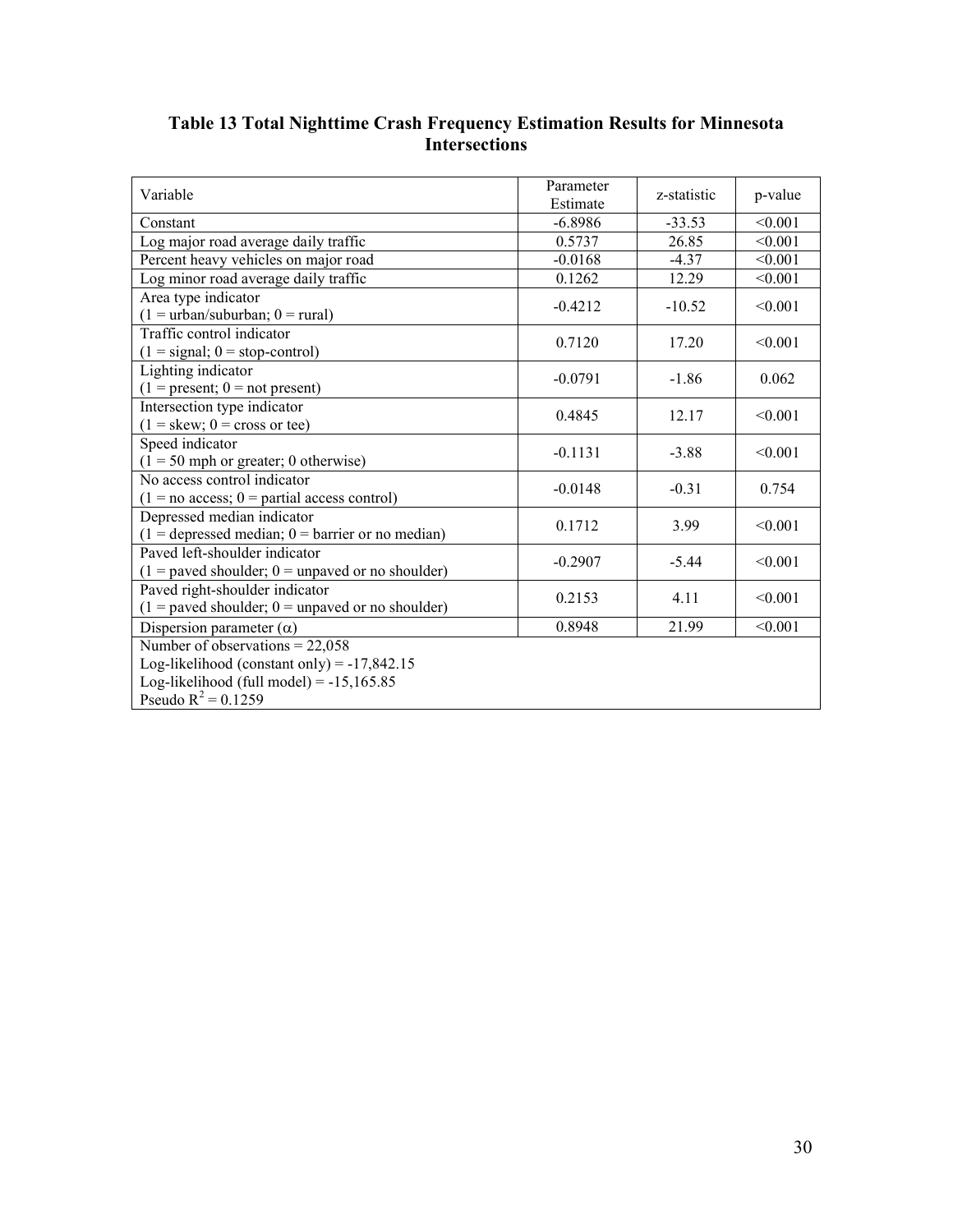| Variable                                                                                                          | Daytime<br>Relative Effects <sup>a</sup> | Nighttime<br>Relative Effects <sup>a</sup> |
|-------------------------------------------------------------------------------------------------------------------|------------------------------------------|--------------------------------------------|
| Area type indicator                                                                                               |                                          |                                            |
| $(1 =$ urban/suburban; $0 =$ rural)                                                                               | $-9.45$                                  | $-34.30$                                   |
| Traffic control indicator                                                                                         | 90.49                                    | 103.80                                     |
| $(1 = signal; 0 = stop-control)$                                                                                  |                                          |                                            |
| Lighting indicator                                                                                                | 4.89                                     | $-7.61$                                    |
| $(1 = present; 0 = not present)$                                                                                  |                                          |                                            |
| Intersection type indicator                                                                                       | 62.62                                    | 62.34                                      |
| $(1 = \text{skew}; 0 = \text{cross or tee})$                                                                      |                                          |                                            |
| Speed indicator                                                                                                   | $-15.79$                                 | $-12.29$                                   |
| $(1 = 50$ mph or greater; 0 otherwise)                                                                            |                                          |                                            |
| No access control indicator                                                                                       | $-4.07$                                  | $-1.47$                                    |
| $(1 = no access; 0 = partial access control)$                                                                     |                                          |                                            |
| Depressed median indicator                                                                                        | 8.88                                     | 18.67                                      |
| $(1 =$ depressed median; $0 =$ barrier or no median)                                                              |                                          |                                            |
| Payed left-shoulder indicator                                                                                     | $-10.98$                                 | $-25.23$                                   |
| $(1 =$ paved shoulder; $0 =$ unpaved or no shoulder)                                                              |                                          |                                            |
| Paved right-shoulder indicator                                                                                    | 8.30                                     | 24.02                                      |
| $(1 =$ paved shoulder; $0 =$ unpaved or no shoulder)                                                              |                                          |                                            |
| Relative effects are computed for each indicator variable. Relative effects are computed as $[\exp(\beta) - 1]$ . |                                          |                                            |

#### **Table 14 Relative Effects for Indicator Variables in the Minnesota Crash Frequency Models**

The night-day ratio linear regression model was estimated and the model results are shown in Table 15. The signs of all of the parameter estimates from linear regression model are the same as those for the nighttime crash frequency model shown in Table 14. Interpretation of the model parameters is straight-forward. For example, the presence of lighting decreases the natural logarithm of the night-day crash ratio by 0.1277. Alternatively stated, the presence of lighting decreases the expected night-day crash ratio by 12.8 percent.

Using the data from the negative binomial regression models, equation (4) is -11.9, or an 11.9 percent reduction in the expected night-day crash ratio at intersections in Minnesota with lighting. This closely matches the results of the linear regression model and suggests that the parameter estimates obtained from the model estimation process are consistent with those obtained from the negative binomial regression modeling process.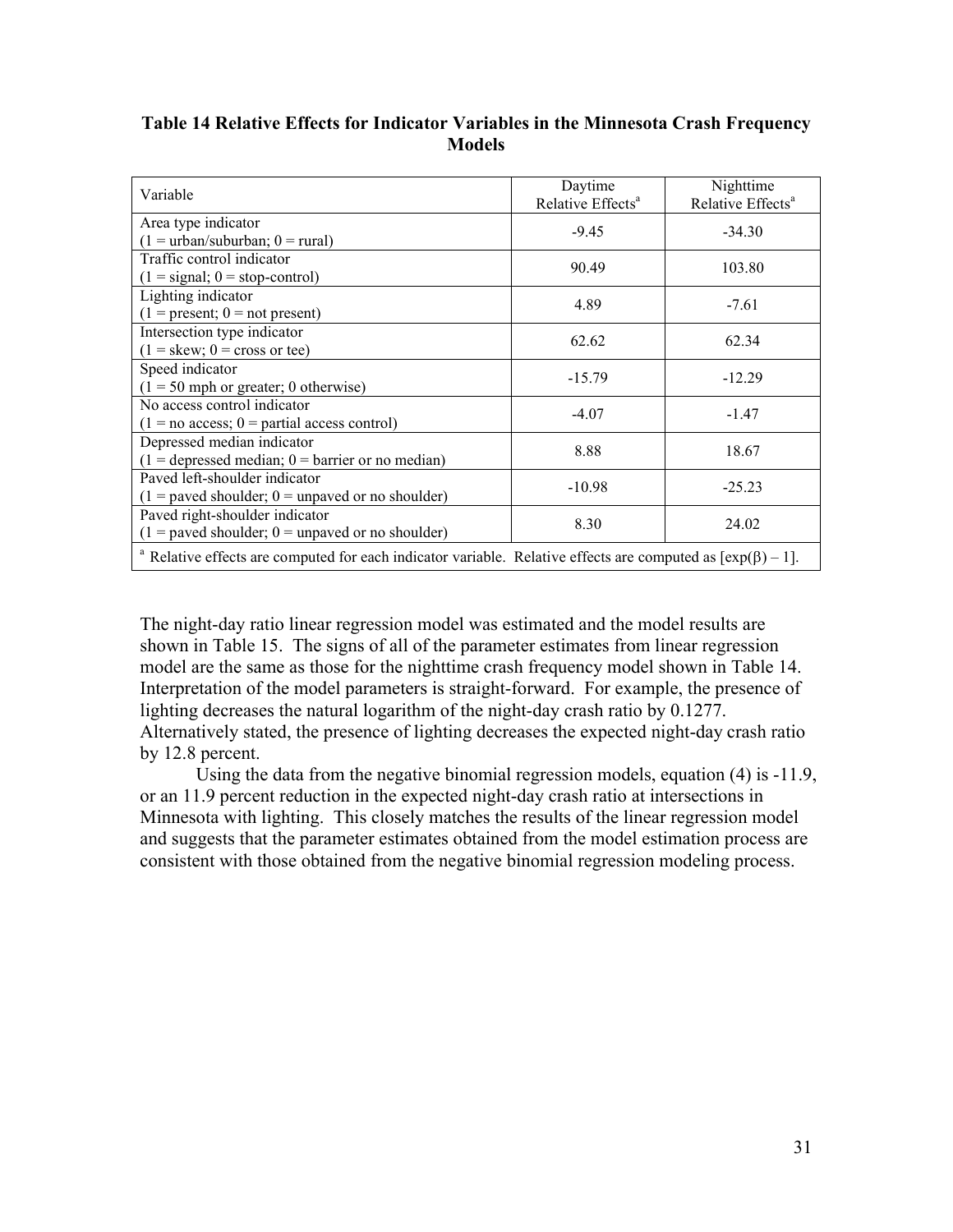| Variable                                             | Parameter<br>Estimate | t-statistic | p-value |
|------------------------------------------------------|-----------------------|-------------|---------|
| Constant                                             | $-10.7040$            | $-23.79$    | < 0.001 |
| Log major road average daily traffic                 | 0.6008                | 12.98       | < 0.001 |
| Percent heavy vehicles on major road                 | $-0.0303$             | $-3.68$     | < 0.001 |
| Log minor road average daily traffic                 | 0.1391                | 6.63        | < 0.001 |
| Area type indicator                                  | $-0.6132$             | $-7.12$     | < 0.001 |
| $(1 = urban/suburban; 0 = rural)$                    |                       |             |         |
| Traffic control indicator                            | 1.1086                | 12.82       | < 0.001 |
| $(1 = signal; 0 = stop-control)$                     |                       |             |         |
| Lighting indicator                                   | $-0.1277$             | $-1.41$     | 0.159   |
| $(1 = present; 0 = not present)$                     |                       |             |         |
| Intersection type indicator                          | 0.5781                | 6.47        | < 0.001 |
| $(1 = \text{skew}; 0 = \text{cross or tee})$         |                       |             |         |
| Speed indicator                                      | $-0.1800$             | $-2.83$     | 0.005   |
| $(1 = 50$ mph or greater; 0 otherwise)               |                       |             |         |
| No access control indicator                          | $-0.0509$             | $-0.48$     | 0.633   |
| $(1 = no access; 0 = partial access control)$        |                       |             |         |
| Depressed median indicator                           | 0.3470                | 3.60        | < 0.001 |
| $(1 =$ depressed median; $0 =$ barrier or no median) |                       |             |         |
| Paved left-shoulder indicator                        | $-0.5034$             | $-4.21$     | < 0.001 |
| $(1 =$ paved shoulder; $0 =$ unpaved or no shoulder) |                       |             |         |
| Paved right-shoulder indicator                       | 0.4714                | 4.03        | < 0.001 |
| $(1 =$ paved shoulder; $0 =$ unpaved or no shoulder) |                       |             |         |
| Number of observations = $9,053$                     |                       |             |         |
| $R^2 = 0.1324$                                       |                       |             |         |
| Adjusted $R^2$ = 0.1312                              |                       |             |         |
| Root $MSE = 2.8814$                                  |                       |             |         |

#### **Table 15 Log-linear Night-Day Ratio Crash Estimation Results for Minnesota Intersections**

The third approach to evaluate the safety effects of roadway lighting at Minnesota intersections is to use the observed data and compute the night-day ratio. To compute the percent difference between the lighted and unlighted intersections, equation (1) was used. From all of the observed data, the night-day crash ratio at intersections with lighting was 0.2933 (6109 night crashes and 20,831 day crashes) while the night-day crash ratio at intersections without lighting was 0.4096 (3341 night crashes and 8156 day crashes). As such, the percent difference per equation (1) is -28.4 percent. Alternatively stated, the night-day crash ratio is 28.4 percent lower with fixed roadway lighting at intersections in Minnesota when compared to intersections without lighting. When comparing this measure to those obtained in the regression model estimations described previously, it is clear that using the night-day ratio as a measure of safety overestimates the effects of roadway lighting at intersections in Minnesota. One possible explanation for this overestimation is the lack of control given to the geometric features and traffic volumes present at the intersections.

Rather than show all of the negative binomial regression, log-linear regression, and descriptive statistics analysis results in this section, a summary of these results is provided in Table 16. All of the statistical modeling results are shown in Appendix A.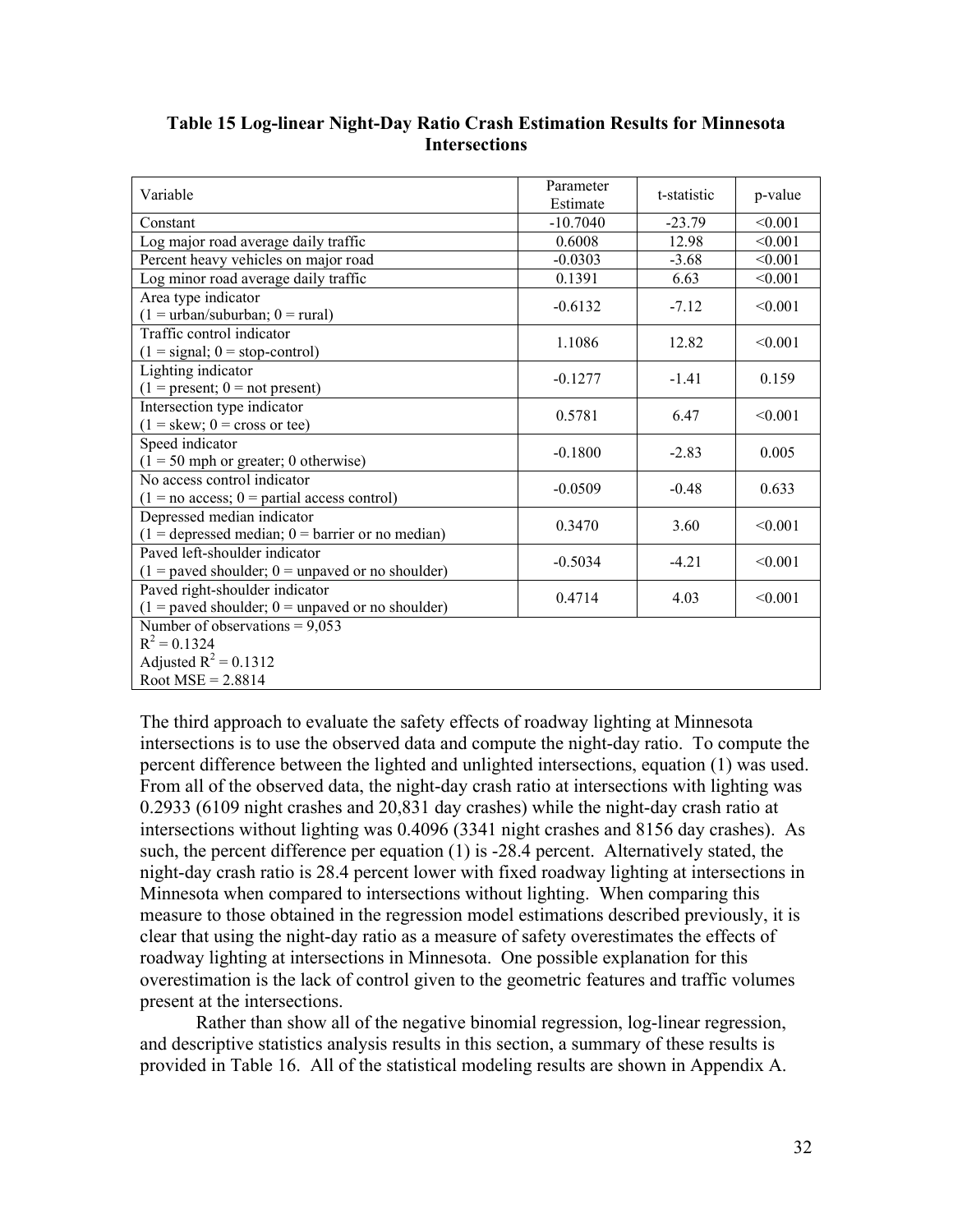|                          |           | Descriptive<br><b>Statistics</b> | NB<br>Sample | N/D Log-<br>linear | N/D Log-<br>linear |
|--------------------------|-----------|----------------------------------|--------------|--------------------|--------------------|
| Intersection Type        | NB Model  | (N/D)                            | Size         | Model              | Sample Size        |
| All intersections        | $-11.91%$ | $-28.00\%$                       | 22,058       | $-12.77%$          | 9,053              |
| All signalized           | $-5.19%$  | 5.04%                            | 3,227        | $-40.58%$          | 2,834              |
| All unsignalized         | $-7.45%$  | $-30.91%$                        | 18,831       | $-4.25%$           | 6,219              |
| Cross                    | $-14.66%$ | $-24.26%$                        | 10,593       | $-28.44%$          | 4,955              |
| Skew                     | $-11.09%$ | $-22.49%$                        | 2,502        | 9.96%              | 1,284              |
| Tee                      | $-8.85%$  | $-30.62%$                        | 8,963        | $-17.14%$          | 2,814              |
| All urban                | $-14.37%$ | $-8.84%$                         | 10,605       | $-29.91%$          | 5,445              |
| Urban signalized         | $-6.51%$  | 13.46%                           | 2,875        | $-39.69%$          | 2,521              |
| Urban unsignalized       | $-13.27%$ | $-18.96%$                        | 7,730        | $-27.92%$          | 2,924              |
| Urban signalized cross   | $-26.46%$ | $-7.90\%$                        | 2,158        | $-107.70%$         | 1,900              |
| Urban signalized skew    | 64.62%    | 98.95%                           | 514          | 88.38%             | 450                |
| Urban signalized tee     | 117.81%   | 162.93%                          | 203          | 150.57%            | 171                |
| Urban unsignalized cross | 12.47%    | 3.47%                            | 3,547        | $-8.33%$           | 1,475              |
| Urban unsignalized skew  | $-1.65%$  | $-2.96%$                         | 663          | 40.68%             | 293                |
| Urban unsignalized tee   | $-25.33%$ | $-30.98%$                        | 3,520        | $-54.63%$          | 1,156              |
| All rural                | $-1.44%$  | $-16.87%$                        | 11,453       | 18.56%             | 3,608              |
| Rural signalized         | 0.33%     | $-8.69%$                         | 352          | $-38.23%$          | 313                |
| Rural unsignalized       | $-1.55%$  | $-7.55\%$                        | 11,101       | 19.37%             | 3,295              |
| Rural signalized cross   | $-2.58%$  | $-7.99\%$                        | 248          | 6.64%              | 223                |
| Rural signalized skew    | $-10.23%$ | $-15.06%$                        | 48           | $-136.01\%$        | 44                 |
| Rural signalized tee     | n/a       | n/a                              | $\mathbf{0}$ | n/a                | $\mathbf{0}$       |
| Rural unsignalized cross | $-12.23%$ | $-20.45%$                        | 4,640        | 15.75%             | 1,357              |
| Rural unsignalized skew  | $-19.31%$ | $-18.71%$                        | 1,277        | 20.52%             | 497                |
| Rural unsignalized tee   | 13.37%    | $6.07\%$                         | 5,184        | 21.41%             | 1,441              |

**Table 16 Summary of Minnesota Intersection Analysis Results**

#### *4.1.2 Minnesota Interchanges*

Per the methodological process described previously, both daytime and nighttime crash frequency models were estimated using negative binomial regression. Because some geometric design data were missing for some intersections, the number of observations included in the analysis was 2,021. The negative binomial regression model for the expected number of daytime crashes on Minnesota interchanges is shown in Table 17. Those explanatory variables positively correlated with the expected number of daytime crashes are: total entering vehicles, urban/suburban area type, diamond interchange form, lighting presence indicator, indicators for full- and partial-access control on the major road, indicator for median barrier presence on the major road, concrete pavement surface type indicator, and the indicator for major roadways with five or more through lanes (in both directions). The explanatory variables that are negatively correlated with the expected daytime crash frequency are: percent heavy vehicle on the major road, posted speed limit on the major road, and lane width indicator. The relative effects for each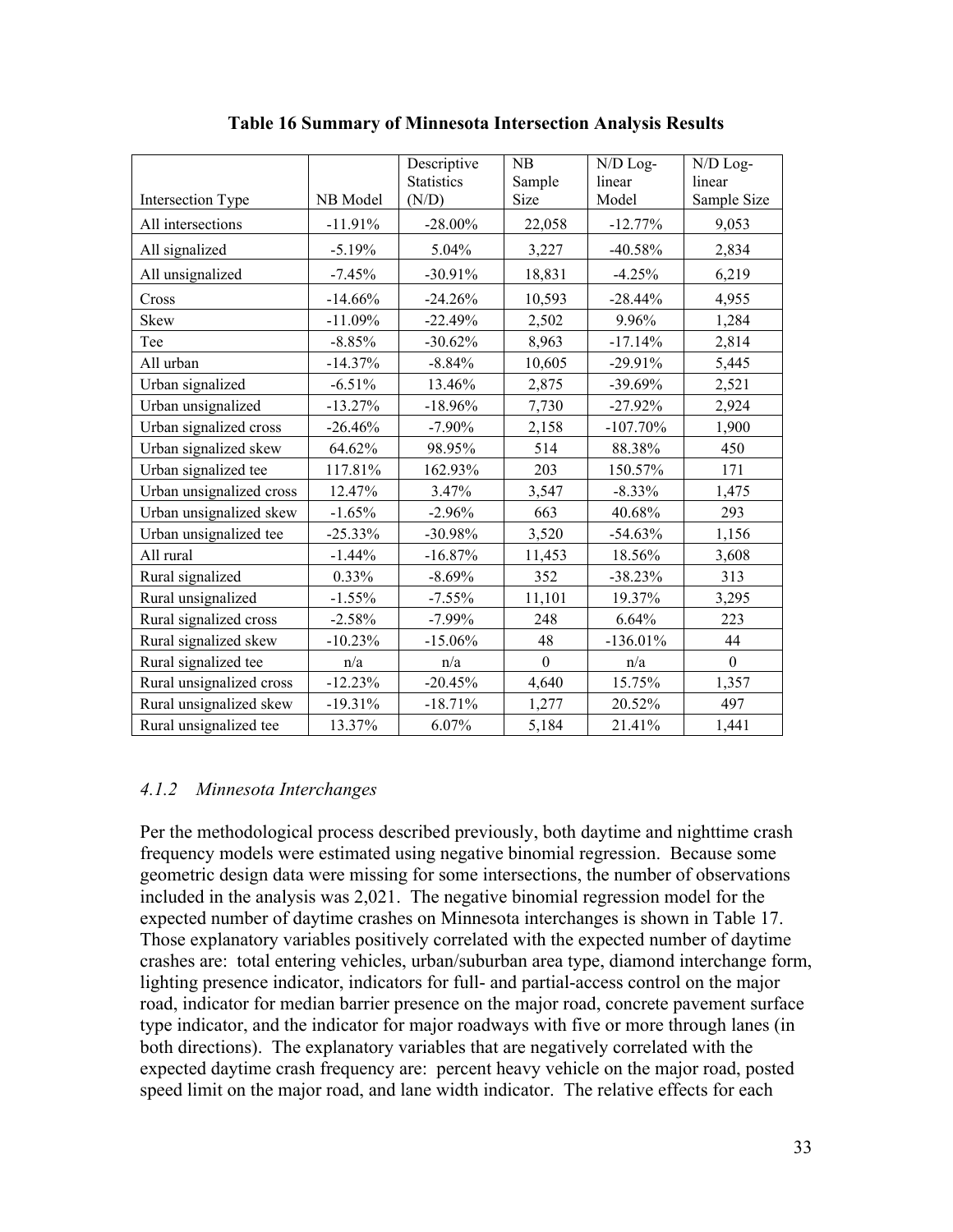indicator variable in the daytime and nighttime models are shown in Table 18. Assuming all other explanatory variables are held constant, the relative effects of an urban/suburban interchange are a 44.84 percent increase in the expected daytime crash frequency when compared to rural interchange locations in Minnesota. Diamond interchange forms have a higher daytime expected crash frequency than non-diamond interchange forms by 30.47 percent. Interchanges with access control on the major road have a higher expected daytime crash frequency than those with no access control. Interchange locations with a median barrier have a 22.51 percent higher expected daytime crash frequency than interchange locations without longitudinal median barrier. Interchange locations with five or more lanes have a 27.51 percent higher expected daytime crash frequency than interchange locations with fewer travel lanes.

The percent heavy vehicles, posted speed limit, and wide travel lanes on the major roadway all decrease the expected daytime crash frequency at Minnesota interchange locations, holding all other explanatory variables constant. The relative effects of lane widths 13-feet or wider is -20.63 percent when compared to narrower lanes. This suggests that the expected daytime crash frequency is higher for narrower lanes at Minnesota interchange locations.

The overdispersion parameter,  $\alpha$ , was statistically different than zero. The low value of the pseudo- $R^2$  statistic (0.0994) in the daytime crash frequency model indicates are relatively poor fit for the daytime crash frequency model.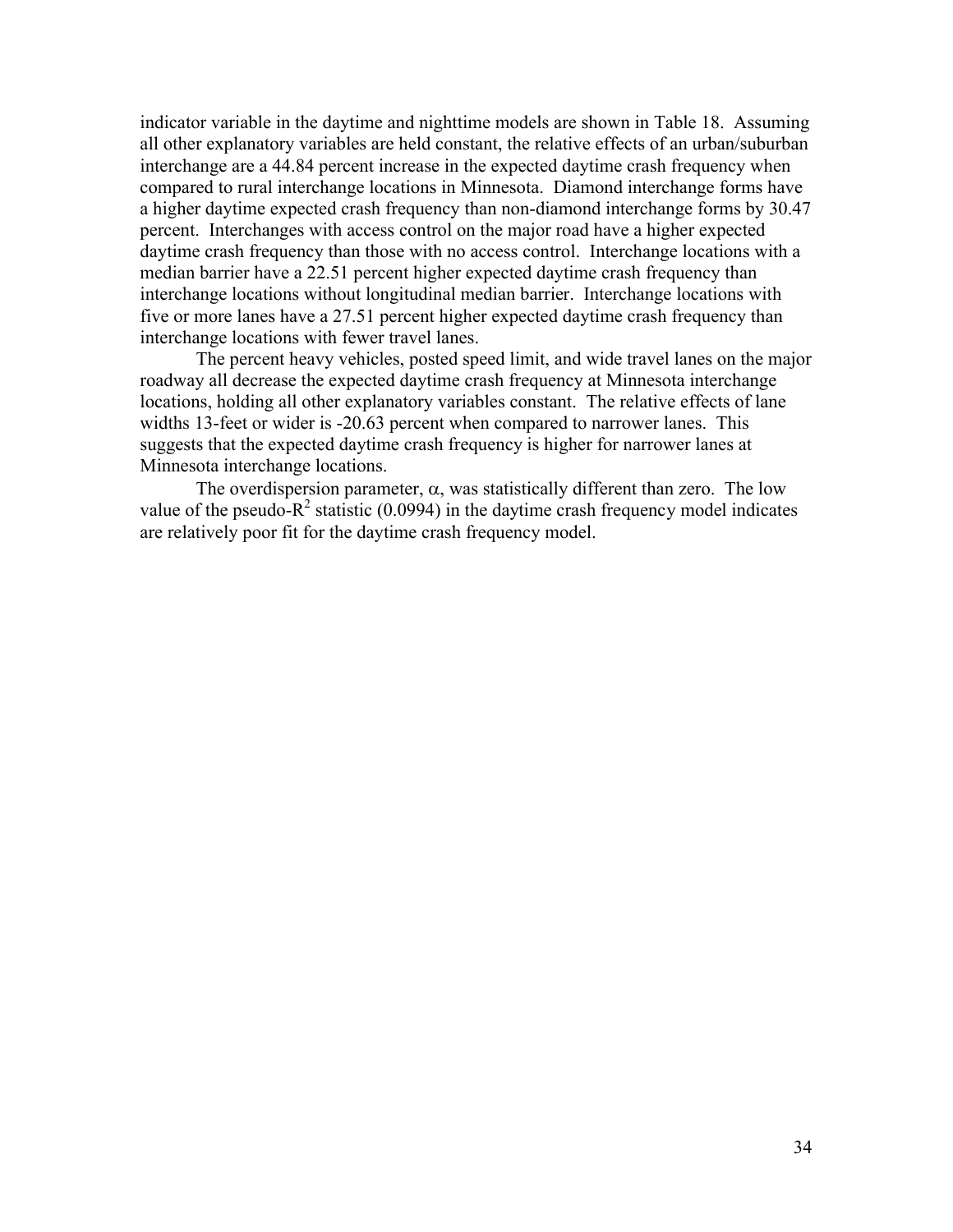| Variable                                                                                                                                                 | Parameter<br>Estimate | Standard<br>Error | z-statistic | p-value |
|----------------------------------------------------------------------------------------------------------------------------------------------------------|-----------------------|-------------------|-------------|---------|
| Constant                                                                                                                                                 | $-0.145$              | 0.274             | $-0.528$    | 0.598   |
| Log total entering vehicles (vehicles/day)                                                                                                               | 0.219                 | 0.019             | 11.735      | < 0.001 |
| Percent heavy vehicles on major road                                                                                                                     | $-0.050$              | 0.005             | $-9.246$    | < 0.001 |
| Area type indicator<br>$(1 = urban/suburban; 0 = rural)$                                                                                                 | 0.368                 | 0.060             | 6.094       | < 0.001 |
| Interchange form indicator<br>$(1 =$ diamond; $0 =$ non-diamond)                                                                                         | 0.266                 | 0.060             | 4.436       | < 0.001 |
| Lighting indicator<br>$(1 = present; 0 = not present)$                                                                                                   | 0.217                 | 0.067             | 3.219       | 0.001   |
| Posted speed limit on major road (mph)                                                                                                                   | $-0.009$              | 0.003             | $-3.299$    | 0.001   |
| Indicator for full-access control on major road<br>$(1 = full-access control; 0 = otherwise)$                                                            | 0.638                 | 0.064             | 9.906       | < 0.001 |
| Indicator for partial-access control on major road<br>$(1 =$ partial access control; $0 =$ otherwise)                                                    | 0.204                 | 0.084             | 2.417       | 0.016   |
| Indicator for median barrier presence on major road<br>$(1 = \text{median barrier present}; 0 = \text{no barrier present})$                              | 0.203                 | 0.045             | 4.474       | < 0.001 |
| Pavement surface indicator<br>$(1 = \text{concrete payment}; 0 = \text{asphalt payment})$                                                                | 0.051                 | 0.040             | 1.281       | 0.200   |
| Lane width indicator for major road<br>$(1 =$ lane width $\geq$ 13-feet; 0 = otherwise                                                                   | $-0.231$              | 0.063             | $-3.652$    | < 0.001 |
| Number of lanes on major road indicator<br>$1 =$ Five or more lanes; $0 =$ otherwise)                                                                    | 0.243                 | 0.047             | 5.142       | < 0.001 |
| Dispersion parameter $(\alpha)$                                                                                                                          | 0.554                 | 0.021             | 25.851      | < 0.001 |
| Number of observations = $2,021$<br>Log-likelihood (constant only) = $-7134.6036$<br>Log-likelihood (full model) = $-6425.7234$<br>Pseudo $R^2 = 0.0994$ |                       |                   |             |         |

# **Table 17 Total Daytime Crash Frequency Estimation Results for Interchanges**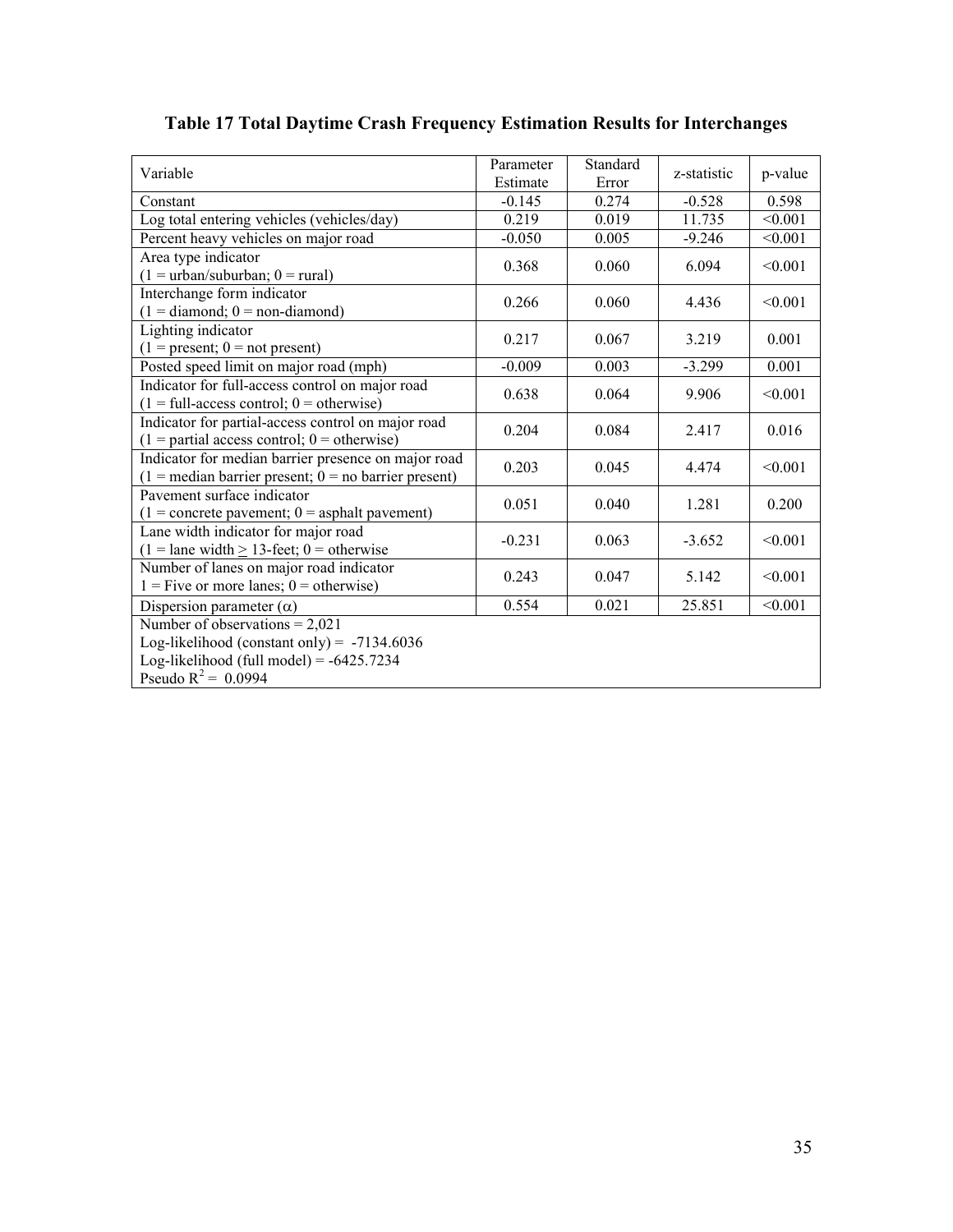| Variable                                                                                                                       | Daytime<br>Relative Effects <sup>a</sup> | Nighttime<br>Relative Effects <sup>a</sup> |
|--------------------------------------------------------------------------------------------------------------------------------|------------------------------------------|--------------------------------------------|
| Area type indicator                                                                                                            |                                          |                                            |
| $(1 = urban/suburban; 0 = rural)$                                                                                              | 44.48                                    | 27.51                                      |
| Interchange form indicator                                                                                                     | 30.47                                    | 14.57                                      |
| $(1 =$ diamond; $0 =$ non-diamond)                                                                                             |                                          |                                            |
| Lighting indicator                                                                                                             | 31.00                                    | 14.57                                      |
| $(1 = present; 0 = not present)$                                                                                               |                                          |                                            |
| Indicator for full-access control on major road                                                                                | 89.27                                    | 80.22                                      |
| $(1 = full-access control; 0 = otherwise)$                                                                                     |                                          |                                            |
| Indicator for partial-access control on major road                                                                             | 22.63                                    | 11.18                                      |
| $(1 =$ partial access control; $0 =$ otherwise)                                                                                |                                          |                                            |
| Indicator for median barrier presence on major road                                                                            | 22.51                                    | 18.77                                      |
| $(1 = \text{median barrier present}; 0 = \text{no barrier present})$                                                           |                                          |                                            |
| Pavement surface indicator                                                                                                     | 5.23                                     | $-3.54$                                    |
| $(1 = \text{concrete payment}; 0 = \text{asphalt payment})$                                                                    |                                          |                                            |
| Lane width indicator for major road                                                                                            | $-20.63$                                 | $-6.20$                                    |
| $(1 =$ lane width $\geq$ 13-feet; 0 = otherwise                                                                                |                                          |                                            |
| Number of lanes on major road indicator                                                                                        | 27.51                                    | 33.38                                      |
| $1 =$ Five or more lanes; $0 =$ otherwise)                                                                                     |                                          |                                            |
| <sup>a</sup> Relative effects are computed for each indicator variable. Relative effects are computed as $[\exp(\beta) - 1]$ . |                                          |                                            |

#### **Table 18 Relative Effects for Indicator Variables in Interchange Crash Frequency Models**

The nighttime crash frequency model estimation results are shown in Table 19. The relative effects for each indicator variable are shown in Table 18. When comparing the relative effects of the daytime crash frequency model to those from the nighttime frequency model, the signs are all the same except for the pavement surface indicator. In the model estimation of nighttime crashes, the overdispersion parameter,  $\alpha$ , was again statistically different than zero, indicating that the variance exceeds the mean of the crash frequency distribution. The psedo- $R^2$  was low (0.0838) indicating a relatively poor model fit.

Using the parameter estimates from the negative binomial regression models, a 7.78 percent reduction in night-to-day crash ratio is expected at interchanges in Minnesota with lighting.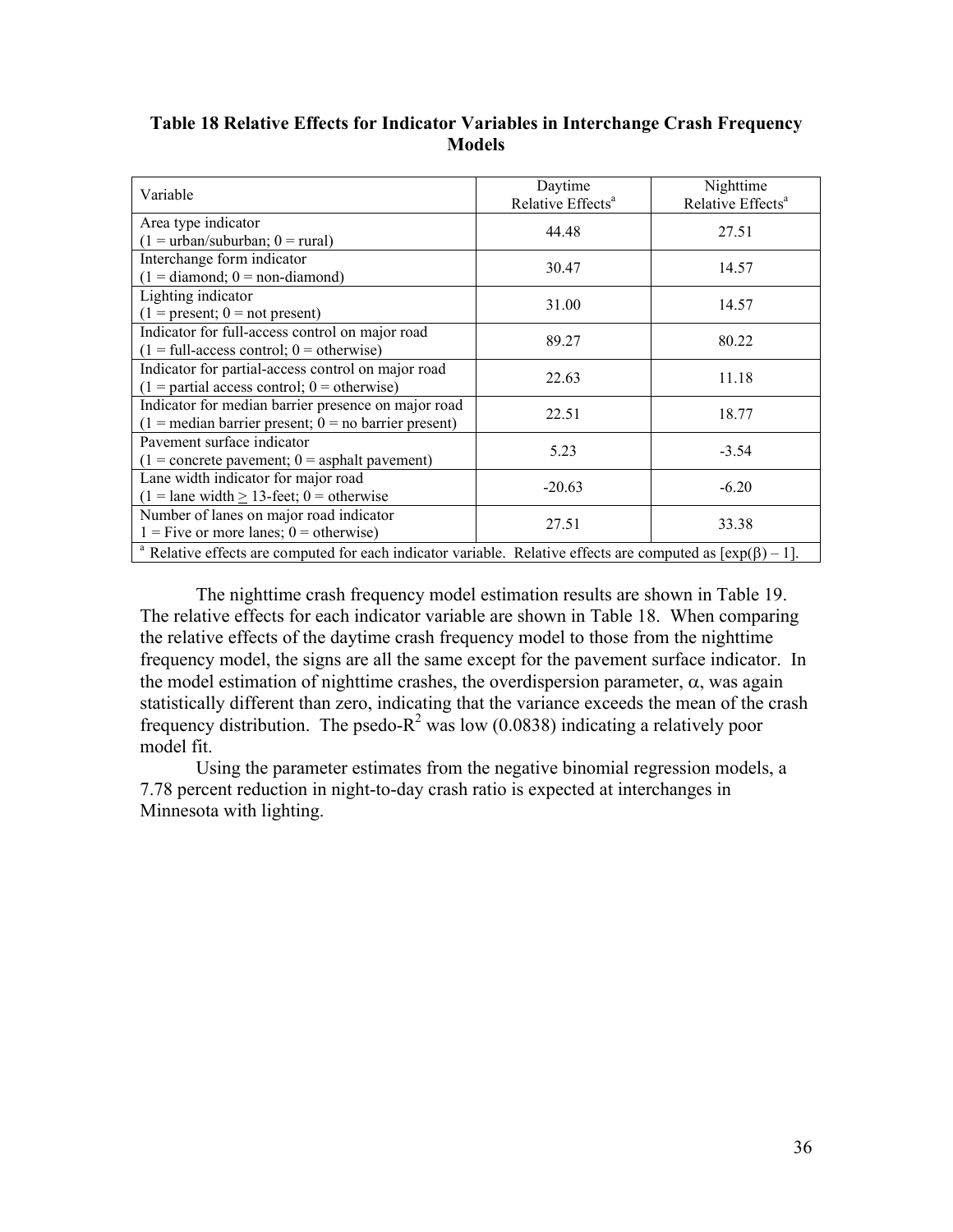| Variable                                                                                                                                                | Parameter<br>Estimate | Standard<br>Error | z-statistic | p-value |
|---------------------------------------------------------------------------------------------------------------------------------------------------------|-----------------------|-------------------|-------------|---------|
| Constant                                                                                                                                                | $-0.685$              | 0.048             | $-2.29$     | 0.022   |
| Log total entering vehicles (vehicles/day)                                                                                                              | 0.176                 | 0.020             | 8.96        | < 0.001 |
| Percent heavy vehicles on major road                                                                                                                    | $-0.034$              | 0.006             | $-6.12$     | < 0.001 |
| Area type indicator<br>$(1 = urban/suburban; 0 = rural)$                                                                                                | 0.243                 | 0.065             | 3.77        | < 0.001 |
| Interchange form indicator<br>$(1 =$ diamond; $0 =$ non-diamond)                                                                                        | 0.136                 | 0.062             | 2.20        | 0.028   |
| Lighting indicator<br>$(1 = present; 0 = not present)$                                                                                                  | 0.136                 | 0.072             | 1.90        | 0.058   |
| Posted speed limit on major road (mph)                                                                                                                  | $-0.004$              | 0.003             | $-1.22$     | 0.222   |
| Indicator for full-access control on major road<br>$(1 = full-access control; 0 = otherwise)$                                                           | 0.589                 | 0.069             | 8.56        | < 0.001 |
| Indicator for partial-access control on major road<br>$(1 =$ partial access control; $0 =$ otherwise)                                                   | 0.106                 | 0.091             | 1.16        | 0.247   |
| Indicator for median barrier presence on major road<br>$(1 = \text{median barrier present}; 0 = \text{no barrier present})$                             | 0.172                 | 0.047             | 3.68        | < 0.001 |
| Pavement surface indicator<br>$(1 = \text{concrete payment}; 0 = \text{asphalt payment})$                                                               | $-0.036$              | 0.041             | $-0.87$     | 0.385   |
| Lane width indicator for major road<br>$(1 =$ lane width $\geq$ 13-feet; 0 = otherwise                                                                  | $-0.064$              | 0.066             | $-0.97$     | 0.332   |
| Number of lanes on major road indicator<br>$1 =$ Five or more lanes; $0 =$ otherwise)                                                                   | 0.288                 | 0.049             | 5.88        | < 0.001 |
| Dispersion parameter $(\alpha)$                                                                                                                         | 0.504                 | 0.024             | 21.00       | < 0.001 |
| Number of observations = $2,021$<br>Log-likelihood (constant only) = $-5559.251$<br>Log-likelihood (full model) = $-5093.5436$<br>Pseudo $R^2 = 0.0838$ |                       |                   |             |         |

#### **Table 19 Total Nighttime Crash Frequency Estimation Results for Interchanges**

In addition to the lighting presence models shown above, lighting type models were also run using the Minnesota interchange data. Of particular interest in these models is the influence of partial and full lighting on daytime and nighttime crash frequency. The results of these models are shown in Tables 20 and 21. Based on the daytime crash frequency model, the indicator variables for full and partial interchange lighting are statistically significant and the relative effects are 31.9 and 20.4 percent, respectively. This indicates that the expected daytime crash frequency at Minnesota interchanges is higher with full and partial lighting when compared to no lighting. The nighttime crash frequency model suggests the same. The relative effects from the nighttime crash frequency model for full and partial interchange lighting are 18.5 and 12.9 percent, respectively. Using the data from the negative binomial regression models, equation (4) is -10.15 and -6.29 percent, or a 10.15 and 6.29 percent reduction, respectively, in the expected night-day crash ratio at interchanges in Minnesota with full and partial lighting.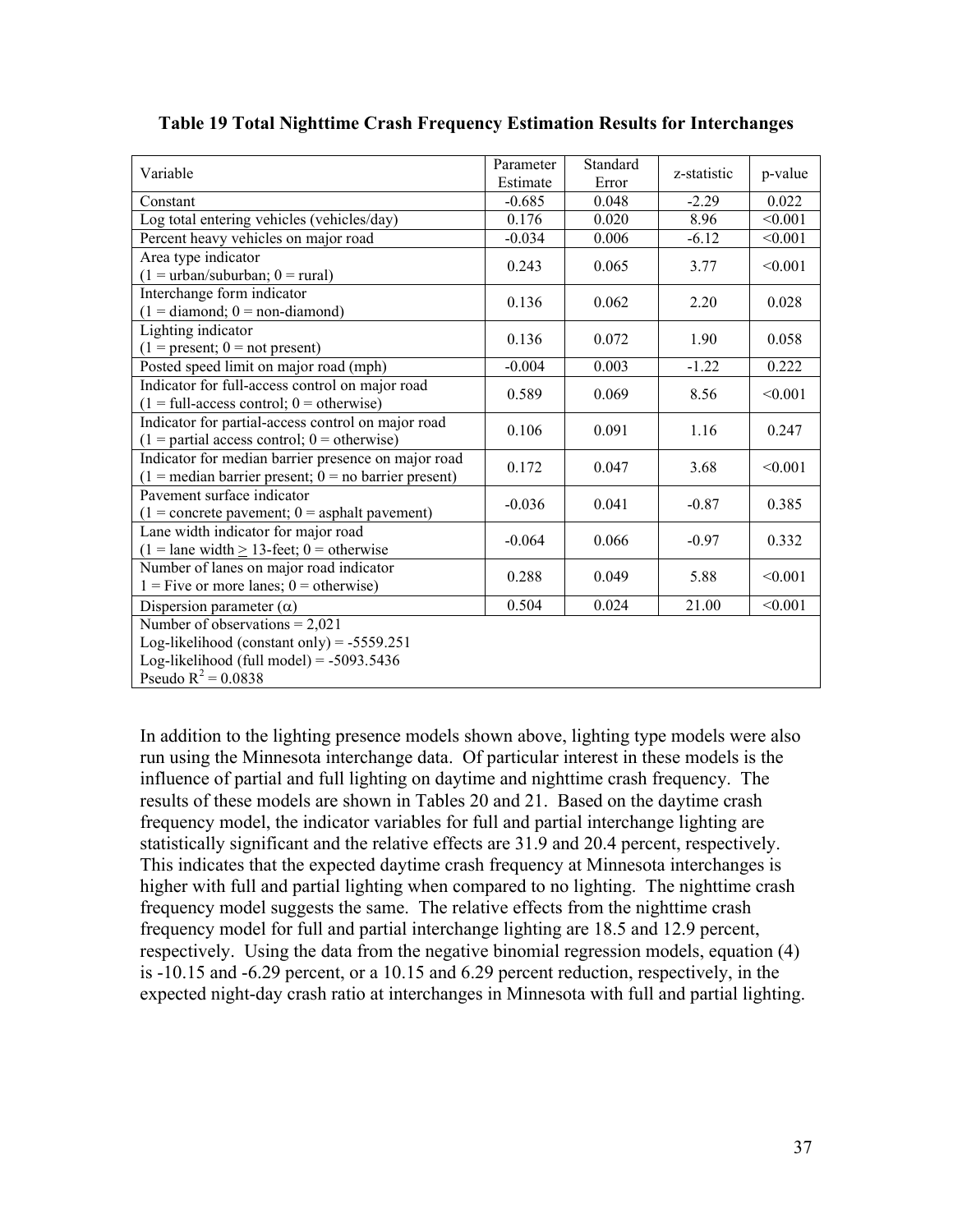| Variable                                                                                                                                                 | Parameter | Standard | z-statistic | p-value |
|----------------------------------------------------------------------------------------------------------------------------------------------------------|-----------|----------|-------------|---------|
|                                                                                                                                                          | Estimate  | Error    |             |         |
| Constant                                                                                                                                                 | $-0.069$  | 0.274    | $-0.25$     | 0.803   |
| Log total entering vehicles (vehicles/day)                                                                                                               | 0.290     | 0.019    | 11.08       | < 0.001 |
| Percent heavy vehicles on major road                                                                                                                     | $-0.051$  | 0.005    | $-9.39$     | < 0.001 |
| Area type indicator<br>$(1 = urban/suburban; 0 = rural)$                                                                                                 | 0.334     | 0.062    | 5.43        | < 0.001 |
| Interchange form indicator                                                                                                                               |           |          |             |         |
| $(1 =$ diamond; 0 = non-diamond)                                                                                                                         | 0.255     | 0.060    | 4.25        | < 0.001 |
| Full interchange lighting indicator<br>$(1 = present; 0 = otherwise)$                                                                                    | 0.277     | 0.073    | 3.78        | < 0.001 |
| Partial interchange lighting indicator<br>$(1 = present; 0 = otherwise)$                                                                                 | 0.186     | 0.069    | 2.69        | 0.007   |
| Continuous interchange lighting indicator<br>$(1 = present; 0 = otherwise)$                                                                              | 0.435     | 0.092    | 4.73        | < 0.001 |
| Posted speed limit on major road (mph)                                                                                                                   | $-0.009$  | 0.003    | $-3.19$     | 0.001   |
| Indicator for full-access control on major road<br>$(1 = full-access control; 0 = otherwise)$                                                            | 0.664     | 0.065    | 10.26       | < 0.001 |
| Indicator for partial-access control on major road<br>$(1 =$ partial access control; $0 =$ otherwise)                                                    | 0.229     | 0.084    | 2.72        | 0.007   |
| Indicator for median barrier presence on major road<br>$(1 = \text{median barrier present}; 0 = \text{no barrier present})$                              | 0.172     | 0.046    | 3.74        | < 0.001 |
| Pavement surface indicator<br>$(1 = \text{concrete payment}; 0 = \text{asphalt payment})$                                                                | 0.045     | 0.040    | 1.12        | 0.262   |
| Lane width indicator for major road<br>$(1 =$ lane width $\geq$ 13-feet; 0 = otherwise                                                                   | $-0.231$  | 0.063    | $-3.65$     | < 0.001 |
| Number of lanes on major road indicator<br>$1 =$ Five or more lanes; $0 =$ otherwise)                                                                    | 0.235     | 0.047    | 4.99        | < 0.001 |
| Dispersion parameter $(\alpha)$                                                                                                                          | 0.550     | 0.021    | 25.80       | < 0.001 |
| Number of observations = $2,021$<br>Log-likelihood (constant only) = $-7134.6036$<br>Log-likelihood (full model) = $-6418.4594$<br>Pseudo $R^2 = 0.1004$ |           |          |             |         |

### **Table 20 Total Daytime Crash Frequency Estimation Results for Interchange Lighting Type**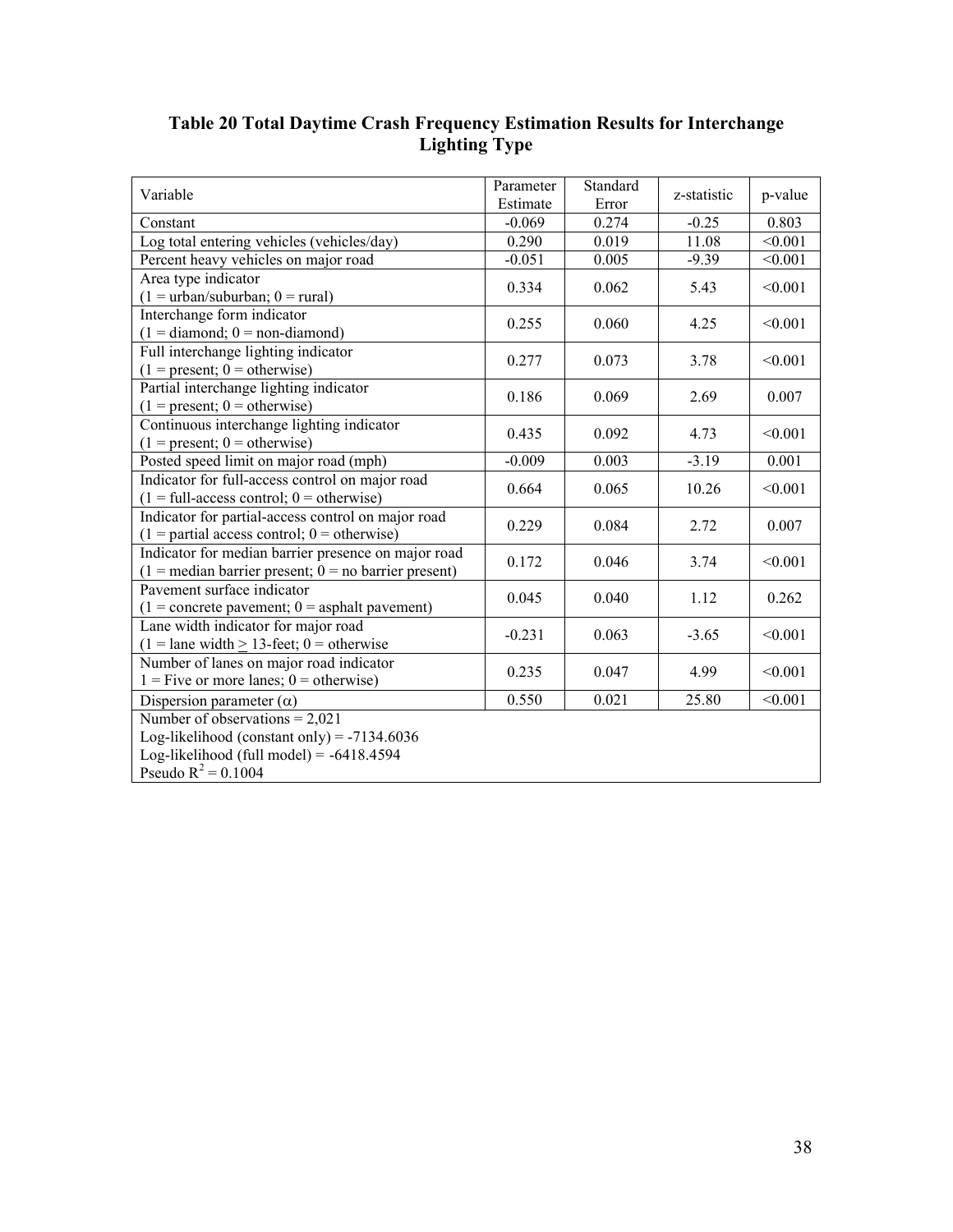| Variable                                                                                                                                                | Parameter<br>Estimate | Standard<br>Error | z-statistic | p-value        |
|---------------------------------------------------------------------------------------------------------------------------------------------------------|-----------------------|-------------------|-------------|----------------|
| Constant                                                                                                                                                | $-0.566$              | 0.281             | $-2.01$     | 0.044          |
| Log total entering vehicles (vehicles/day)                                                                                                              | 0.165                 | 0.020             | 8.34        | $\sqrt{0.001}$ |
| Percent heavy vehicles on major road                                                                                                                    | $-0.034$              | 0.006             | $-6.12$     | $\sqrt{0.001}$ |
| Area type indicator<br>$(1 = urban/suburban; 0 = rural)$                                                                                                | 0.222                 | 0.065             | 3.39        | 0.001          |
| Interchange form indicator<br>$(1 =$ diamond; $0 =$ non-diamond)                                                                                        | 0.115                 | 0.062             | 1.86        | 0.062          |
| Full interchange lighting indicator<br>$(1 = present; 0 = otherwise)$                                                                                   | 0.170                 | 0.078             | 2.19        | 0.029          |
| Partial interchange lighting indicator<br>$(1 = present; 0 = otherwise)$                                                                                | 0.121                 | 0.073             | 1.65        | 0.100          |
| Continuous interchange lighting indicator<br>$(1 = present; 0 = otherwise)$                                                                             | 0.378                 | 0.096             | 3.93        | < 0.001        |
| Posted speed limit on major road (mph)                                                                                                                  | $-0.003$              | 0.003             | $-1.12$     | 0.261          |
| Indicator for full-access control on major road<br>$(1 = full-access control; 0 = otherwise)$                                                           | 0.614                 | 0.069             | 8.88        | < 0.001        |
| Indicator for partial-access control on major road<br>$(1 =$ partial access control; $0 =$ otherwise)                                                   | 0.132                 | 0.091             | 1.44        | 0.149          |
| Indicator for median barrier presence on major road<br>$(1 = \text{median barrier present}; 0 = \text{no barrier present})$                             | 0.136                 | 0.048             | 2.86        | 0.004          |
| Pavement surface indicator<br>$(1 = \text{concrete payment}; 0 = \text{asphalt payment})$                                                               | $-0.045$              | 0.042             | $-1.09$     | 0.278          |
| Lane width indicator for major road<br>$(1 =$ lane width $\geq$ 13-feet; 0 = otherwise                                                                  | $-0.064$              | 0.066             | $-0.957$    | 0.339          |
| Number of lanes on major road indicator<br>$1 =$ Five or more lanes; $0 =$ otherwise)                                                                   | 0.278                 | 0.049             | 5.69        | < 0.001        |
| Dispersion parameter $(\alpha)$                                                                                                                         | 0.499                 | 0.024             | 20.78       | < 0.001        |
| Number of observations = $2,021$<br>Log-likelihood (constant only) = $-5559.251$<br>Log-likelihood (full model) = $-5086.2512$<br>Pseudo $R^2 = 0.0851$ |                       |                   |             |                |

**Table 21 Total Nighttime Crash Frequency Estimation Results for Interchange Lighting Type**

The night-day ratio linear regression models for lighting presence and lighting type were estimated and the model results are shown in Tables 22 and 23. From the lighting presence model, the lighting presence parameter estimate is -0.006 which indicates that the presence of fixed roadway lighting decreases the natural logarithm of the night-day crash ratio by -0.6 percent. From the lighting type log-linear model results shown in Table 21, the full and partial interchange lighting presence dummies are -0.033 and 0.010, respectively. This suggests that full interchange lighting decreases the natural logarithm of the night-day crash ratio by 3.3 percent. The presence of partial interchange lighting increases the natural logarithm of the night-day crash ratio by 1.0 percent when compared to no lighting. In both log-linear models, the lighting indicator variables are not statistically significant. Data attrition appears to be significant as the number of observations is 1,679 – nearly 17 percent of the available data were not used to estimate the log-linear model.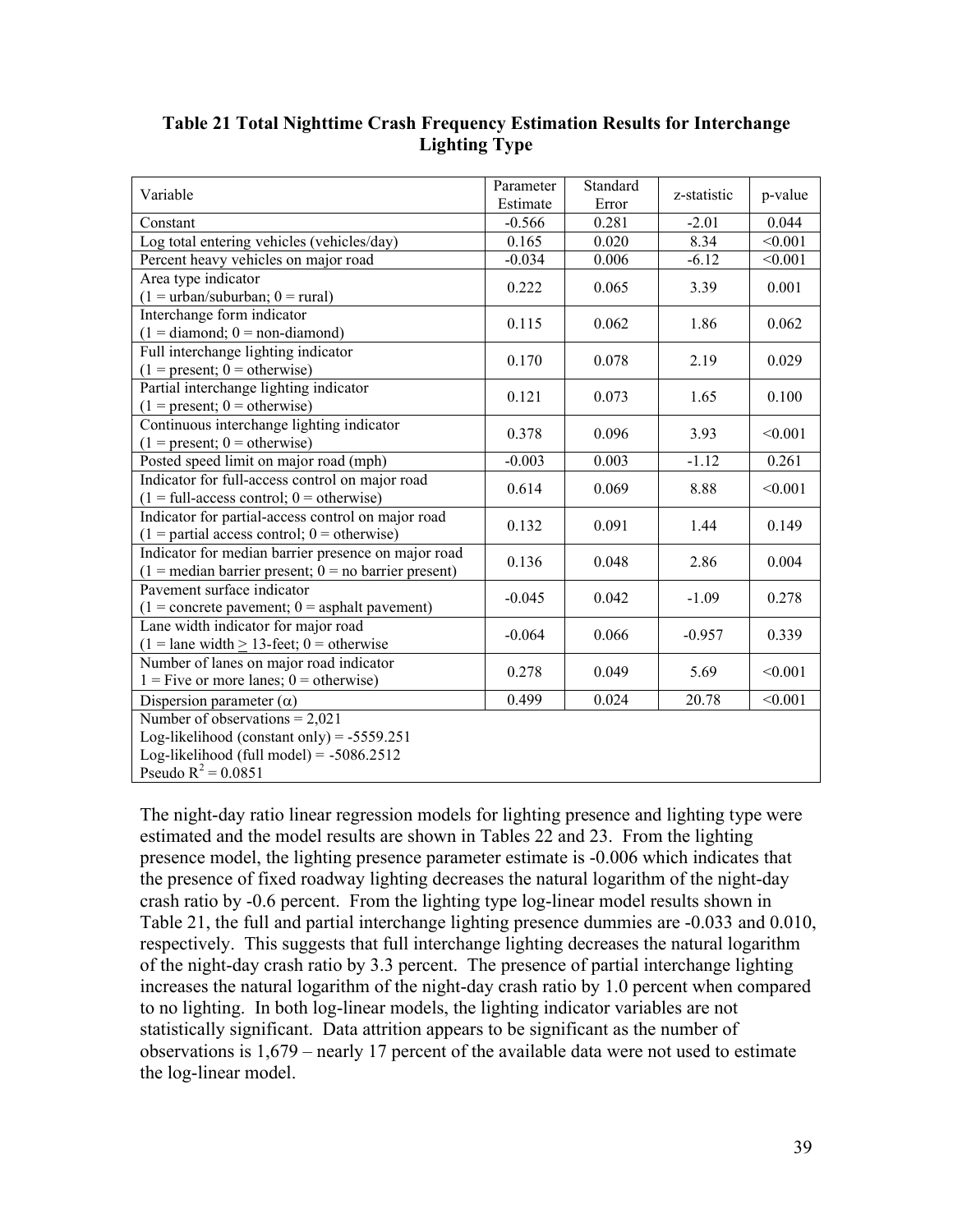| Variable                                                             | Parameter | Standard | t-statistic        | p-value |
|----------------------------------------------------------------------|-----------|----------|--------------------|---------|
|                                                                      | Estimate  | Error    |                    |         |
| Constant                                                             | 0.029     | 0.239    | 0.123              | 0.902   |
| Log total entering vehicles (vehicles/day)                           | $-0.076$  | 0.017    | $-4.366$           | < 0.001 |
| Percent heavy vehicles on major road                                 | 0.020     | 0.005    | 4.328              | < 0.001 |
| Area type indicator                                                  | $-0.209$  | 0.054    | $-3.865$           | < 0.001 |
| $(1 = urban/suburban; 0 = rural)$                                    |           |          |                    |         |
| Interchange form indicator                                           | $-0.191$  | 0.053    | $-3.599$           | < 0.001 |
| $(1 =$ diamond; $0 =$ non-diamond)                                   |           |          |                    |         |
| Lighting indicator                                                   |           |          |                    |         |
| $(1 = present; 0 = not present)$                                     | $-0.006$  | 0.060    | $-0.106$           | 0.915   |
| Posted speed limit on major road (mph)                               | 0.004     | 0.002    | $\overline{1.541}$ | 0.123   |
| Indicator for full-access control on major road                      | $-0.076$  | 0.059    | $-1.301$           | 0.193   |
| $(1 = full-access control; 0 = otherwise)$                           |           |          |                    |         |
| Indicator for partial-access control on major road                   | $-0.074$  | 0.077    | $-0.961$           | 0.337   |
| $(1 =$ partial access control; $0 =$ otherwise)                      |           |          |                    |         |
| Indicator for median barrier presence on major road                  | 0.004     | 0.042    | 0.093              | 0.926   |
| $(1 = \text{median barrier present}; 0 = \text{no barrier present})$ |           |          |                    |         |
| Pavement surface indicator                                           | $-0.082$  | 0.036    | $-2.288$           | 0.022   |
| $(1 = \text{concrete payment}; 0 = \text{asphalt payment})$          |           |          |                    |         |
| Lane width indicator for major road                                  | 0.121     | 0.056    | 2.179              | 0.029   |
| $(1 =$ lane width $\geq$ 13-feet; 0 = otherwise                      |           |          |                    |         |
| Number of lanes on major road indicator                              | 0.002     | 0.043    | 0.047              | 0.963   |
| $1 =$ Five or more lanes; $0 =$ otherwise)                           |           |          |                    |         |
| Number of observations = $1,679$                                     |           |          |                    |         |
| $R^2 = 0.1496$                                                       |           |          |                    |         |
| Adjusted $R^2$ = 0.1434                                              |           |          |                    |         |
| Root $MSE = 0.6874$                                                  |           |          |                    |         |

#### **Table 22 Log-linear Night-Day Ratio Crash Estimation Results for Minnesota Interchanges (Lighting Presence)**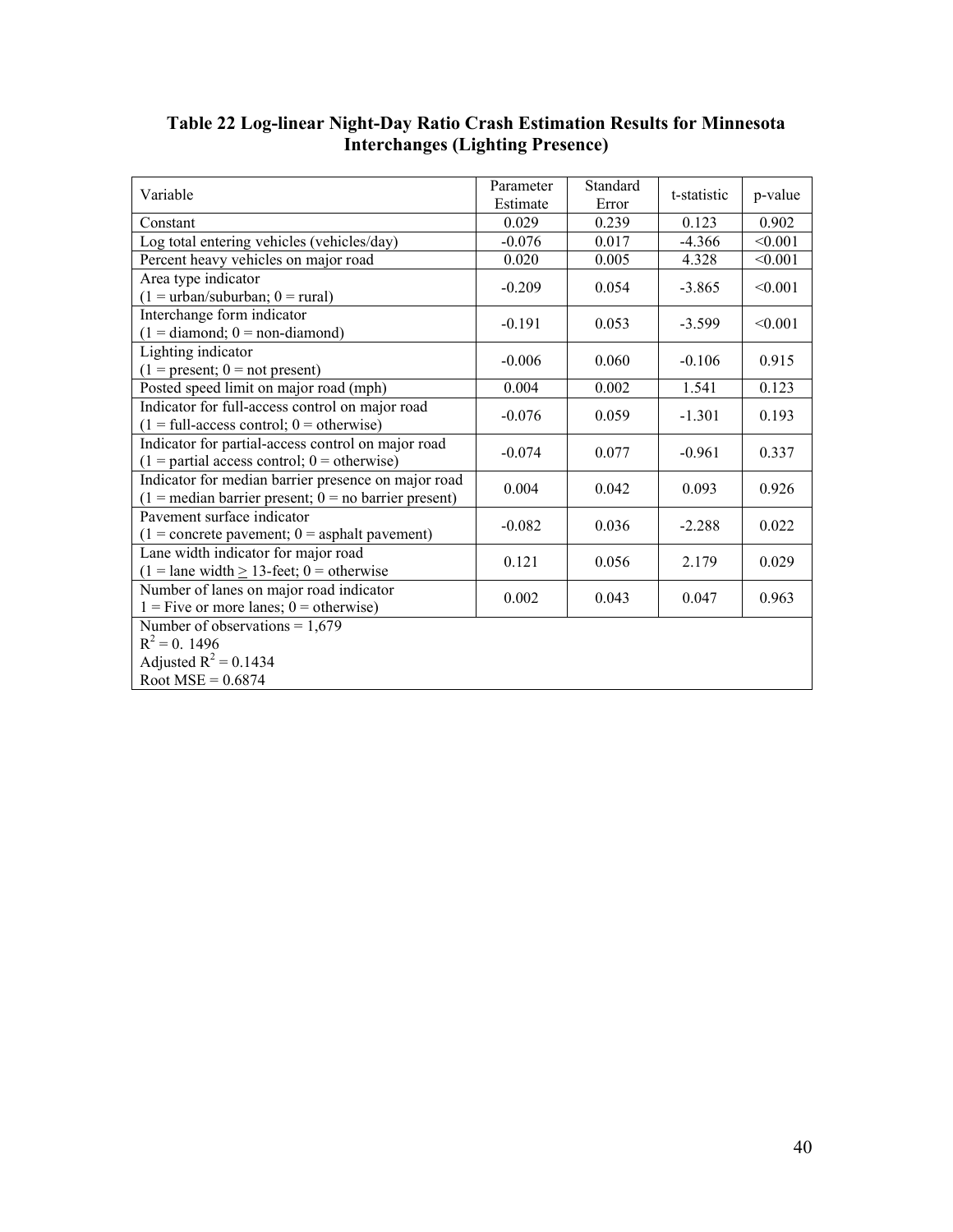| Variable                                                                                                                    | Parameter<br>Estimate | Standard<br>Error | t-statistic | p-value |
|-----------------------------------------------------------------------------------------------------------------------------|-----------------------|-------------------|-------------|---------|
| Constant                                                                                                                    | 0.036                 | 0.2239            | 0.152       | 0.879   |
| Log total entering vehicles (vehicles/day)                                                                                  | $-0.076$              | 0.017             | $-4.375$    | < 0.001 |
| Percent heavy vehicles on major road                                                                                        | 0.021                 | 0.005             | 4.467       | < 0.001 |
| Area type indicator<br>$(1 = urban/suburban; 0 = rural)$                                                                    | $-0.200$              | 0.055             | $-3.629$    | < 0.001 |
| Interchange form indicator<br>$(1 =$ diamond; $0 =$ non-diamond)                                                            | $-0.197$              | 0.053             | $-3.706$    | < 0.001 |
| Full interchange lighting indicator<br>$(1 = present; 0 = otherwise)$                                                       | $-0.033$              | 0.065             | $-0.503$    | 0.615   |
| Partial interchange lighting indicator<br>$(1 = present; 0 = otherwise)$                                                    | 0.010                 | 0.062             | 0.169       | 0.866   |
| Continuous interchange lighting indicator<br>$(1 = present; 0 = otherwise)$                                                 | 0.038                 | 0.083             | 0.456       | 0.648   |
| Posted speed limit on major road (mph)                                                                                      | 0.004                 | 0.002             | 1.491       | 0.136   |
| Indicator for full-access control on major road<br>$(1 = full-access control; 0 = otherwise)$                               | $-0.078$              | 0.059             | $-1.327$    | 0.185   |
| Indicator for partial-access control on major road<br>$(1 =$ partial access control; $0 =$ otherwise)                       | $-0.074$              | 0.077             | $-0.962$    | 0.336   |
| Indicator for median barrier presence on major road<br>$(1 = \text{median barrier present}; 0 = \text{no barrier present})$ | 0.002                 | 0.043             | 0.035       | 0.972   |
| Pavement surface indicator<br>$(1 = \text{concrete payment}; 0 = \text{asphalt payment})$                                   | $-0.087$              | 0.036             | $-2.405$    | 0.016   |
| Lane width indicator for major road<br>$(1 =$ lane width $\geq$ 13-feet; 0 = otherwise)                                     | 0.125                 | 0.056             | 2.246       | 0.025   |
| Number of lanes on major road indicator<br>$1 =$ Five or more lanes; $0 =$ otherwise)                                       | $-0.001$              | 0.043             | $-0.018$    | 0.985   |
| Number of observations = $1,679$<br>$R^2 = 0.1505$<br>Adjusted $R^2$ = 0.1434<br>Root $MSE = 0.68746$                       |                       |                   |             |         |

#### **Table 23 Log-linear Night-Day Ratio Crash Estimation Results for Minnesota Interchanges (Lighting Type)**

The third approach to evaluate the safety effects of roadway lighting at Minnesota interchanges is to use the observed data and compute the night-day ratio. To compute the percent difference between the lighted and unlighted intersections, equation (1) was used. From all of the observed data, the night-day crash ratio at interchanges with lighting was 0.4242 (10,304 night crashes and 24,293 day crashes) while the night-day crash ratio at interchanges without lighting was 0.6488 (763 night crashes and 1,176 day crashes). As such the percent difference per equation (1) is -34.6 percent. Alternatively stated, the night-day crash ratio is 34.6 percent lower with fixed roadway lighting at interchanges in Minnesota when compared to interchanges without lighting. When comparing this measure to those obtained in the regression model estimations described previously, it is clear that using the night-day ratio as a measure of safety overestimates the effects of roadway lighting at interchanges in Minnesota. One possible explanation for this overestimation is the lack of control given to the geometric features present at the intersections.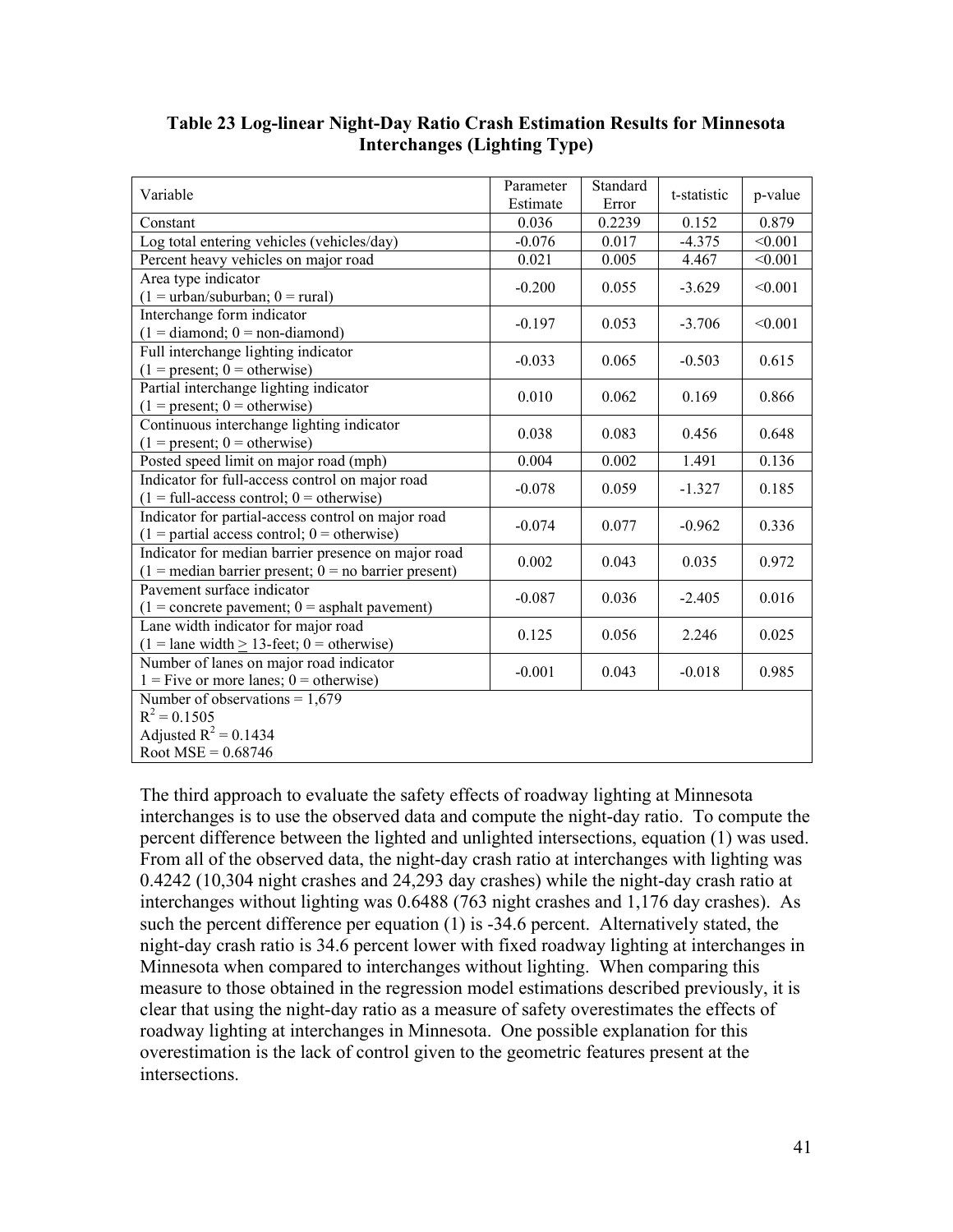Using equation (4), the percent difference in the night-day crash ratio with and without full interchange lighting is -7.1 percent. The percent difference in the night-day crash ratio with and without partial interchange lighting is 0.8 percent.

 Rather than show all of the negative binomial, log-linear regression, and descriptive statistics analysis results in this section, a summary of these results is provided in Table 24. All of the statistical modeling results is shown in Appendix C.

|                      | <b>Negative Binomial Model</b> |                    | <b>N/D Ratio Linear Model</b> | <b>Descriptive</b> |                   |
|----------------------|--------------------------------|--------------------|-------------------------------|--------------------|-------------------|
| <b>Facility Type</b> | <b>Model</b>                   | <b>Sample Size</b> | Model                         | <b>Sample Size</b> | <b>Statistics</b> |
| All Interchanges     | $-7.77\%$                      | 2021               | $-0.64\%$                     | 1679               | $-34.59%$         |
| Diamond              | $-12.80\%$                     | 1615               | $-3.25%$                      | 1315               | $-38.80\%$        |
| Non-diamond          | 19.60%                         | 406                | 10.86%                        | 364                | 11.90%            |
| Rural Interchanges   | $-1.79\%$                      | 776                | 12.24%                        | 540                | $-26.25%$         |
| Urban Interchanges   | 7.89%                          | 1245               | $-23.07\%$                    | 1139               | 5.39%             |
| Rural - Diamond      | $-8.81\%$                      | 644                | 8.18%                         | 441                | $-33.19%$         |
| Rural - Nondiamond   | 36.83%                         | 132                | 30.94%                        | 99                 | 13.52%            |
| Urban - Diamond      | 11.12%                         | 971                | $-22.51%$                     | 874                | $4.34\%$          |
| Urban - Nondiamond   | $-29.05%$                      | 274                | $-37.23%$                     | 265                | $-3.93\%$         |

**Table 24 Summary of Minnesota Interchange Analysis Results**

From the data summary shown in Table 24, the negative binomial regression model and descriptive statistics produce lighting safety effect estimates that have the same sign but are different in magnitude. This was expected as the negative binomial regression models control for many geometric variables and traffic volumes while the descriptive statistics do not control for any explanatory variables. It can generally be concluded that interchanges with fixed roadway lighting have a lower night-day crash ratio than interchanges without fixed roadway lighting. Likewise, the night-day crash ratio for diamond interchange is lower with fixed roadway lighting than without lighting.

#### *4.1.3 Freeway Segments*

#### 4.1.3.1 Washington

For the Washington freeway segments, negative binomial regression models were estimated for both nighttime and daytime crashes. The results of these models are shown in Tables 25 and 26 below. The continuous lighting parameter estimate in the nighttime crash frequency model is 0.221 while the nighttime parameter estimate is 0.179. Using equation (4) above, the percent difference in the night-day crash ratio for segments with and without lighting is 4.29 percent. This indicates that freeway segments in Washington have a higher mean crash frequency with lighting than without lighting. Using the standard error of the nighttime and daytime crash frequency parameter estimates suggests that the confidence interval around the mean value ranges from -1.69 to 10.63 percent.

Using equation (1) above, the percent difference in the night-day crash ratios along roadway segments with and without roadway was computed. The night-day crash at segments with lighting was 0.331 (5080 night crashes and 16,333 day crashes) while the night-day crash ratio at segments without lighting was 0.391 (11,528 day crashes and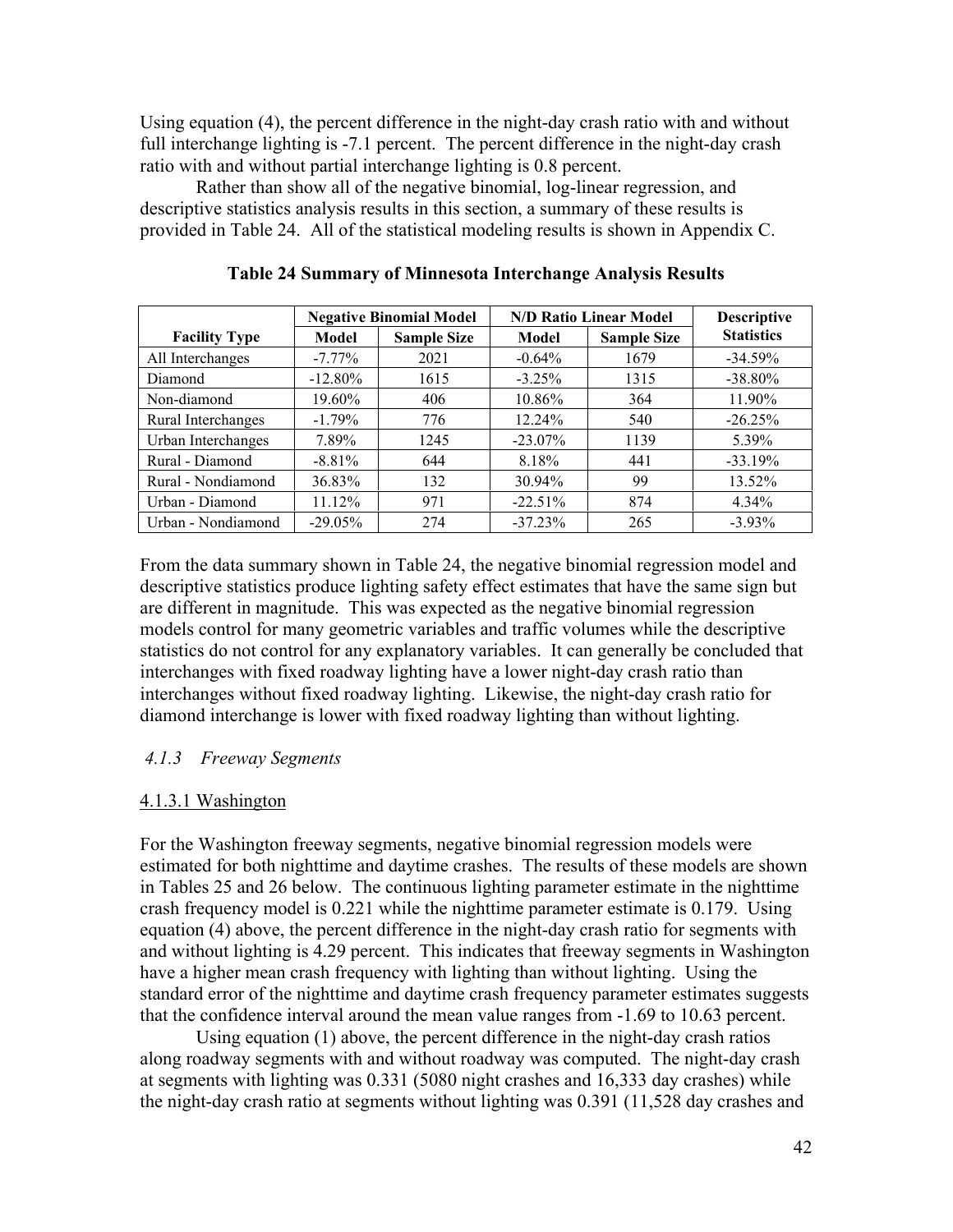29,469 night crashes). As such, the percent difference in the night-day crash ratio was -15.35 percent. This indicates that using only the descriptive statistics, without controlling for traffic volume and geometric design variables, overestimates the safety effects of fixed roadway lighting on freeway segments in Washington.

| Variable                                                                                                             | Coefficient | Standard<br>Error | t-statistic |
|----------------------------------------------------------------------------------------------------------------------|-------------|-------------------|-------------|
| Constant                                                                                                             | $-10.847$   | 0.403             | $-26.944$   |
| Northwest region indicator <sup>*</sup> $(1 \text{ if segment is located in the})$<br>northwest region; 0 otherwise) | $-0.245$    | 0.148             | $-1.650$    |
| Olympic region indicator (1 if segment is located in the<br>olympic region; 0 otherwise)                             | $-0.487$    | 0.147             | $-3.304$    |
| Southwest region indicator $(1$ if segment is located in the<br>southwest region; 0 otherwise)                       | $-0.664$    | 0.142             | $-4.675$    |
| Eastern region indicator (1 if segment is located in the<br>eastern region; 0 otherwise)                             | $-0.431$    | 0.145             | $-2.981$    |
| South central region indicator (1 if segment is located in the<br>south central region; 0 otherwise)                 | $-0.252$    | 0.141             | $-1.783$    |
| Logarithm of segment length (miles)                                                                                  | 0.890       | 0.013             | 69.719      |
| Direction indicator (1 if increasing milepost of travel; 0<br>otherwise)                                             | 0.133       | 0.045             | 2.929       |
| Rural segment indicator (1 if segment was in rural location; 0<br>otherwise)                                         | $-0.170$    | 0.052             | $-3.247$    |
| Point lighting indicator (1 if segment had point lighting; 0<br>otherwise)                                           | 0.108       | 0.055             | 1.970       |
| Continuous lighting indicator (1 if segment had continuous<br>lighting; 0 otherwise)                                 | 0.179       | 0.028             | 6.411       |
| Number of interchanges in segment                                                                                    | $-0.094$    | 0.019             | $-4.828$    |
| Number of overpasses in segment                                                                                      | 0.056       | 0.011             | 5.135       |
| Logarithm of average annual daily traffic                                                                            | 1.310       | 0.041             | 31.604      |
| Number of vertical curves in segment                                                                                 | $-0.003$    | 0.004             | $-0.780$    |
| Number of horizontal curves in segment                                                                               | 0.023       | 0.004             | 5.098       |
| Number of lanes in segment                                                                                           | $-0.013$    | 0.021             | $-0.592$    |
| Left shoulder width in feet                                                                                          | $-0.043$    | 0.006             | $-7.563$    |
| Right shoulder width in feet                                                                                         | $-0.030$    | 0.005             | $-6.392$    |
| Overdispersion parameter                                                                                             | 0.450       | 0.015             | 30.508      |
| Log-likelihood at convergence                                                                                        |             | $-12,537.76$      |             |
| Log-likelihood at zero<br>$-17,806.96$                                                                               |             |                   |             |
| Number of observations                                                                                               | 5,475       |                   |             |
| Adjusted $\rho^2$                                                                                                    |             | 0.29              |             |
| * North central region is the base region, and set to zero. Region effects in the table should be interpreted        |             |                   |             |

|  |  | Table 25 Daytime Crash Frequency Model for Washington Freeway Segments |  |
|--|--|------------------------------------------------------------------------|--|
|  |  |                                                                        |  |

\* North central region is the base region, and set to zero. Region effects in the table should be interpreted using the north central region as a baseline. Since all region effects have a negative sign, north central region segments are expected to have higher crash counts.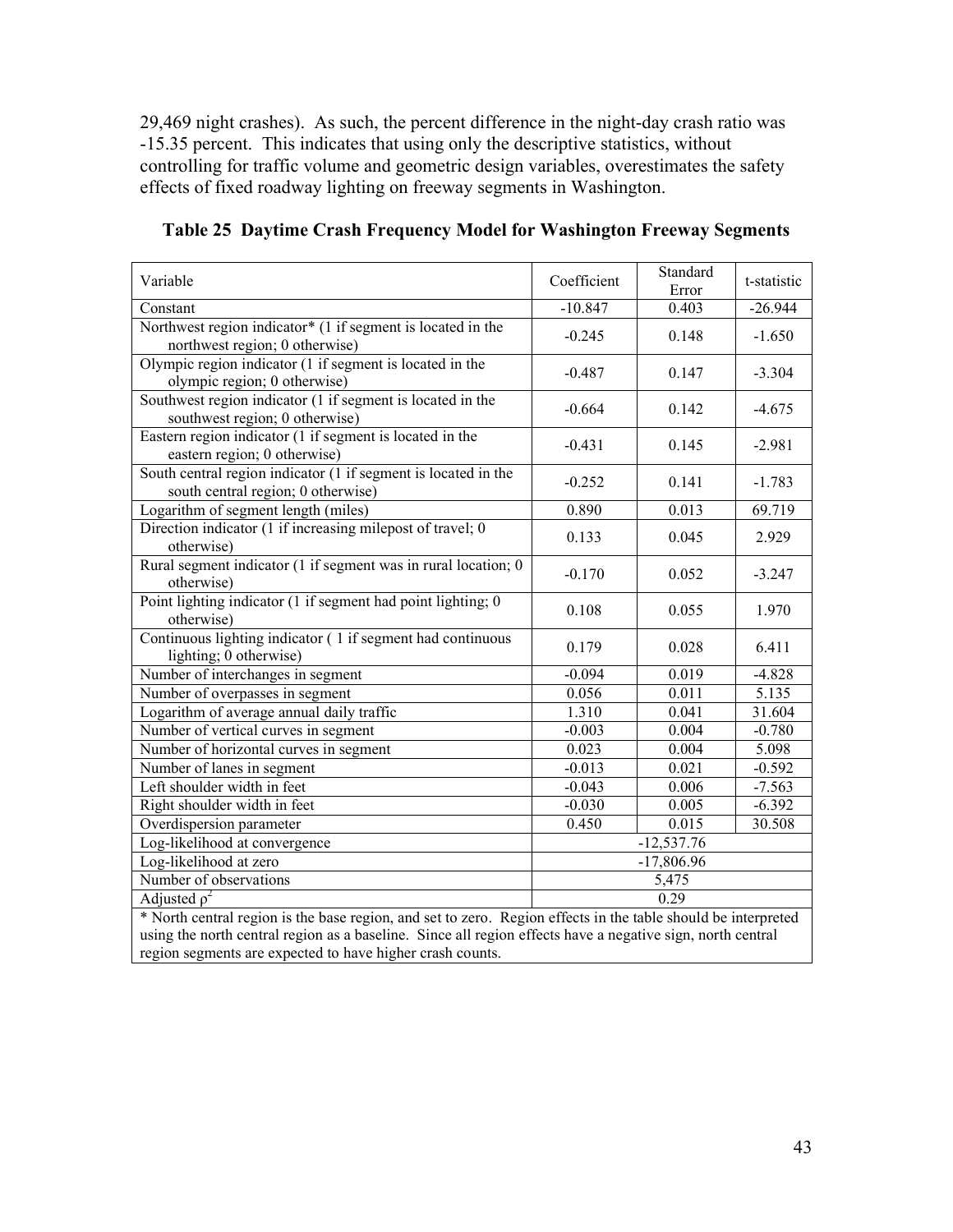| Variable                                                                                                                                                                                                                                                                                 | Coefficient | Standard<br>Error | t-statistic |  |  |
|------------------------------------------------------------------------------------------------------------------------------------------------------------------------------------------------------------------------------------------------------------------------------------------|-------------|-------------------|-------------|--|--|
| Constant                                                                                                                                                                                                                                                                                 | $-11.452$   | 0.433             | $-26.450$   |  |  |
| Northwest region indicator* (1 if segment is located in the<br>northwest region; 0 otherwise)                                                                                                                                                                                            | $-0.143$    | 0.148             | $-0.963$    |  |  |
| Olympic region indicator (1 if segment is located in the<br>Olympic region; 0 otherwise)                                                                                                                                                                                                 | $-0.379$    | 0.147             | $-2.572$    |  |  |
| Southwest region indicator $(1$ if segment is located in the<br>southwest region; 0 otherwise)                                                                                                                                                                                           | $-0.317$    | 0.141             | $-2.248$    |  |  |
| Eastern region indicator (1 if segment is located in the<br>eastern region; 0 otherwise)                                                                                                                                                                                                 | $-0.170$    | 0.143             | $-1.189$    |  |  |
| South central region indicator (1 if segment is located in the<br>south central region; 0 otherwise)                                                                                                                                                                                     | $-0.040$    | 0.139             | $-0.289$    |  |  |
| Logarithm of segment length (miles)                                                                                                                                                                                                                                                      | 0.885       | 0.014             | 62.240      |  |  |
| Direction indicator (1 if increasing milepost of travel; 0<br>otherwise)                                                                                                                                                                                                                 | 0.052       | 0.048             | 1.082       |  |  |
| Rural segment indicator (1 if segment was in rural location; 0<br>otherwise)                                                                                                                                                                                                             | 0.188       | 0.0520            | 3.616       |  |  |
| Point lighting indicator (1 if segment had point lighting; 0<br>otherwise)                                                                                                                                                                                                               | 0.170       | 0.076             | 2.229       |  |  |
| Continuous lighting indicator (1 if segment had continuous                                                                                                                                                                                                                               |             |                   |             |  |  |
| lighting; 0 otherwise)                                                                                                                                                                                                                                                                   | 0.221       | 0.031             | 7.149       |  |  |
| Number of interchanges in segment                                                                                                                                                                                                                                                        | $-0.048$    | 0.018             | $-2.654$    |  |  |
| Number of overpasses in segment                                                                                                                                                                                                                                                          | 0.025       | 0.010             | 2.417       |  |  |
| Logarithm of average annual daily traffic                                                                                                                                                                                                                                                | 1.205       | 0.045             | 26.830      |  |  |
| Number of vertical curves in segment                                                                                                                                                                                                                                                     | 0.003       | 0.003             | 0.756       |  |  |
| Number of horizontal curves in segment                                                                                                                                                                                                                                                   | 0.016       | 0.004             | 4.058       |  |  |
| Number of lanes in segment                                                                                                                                                                                                                                                               | 0.111       | 0.023             | 4.844       |  |  |
| Left shoulder width in feet                                                                                                                                                                                                                                                              | $-0.038$    | 0.006             | $-6.380$    |  |  |
| Right shoulder width in feet                                                                                                                                                                                                                                                             | $-0.023$    | 0.005             | $-4.416$    |  |  |
| Overdispersion parameter                                                                                                                                                                                                                                                                 | 0.266       | 0.015             | 17.346      |  |  |
| Log-likelihood at convergence                                                                                                                                                                                                                                                            |             | $-8,349.58$       |             |  |  |
| Log-likelihood at zero                                                                                                                                                                                                                                                                   | $-8,968.72$ |                   |             |  |  |
| Number of observations<br>5,475                                                                                                                                                                                                                                                          |             |                   |             |  |  |
| Adjusted $\rho^2$<br>0.067                                                                                                                                                                                                                                                               |             |                   |             |  |  |
| * North central region is the base region, and set to zero. Region effects in the table should be interpreted<br>using the north central region as a baseline. Since all region effects have a negative sign, north central<br>region segments are expected to have higher crash counts. |             |                   |             |  |  |

**Table 26 Nighttime Crash Frequency Model for Washington Freeway Segments**

The findings from the negative binomial models for daytime and nighttime crash occurrence indicate that lighting variables such as the presence of point lighting and continuous lighting are associated with increases in nighttime crashes. When controlling for geometric and traffic volume factors, as well as segment length, lighting presence appears to indicate a greater than expected number of crashes compared to no lighting. In particular, the presence of continuous lighting is associated with a stronger positive effect compared to point lighting. This might suggest that the lighting effect occurs in two possible ways – where non-interchange/non-decision points are lighted, drivers are afforded greater visibility resulting in behavior conducive to increased crash occurrence. For example, more frequent lane changing can be expected to occur in lighted segments. At decision points, especially at interchanges, merge-weave effects contribute to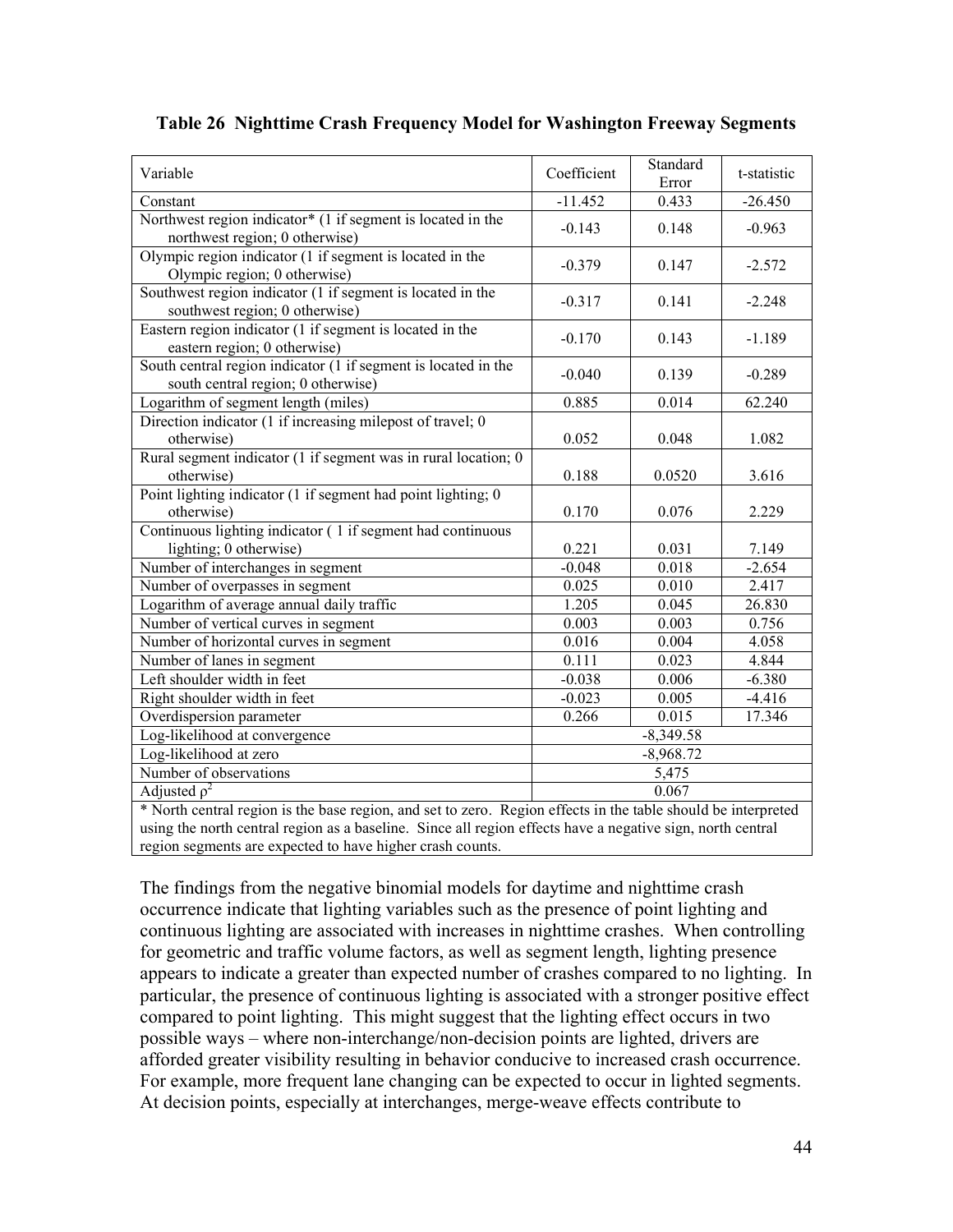increased crash likelihoods. While this counter-productive finding may argue for removal of roadway lighting, one should view the finding in a broader context – the tradeoff between decision related conflict points and resulting severities from absence of lighting versus energy gains from removal of lighting.

In terms of other significant findings from Tables 23 and 24, geometric effects with the exception of vertical curves in the roadway segment were found to be significant. The greater the number of interchanges in a segment, the fewer daytime and nighttime crashes were expected to be. This can be attributed to the fact that increased interchange density creates the effect of cautious driving to the extent that it offsets the merge-weave effect that occurs in an isolated manner at interchange areas. On the contrary, as the number of overpasses increase, crash frequency is expected to increase both during the day and night. This might be attributed to the potential visibility and roadside encroachment issues arising from increasing overpass density. Shoulder widths are expected to decrease crash occurrence. With wider roadway lane cross sections, nighttime crashes are expected to increase, while daytime crashes are expected to remain unchanged from a significance standpoint. The magnitude of the variable is marginally negative for daytime effects, and marginally positive for nighttime effects. Horizontal curve frequency in a segment is expected to increase crash occurrence during both daytime and nighttime periods. Vertical curve frequency is expected to have an insignificant impact. Furthermore, the magnitude of vertical curve frequency is less than horizontal curve frequency for both daytime and nighttime periods.

Urban Interstate segments were expected to increase crash occurrence during daytime periods and decrease frequency during nighttime periods, compared to rural locations. The overdispersion parameter is of lesser magnitude for nighttime crash occurrence, while remaining significant in both periods. As expected, traffic volume and segment length (both in logarithm form) contribute the greatest to the variance explained by the models and increase crash frequency during both daytime and nighttime periods.

#### 4.1.3.2 Supplemental Washington Freeway Segments

Several variations of the models shown in Tables 25 and 26 were specified to determine if excluding point lighting only, excluding interchange and overpass locations, or stratifying the sample into urban and rural segments produced different results from the full Washington Interstate segment models described in the previous section. For brevity, the statistical output is not provided in this section of the report. Only the overall assessment of the safety effects of lighting are provided in summary tables below.

As Tables 27a, 27b and 27c show, a total of 4,495 observations were used in the estimation of the combined urban-rural models to estimate the safety effects of continuous roadway lighting, excluding point lighting locations. Continuous lighting was differentiated in terms of whether the location was on the median side only, on the right side only, or on both sides of the freeway. The baseline lighting scenario included segments without any lighting installation. Table 27a shows the mean parameter estimates from the model estimations, while tables 27b and 27c show the estimated changes due to lighting type with associated confidence intervals of one standard error.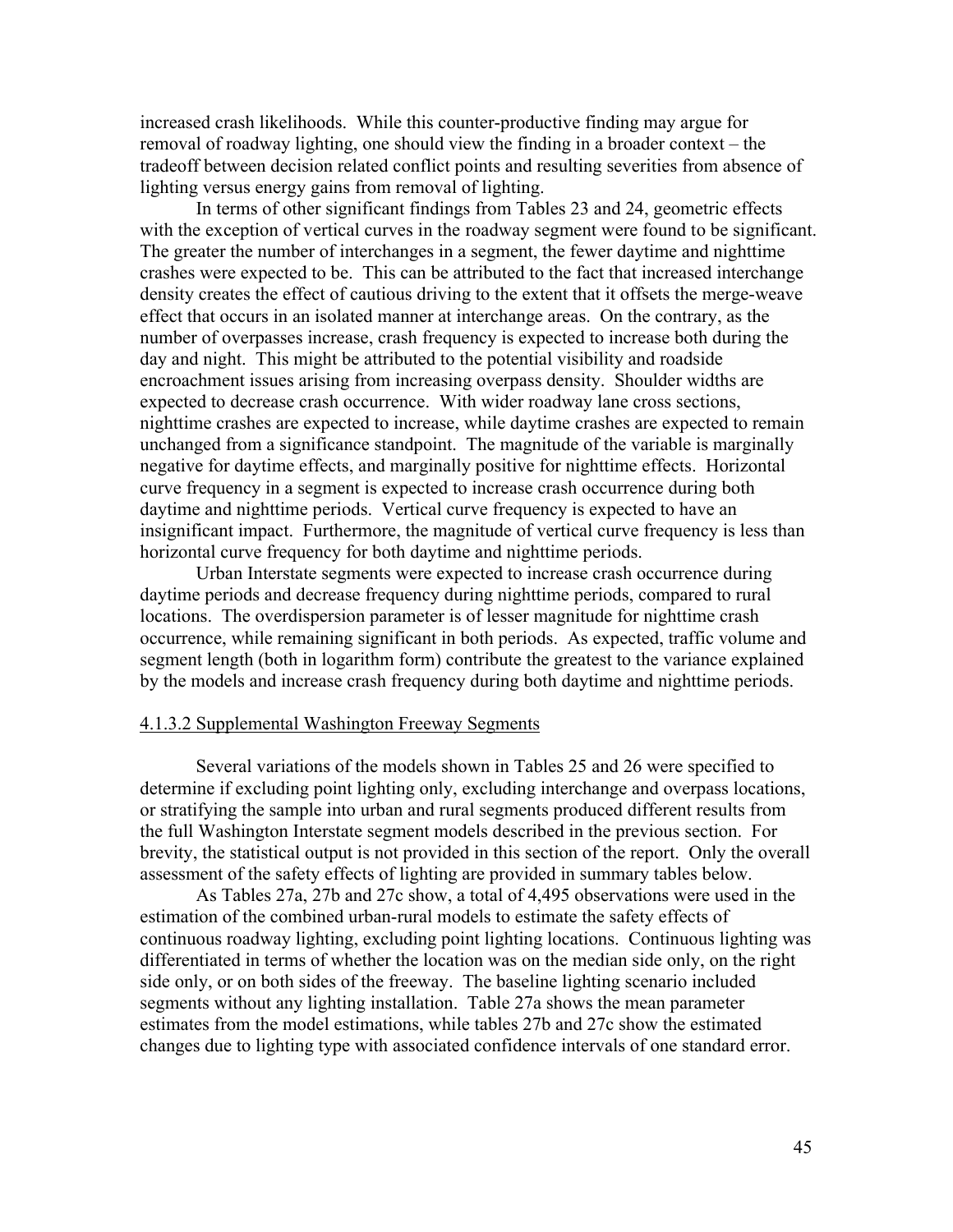#### Combined Urban and Rural Segments Excluding Point Lighting (with Interchange and Overpasses)

When interchanges and overpasses are included in the assessment, all 4,495 observations remained in the analysis. It is estimated that the presence of median-only continuous lighting is associated with a 10.36 percent reduction in night-day ratios of crash frequencies with respect to the no-lighting baseline. Comparatively, the observed change in night-day ratios was significantly higher, a decrease of 32.58 percent. A right-side only lighting installation was estimated to be associated with a marginal 0.32 percent increase in night-day ratios, while the observed change was a decrease of 40.15 percent. Lighting installations on both sides of a freeway are estimated to be associated with a 15.07 percent decrease in night-day ratios while the observed change was a decrease of 56.82 percent.

#### Combined Urban and Rural Segments Excluding Point Lighting, Interchanges and **Overpasses**

When interchanges and overpasses are excluded from the analysis, 495 observations remained in the data analysis file. This indicates that eliminating interchange and overpass locations from the freeway segment database resulted in the exclusion of nearly 90 percent of the sample. As such, continuous freeway lighting is nearly always present in locations that include interchange and overpass locations. The presence of medianonly continuous lighting is associated with a 9.69 percent reduction in night-day ratios of crash frequencies with respect to the no-lighting baseline. Comparatively, the observed change in night-day ratios for this scenario was an increase of 17.74 percent. A right-side only lighting installation was associated with a 9.95 percent decrease in night-day ratios, while the observed change was a decrease of 45.16 percent. Lighting installations on both sides of the freeway were associated with a 40.57 percent increase in night-day ratios while the observed change was a decrease of 29.03 percent.

| Overall Model Summary                                                                            |                                     |                                  |                                     |                                  |  |
|--------------------------------------------------------------------------------------------------|-------------------------------------|----------------------------------|-------------------------------------|----------------------------------|--|
|                                                                                                  | With interchanges and<br>overpasses |                                  | Without interchanges and overpasses |                                  |  |
|                                                                                                  | 4,495 observations                  |                                  |                                     | 495 observations                 |  |
| Lighting<br>Location                                                                             | Observed<br>Change <sup>1</sup>     | Predicted<br>Change <sup>2</sup> | Observed<br>Change <sup>1</sup>     | Predicted<br>Change <sup>2</sup> |  |
| Median only                                                                                      | $-32.58%$                           | $-10.36%$                        | 17.74%                              | $-9.69%$                         |  |
| Right only                                                                                       | $-40.15%$                           | 0.32%                            | $-45.16%$                           | $-9.95%$                         |  |
| <b>Both</b>                                                                                      | $-56.82\%$                          | $-15.07\%$                       | $-29.03%$                           | 40.57%                           |  |
| $\frac{1}{2}$ Values computed based on equation (1)<br>$2$ Values computed based on equation (4) |                                     |                                  |                                     |                                  |  |

#### **Table 27a Comparisons of Predicted versus Observed Change in Night-Day Ratios for all Interstate Segments for Median-Side Only, Right-Side Only, and Both-Sides Continuous Lighting**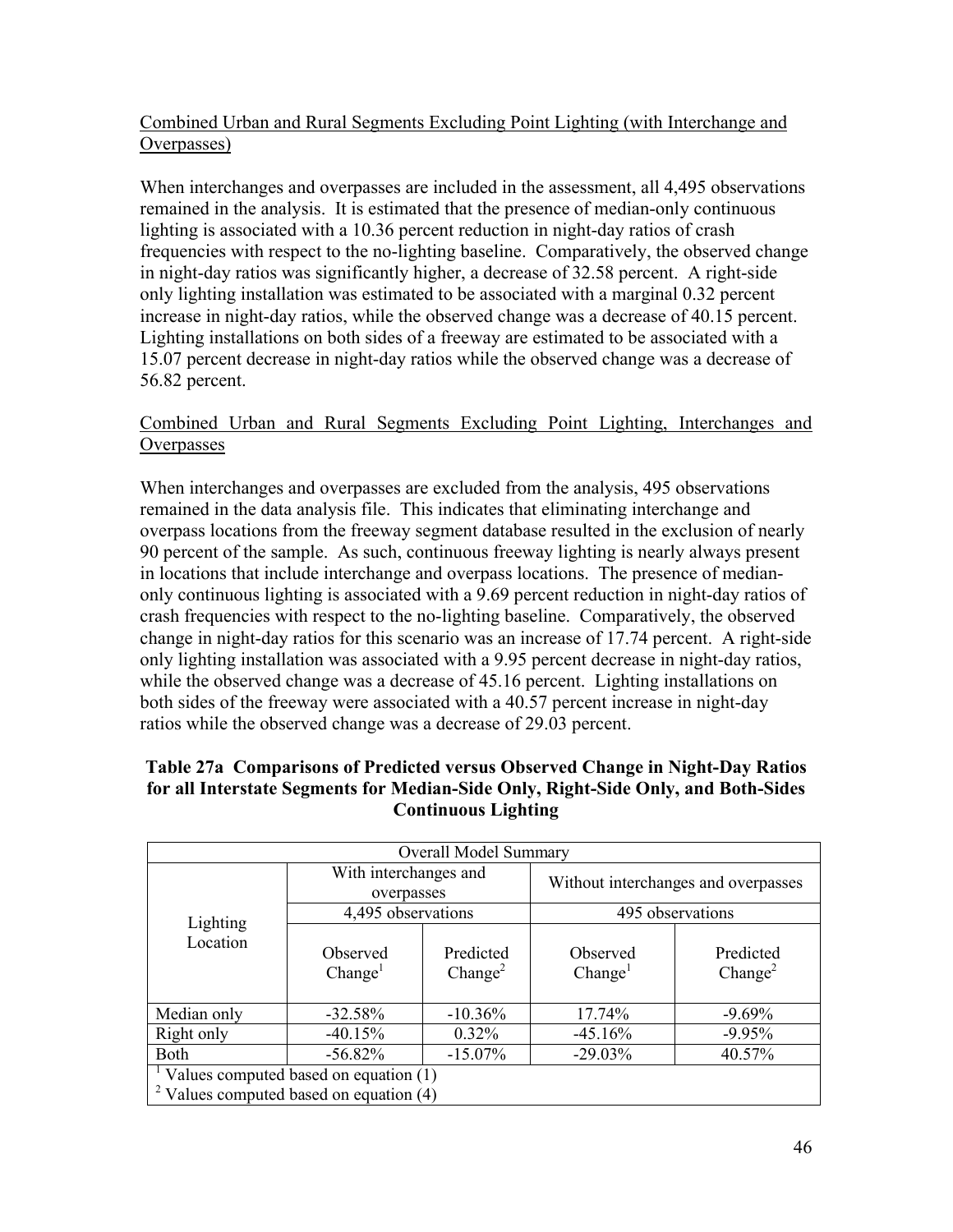#### **Table 27b Comparisons of Predicted versus Observed Change in Night-Day Ratios for all Interstate Segments with Interchanges and Overpasses for Median-side only, Right-side only, and Both-sides continuous lighting**

| <b>Continuous</b><br><b>Lighting type</b><br>$\left(\text{count}, \frac{0}{0}\right)$ | Change in night/day<br>ratio with lighting<br>(based on $\pm 1$<br>standard error) | Change in day crashes<br>with lighting<br>(±1 standard error) | Change in night<br>crashes with lighting<br>$(\pm 1$ standard error) | <b>Descriptive</b><br>data: change<br>in night/day<br>ratio |
|---------------------------------------------------------------------------------------|------------------------------------------------------------------------------------|---------------------------------------------------------------|----------------------------------------------------------------------|-------------------------------------------------------------|
| Median Only                                                                           | $-10.36\%$                                                                         | $+16.05\%$                                                    | $+511\%$                                                             | $-32.58%$                                                   |
| $(n=1030, 22.91\%)$                                                                   | $(-1.21\% \text{ to } -16.97\%)$                                                   | $(+11.33\% \text{ to } +20.78\%)$                             | $(+0.07\% \text{ to } +10.16\%)$                                     |                                                             |
| Right Only                                                                            | $+0.32\%$                                                                          | $-33.10\%$                                                    | $-32.79\%$                                                           | $-40.15%$                                                   |
| $(n=630, 14.02\%)$                                                                    | $(-15.89\% \text{ to } 18.89\%)$                                                   | $(-39.06\% \text{ to } -27.15\%)$                             | $(-39.36\% \text{ to } -26.21\%)$                                    |                                                             |
| <b>Both</b>                                                                           | $-15.07\%$                                                                         | $+22.26%$                                                     | $+5.92\%$                                                            | $-56.82\%$                                                  |
| $(n=55, 1.22\%)$                                                                      | $(-34.69\% \text{ to } 15.03\%)$                                                   | $(+5.63\% \text{ to } +38.88\%)$                              | $(-11.96\% \text{ to } +23.81\%)$                                    |                                                             |

#### **Table 27c Comparisons of Predicted versus Observed Change in Night-Day Ratios for all Interstate Segments without Interchanges and Overpasses for Median-side only, Right-side only, and Both-sides Continuous Lighting**

| <b>Continuous</b><br><b>Lighting type</b><br>$\left(\text{count}, \frac{0}{0}\right)$ | Change in night/day<br>ratio with lighting<br>(based on $\pm 1$<br>standard error) | Change in day crashes<br>with lighting<br>$(\pm 1$ standard error) | Change in night<br>crashes with lighting<br>$(\pm 1$ standard error) | <b>Descriptive</b><br>data: change<br>in night/day<br>ratio |
|---------------------------------------------------------------------------------------|------------------------------------------------------------------------------------|--------------------------------------------------------------------|----------------------------------------------------------------------|-------------------------------------------------------------|
| Median Only                                                                           | $-9.69\%$                                                                          | $+85.41\%$                                                         | $+75.22\%$                                                           | 17.74%                                                      |
| $(n=75, 15.15\%)$                                                                     | $(-20.15\% \text{ to } 11.96\%)$                                                   | $(+71.14\% \text{ to } +99.68\%)$                                  | $(+57.64\% \text{ to } +92.80\%)$                                    |                                                             |
| Right Only                                                                            | $-9.95\%$                                                                          | $+8.50\%$                                                          | $-1.98\%$                                                            | $-45.16%$                                                   |
| $(n=145, 29.29%)$                                                                     | $(-31.68\% \text{ to } 19.36\%)$                                                   | $(-4.66\% \text{ to } +21.66\%)$                                   | $(-19.56\% \text{ to } +15.61\%)$                                    |                                                             |
| Both                                                                                  | $+40.57\%$                                                                         | $+32.27%$                                                          | $+66.33\%$                                                           | $-29.03\%$                                                  |
| $(n=15, 3.03\%)$                                                                      | $(-11.22\% \text{ to } 78.07\%)$                                                   | $(+6.03\% \text{ to } +58.52\%)$                                   | $(+36.05\% \text{ to } +96.60\%)$                                    |                                                             |

### *Urban Segments*

As tables 28a, 28b and 28c show, a total of 3,720 observations were used in the estimation of urban-only models with interchange and overpass locations present. When excluding interchange and overpass locations from the analysis, 405 observations were included in the safety assessment. Table 28a shows the mean parameter effects, while Tables 28b and 28c show the estimated day, night, and nigh-day ratio relative effects of continuous roadway lighting. Confidence intervals, computed using the standard error of the parameter estimate, are also shown.

#### Urban Segments Excluding Point Lighting (with Interchanges and Overpasses)

When interchanges and overpasses are included in the assessment, all 3,720 observations remained in the analysis. It is estimated that the presence of median-only continuous lighting is associated with a 5.45 percent reduction in night-day ratios of crash frequencies when compared to the no-lighting baseline. Comparatively, the observed change in night-day ratios was a marginal increase of 0.99 percent. A right-side only lighting installation was estimated to be associated with a 4.47 percent increase in night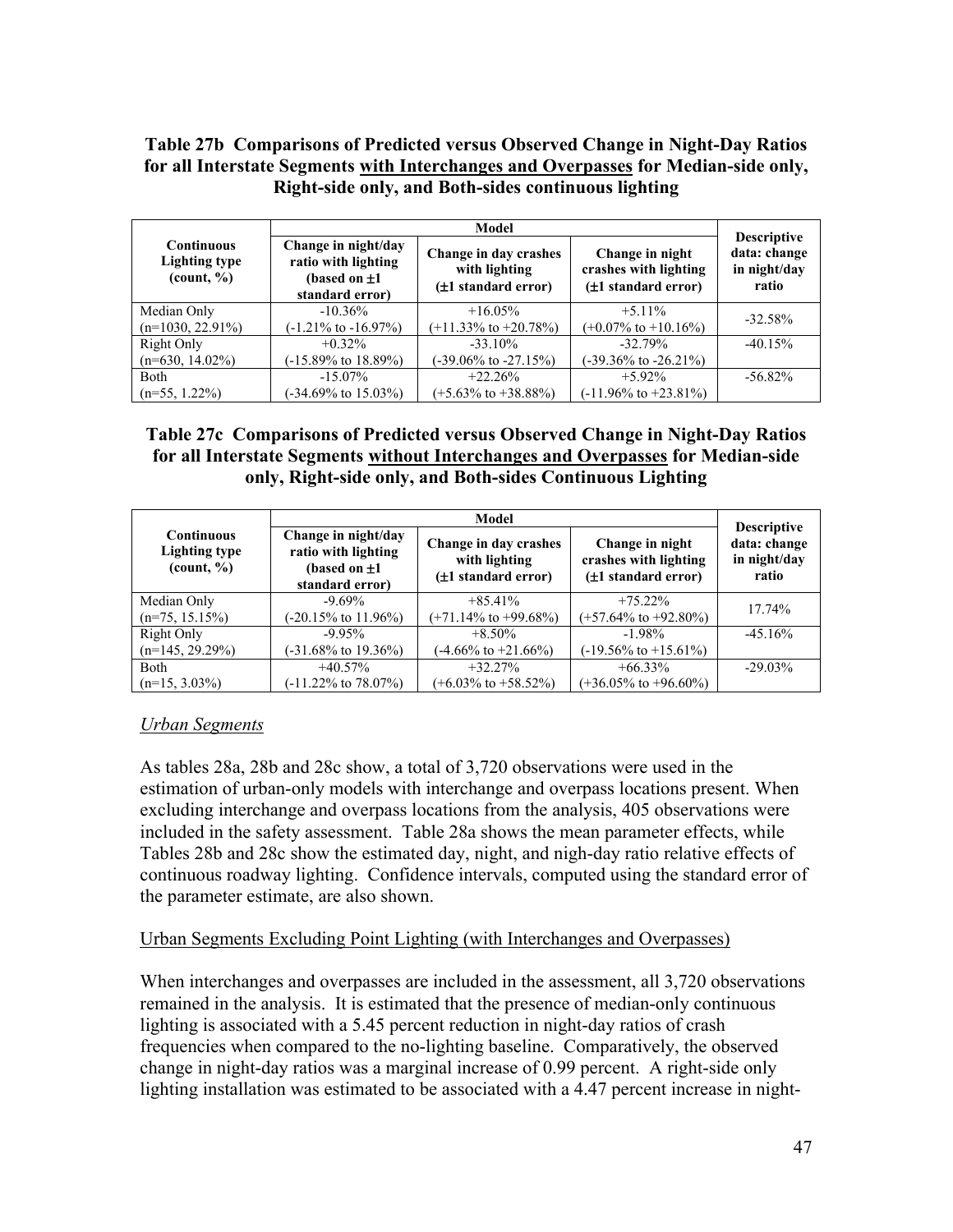day ratios, while the observed change was a decrease of 28.60 percent. Lighting installations on both sides were estimated to be associated with an 8.57 percent decrease in night-day ratios while the observed change was a decrease of 7.50 percent.

#### Urban Segments Excluding Point Lighting, Interchanges, and Overpasses

When interchanges and overpasses are excluded from the assessment, 405 observations remained in the analysis data file. It is estimated that the presence of median-only continuous lighting is associated with a 5.87 percent reduction in night-day ratios of crash frequencies when compared to the no-lighting baseline. Comparatively, the observed change in the night-day ratio was a decrease of 6.12 percent. A right-side only lighting installation was associated with a 1.92 percent increase in the night-day ratio, while the observed change was a decrease of 2.04 percent. Lighting installations on both sides were estimated to be associated with a 40.18 percent increase in night-day ratios while the observed change was a decrease of 10.20 percent.

#### **Table 28a Comparisons of Predicted versus Observed Change in Night-Day Ratios for Urban Interstate Segments for Median-side only, Right-side only, and Both-sides Continuous Lighting**

| Urban Model Summary                                 |                                           |                                  |                                      |                                  |  |  |
|-----------------------------------------------------|-------------------------------------------|----------------------------------|--------------------------------------|----------------------------------|--|--|
|                                                     | With interchanges and overpasses          |                                  | Without interchanging and overpasses |                                  |  |  |
|                                                     | 3,675 observations                        |                                  | 405 observations                     |                                  |  |  |
| Lighting Location                                   | Observed<br>Change <sup>1</sup>           | Predicted<br>Change <sup>2</sup> | Observed<br>Change <sup>1</sup>      | Predicted<br>Change <sup>2</sup> |  |  |
| Median only                                         | $0.99\%$                                  | $-5.10$                          | $-6.12\%$                            | $-5.87\%$                        |  |  |
| Right only                                          | $-28.60\%$                                | 4.47%                            | $-2.04\%$                            | 1.92%                            |  |  |
| <b>Both</b>                                         | $-7.50\%$                                 | $-8.57\%$                        | $-10.20\%$                           | 40.18%                           |  |  |
| $\frac{1}{2}$ Values computed based on equation (1) |                                           |                                  |                                      |                                  |  |  |
|                                                     | $2$ Values computed based on equation (4) |                                  |                                      |                                  |  |  |

#### **Table 28b Comparisons of Predicted versus Observed Change in Night-day Ratios for Urban Interstate Segments with Interchanges and Overpasses for Median-side only, Right-side only, and Both-sides Continuous Lighting**

| <b>Continuous</b><br><b>Lighting type</b><br>$\left(\text{count}, \frac{0}{0}\right)$ | Change in night/day<br>ratio with lighting<br>(based on $\pm 1$<br>standard error) | Change in day crashes<br>with lighting<br>$(\pm 1$ standard error) | Change in night<br>crashes with lighting<br>$(\pm 1$ standard error) | <b>Descriptive</b><br>data: change<br>in night/day<br>ratio |
|---------------------------------------------------------------------------------------|------------------------------------------------------------------------------------|--------------------------------------------------------------------|----------------------------------------------------------------------|-------------------------------------------------------------|
| Median Only                                                                           | $-5.10\%$                                                                          | $+37.10\%$                                                         | $+31.50\%$                                                           | $0.99\%$                                                    |
| $(n=995, 26.75%)$                                                                     | $(-10.77\% \text{ to } 3.05\%)$                                                    | $(+32.39\% \text{ to } +41.80\%)$                                  | $(+26.43\% \text{ to } +36.56\%)$                                    |                                                             |
| Right Only                                                                            | $+4.47%$                                                                           | $+4.48%$                                                           | $+8.85%$                                                             | $-28.60\%$                                                  |
| $(n=500, 13.44\%)$                                                                    | $(-7.13\% \text{ to } 16.88\%)$                                                    | $(-1.87\% \text{ to } +10.08\%)$                                   | $(+1.75\% \text{ to } +15.96\%)$                                     |                                                             |
| <b>Both</b>                                                                           | $-8.57\%$                                                                          | $+39.20\%$                                                         | $+30.24\%$                                                           | $-7.50\%$                                                   |
| $(n=55, 1.48\%)$                                                                      | $(-26.21\% \text{ to } 18.53\%)$                                                   | $(+23.00\% \text{ to } +55.39\%)$                                  | $(+12.66\% \text{ to } +47.82\%)$                                    |                                                             |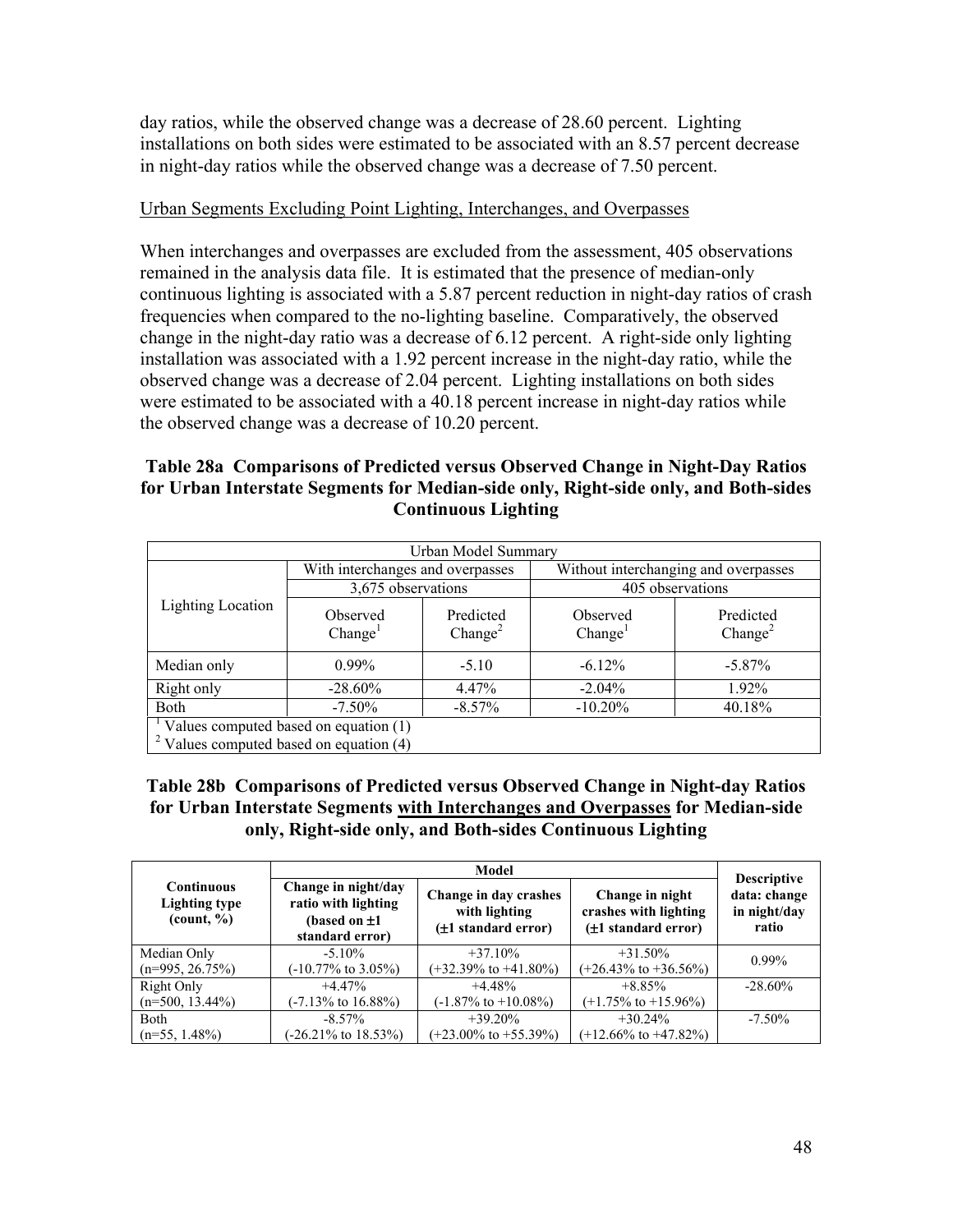#### **Table 28c Comparisons of Predicted versus Observed Change in Night-day Ratios for Urban Interstate Segments without Interchanges and Overpasses for Medianside only, Right-side only, and Both-sides Continuous Lighting**

|                                                                |                                                                                    | Model                                                              |                                                                      |                                          |  |  |  |
|----------------------------------------------------------------|------------------------------------------------------------------------------------|--------------------------------------------------------------------|----------------------------------------------------------------------|------------------------------------------|--|--|--|
| <b>Continuous</b><br>Lighting type<br>$\frac{1}{2}$ (count, %) | Change in night/day<br>ratio with lighting<br>(based on $\pm 1$<br>standard error) | Change in day crashes<br>with lighting<br>$(\pm 1$ standard error) | Change in night<br>crashes with lighting<br>$(\pm 1$ standard error) | data:<br>change in<br>night/day<br>ratio |  |  |  |
| Median Only                                                    | $-5.87\%$                                                                          | $+88.96\%$                                                         | $+82.91\%$                                                           | $-6.12%$                                 |  |  |  |
| $(n=70, 16.41\%)$                                              | $(-17.88\% \text{ to } 14.22\%)$                                                   | $(+74.80\% \text{ to } +103.12\%)$                                 | $(+65.00\% \text{ to } +100.83\%)$                                   |                                          |  |  |  |
| Right Only                                                     | $+1.92\%$                                                                          | $+12.27\%$                                                         | $+14.17\%$                                                           | $-2.04\%$                                |  |  |  |
| $(n=100, 24.10\%)$                                             | $(-23.73\% \text{ to } +35.66\%)$                                                  | $(-1.70\% \text{ to } +28.27\%)$                                   | $(-5.04\% \text{ to } +33.38\%)$                                     |                                          |  |  |  |
| <b>Both</b>                                                    | $+40.18%$                                                                          | $+38.98\%$                                                         | $+72.75%$                                                            | $-10.20\%$                               |  |  |  |
| $(n=15.3.15\%)$                                                | $(-10.77\% \text{ to } 73.33\%)$                                                   | $(+13.24\% \text{ to } +64.72\%)$                                  | $(+42.36\% \text{ to } +103.14\%)$                                   |                                          |  |  |  |

#### *Rural Segments*

As Tables 29a, 29b and 29c shows, a total of 775 observations were used in the model estimation of rural-only models with interchange and overpass locations present. When excluding interchange and overpass locations, 80 observations were used in the analysis. Table 29a shows the mean effects from the regression models, while tables 29b and 29c show the estimated day, night, and night-day ratio changes due to continuous roadway lighting. The confidence intervals for each mean estimate are also provided.

#### Rural Segments Excluding Point Lighting (with Interchanges and Overpasses)

When interchanges and overpasses are included in the assessment, all 775 observations remained in the analysis. It is estimated that the presence of median-only continuous lighting is associated with a 16.71 percent reduction in night-day ratios of crash frequencies when compared to the no-lighting baseline. Comparatively, the observed change in the night-day ratios was a decrease of 85.16 percent. A right-side only lighting installation was associated with a 22.16 percent increase in the night-day ratios, while the observed change was a decrease of 50.97 percent. Lighting installations on both sides of a rural freeway were not observed.

#### Rural Segments Excluding Point Lighting, Interchanges, and Overpasses

When interchanges and overpasses were excluded from the assessment, only 80 observations remained. It is estimated that the presence of median-only continuous lighting is estimated to be associated with a 100 percent reduction in night-day ratios of crash frequencies when compared to the no-lighting baseline. Comparatively, the observed change in night-day ratios was a decrease of 100 percent. A right-side only lighting installation was estimated to be associated with a 17.86 percent decrease in night-day ratios, while the observed change was a decrease of 54.55 percent. Lighting installations on both sides were not observed. Due to small sample sizes in the rural only database the results of the analysis excluding point lighting, interchanges, and overpasses should be interpreted with caution.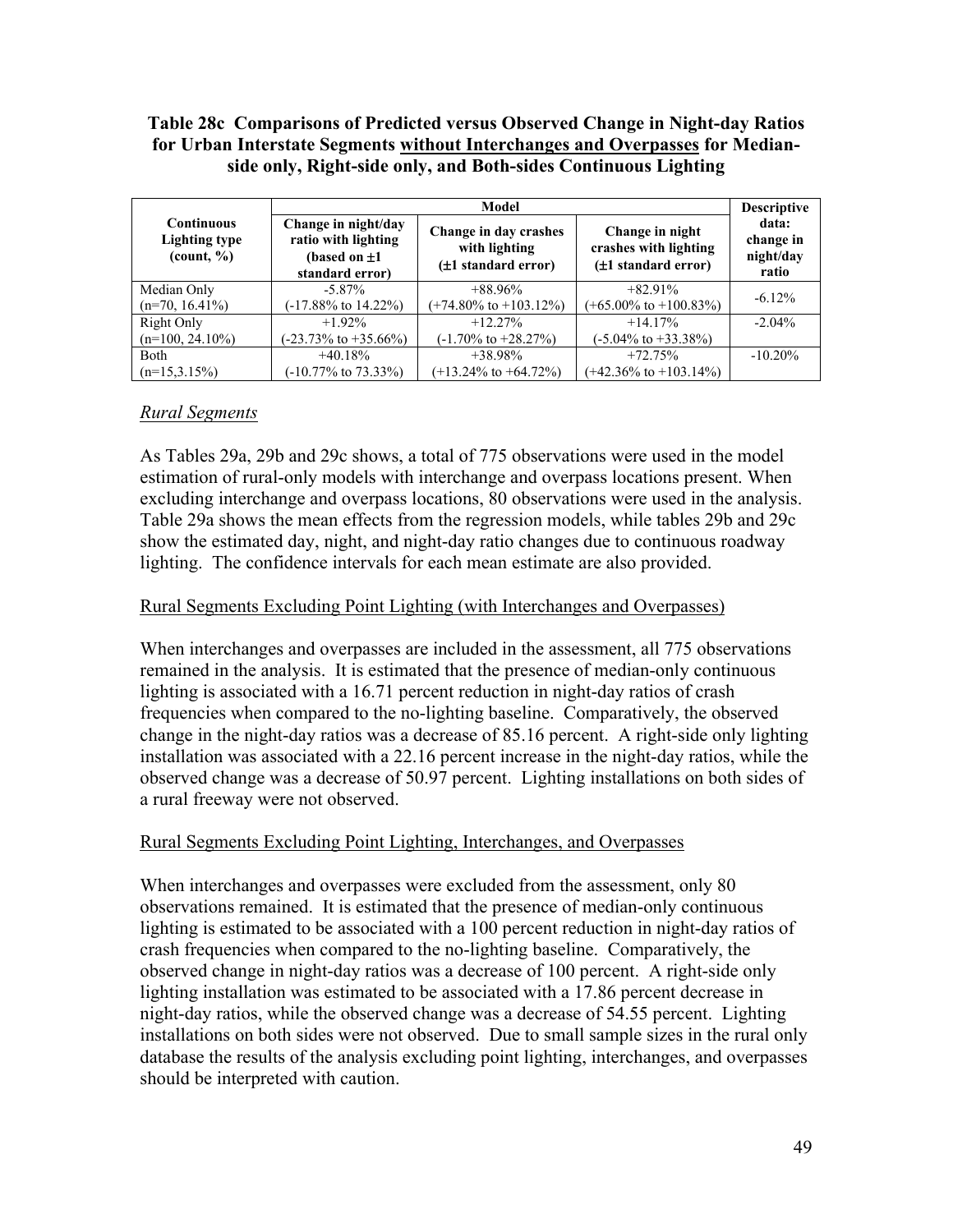#### **Table 29a Comparisons of Predicted versus Observed Change in Night-day Ratios for Rural Interstate Segments for Median-side only, Right-side only, and Both-sides Continuous Lighting**

| Rural Model Summary                       |                                                     |                                  |                                      |                                  |  |  |  |  |
|-------------------------------------------|-----------------------------------------------------|----------------------------------|--------------------------------------|----------------------------------|--|--|--|--|
|                                           | With interchanges and overpasses                    |                                  | Without interchanging and overpasses |                                  |  |  |  |  |
| <b>Lighting Location</b><br>Median only   | 775 observations                                    |                                  |                                      | 80 observations                  |  |  |  |  |
|                                           | <b>Observed</b><br>Change <sup>1</sup>              | Predicted<br>Change <sup>2</sup> | Observed<br>Change <sup>1</sup>      | Predicted<br>Change <sup>2</sup> |  |  |  |  |
|                                           | $-85.16\%$                                          | $-16.71\%$                       | $-100\%$                             | $-100.00\%$                      |  |  |  |  |
| Right only                                | $-50.97\%$                                          | 22.16%                           | $-54.55\%$                           | $-17.86%$                        |  |  |  |  |
| <b>Both</b>                               | No data                                             | No data                          | No data                              | No data                          |  |  |  |  |
|                                           | $\frac{1}{2}$ Values computed based on equation (1) |                                  |                                      |                                  |  |  |  |  |
| $2$ Values computed based on equation (4) |                                                     |                                  |                                      |                                  |  |  |  |  |

#### **Table 29b Comparisons of Predicted versus Observed Change in Night-day Ratios for Rural Interstate Segments with Interchanges and Overpasses for Median-side only, Right-side only, and Both-sides Continuous Lighting**

|                                                                                       |                                                                                    | Model                                                              |                                                                 | <b>Descriptive</b><br>data: change<br>in night/day<br>ratio |  |
|---------------------------------------------------------------------------------------|------------------------------------------------------------------------------------|--------------------------------------------------------------------|-----------------------------------------------------------------|-------------------------------------------------------------|--|
| <b>Continuous</b><br><b>Lighting type</b><br>$\left(\text{count}, \frac{0}{0}\right)$ | Change in night/day<br>ratio with lighting<br>(based on $\pm 1$<br>standard error) | Change in day crashes<br>with lighting<br>$(\pm 1$ standard error) | Change in night<br>crashes with lighting<br>(±1 standard error) |                                                             |  |
| Median Only<br>$(n=35, 4.52\%)$                                                       | $-16.71\%$<br>$(-37\% \text{ to } 0\%)$                                            | $-72.84\%$<br>$(-98.84\% \text{ to } -46.83\%)$                    | $-91.12\%$<br>$(-100\% \text{ to } -55.57\%)$                   | $-85.16%$                                                   |  |
| Right Only<br>$(n=130, 16.77\%)$                                                      | $+22.16%$<br>$(-30\% \text{ to } +30\%)$                                           | $-100\%$<br>$(-100\% \text{ to } -89.80\%)$                        | $-80.65\%$<br>$(-92.71\% \text{ to } -68.59\%)$                 | $-50.97\%$                                                  |  |
| Both<br>$(n=0, 0\%)$                                                                  | No data                                                                            | No data                                                            | No data                                                         | No data                                                     |  |

#### **Table 29c Comparisons of Predicted versus Observed Change in Night-day Ratios for Rural Interstate Segments without Interchanges and Overpasses for Medianside only, Right-side only, and Both-sides Continuous Lighting**

|                                                   |                                                                                    | Model                                                         |                                                                      | <b>Descriptive</b>                       |
|---------------------------------------------------|------------------------------------------------------------------------------------|---------------------------------------------------------------|----------------------------------------------------------------------|------------------------------------------|
| <b>Continuous Lighting</b><br>type (count, $\%$ ) | Change in night/day<br>ratio with lighting<br>(based on $\pm 1$<br>standard error) | Change in day crashes<br>with lighting<br>(±1 standard error) | Change in night crashes<br>with lighting<br>$(\pm 1$ standard error) | data:<br>change in<br>night/day<br>ratio |
| Median Only<br>$(n=5, 6.25\%)$                    | N/A<br>(Very high s.e.)                                                            | $-40.45%$<br>$(-148.37\% \text{ to } +68.46\%)$               | $-100\%$<br>(very high s.e.)                                         | $-100.0\%$                               |
| <b>Right Only</b><br>$(n=45, 56.25%)$             | $-17.86\%$<br>(-67% to 77%)                                                        | $+18.98\%$<br>$(-16.20\% \text{ to } +54.16\%)$               | $-0.70\%$<br>$(-49.35\% \text{ to } +47.96\%)$                       | $-54.55\%$                               |
| Both<br>$(n=0.0\%)$                               | No data                                                                            | No data                                                       | No data                                                              | No data                                  |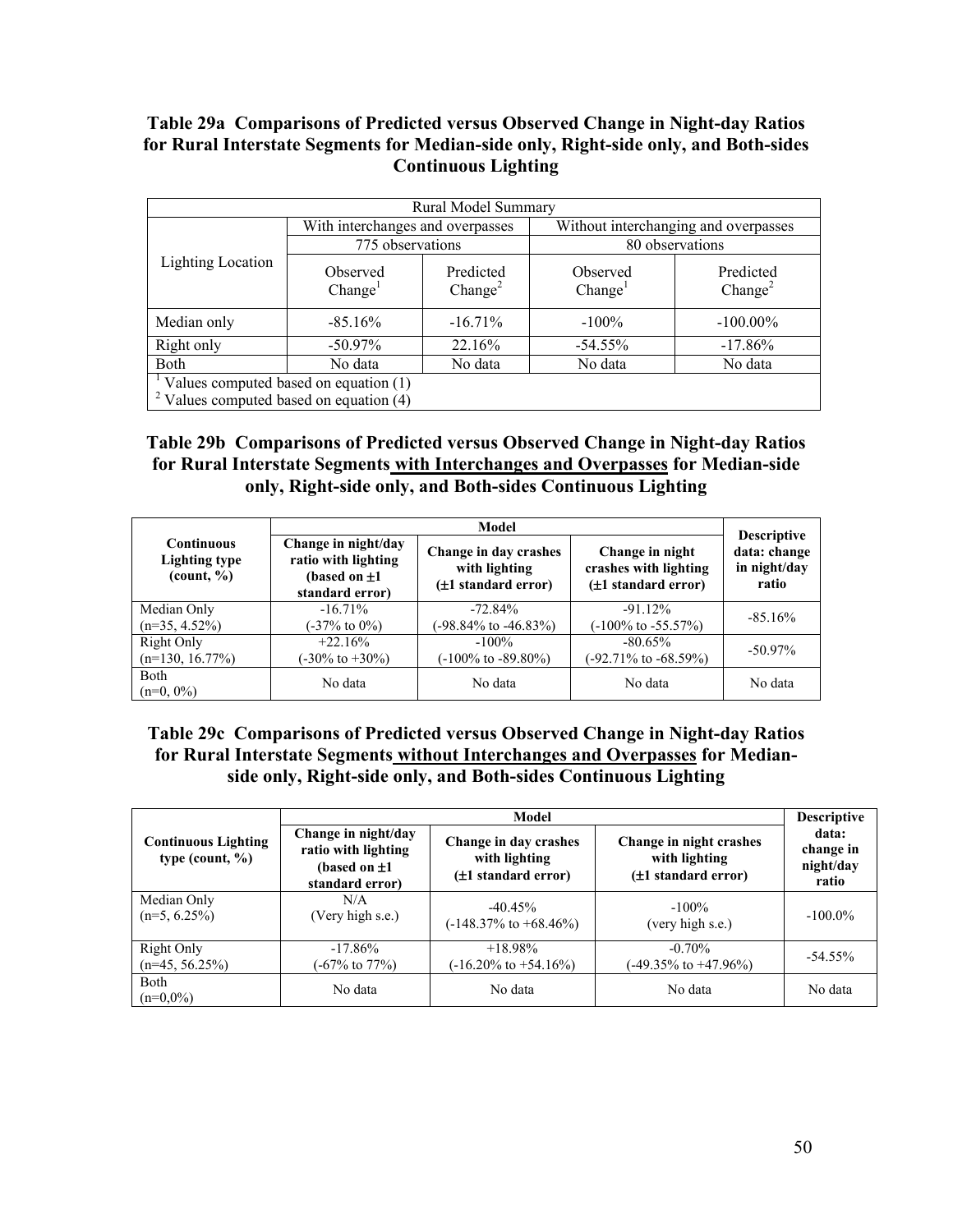#### 4.1.3.2 Oregon Segments

For the Oregon freeway segments, negative binomial regression models were estimated for both nighttime and daytime crashes. The results of these models are shown in Tables 30 and 31 below. The lighting parameter estimate in the daytime crash frequency model is 0.740 while the nighttime parameter estimate is 0.670 in the nighttime crash frequency model. The mean percent difference in the night-day crash ratio for segments with and without lighting is  $-6.76$  percent. This indicates that freeway segments in Oregon have a lower night-day crash ratio with continuous lighting when compared to segments without continuous lighting. When using the standard error of the mean estimate for daytime and nighttime crashes, the range of the night-day crash ratio is -34.4 to +32.6 percent. Using the descriptive statistics, the night-day crash ratio along freeway segments with lighting was 0.278 (1972 night crashes and 7101 day crashes) while the night-day crash ratio at segments without lighting was 0.468 (1808 day crashes and 3867 night crashes). As such, the percent difference in the night-day crash ratio was -18.98 percent. This indicates that using only the descriptive statistics, without controlling for traffic volume and geometric design variables, the safety effects of roadway lighting on freeway segments in Oregon might be overestimated. Table 32 shows a summary of the safety analysis results.

The findings from the negative binomial models for daytime and nighttime crash occurrence indicate that lighting has a slight positive effect (i.e., lower crash frequency). When controlling for geometric and traffic volume factors, as well as segment length, lighting presence appears to indicate a greater than expected number of crashes when compared to no lighting.

In terms of other significant findings from Tables 30 and 31, an urban area does not have a statistically significant effect on either daytime or nighttime crash occurrence when compared to the baseline of a rural area. A wider paved right shoulder increases the expected daytime crash frequency, but the right paved shoulder width is not statistically significant in the nighttime crash frequency model. The paved left shoulder width was not statistically significant in either the daytime or nighttime crash frequency models. Higher ADTs tend to increase both daytime and nighttime crash occurrence. Freeways segments with two through lanes in each direction are associated with fewer expected daytime and nighttime crashes when compared to freeways with more than two through lanes in each direction. The presence of a median barrier increases daytime crash occurrence, while it has no statistically significant effect on nighttime crash frequency. More horizontal curves along the road segment tend to increase both daytime and nighttime crash occurrence, while the effects of vertical curves are not statistically significant. More interchanges along a road segment tend to increase the expected crash frequencies.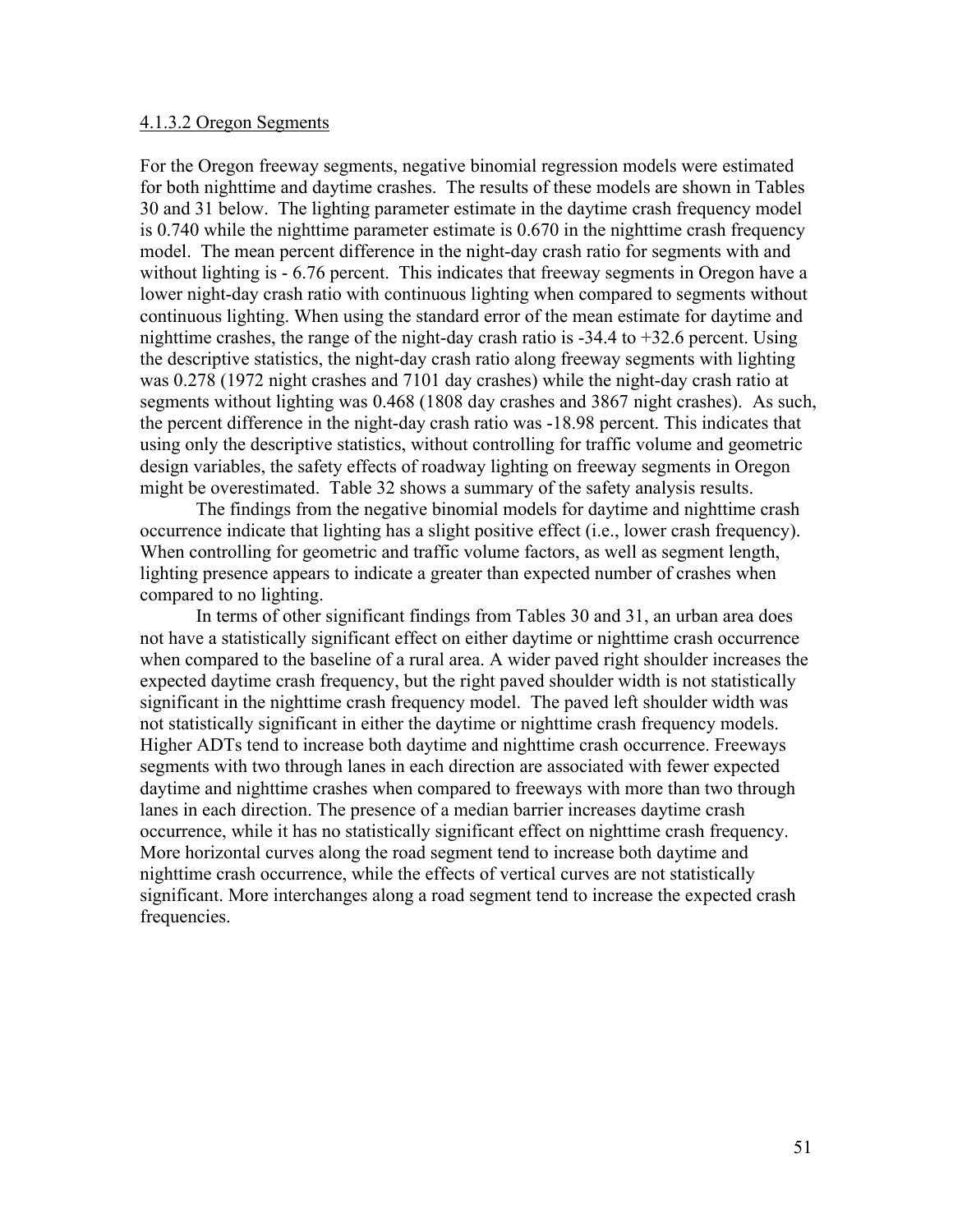| Variable                             | Coefficient                                  | Standard | Z       | P >  z  | 95% Conf. Interval |          |  |  |  |
|--------------------------------------|----------------------------------------------|----------|---------|---------|--------------------|----------|--|--|--|
|                                      |                                              | Error    |         |         | Lower              | Higher   |  |  |  |
| Constant                             | $-8.313$                                     | 1.181    | $-7.04$ | < 0.001 | $-10.627$          | $-5.999$ |  |  |  |
| Urban indicator                      | $-0.032$                                     | 0.147    | $-0.22$ | 0.830   | $-0.320$           | 0.257    |  |  |  |
| Left shoulder pavement width (feet)  | 0.002                                        | 0.019    | 0.09    | 0.928   | $-0.035$           | 0.038    |  |  |  |
| Right shoulder pavement width (feet) | 0.057                                        | 0.023    | 2.45    | 0.014   | 0.011              | 0.102    |  |  |  |
| Logarithm of average daytime daily   |                                              |          |         |         |                    |          |  |  |  |
| traffic (veh/day)                    | 0.998                                        | 0.098    | 10.15   | < 0.001 | 0.806              | 1.191    |  |  |  |
| Presence of lighting indicator       | 0.740                                        | 0.184    | 4.03    | < 0.001 | 0.380              | 1.100    |  |  |  |
| Two-lanes per direction indicator    | $-0.444$                                     | 0.169    | $-2.62$ | 0.009   | $-0.776$           | $-0.112$ |  |  |  |
| Logarithm of segment length (miles)  | 0.842                                        | 0.059    | 14.16   | < 0.001 | 0.725              | 0.958    |  |  |  |
| Median barrier presence indicator    | 0.271                                        | 0.141    | 1.92    | 0.054   | $-0.005$           | 0.548    |  |  |  |
| Number of horizontal curves in       |                                              |          |         |         |                    |          |  |  |  |
| segment                              | 0.016                                        | 0.011    | 1.46    | 0.143   | $-0.006$           | 0.038    |  |  |  |
| Number of vertical curves in segment | $-0.001$                                     | 0.008    | $-0.19$ | 0.853   | $-0.016$           | 0.014    |  |  |  |
| Number of interchanges in segment    | 0.056                                        | 0.037    | 1.52    | 0.128   | $-0.016$           | 0.129    |  |  |  |
| Median width (feet)                  | 0.0009                                       | 0.002    | 0.43    | 0.666   | $-0.003$           | 0.005    |  |  |  |
| Overdispersion parameter             | 0.257                                        | 0.040    |         |         | 0.190              | 0.347    |  |  |  |
| Number of observations $= 179$       |                                              |          |         |         |                    |          |  |  |  |
|                                      | Log likelihood at convergence $= -599.45457$ |          |         |         |                    |          |  |  |  |
| Pseudo $R^2 = 0.2598$                |                                              |          |         |         |                    |          |  |  |  |

# **Table 30 Daytime Crash Frequency Model for Oregon Freeway Segments**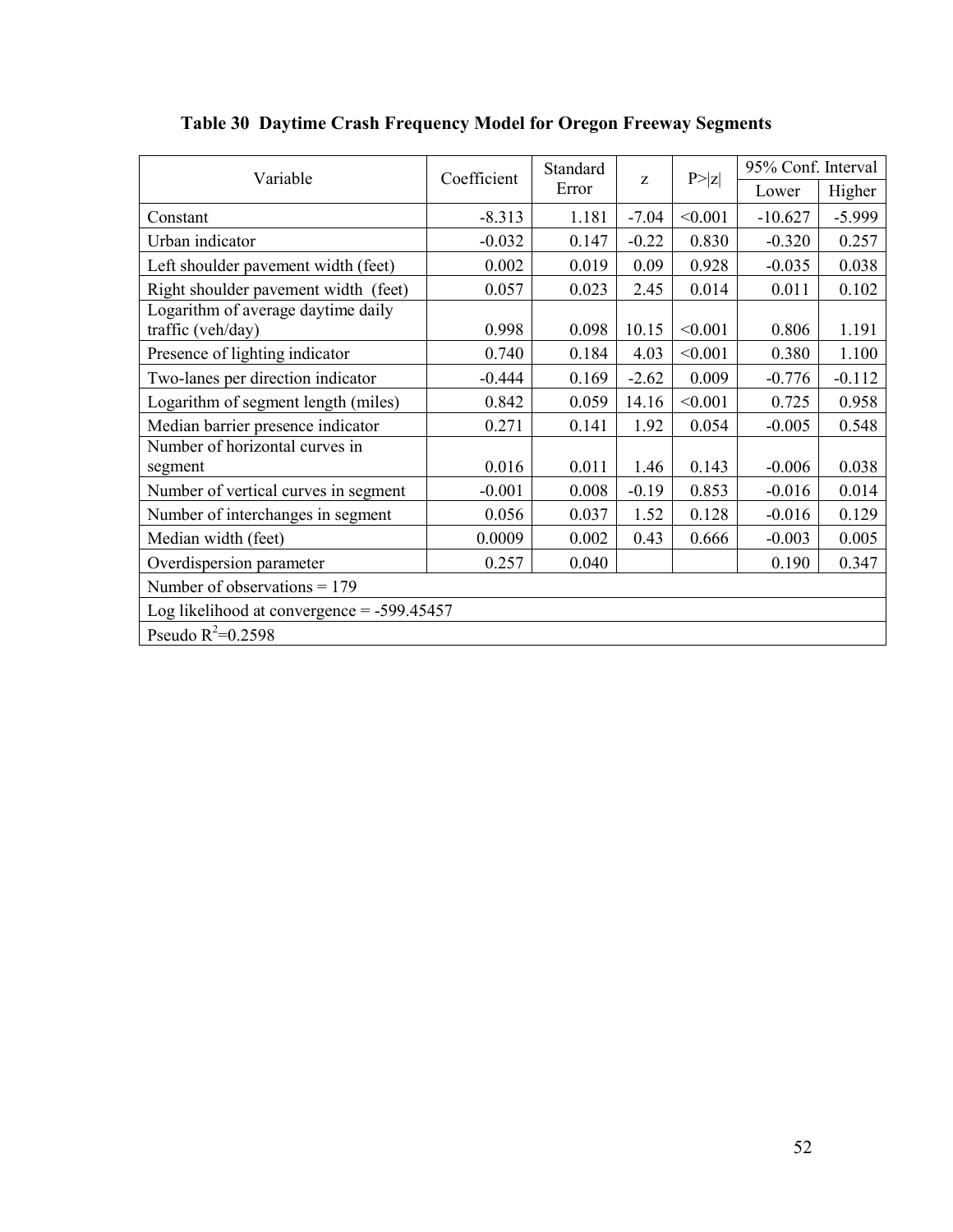| Variable                                                  |             | Standard                                                                                                                                                                                                                                                                                                                                                                                                                                                                                                                                                                                                                                                                                                                                  |        |  |  |          |
|-----------------------------------------------------------|-------------|-------------------------------------------------------------------------------------------------------------------------------------------------------------------------------------------------------------------------------------------------------------------------------------------------------------------------------------------------------------------------------------------------------------------------------------------------------------------------------------------------------------------------------------------------------------------------------------------------------------------------------------------------------------------------------------------------------------------------------------------|--------|--|--|----------|
|                                                           | Coefficient | 95% Conf. Interval<br>Error<br>P >  z <br>Lower<br>Z<br>< 0.001<br>$-4.86$<br>$-6.859$<br>$-4.888$<br>1.005<br>$-0.036$<br>0.147<br>$-0.25$<br>0.805<br>$-0.324$<br>$-0.003$<br>0.017<br>$-0.19$<br>0.847<br>$-0.036$<br>0.032<br>0.022<br>1.43<br>0.153<br>$-0.012$<br>< 0.001<br>0.709<br>0.093<br>7.66<br>0.528<br>0.670<br>0.168<br>3.98<br>< 0.001<br>0.340<br>$-1.97$<br>0.049<br>$-0.321$<br>0.163<br>$-0.640$<br>0.859<br>0.058<br>< 0.001<br>0.745<br>14.7<br>0.140<br>0.135<br>1.04<br>0.300<br>$-0.125$<br>0.013<br>0.008<br>1.51<br>0.130<br>$-0.004$<br>$-0.002$<br>0.006<br>$-0.36$<br>0.722<br>$-0.015$<br>0.043<br>0.031<br>1.39<br>0.165<br>$-0.018$<br>0.002<br>$-0.18$<br>0.859<br>$-0.004$<br>0.158<br>0.032<br>0.107 | Higher |  |  |          |
| Constant                                                  |             |                                                                                                                                                                                                                                                                                                                                                                                                                                                                                                                                                                                                                                                                                                                                           |        |  |  | $-2.918$ |
| Urban indicator                                           |             |                                                                                                                                                                                                                                                                                                                                                                                                                                                                                                                                                                                                                                                                                                                                           |        |  |  | 0.251    |
| Left shoulder pavement width (feet)                       |             |                                                                                                                                                                                                                                                                                                                                                                                                                                                                                                                                                                                                                                                                                                                                           |        |  |  | 0.030    |
| Right shoulder pavement width (feet)                      |             |                                                                                                                                                                                                                                                                                                                                                                                                                                                                                                                                                                                                                                                                                                                                           |        |  |  | 0.075    |
| Logarithm of average nighttime daily<br>traffic (veh/day) |             |                                                                                                                                                                                                                                                                                                                                                                                                                                                                                                                                                                                                                                                                                                                                           |        |  |  | 0.890    |
| Lighting presence indicator                               |             |                                                                                                                                                                                                                                                                                                                                                                                                                                                                                                                                                                                                                                                                                                                                           |        |  |  | 1.000    |
| Two-lanes per direction indicator                         |             |                                                                                                                                                                                                                                                                                                                                                                                                                                                                                                                                                                                                                                                                                                                                           |        |  |  | $-0.002$ |
| Logarithm of segment length (miles)                       |             |                                                                                                                                                                                                                                                                                                                                                                                                                                                                                                                                                                                                                                                                                                                                           |        |  |  | 0.974    |
| Median barrier presence indicator                         |             |                                                                                                                                                                                                                                                                                                                                                                                                                                                                                                                                                                                                                                                                                                                                           |        |  |  | 0.404    |
| Number of horizontal curves in<br>segment                 |             |                                                                                                                                                                                                                                                                                                                                                                                                                                                                                                                                                                                                                                                                                                                                           |        |  |  | 0.029    |
| Number of vertical curves in segment                      |             |                                                                                                                                                                                                                                                                                                                                                                                                                                                                                                                                                                                                                                                                                                                                           |        |  |  | 0.010    |
| Number of interchanges in segment                         |             |                                                                                                                                                                                                                                                                                                                                                                                                                                                                                                                                                                                                                                                                                                                                           |        |  |  | 0.103    |
| Median width (feet)                                       | $-0.0004$   |                                                                                                                                                                                                                                                                                                                                                                                                                                                                                                                                                                                                                                                                                                                                           |        |  |  | 0.004    |
| Overdispersion parameter                                  |             |                                                                                                                                                                                                                                                                                                                                                                                                                                                                                                                                                                                                                                                                                                                                           |        |  |  | 0.2347   |
| Number of observations $= 179$                            |             |                                                                                                                                                                                                                                                                                                                                                                                                                                                                                                                                                                                                                                                                                                                                           |        |  |  |          |
| Log likelihood at convergence $=$ -474.549                |             |                                                                                                                                                                                                                                                                                                                                                                                                                                                                                                                                                                                                                                                                                                                                           |        |  |  |          |
| Pseudo $R^2=0.2861$                                       |             |                                                                                                                                                                                                                                                                                                                                                                                                                                                                                                                                                                                                                                                                                                                                           |        |  |  |          |

#### **Table 31 Nighttime Crash Frequency Model for Oregon Freeway Segments**

#### **Table 32 Summary of statistical modeling and descriptive statistics for N/D crash ratios, nighttime crashes, and daytime crashes associated with lighting for OR highway segments**

| Number of     |                 | Model         |                 | Descriptive data: |
|---------------|-----------------|---------------|-----------------|-------------------|
| segments with | Change in       | Change in day | Change in night | change in         |
| lighting      | night/day ratio | crashes with  | crashes with    | night/day ratio   |
|               | with lighting   | lighting      | lighting        |                   |
| $19(10.6\%)$  | $-6.76\%$       | $+109.6\%$    | $+95.4%$        | $-18.98\%$        |

#### 4.1.3.3 Virginia Segments

For the Virginia freeway segments, negative binomial regression models were estimated for both nighttime and daytime crashes. The results of these models are shown in Tables 33 and 34 below. The overdispersion parameter was statistically significant in both models. The lighting parameter estimate in the daytime crash frequency model is -0.027, but is not statistically significant. The nighttime parameter estimate is -0.095. The percent difference in the night-day crash ratio for segments with and without lighting is -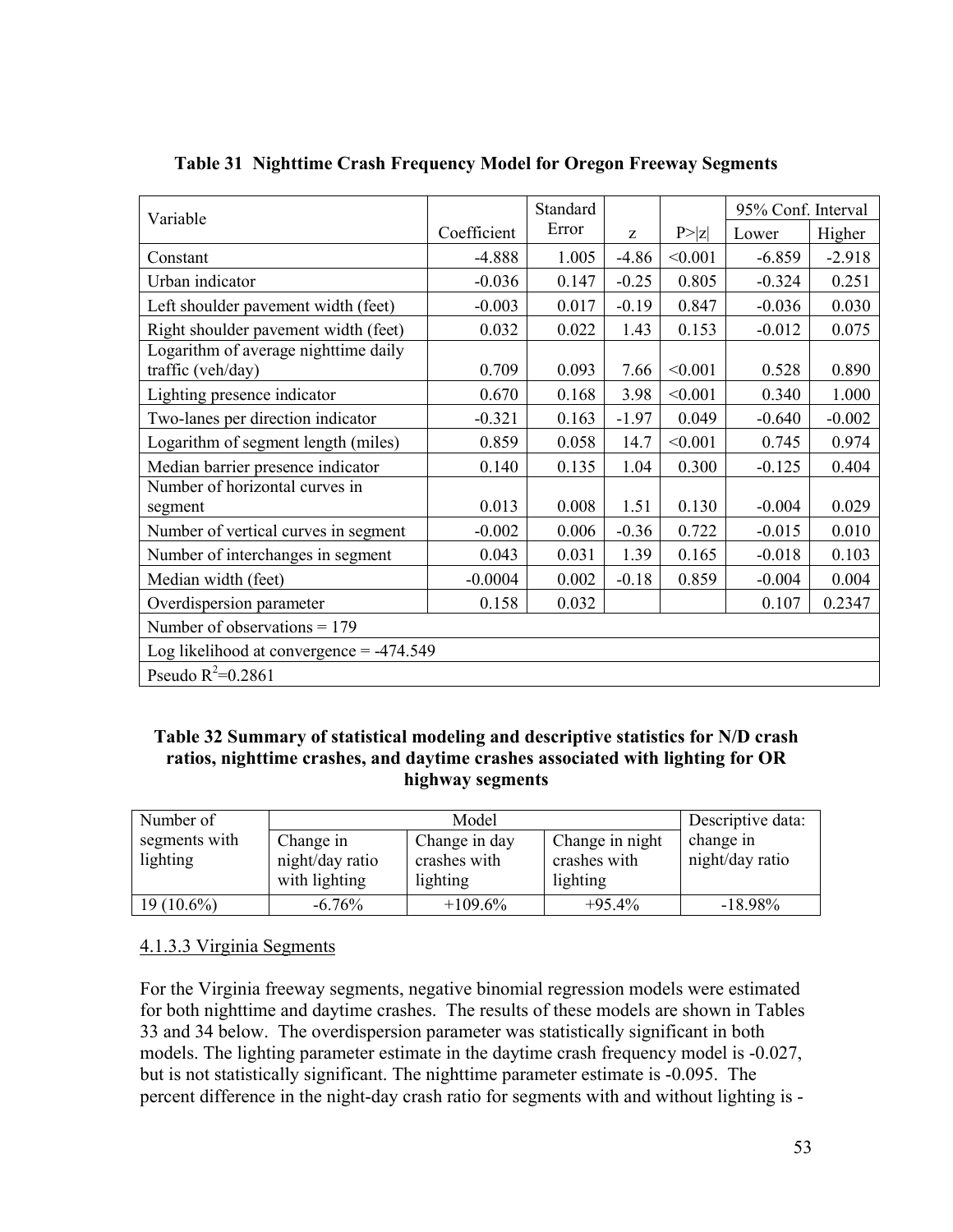6.64 percent*.* Using the standard error of this estimate, the range in the night-day crash ratio is +6.29 to -17.5 percent.Using the observed crash count data, the night-day crash on segments with lighting was 0.390 (4966 night crashes and 12,730 day crashes) while the night-day crash ratio on segments without lighting was 0.446 (1173 day crashes and 2632 night crashes). As such, the percent difference in the night-day crash ratio was -5.6 percent. This indicates that using only the observed crash count data, without controlling for traffic volume and geometric design variables, the safety effects of roadway lighting on freeway segments in Virginia may be slightly underestimated. Table 35 shows a summary of the statistical modeling and descriptive statistics analysis for night-day crash ratios, nighttime crashes, and daytime crashes associated with continuous freeway lighting on Virginia freeway segments.

Other findings from the statistical models for daytime and nighttime crashes shown in Tables 33 and 34 are as follows:

- A unit increase in the right shoulder width is associated with an increase in the expected daytime and nighttime crash frequencies.
- The left shoulder width has no statistically significant association with daytime crash frequencies, while a unit increase in the left shoulder width is associated with a decrease in the expected nighttime crash frequency.
- The median width has no statistically significant effect on daytime crashes, but a unit increase in the median width is associated with an increase in the expected number of nighttime crashes.
- Higher truck traffic percentages is associated with an increase in the expected number of daytime crashes, but the effect of truck traffic percentage on nighttime crash occurrence is not statistically significant.
- Increased traffic volumes are associated with an increase in the expected number of daytime and nighttime crashes.
- Two through travel lanes per direction are associated with an increase in the expected number of daytime crashes when compared to the baseline of four or more through travel lanes per direction. However, the opposite effect was found in the nighttime crash frequency model. Three through travel lanes per direction are associated with an increase in the expected number of daytime and nighttime crashes when compared to the baseline of four or more through travel lanes per direction.
- The presence of a median barrier increases the expected nighttime crash frequency, while it has no statistically significant effect on daytime crash frequency.
- The presence of interchanges along a road segment tends to increase both daytime and nighttime crash frequencies, but the effect on daytime crash frequency is not statistically significant.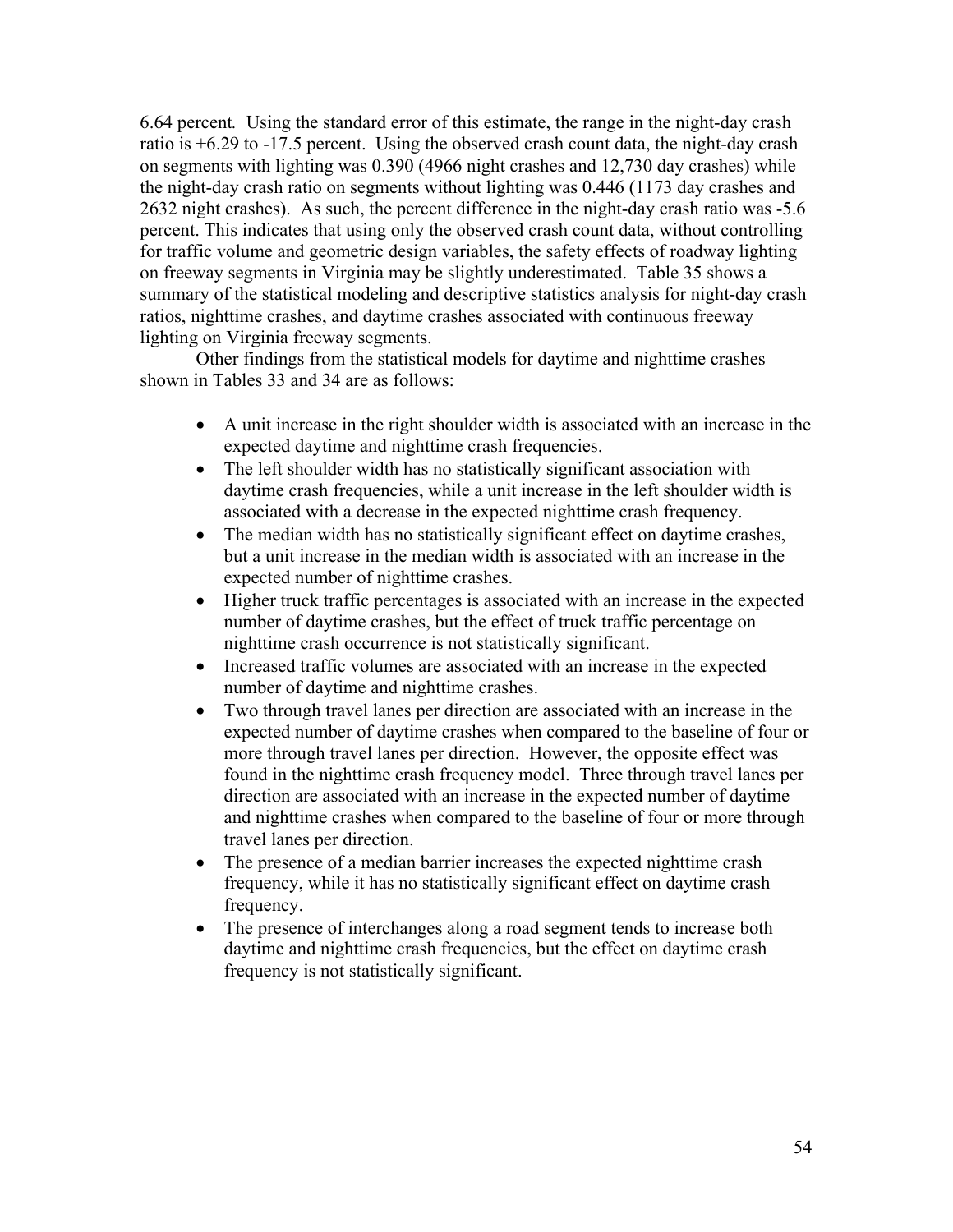| Variable                                        |             | Standard |          |         | 95% Conf. Interval |          |
|-------------------------------------------------|-------------|----------|----------|---------|--------------------|----------|
|                                                 | Coefficient | Error    | Z        | P >  z  | Lower              | Higher   |
| Constant                                        | $-7.334$    | 0.775    | $-9.460$ | < 0.001 | $-8.854$           | $-5.815$ |
| Lighting presence                               |             |          |          |         |                    |          |
| indicator                                       | $-0.027$    | 0.059    | $-0.450$ | 0.652   | $-0.143$           | 0.089    |
| Number of interchanges in                       |             |          |          |         |                    |          |
| segment                                         | 0.076       | 0.055    | 1.380    | 0.168   | $-0.032$           | 0.185    |
| Two-lanes per direction                         |             |          |          |         |                    |          |
| indicator                                       | 0.238       | 0.076    | 3.150    | 0.002   | 0.090              | 0.386    |
| Three-lanes per direction                       |             |          |          |         |                    |          |
| indicator                                       | 0.431       | 0.049    | 8.810    | < 0.001 | 0.335              | 0.527    |
| Right shoulder width (feet)                     | 0.024       | 0.007    | 3.620    | < 0.001 | 0.011              | 0.036    |
| Left shoulder width (feet)                      | 0.001       | 0.006    | 0.240    | 0.814   | $-0.010$           | 0.012    |
| Percentage of truck traffic                     | 0.016       | 0.009    | 1.840    | 0.066   | $-0.001$           | 0.033    |
| Median width (feet)                             | 0.00006     | 0.001    | 0.120    | 0.906   | $-0.001$           | 0.001    |
| Logarithm of segment<br>length (miles)          | 0.570       | 0.020    | 27.880   | < 0.001 | 0.530              | 0.610    |
| Logarithm of average daily<br>traffic (veh/day) | 0.838       | 0.067    | 12.440   | < 0.001 | 0.706              | 0.970    |
| Median Barrier presence<br>indicator            | 0.045       | 0.046    | 0.980    | 0.326   | $-0.045$           | 0.136    |
| Overdispersion parameter                        | 0.627       | 0.027    |          |         | 0.575              | 0.683    |
| Number of observations = $2276$                 |             |          |          |         |                    |          |
| Log likelihood at convergence = $-5990.355$     |             |          |          |         |                    |          |
| Pseudo $R^2$ =0.0892                            |             |          |          |         |                    |          |

**Table 33 Daytime Crash Frequency Model for Virginia Freeway Segments**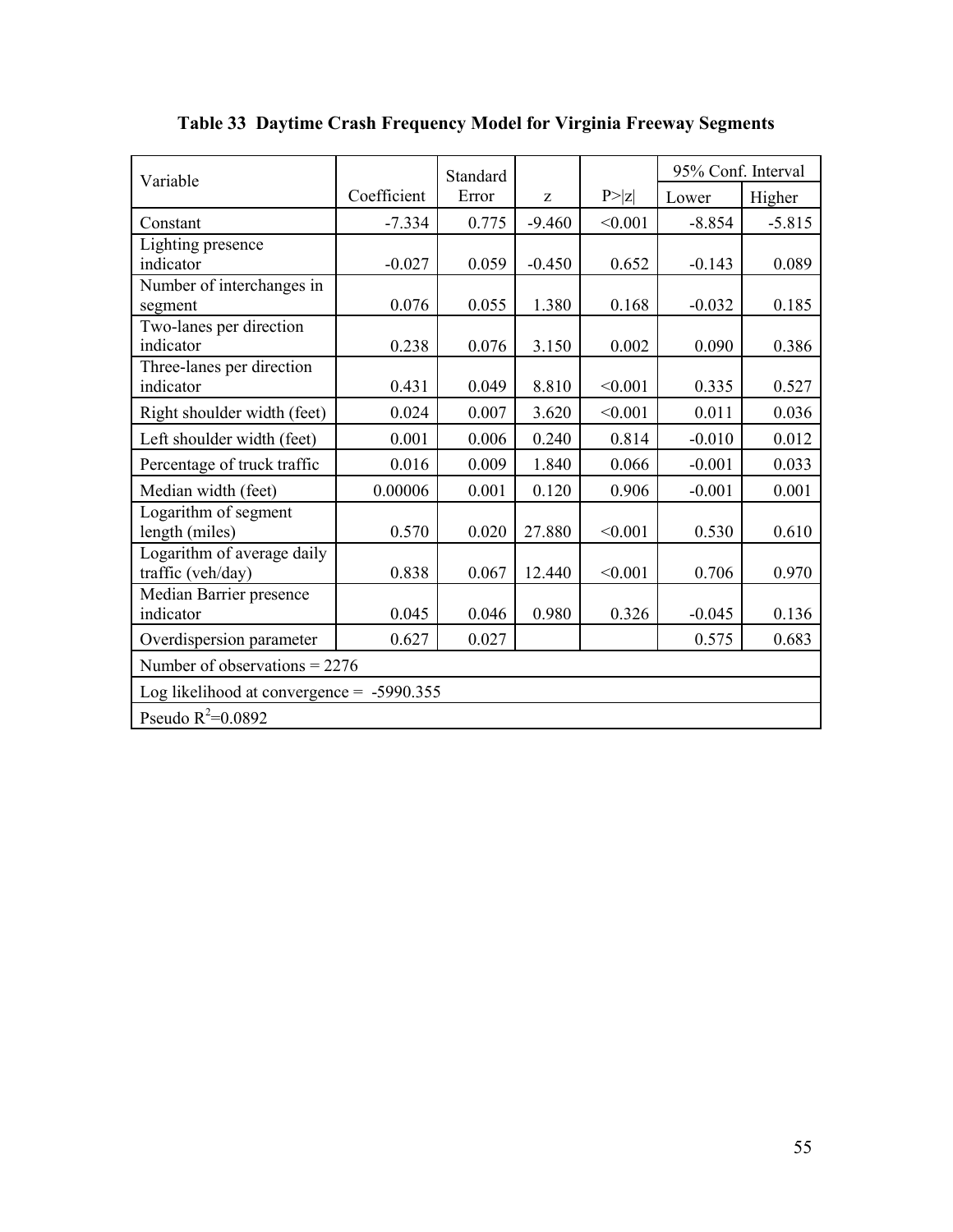| Variable                                     |             | Standard |          |         | 95% Conf. Interval |          |
|----------------------------------------------|-------------|----------|----------|---------|--------------------|----------|
|                                              | Coefficient | Error    | Z        | P >  z  | Lower              | Higher   |
| Constant                                     | $-6.750$    | 0.863    | $-7.820$ | < 0.001 | $-8.441$           | $-5.059$ |
| Lighting presence                            |             |          |          |         |                    |          |
| indicator                                    | $-0.095$    | 0.065    | $-1.470$ | 0.143   | $-0.223$           | 0.032    |
| Number of interchanges in                    |             |          |          |         |                    |          |
| segment                                      | 0.157       | 0.057    | 2.740    | 0.006   | 0.045              | 0.269    |
| Two-lanes per direction                      |             |          |          |         |                    |          |
| indicator                                    | $-0.125$    | 0.085    | $-1.480$ | 0.139   | $-0.291$           | 0.041    |
| Three-lanes per direction                    |             |          |          |         |                    |          |
| indicator                                    | 0.111       | 0.053    | 2.090    | 0.037   | 0.007              | 0.215    |
| Right shoulder width (feet)                  | 0.042       | 0.008    | 5.530    | < 0.001 | 0.027              | 0.057    |
| Left shoulder width (feet)                   | $-0.022$    | 0.006    | $-3.660$ | < 0.001 | $-0.033$           | $-0.010$ |
| Percentage of truck traffic                  | 0.004       | 0.009    | 0.470    | 0.637   | $-0.014$           | 0.023    |
| Median width (feet)                          | 0.002       | 0.001    | 3.270    | 0.001   | 0.001              | 0.003    |
| Logarithm of segment<br>length (miles)       | 0.594       | 0.023    | 25.380   | < 0.001 | 0.548              | 0.640    |
| Logarithm of average daily                   |             |          |          |         |                    |          |
| traffic (veh/day)                            | 0.701       | 0.075    | 9.320    | < 0.001 | 0.554              | 0.849    |
| Median Barrier presence                      |             |          |          |         |                    |          |
| indicator                                    | 0.217       | 0.051    | 4.240    | < 0.001 | 0.117              | 0.318    |
| Overdispersion parameter                     | 0.485       | 0.033    |          |         | 0.426              | 0.553    |
| Number of observations = $2276$              |             |          |          |         |                    |          |
| Log likelihood at convergence = $-4201.6594$ |             |          |          |         |                    |          |
| Pseudo $R^2=0.1103$                          |             |          |          |         |                    |          |

#### **Table 34 Nighttime Crash Frequency Model for Virginia Freeway Segments**

#### **Table 35 Summary of statistical modeling and descriptive statistics for N/D crash ratios, nighttime crashes, and daytime crashes associated with lighting for VA highway segments**

| Number of     |                 | Model         |                 | Descriptive data: |
|---------------|-----------------|---------------|-----------------|-------------------|
| segments with | Change in       | Change in day | Change in night | change in         |
| lighting      | night/day ratio | crashes with  | crashes with    | night/day ratio   |
|               | with lighting   | lighting      | lighting        |                   |
| 1968 (79%)    | $-6.64\%$       | $-2.6\%$      | $-9.1\%$        | $-5.6\%$          |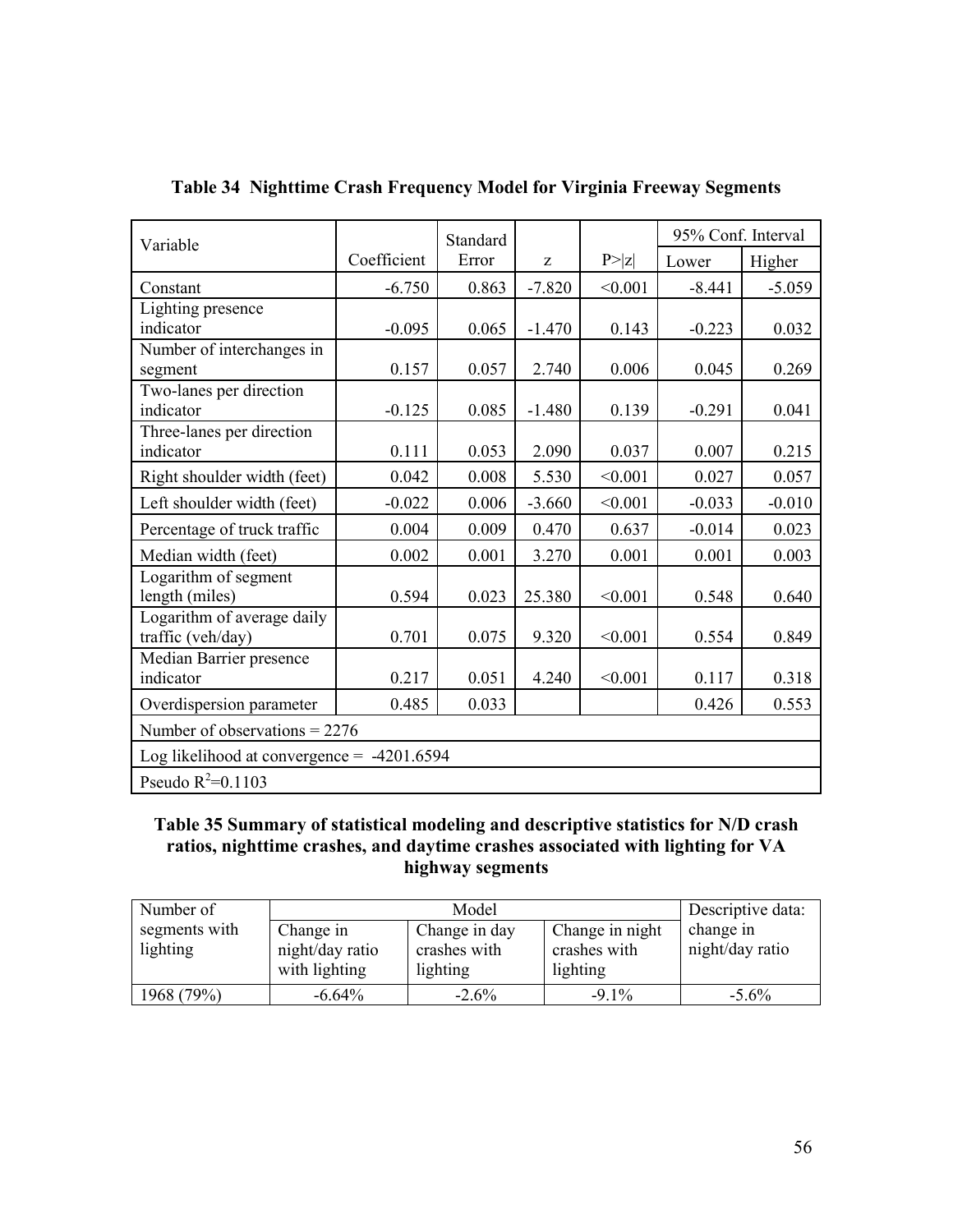#### **4.2 Crash Severity Results**

This section contains crash severity distributions for the California and Minnesota intersection databases, Minnesota interchange database, and Washington freeway segment database. The severity distributions are based on the KABCO scale as described previously. Additionally, the crash severity distributions are stratified by sections with and without lighting, and during daytime and nighttime conditions.

#### *4.2.1 Intersections*

#### 4.2.1.1 Minnesota

Table 36 shows the fatal crash frequency and proportion of total crashes for Minnesota intersections. Table 37 shows the incapacitating crash frequency and proportion of total crashes for Minnesota intersections. Table 38 shows the non-incapacitating crash frequency and proportion of total crashes for Minnesota intersections. Table 39 shows the possible injury crash frequency and proportion of total crashes for Minnesota intersections. Table 40 shows the property-damage only crash frequency and proportion of total crashes for Minnesota intersections. Table 41 shows the unknown crash frequency and proportion of total crashes for Minnesota intersections. When considering all intersection forms, the crash severity distribution is as follows, irrespective of time of day and with or without lighting:

- Fatals: 0.77 percent
- Incapacitating injury: 2.35 percent
- Non-incapacitating injury: 12.45 percent
- Possible injury: 21.82 percent
- Property-damage only: 14.78 percent
- Unknown injury severity: 47.82 percent

When considering nighttime crashes with and without fixed roadway lighting, the proportion of the fatal crashes is higher without lighting than with lighting; the proportion of incapacity injury crashes is higher without lighting than with lighting; the proportion of non-incapacitating injury crashes without lighting is higher than with lighting; the proportion of possible injury crashes without lighting is lower than with lighting; and, the proportion of property-damage only crashes is lower without lighting than with lighting. As such, the severity distribution suggests that the nighttime crash severity is generally lower at intersections with lighting than at those without lighting. Similar changes in the crash severity distribution were also observed during the daytime at intersections with and without fixed roadway lighting, which may indicate that other roadway and traffic control factors that are often associated with lighting are also influencing crash severity. Furthermore, it is worth noting that nearly 50 percent of Minnesota intersection crashes were recorded as unknown injury severity. As such, a conclusion related to the effect of roadway lighting on crash severity is difficult to quantify.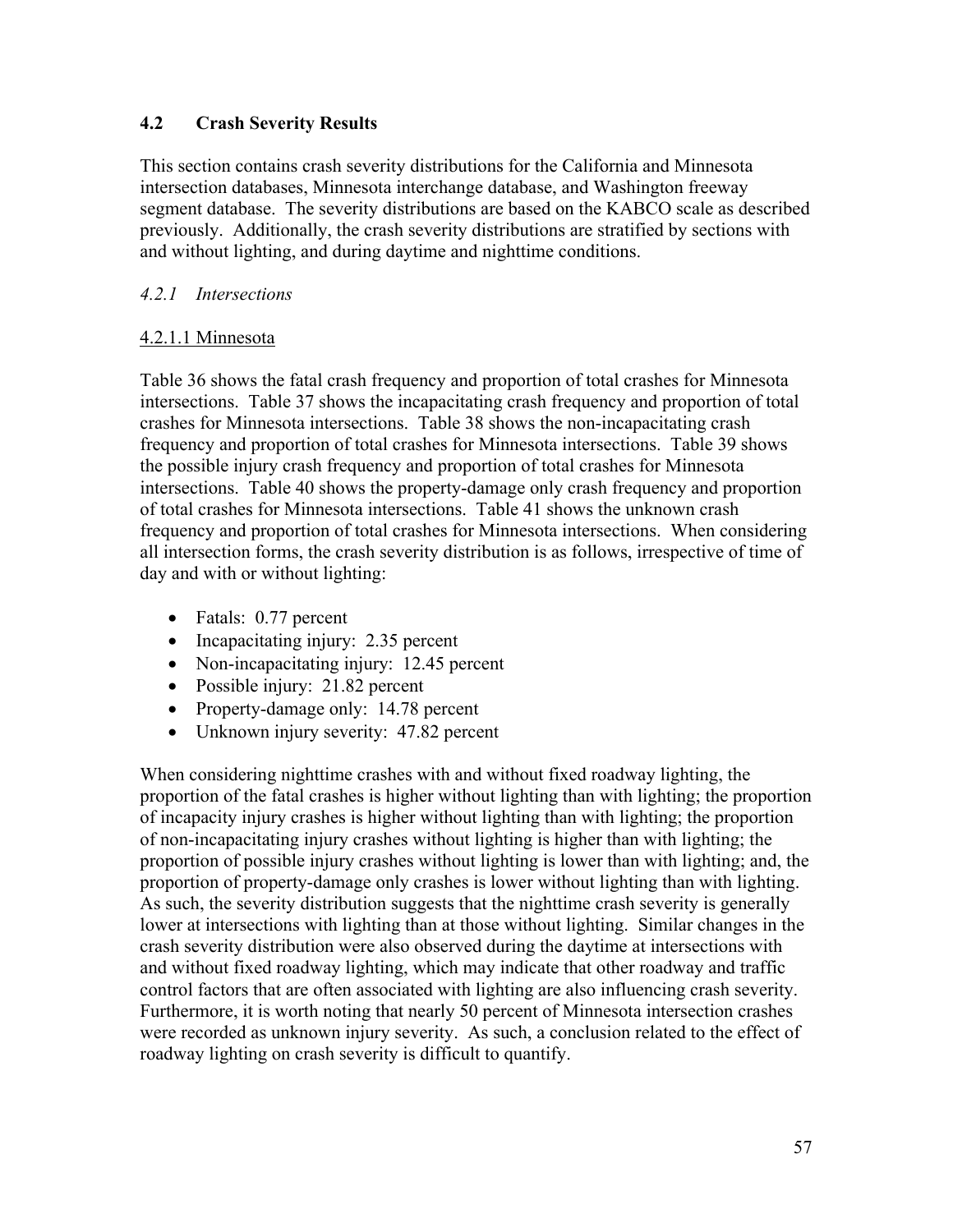|                          |                   |                     | # fatal              |                        |        |                   |                     | % fatal              |                        |          |
|--------------------------|-------------------|---------------------|----------------------|------------------------|--------|-------------------|---------------------|----------------------|------------------------|----------|
| <b>Intersection Type</b> | with lighting day | with lighting night | without lighting day | without lighting night | total  | with lighting day | with lighting night | without lighting day | without lighting night | total    |
| All intersections        | 93                | 44                  | 115                  | 47                     | 299    | 0.45%             | 0.72%               | 1.41%                | 1.41%                  | 0.77%    |
| All signalized           | 48                | 26                  |                      |                        | 76     | 0.34%             | 0.63%               | 0.34%                | 1.22%                  | 0.41%    |
| All unsignalized         | 45                | 18                  | 114                  | 46                     | 223    | 0.65%             | 0.92%               | .45%                 | 1.41%                  | 1.11%    |
| Cross                    | 63                | 22                  | 71                   | 23                     | 179    | 0.45%             | 0.55%               | 1.96%                | 1.69%                  | 0.77%    |
| Skew                     | 14                | $\mathbf Q$         | 12                   | $\Omega$               | 44     | 0.39%             | 0.81%               | 0.95%                | 1.78%                  | 0.67%    |
| Гее                      | 16                | 13                  | 32                   | 15                     | 76     | 0.48%             | 1.27%               | 0.98%                | 1.02%                  | 0.82%    |
| All urban                | 63                | 33                  | $\Omega$             |                        | 111    | 0.34%             | 0.64%               | 0.54%                | 1.11%                  | 0.43%    |
| Urban signalized         | 37                | 21                  |                      |                        | 60     | 0.29%             | 0.56%               | 0.45%                | 1.75%                  | 0.36%    |
| Urban unsignalized       | 26                | 12                  |                      |                        | 51     | 0.46%             | 0.82%               | 0.56%                | 1.03%                  | 0.56%    |
| Urban signalized cross   | 26                | 12                  | $\Omega$             | $\Omega$               | 43     | 0.46%             | 0.82%               | $0.00\%$             | $0.00\%$               | 0.34%    |
| Urban signalized skew    | 6                 |                     |                      |                        |        | 0.25%             | 0.41%               | 1.89%                | 12.50%                 | 0.34%    |
| Urban signalized tee     |                   |                     | $\Omega$             | 0                      | 6      | 0.47%             | 1.49%               | $0.00\%$             | $0.00\%$               | 0.68%    |
| Urban unsignalized cross | 17                |                     |                      |                        | 24     | 0.59%             | 0.42%               | 0.62%                | 0.88%                  | 0.56%    |
| Urban unsignalized skew  |                   | $\mathbf{\hat{}}$   |                      |                        | 8      | 0.43%             | 0.90%               | .74%                 | 2.50%                  | 0.74%    |
| Urban unsignalized tee   |                   | $\overline{a}$      |                      | 3                      | 19     | 0.30%             | 1.34%               | 0.36%                | 0.91%                  | 0.51%    |
| All rural                | 30                | 11                  | 106                  | 41                     | 188    | 1.17%             | 1.19%               | 1.63%                | 1.46%                  | 1.45%    |
| Rural signalized         |                   |                     | $\Omega$             | 0                      | 16     | 0.83%             | 1.14%               | $0.00\%$             | $0.00\%$               | 0.85%    |
| Rural unsignalized       | 19                |                     | 106                  | 41                     | 172    | .52%              | 1.24%               | 1.65%                | 1.48%                  | 1.55%    |
| Rural signalized cross   | 10                |                     | $\Omega$             |                        | 14     | $1.00\%$          | 1.22%               | $0.00\%$             | $0.00\%$               | 0.97%    |
| Rural signalized skew    |                   |                     | $\Omega$             | $\Omega$               | $\sim$ | 0.64%             | 1.89%               | $0.00\%$             | $0.00\%$               | 0.93%    |
| Rural signalized tee     |                   | $\Omega$            |                      |                        |        | $0.00\%$          | $0.00\%$            | #DIV/0!              | #DIV/0!                | $0.00\%$ |
| Rural unsignalized cross | $\circ$           | $\Omega$            | 68                   | 22                     | 98     | 1.98%             | $0.00\%$            | 2.32%                | 1.87%                  | 2.09%    |
| Rural unsignalized skew  |                   |                     | $\Omega$             |                        | 23     | .16%              | 2.59%               | 0.82%                | 1.54%                  | 1.14%    |
| Rural unsignalized tee   |                   |                     | 29                   | 12                     | 51     | 1.40%             | 1.23%               | 1.20%                | 1.05%                  | 1.17%    |

### **Table 36 Minnesota Intersection Fatal Crash Severity**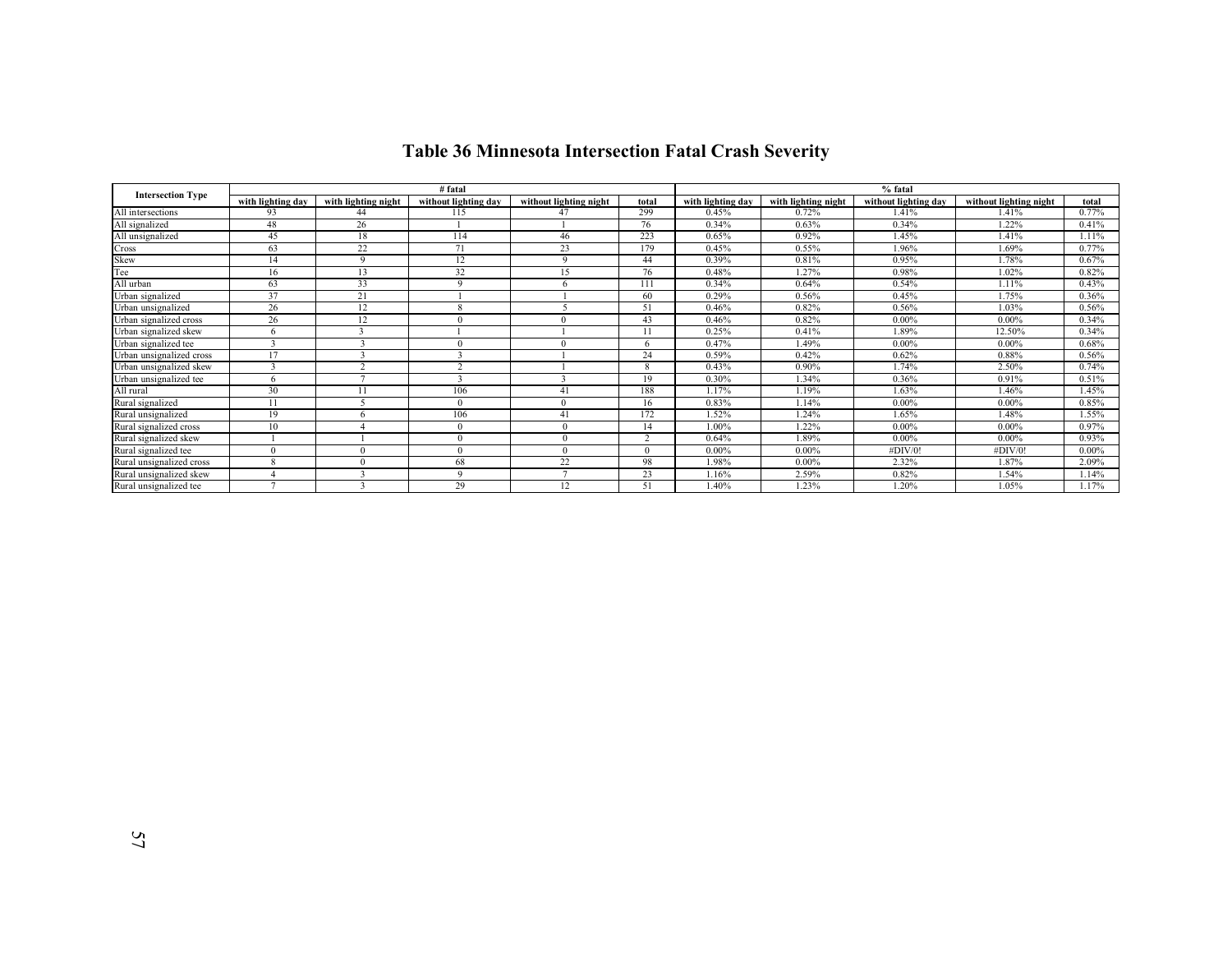| <b>Intersection Type</b> |                   |                     | #incapacitating injury(severe injury) |                        | % incapacitating injury(severe injury) |                   |                     |                      |                        |       |
|--------------------------|-------------------|---------------------|---------------------------------------|------------------------|----------------------------------------|-------------------|---------------------|----------------------|------------------------|-------|
|                          | with lighting day | with lighting night | without lighting day                  | without lighting night | total                                  | with lighting day | with lighting night | without lighting day | without lighting night | total |
| All intersections        | 376               | 139                 | 279                                   | 106                    | 916                                    | 1.80%             | 2.27%               | 3.42%                | 3.17%                  | 2.35% |
| All signalized           | 245               | 89                  | 6.                                    |                        | 352                                    | 1.75%             | 2.14%               | 2.05%                | 3.66%                  | 1.88% |
| All unsignalized         | 131               | 50                  | 273                                   | 103                    | 564                                    | 1.91%             | 2.56%               | 3.47%                | 3.16%                  | 2.80% |
| Cross                    | 266               | 92                  | 158                                   | 50                     | 575                                    | 1.91%             | 2.32%               | 4.35%                | 3.67%                  | 2.48% |
| Skew                     | 55                | 23                  | 46                                    | 18                     | 143                                    | 1.54%             | 2.06%               | 3.63%                | 3.56%                  | 2.19% |
| Tee                      | 55                | 24                  | 75                                    | 38                     | 198                                    | 1.64%             | 2.34%               | 2.30%                | 2.58%                  | 2.15% |
| All urban                | 323               | 117                 | 31                                    | 13                     | 493                                    | 1.77%             | 2.25%               | 1.88%                | 2.40%                  | 1.90% |
| Urban signalized         | 229               | 81                  |                                       |                        | 324                                    | 1.81%             | 2.18%               | 1.81%                | 5.26%                  | 1.92% |
| Urban unsignalized       | 94                | 36                  | 27                                    | 10                     | 169                                    | 1.67%             | 2.45%               | 1.89%                | 2.06%                  | 1.85% |
| Urban signalized cross   | 94                | 36                  |                                       |                        | 261                                    | 1.67%             | 2.45%               | 1.32%                | 4.26%                  | 2.04% |
| Urban signalized skew    | 30                | 16                  |                                       |                        | 50                                     | 1.26%             | 2.21%               | 3.77%                | 12.50%                 | 1.56% |
| Urban signalized tee     |                   |                     | $\Omega$                              |                        | 13                                     | 0.93%             | 2.49%               | $0.00\%$             | $0.00\%$               | 1.48% |
| Urban unsignalized cross | 42                | 22                  | 14                                    |                        | 81                                     | 1.45%             | 3.05%               | 2.87%                | 0.88%                  | 1.90% |
| Urban unsignalized skew  | 13                | $\overline{ }$      |                                       |                        | 23                                     | 1.86%             | 3.14%               | 0.87%                | 5.00%                  | 2.12% |
| Urban unsignalized tee   | 39                | r.                  | 12                                    |                        | 65                                     | 1.92%             | 1.34%               | 1.45%                | 2.11%                  | 1.73% |
| All rural                | 53                | 22                  | 248                                   | 93                     | 423                                    | 2.06%             | 2.39%               | 3.81%                | 3.32%                  | 3.27% |
| Rural signalized         | 16                |                     |                                       |                        | 28                                     | 1.21%             | 1.83%               | 2.82%                | $0.00\%$               | 1.49% |
| Rural unsignalized       | 37                | 14                  | 246                                   | 93                     | 395                                    | 2.96%             | 2.89%               | 3.82%                | 3.35%                  | 3.57% |
| Rural signalized cross   | 15                |                     |                                       |                        | 26                                     | 1.51%             | 2.14%               | 3.03%                | $0.00\%$               | 1.81% |
| Rural signalized skew    |                   |                     | $\Omega$                              |                        |                                        | 0.64%             | $0.00\%$            | $0.00\%$             | $0.00\%$               | 0.46% |
| Rural signalized tee     |                   |                     | $\Omega$                              |                        |                                        | $0.00\%$          | 1.75%               | #DIV/0!              | #DIV/0!                | 0.44% |
| Rural unsignalized cross | 16                |                     | 140                                   | 47                     | 207                                    | 3.95%             | 2.40%               | 4.79%                | 3.99%                  | 4.41% |
| Rural unsignalized skew  |                   |                     | 43                                    | 15                     | 69                                     | 3.20%             | $0.00\%$            | 3.93%                | 3.29%                  | 3.41% |
| Rural unsignalized tee   | 10                | 11                  | 63                                    | 31                     | 119                                    | 2.00%             | 4.53%               | 2.61%                | 2.72%                  | 2.74% |

### **Table 37 Minnesota Intersection Incapacitating Injury Crash Severity**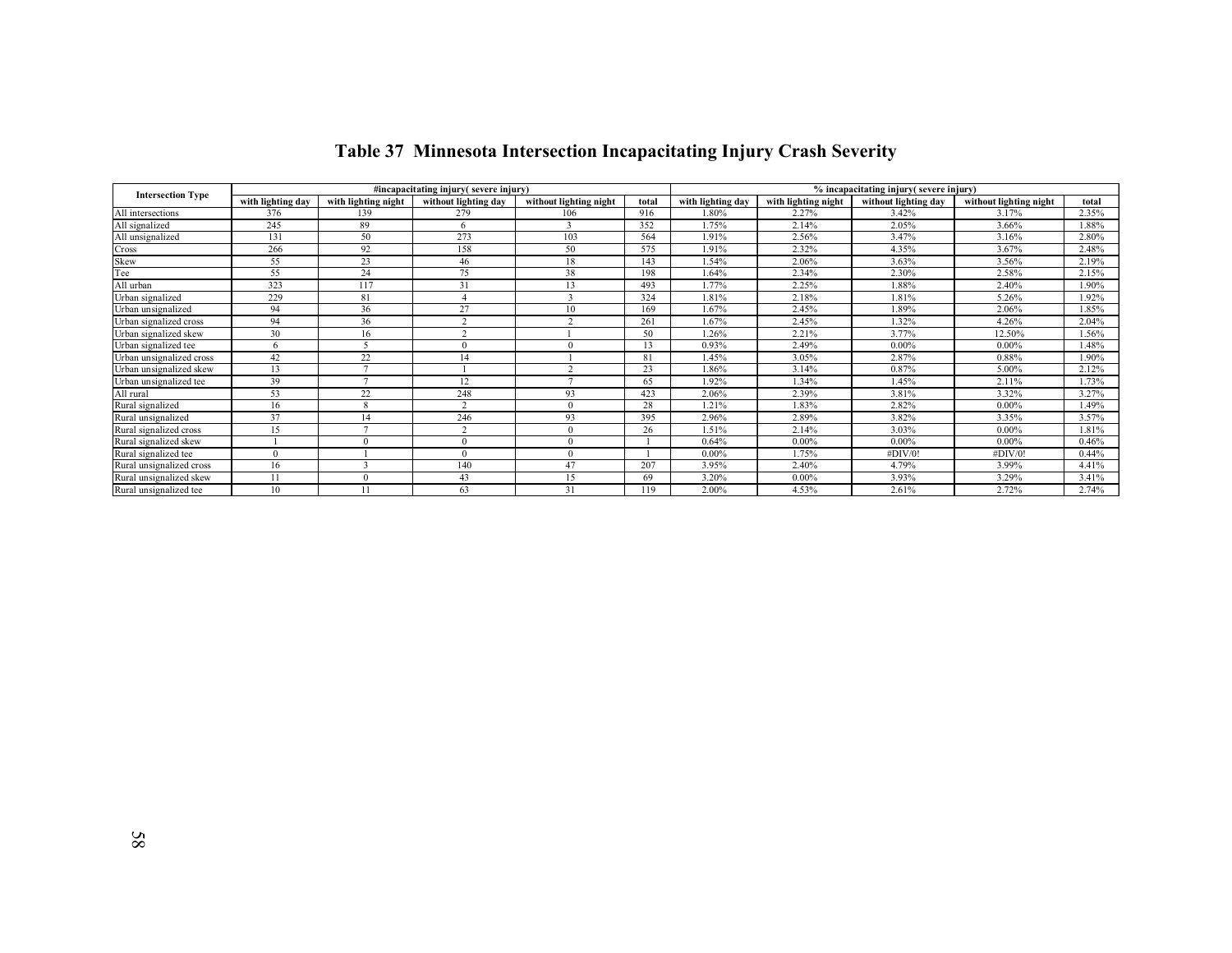| <b>Intersection Type</b> |                   |                     | # non-incapacitating injury (visible injury) |                        | % non-incapacitating injury (visible injury) |                   |                     |                      |                        |        |
|--------------------------|-------------------|---------------------|----------------------------------------------|------------------------|----------------------------------------------|-------------------|---------------------|----------------------|------------------------|--------|
|                          | with lighting day | with lighting night | without lighting day                         | without lighting night | total                                        | with lighting day | with lighting night | without lighting day | without lighting night | total  |
| All intersections        | 2344              | 736                 | 1270                                         | 433                    | 4847                                         | 11.25%            | 12.05%              | 15.57%               | 12.96%                 | 12.45% |
| All signalized           | 1547              | 498                 | 52                                           | 11                     | 2138                                         | 11.08%            | 11.98%              | 17.81%               | 13.41%                 | 11.40% |
| All unsignalized         | 797               | 238                 | 1218                                         | 422                    | 2709                                         | 11.59%            | 12.19%              | 15.49%               | 12.95%                 | 13.43% |
| Cross                    | 1576              | 502                 | 608                                          | 188                    | 2914                                         | 11.32%            | 12.64%              | 16.75%               | 13.79%                 | 12.57% |
| Skew                     | 398               | 121                 | 199                                          | 58                     | 781                                          | 11.13%            | 10.84%              | 15.71%               | 11.46%                 | 11.97% |
| Tee                      | 370               | 113                 | 463                                          | 187                    | 1152                                         | 11.06%            | 11.04%              | 14.20%               | 12.70%                 | 12.50% |
| All urban                | 1999              | 605                 | 238                                          | 51                     | 2934                                         | 10.94%            | 11.66%              | 14.41%               | 9.41%                  | 11.29% |
| Urban signalized         | 1398              | 428                 | 41                                           |                        | 1901                                         | 11.06%            | 11.50%              | 18.55%               | 12.28%                 | 11.27% |
| Urban unsignalized       | 601               | 177                 | 197                                          | 44                     | 1033                                         | 10.68%            | 12.06%              | 13.77%               | 9.07%                  | 11.34% |
| Urban signalized cross   | 601               | 177                 | 21                                           |                        | 1450                                         | 10.68%            | 12.06%              | 13.91%               | 10.64%                 | 11.34% |
| Urban signalized skew    | 257               | 78                  | 14                                           |                        | 352                                          | 10.81%            | 10.77%              | 26.42%               | 12.50%                 | 11.01% |
| Urban signalized tee     | 70                | 21                  | 6                                            |                        | 99                                           | 10.89%            | 10.45%              | 35.29%               | 50.00%                 | 11.24% |
| Urban unsignalized cross | 312               | 94                  | 71                                           |                        | 490                                          | 10.77%            | 13.02%              | 14.58%               | 7.02%                  | 11.48% |
| Urban unsignalized skew  | 73                | 22                  |                                              |                        | 115                                          | 10.44%            | 9.87%               | 12.17%               | 7.50%                  | 10.59% |
| Urban unsignalized tee   | 216               | 61                  | 112                                          | 33                     | 428                                          | 10.64%            | 11.66%              | 13.51%               | 9.97%                  | 11.39% |
| All rural                | 345               | 131                 | 1032                                         | 382                    | 1913                                         | 13.41%            | 14.22%              | 15.87%               | 13.65%                 | 14.78% |
| Rural signalized         | 149               | 70                  | 11                                           |                        | 237                                          | 11.26%            | 16.02%              | 15.49%               | 16.00%                 | 12.59% |
| Rural unsignalized       | 196               | 61                  | 1021                                         | 378                    | 1676                                         | 15.69%            | 12.60%              | 15.87%               | 13.63%                 | 15.15% |
| Rural signalized cross   | 116               | 58                  |                                              |                        | 191                                          | 11.65%            | 17.74%              | 16.67%               | 13.04%                 | 13.29% |
| Rural signalized skew    | 19                | $\Omega$            | $\Omega$                                     |                        | 28                                           | 12.18%            | 16.98%              | $0.00\%$             | 50.00%                 | 12.96% |
| Rural signalized tee     | 14                |                     | $\Omega$                                     |                        | 18                                           | 8.19%             | 7.02%               | #DIV/0!              | #DIV/0!                | 7.86%  |
| Rural unsignalized cross | 77                | 21                  | 505                                          | 172                    | 783                                          | 19.01%            | 16.80%              | 17.26%               | 14.59%                 | 16.70% |
| Rural unsignalized skew  | 49                | 13                  | 171                                          | 53                     | 286                                          | 14.24%            | 11.21%              | 15.63%               | 11.62%                 | 14.12% |
| Rural unsignalized tee   | 70                | 27                  | 345                                          | 153                    | 607                                          | 14.00%            | 11.11%              | 14.29%               | 13.43%                 | 13.95% |

### **Table 38 Minnesota Intersection Non-Incapacitating Injury Crash Severity**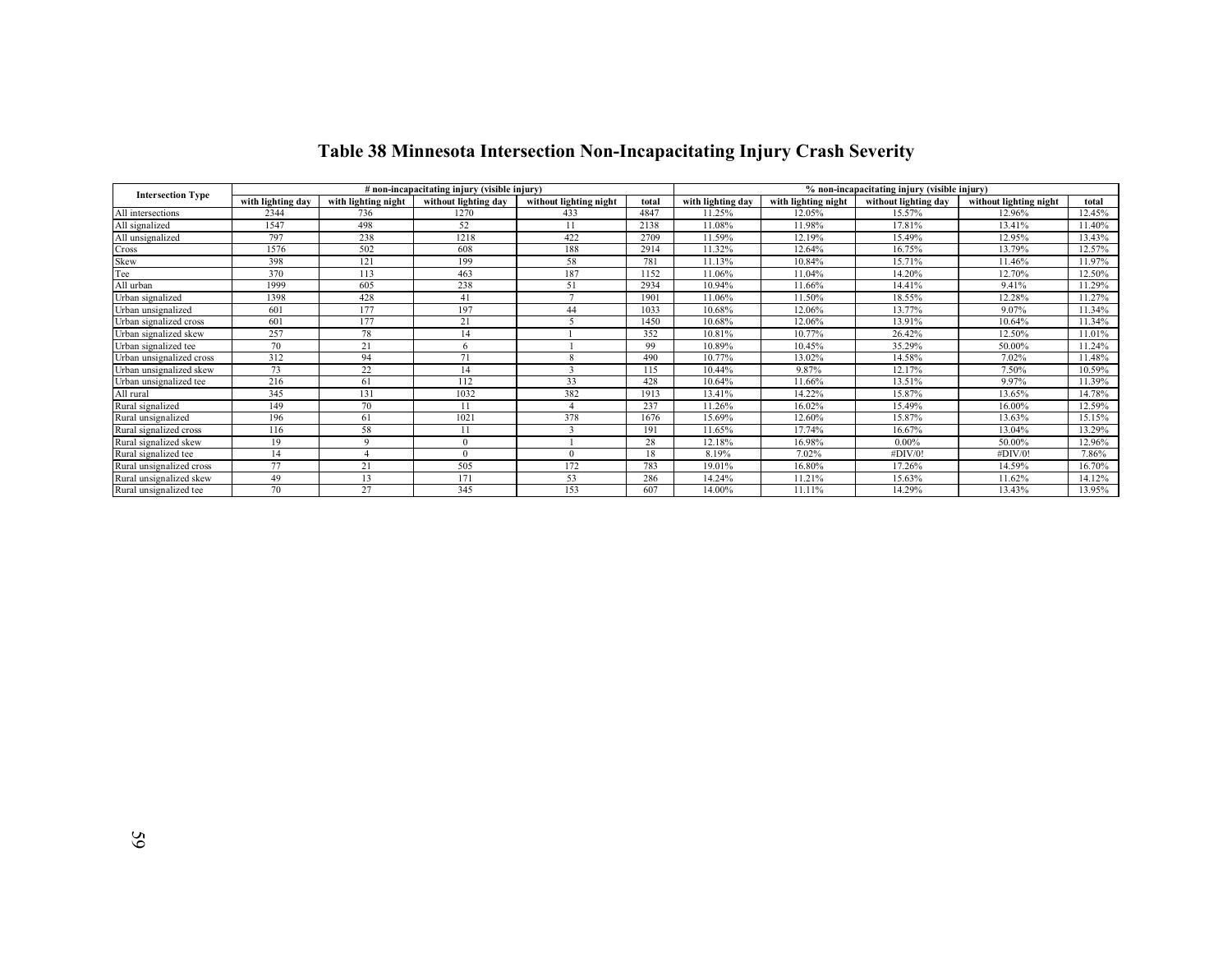| <b>Intersection Type</b> | # possible injury (pain/complaint) |                     |                      |                        |       | % possible injury (pain/complaint) |                     |                      |                        |        |
|--------------------------|------------------------------------|---------------------|----------------------|------------------------|-------|------------------------------------|---------------------|----------------------|------------------------|--------|
|                          | with lighting day                  | with lighting night | without lighting day | without lighting night | total | with lighting day                  | with lighting night | without lighting day | without lighting night | total  |
| All intersections        | 4701                               | 1248                | 1867                 | 593                    | 8495  | 22.56%                             | 20.43%              | 22.89%               | 17.75%                 | 21.82% |
| All signalized           | 3263                               | 882                 | 75                   | 20                     | 4292  | 23.37%                             | 21.21%              | 25.68%               | 24.39%                 | 22.89% |
| All unsignalized         | 1438                               | 366                 | 1792                 | 573                    | 4203  | 20.91%                             | 18.75%              | 22.79%               | 17.58%                 | 20.83% |
| Cross                    | 3121                               | 815                 | 810                  | 241                    | 5043  | 22.42%                             | 20.53%              | 22.32%               | 17.68%                 | 21.75% |
| Skew                     | 855                                | 242                 | 310                  | 95                     | 1512  | 23.91%                             | 21.68%              | 24.47%               | 18.77%                 | 23.18% |
| Гее                      | 725                                | 191                 | 747                  | 257                    | 1940  | 21.68%                             | 18.65%              | 22.91%               | 17.46%                 | 21.05% |
| All urban                | 4111                               | 1086                | 395                  | 107                    | 5765  | 22.50%                             | 20.93%              | 23.91%               | 19.74%                 | 22.19% |
| Jrban signalized         | 2968                               | 794                 | 56                   | 17                     | 3884  | 23.48%                             | 21.34%              | 25.34%               | 29.82%                 | 23.02% |
| Jrban unsignalized       | 1143                               | 292                 | 339                  | 90                     | 1881  | 20.31%                             | 19.89%              | 23.69%               | 18.56%                 | 20.65% |
| Urban signalized cross   | 1143                               | 292                 | 40                   | 15                     | 2906  | 20.31%                             | 19.89%              | 26.49%               | 31.91%                 | 22.72% |
| Jrban signalized skew    | 587                                | 165                 | 13                   | $\sqrt{2}$             | 773   | 24.69%                             | 22.79%              | 24.53%               | 25.00%                 | 24.18% |
| Jrban signalized tee     | 164                                | 35                  |                      |                        | 205   | 25.51%                             | 17.41%              | 17.65%               | $0.00\%$               | 23.27% |
| Jrban unsignalized cross | 590                                | 137                 | 109                  | 23                     | 865   | 20.36%                             | 18.98%              | 22.38%               | 20.18%                 | 20.27% |
| Urban unsignalized skew  | 150                                | 44                  | 29                   |                        | 230   | 21.46%                             | 19.73%              | 25.22%               | 15.00%                 | 21.18% |
| Urban unsignalized tee   | 403                                | 111                 | 201                  | 61                     | 786   | 19.85%                             | 21.22%              | 24.25%               | 18.43%                 | 20.92% |
| All rural                | 590                                | 162                 | 1472                 | 486                    | 2730  | 22.94%                             | 17.59%              | 22.63%               | 17.36%                 | 21.09% |
| Rural signalized         | 295                                | 88                  | 19                   |                        | 408   | 22.30%                             | 20.14%              | 26.76%               | 12.00%                 | 21.68% |
| Rural unsignalized       | 295                                | 74                  | 1453                 | 483                    | 2322  | 23.62%                             | 15.29%              | 22.59%               | 17.41%                 | 20.99% |
| Rural signalized cross   | 225                                | 66                  | 17                   |                        | 313   | 22.59%                             | 20.18%              | 25.76%               | 13.04%                 | 21.78% |
| Rural signalized skew    | 35                                 | 10                  | $\sim$               |                        | 47    | 22.44%                             | 18.87%              | 40.00%               | $0.00\%$               | 21.76% |
| Rural signalized tee     | 35                                 | 12                  |                      |                        | 48    | 20.47%                             | 21.05%              | #DIV/0!              | #DIV/0!                | 20.96% |
| Rural unsignalized cross | 89                                 | 18                  | 644                  | 200                    | 959   | 21.98%                             | 14.40%              | 22.02%               | 16.96%                 | 20.45% |
| Rural unsignalized skew  | 83                                 | 23                  | 266                  | 87                     | 462   | 24.13%                             | 19.83%              | 24.31%               | 19.08%                 | 22.81% |
| Rural unsignalized tee   | 123                                | 33                  | 543                  | 196                    | 901   | 24.60%                             | 13.58%              | 22.49%               | 17.21%                 | 20.71% |

# **Table 39 Minnesota Intersection Possible Injury Crash Severity**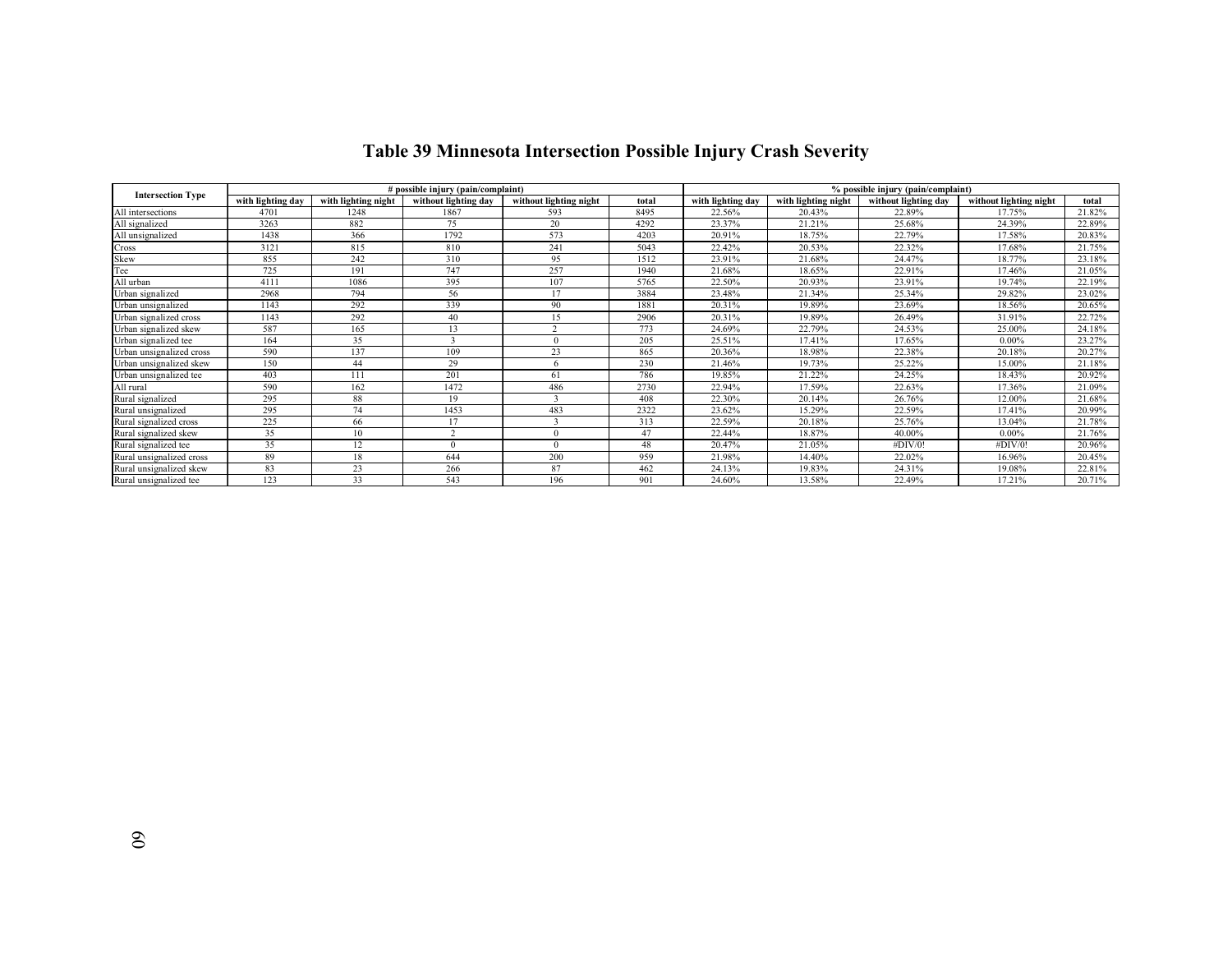|                          |                   |                     | $#$ pdo              |                        |       |                   |                     | $%$ pdo              |                        |        |
|--------------------------|-------------------|---------------------|----------------------|------------------------|-------|-------------------|---------------------|----------------------|------------------------|--------|
| <b>Intersection Type</b> | with lighting day | with lighting night | without lighting day | without lighting night | total | with lighting day | with lighting night | without lighting day | without lighting night | total  |
| All intersections        | 3219              | 904                 | 1005                 | 479                    | 5754  | 15.45%            | 14.80%              | 12.32%               | 14.34%                 | 14.78% |
| All signalized           | 2134              | 605                 | 39                   | 18                     | 2884  | 15.28%            | 14.55%              | 13.36%               | 21.95%                 | 15.38% |
| All unsignalized         | 1085              | 299                 | 966                  | 461                    | 2870  | 15.78%            | 15.32%              | 12.28%               | 14.15%                 | 14.22% |
| Cross                    | 2190              | 613                 | 429                  | 203                    | 3531  | 15.73%            | 15.44%              | 11.82%               | 14.89%                 | 15.23% |
| Skew                     | 517               | 143                 | 144                  | 59                     | 886   | 14.46%            | 12.81%              | 11.37%               | 11.66%                 | 13.58% |
| Tee                      | 512               | 148                 | 432                  | 217                    | 1337  | 15.31%            | 14.45%              | 13.25%               | 14.74%                 | 14.50% |
| All urban                | 2890              | 770                 | 220                  | 76                     | 4065  | 15.82%            | 14.84%              | 13.32%               | 14.02%                 | 15.65% |
| Urban signalized         | 1963              | 549                 | 28                   | Q                      | 2630  | 15.53%            | 14.75%              | 12.67%               | 15.79%                 | 15.59% |
| Urban unsignalized       | 927               | 221                 | 192                  | 67                     | 1435  | 16.47%            | 15.05%              | 13.42%               | 13.81%                 | 15.75% |
| Urban signalized cross   | 927               | 221                 | 20                   | 8                      | 2026  | 16.47%            | 15.05%              | 13.25%               | 17.02%                 | 15.84% |
| Urban signalized skew    | 359               | 96                  |                      |                        | 478   | 15.10%            | 13.26%              | 13.21%               | 12.50%                 | 14.95% |
| Urban signalized tee     | 92                | 27                  |                      | 0                      | 126   | 14.31%            | 13.43%              | 5.88%                | $0.00\%$               | 14.30% |
| Urban unsignalized cross | 500               | 121                 | 76                   | 22                     | 733   | 17.25%            | 16.76%              | 15.61%               | 19.30%                 | 17.17% |
| Urban unsignalized skew  | 100               | 27                  | 14                   |                        | 150   | 14.31%            | 12.11%              | 12.17%               | 12.50%                 | 13.81% |
| Urban unsignalized tee   | 327               | 73                  | 102                  | 40                     | 552   | 16.11%            | 13.96%              | 12.30%               | 12.08%                 | 14.69% |
| All rural                | 329               | 134                 | 785                  | 403                    | 1689  | 12.79%            | 14.55%              | 12.07%               | 14.40%                 | 13.05% |
| Rural signalized         | 171               | 56                  |                      | 9                      | 254   | 12.93%            | 12.81%              | 15.49%               | 36.00%                 | 13.50% |
| Rural unsignalized       | 158               | 78                  | 774                  | 394                    | 1435  | 12.65%            | 16.12%              | 12.03%               | 14.20%                 | 12.97% |
| Rural signalized cross   | 126               | 42                  |                      | 8                      | 194   | 12.65%            | 12.84%              | 16.67%               | 34.78%                 | 13.50% |
| Rural signalized skew    | 20                |                     |                      |                        | 26    | 12.82%            | 9.43%               | $0.00\%$             | 50.00%                 | 12.04% |
| Rural signalized tee     | 25                |                     |                      | $\Omega$               | 34    | 14.62%            | 15.79%              | #DIV/0!              | #DIV/0!                | 14.85% |
| Rural unsignalized cross | 52                | 24                  | 322                  | 165                    | 578   | 12.84%            | 19.20%              | 11.01%               | 13.99%                 | 12.33% |
| Rural unsignalized skew  | 38                | 15                  | 123                  | 52                     | 232   | 11.05%            | 12.93%              | 11.24%               | 11.40%                 | 11.46% |
| Rural unsignalized tee   | 68                | 39                  | 329                  | 177                    | 625   | 13.60%            | 16.05%              | 13.63%               | 15.54%                 | 14.36% |

# **Table 40 Minnesota Intersection Property-damage Only Crash Severity**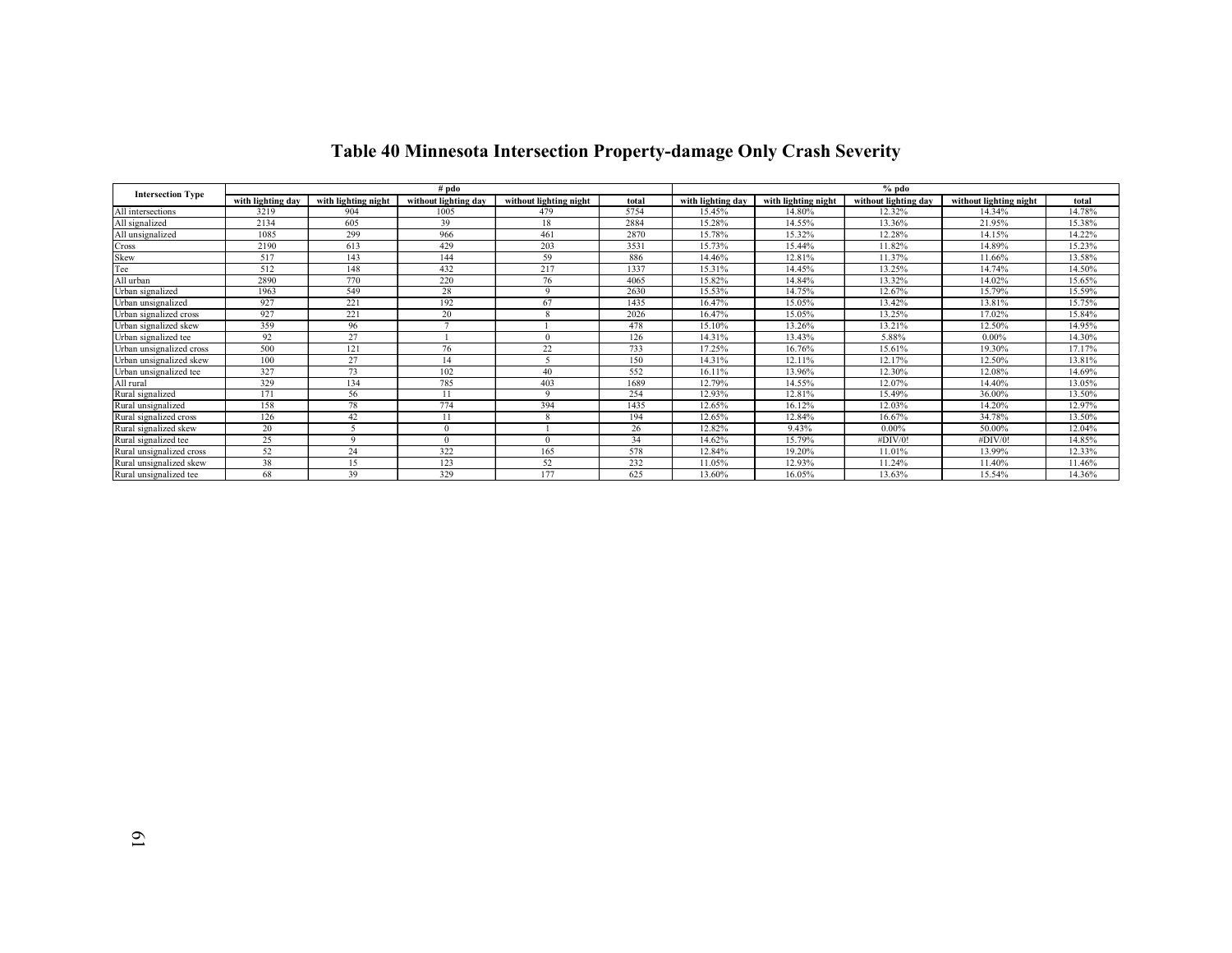| <b>Intersection Type</b> |                   |                     | # severity unknown   |                        |       |                   |                     | % severity unknown   |                        |        |
|--------------------------|-------------------|---------------------|----------------------|------------------------|-------|-------------------|---------------------|----------------------|------------------------|--------|
|                          | with lighting day | with lighting night | without lighting day | without lighting night | total | with lighting day | with lighting night | without lighting day | without lighting night | total  |
| All intersections        | 10107             | 3039                | 3620                 | 1683                   | 18616 | 48.50%            | 49.74%              | 44.38%               | 50.37%                 | 47.82% |
| All signalized           | 6727              | 2058                | 119                  | 29                     | 9009  | 48.17%            | 49.49%              | 40.75%               | 35.37%                 | 48.05% |
| All unsignalized         | 3380              | 981                 | 3501                 | 1654                   | 9607  | 49.16%            | 50.26%              | 44.52%               | 50.75%                 | 47.62% |
| Cross                    | 6704              | 1926                | 1553                 | 658                    | 10943 | 48.16%            | 48.51%              | 42.79%               | 48.28%                 | 47.20% |
| Skew                     | 1737              | 578                 | 556                  | 267                    | 3158  | 48.57%            | 51.79%              | 43.88%               | 52.77%                 | 48.41% |
| Tee                      | 1666              | 535                 | 1511                 | 758                    | 4515  | 49.82%            | 52.25%              | 46.35%               | 51.49%                 | 48.98% |
| All urban                | 8882              | 2578                | 759                  | 289                    | 12612 | 48.62%            | 49.68%              | 45.94%               | 53.32%                 | 48.54% |
| Urban signalized         | 6046              | 1848                | 91                   | 20                     | 8070  | 47.83%            | 49.66%              | 41.18%               | 35.09%                 | 47.84% |
| Urban unsignalized       | 2836              | 730                 | 668                  | 269                    | 4542  | 50.40%            | 49.73%              | 46.68%               | 55.46%                 | 49.85% |
| Urban signalized cross   | 2836              | 730                 | 68                   |                        | 6105  | 50.40%            | 49.73%              | 45.03%               | 36.17%                 | 47.73% |
| Urban signalized skew    | 1138              | 366                 | 16                   |                        | 1533  | 47.88%            | 50.55%              | 30.19%               | 25.00%                 | 47.95% |
| Urban signalized tee     | 308               | 110                 | $\mathbf{r}$         |                        | 432   | 47.90%            | 54.73%              | 41.18%               | 50.00%                 | 49.04% |
| Urban unsignalized cross | 1437              | 345                 | 214                  | 59                     | 2075  | 49.59%            | 47.78%              | 43.94%               | 51.75%                 | 48.62% |
| Urban unsignalized skew  | 360               | 121                 | 55                   | 23                     | 560   | 51.50%            | 54.26%              | 47.83%               | 57.50%                 | 51.57% |
| Urban unsignalized tee   | 1039              | 264                 | 399                  | 187                    | 1907  | 51.18%            | 50.48%              | 48.13%               | 56.50%                 | 50.76% |
| All rural                | 1225              | 461                 | 2861                 | 1394                   | 6004  | 47.63%            | 50.05%              | 43.99%               | 49.80%                 | 46.37% |
| Rural signalized         | 681               | 210                 | 28                   |                        | 939   | 51.47%            | 48.05%              | 39.44%               | 36.00%                 | 49.89% |
| Rural unsignalized       | 544               | 251                 | 2833                 | 1385                   | 5065  | 43.56%            | 51.86%              | 44.04%               | 49.93%                 | 45.77% |
| Rural signalized cross   | 504               | 150                 | 25                   |                        | 699   | 50.60%            | 45.87%              | 37.88%               | 39.13%                 | 48.64% |
| Rural signalized skew    | 80                | 29                  |                      |                        | 112   | 51.28%            | 54.72%              | 60.00%               | $0.00\%$               | 51.85% |
| Rural signalized tee     | 97                | 31                  | $\Omega$             |                        | 128   | 56.73%            | 54.39%              | #DIV/0!              | #DIV/0!                | 55.90% |
| Rural unsignalized cross | 163               | 59                  | 1246                 | 573                    | 2064  | 40.25%            | 47.20%              | 42.60%               | 48.60%                 | 44.02% |
| Rural unsignalized skew  | 159               | 62                  | 482                  | 242                    | 953   | 46.22%            | 53.45%              | 44.06%               | 53.07%                 | 47.06% |
| Rural unsignalized tee   | 222               | 130                 | 1105                 | 570                    | 2048  | 44.40%            | 53.50%              | 45.77%               | 50.04%                 | 47.07% |

## **Table 41 Minnesota Intersection Unknown Injury Crash Severity**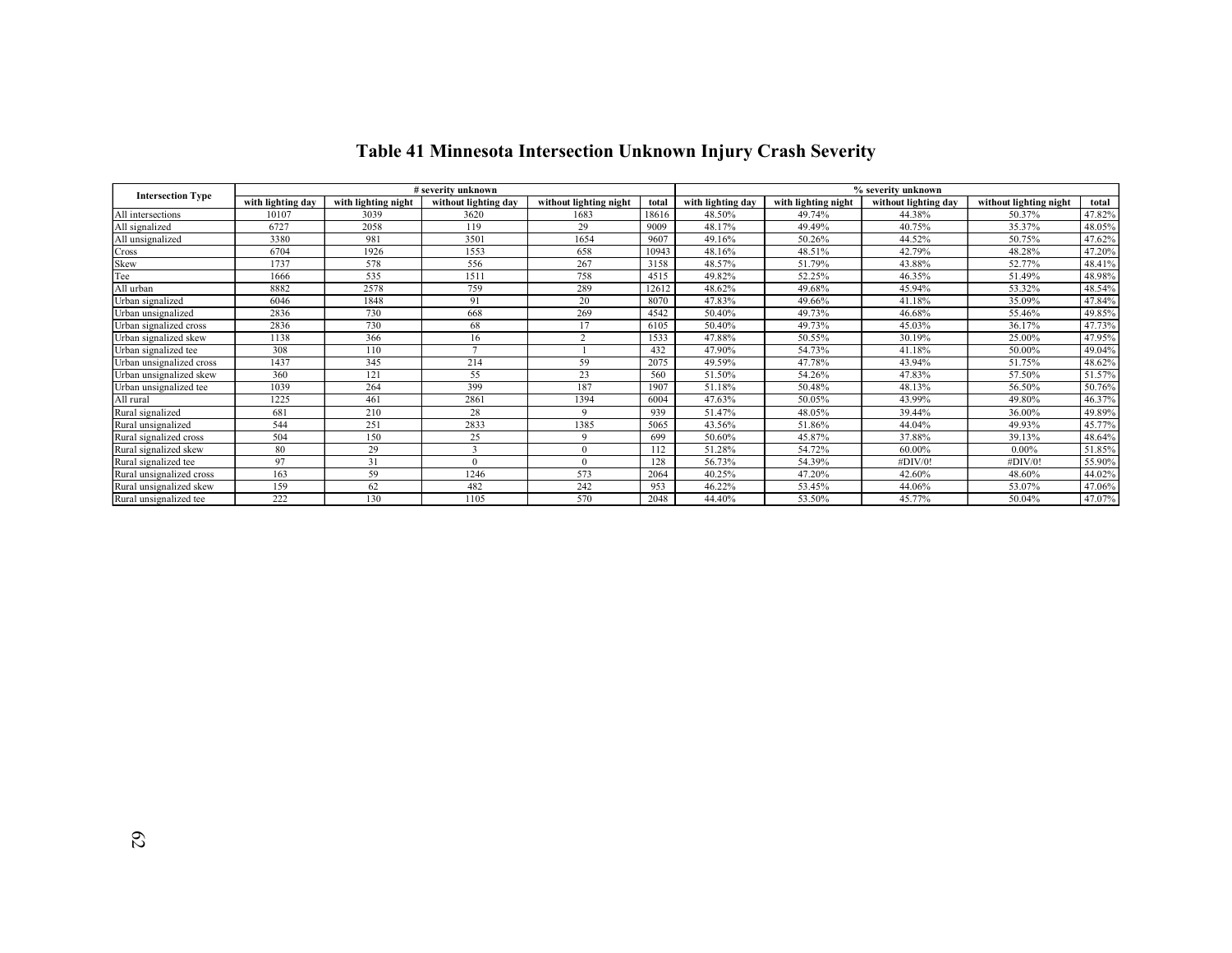#### 4.2.1.2 California

Table 42 shows the fatal crash frequency and proportion of total crashes for California intersections. Table 43 shows the incapacitating crash frequency and proportion of total crashes for California intersections. Table 44 shows the non-incapacitating crash frequency and proportion of total crashes for California intersections. Table 45 shows the possible injury crash frequency and proportion of total crashes for California intersections. Table 46 shows the property-damage only crash frequency and proportion of total crashes for California intersections. When considering all intersection forms, the crash severity distribution is as follows, irrespective of time of day and with or without lighting:

- Fatals: 0.85 percent
- Incapacitating injury: 2.47 percent
- Non-incapacitating injury: 14.33 percent
- Possible injury: 25.46 percent
- Property-damage only: 56.69 percent

When considering nighttime crashes with and without fixed roadway lighting, the proportion of the fatal crashes is higher without lighting than with lighting; the proportion of incapacity injury crashes is higher without lighting than with lighting; the proportion of non-incapacitating injury crashes without lighting is higher than with lighting; the proportion of possible injury crashes without lighting is lower than with lighting; and, the proportion of property-damage only crashes is lower without lighting than with lighting. As such, the severity distribution suggests that the nighttime crash severity is generally lower at California intersections with lighting than at those without lighting. Similar trends were observed in the daytime crash severity data, which suggests that others roadway and traffic control features, in addition to lighting, are influencing the crash severity at California intersections.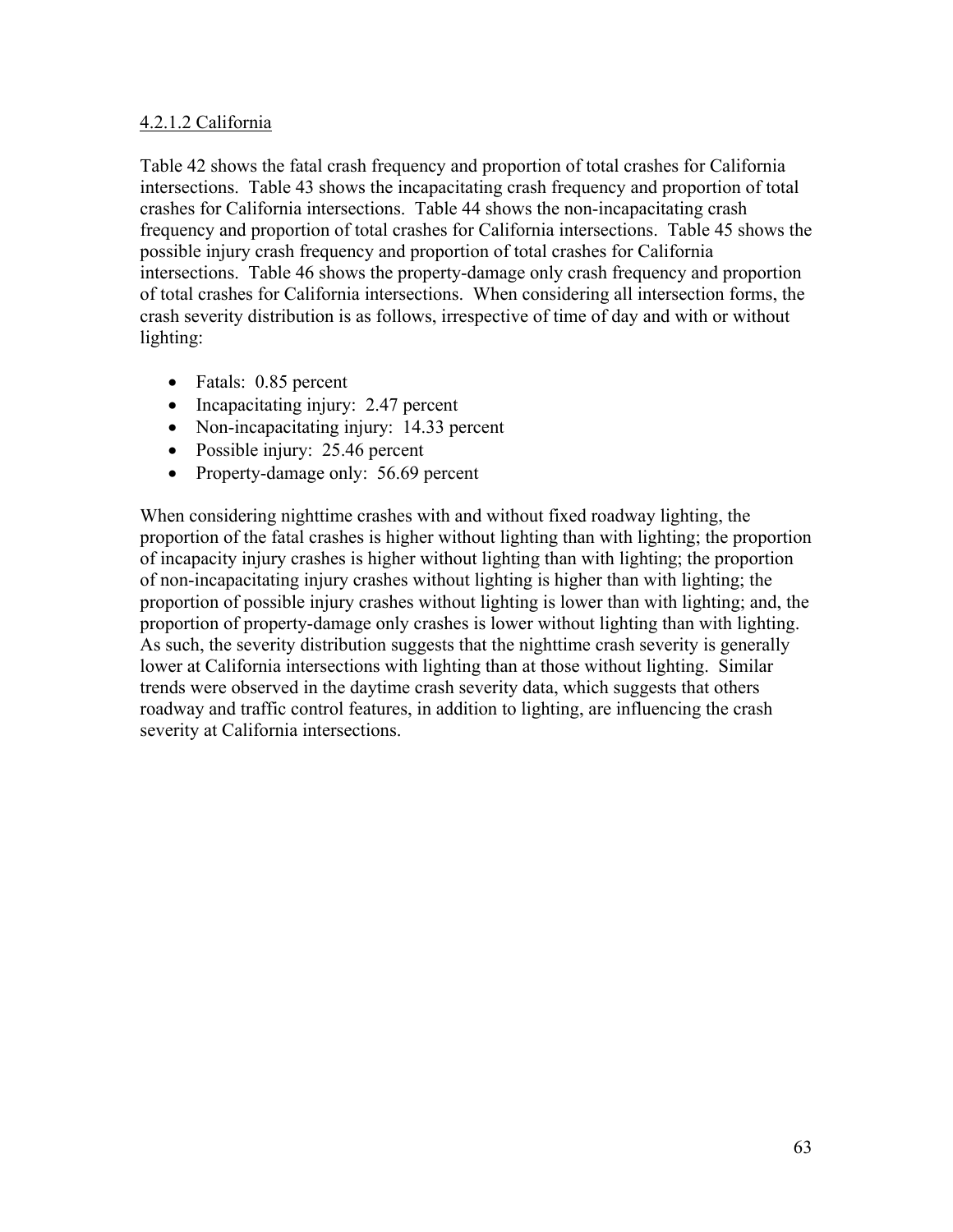| Intersections   |                   |                     | # fatal              |                        |       |                   |                     | % fatal              |                        |          |
|-----------------|-------------------|---------------------|----------------------|------------------------|-------|-------------------|---------------------|----------------------|------------------------|----------|
|                 | with lighting day | with lighting night | without lighting day | without lighting night | total | with lighting day | with lighting night | without lighting day | without lighting night | total    |
| all             | 120               | 84                  | 132                  | 58                     | 395   | 0.43%             | 0.91%               | 1.90%                | 2.44%                  | 0.85%    |
| all 4leg        | 66                | 57                  | 84                   | 39                     | 246   | 0.35%             | $0.86\%$            | 2.84%                | 3.87%                  | 0.83%    |
| all T           | 46                | 19                  | 39                   | 10                     | 115   | 0.64%             | 0.87%               | .14%                 | 0.85%                  | 0.82%    |
| all stop        | 83                | 50                  | 131                  | 58                     | 323   | 0.66%             | 1.50%               | 1.91%                | 2.48%                  | .28%     |
| all signal      | 37                | 34                  |                      | $^{\circ}$             | 72    | 0.24%             | 0.58%               | .30%                 | $0.00\%$               | 0.34%    |
| all Y/offset    | $\lambda$         |                     |                      |                        | 34    | 0.48%             | 1.72%               | 1.57%                | 4.79%                  | .17%     |
| signal 4leg     |                   | 32                  |                      |                        | 631   | 0.24%             | 0.64%               | 1.54%                | $0.00\%$               | 3.49%    |
| stop 4leg       | 35                | 25<br>ل کے          | 83                   | 39                     | 182   | 0.57%             | 1.59%               | 2.87%                | $4.00\%$               | 1.57%    |
| signal          | n                 |                     |                      |                        |       | 0.31%             | 0.14%               | $0.00\%$             | $0.00\%$               | $0.26\%$ |
| stop T          | 40                | 18                  | 39                   | 10                     | 108   | 0.77%             | 1.25%               | 1.15%                | 0.85%                  | $0.96\%$ |
| signal Y/offset | $\theta$          |                     |                      |                        |       | $0.00\%$          | 0.74%               | #DIV/0!              | #DIV/0!                | 0.19%    |
| stop Y/offset   |                   |                     |                      |                        |       | 0.62%             | 2.13%               | 1.57%                | 4.79%                  | 1.38%    |

## **Table 42 California Intersection Fatal Crash Severity**

## **Table 43 California Intersection Incapacitating Injury Crash Severity**

|                 |                   |                        | $#$ severe injury    |                        |                |                   |                     | % severe injury      |                        |       |
|-----------------|-------------------|------------------------|----------------------|------------------------|----------------|-------------------|---------------------|----------------------|------------------------|-------|
| Intersections   | with lighting day | with<br>lighting night | without lighting day | without lighting night | total          | with lighting day | with lighting night | without lighting day | without lighting night | total |
| all             | 464               | 252                    | 286                  | 148                    | 151            | .66%              | 2.73%               | 4.12%                | 6.24%                  | 2.47% |
| all 4leg        | 283               | 171                    | 135                  |                        | 671            | 1.48%             | 2.59%               | 4.57%                | 8.04%                  | 2.26% |
| all T           | 141               | 74                     | 128                  | 53                     | 396            | .98%              | 3.40%               | 3.75%                | 4.50%                  | 2.83% |
| all stop        | 255               | 114                    | 283                  | 148                    | 800            | 2.03%             | 3.41%               | 4.12%                | 6.33%                  | 3.17% |
| all signal      | 209               | 138                    |                      |                        | 351            | .36%              | 2.34%               | 3.90%                | $0.00\%$               | 1.64% |
| all Y/offset    | 40                |                        | 23                   | 14                     | 84             | 2.40%             | 1.51%               | 4.02%                | 7.45%                  | 2.88% |
| signal 4leg     | 164               | 113                    |                      |                        | 1364           | .26%              | 2.25%               | 3.08%                | $0.00\%$               | 7.54% |
| stop 4leg       | 119               | 58                     | - 4.4                |                        | 391            | .95%              | 3.68%               | 4.61%                | 8.30%                  | 3.38% |
| signal 1        | 35                | 23                     |                      |                        | 59             | .79%              | 3.12%               | 8.33%                | $0.00\%$               | 2.17% |
| stop T          | 106               |                        | 127                  | 53                     | 337            | 2.05%             | 3.55%               | 3.73%                | 4.51%                  | 2.99% |
| signal Y/offset | 10                |                        |                      |                        |                | 2.62%             | 1.48%               | #DIV/0!              | #DIV/0!                | 2.31% |
| stop Y/offset   | 30                |                        | $\sim$               |                        | $\overline{ }$ | 2.33%             | 1.52%               | 4.02%                | 7.45%                  | 3.01% |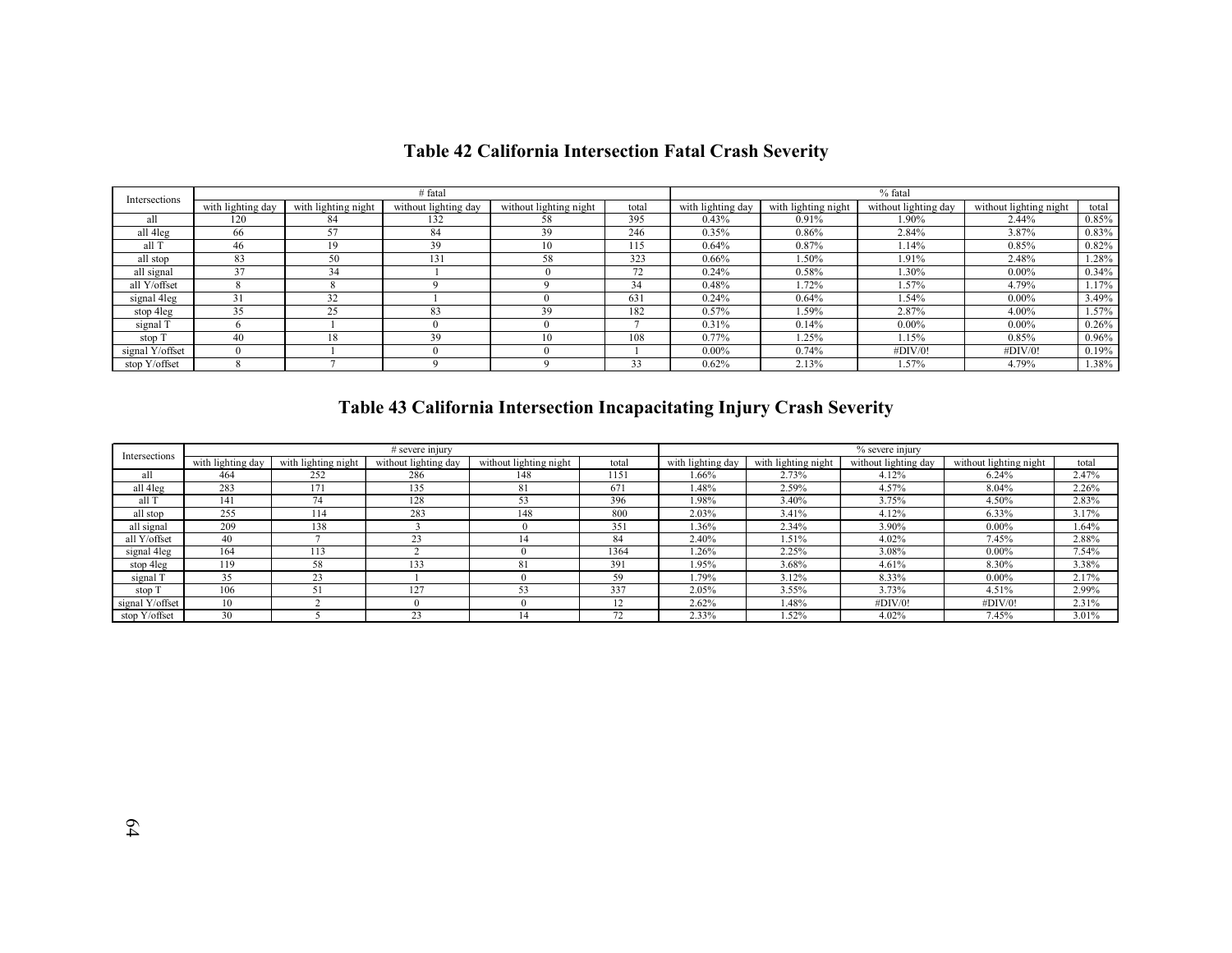| Intersections   |                   |                     | $#$ visible injury   |                        |       |                   |                     | % visible injury     |                        |        |
|-----------------|-------------------|---------------------|----------------------|------------------------|-------|-------------------|---------------------|----------------------|------------------------|--------|
|                 | with lighting day | with lighting night | without lighting day | without lighting night | total | with lighting day | with lighting night | without lighting day | without lighting night | total  |
| all             | 3600              | 1326                | 1314                 | 433                    | 6677  | 12.91%            | 14.36%              | 18.94%               | 18.25%                 | 14.33% |
| all 4leg        | 2453              | 916                 | 633                  | 213                    | 4216  | 12.86%            | 13.89%              | 21.44%               | 21.15%                 | 14.19% |
| all T           | 946               | 350                 | 584                  | 187                    | 2070  | 13.26%            | 16.09%              | 17.11%               | 15.87%                 | 14.82% |
| all stop        | 1752              | 541                 | 1298                 | 427                    | 402   | 13.95%            | 16.18%              | 18.92%               | 18.26%                 | 15.95% |
| all signal      | 1848              | 785                 |                      |                        | 2656  | 12.06%            | 13.33%              | 20.78%               | 17.14%                 | 12.43% |
| all Y/offset    | 201               | 60                  | 97                   | 33                     | 391   | 12.05%            | 12.93%              | 16.96%               | 17.55%                 | 13.42% |
| signal 4leg     | 1600              | 65                  |                      |                        | 4250  | 12.33%            | 12.97%              | 20.00%               | 16.13%                 | 23.50% |
| stop 4leg       | 853               | 265                 | 620                  | 208                    | 1946  | 14.00%            | 16.80%              | 21.47%               | 21.31%                 | 16.83% |
| signal 1        | 211               | 113                 |                      |                        | 328   | 10.78%            | 15.33%              | 25.00%               | 25.00%                 | 12.08% |
| stop T          | 735               | 237                 | 581                  | 186                    | 1742  | 14.19%            | 16.48%              | 17.08%               | 15.84%                 | 15.48% |
| signal Y/offset | 37                | 21                  |                      |                        | 58    | 9.69%             | 15.56%              | #DIV/0!              | #DIV/0!                | 11.15% |
| stop Y/offset   | 164               | 39                  | 97                   |                        | 333   | 12.75%            | 1.85%               | 16.96%               | 17.55%                 | 13.91% |

## **Table 44 California Intersection Non-incapacitating Crash Severity**

# **Table 45 California Intersection Possible Injury Crash Severity**

| Intersections   |                   |                     | $#$ pain/complaint   |                        |       |                   |                     | % pain/complaint     |                        |        |
|-----------------|-------------------|---------------------|----------------------|------------------------|-------|-------------------|---------------------|----------------------|------------------------|--------|
|                 | with lighting day | with lighting night | without lighting day | without lighting night | total | with lighting day | with lighting night | without lighting day | without lighting night | total  |
| all             | 7478              | 2424                | 1490                 | 452                    | 11862 | 26.82%            | 26.25%              | 21.48%               | 19.05%                 | 25.46% |
| all 4leg        | 5229              | 1822                | 625                  | 180                    | 7862  | 27.41%            | 27.62%              | 21.16%               | 17.87%                 | 26.47% |
| all T           | 1834              | 488                 | 730                  | 235                    | 3299  | 25.70%            | 22.44%              | 21.39%               | 19.95%                 | 23.62% |
| all stop        | 3173              | 743                 | 1473                 | 447                    | 5849  | 25.27%            | 22.22%              | 21.47%               | 19.12%                 | 23.20% |
| all signal      | 4305              | 1681                |                      |                        | 6013  | 28.10%            | 28.53%              | 22.08%               | 14.29%                 | 28.13% |
| all Y/offset    | 415               | 114                 | 135                  |                        | 701   | 24.88%            | 24.57%              | 23.60%               | 19.68%                 | 24.06% |
| signal 4leg     | 3662              | 1470                |                      |                        | 7133  | 28.21%            | 29.29%              | 21.54%               | 16.13%                 | 39.44% |
| stop 4leg       | 1567              | 352                 | 611                  | 175                    | 2706  | 25.71%            | 22.32%              | 21.16%               | 17.93%                 | 23.40% |
| signal T        | 540               | 179                 |                      |                        | 722   | 27.59%            | 24.29%              | 25.00%               | $0.00\%$               | 26.58% |
| stop T          | 294               | 309                 | 727                  | 235                    | 2577  | 24.99%            | 21.49%              | 21.38%               | 20.02%                 | 22.90% |
| signal Y/offset | 103               | 32                  |                      |                        | 135   | 26.96%            | 23.70%              | #DIV/0!              | #DIV/0!                | 25.96% |
| stop Y/offset   | 312               | 82                  | 135                  | 37                     | 566   | 24.26%            | 24.92%              | 23.60%               | 19.68%                 | 23.64% |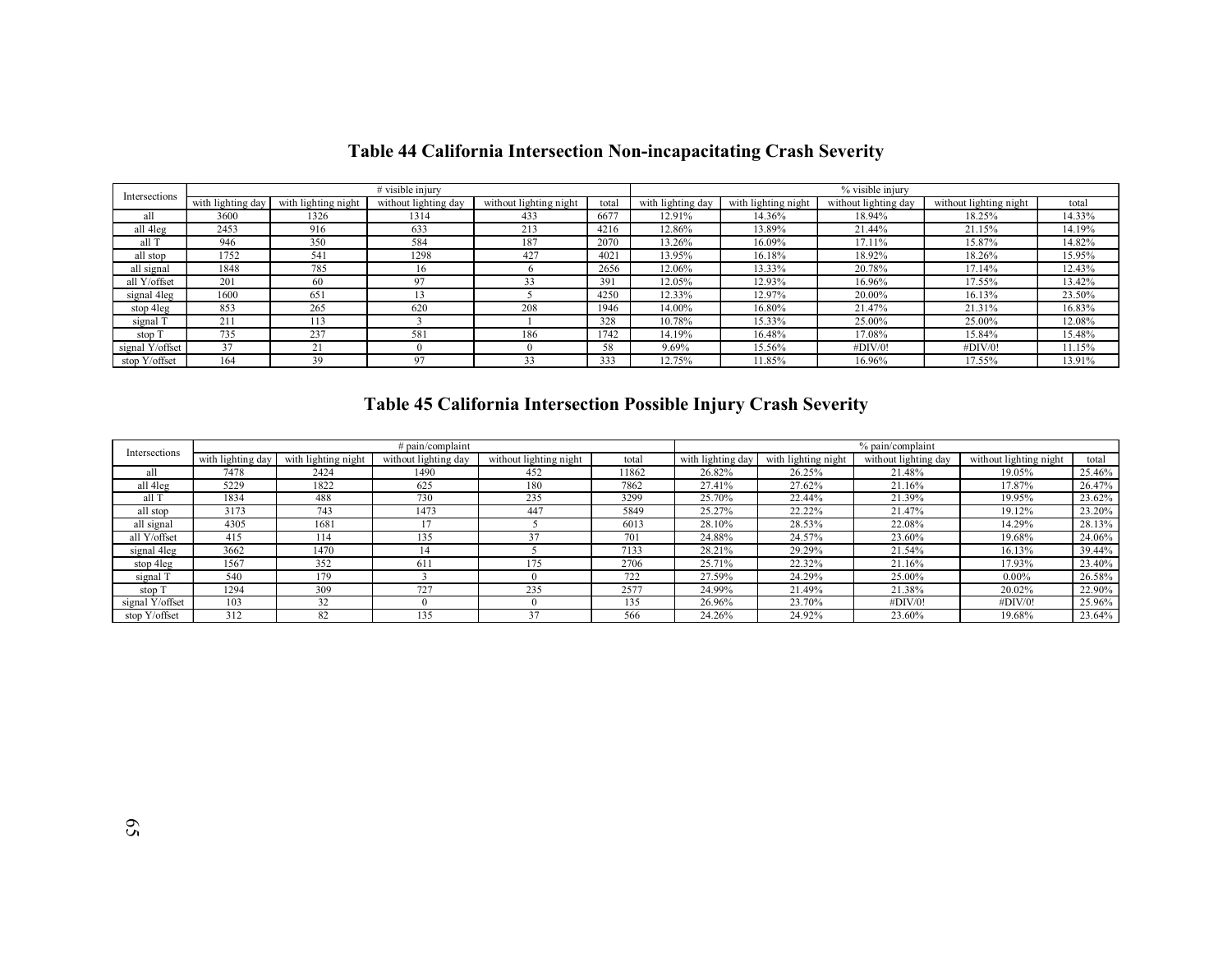|                 |                   |                     | $#$ pdo              |                        |       |                   |                     | $%$ pdo              |                        |        |
|-----------------|-------------------|---------------------|----------------------|------------------------|-------|-------------------|---------------------|----------------------|------------------------|--------|
| Intersections   | with lighting day | with lighting night | without lighting day | without lighting night | total | with lighting day | with lighting night | without lighting day | without lighting night | total  |
| all             | 16159             | 5130                | 3705                 | 1277                   | 26409 | 57.96%            | 55.55%              | 53.40%               | 53.81%                 | 56.69% |
| all 4leg        | 11005             | 3618                | 1475                 | 491                    | 16653 | 57.69%            | 54.85%              | 49.95%               | 48.76%                 | 56.06% |
| all T           | 4156              | 1237                | 1925                 | 692                    | 8062  | 58.25%            | 56.87%              | 56.40%               | 58.74%                 | 57.71% |
| all stop        | 7268              | 1890                | 3665                 | 1253                   | 14169 | 57.88%            | 56.52%              | 53.42%               | 53.59%                 | 56.20% |
| all signal      | 8891              | 3240                | 40                   |                        | 12240 | 58.04%            | 55.00%              | 51.95%               | 68.57%                 | 57.26% |
| all Y/offset    | 998               | 275                 | 305                  | 94                     | 1694  | 59.83%            | 59.27%              | 53.32%               | 50.00%                 | 58.13% |
| signal 4leg     | 7497              | 2743                | 35                   | $\mathcal{L}_{1}$      | 12575 | 57.75%            | 54.65%              | 53.85%               | 67.74%                 | 69.52% |
| stop 4 leg      | 3508              | 875                 | 1440                 | 470                    | 6321  | 57.56%            | 55.49%              | 49.86%               | 48.16%                 | 54.66% |
| signal T        | 1162              | 418                 |                      |                        | 1594  | 59.38%            | 56.72%              | 41.67%               | 75.00%                 | 58.69% |
| stop T          | 2994              | 819                 | 1920                 | 689                    | 6468  | 57.82%            | 56.95%              | 56.45%               | 58.69%                 | 57.48% |
| signal Y/offset | 232               | 79                  |                      |                        | 314   | 60.73%            | 58.52%              | #DIV/0!              | #DIV/0!                | 60.38% |
| stop Y/offset   | 766               | 196                 | 305                  | 94                     | 1380  | 59.56%            | 59.57%              | 53.32%               | 50.00%                 | 57.64% |

# **Table 46 California Intersection Property Damage Only Crash Severity**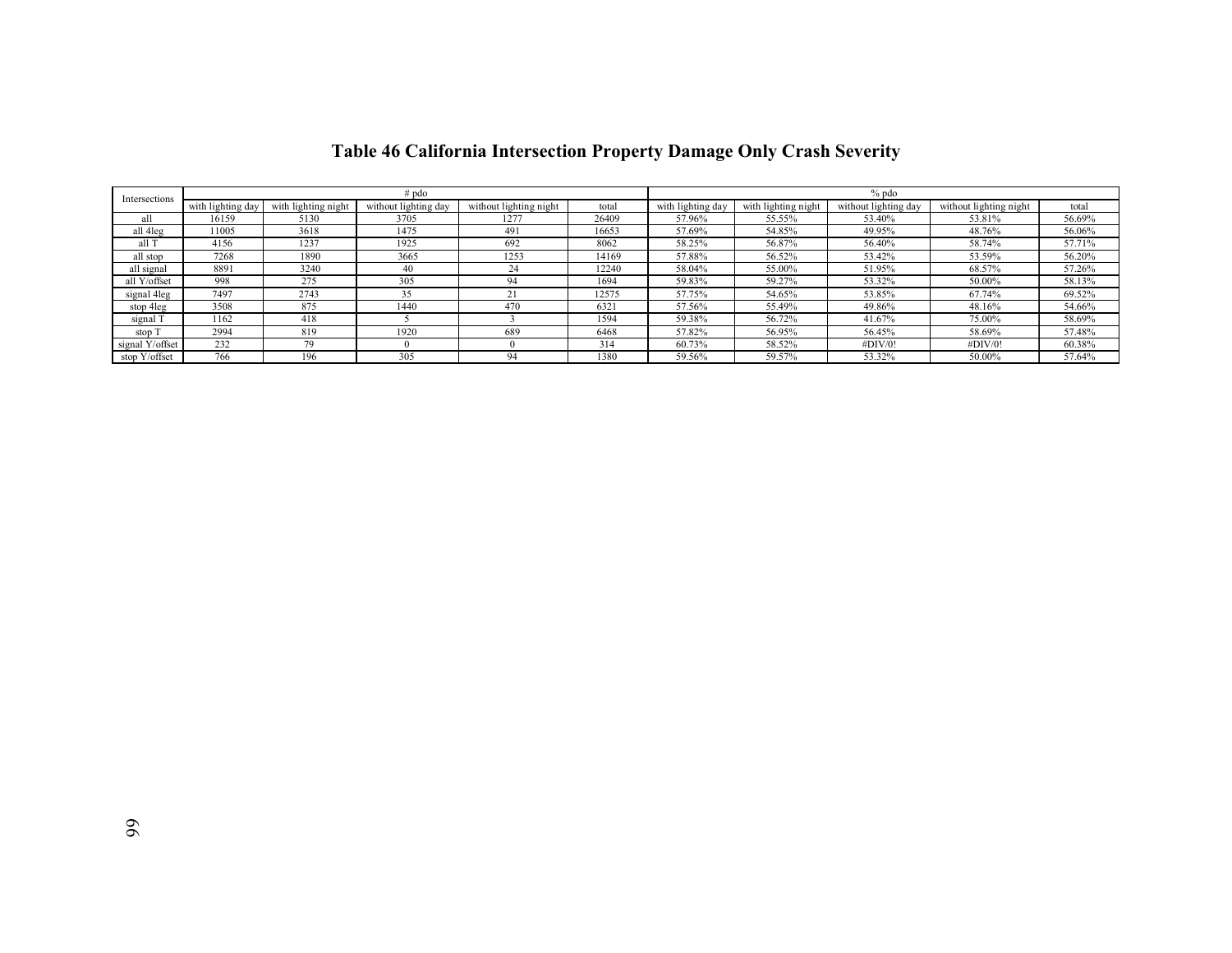#### *4.2.2 Minnesota Interchanges*

Table 47 shows severity distributions for Minnesota interchanges. When considering all interchange forms, the crash severity distribution is as follows, irrespective of time of day and with or without lighting:

- Fatals: 0.42 percent
- Incapacitating injury: 0.81 percent
- Non-incapacitating injury: 6.95 percent
- Possible injury: 18.78 percent
- Property-damage only: 21.40 percent
- Unknown severity: 52.09 percent

When considering nighttime crashes with and without fixed roadway lighting, the proportion of the fatal crashes is higher without lighting than with lighting; the proportion of incapacitating injury crashes is higher without lighting than with lighting; the proportion of non-incapacitating injury crashes without lighting is higher than with lighting; the proportion of possible injury crashes without lighting is lower than with lighting; and, the proportion of property-damage only crashes is higher without lighting than with lighting. As such, the severity distribution suggests that the nighttime crash severity is generally lower at Minnesota interchanges with lighting than at those without lighting. Again, similar trends were observed in the daytime crash frequency data, suggesting that other roadway and traffic control features, in addition to lighting, may be influencing the crash severity distribution.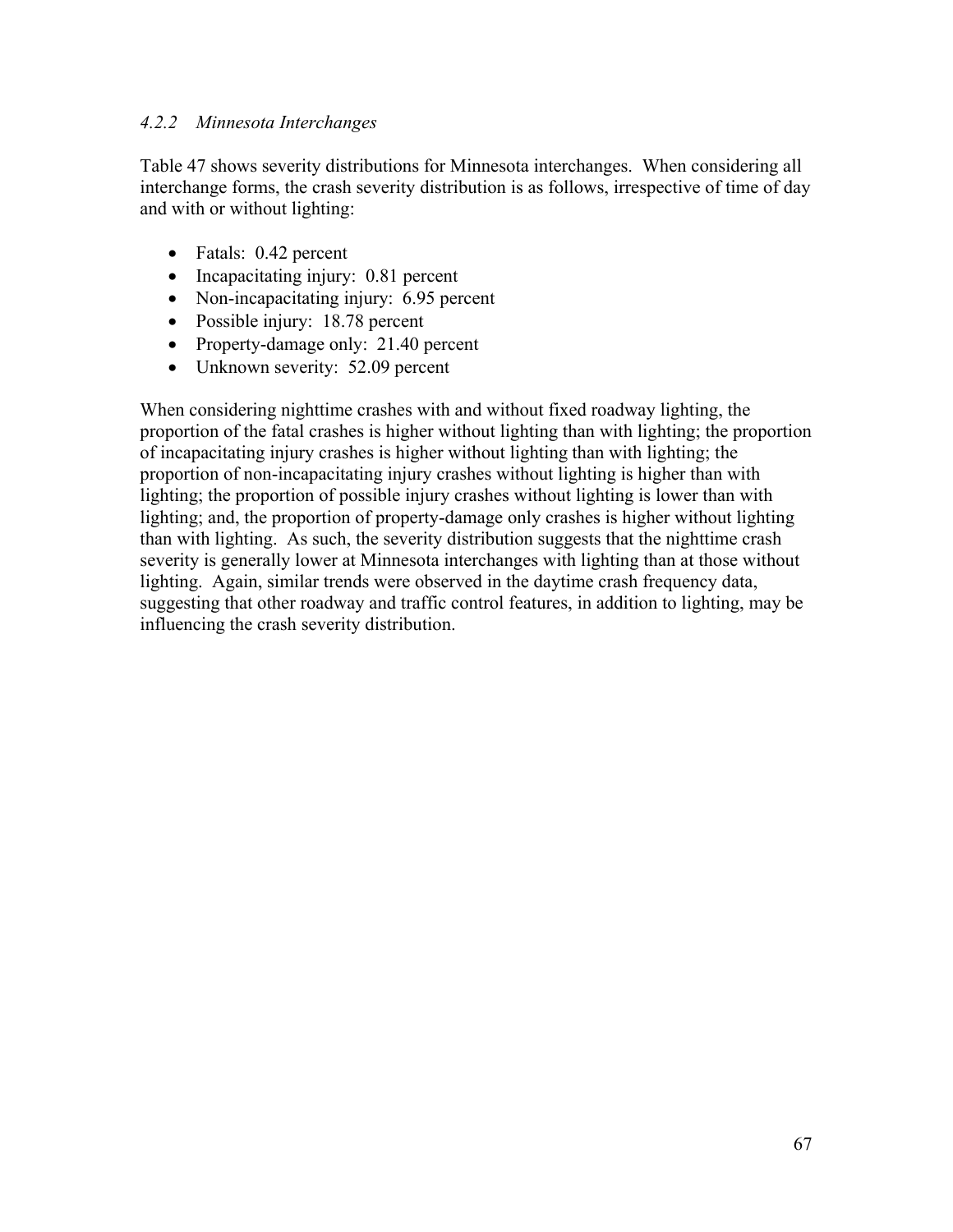|                       |       |         |                      |         | All Interchange Data            |                         |                |                         |         |                |         |       |
|-----------------------|-------|---------|----------------------|---------|---------------------------------|-------------------------|----------------|-------------------------|---------|----------------|---------|-------|
|                       |       |         | <b>With Lighting</b> |         |                                 |                         |                | <b>Without Lighting</b> |         |                |         |       |
| <b>Crash Severity</b> | Dav   | Percent | Night                | Percent | Total                           | Dav                     | Percent        | Night                   | Percent | Total          | Percent | Total |
| <b>Total Crashes</b>  | 24293 | 70.22%  | 10304                | 29.78%  | 34597                           | 1176                    | 60.65%         | 763                     | 39.35%  | 1939           | 100.00% | 36536 |
| <b>PDO</b>            | 5253  | 21.62%  | 2136                 | 20.73%  | 7389                            | 248                     | 21.09%         | 183                     | 23.98%  | 431            | 21.40%  | 7820  |
| Severity Unknown      | 12652 | 52.08%  | 5299                 | 51.43%  | 17951                           | 539                     | 45.83%         | 380                     | 49.80%  | 919            | 51.65%  | 18870 |
| Possible Injury       | 4688  | 19.30%  | 1853                 | 17.98%  | 6541                            | 213                     | 18.11%         | 107                     | 14.02%  | 320            | 18.78%  | 6861  |
| Minor Injury          | 1469  | 6.05%   | 848                  | 8.23%   | 2317                            | 143                     | 12.16%         | 78                      | 10.22%  | 221            | 6.95%   | 2538  |
| Major Injury          | 162   | 0.67%   | 103                  | 1.00%   | 265                             | 20                      | 1.70%          | 10                      | 1.31%   | 30             | 0.81%   | 295   |
| Fatal                 | 69    | 0.28%   | 65                   | 0.63%   | 134                             | 13                      | 1.11%          | 5                       | 0.66%   | 18             | 0.42%   | 152   |
|                       |       |         |                      |         |                                 |                         |                |                         |         |                |         |       |
|                       |       |         |                      |         | <b>Urban Interchanges</b>       |                         |                |                         |         |                |         |       |
|                       |       |         | <b>With Lighting</b> |         |                                 |                         |                | <b>Without Lighting</b> |         |                |         |       |
| <b>Crash Severity</b> | Dav   | Percent | Night                | Percent | Total                           | Dav                     | Percent        | Niaht                   | Percent | Total          | Percent | Total |
| <b>Total Crashes</b>  | 21872 | 70.11%  | 9060                 | 29.04%  | 31292                           | 189                     | 0.61%          | 74                      | 0.24%   | 265            | 100.00% | 31195 |
| <b>PDO</b>            | 4775  | 21.83%  | 1898                 | 20.95%  | 6794                            | 43                      | 22.75%         | 17                      | 22.97%  | 61             | 21.97%  | 6733  |
| Severity Unknown      | 11399 | 52.12%  | 4621                 | 51.00%  | 16161                           | 83                      | 43.92%         | 33                      | 44.59%  | 116            | 52.18%  | 16277 |
| Possible Injury       | 4247  | 19.42%  | 1662                 | 18.34%  | 5973                            | 37                      | 19.58%         | 11                      | 14.86%  | 49             | 19.30%  | 5957  |
| Minor Injury          | 1260  | 5.76%   | 735                  | 8.11%   | 2022                            | 19                      | 10.05%         | 12                      | 16.22%  | 31             | 6.58%   | 2026  |
| Major Injury          | 134   | 0.61%   | 94                   | 1.04%   | 234                             | 5                       | 2.65%          | $\overline{1}$          | 1.35%   | 6              | 0.77%   | 234   |
| Fatal                 | 57    | 0.26%   | 50                   | 0.55%   | 108                             | $\overline{2}$          | 1.06%          | $\mathbf{0}$            | 0.00%   | $\overline{2}$ | 0.35%   | 109   |
|                       |       |         |                      |         |                                 |                         |                |                         |         |                |         |       |
|                       |       |         |                      |         |                                 |                         |                |                         |         |                |         |       |
|                       |       |         |                      |         | <b>Rural Interchanges</b>       |                         |                |                         |         |                |         |       |
|                       |       |         | <b>With Lighting</b> |         |                                 | <b>Without Lighting</b> |                |                         |         |                |         |       |
| <b>Crash Severity</b> | Day   | Percent | Night                | Percent | <b>Total</b>                    | Day                     | Percent        | Night                   | Percent | <b>Total</b>   | Percent | Total |
| <b>Total Crashes</b>  | 2421  | 44.88%  | 1244                 | 23.06%  | 3699                            | 987                     | 18.30%         | 689                     | 12.77%  | 1695           | 100.00% | 5394  |
| <b>PDO</b>            | 478   | 19.74%  | 238                  | 19.13%  | 728                             | 205                     | 20.77%         | 166                     | 24.09%  | 378            | 20.50%  | 1106  |
| Severity Unknown      | 1253  | 51.76%  | 678                  | 54.50%  | 1942                            | 456                     | 46.20%         | 347                     | 50.36%  | 812            | 51.06%  | 2754  |
| Possible Injury       | 441   | 18.22%  | 191                  | 15.35%  | 638                             | 176                     | 17.83%         | 96                      | 13.93%  | 275            | 16.93%  | 913   |
| Minor Injury          | 209   | 8.63%   | 113                  | 9.08%   | 325                             | 124                     | 12.56%         | 66                      | 9.58%   | 190            | 9.55%   | 515   |
| Major Injury          | 28    | 1.16%   | 9                    | 0.72%   | 39                              | 15                      | 1.52%          | 9                       | 1.31%   | 24             | 1.17%   | 63    |
| Fatal                 | 12    | 0.50%   | 15                   | 1.21%   | 27                              | 11                      | 1.11%          | 5                       | 0.73%   | 16             | 0.80%   | 43    |
|                       |       |         |                      |         |                                 |                         |                |                         |         |                |         |       |
|                       |       |         |                      |         | <b>All Diamond Interchanges</b> |                         |                |                         |         |                |         |       |
|                       |       |         | <b>With Lighting</b> |         |                                 |                         |                | <b>Without Lighting</b> |         |                |         |       |
| <b>Crash Severity</b> | Day   | Percent | <b>Night</b>         | Percent | Total                           | Day                     | <b>Percent</b> | Night                   | Percent | <b>Total</b>   | Percent | Total |
| <b>Total Crashes</b>  | 18190 | 66.46%  | 7537                 | 27.54%  | 25727                           | 979                     | 3.58%          | 662                     | 2.42%   | 1641           | 100.00% | 27368 |
| PD <sub>O</sub>       | 3891  | 21.39%  | 1590                 | 21.10%  | 5481                            | 210                     | 21.45%         | 165                     | 24.92%  | 375            | 21.40%  | 5856  |
| Severity Unknown      | 9528  | 52.38%  | 3861                 | 51.23%  | 13389                           | 453                     | 46.27%         | 325                     | 49.09%  | 778            | 51.76%  | 14167 |
| Possible Injury       | 3492  | 19.20%  | 1352                 | 17.94%  | 4844                            | 169                     | 17.26%         | 94                      | 14.20%  | 263            | 18.66%  | 5107  |
| Minor Injury          | 1106  | 6.08%   | 614                  | 8.15%   | 1720                            | 119                     | 12.16%         | 67                      | 10.12%  | 186            | 6.96%   | 1906  |
| <b>Major Injury</b>   | 123   | 0.68%   | 72                   | 0.96%   | 195                             | 18                      | 1.84%          | 8                       | 1.21%   | 26             | 0.81%   | 221   |
| Fatal                 | 50    | 0.27%   | 48                   | 0.64%   | 98                              | 10                      | 1.02%          | $\overline{3}$          | 0.45%   | 13             | 0.41%   | 111   |
|                       |       |         |                      |         |                                 |                         |                |                         |         |                |         |       |
|                       |       |         |                      |         | All Non-diamond Interchanges    |                         |                |                         |         |                |         |       |
|                       |       |         | <b>With Lighting</b> |         |                                 |                         |                | <b>Without Lighting</b> |         |                |         |       |
| <b>Crash Severity</b> | Dav   | Percent | Niaht                | Percent | Total                           | Dav                     | Percent        | <b>Night</b>            | Percent | <b>Total</b>   | Percent | Total |
| <b>Total Crashes</b>  | 6103  | 66.55%  | 2767                 | 30.17%  | 8870                            | 199                     | 2.17%          | 101                     | 1.10%   | 300            | 100.00% | 9170  |
| <b>PDO</b>            | 1362  | 22.32%  | 546                  | 19.73%  | 1908                            | 38                      | 19.10%         | 18                      | 17.82%  | 56             | 21.42%  | 1964  |
| Severity Unknown      | 3124  | 51.19%  | 1438                 | 51.97%  | 4562                            | 88                      | 44.22%         | 55                      | 54.46%  | 143            | 51.31%  | 4705  |
| Possible Injury       | 1196  | 19.60%  | 501                  | 18.11%  | 1697                            | 44                      | 22.11%         | 13                      | 12.87%  | 57             | 19.13%  | 1754  |
| Minor Injury          | 363   | 5.95%   | 234                  | 8.46%   | 597                             | 24                      | 12.06%         | 11                      | 10.89%  | 35             | 6.89%   | 632   |
| Major Injury          | 39    | 0.64%   | 31                   | 1.12%   | 70                              | $\overline{2}$          | 1.01%          | 2                       | 1.98%   | 4              | 0.81%   | 74    |
| Fatal                 | 19    | 0.31%   | 17                   | 0.61%   | 36                              | 3                       | 1.51%          | $\overline{2}$          | 1.98%   | 5              | 0.45%   | 41    |

### **Table 47 Minnesota Interchange Fatal Crash Severity**

#### *4.2.3 Freeway Segments*

#### 4.2.3.1 Washington

Table 48 shows severity distribution for Washington roadway segments with and without continuous freeway lighting. The crash severity distribution indicates the following:

- The proportion of fatal crashes is higher along roadway sections without lighting when compared to roadway sections with lighting, both during the day and at night;
- The proportion of disabling injury crashes is higher along roadway sections without lighting when compared to roadway sections with lighting, both during the day and at night;
- The proportion of evident injury crashes is higher along roadway sections without lighting when compared to roadway sections with lighting, both during the day and at night;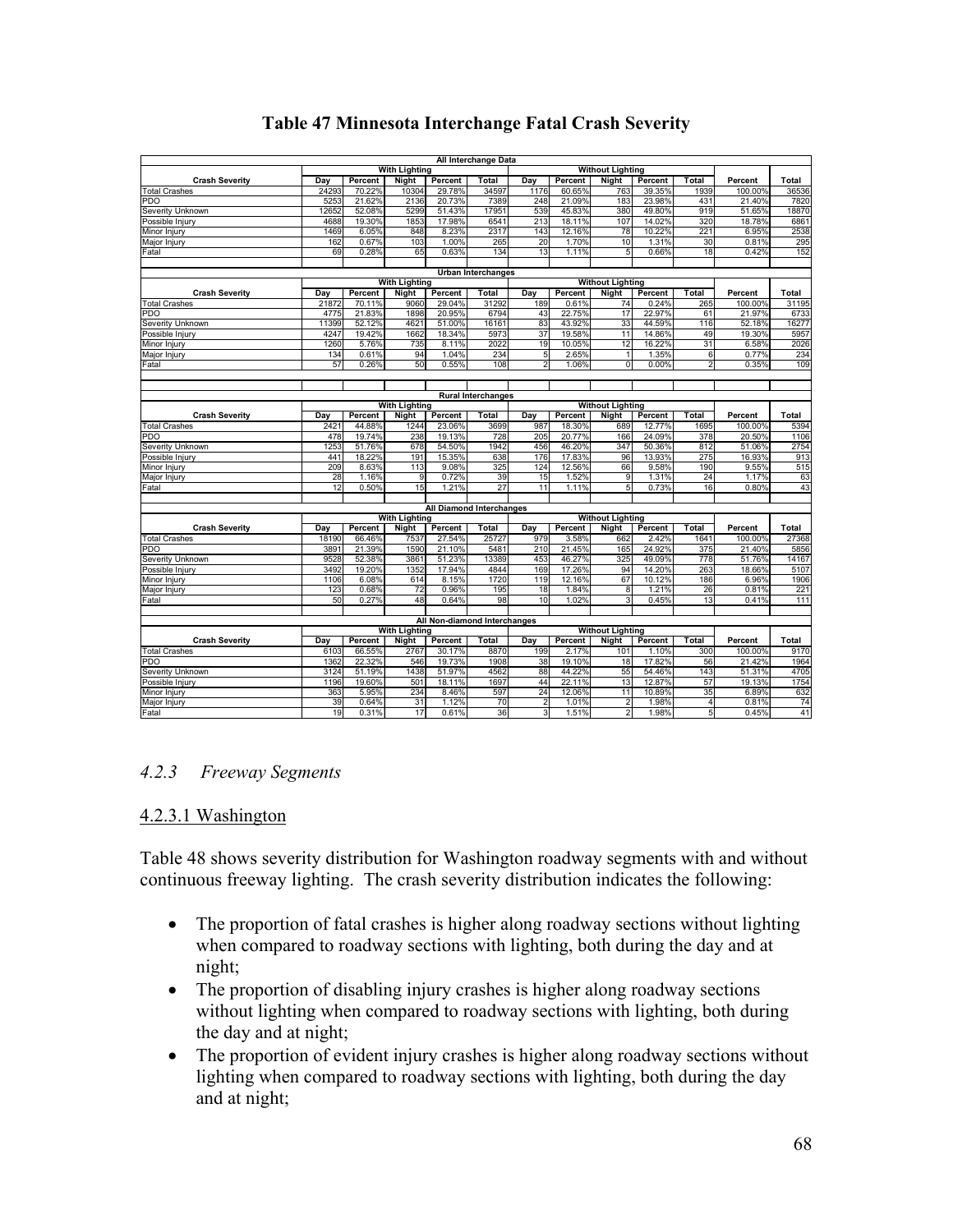- The proportion of possible injury crashes is lower along roadway sections without lighting when compared to roadway sections with lighting, both during the day and at night;
- The proportion of property damage only (PDO) crashes is lower along roadway sections without lighting when compared to roadway sections with lighting, both during the day and at night.

| Day/Night | <b>Total Length</b><br>(miles) | Lighting<br>Indicator | Severity Level       | <b>COUNTS</b> | Mean Count<br>Per Mile Per<br>Year | Severity<br>Proportion |
|-----------|--------------------------------|-----------------------|----------------------|---------------|------------------------------------|------------------------|
|           |                                |                       | <b>PDO</b>           | 10430         | 2.74                               | 63.86%                 |
|           |                                |                       | Possible injury      | 4816          | 1.27                               | 29.49%                 |
|           | 760.93                         | With                  | Evident injury       | 954           | 0.25                               | 5.84%                  |
|           |                                | Lighting              | Disabling injury     | 112           | 0.03                               | 0.69%                  |
|           |                                |                       | Fatal                | 21            | 0.01                               | 0.13%                  |
| Day       |                                |                       | <b>Total Crashes</b> | 16333         | 4.29                               | 100.00%                |
|           |                                |                       | <b>PDO</b>           | 18689         | 4.87                               | 63.42%                 |
|           |                                |                       | Possible injury      | 7685          | 2.00                               | 26.08%                 |
|           | 767.92                         | Without               | Evident injury       | 2666          | 0.69                               | 9.05%                  |
|           |                                | Lighting              | Disabling injury     | 325           | 0.08                               | 1.10%                  |
|           |                                |                       | Fatal                | 104           | 0.03                               | 0.35%                  |
|           |                                |                       | <b>Total Crashes</b> | 29469         | 7.68                               | 100.00%                |
|           |                                |                       | <b>PDO</b>           | 3193          | 0.84                               | 62.85%                 |
|           |                                |                       | Possible injury      | 1341          | 0.35                               | 26.40%                 |
|           | 760.93                         | With                  | Evident injury       | 466           | 0.12                               | 9.17%                  |
|           |                                | Lighting              | Disabling injury     | 59            | 0.02                               | 1.16%                  |
|           |                                |                       | Fatal                | 21            | 0.01                               | 0.41%                  |
| Night     |                                |                       | <b>Total Crashes</b> | 5080          | 1.34                               | 100.00%                |
|           |                                |                       | <b>PDO</b>           | 7506          | 1.95                               | 65.11%                 |
|           |                                |                       | Possible injury      | 2414          | 0.63                               | 20.94%                 |
|           | 767.92                         | Without               | Evident injury       | 1308          | 0.34                               | 11.35%                 |
|           |                                | Lighting              | Disabling injury     | 203           | 0.05                               | 1.76%                  |
|           |                                |                       | Fatal                | 97            | 0.03                               | 0.84%                  |
|           |                                |                       | <b>Total Crashes</b> | 11528         | 3.00                               | 100.00%                |

**Table 48 Severity Distribution for Washington Freeway Segments**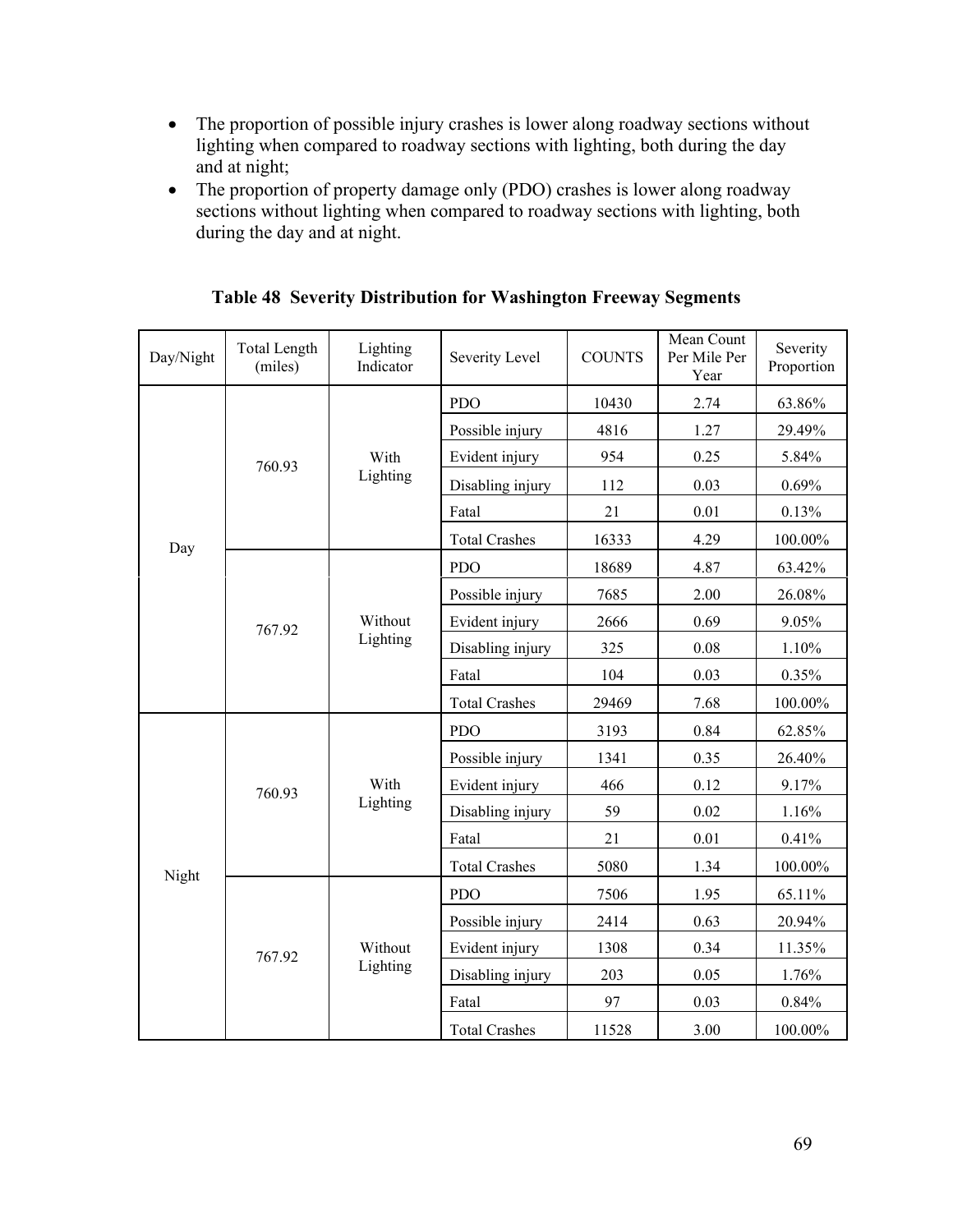#### 4.2.3.2 Oregon and Virginia Freeway Segments

The database acquired from Monsere and Grile (2002) contained only crash frequency data, so a severity distribution for freeway segments with and without lighting in Oregon was not developed for the present study. The freeway segment crash data from Virginia contained severity information at three levels: fatal, injury, and PDO. The severity distributions for locations with and without continuous freeway lighting, stratified by daytime and nighttime periods, are shown in Table 49.

| Lighting         | Fatal Crashes $(\% )$ |           | Injury Crashes $(\% )$ |           | PDO Crashes $(\% )$ |           |  |
|------------------|-----------------------|-----------|------------------------|-----------|---------------------|-----------|--|
| Presence         | Javtime               | Nighttime | Davtime                | Nighttime | Davtime             | Nighttime |  |
| Without Lighting |                       | U.1       | າາາ                    |           | 45.8                | 19.8      |  |
| With Lighting    |                       | 0.2       | 24.4                   |           | 47.2                | 18.5      |  |

|  | Table 49 Crash Severity Distribution for Virginia Freeway Segments |  |  |
|--|--------------------------------------------------------------------|--|--|
|  |                                                                    |  |  |

Based on the results provided in Table 49, it appears that locations with lighting experience fewer nighttime injury and PDO crashes than segments without lighting, but the proportion of fatal crashes is higher at night with lighting than without lighting. During the day, locations with continuous freeway lighting experience more PDO and injury crashes than locations without lighting; the proportion of fatal crashes with and without lighting is equal during the daytime.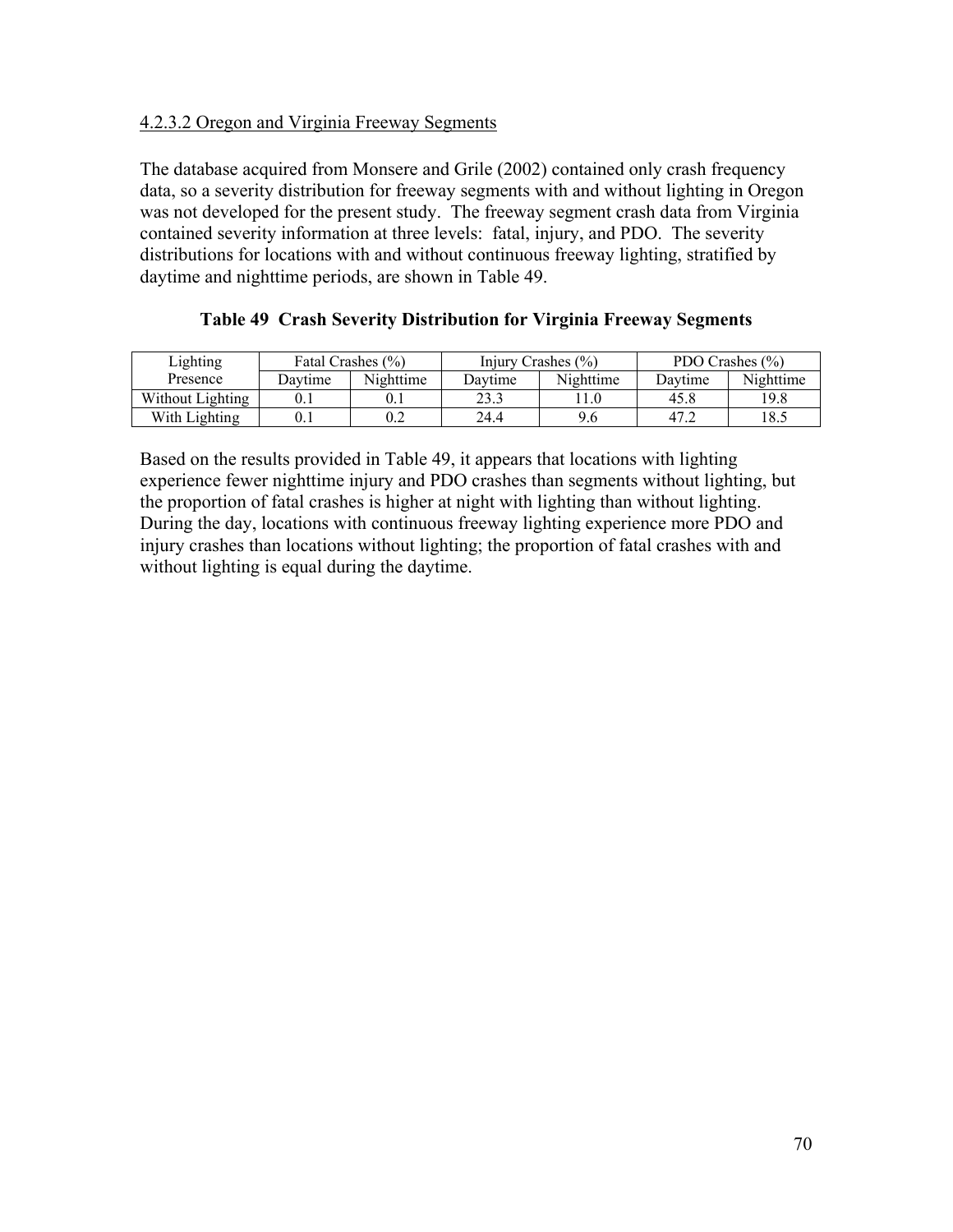#### **5. SUMMARY AND CONCLUSIONS**

The results of the negative binomial regression models indicate that the presence of fixed roadway lighting appears to be associated with a safety benefit at intersections included in the present analysis. Using the nighttime and daytime negative binomial crash frequency models for all intersections in California, the difference in the night-day ratios between intersections with lighting and those without lighting is a 22.51 percent lower expected total crash frequency (range is 18 to 26 percent reduction based on  $95<sup>th</sup>$ ) percentile confidence interval). This suggests that the presence of lighting is associated with a net safety benefit. At nearly all levels of the analysis taxonomy for California intersections, the difference in the night-day crash ratios between lighted and unlighted intersections, computed using the negative binomial regression models, indicated a mean 20 to 30 percent reduction in the night-day crash ratio with lighting. The only exceptions were at signalized tee-intersections and signalized wye- or offset-intersections. The loglinear night-day ratio models, and the night-day descriptive statistics, both produced results that showed a less favorable safety benefit attributed to roadway lighting at intersections. As noted earlier in this report, computing night-day ratios using only crash data does not control for differences in the roadway geometry or traffic control features across intersections. Use of the night-day ratio log-linear models resulted in a significant reduction in the sample size used to estimate the safety effects of roadway lighting. As such, results obtained from the negative binomial regression models appear most suitable in the present study.

For Minnesota intersections, an expected 11.9 percent reduction (5 to 18 percent reduction based on  $95<sup>th</sup>$ -percentile confidence interval) in the night-day total crash ratio was computed using the negative binomial regression models for all intersections. At most levels of the analysis taxonomy, the models predict a reduction in the night-day total crash ratio of between 5 and 26 percent. For urban signalized skew intersections, urban signalized t-intersections, urban unsignalized cross-intersections, rural signalized intersections, and rural unsignalized t-intersections, the change in the night-day crash ratio was positive, indicating that the presence of roadway lighting is associated with a crash increase. At most levels of the analysis taxonomy, the night-day ratios computed using only the crash data showed a more favorable safety benefit from the presence of roadway lighting when compared to the negative binomial regression models. The loglinear models exhibited inconsistent results when compared to the negative binomial regression models. Again, the sample size used to estimate the log-linear models was significantly lower than the sample used to estimate the negative binomial models. As such, results from the negative binomial regression models appear more suitable to compute the change in the night-day ratios for Minnesota intersections with and without lighting.

At Minnesota interchange locations, a mean 7.77 percent decrease (6 percent increase to 20 percent reduction based on  $95<sup>th</sup>$ -percentile confidence interval) in the night-day ratio at locations with lighting was computed using the negative binomial regression parameter estimates. Similar results were obtained when considering the effects of full or partial interchange lighting. At lower levels of the analysis taxonomy, the safety effects of lighting interchange areas were inconsistent. Computing the nightday ratios using only the crash data showed more favorable safety effects attributed to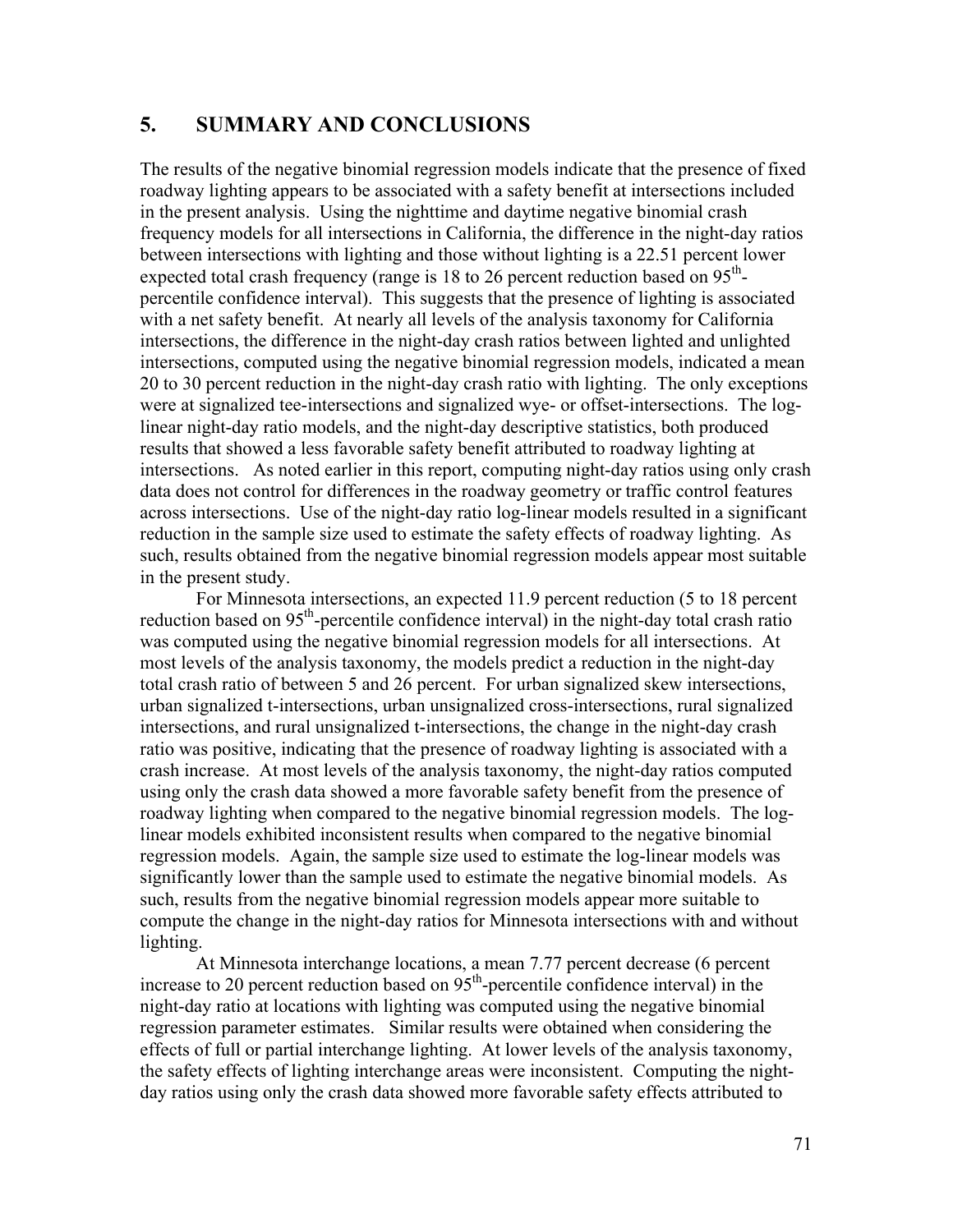roadway lighting when compared to the negative binomial regression models, but do not control for the various roadway features present at the analysis locations. As such, the safety effects from roadway lighting at interchange locations that were computed using the negative binomial regression models appear more suitable in the present analysis. Based on the confidence interval around the point estimate of the night-day ratio computed from the negative binomial regression model, the presence of interchange lighting does not appear to have a significant benefit on total crashes.

The freeway segment analysis in Washington indicated that continuous freeway lighting was associated with an expected 4.3 percent increase (2 percent reduction to 11 percent increase based on 95<sup>th</sup>-percentile confidence interval) in the night-day total crash ratio along segments with lighting when compared to segments without lighting. This result was obtained when accounting for interchange and overpass locations, as well as segments with only point lighting. When excluding point lighting locations from the analysis, the models were used to predict an expected 10.4 percent decrease in the nightday ratio for continuous lighting in the median only. If lighting was located only on the right-side of the freeway segment, the models predicted an expected 0.3 percent increase in the night-day ratio on segments with lighting relative to segments without lighting. If continuous lighting was located along both sides of the freeway segment, the negative binomial models predicted an expected 15.0 percent decrease in the night-day crash ratio when comparing lighted segments to those that were not lighted. Similar trends were observed when stratifying the sample into urban and rural segments, where an expected safety benefit was computed for segments with lighting on the median- or on both sides, but an expected increase in the night-day ratio was computed when lighting was present only on the right-side of the freeway segment. When excluding freeway segments with point lighting, interchanges, and overpasses, the sample size was reduced by nearly 90 percent, resulting in large standard errors for the lighting presence parameter estimates. The night-day ratios computed using the crash data generally showed a significant safety benefit for fixed roadway lighting; however, these ratios do not account for the roadway geometrics present along roadway segments.

The freeway segment analyses using data from Oregon and Virginia produced consistent results. In Oregon, a mean 6.7 percent decrease (34.4 percent decrease to 32.6 increase based on 95<sup>th</sup>-percentile confidence interval) in the night-day ratio was computed from the negative binomial regression models, indicating a net safety benefit on roadway segments with continuous freeway lighting. Similarly, the negative binomial regression models estimated using data from Virginia indicated a mean 6.6 percent decrease (5.6 percent increase to  $17.5$  reduction based on  $95<sup>th</sup>$ -percentile confidence interval) in the night-day ratio for segments with continuous lighting relative to segments without lighting. The night-day ratios computed using only the crash data from Oregon and Virginia indicated that the night-day ratios were lower on segments with continuous lighting when compared to segments without lighting by 19.0 and 5.6 percent, respectively. Based on the continuous freeway lighting analysis using data from Oregon, Virginia, and Washington, the confidence intervals around the mean safety estimates do not suggest that continuous freeway lighting reduces total crash frequency.

In the present analysis, it was assumed that fixed roadway lighting would not be associated with daytime crash frequencies. In many of the models, however, the expected number of daytime crashes was higher at locations with lighting when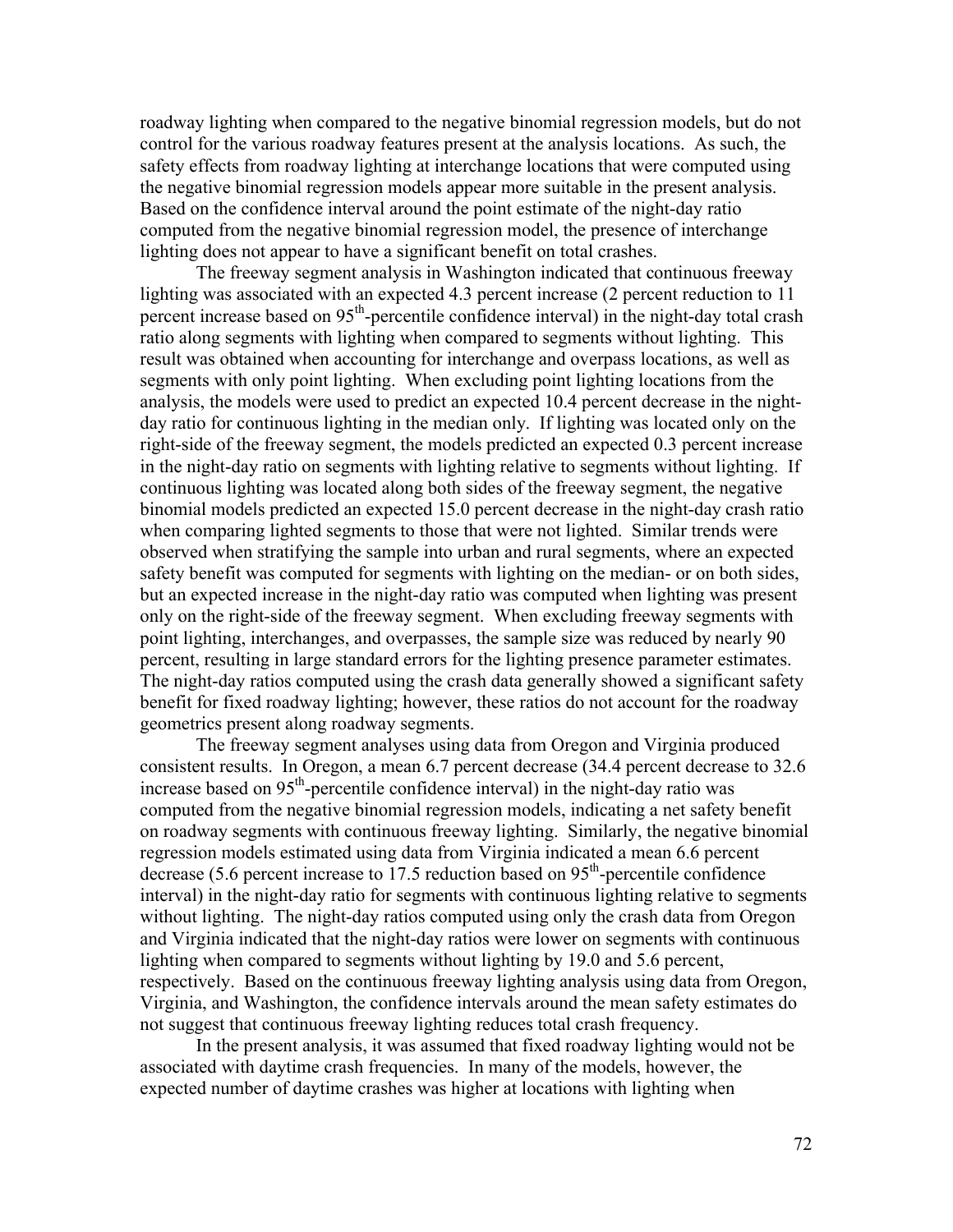compared to locations without lighting. This suggests that there are other factors associated with the presence of lighting that were not included in the statistical models. Separate nighttime crash frequency models were estimated to address this issue, assuming that these same unobserved factors would be captured in the lighting presence indicator. The night-day crash ratios were then computed as the metric to determine the association with lighting presence and safety. Future research should attempt to include additional factors in statistical models that may be associated with roadway lighting to address the issue of daytime crash frequencies being associated with the presence of fixed roadway lighting.

The severity distributions computed for intersections, interchanges, and freeway segments generally indicated that the presence of lighting reduced the proportion of the most severe crashes at night; however, this effect was offset by similar reductions at the same locations during the daytime. As such, future research is recommended to determine the change in the severity distributions at locations with and without lighting. This may include estimation of statistical models that not only include the presence of lighting, but also include driver-related factors as well as various geometric and traffic control features present at locations with and without lighting.

As shown in the literature review for NCHRP Project 5-19 (Rea et al. [2009]), past research appears to agree that the presence of roadway lighting is a safety benefit. Generally, published research appears to converge on a 20 to 30 percent reduction in nighttime crashes. This nighttime crash reduction was confirmed by Elvik (1995) in a meta-analysis on the safety effects of roadway lighting. Based on 37 published studies, conducted over a 40-year period, in 11 different countries, the author found that total nighttime crashes are reduced by approximately 23 percent on roadways with lighting. The safety benefits of roadway lighting appeared to be more favorable at junctions (30 percent reduction in nighttime crashes) than on motorways (23 percent reduction in nighttime crashes). The same trends were found in the present study where the safety benefits of lighting presence was greater at intersections than at interchanges or along freeway segments.

Harwood et al. (2007) developed an accident modification factor (AMF) for total crashes using the meta-analysis by Elvik (1995). The AMF is proposed for inclusion in the first edition of the Highway Safety Manual to predict the expected crash frequency along roadway segments, and at-grade intersections, on urban and suburban arterials. Using combined data from Michigan and Minnesota as an example, and adjusting for the proportion of crashes that occur at night, Harwood et al. (2007) illustrated that an appropriate AMF for total crashes on roadway segments with lighting would be approximately 0.96 (i.e., 4 percent reduction in total crashes after installing roadway lighting). Similarly, an AMF for at-grade intersections was estimated using combined data from Minnesota and North Carolina. A 4 percent reduction in total crashes was shown to be an appropriate safety effect estimate for intersection lighting  $(AMF = 0.96)$ . Assuming that approximately 25 percent of the average daily traffic travels during nighttime periods (which is consistent with Hallmark et al. [2004] and Box [1970]), similar safety effects for roadway lighting at intersections would be obtained from the present study; however, the association between continuous lighting presence and safety on freeway segments is not as apparent in the present study.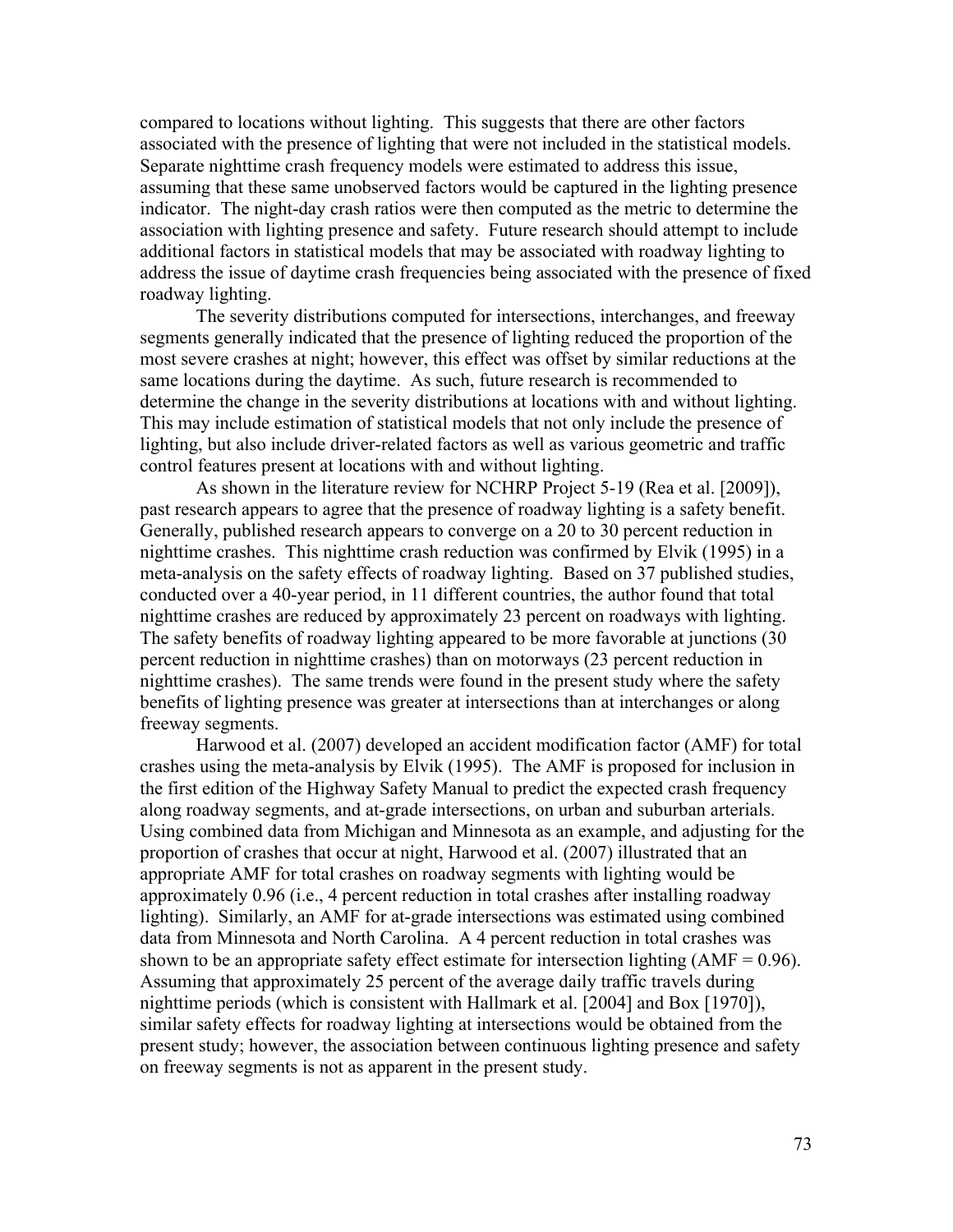In addition to estimating statistical models to determine the effects of lighting on crash severity, additional research is recommended based on the results of the present study. These include:

- Only one state transportation agency was identified that maintained lighting presence data in electronic roadway inventory files for interchanges. Future research should consider estimating statistical models of crash frequency to evaluate the safety effects of full and partial interchange lighting.
- The statistical analyses in the present study considered the presence of roadway lighting. Lighting design parameters (e.g., illuminance, uniformity, and spacing) were either not included in state transportation agency roadway inventory files or were not linkable to electronic roadway data. As such, future research should consider the effects of lighting design on safety. The visibility analyses included in a separate report for NCHRP Project 5-19 addressed the effects of lighting design using relative visual performance (see Bullough et al. [2009]).
- Consider an observational before-after study to determine the effects of roadway lighting presence and lighting-quality at intersections, interchanges, and along roadway segments.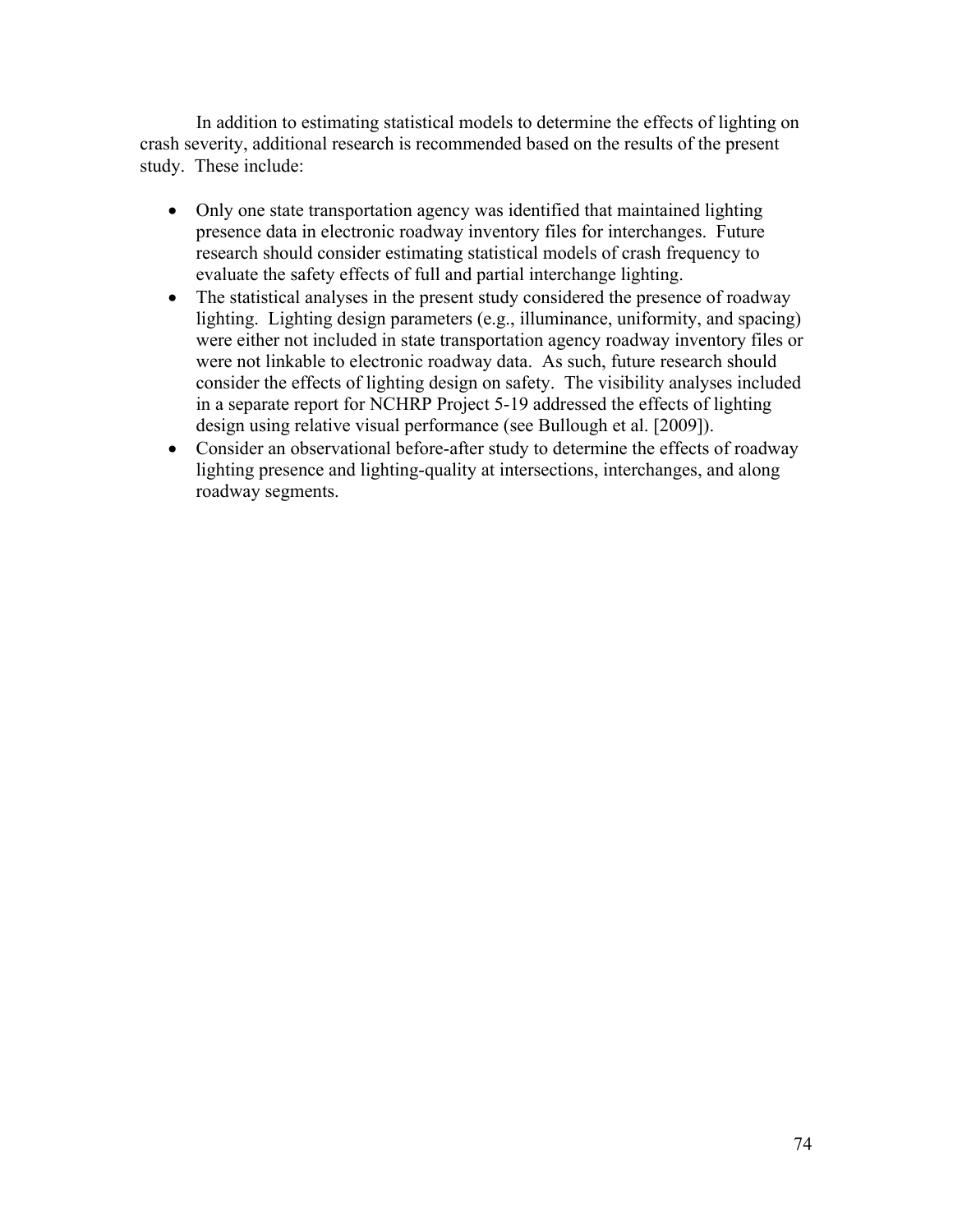#### **6. REFERENCES**

Angelo Guevara, C. and M. Ben-Akiva. Endogeneity in Residential Location Choice Models. *Transportation Research Record 1977*, TRB, National Research Council, Washington, D.C., pp 60-66, 2006.

Box, P.C. *Relationship Between Illumination and Freeway Accidents.* IERI Project 85- 67, Illuminating Research Institute, New York, April 1970, pp. 1-83.

Bullough, J. D., M. S. Rea, and Y. Zhou. *Analysis of Visual Performance Benefits from Roadway Lighting.* Report for NCHRP Project 5-19, Transportation Research Board of the National Academies, Washington, DC, June 2009.

Council, F. M. and C. D. Williams. *The Highway Safety Information System Guidebook for the Minnesota Data Files.* Federal Highway Administration, Washington, D.C., 2001. Accessed at: {http://www.hsisinfo.org/pdf/minn\_vol1\_05.pdf} in Feb. 2007.

Council, F.M., Williams, C.D., Chen, L., and Mohamedshah, Y.F. *Highway Safety Information System Guidebook for the California State Data Files.* Volume I: SAS File Formats. Report No. FHWA-RD-00-137, Federal Highway Administration, Washington, D.C., 2000.

Elvik, R. Meta-analysis of Evaluations of Public Lighting as Accident Countermeasure. *Transportation Research Record 1485, TRB*, National Research Council, Washington, D.C., 1995, pp. 112–123.

Greene, W. *Econometric Analysis (6<sup>th</sup> edition)*. Pearson Prentice Hall, Upper Saddle River, NJ, 2008.

Harwood, D.W., K. M. Bauer, K. R. Richard, D. K. Gilmore, J. L. Graham, I. B. Potts, D. J. Torbic, and E. Hauer. Methodology to Predict the Safety Performance of Urban and Suburban Arterials. *NCHRP Web-Only Document 129*, Transportation Research Board, Washington, DC, 2007.

Heckman, J. J. Sample Selection Bias as a Specification Error. *Econometrica, Vol.* 47, No. 1, 1979. pp. 153-161.

Isebrands, H., S. Hallmark, Z. Hans, T. McDonald, H. Preston, and R. Storm. *Safety Impacts of Street Lighting at Isolated Rural Intersections: Part II, Year 1 Report. Center* for Transportation Research and Education. Iowa State University, Ames, IA, 2004.

Monsere, C. and C. Grile. *Statewide Crash Rate for Oregon Freeways by Lighted Condition.* Oregon Department of Transportation, Traffic Management Section, File Code: 16-01-01-00-03, October, 2002.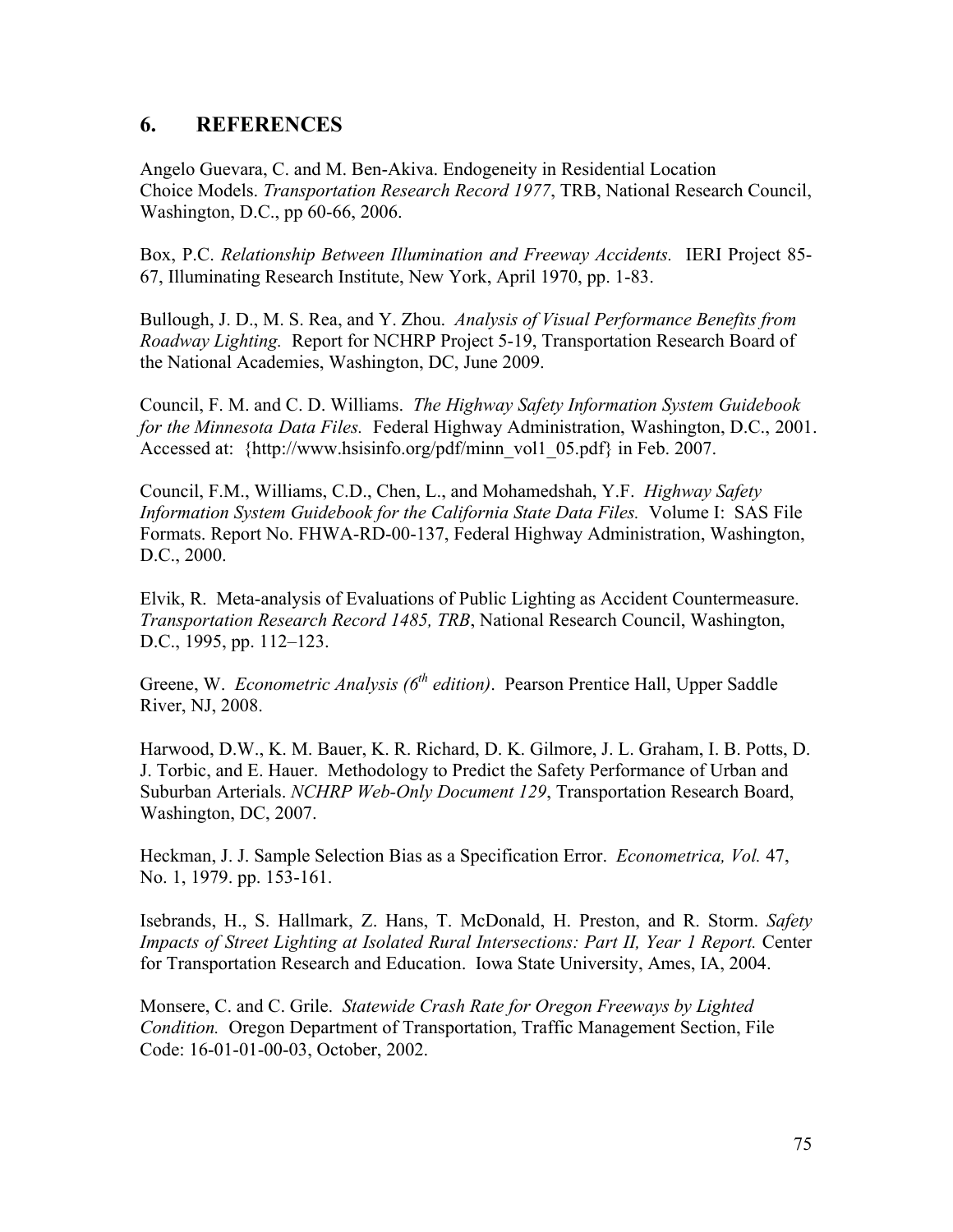Poch, M. and F. Mannering. Negative Binomial Analysis of Intersection-Accident Frequencies. *Journal of Transportation Engineering*, American Society of Civil Engineers, Vol. 122, No. 2, March 1996, pp. 105-113.

Rea, M. S., J. D. Bullough, C. R. Fay, J. A. Brons, J. Van Derlofske, and E. T. Donnell. *Review of the Safety Benefits and Other Effects of Roadway Lighting.* Report for NCHRP Project 5-19, Transportation Research Board of the National Academies, Washington, DC, June 2009.

Shankar, V., F. Mannering, and W. Barfield. Effect of Roadway Geometrics and Environmental Factors on Rural Freeway Accident Frequencies. *Accident Analysis and Prevention*, Vol. 27, No. 3, June 1995, pp. 371-389.

Torbic, D. J., D. W. Harwood, D. K. Gilmore, and K. R. Richard. *Interchange Safety Analysis Tool (ISAT): Users Manual.* Report No. FHWA-HRT-07-045, Federal Highway Administration, McLean, VA, June 2007.

Windmeijer, F.A.G. and J. M. C. Santos Silva. Endogeneity In Count Data Models: An Application To Demand For Health Care. *Journal of Applied Econometrics*, Vol. 12, pp. 281-294, 1997.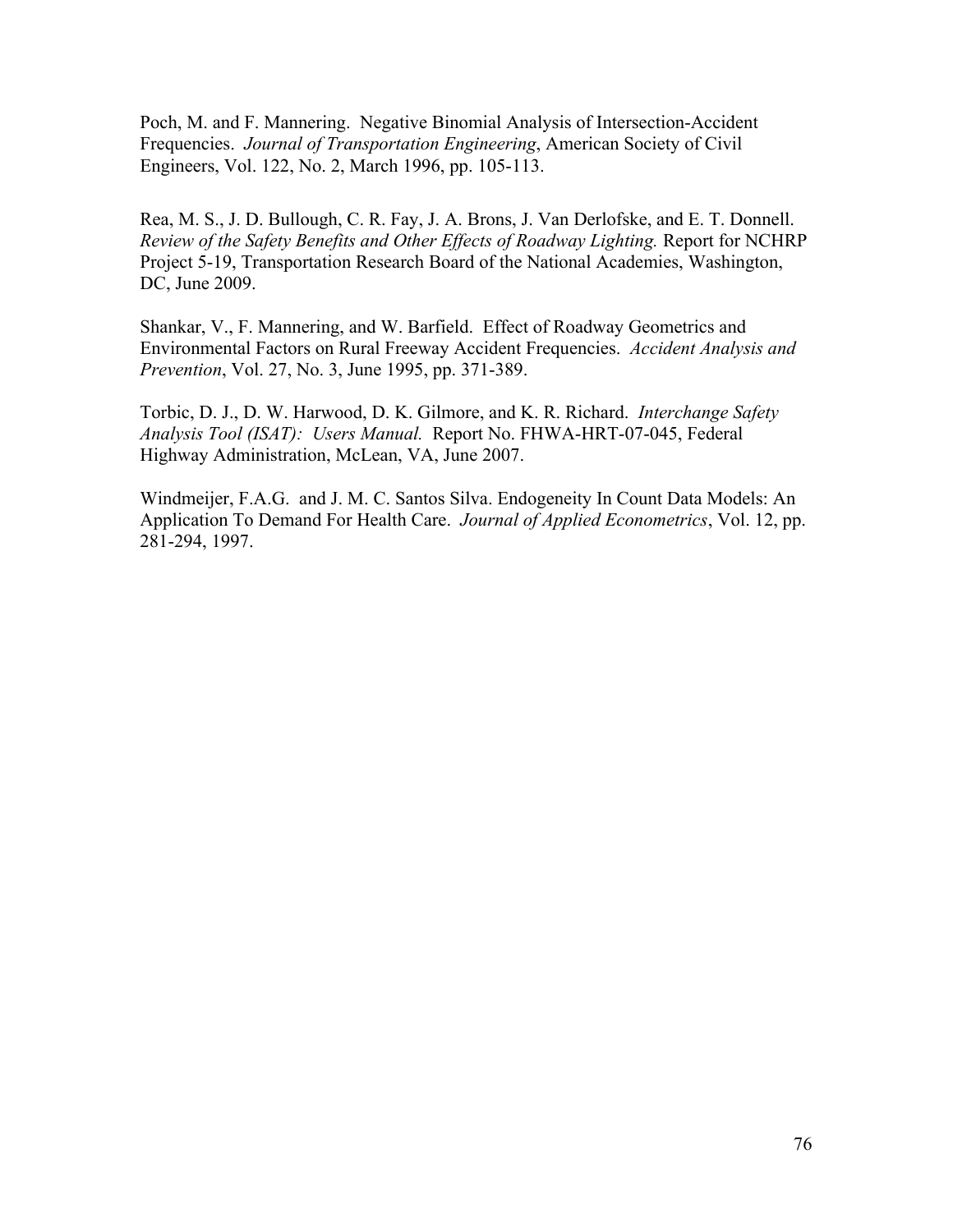# **APPENDIX A**

# **CALIFORNIA INTERSECTION MODELING RESULTS**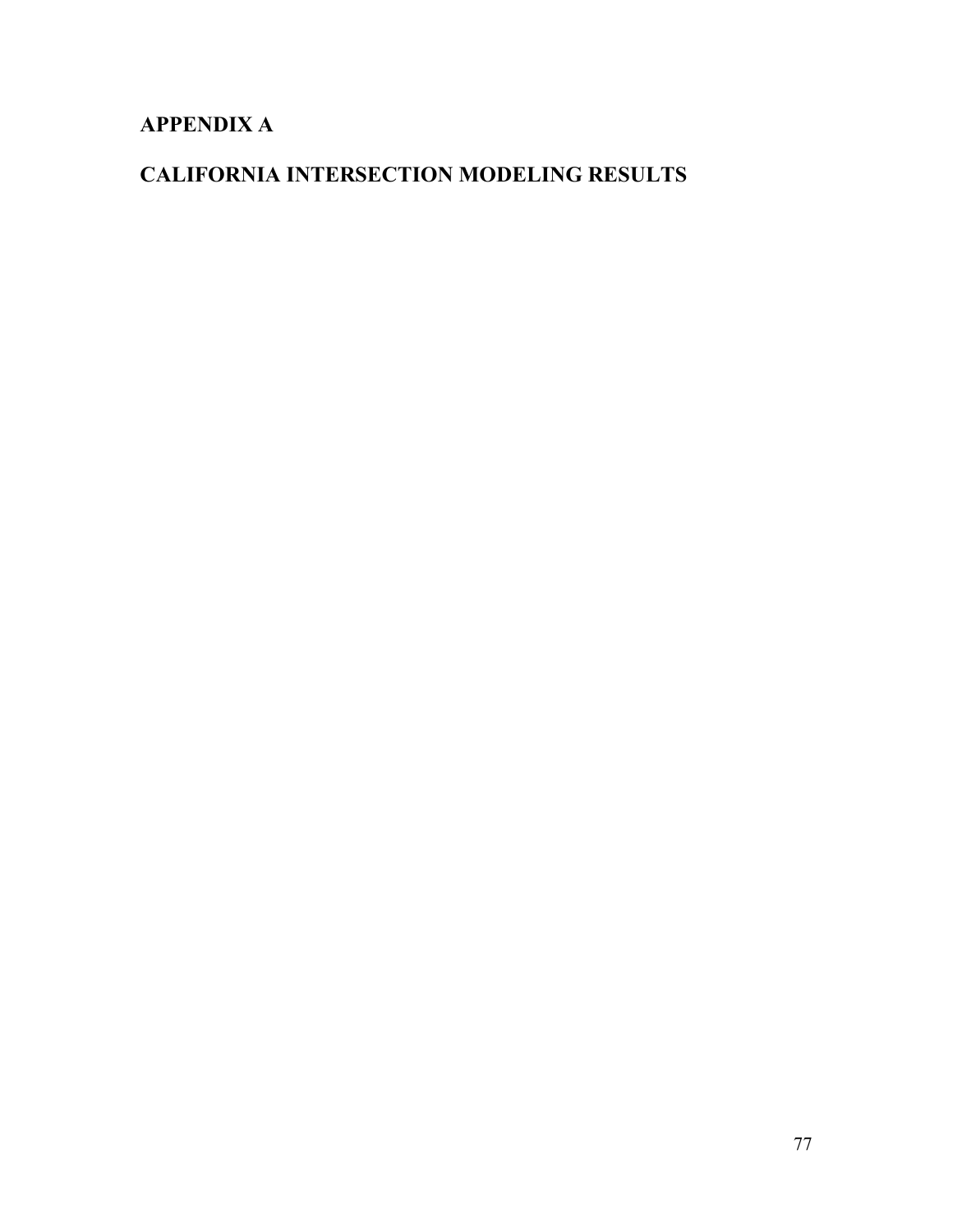| Negative binomial regression<br>$Disperson = mean$<br>Log likelihood = $-9418.158$ |                           |          |          | Number of obs<br>$\qquad \qquad =$<br>LR chi2(11)<br>$=$<br>Prob > chi2<br>$=$<br>Pseudo R2<br>$=$ |                                              |             |  |
|------------------------------------------------------------------------------------|---------------------------|----------|----------|----------------------------------------------------------------------------------------------------|----------------------------------------------|-------------|--|
|                                                                                    |                           |          |          |                                                                                                    |                                              |             |  |
| total n                                                                            |                           |          |          |                                                                                                    | Coef. Std. Err. z P> z  [95% Conf. Interval] |             |  |
| fourleg                                                                            | .6554975                  | .0992076 | 6.61     | 0.000                                                                                              | .4610541                                     | .8499408    |  |
| tee                                                                                | .1436888                  | .1063655 | 1.35     | 0.177                                                                                              | $-.0647837$                                  | .3521614    |  |
| $l$ qht typ $ $                                                                    | $-.1613575$               | .2036699 | $-0.79$  | 0.428                                                                                              | $-.5605432$                                  | .2378281    |  |
| mlltncha                                                                           | $-.0742938$               | .060697  | $-1.22$  | 0.221                                                                                              | $-.1932577$                                  | .0446701    |  |
|                                                                                    | ml right   .1335361       | .0369311 | 3.62     | 0.000                                                                                              | .0611524                                     | .2059197    |  |
| ltres                                                                              | $-.3252026$               | .1159291 | $-2.81$  | 0.005                                                                                              | $-.5524194$                                  | $-.0979857$ |  |
| mllan34                                                                            | $-.0474021$               | .0573136 | $-0.83$  | 0.408                                                                                              | $-.1597347$                                  | .0649304    |  |
| mllan56                                                                            | .0724366                  | .0695266 | 1.04     | 0.297                                                                                              | $-.0638331$                                  | .2087062    |  |
| med ind                                                                            | .1412432                  | .0474102 | 2.98     | 0.003                                                                                              | .0483209                                     | .2341655    |  |
| lnmladt                                                                            | $-.0010204$               | .0150798 | $-0.07$  | 0.946                                                                                              | $-.0305764$                                  | .0285355    |  |
| lnxsadt                                                                            | .2631832                  | .0147547 | 17.84    | 0.000                                                                                              | .2342646                                     | .2921019    |  |
| cons                                                                               | $-3.007431$               | .2833551 | $-10.61$ | 0.000                                                                                              | $-3.562797$                                  | $-2.452066$ |  |
| /lnalpha                                                                           | $-.3339442$ .0551903      |          |          |                                                                                                    | $-.4421153$                                  | $-.2257731$ |  |
|                                                                                    | alpha   .7160937 .0395215 |          |          |                                                                                                    | .6426755                                     | .7978991    |  |
| Likelihood-ratio test of alpha=0: chibar2(01) = $754.16$ Prob>=chibar2 = 0.000     |                           |          |          |                                                                                                    |                                              |             |  |

## Table A.1 Nighttime Crash Frequency at Signalized Intersections

## Table A.2 Daytime Crash Frequency at Signalized Intersections

| Negative binomial regression<br>$Disperson = mean$<br>Log likelihood = $-15030.774$ |                                    |                                  |                          | Pseudo R2               | Number of obs<br>LR chi2(11)<br>Prob > chi2 | $=$<br>$=$<br>$=$<br>$=$ | 8494<br>947.80<br>0.0000<br>0.0306  |
|-------------------------------------------------------------------------------------|------------------------------------|----------------------------------|--------------------------|-------------------------|---------------------------------------------|--------------------------|-------------------------------------|
| total d                                                                             | Coef.                              | Std. Err.                        | $Z$ and $Z$              | P >  z                  |                                             |                          | [95% Conf. Interval]                |
| fourleg                                                                             | .5981006<br>.0803543               | .0668191<br>.0716736             | 8.95<br>1.12             | 0.000<br>0.262          | .4671376<br>$-.0601235$                     |                          | .7290636<br>.220832                 |
| tee<br>lght typ                                                                     | .1201818                           | .1502131                         | 0.80                     | 0.424                   | $-.1742305$                                 |                          | .4145941                            |
| mlltncha  <br>ml right                                                              | $-.1416663$<br>.1198676            | .0430823<br>.026973              | $-3.29$<br>4.44          | 0.001<br>0.000          | $-.226106$<br>.0670014                      |                          | $-.0572266$<br>.1727338             |
| ltres                                                                               | $-.3284141$                        | .0816943                         | $-4.02$                  | 0.000                   | $-.488532$                                  |                          | $-.1682963$                         |
| mllan34<br>mllan56                                                                  | .0946837<br>.1987008               | .0410342<br>.0501077             | 2.31<br>3.97             | 0.021<br>0.000          | .0142581<br>.1004916                        |                          | .1751093<br>.29691                  |
| med ind                                                                             | .0238777                           | .0336804                         | 0.71                     | 0.478                   | $-.0421347$                                 |                          | .0898901                            |
| lnmladt<br>lnxsadt<br>cons                                                          | .0001506<br>.1903048<br>$-1.62843$ | .0109886<br>.0101652<br>.2043929 | 0.01<br>18.72<br>$-7.97$ | 0.989<br>0.000<br>0.000 | $-.0213868$<br>.1703814<br>$-2.029033$      |                          | .0216879<br>.2102282<br>$-1.227827$ |
| /lnalpha                                                                            | $-.5327527$                        | .0343557                         |                          |                         | $-.6000886$                                 |                          | $-.4654167$                         |
| alpha                                                                               | .586987                            | .0201664                         |                          |                         | .548763                                     |                          | .6278734                            |
| Likelihood-ratio test of alpha=0: chibar2(01) = $2514.64$ Prob>=chibar2 = 0.000     |                                    |                                  |                          |                         |                                             |                          |                                     |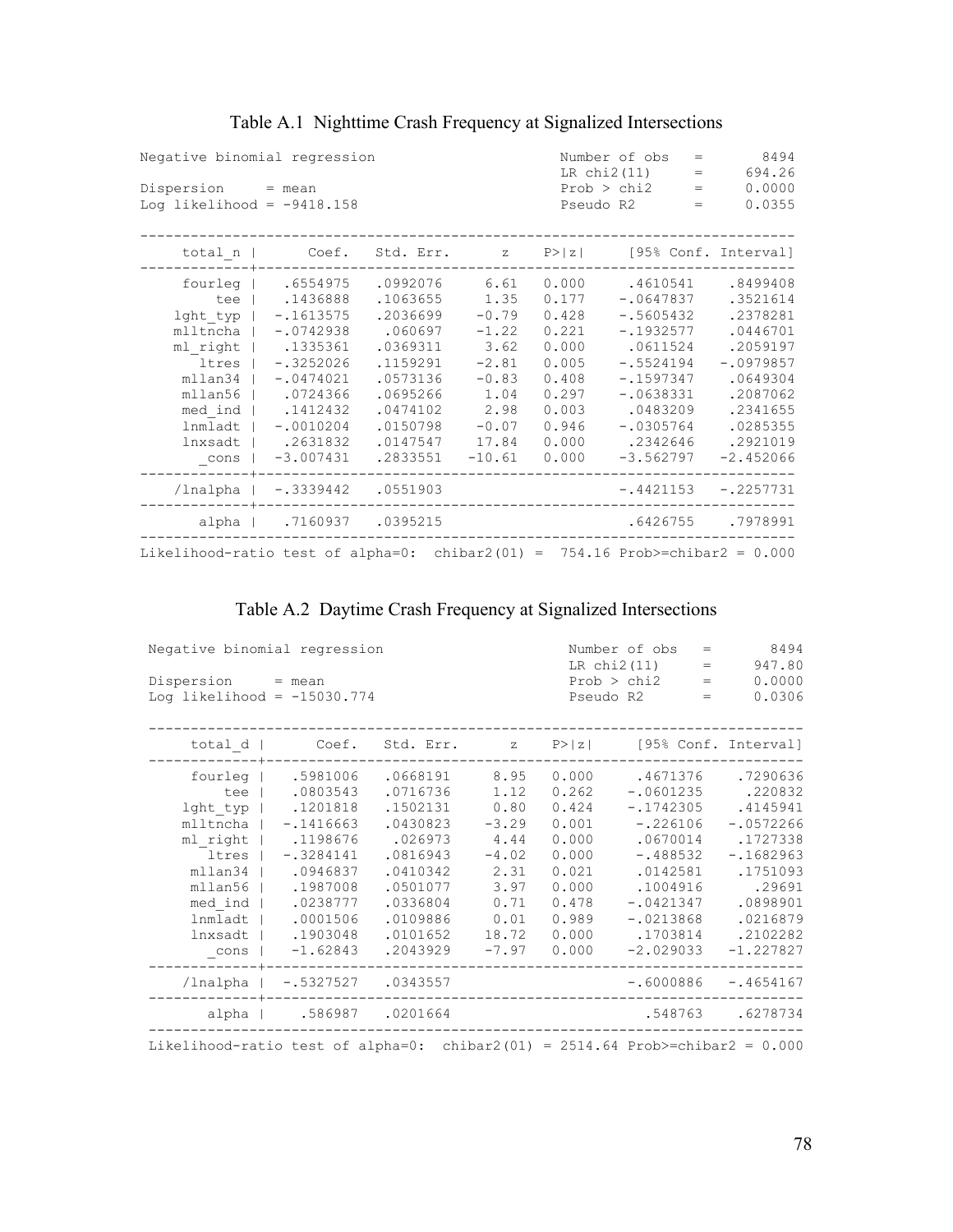| Negative binomial regression<br>$Disperson = mean$<br>Log likelihood = $-16816.184$                                                |                                                                                                                                                            |                                                                                                                                              |                                                                                                                 |                                                                                                          | 53533<br>Number of obs<br>$\qquad \qquad =$<br>LR chi2(11)<br>3277.66<br>$=$<br>Prob > chi2<br>0.0000<br>$=$<br>0.0888<br>Pseudo R2<br>$=$              |                                                                                                                                                          |  |  |
|------------------------------------------------------------------------------------------------------------------------------------|------------------------------------------------------------------------------------------------------------------------------------------------------------|----------------------------------------------------------------------------------------------------------------------------------------------|-----------------------------------------------------------------------------------------------------------------|----------------------------------------------------------------------------------------------------------|---------------------------------------------------------------------------------------------------------------------------------------------------------|----------------------------------------------------------------------------------------------------------------------------------------------------------|--|--|
| total n                                                                                                                            | Coef.                                                                                                                                                      |                                                                                                                                              |                                                                                                                 |                                                                                                          | Std. Err. z P> z  [95% Conf. Interval]                                                                                                                  |                                                                                                                                                          |  |  |
| fourleg  <br>tee l<br>lght typ<br>mlltncha  <br>ml right<br>ltres  <br>mllan34<br>mllan56<br>med ind<br>lnmladt<br>lnxsadt<br>cons | .401659<br>$-.1550745$<br>$-.1621588$<br>.3992548<br>.3322819<br>$-.6373171$<br>.1005901<br>.2214548<br>$-.0704971$<br>.1412268<br>.4181169<br>$-6.105697$ | .0547377<br>.0539808<br>.0350366<br>.0390965<br>.0488217<br>.1022618<br>.0443774<br>.0799682<br>.0476471<br>.0129257<br>.0121408<br>.1313854 | 7.34<br>$-2.87$<br>$-4.63$<br>10.21<br>6.81<br>$-6.23$<br>2.27<br>2.77<br>$-1.48$<br>10.93<br>34.44<br>$-46.47$ | 0.000<br>0.004<br>0.000<br>0.000<br>0.000<br>0.000<br>0.023<br>0.006<br>0.139<br>0.000<br>0.000<br>0.000 | .294375<br>$-.2608748$<br>$-.2308292$<br>.3226272<br>.2365931<br>$-.8377466$<br>.013612<br>.06472<br>$-.1638836$<br>.1158928<br>.3943214<br>$-6.363207$ | .5089429<br>$-.0492741$<br>$-.0934883$<br>.4758825<br>.4279707<br>$-.4368876$<br>.1875682<br>.3781897<br>.0228894<br>.1665607<br>.4419123<br>$-5.848186$ |  |  |
|                                                                                                                                    | /lnalpha   .4618308 .0552108                                                                                                                               |                                                                                                                                              |                                                                                                                 |                                                                                                          |                                                                                                                                                         | .3536196 .5700419                                                                                                                                        |  |  |
|                                                                                                                                    | alpha   1.586977 .0876182                                                                                                                                  |                                                                                                                                              |                                                                                                                 |                                                                                                          | 1.424213                                                                                                                                                | 1.768341                                                                                                                                                 |  |  |
| Likelihood-ratio test of alpha=0: chibar2(01) = $788.24$ Prob>=chibar2 = 0.000                                                     |                                                                                                                                                            |                                                                                                                                              |                                                                                                                 |                                                                                                          |                                                                                                                                                         |                                                                                                                                                          |  |  |

### Table A.3 Nighttime Crash Frequency at Stop-controlled Intersections

### Table A.4 Daytime Crash Frequency at Stop-controlled Intersections

.

| Negative binomial regression<br>$Disperson = mean$<br>Log likelihood = $-36501.459$                                            |                                                                                                                                                                   | 53533<br>Number of obs<br>$\qquad \qquad =$<br>LR chi2(11)<br>8902.22<br>$\qquad \qquad =$<br>0.0000<br>Prob > chi2<br>$\qquad \qquad =$<br>0.1087<br>Pseudo R2<br>$=$ |                                                                                                                |                                                                                                          |                                                                                                                                                          |  |                                                                                                                                                        |
|--------------------------------------------------------------------------------------------------------------------------------|-------------------------------------------------------------------------------------------------------------------------------------------------------------------|------------------------------------------------------------------------------------------------------------------------------------------------------------------------|----------------------------------------------------------------------------------------------------------------|----------------------------------------------------------------------------------------------------------|----------------------------------------------------------------------------------------------------------------------------------------------------------|--|--------------------------------------------------------------------------------------------------------------------------------------------------------|
| total $d$                                                                                                                      | Coef.                                                                                                                                                             | Std. Err.                                                                                                                                                              | $Z$ and $Z$                                                                                                    | P >  z                                                                                                   |                                                                                                                                                          |  | [95% Conf. Interval]                                                                                                                                   |
| fourleg  <br>tee<br>lght typ<br>ml right<br>ltres<br>mllan34<br>mllan56<br>med ind<br>lnmladt<br>lnxsadt<br>$\mathsf{\_}$ cons | .3894287<br>$-.2067008$<br>.1011913<br>mlltncha   .3799336<br>.2539307<br>$-.6805289$<br>.1448535<br>.1285369<br>$-.1485493$<br>.1540217<br>.433753<br>$-5.17563$ | .0341533<br>.0333834<br>.0220822<br>.0246128<br>.033018<br>.0621382<br>.027588<br>.0516046<br>.0300572<br>.0080697<br>.0077028<br>.0827528                             | 11.40<br>$-6.19$<br>4.58<br>15.44<br>7.69<br>$-10.95$<br>5.25<br>2.49<br>$-4.94$<br>19.09<br>56.31<br>$-62.54$ | 0.000<br>0.000<br>0.000<br>0.000<br>0.000<br>0.000<br>0.000<br>0.013<br>0.000<br>0.000<br>0.000<br>0.000 | .3224895<br>$-.2721312$<br>.0579111<br>.3316935<br>.1892165<br>$-.8023174$<br>.0907821<br>.0273937<br>$-.2074604$<br>.1382054<br>.4186557<br>$-5.337823$ |  | .4563679<br>$-.1412705$<br>.1444716<br>.4281738<br>.3186448<br>$-.5587403$<br>.198925<br>.2296801<br>$-.0896382$<br>.169838<br>.4488502<br>$-5.013438$ |
| /lnalpha                                                                                                                       | .2834054                                                                                                                                                          | .0250182                                                                                                                                                               |                                                                                                                |                                                                                                          | .2343707                                                                                                                                                 |  | .3324402                                                                                                                                               |
| alpha                                                                                                                          |                                                                                                                                                                   | 1.327643 .0332153                                                                                                                                                      |                                                                                                                |                                                                                                          | 1.264113                                                                                                                                                 |  | 1.394367                                                                                                                                               |
| Likelihood-ratio test of alpha=0: chibar2(01) = 5099.01 Prob>=chibar2 = $0.000$                                                |                                                                                                                                                                   |                                                                                                                                                                        |                                                                                                                |                                                                                                          |                                                                                                                                                          |  |                                                                                                                                                        |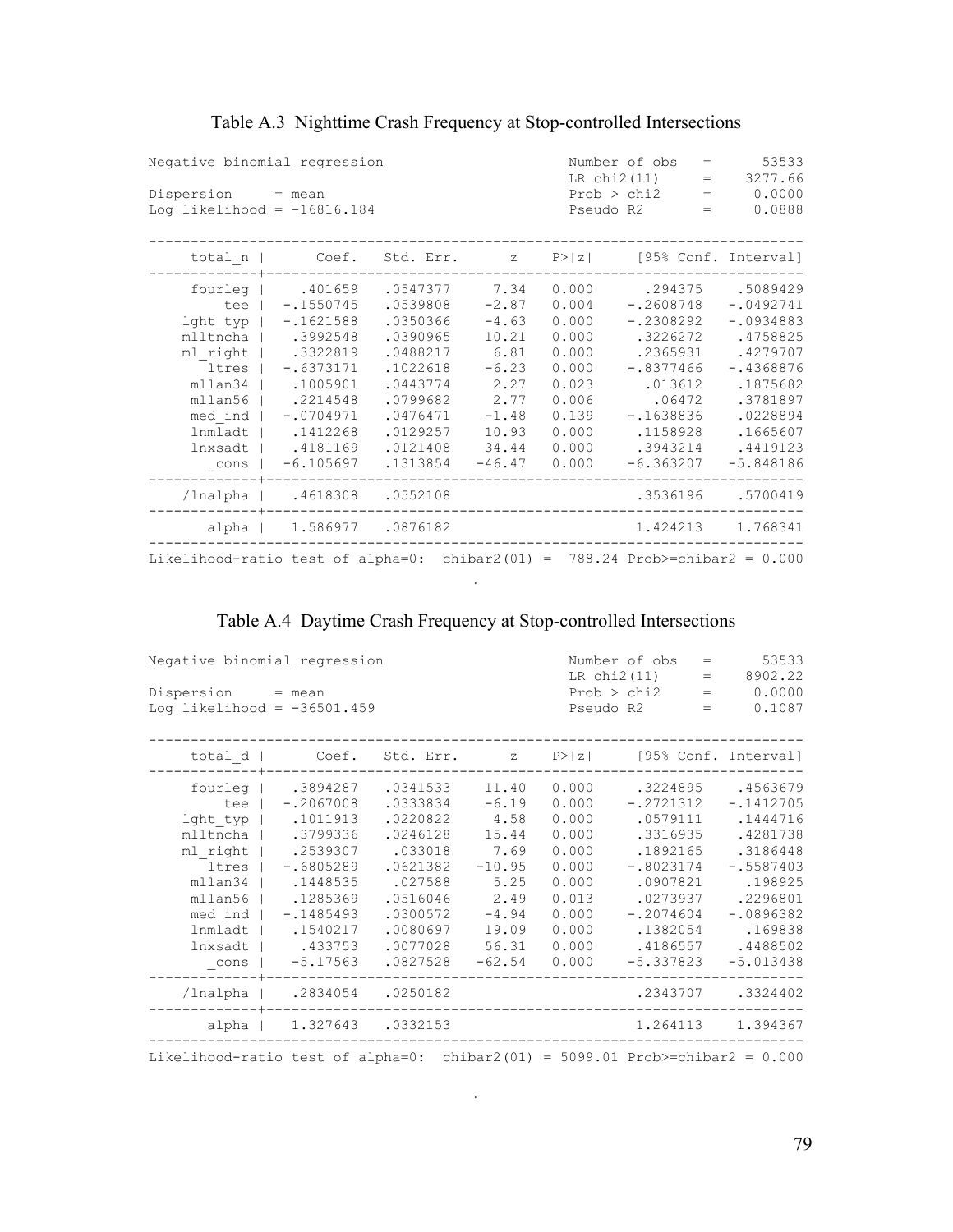|                                                                                                     | Negative binomial regression                                                                                                                                                         |                                                                                                                    |                                                                                                     |                                                                                                 |                                                                                                                                                   | $=$ | 20510                                                                                                                                    |
|-----------------------------------------------------------------------------------------------------|--------------------------------------------------------------------------------------------------------------------------------------------------------------------------------------|--------------------------------------------------------------------------------------------------------------------|-----------------------------------------------------------------------------------------------------|-------------------------------------------------------------------------------------------------|---------------------------------------------------------------------------------------------------------------------------------------------------|-----|------------------------------------------------------------------------------------------------------------------------------------------|
| $Disperson = mean$<br>Log likelihood = $-14350.041$                                                 |                                                                                                                                                                                      | LR chi2(10)<br>3704.42<br>$=$<br>Prob > chi2<br>$= 0.0000$<br>0.1143<br>Pseudo R2<br>$=$                           |                                                                                                     |                                                                                                 |                                                                                                                                                   |     |                                                                                                                                          |
| total n                                                                                             |                                                                                                                                                                                      | $Coef.$ Std. Err. $z$ P> $ z $                                                                                     |                                                                                                     |                                                                                                 |                                                                                                                                                   |     | [95% Conf. Interval]                                                                                                                     |
| lght typ  <br>ltres  <br>$mllan34$  <br>mllan56<br>$med$ ind $ $<br>lnmladt  <br>lnxsadt  <br>_cons | sig cntl   .5288767 .0415668<br>$-.1138911$<br>mlltncha   .3125752<br>ml right   .1111264<br>$-.7742412$<br>$-.0234593$<br>.0221758<br>.0508374<br>.05566<br>.3325413<br>$-4.341071$ | .0470836<br>.0419108<br>.0357633<br>.1415403<br>.0439194<br>.06187<br>.0414549<br>.0126223<br>.0123962<br>.1248567 | 12.72<br>$-2.42$<br>7.46<br>3.11<br>$-5.47$<br>$-0.53$<br>0.36<br>1.23<br>4.41<br>26.83<br>$-34.77$ | 0.000<br>0.016<br>0.000<br>0.002<br>0.000<br>0.593<br>0.720<br>0.220<br>0.000<br>0.000<br>0.000 | .4474074<br>$-.2061733$<br>.2304316<br>.0410317<br>$-1.051655$<br>$-.1095398$<br>$-.099087$<br>$-.0304127$<br>.0309207<br>.3082452<br>$-4.585786$ |     | .6103461<br>$-.021609$<br>.3947188<br>.1812211<br>$-.4968274$<br>.0626212<br>.1434387<br>.1320874<br>.0803992<br>.3568374<br>$-4.096357$ |
|                                                                                                     | /lnalpha   -.1734326 .0489634                                                                                                                                                        |                                                                                                                    |                                                                                                     |                                                                                                 | -.2693991                                                                                                                                         |     | $-.0774661$                                                                                                                              |
|                                                                                                     | alpha   .8407738 .0411671                                                                                                                                                            |                                                                                                                    |                                                                                                     |                                                                                                 |                                                                                                                                                   |     | .7638384.9254584                                                                                                                         |
| Likelihood-ratio test of alpha=0: chibar2(01) = $984.73$ Prob>=chibar2 = 0.000                      |                                                                                                                                                                                      |                                                                                                                    |                                                                                                     |                                                                                                 |                                                                                                                                                   |     |                                                                                                                                          |

### Table A.5 Nighttime Crash Frequency at Four-leg Intersections

#### . Table A.6 Daytime Crash Frequency at Four-leg Intersections

| Negative binomial regression<br>Dispersion = mean<br>Log likelihood = $-26249.872$ |  |                                                                                                                                                                                                             |                                                                                                               |                                                                    | Number of obs<br>$=$<br>LR chi2(10)<br>$=$ 100 $-$<br>$Prob > chi2 = 0.0000$<br>Pseudo R2<br>$=$ |                                                                                                                                  |  | 20510<br>5799.96<br>0.0995                                                                                              |
|------------------------------------------------------------------------------------|--|-------------------------------------------------------------------------------------------------------------------------------------------------------------------------------------------------------------|---------------------------------------------------------------------------------------------------------------|--------------------------------------------------------------------|--------------------------------------------------------------------------------------------------|----------------------------------------------------------------------------------------------------------------------------------|--|-------------------------------------------------------------------------------------------------------------------------|
|                                                                                    |  | total d   Coef. Std. Err. z P> z  [95% Conf. Interval]                                                                                                                                                      |                                                                                                               |                                                                    |                                                                                                  |                                                                                                                                  |  |                                                                                                                         |
| ltres  <br>mllan34  <br>med ind  <br>lnxsadt                                       |  | sig cntl   .187809 .027907 6.73 0.000<br>lght typ   .1752955<br>mlltncha   .2491665<br>ml right   .0633353<br>$-.897536$<br>.0417367<br>mllan56   .0143057<br>$-.0430422$<br>lnmladt   .0704389<br>.3380876 | .030076<br>.0274265<br>.0265985<br>.095591<br>.029421<br>.0444446<br>.0289342<br>.0087204<br>$.0084302$ 40.10 | 5.83<br>9.08<br>2.38<br>$-9.39$<br>1.42<br>0.32<br>$-1.49$<br>8.08 | 0.000<br>0.000<br>0.017<br>0.000<br>0.156<br>0.748<br>0.137<br>0.000<br>0.000                    | .1331123<br>.1163476<br>.1954115<br>.0112033<br>$-1.084891$<br>$-.0159273$<br>$-.0728042$<br>$-.0997523$<br>.0533472<br>.3215647 |  | .2425057<br>.2342434<br>.3029215<br>.1154674<br>$-.7101811$<br>.0994007<br>.1014156<br>.0136679<br>.0875306<br>.3546106 |
|                                                                                    |  | $cons$   $-3.393503$                                                                                                                                                                                        | $.0857402 -39.58$                                                                                             |                                                                    | 0.000                                                                                            | $-3.56155$                                                                                                                       |  | $-3.225455$                                                                                                             |
|                                                                                    |  | /lnalpha   -.2179179 .0264014                                                                                                                                                                               | ___________                                                                                                   |                                                                    |                                                                                                  | $-.2696637-.1661722$                                                                                                             |  |                                                                                                                         |
|                                                                                    |  | alpha   .8041915 .0212318                                                                                                                                                                                   |                                                                                                               |                                                                    |                                                                                                  |                                                                                                                                  |  | .7636363 .8469004                                                                                                       |
| Likelihood-ratio test of alpha=0: chibar2(01) = $4661.13$ Prob>=chibar2 = 0.000    |  |                                                                                                                                                                                                             |                                                                                                               |                                                                    |                                                                                                  |                                                                                                                                  |  |                                                                                                                         |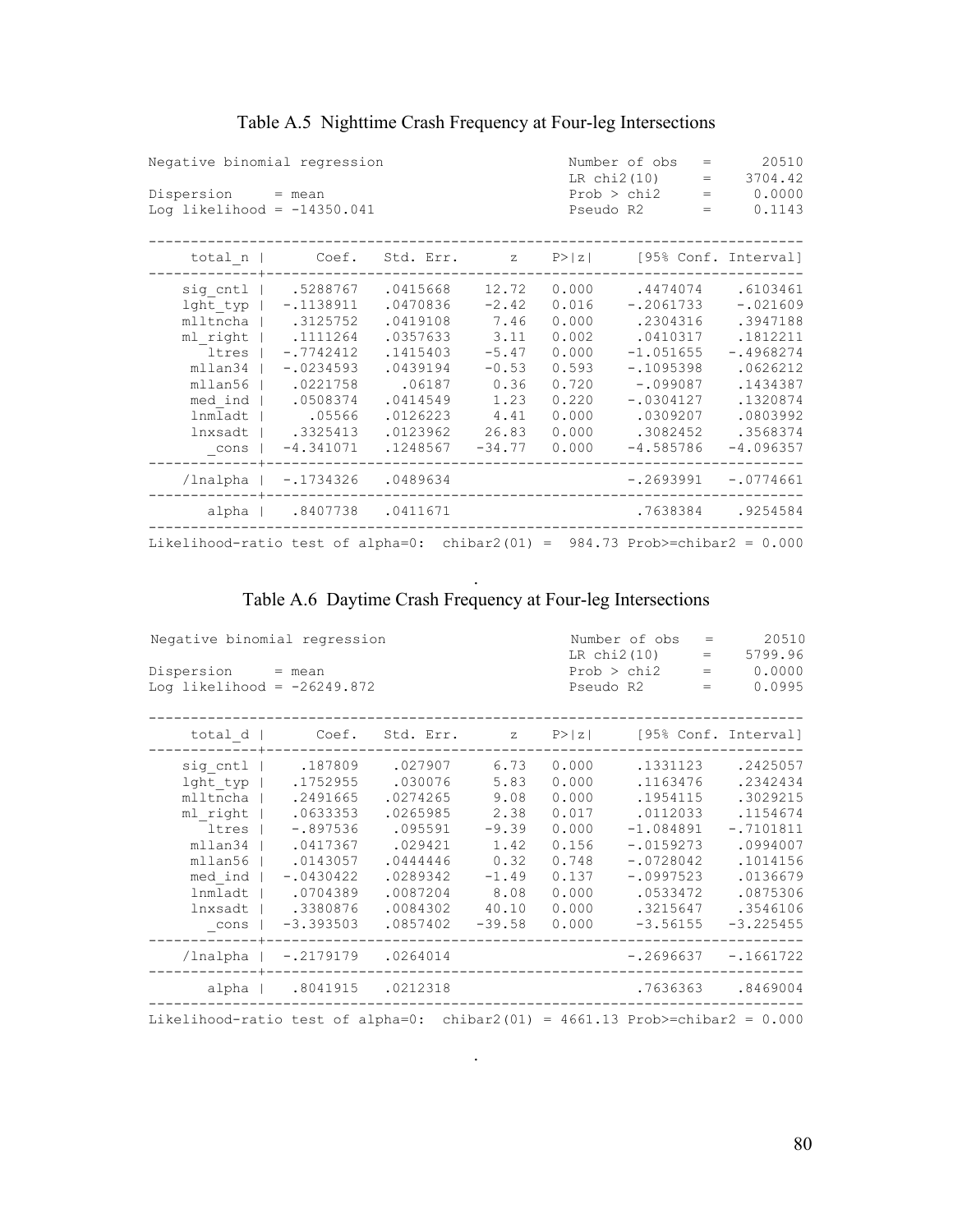| Negative binomial regression                                                              |                                                                                                                                                                            |                                                                                                                                         |                                                                                            |                                                                                                 | Number of obs<br>LR chi2(10)                                                                                                                 | $=$<br>$=$ | 35804<br>2316.20                                                                                                                         |
|-------------------------------------------------------------------------------------------|----------------------------------------------------------------------------------------------------------------------------------------------------------------------------|-----------------------------------------------------------------------------------------------------------------------------------------|--------------------------------------------------------------------------------------------|-------------------------------------------------------------------------------------------------|----------------------------------------------------------------------------------------------------------------------------------------------|------------|------------------------------------------------------------------------------------------------------------------------------------------|
| Dispersion = mean<br>Log likelihood = $-10073.871$                                        |                                                                                                                                                                            |                                                                                                                                         |                                                                                            | Pseudo R2                                                                                       | Prob > chi2                                                                                                                                  | $=$<br>$=$ | 0.0000<br>0.1031                                                                                                                         |
| total n                                                                                   |                                                                                                                                                                            | Coef. Std. Err. z                                                                                                                       |                                                                                            |                                                                                                 | $P >  z $ [95% Conf. Interval]                                                                                                               |            |                                                                                                                                          |
| $lqht typ$  <br>ml right  <br>ltres  <br>$mllan34$  <br>med ind  <br>lnmladt  <br>lnxsadt | sig cntl   .3146287<br>$-.1239344$<br>mlltncha   .3382613<br>.3461815<br>$-.3495211$<br>.147679<br>mllan56   .3503216<br>$-.0832786$<br>.128157<br>.4266044<br>$-6.216904$ | $.0629599$ 5.00<br>.0484833<br>.0538702<br>.0590751<br>.1027186<br>.0615274<br>.0903172<br>.0640409<br>.0168282<br>.0155883<br>.1571157 | $-2.56$<br>6.28<br>5.86<br>$-3.40$<br>2.40<br>3.88<br>$-1.30$<br>7.62<br>27.37<br>$-39.57$ | 0.000<br>0.011<br>0.000<br>0.000<br>0.001<br>0.016<br>0.000<br>0.193<br>0.000<br>0.000<br>0.000 | .1912295<br>$-.2189598$<br>.2326776<br>.2303963<br>$-.5508458$<br>.0270876<br>.1733031<br>$-.2087964$<br>.0951743<br>.3960519<br>$-6.524845$ |            | .4380279<br>$-.028909$<br>.4438449<br>.4619666<br>$-.1481964$<br>.2682704<br>.5273401<br>.0422393<br>.1611397<br>.4571569<br>$-5.908963$ |
| cons  <br>/lnalpha                                                                        | .3882756 .0755745                                                                                                                                                          |                                                                                                                                         |                                                                                            |                                                                                                 | .2401523                                                                                                                                     |            | .5363989                                                                                                                                 |
|                                                                                           | alpha   1.474436 .1114298                                                                                                                                                  |                                                                                                                                         |                                                                                            |                                                                                                 | 1.271443                                                                                                                                     |            | 1.709838                                                                                                                                 |
| Likelihood-ratio test of alpha=0: chibar2(01) = $429.94$ Prob>=chibar2 = 0.000            |                                                                                                                                                                            |                                                                                                                                         |                                                                                            |                                                                                                 |                                                                                                                                              |            |                                                                                                                                          |

## Table A.7 Nighttime Crash Frequency at Tee Intersections

## Table A.8 Daytime Crash Frequency at Tee Intersections

| Negative binomial regression<br>Dispersion = mean<br>Log likelihood = $-21476.462$ |                                                                                                                                                                                                                         |                                                                                                                              |                                                                               |                                                                                        | Number of obs<br>LR chi2(10)<br>Pseudo R2                                                                                                        | 35804<br>$=$<br>5277.13<br>$\equiv$ 0.000 $^{\circ}$<br>$Prob > chi2 = 0.0000$<br>0.1094<br>$=$                                          |
|------------------------------------------------------------------------------------|-------------------------------------------------------------------------------------------------------------------------------------------------------------------------------------------------------------------------|------------------------------------------------------------------------------------------------------------------------------|-------------------------------------------------------------------------------|----------------------------------------------------------------------------------------|--------------------------------------------------------------------------------------------------------------------------------------------------|------------------------------------------------------------------------------------------------------------------------------------------|
|                                                                                    | total d   Coef. Std. Err. z P> z  [95% Conf. Interval]                                                                                                                                                                  |                                                                                                                              |                                                                               |                                                                                        |                                                                                                                                                  |                                                                                                                                          |
| ltres  <br>mllan34  <br>med ind  <br>lnxsadt  <br>_cons                            | sig cntl   .0781033 .0443835 1.76<br>lght typ   .0995101<br>mlltncha   .3949195<br>ml right   .3122609<br>$-.3895633$<br>.2855989<br>mllan56   .4102358<br>$-.1923247$<br>lnmladt   .1484817<br>.4055048<br>$-5.244946$ | .030219<br>.0337583<br>.0406806<br>.0645438<br>.0383835<br>.0591423<br>.0403944<br>.0106329<br>.0099145<br>$.0998629 -52.52$ | 3.29<br>11.70<br>7.68<br>$-6.04$<br>7.44<br>6.94<br>$-4.76$<br>13.96<br>40.90 | 0.001<br>0.000<br>0.000<br>0.000<br>0.000<br>0.000<br>0.000<br>0.000<br>0.000<br>0.000 | $0.078 - 0088868$<br>.040282<br>.3287545<br>.2325284<br>$-.5160667$<br>.2103687<br>.294319<br>$-.2714963$<br>.1276416<br>.3860727<br>$-5.440673$ | .1650934<br>.1587382<br>.4610844<br>.3919934<br>$-.2630598$<br>.3608291<br>.5261525<br>$-.113153$<br>.1693219<br>.4249369<br>$-5.049218$ |
|                                                                                    | /lnalpha   .2721221 .0355222                                                                                                                                                                                            |                                                                                                                              |                                                                               |                                                                                        |                                                                                                                                                  | .2024999 .3417443                                                                                                                        |
|                                                                                    | alpha   1.312747 .0466316                                                                                                                                                                                               |                                                                                                                              |                                                                               |                                                                                        |                                                                                                                                                  | 1.22446 1.4074                                                                                                                           |
| Likelihood-ratio test of alpha=0: chibar2(01) = $2347.15$ Prob>=chibar2 = 0.000    |                                                                                                                                                                                                                         |                                                                                                                              |                                                                               |                                                                                        |                                                                                                                                                  |                                                                                                                                          |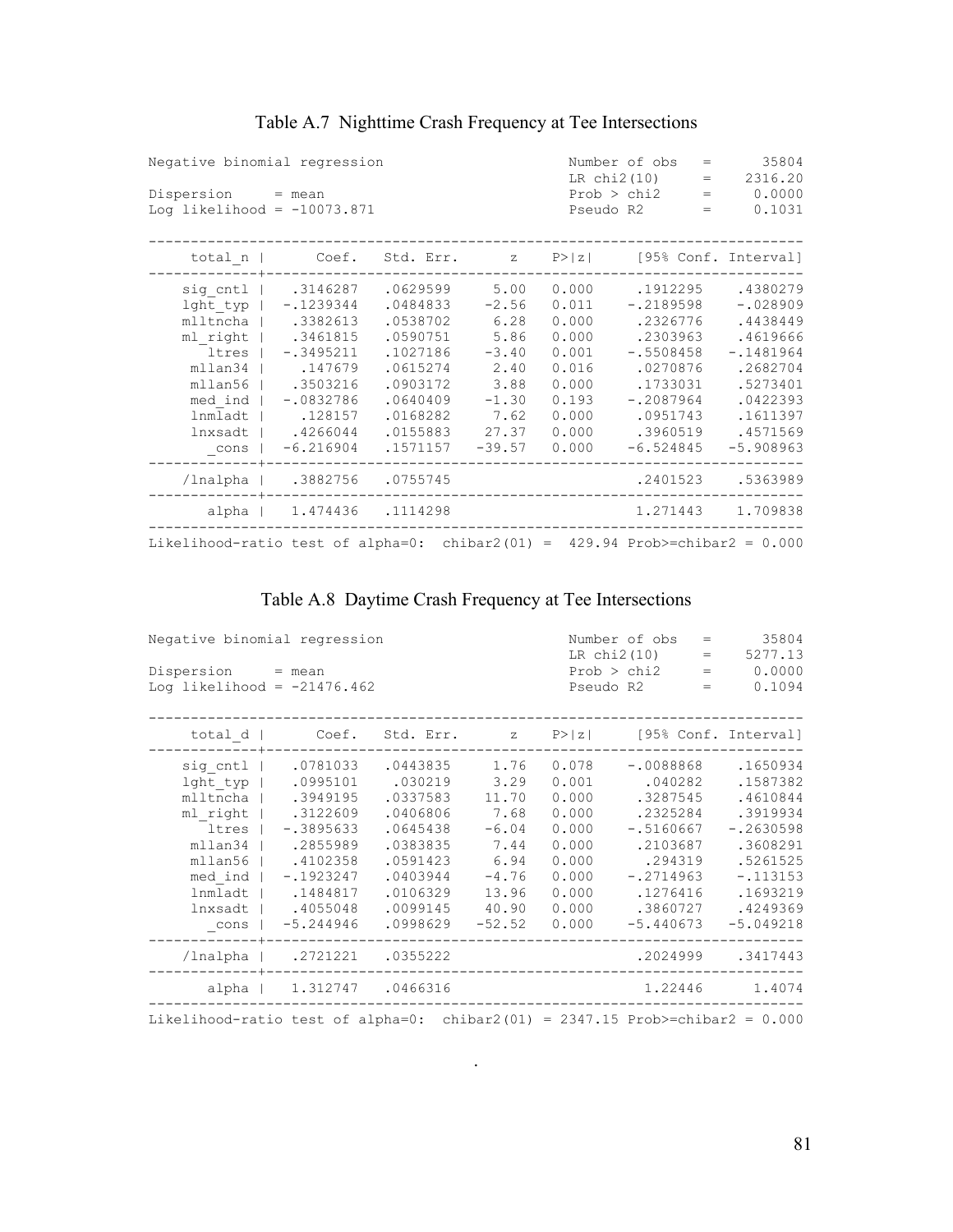| Negative binomial regression                                                  |  |                           |          |  |          |       | Number of obs<br>LR chi2(10) | $=$<br>$=$ | 5713<br>375.84   |
|-------------------------------------------------------------------------------|--|---------------------------|----------|--|----------|-------|------------------------------|------------|------------------|
| $Disperson = mean$<br>Log likelihood = $-1889.0062$                           |  |                           |          |  |          |       | Prob > chi2<br>Pseudo R2     | $=$<br>$=$ | 0.0000<br>0.0905 |
| total $n$                                                                     |  | Coef. Std. Err. z         |          |  |          |       | P> z  [95% Conf. Interval]   |            |                  |
| sig cntl                                                                      |  | .1382316                  | .1394519 |  | 0.99     | 0.322 |                              | $-.135089$ | .4115523         |
| $lqht typ$                                                                    |  | $-.0387059$               | .1186723 |  | $-0.33$  | 0.744 | $-.2712994$                  |            | .1938876         |
| mlltncha                                                                      |  | .1813172                  | .1363355 |  | 1.33     | 0.184 | $-.0858954$                  |            | .4485298         |
| ml right                                                                      |  | .4834917                  | .1485161 |  | 3.26     | 0.001 | .1924056                     |            | .7745778         |
| ltres                                                                         |  | $-.5252292$               | .2335949 |  | $-2.25$  | 0.025 | $-.9830669$                  |            | $-.0673916$      |
| mllan34                                                                       |  | .3755989                  | .1329871 |  | 2.82     | 0.005 | .1149489                     |            | .6362489         |
|                                                                               |  | mllan56   .3966216        | .2023704 |  | 1.96     | 0.050 | $-.0000171$                  |            | .7932603         |
| $med$ ind $ $                                                                 |  | .174923                   | .1479011 |  | 1.18     | 0.237 | $-.1149579$                  |            | .4648039         |
| lnmladt                                                                       |  | .172588                   | .0395285 |  | 4.37     | 0.000 | .0951135                     |            | .2500625         |
| lnxsadt                                                                       |  | .294424                   | .0375335 |  | 7.84     | 0.000 |                              | .2208597   | .3679883         |
| _cons                                                                         |  | $-5.841688$               | .3679982 |  | $-15.87$ | 0.000 | $-6.562952$                  |            | $-5.120425$      |
| $/$ lnalpha                                                                   |  | .4034995                  | .1643047 |  |          |       |                              | .0814681   | .7255308         |
|                                                                               |  | alpha   1.497054 .2459731 |          |  |          |       |                              | 1.084879   | 2.065827         |
| Likelihood-ratio test of alpha=0: chibar2(01) = $87.04$ Prob>=chibar2 = 0.000 |  |                           |          |  |          |       |                              |            |                  |

### Table A.9 Nighttime Crash Frequency at Wye/Offset Intersections

## Table A.10 Daytime Crash Frequency at Wye/Offset Intersections

| Negative binomial regression<br>$Disperson = mean$                             |                                                        | Number of obs<br>$=$<br>LR chi2(10)<br>$=$<br>Prob > chi2 |         |       | 5713<br>925.92<br>0.0000<br><b>Contract Contract Contract</b> |     |                   |
|--------------------------------------------------------------------------------|--------------------------------------------------------|-----------------------------------------------------------|---------|-------|---------------------------------------------------------------|-----|-------------------|
| Log likelihood = $-4115.6751$                                                  |                                                        |                                                           |         |       | Pseudo R2                                                     | $=$ | 0.1011            |
|                                                                                | total d   Coef. Std. Err. z P> z  [95% Conf. Interval] |                                                           |         |       |                                                               |     |                   |
|                                                                                | sig cntl   -.099207 .0998925 -0.99                     |                                                           |         |       | $0.321 - .2949927$                                            |     | .0965787          |
|                                                                                | lght typ   .3263588                                    | .0738495                                                  | 4.42    | 0.000 | .1816164                                                      |     | .4711012          |
|                                                                                | mlltncha   .4383632                                    | .0864683                                                  | 5.07    | 0.000 | .2688885                                                      |     | .6078379          |
| ml right                                                                       | .278881                                                | .1033665                                                  | 2.70    | 0.007 | .0762864                                                      |     | .4814756          |
| ltres                                                                          | $-.4981119$                                            | .162377                                                   | $-3.07$ | 0.002 | $-.8163649$                                                   |     | $-.1798589$       |
| mllan34                                                                        | .0165101                                               | .0812287                                                  | 0.20    | 0.839 | $-.1426953$                                                   |     | .1757156          |
|                                                                                | $mllan56$   $-.11168$                                  | .1399532                                                  | $-0.80$ | 0.425 | $-.3859832$                                                   |     | .1626231          |
| med ind                                                                        | $-.1365893$                                            | .0967888                                                  | $-1.41$ | 0.158 | $-.3262918$                                                   |     | .0531132          |
|                                                                                | lnmladt   .1927221                                     | .0249097                                                  | 7.74    | 0.000 | .1438999                                                      |     | .2415442          |
| lnxsadt                                                                        | .3699301                                               | .0239308 15.46                                            |         | 0.000 | .3230265                                                      |     | .4168337          |
| $_{\rm cons}$                                                                  | $1 - 5.24207$                                          | $.2358371 - 22.23$                                        |         | 0.000 | $-5.704303$                                                   |     | $-4.779838$       |
|                                                                                | /lnalpha   .4031829 .0688749                           |                                                           |         |       |                                                               |     | .2681905 .5381752 |
|                                                                                | alpha   1.496581 .1030768                              |                                                           |         |       |                                                               |     | 1.307596 1.712878 |
| Likelihood-ratio test of alpha=0: chibar2(01) = 706.78 Prob>=chibar2 = $0.000$ |                                                        |                                                           |         |       |                                                               |     |                   |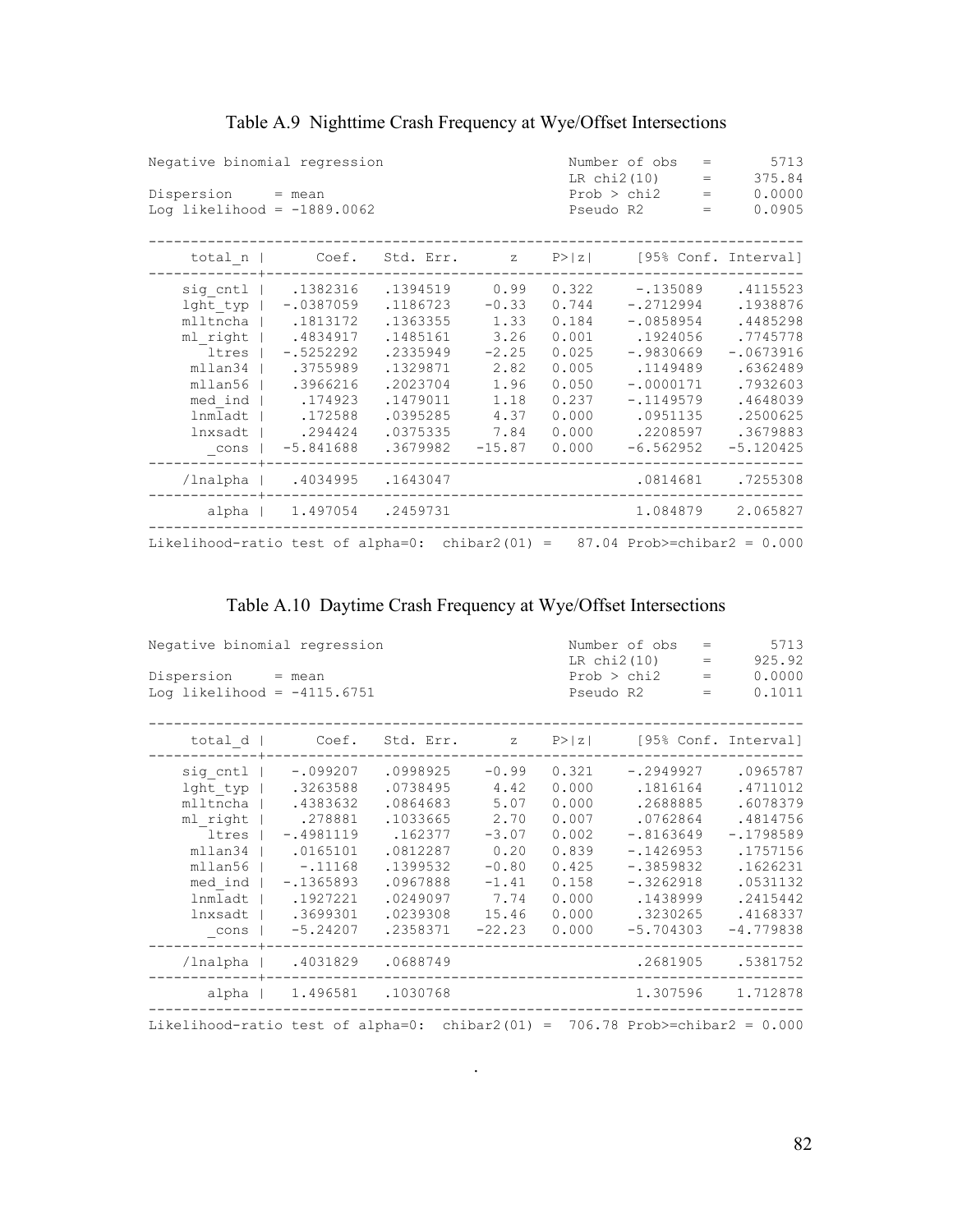| Negative binomial regression<br>Dispersion = mean<br>Log likelihood = $-7633.9591$               |                                                                                                                                                             | Pseudo R2                                                                                                            | Number of obs<br>LR $chi2(9)$<br>Prob > chi2                                                    | $=$<br>$=$<br>$\, =$<br>$\qquad \qquad =$                                              | 6290<br>306.47<br>0.0000<br>0.0197                                                                                         |  |                                                                                                                                        |
|--------------------------------------------------------------------------------------------------|-------------------------------------------------------------------------------------------------------------------------------------------------------------|----------------------------------------------------------------------------------------------------------------------|-------------------------------------------------------------------------------------------------|----------------------------------------------------------------------------------------|----------------------------------------------------------------------------------------------------------------------------|--|----------------------------------------------------------------------------------------------------------------------------------------|
| total $n$                                                                                        |                                                                                                                                                             | Coef. Std. Err. z P> z  [95% Conf. Interval]                                                                         |                                                                                                 |                                                                                        |                                                                                                                            |  |                                                                                                                                        |
| $l$ ght typ $ $<br>ltres<br>mllan34<br>mllan56<br>med ind<br>lnmladt<br>lnxsadt<br>$_{\rm cons}$ | $-.5049901$<br>mlltncha $ -$ .068523<br>ml right   .1262114<br>$-.7417399$<br>$-.0763841$<br>.0109408<br>.1434854<br>$-.0005751$<br>.2475643<br>$-1.846162$ | .2375554<br>.0671141<br>.0403309<br>.1628686<br>.0639554<br>.0780011<br>.0517888<br>.0165033<br>.0164267<br>.3090309 | $-2.13$<br>$-1.02$<br>3.13<br>$-4.55$<br>$-1.19$<br>0.14<br>2.77<br>$-0.03$<br>15.07<br>$-5.97$ | 0.034<br>0.307<br>0.002<br>0.000<br>0.232<br>0.888<br>0.006<br>0.972<br>0.000<br>0.000 | $-.2000641$<br>.0471644<br>$-1.060956$<br>$-.2017344$<br>$-.1419385$<br>.0419813<br>$-.0329209$<br>.2153685<br>$-2.451852$ |  | $-.9705902 - .03939$<br>.0630181<br>.2052585<br>$-.4225234$<br>.0489662<br>.1638201<br>.2449896<br>.0317707<br>.2797601<br>$-1.240473$ |
|                                                                                                  | /lnalpha   -.3641492 .0595617                                                                                                                               |                                                                                                                      |                                                                                                 |                                                                                        | $-.4808881$                                                                                                                |  | $-.2474104$                                                                                                                            |
|                                                                                                  | alpha   .6947875 .0413827                                                                                                                                   |                                                                                                                      |                                                                                                 |                                                                                        |                                                                                                                            |  | .6182341 .7808202                                                                                                                      |
| Likelihood-ratio test of alpha=0: chibar2(01) = $647.24$ Prob>=chibar2 = 0.000                   |                                                                                                                                                             |                                                                                                                      |                                                                                                 |                                                                                        |                                                                                                                            |  |                                                                                                                                        |

## Table A.11 Nighttime Crash Frequency at Signalized, Four-leg Intersections

## Table A.12 Daytime Crash Frequency at Signalized, Four-leg Intersections

.

| Negative binomial regression                                                    |             |           |         | Number of obs | $=$         | 6290 |                      |  |
|---------------------------------------------------------------------------------|-------------|-----------|---------|---------------|-------------|------|----------------------|--|
|                                                                                 |             |           |         | LR $chi2(9)$  |             | $=$  | 356.05               |  |
| $Disperson = mean$                                                              |             |           |         |               | Prob > chi2 | $=$  | 0.0000               |  |
| Log likelihood = $-11927.461$                                                   |             |           |         | Pseudo R2     |             | $=$  | 0.0147               |  |
| total $d$                                                                       | Coef.       | Std. Err. | Z       | P >  z        |             |      | [95% Conf. Interval] |  |
| lght typ                                                                        | $-.2513577$ | .1855702  | $-1.35$ | 0.176         | $-.6150686$ |      | .1123532             |  |
| mlltncha                                                                        | $-.1666395$ | .0478218  | $-3.48$ | 0.000         | $-.2603685$ |      | $-.0729104$          |  |
| ml right                                                                        | .1150011    | .0295832  | 3.89    | 0.000         | .0570191    |      | .1729831             |  |
| ltres                                                                           | $-.8812696$ | .1164033  | $-7.57$ | 0.000         | $-1.109416$ |      | $-.6531234$          |  |
| mllan34                                                                         | .0569525    | .0460816  | 1.24    | 0.216         | $-.0333657$ |      | .1472708             |  |
| mllan56                                                                         | .1069438    | .0565362  | 1.89    | 0.059         | $-.0038651$ |      | .2177527             |  |
| med ind                                                                         | .0679526    | .0370869  | 1.83    | 0.067         | $-.0047364$ |      | .1406416             |  |
| lnmladt                                                                         | $-.0086112$ | .0120889  | $-0.71$ | 0.476         | $-.032305$  |      | .0150827             |  |
| lnxsadt                                                                         | .1803001    | .011464   | 15.73   | 0.000         | .1578311    |      | .2027691             |  |
| cons                                                                            | $-.4489477$ | .2341807  | $-1.92$ | 0.055         | $-.9079335$ |      | .0100381             |  |
| /lnalpha                                                                        | $-.5839137$ | .037697   |         |               | $-.6577984$ |      | $-.5100289$          |  |
| $alpha$                                                                         | .5577114    | .021024   |         |               | .5179905    |      | .6004782             |  |
| Likelihood-ratio test of alpha=0: chibar2(01) = $2105.80$ Prob>=chibar2 = 0.000 |             |           |         |               |             |      |                      |  |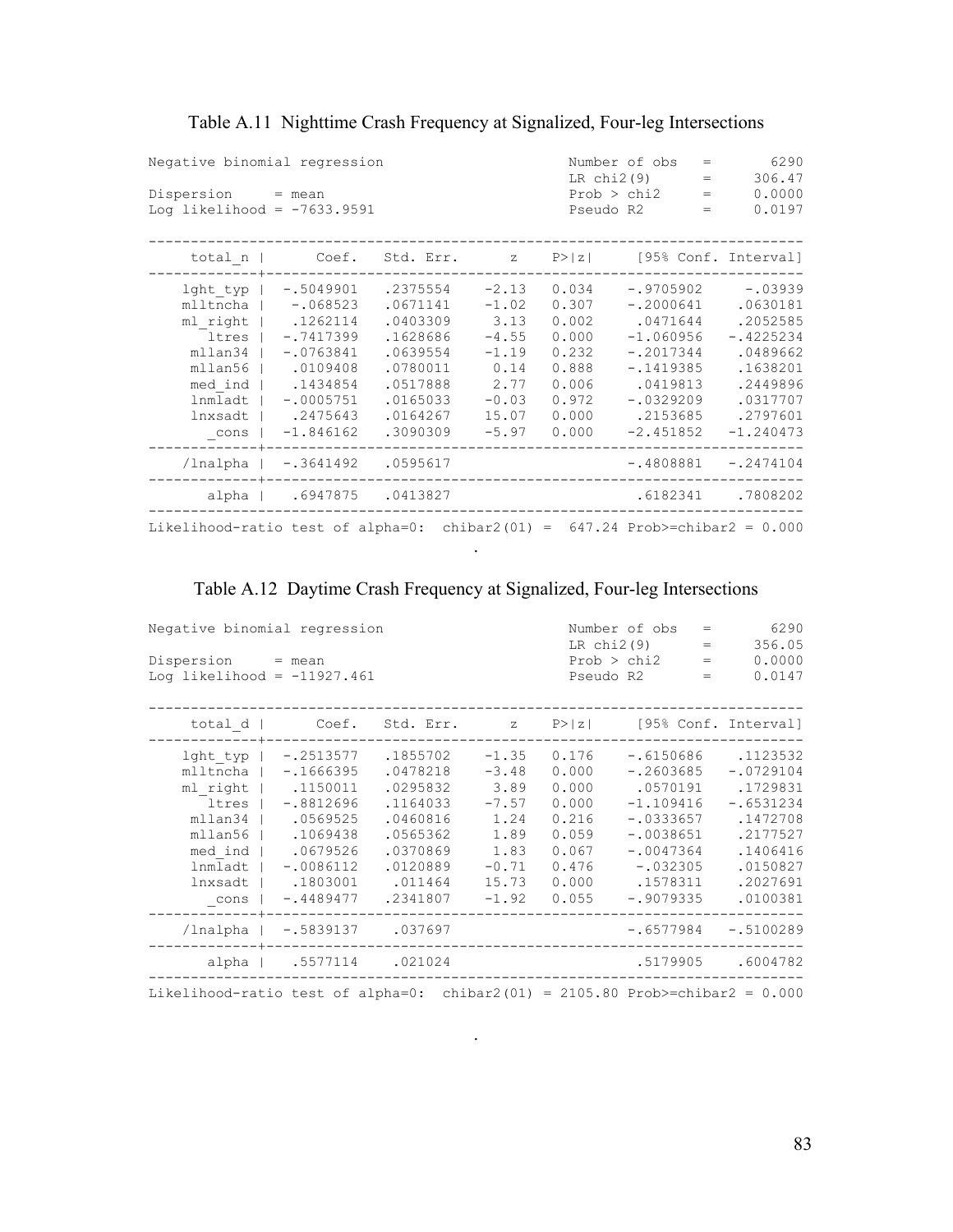| Negative binomial regression<br>Dispersion = mean<br>Log likelihood = $-1473.8499$                       |                                                                                                                               |                                                                                                                      | Number of obs<br>LR $chi2(9)$<br>Prob > chi2<br>Pseudo R2                             | $=$<br>$=$<br>$=$<br>$=$                                                               | 1830<br>135.54<br>0.0000<br>0.0440                                                                                                    |  |                                                                                                                        |
|----------------------------------------------------------------------------------------------------------|-------------------------------------------------------------------------------------------------------------------------------|----------------------------------------------------------------------------------------------------------------------|---------------------------------------------------------------------------------------|----------------------------------------------------------------------------------------|---------------------------------------------------------------------------------------------------------------------------------------|--|------------------------------------------------------------------------------------------------------------------------|
| total $n$                                                                                                | Coef.                                                                                                                         | Std. Err.                                                                                                            | $\mathbb Z$                                                                           |                                                                                        |                                                                                                                                       |  | $P >  z $ [95% Conf. Interval]                                                                                         |
| lght typ<br>mlltncha<br>ml right<br>ltres<br>mllan34<br>mllan56<br>med ind<br>lnmladt<br>lnxsadt<br>cons | .7275625<br>$-.2259463$<br>.2266572<br>$-.0823061$<br>.1397559<br>.5019131<br>.0082778<br>.0068662<br>.3242814<br>$-4.341065$ | .5351088<br>.1682567<br>.0979418<br>.2198585<br>.1488895<br>.1713783<br>.1386999<br>.0409892<br>.0363365<br>.7015611 | 1.36<br>$-1.34$<br>2.31<br>$-0.37$<br>0.94<br>2.93<br>0.06<br>0.17<br>8.92<br>$-6.19$ | 0.174<br>0.179<br>0.021<br>0.708<br>0.348<br>0.003<br>0.952<br>0.867<br>0.000<br>0.000 | $-.3212315$<br>$-.5557234$<br>.0346948<br>$-.5132208$<br>$-.1520623$<br>.1660179<br>$-.2635691$<br>$-.0734711$<br>.2530632<br>-5.7161 |  | 1.776357<br>.1038308<br>.4186197<br>.3486085<br>.431574<br>.8378084<br>.2801246<br>.0872035<br>.3954996<br>$-2.966031$ |
| /lnalpha                                                                                                 | $-.1355293$                                                                                                                   | .1567485                                                                                                             |                                                                                       |                                                                                        | $-.4427508$                                                                                                                           |  | .1716922                                                                                                               |
|                                                                                                          |                                                                                                                               | alpha   .8732536 .1368812                                                                                            |                                                                                       |                                                                                        | .6422673                                                                                                                              |  | 1.187312                                                                                                               |
| Likelihood-ratio test of alpha=0: chibar2(01) = $93.32$ Prob>=chibar2 = 0.000                            |                                                                                                                               |                                                                                                                      |                                                                                       |                                                                                        |                                                                                                                                       |  |                                                                                                                        |

### Table A.13 Nighttime Crash Frequency at Signalized, Tee Intersections

Table A.14 Daytime Crash Frequency at Signalized, Tee Intersections

.

| Negative binomial regression<br>$Disperson = mean$<br>Log likelihood = $-2517.4135$                                    |                                                                                                                              |                                                                                                                     | Pseudo R2                                                                              | Number of obs<br>$LR$ chi $2(9)$<br>Prob > chi2                                        | $=$<br>$=$<br>$=$<br>$\qquad \qquad =$                                                                                              | 1830<br>223.74<br>0.0000<br>0.0425 |                                                                                                                           |
|------------------------------------------------------------------------------------------------------------------------|------------------------------------------------------------------------------------------------------------------------------|---------------------------------------------------------------------------------------------------------------------|----------------------------------------------------------------------------------------|----------------------------------------------------------------------------------------|-------------------------------------------------------------------------------------------------------------------------------------|------------------------------------|---------------------------------------------------------------------------------------------------------------------------|
| total $d$                                                                                                              |                                                                                                                              | Coef. Std. Err.                                                                                                     | $\mathbb Z$                                                                            |                                                                                        |                                                                                                                                     |                                    | $P >  z $ [95% Conf. Interval]                                                                                            |
| $lqht typ$  <br>mlltncha  <br>ml right<br>ltres  <br>mllan34<br>mllan56<br>$med$ ind $ $<br>lnmladt<br>lnxsadt<br>cons | .7394551<br>$-.0270067$<br>.2046344<br>.1452398<br>.3306574<br>.7193201<br>$-.2202703$<br>.0427851<br>.2560985<br>$-3.33104$ | .3236864<br>.1182443<br>.0660745<br>.1524908<br>.1011209<br>.1175442<br>.0898425<br>.0278128<br>.0231037<br>.445962 | 2.28<br>$-0.23$<br>3.10<br>0.95<br>3.27<br>6.12<br>$-2.45$<br>1.54<br>11.08<br>$-7.47$ | 0.022<br>0.819<br>0.002<br>0.341<br>0.001<br>0.000<br>0.014<br>0.124<br>0.000<br>0.000 | .1050415<br>$-.2587613$<br>.0751308<br>$-.1536367$<br>.1324641<br>.4889377<br>$-.3963583$<br>$-.0117269$<br>.2108161<br>$-4.205109$ |                                    | 1.373869<br>.2047479<br>.3341381<br>.4441163<br>.5288508<br>.9497024<br>$-.0441824$<br>.0972972<br>.301381<br>$-2.456971$ |
| /lnalpha                                                                                                               | $-.5270193$ .10119                                                                                                           |                                                                                                                     |                                                                                        |                                                                                        | $-.7253481$                                                                                                                         |                                    | $-.3286906$                                                                                                               |
| alpha                                                                                                                  | .590362                                                                                                                      | .0597387                                                                                                            |                                                                                        |                                                                                        | .484156                                                                                                                             |                                    | .7198657                                                                                                                  |
|                                                                                                                        |                                                                                                                              |                                                                                                                     |                                                                                        |                                                                                        |                                                                                                                                     |                                    |                                                                                                                           |

Likelihood-ratio test of alpha=0: chibar2(01) = 235.80 Prob>=chibar2 = 0.000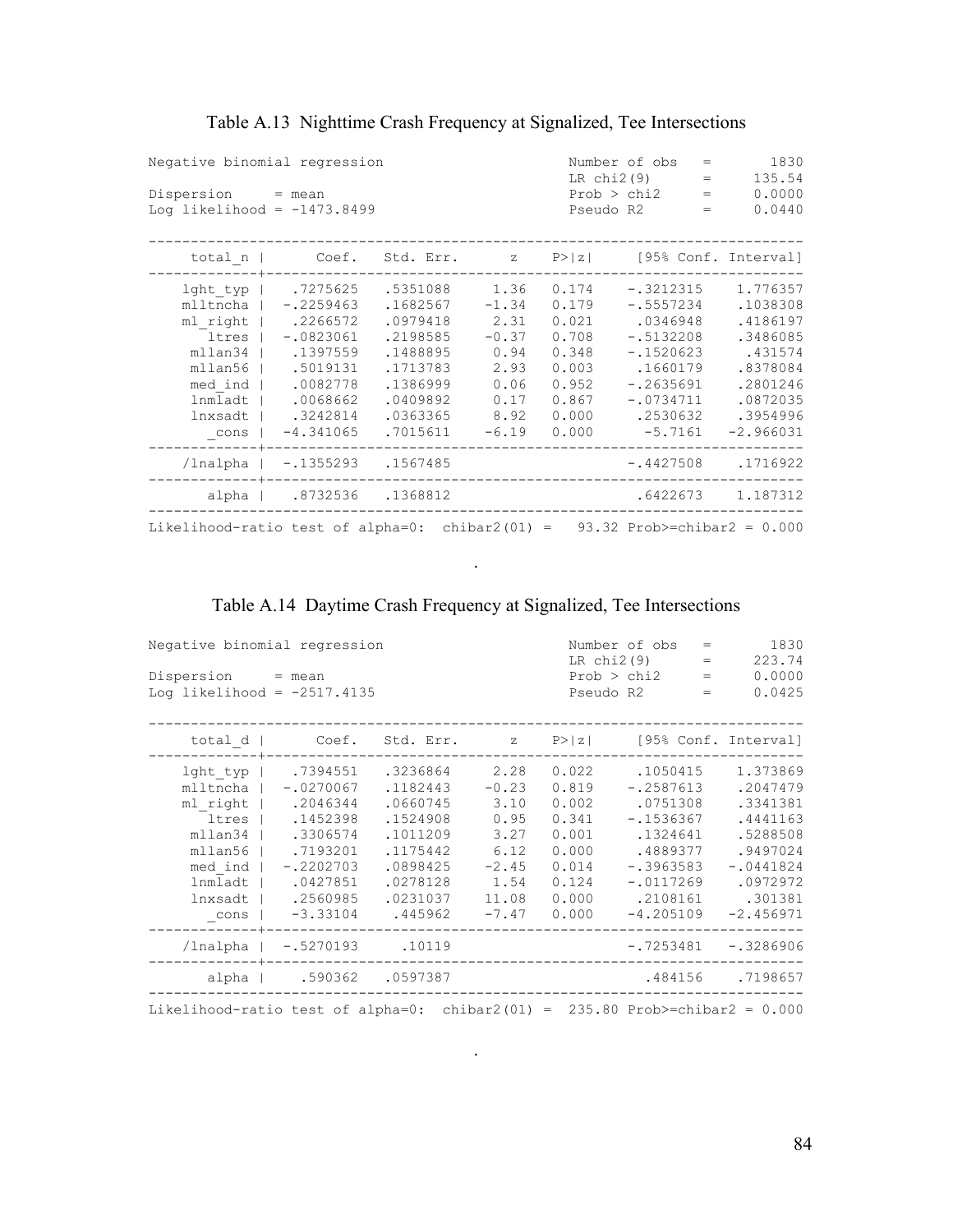| Negative binomial regression<br>Dispersion = mean<br>Log likelihood = $-285.40374$                              |                                                                                                                                             |                                                                                                                     |                                                                                          | Number of obs<br>LR $chi2(9)$<br>Prob > chi2<br>Pseudo R2                              | 374<br>14.41<br>$=$ 100 $-$<br>0.1086<br>0.0246                                                                                               |  |                                                                                                                      |
|-----------------------------------------------------------------------------------------------------------------|---------------------------------------------------------------------------------------------------------------------------------------------|---------------------------------------------------------------------------------------------------------------------|------------------------------------------------------------------------------------------|----------------------------------------------------------------------------------------|-----------------------------------------------------------------------------------------------------------------------------------------------|--|----------------------------------------------------------------------------------------------------------------------|
| total_n                                                                                                         |                                                                                                                                             | Coef. Std. Err. z P> z  [95% Conf. Interval]                                                                        |                                                                                          |                                                                                        |                                                                                                                                               |  |                                                                                                                      |
| mlltncha  <br>ml right  <br>ltres  <br>$mllan34$  <br>mllan56<br>med ind<br>lnmladt<br>lnxsadt<br>$_{\rm cons}$ | lght typ   13.81879<br>.2204247<br>$-.1203247$<br>.3096953<br>$-.1751865$<br>$-.2313904$<br>.2738449<br>.0195551<br>.3350836<br>$-17.96947$ | 1925.948<br>.2880579<br>.2831407<br>.4256384<br>.3149083<br>.389041<br>.2408188<br>.0863385<br>.1196279<br>1925.948 | 0.01<br>0.77<br>$-0.42$<br>0.73<br>$-0.56$<br>$-0.59$<br>1.14<br>0.23<br>2.80<br>$-0.01$ | 0.994<br>0.444<br>0.671<br>0.467<br>0.578<br>0.552<br>0.255<br>0.821<br>0.005<br>0.993 | -3760.969<br>$-.3441585$<br>$-.6752701$<br>$-.5245407$<br>$-.7923954$<br>$-.9938968$<br>$-.1981514$<br>$-.1496653$<br>.1006173<br>$-3792.757$ |  | 3788.607<br>.7850079<br>.4346208<br>1.143931<br>.4420224<br>.5311159<br>.7458411<br>.1887755<br>.5695499<br>3756.818 |
|                                                                                                                 | /lnalpha   -1.229114 .7676671                                                                                                               |                                                                                                                     |                                                                                          |                                                                                        | $-2.733714$                                                                                                                                   |  | .2754857                                                                                                             |
|                                                                                                                 | alpha   .2925516 .2245822                                                                                                                   |                                                                                                                     |                                                                                          |                                                                                        |                                                                                                                                               |  | $.0649775$ 1.31717                                                                                                   |
| Likelihood-ratio test of alpha=0: chibar2(01) = $2.40$ Prob>=chibar2 = 0.061                                    |                                                                                                                                             |                                                                                                                     |                                                                                          |                                                                                        |                                                                                                                                               |  |                                                                                                                      |

Table A.15 Nighttime Crash Frequency at Signalized, Wye/Offset Intersections

|  |  | Table A.16 Daytime Crash Frequency at Signalized, Wye/Offset Intersections |  |
|--|--|----------------------------------------------------------------------------|--|
|  |  |                                                                            |  |

| Negative binomial regression                                                  | Number of obs<br>LR $chi2(9)$ | 374<br>9.57          |           |         |                  |             |     |                      |  |
|-------------------------------------------------------------------------------|-------------------------------|----------------------|-----------|---------|------------------|-------------|-----|----------------------|--|
| $Disperson = mean$                                                            |                               |                      |           |         |                  | Prob > chi2 | $=$ | 0.3864               |  |
|                                                                               | Log likelihood = $-519.1899$  |                      |           |         | Pseudo R2<br>$=$ |             |     |                      |  |
| total d                                                                       |                               | Coef.                | Std. Err. | Z       | P >  z           |             |     | [95% Conf. Interval] |  |
| lght typ                                                                      |                               | 17.2033              | 2137.189  | 0.01    | 0.994            | $-4171.61$  |     | 4206.016             |  |
| mlltncha                                                                      |                               | $-.172803$           | .2113692  | $-0.82$ | 0.414            | $-.5870791$ |     | .241473              |  |
| ml right                                                                      |                               | .086472              | .2292985  | 0.38    | 0.706            | $-.3629449$ |     | .5358888             |  |
| ltres                                                                         |                               | .0585445             | .3208794  | 0.18    | 0.855            | $-.5703676$ |     | .6874565             |  |
| mllan34                                                                       |                               | $-.1181909$          | .2312985  | $-0.51$ | 0.609            | $-.5715276$ |     | .3351458             |  |
| mllan56                                                                       |                               | $-.082538$           | .2929073  | $-0.28$ | 0.778            | $-.6566257$ |     | .4915497             |  |
| med ind                                                                       |                               | $-.1603016$          | .1900674  | $-0.84$ | 0.399            | $-.5328269$ |     | .2122237             |  |
| lnmladt                                                                       |                               | .0325573             | .0693752  | 0.47    | 0.639            | $-.1034155$ |     | .1685301             |  |
| lnxsadt                                                                       |                               | $-.0512632$          | .0845659  | $-0.61$ | 0.544            | $-.2170093$ |     | .114483              |  |
| cons                                                                          |                               | $-16.75143$          | 2137.189  | $-0.01$ | 0.994            | $-4205.564$ |     | 4172.062             |  |
| /lnalpha                                                                      |                               | $-.0692543-.1818956$ |           |         |                  | $-.4257631$ |     | .2872545             |  |
| alpha                                                                         |                               | .9330894 .1697248    |           |         |                  | .6532711    |     | 1.332763             |  |
| Likelihood-ratio test of alpha=0: chibar2(01) = $89.10$ Prob>=chibar2 = 0.000 |                               |                      |           |         |                  |             |     |                      |  |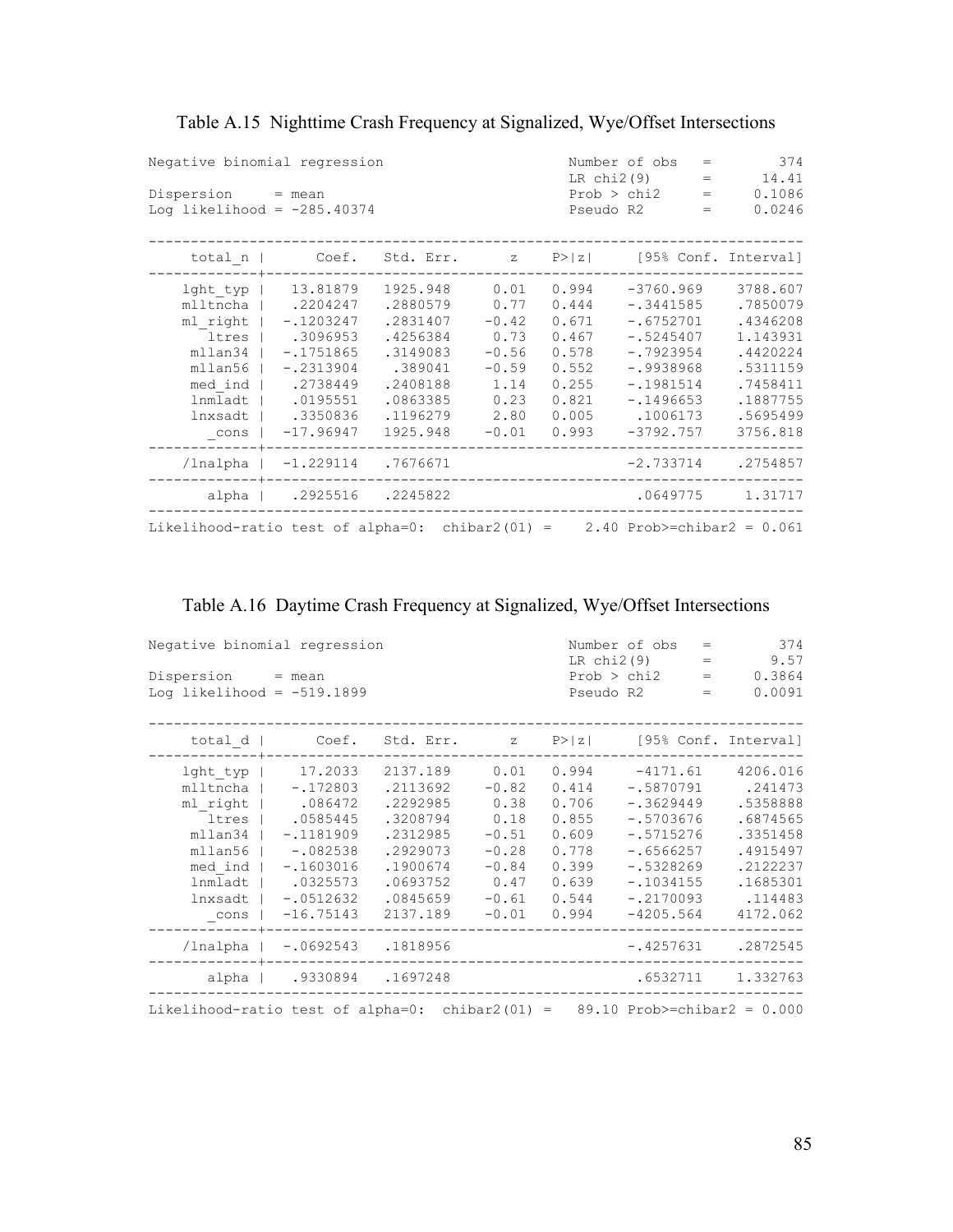| Negative binomial regression<br>Dispersion = mean<br>Log likelihood = $-6627.6334$                             |                                                                                                                                                 |                                                                                                                     |                                                                                                  | LR $chi2(9)$<br>Pseudo R2                                                              | Number of obs<br>Prob > chi2                                                                                                         | $=$<br>$=$<br>$=$<br>$=$ | 14220<br>945.76<br>0.0000<br>0.0666                                                                                          |
|----------------------------------------------------------------------------------------------------------------|-------------------------------------------------------------------------------------------------------------------------------------------------|---------------------------------------------------------------------------------------------------------------------|--------------------------------------------------------------------------------------------------|----------------------------------------------------------------------------------------|--------------------------------------------------------------------------------------------------------------------------------------|--------------------------|------------------------------------------------------------------------------------------------------------------------------|
| total $n$                                                                                                      | Coef.                                                                                                                                           | Std. Err. z                                                                                                         |                                                                                                  |                                                                                        |                                                                                                                                      |                          | $P >  z $ [95% Conf. Interval]                                                                                               |
| lght typ<br>mlltncha  <br>ltres  <br>$mllan34$ $\perp$<br>mllan56<br>med ind<br>lnmladt<br>lnxsadt<br>$\_cons$ | $-.2105725$<br>.4510264<br>ml right   .1918961<br>$-1.592226$<br>$-004084$<br>$-.0161918$<br>$-.0720557$<br>.1135378<br>.4223719<br>$-5.409494$ | .0531903<br>.0564552<br>.0721481<br>.3506561<br>.0635918<br>.1362645<br>.068174<br>.0198063<br>.0191829<br>.1926972 | $-3.96$<br>7.99<br>2.66<br>$-4.54$<br>$-0.06$<br>$-0.12$<br>$-1.06$<br>5.73<br>22.02<br>$-28.07$ | 0.000<br>0.000<br>0.008<br>0.000<br>0.949<br>0.905<br>0.291<br>0.000<br>0.000<br>0.000 | $-.3148236$<br>.3403763<br>.0504885<br>$-2.2795$<br>$-.1287216$<br>$-.2832654$<br>$-.2056743$<br>.0747183<br>.3847742<br>$-5.787174$ |                          | $-.1063214$<br>.5616765<br>.3333037<br>$-.904953$<br>.1205537<br>.2508817<br>.0615628<br>.1523574<br>.4599696<br>$-5.031814$ |
| /lnalpha                                                                                                       | .2864056                                                                                                                                        | .0810798                                                                                                            |                                                                                                  |                                                                                        | .1274921                                                                                                                             |                          | .4453192                                                                                                                     |
|                                                                                                                | alpha   1.331632 .1079686                                                                                                                       |                                                                                                                     |                                                                                                  |                                                                                        | 1.135976                                                                                                                             |                          | 1.560988                                                                                                                     |
| Likelihood-ratio test of alpha=0: chibar2(01) = $348.32$ Prob>=chibar2 = 0.000                                 |                                                                                                                                                 |                                                                                                                     |                                                                                                  |                                                                                        |                                                                                                                                      |                          |                                                                                                                              |

Table A.17 Nighttime Crash Frequency at Stop-controlled, Four-leg Intersections

|  |  |  |  |  |  |  | Table A.18 Daytime Crash Frequency at Stop-controlled, Four-leg Intersections |
|--|--|--|--|--|--|--|-------------------------------------------------------------------------------|
|--|--|--|--|--|--|--|-------------------------------------------------------------------------------|

| Negative binomial regression<br>Dispersion<br>Log likelihood = $-14012.257$                              | $=$ mean                                                                                                                       |                                                                                                                      |                                                                                             | LR $chi2(9)$<br>Pseudo R2                                                              | Number of obs<br>Prob > chi2                                                                                                      | $=$<br>$=$<br>$=$<br>$=$ | 14220<br>2477.00<br>0.0000<br>0.0812                                                                                         |
|----------------------------------------------------------------------------------------------------------|--------------------------------------------------------------------------------------------------------------------------------|----------------------------------------------------------------------------------------------------------------------|---------------------------------------------------------------------------------------------|----------------------------------------------------------------------------------------|-----------------------------------------------------------------------------------------------------------------------------------|--------------------------|------------------------------------------------------------------------------------------------------------------------------|
| total d                                                                                                  | Coef.                                                                                                                          | Std. Err.                                                                                                            | Z                                                                                           | P >  z                                                                                 |                                                                                                                                   |                          | [95% Conf. Interval]                                                                                                         |
| lght typ<br>mlltncha<br>ml right<br>ltres<br>mllan34<br>mllan56<br>med ind<br>lnmladt<br>lnxsadt<br>cons | .0698004<br>.3410019<br>.1145468<br>$-1.348291$<br>.0178318<br>$-.0964315$<br>$-.1423488$<br>.12549<br>.4551796<br>$-4.555415$ | .0342752<br>.0360695<br>.0489348<br>.1756806<br>.0403769<br>.0897491<br>.0439456<br>.0125462<br>.0123439<br>.1233449 | 2.04<br>9.45<br>2.34<br>$-7.67$<br>0.44<br>$-1.07$<br>$-3.24$<br>10.00<br>36.87<br>$-36.93$ | 0.042<br>0.000<br>0.019<br>0.000<br>0.659<br>0.283<br>0.001<br>0.000<br>0.000<br>0.000 | .0026222<br>.270307<br>.0186364<br>$-1.692619$<br>$-.0613054$<br>$-.2723364$<br>$-.2284805$<br>.1008999<br>.430986<br>$-4.797166$ |                          | .1369785<br>.4116968<br>.2104572<br>$-1.003963$<br>.0969691<br>.0794734<br>$-.056217$<br>.1500802<br>.4793732<br>$-4.313663$ |
| /lnalpha                                                                                                 | .1264685                                                                                                                       | .0365949                                                                                                             |                                                                                             |                                                                                        | .0547438                                                                                                                          |                          | .1981933                                                                                                                     |
| alpha                                                                                                    | 1.134814                                                                                                                       | .0415284                                                                                                             |                                                                                             |                                                                                        | 1.05627                                                                                                                           |                          | 1.219198                                                                                                                     |
| Likelihood-ratio test of alpha=0: chibar2(01) = $2416.02$ Prob>=chibar2 = 0.000                          |                                                                                                                                |                                                                                                                      |                                                                                             |                                                                                        |                                                                                                                                   |                          |                                                                                                                              |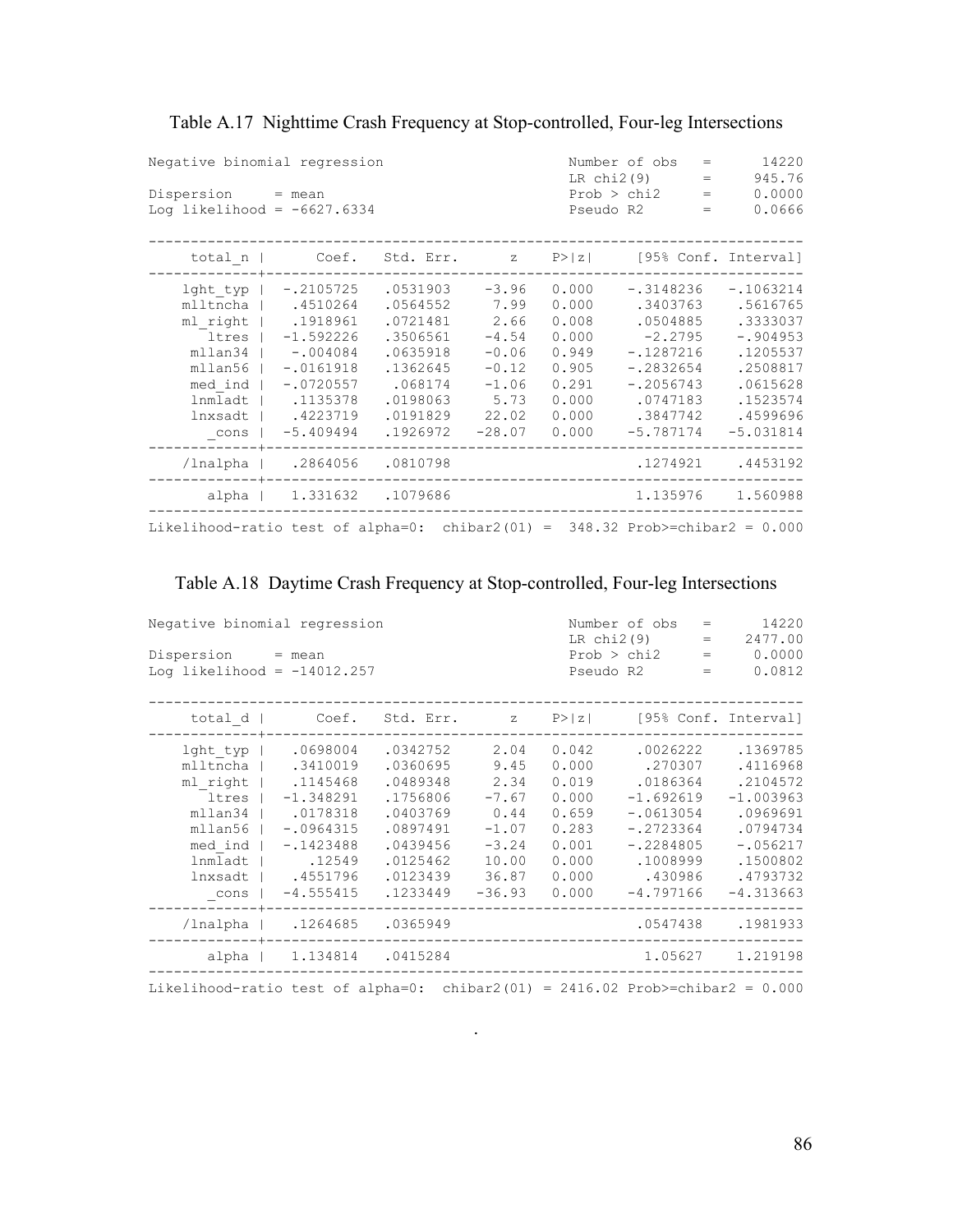| Negative binomial regression<br>Dispersion = mean<br>Log likelihood = $-8561.7788$                       |                                                                                                                                |                                                                                                                     |                                                                                            |                                                                                        | Number of obs<br>LR $chi2(9)$<br>Prob > chi2<br>Pseudo R2                                                                        | $=$<br>$\hspace{1.0cm} = \hspace{1.0cm}$<br>$=$<br>$=$ | 33974<br>1452.15<br>0.0000<br>0.0782                                                                                        |
|----------------------------------------------------------------------------------------------------------|--------------------------------------------------------------------------------------------------------------------------------|---------------------------------------------------------------------------------------------------------------------|--------------------------------------------------------------------------------------------|----------------------------------------------------------------------------------------|----------------------------------------------------------------------------------------------------------------------------------|--------------------------------------------------------|-----------------------------------------------------------------------------------------------------------------------------|
| total n                                                                                                  | Coef.                                                                                                                          | Std. Err. z                                                                                                         |                                                                                            | P >  z                                                                                 |                                                                                                                                  |                                                        | [95% Conf. Interval]                                                                                                        |
| lght typ<br>mlltncha<br>ml right<br>ltres<br>mllan34<br>mllan56<br>med ind<br>lnmladt<br>lnxsadt<br>cons | $-.1379249$<br>.3628024<br>.437131<br>$-.5735366$<br>.1529334<br>.308699<br>$-.0969483$<br>.1479407<br>.4333521<br>$-6.433075$ | .0500687<br>.0577889<br>.0714038<br>.1237676<br>.0675056<br>.109907<br>.0714655<br>.0185004<br>.0171742<br>.1719839 | $-2.75$<br>6.28<br>6.12<br>$-4.63$<br>2.27<br>2.81<br>$-1.36$<br>8.00<br>25.23<br>$-37.41$ | 0.006<br>0.000<br>0.000<br>0.000<br>0.023<br>0.005<br>0.175<br>0.000<br>0.000<br>0.000 | $-.2360577$<br>.2495382<br>.2971822<br>$-.8161167$<br>.0206248<br>.0932851<br>$-.2370182$<br>.1116807<br>.3996912<br>$-6.770157$ |                                                        | $-.039792$<br>.4760667<br>.5770797<br>$-.3309566$<br>.2852419<br>.5241128<br>.0431215<br>.1842008<br>.467013<br>$-6.095993$ |
| /lnalpha                                                                                                 | .5629813                                                                                                                       | .0863542                                                                                                            |                                                                                            |                                                                                        | .3937301                                                                                                                         |                                                        | .7322325                                                                                                                    |
| alpha                                                                                                    | 1.7559                                                                                                                         | .1516294                                                                                                            |                                                                                            |                                                                                        | 1.4825                                                                                                                           |                                                        | 2.079718                                                                                                                    |
| Likelihood-ratio test of alpha=0: chibar2(01) = $326.49$ Prob>=chibar2 = 0.000                           |                                                                                                                                |                                                                                                                     |                                                                                            |                                                                                        |                                                                                                                                  |                                                        |                                                                                                                             |

## Table A.19 Nighttime Crash Frequency at Stop-controlled, Tee Intersections

## Table A.20 Daytime Crash Frequency at Stop-controlled, Tee Intersections

|                                                                                 | Negative binomial regression |           |             |       |                                | 33974<br>Number of obs<br>$=$ |             |  |  |  |
|---------------------------------------------------------------------------------|------------------------------|-----------|-------------|-------|--------------------------------|-------------------------------|-------------|--|--|--|
|                                                                                 |                              |           |             |       | LR $chi2(9)$                   | $=$                           | 3929.44     |  |  |  |
| $Disperson = mean$                                                              |                              |           |             |       | Prob > chi2                    | $=$                           | 0.0000      |  |  |  |
| Log likelihood = $-18845.79$                                                    |                              |           |             |       | Pseudo R2                      | $=$                           | 0.0944      |  |  |  |
| total $d$                                                                       | Coef.                        | Std. Err. | $Z_{\rm c}$ |       | $P >  z $ [95% Conf. Interval] |                               |             |  |  |  |
| $l$ ght typ $ $                                                                 | .0917047                     | .031311   | 2.93        | 0.003 | .0303362                       |                               | .1530733    |  |  |  |
| mlltncha                                                                        | .3992568                     | .0359823  | 11.10       | 0.000 | .3287328                       |                               | .4697807    |  |  |  |
| ml right                                                                        | .3762739                     | .0481978  | 7.81        | 0.000 | .2818079                       |                               | .4707399    |  |  |  |
| ltres                                                                           | $-.5917986$                  | .0746105  | $-7.93$     | 0.000 | $-.7380325$                    |                               | $-.4455648$ |  |  |  |
| mllan34                                                                         | .2881039                     | .0414825  | 6.95        | 0.000 | .2067996                       |                               | .3694082    |  |  |  |
| mllan56                                                                         | .3185721                     | .0694732  | 4.59        | 0.000 | .1824072                       |                               | .4547371    |  |  |  |
| med ind                                                                         | $-.1829326$                  | .0444345  | $-4.12$     | 0.000 | $-.2700226$                    |                               | $-.0958425$ |  |  |  |
| lnmladt                                                                         | .1615991                     | .0114958  | 14.06       | 0.000 | .1390677                       |                               | .1841304    |  |  |  |
| lnxsadt                                                                         | .4189914                     | .0108194  | 38.73       | 0.000 | .3977857                       |                               | .4401971    |  |  |  |
| $\_cons$                                                                        | $-5.434232$                  | .1078528  | $-50.39$    | 0.000 | $-5.645619$                    |                               | $-5.222844$ |  |  |  |
| /lnalpha                                                                        | .4060604                     | .0381587  |             |       | .3312707                       |                               | .48085      |  |  |  |
| alpha                                                                           | 1,500893                     | .0572721  |             |       | 1.392737                       |                               | 1.617449    |  |  |  |
| Likelihood-ratio test of alpha=0: chibar2(01) = $2049.71$ Prob>=chibar2 = 0.000 |                              |           |             |       |                                |                               |             |  |  |  |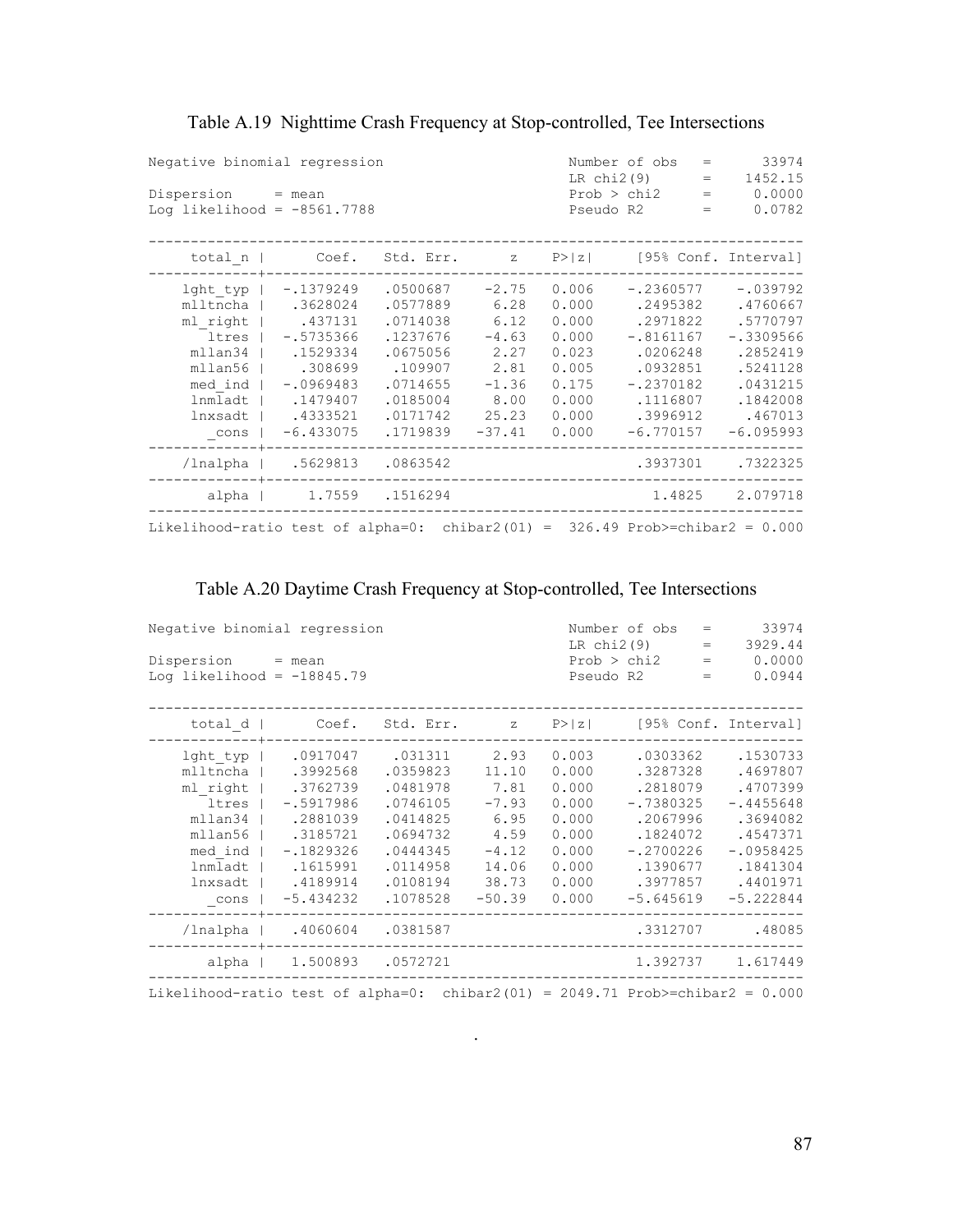| Negative binomial regression<br>$Disperson = mean$<br>Log likelihood = $-1588.087$             |                                                                                                                                      |                                                                                                                    |                                                                                        |                                                                                        | Number of obs<br>LR $chi2(9)$<br>Prob > chi2<br>Pseudo R2                                                                         | $=$<br>$=$<br>$=$<br>$=$ | 5339<br>263.29<br>0.0000<br>0.0765                                                                                        |
|------------------------------------------------------------------------------------------------|--------------------------------------------------------------------------------------------------------------------------------------|--------------------------------------------------------------------------------------------------------------------|----------------------------------------------------------------------------------------|----------------------------------------------------------------------------------------|-----------------------------------------------------------------------------------------------------------------------------------|--------------------------|---------------------------------------------------------------------------------------------------------------------------|
|                                                                                                | total n   Coef. Std. Err. z P> z  [95% Conf. Interval]                                                                               |                                                                                                                    |                                                                                        |                                                                                        |                                                                                                                                   |                          |                                                                                                                           |
| lght typ<br>mlltncha  <br>ltres<br>mllan34<br>mllan56<br>med ind<br>lnmladt<br>lnxsadt<br>cons | $-.0660367$<br>.1481959<br>ml right   .6147544<br>$-0.80907$<br>.41918<br>.5454333<br>.1716879<br>.202322<br>.2969429<br>$-6.120546$ | .1240162<br>.1601022<br>.1734669<br>.2823511<br>.1498961<br>.2449523<br>.1827129<br>.04431<br>.0409108<br>.4100147 | $-0.53$<br>0.93<br>3.54<br>$-2.87$<br>2.80<br>2.23<br>0.94<br>4.57<br>7.26<br>$-14.93$ | 0.594<br>0.355<br>0.000<br>0.004<br>0.005<br>0.026<br>0.347<br>0.000<br>0.000<br>0.000 | $-.3091041$<br>$-.1655986$<br>.2747656<br>$-1.362468$<br>.1253889<br>.0653357<br>$-.1864228$<br>.115476<br>.2167592<br>$-6.92416$ |                          | .1770307<br>.4619904<br>.9547433<br>$-.2556721$<br>.712971<br>1.025531<br>.5297986<br>.2891679<br>.3771267<br>$-5.316932$ |
|                                                                                                | /lnalpha   .7480604 .1660624                                                                                                         |                                                                                                                    |                                                                                        |                                                                                        |                                                                                                                                   | .422584                  | 1.073537                                                                                                                  |
|                                                                                                | alpha   2.112898 .3508729                                                                                                            |                                                                                                                    |                                                                                        |                                                                                        |                                                                                                                                   |                          | 1.525899 2.925709                                                                                                         |
| Likelihood-ratio test of alpha=0: chibar2(01) = $96.66$ Prob>=chibar2 = 0.000                  |                                                                                                                                      |                                                                                                                    |                                                                                        |                                                                                        |                                                                                                                                   |                          |                                                                                                                           |

|  |  |  | Table A.21 Nighttime Crash Frequency at Stop-controlled, Wye/Offset Intersections |
|--|--|--|-----------------------------------------------------------------------------------|
|  |  |  |                                                                                   |

## Table A.22 Daytime Crash Frequency at Stop-controlled, Wye/Offset Intersections

| Negative binomial regression                                                    |             | Number of obs<br>LR $chi2(9)$ | 62027<br>16139.25 |        |             |                   |                      |
|---------------------------------------------------------------------------------|-------------|-------------------------------|-------------------|--------|-------------|-------------------|----------------------|
| Dispersion                                                                      | $=$ mean    |                               |                   |        | Prob > chi2 | $\qquad \qquad =$ | 0.0000               |
| Log likelihood = $-52663.208$                                                   |             |                               |                   |        | Pseudo R2   | $=$               | 0.1329               |
|                                                                                 |             |                               |                   |        |             |                   |                      |
| total $d$                                                                       | Coef.       | Std. Err.                     | Z                 | P >  z |             |                   | [95% Conf. Interval] |
| lght typ                                                                        | .2132609    | .0202835                      | 10.51             | 0.000  | .1735059    |                   | .2530159             |
| mlltncha                                                                        | .3462093    | .0207068                      | 16.72             | 0.000  | .3056247    |                   | .3867939             |
| ml right                                                                        | .1835214    | .0225001                      | 8.16              | 0.000  | .1394219    |                   | .2276208             |
| ltres                                                                           | $-.6691504$ | .0479764                      | $-13.95$          | 0.000  | $-.7631824$ |                   | $-.5751184$          |
| mllan34                                                                         | .1862352    | .0224141                      | 8.31              | 0.000  | .1423042    |                   | .2301661             |
| mllan56                                                                         | .2010967    | .0345704                      | 5.82              | 0.000  | .13334      |                   | .2688534             |
| med ind                                                                         | $-.1212837$ | .0232834                      | $-5.21$           | 0.000  | $-.1669183$ |                   | $-.0756491$          |
| lnmladt                                                                         | .1087546    | .0065631                      | 16.57             | 0.000  | .0958912    |                   | .1216181             |
| lnxsadt                                                                         | .4369189    | .0056419                      | 77.44             | 0.000  | .425861     |                   | .4479769             |
| cons                                                                            | $-4.793478$ | .0609838                      | $-78.60$          | 0.000  | $-4.913004$ |                   | $-4.673952$          |
| /lnalpha                                                                        | .0841143    | .0196956                      |                   |        | .0455116    |                   | .122717              |
| alpha                                                                           | 1.087753    | .021424                       |                   |        | 1.046563    |                   | 1.130564             |
| Likelihood-ratio test of alpha=0: chibar2(01) = 8767.45 Prob>=chibar2 = $0.000$ |             |                               |                   |        |             |                   |                      |

..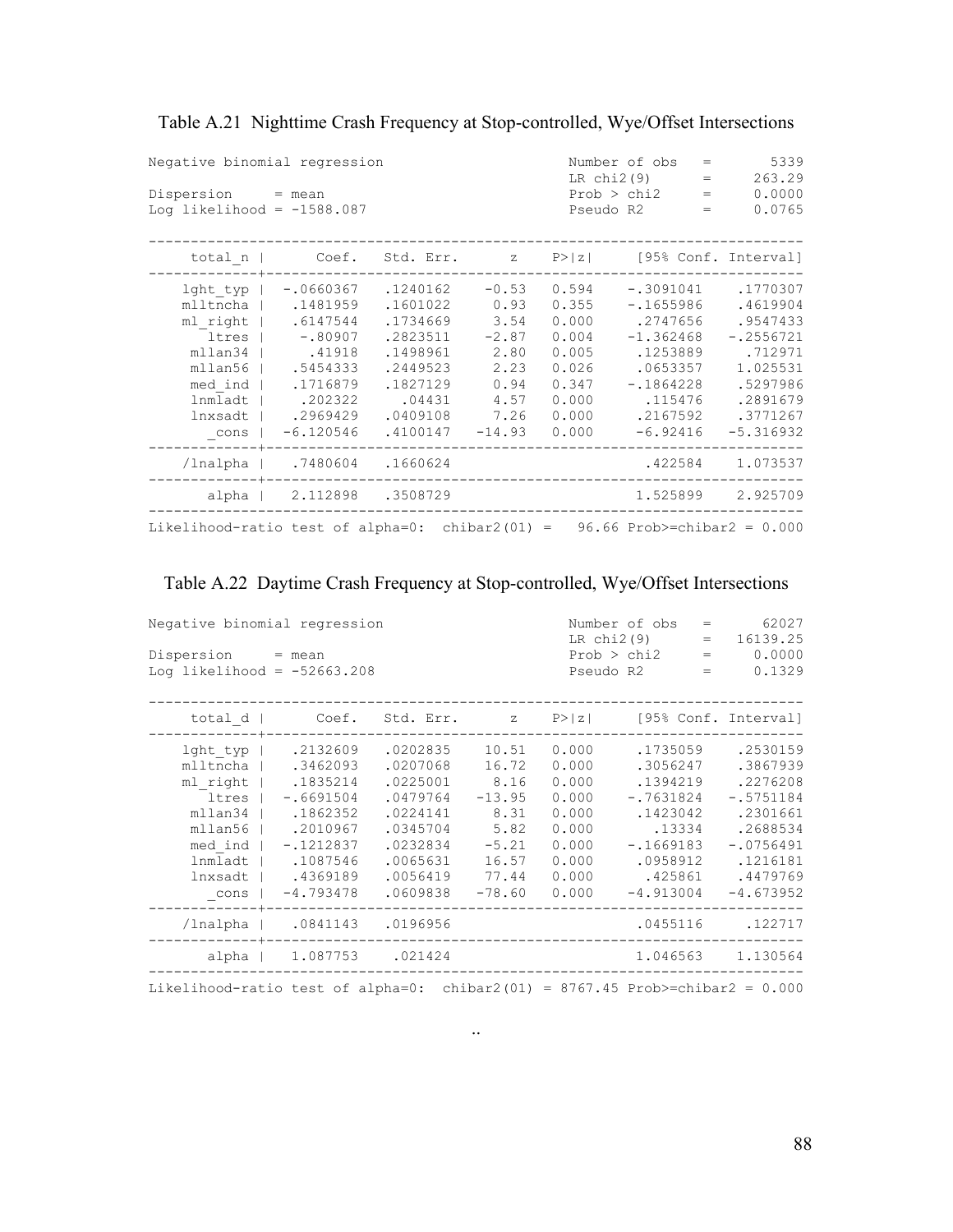|                                                                                                                            |                                                                                                                                                                   |                                                                                                                                           |                                                                                                                   |                                                                                                          | $F(11, 2850) =$                                                                                                                                                              | 2.89                                                                                                                                               |
|----------------------------------------------------------------------------------------------------------------------------|-------------------------------------------------------------------------------------------------------------------------------------------------------------------|-------------------------------------------------------------------------------------------------------------------------------------------|-------------------------------------------------------------------------------------------------------------------|----------------------------------------------------------------------------------------------------------|------------------------------------------------------------------------------------------------------------------------------------------------------------------------------|----------------------------------------------------------------------------------------------------------------------------------------------------|
| Model<br>Residual                                                                                                          | 16.9726993<br>1521.87591                                                                                                                                          | 11<br>2850                                                                                                                                | 1.54297267<br>.533991546                                                                                          |                                                                                                          | $Prob$ > $F$<br>R-squared<br>Adj R-squared                                                                                                                                   | 0.0009<br>$=$<br>0.0110<br>$\qquad \qquad =$<br>0.0072<br>$\hspace{1.6cm} = \hspace{1.6cm}$                                                        |
| Total                                                                                                                      | 1538.84861                                                                                                                                                        | 2861                                                                                                                                      | .537870886                                                                                                        |                                                                                                          | Root MSE                                                                                                                                                                     | .73075<br>$=$                                                                                                                                      |
| lnntday                                                                                                                    | Coef.                                                                                                                                                             | Std. Err.                                                                                                                                 | t                                                                                                                 | P>  t                                                                                                    | [95% Conf. Interval]                                                                                                                                                         |                                                                                                                                                    |
| fourleg<br>tee<br>lght typ<br>mlltncha<br>ml right<br>ltres<br>mllan34<br>mllan56<br>med ind<br>lnmladt<br>lnxsadt<br>cons | $-.0248632$<br>.1184383<br>$-.1692033$<br>.1376608<br>$-.0338712$<br>.1856594<br>$-.0288585$<br>$-.1192405$<br>.0038051<br>.0168799<br>$-.0068811$<br>$-.5153513$ | .091186<br>.097799<br>.1838822<br>.050519<br>.0308321<br>.0973058<br>.0489818<br>.0596474<br>.0398946<br>.0128388<br>.0120363<br>.2541477 | $-0.27$<br>1.21<br>$-0.92$<br>2.72<br>$-1.10$<br>1.91<br>$-0.59$<br>$-2.00$<br>0.10<br>1.31<br>$-0.57$<br>$-2.03$ | 0.785<br>0.226<br>0.358<br>0.006<br>0.272<br>0.056<br>0.556<br>0.046<br>0.924<br>0.189<br>0.568<br>0.043 | $-.2036603$<br>$-.0733258$<br>$-.529759$<br>.0386032<br>$-.0943267$<br>$-.0051375$<br>$-.1249018$<br>$-.2361969$<br>$-.0744202$<br>$-.0082943$<br>$-.0304818$<br>$-1.013683$ | .1539339<br>.3102023<br>.1913523<br>.2367183<br>.0265843<br>.3764563<br>.0671848<br>$-.0022841$<br>.0820303<br>.0420542<br>.0167197<br>$-.0170193$ |

Table A.23 Log-linear Regression Model for Signalized Intersections

Table A.24 Log-linear Regression Model for Stop-controlled Intersections

| Source                                                                                                                     | SS                                                                                                                                                                | df                                                                                                                                           | MS                                                                                                                   |                                                                                                          | Number of $obs =$                                                                                                                                                        | 2434<br>10.92<br>$\qquad \qquad =$                                                                                                                  |
|----------------------------------------------------------------------------------------------------------------------------|-------------------------------------------------------------------------------------------------------------------------------------------------------------------|----------------------------------------------------------------------------------------------------------------------------------------------|----------------------------------------------------------------------------------------------------------------------|----------------------------------------------------------------------------------------------------------|--------------------------------------------------------------------------------------------------------------------------------------------------------------------------|-----------------------------------------------------------------------------------------------------------------------------------------------------|
| Model<br>Residual                                                                                                          | 47.1188764<br>949.96769                                                                                                                                           | 11<br>2422                                                                                                                                   | 4.28353422<br>.39222448                                                                                              |                                                                                                          | F(11, 2422)<br>$Prob$ > $F$<br>R-squared<br>Adj $R$ -squared =                                                                                                           | 0.0000<br>$=$<br>0.0473<br>$=$<br>0.0429                                                                                                            |
| Total                                                                                                                      | 997.086566                                                                                                                                                        | 2433                                                                                                                                         | .409817742                                                                                                           |                                                                                                          | Root MSE                                                                                                                                                                 | .62628<br>$=$                                                                                                                                       |
| lnntday                                                                                                                    | Coef.                                                                                                                                                             | Std. Err.                                                                                                                                    | t i                                                                                                                  | P >  t                                                                                                   | [95% Conf. Interval]                                                                                                                                                     |                                                                                                                                                     |
| fourleg<br>tee<br>lght typ<br>mlltncha<br>ml right<br>ltres<br>mllan34<br>mllan56<br>med ind<br>lnmladt<br>lnxsadt<br>cons | $-.027735$<br>.1366073<br>$-.0397144$<br>$-.1036154$<br>$-.1113747$<br>$-.099561$<br>$-.0198821$<br>.0658324<br>.0824447<br>$-.0080601$<br>$-.053084$<br>.0593277 | .0482123<br>.0491061<br>.0286861<br>.0310491<br>.0376771<br>.1031391<br>.0366091<br>.0618016<br>.0383825<br>.0109749<br>.0105822<br>.1233526 | $-0.58$<br>2.78<br>$-1.38$<br>$-3.34$<br>$-2.96$<br>$-0.97$<br>$-0.54$<br>1.07<br>2.15<br>$-0.73$<br>$-5.02$<br>0.48 | 0.565<br>0.005<br>0.166<br>0.001<br>0.003<br>0.334<br>0.587<br>0.287<br>0.032<br>0.463<br>0.000<br>0.631 | $-.1222767$<br>.0403131<br>$-.0959662$<br>$-.164501$<br>$-.1852572$<br>$-.3018111$<br>$-.0916704$<br>$-.0553572$<br>.0071787<br>$-.0295812$<br>$-.073835$<br>$-.1825598$ | .0668067<br>.2329015<br>.0165374<br>$-.0427299$<br>$-.0374921$<br>.1026891<br>.0519062<br>.1870219<br>.1577106<br>.013461<br>$-.032333$<br>.3012152 |
|                                                                                                                            |                                                                                                                                                                   |                                                                                                                                              |                                                                                                                      |                                                                                                          |                                                                                                                                                                          |                                                                                                                                                     |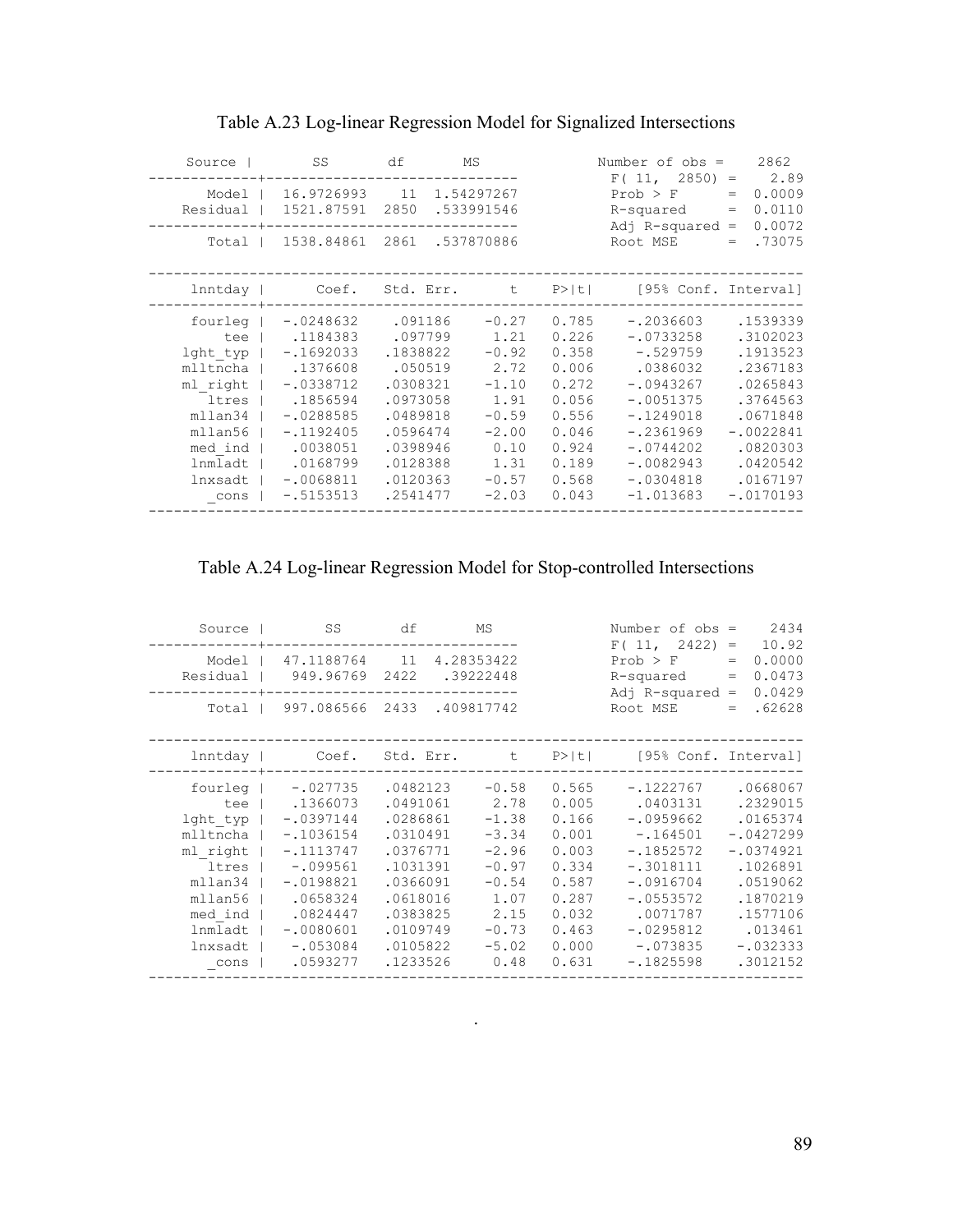| Source                                                                                                               | SS                                                                                                                                              | df                                                                                                                             | MS                                                                                                  |                                                                                                 | Number of $obs =$<br>F(10, 3674)                                                                                                                               | $\,=\,$           | 3685<br>3.49                                                                                                                             |
|----------------------------------------------------------------------------------------------------------------------|-------------------------------------------------------------------------------------------------------------------------------------------------|--------------------------------------------------------------------------------------------------------------------------------|-----------------------------------------------------------------------------------------------------|-------------------------------------------------------------------------------------------------|----------------------------------------------------------------------------------------------------------------------------------------------------------------|-------------------|------------------------------------------------------------------------------------------------------------------------------------------|
| Model<br>Residual                                                                                                    | 18.0103642 10<br>1897.54582                                                                                                                     | 3674                                                                                                                           | 1.80103642<br>.516479537                                                                            |                                                                                                 | Prob > F<br>R-squared<br>Adj R-squared                                                                                                                         | $=$<br>$=$<br>$=$ | 0.0001<br>0.0094<br>0.0067                                                                                                               |
| Total                                                                                                                | 1915.55618 3684 .519966391                                                                                                                      |                                                                                                                                |                                                                                                     |                                                                                                 | Root MSE                                                                                                                                                       | $=$               | .71867                                                                                                                                   |
| lnntday                                                                                                              | Coef.                                                                                                                                           | Std. Err.                                                                                                                      | こうしん せいしん せいしん                                                                                      | $P>$  t                                                                                         | [95% Conf. Interval]                                                                                                                                           |                   |                                                                                                                                          |
| sig cntl<br>lght typ<br>mlltncha<br>ml right<br>ltres<br>mllan34<br>mllan56<br>med ind<br>lnmladt<br>lnxsadt<br>cons | .0160636<br>$-.1013809$<br>.0025133<br>$-.0272455$<br>.3896218<br>.0047167<br>$-.0680349$<br>.0419774<br>.0083342<br>$-.0266843$<br>$-.3179901$ | .0348445<br>.0437119<br>.035542<br>.028883<br>.1230157<br>.0376054<br>.0515628<br>.0343829<br>.0107623<br>.0105334<br>.1179695 | 0.46<br>$-2.32$<br>0.07<br>$-0.94$<br>3.17<br>0.13<br>$-1.32$<br>1.22<br>0.77<br>$-2.53$<br>$-2.70$ | 0.645<br>0.020<br>0.944<br>0.346<br>0.002<br>0.900<br>0.187<br>0.222<br>0.439<br>0.011<br>0.007 | $-.0522529$<br>$-.1870829$<br>$-.0671707$<br>$-.0838739$<br>.1484359<br>$-.0690129$<br>$-.1691295$<br>$-.0254341$<br>$-.0127665$<br>$-.0473361$<br>$-.5492823$ |                   | .0843801<br>$-.0156788$<br>.0721972<br>.0293829<br>.6308076<br>.0784462<br>.0330596<br>.1093888<br>.029435<br>$-.0060325$<br>$-.0866979$ |

## Table A.25 Log-linear Regression Model for Four-leg Intersections

Table A.26 Log-linear Regression Model for Tee Intersections

| Source                                                                                                                 | SS                                                                                                                                                   | df                                                                                                                              | MS                                                                                                        |                                                                                                 | Number of $obs =$<br>$F(10, 1335) =$                                                                                                                             | 1346<br>4.34                                                                                                                                 |
|------------------------------------------------------------------------------------------------------------------------|------------------------------------------------------------------------------------------------------------------------------------------------------|---------------------------------------------------------------------------------------------------------------------------------|-----------------------------------------------------------------------------------------------------------|-------------------------------------------------------------------------------------------------|------------------------------------------------------------------------------------------------------------------------------------------------------------------|----------------------------------------------------------------------------------------------------------------------------------------------|
| Model<br>Residual                                                                                                      | 15.1518978<br>465.623755 1335                                                                                                                        | 10                                                                                                                              | 1.51518978<br>.348781839                                                                                  |                                                                                                 | $Prob$ > $F$<br>R-squared<br>Adj $R$ -squared =                                                                                                                  | 0.0000<br>$=$<br>0.0315<br>$=$<br>0.0243                                                                                                     |
| Total                                                                                                                  |                                                                                                                                                      |                                                                                                                                 | 480.775653 1345 .357454017                                                                                |                                                                                                 | Root MSE                                                                                                                                                         | .59058<br>$=$                                                                                                                                |
| lnntday                                                                                                                | Coef.                                                                                                                                                |                                                                                                                                 | Std. Err. t                                                                                               |                                                                                                 | $P >  t $ [95% Conf. Interval]                                                                                                                                   |                                                                                                                                              |
| sig cntl  <br>lght typ<br>mlltncha<br>ml right<br>ltres<br>mllan34<br>mllan56<br>med ind<br>lnmladt<br>lnxsadt<br>cons | .0330864<br>.0121986<br>$-.0966428$<br>$-.1039917$<br>$-.226885$<br>$-.0629741$<br>$-.0428029$<br>.0358372<br>$-.0081721$<br>$-.0356675$<br>.1036945 | .0453837<br>.0408293<br>.0436406<br>.0423755<br>.0830885<br>.0502112<br>.068051<br>.0502453<br>.0142625<br>.0125423<br>.1401085 | 0.73<br>0.30<br>$-2.21$<br>$-2.45$<br>$-2.73$<br>$-1.25$<br>$-0.63$<br>0.71<br>$-0.57$<br>$-2.84$<br>0.74 | 0.466<br>0.765<br>0.027<br>0.014<br>0.006<br>0.210<br>0.529<br>0.476<br>0.567<br>0.005<br>0.459 | $-.0559447$<br>$-.067898$<br>$-.1822544$<br>$-.1871216$<br>$-.3898833$<br>$-.1614756$<br>$-.1763013$<br>$-.0627311$<br>$-.0361515$<br>$-.0602723$<br>$-.1711624$ | .1221175<br>.0922952<br>$-.0110312$<br>$-.0208619$<br>$-.0638867$<br>.0355274<br>.0906956<br>.1344054<br>.0198073<br>$-.0110627$<br>.3785513 |
|                                                                                                                        |                                                                                                                                                      |                                                                                                                                 |                                                                                                           |                                                                                                 |                                                                                                                                                                  |                                                                                                                                              |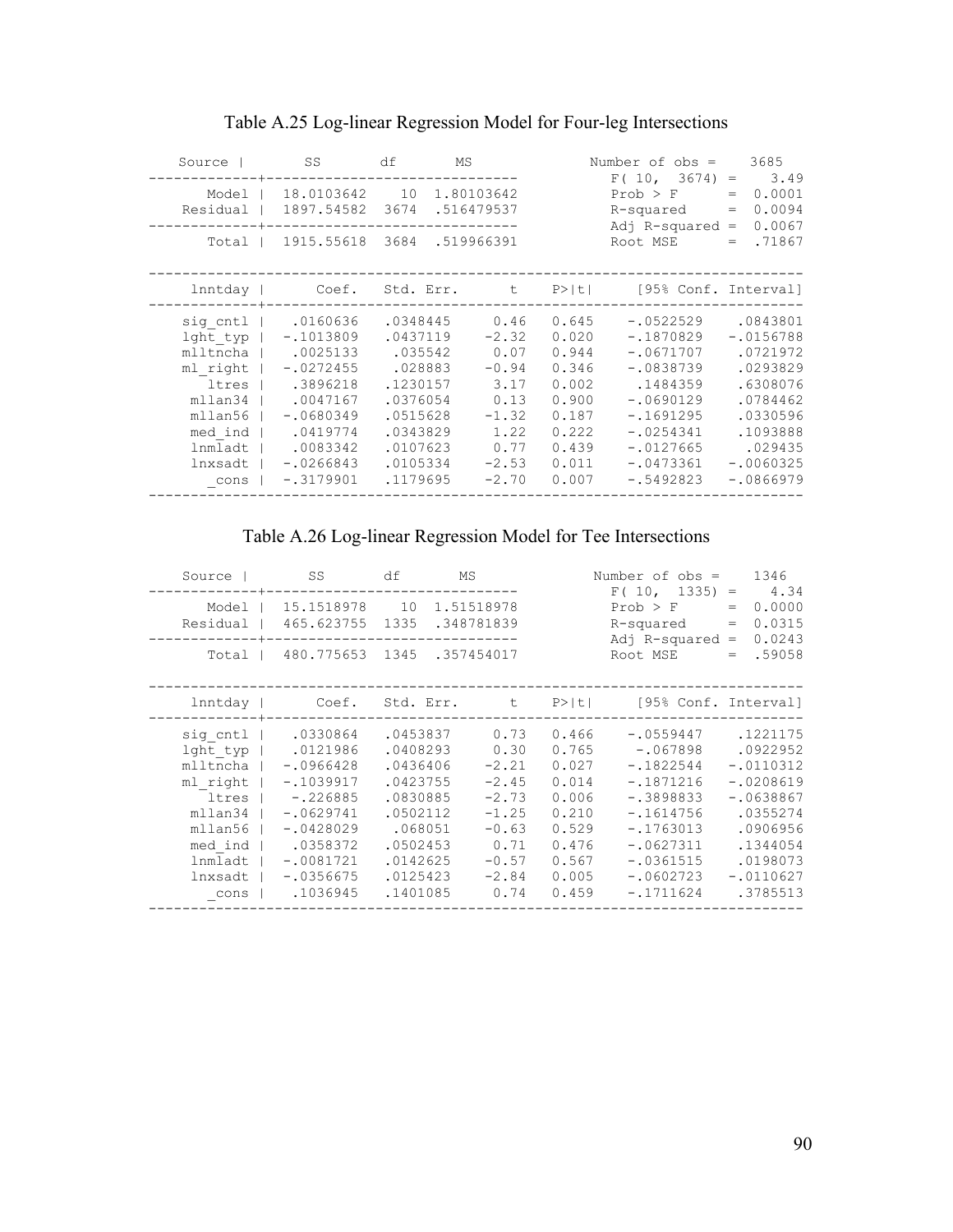| Source                                                                                                               | SS                                                                                                                                                  | df                                                                                                                   |         | MS                                                                                                        |                                                                                                 | Number of $obs =$                                                                                                                                           |                                 | 265                                                                                                                              |
|----------------------------------------------------------------------------------------------------------------------|-----------------------------------------------------------------------------------------------------------------------------------------------------|----------------------------------------------------------------------------------------------------------------------|---------|-----------------------------------------------------------------------------------------------------------|-------------------------------------------------------------------------------------------------|-------------------------------------------------------------------------------------------------------------------------------------------------------------|---------------------------------|----------------------------------------------------------------------------------------------------------------------------------|
| Model<br>Residual                                                                                                    | 8.89087976 10<br>110.569707                                                                                                                         | 254                                                                                                                  |         | .889087976<br>.435313807                                                                                  |                                                                                                 | F(10,<br>$254 =$<br>$Prob$ > $F$<br>R-squared<br>Adj R-squared                                                                                              | $=$<br>$=$<br>$\qquad \qquad =$ | 2.04<br>0.0297<br>0.0744<br>0.0380                                                                                               |
| Total                                                                                                                | 119.460587 264 .452502222                                                                                                                           |                                                                                                                      |         |                                                                                                           |                                                                                                 | Root MSE                                                                                                                                                    | $=$                             | .65978                                                                                                                           |
| lnntday                                                                                                              | Coef.                                                                                                                                               |                                                                                                                      |         | Std. Err. t P> t                                                                                          |                                                                                                 | [95% Conf. Interval]                                                                                                                                        |                                 |                                                                                                                                  |
| sig cntl<br>lght typ<br>mlltncha<br>ml right<br>ltres<br>mllan34<br>mllan56<br>med ind<br>lnmladt<br>lnxsadt<br>cons | .0149772<br>$-.1013449$<br>$-.136959$<br>$-.2157577$<br>$-.1788878$<br>.0616837<br>$-.0092139$<br>.244236<br>.0321734<br>$-.0597779$<br>$-.3012334$ | .1204366<br>.1068806<br>.1197977<br>.1238242<br>.2434754<br>.1160478<br>.1765997<br>.1304688<br>.0379101<br>.3977018 | .038963 | 0.12<br>$-0.95$<br>$-1.14$<br>$-1.74$<br>$-0.73$<br>0.53<br>$-0.05$<br>1.87<br>0.85<br>$-1.53$<br>$-0.76$ | 0.901<br>0.344<br>0.254<br>0.083<br>0.463<br>0.596<br>0.958<br>0.062<br>0.397<br>0.126<br>0.449 | $-.2222044$<br>$-.31183$<br>$-.3728822$<br>$-.4596107$<br>$-.6583756$<br>$-.1668548$<br>$-.357$<br>$-.0127024$<br>$-.0424847$<br>$-.1365095$<br>$-1.084447$ |                                 | .2521588<br>.1091402<br>.0989642<br>.0280952<br>.3005999<br>.2902222<br>.3385723<br>.5011743<br>.1068316<br>.0169537<br>.4819797 |
|                                                                                                                      |                                                                                                                                                     |                                                                                                                      |         |                                                                                                           |                                                                                                 |                                                                                                                                                             |                                 |                                                                                                                                  |

Table A.27 Log-linear Regression Model for Wye/Offset Intersections

Table A.28 Log-linear Regression Model for Signalized, Four-leg Intersections

| Source<br>Model<br>Residual<br>Total                                                                       | SS<br>12.9393148 9 1.43770164<br>1343.28828 2430 .552793531<br>1356.22759 2439 .556058874                                              | df                                                                                                                  | MS |                                                                                                |                                                                                        | Number of $obs =$<br>$F(9, 2430) =$<br>$Prob$ > $F$<br>R-squared<br>Adj $R$ -squared =<br>Root MSE |                                                   | $=$<br>$=$<br>$=$ | 2440<br>2.60<br>0.0055<br>0.0095<br>0.0059<br>.7435                                                                     |
|------------------------------------------------------------------------------------------------------------|----------------------------------------------------------------------------------------------------------------------------------------|---------------------------------------------------------------------------------------------------------------------|----|------------------------------------------------------------------------------------------------|----------------------------------------------------------------------------------------|----------------------------------------------------------------------------------------------------|---------------------------------------------------|-------------------|-------------------------------------------------------------------------------------------------------------------------|
| lnntday                                                                                                    |                                                                                                                                        |                                                                                                                     |    |                                                                                                |                                                                                        | Coef. Std. Err. t P> t  [95% Conf. Interval]                                                       |                                                   |                   |                                                                                                                         |
| lght typ<br>mlltncha<br>ml right  <br>ltres<br>mllan34<br>mllan56<br>med ind<br>lnmladt<br>lnxsadt<br>cons | $-.1632917$<br>.1362408<br>$-.0295993$<br>.5124301<br>$-.0082609$<br>$-.0881594$<br>.0032415<br>.0217055<br>$-.0083862$<br>$-.6043408$ | .1933548<br>.0562272<br>.033879<br>.1363291<br>.0547896<br>.0674173<br>.0441165<br>.0141249<br>.0132726<br>.2553279 |    | $-0.84$<br>2.42<br>$-0.87$<br>3.76<br>$-0.15$<br>$-1.31$<br>0.07<br>1.54<br>$-0.63$<br>$-2.37$ | 0.398<br>0.015<br>0.382<br>0.000<br>0.880<br>0.191<br>0.941<br>0.124<br>0.528<br>0.018 | $-.0960341$<br>$-.1157001$<br>$-.2203607$<br>$-.0832684$<br>$-.0059925$<br>$-.0344129$             | $-.542449$<br>.0259826<br>.2450968<br>$-1.105024$ |                   | .2158657<br>.2464991<br>.0368354<br>.7797633<br>.0991782<br>.0440418<br>.0897514<br>.0494035<br>.0176406<br>$-.1036579$ |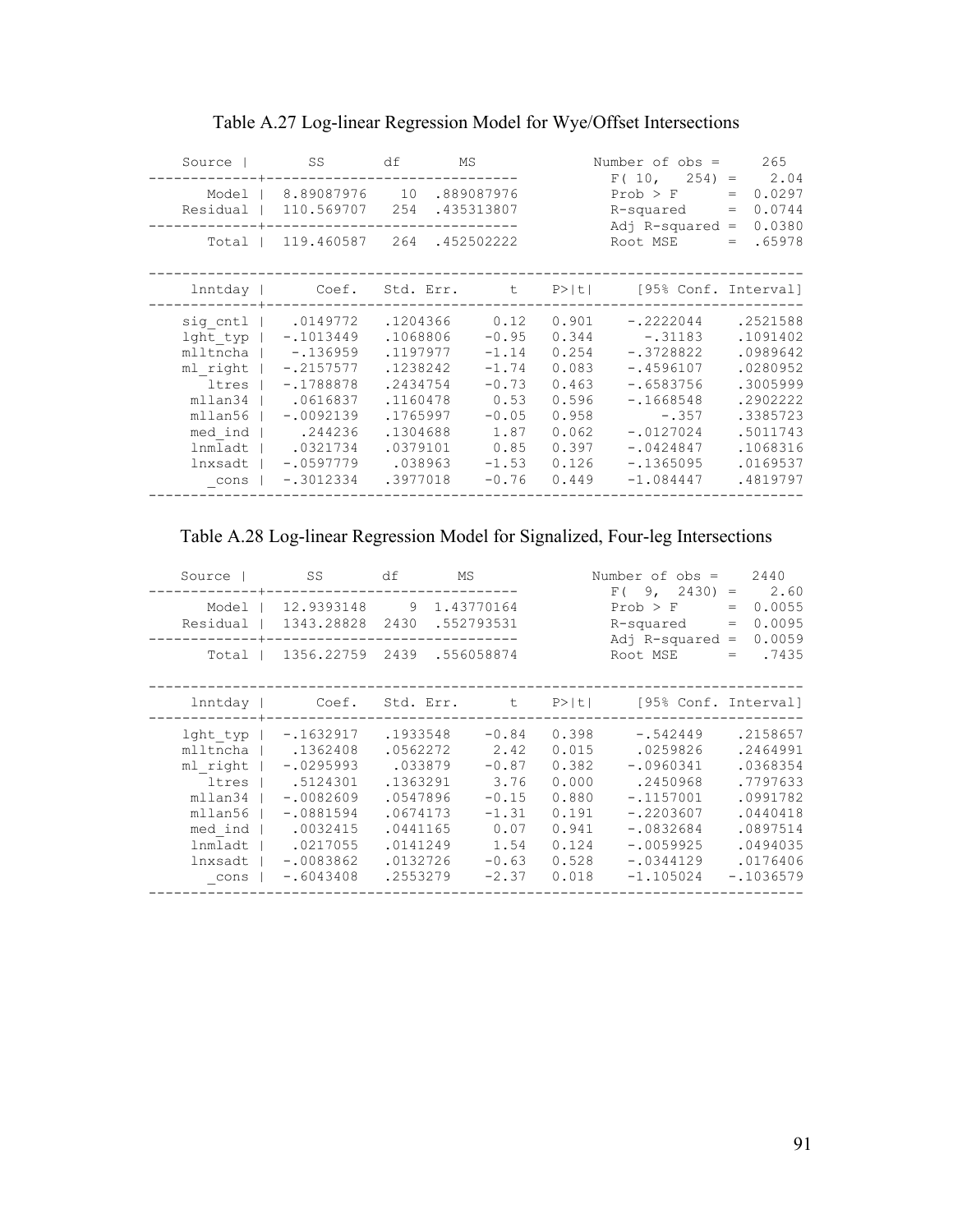| Source                                                                                               | SS                                                                                                                                           | df                                                                                                                   | MS |                                                                                                |                                                                                        | Number of $obs =$<br>$F(9, 345) = 1.80$                                                                                                         |            | 355                                                                                                                     |
|------------------------------------------------------------------------------------------------------|----------------------------------------------------------------------------------------------------------------------------------------------|----------------------------------------------------------------------------------------------------------------------|----|------------------------------------------------------------------------------------------------|----------------------------------------------------------------------------------------|-------------------------------------------------------------------------------------------------------------------------------------------------|------------|-------------------------------------------------------------------------------------------------------------------------|
| Model  <br>Residual                                                                                  | 6.52279844 9.724755382<br>138.65555 345 .401900145                                                                                           |                                                                                                                      |    |                                                                                                |                                                                                        | $Prob$ > $F$<br>R-squared<br>Adj $R$ -squared =                                                                                                 | $=$<br>$=$ | 0.0665<br>0.0449<br>0.0200                                                                                              |
| Total                                                                                                | 145.178349 354 .410108329                                                                                                                    |                                                                                                                      |    |                                                                                                |                                                                                        | Root MSE                                                                                                                                        | $=$        | .63396                                                                                                                  |
|                                                                                                      |                                                                                                                                              |                                                                                                                      |    |                                                                                                |                                                                                        | lnntday   Coef. Std. Err. t P> t  [95% Conf. Interval]                                                                                          |            |                                                                                                                         |
| lght typ  <br>ml right  <br>ltres  <br>mllan34<br>mllan56<br>med ind  <br>lnmladt<br>lnxsadt<br>cons | -.330324<br>mlltncha   .1668343<br>$-.1061384$<br>$-.0682121$<br>$-.1408728$<br>$-.29711$<br>.0191749<br>$-.0392368$<br>.0014542<br>.3647468 | .6368789<br>.1256287<br>.0749063<br>.1617449<br>.1124026<br>.1288979<br>.1010198<br>.0320805<br>.0288016<br>.7485085 |    | $-0.52$<br>1.33<br>$-1.42$<br>$-0.42$<br>$-1.25$<br>$-2.31$<br>0.19<br>$-1.22$<br>0.05<br>0.49 | 0.604<br>0.185<br>0.157<br>0.673<br>0.211<br>0.022<br>0.850<br>0.222<br>0.960<br>0.626 | $-1.582978$<br>$-.0802603$<br>$-.253469$<br>$-.3863424$<br>$-.3619535$<br>-.5506347<br>$-.1795174$<br>$-.1023347$<br>$-.0551946$<br>$-1.107468$ |            | .9223301<br>.4139289<br>.0411921<br>.2499182<br>.0802078<br>$-.0435853$<br>.2178671<br>.0238612<br>.0581029<br>1.836961 |
|                                                                                                      |                                                                                                                                              |                                                                                                                      |    |                                                                                                |                                                                                        |                                                                                                                                                 |            |                                                                                                                         |

Table A.29 Log-linear Regression Model for Signalized, Tee Intersections

Table A.30 Log-linear Regression Model for Signalized, Wye/Offset Intersections

| Source                                                                                             | SS                                                                                                                                          | df                                                                                                     | MS                                                                               |                                                                               | Number of $obs =$<br>F(8,                                                                                                          | 67<br>$58 =$<br>0.76                                                                                     |
|----------------------------------------------------------------------------------------------------|---------------------------------------------------------------------------------------------------------------------------------------------|--------------------------------------------------------------------------------------------------------|----------------------------------------------------------------------------------|-------------------------------------------------------------------------------|------------------------------------------------------------------------------------------------------------------------------------|----------------------------------------------------------------------------------------------------------|
| Model  <br>Residual                                                                                | 2.91249828 8<br>27.6489861 58                                                                                                               |                                                                                                        | .364062285<br>.476706657                                                         |                                                                               | Prob > F<br>$R$ -squared $=$<br>Adj R-squared = $-0.0295$                                                                          | 0.6357<br>$=$<br>0.0953                                                                                  |
| Total I                                                                                            | 30.5614844 66.463052794                                                                                                                     |                                                                                                        |                                                                                  |                                                                               | Root MSE                                                                                                                           | $= 69044$                                                                                                |
|                                                                                                    |                                                                                                                                             |                                                                                                        |                                                                                  |                                                                               | lnntday   Coef. Std. Err. t P> t  [95% Conf. Interval]                                                                             |                                                                                                          |
| lght typ  <br>ml right  <br>ltres  <br>mllan34<br>mllan56<br>med ind<br>lnmladt<br>lnxsadt<br>cons | (dropped)<br>mlltncha   .1265767<br>.226762<br>$-.2447303$<br>.0720703<br>$-.3251513$<br>.1595017<br>.1029183<br>$-.1066517$<br>$-.8388531$ | .27745<br>.2897694<br>.3586895<br>.3760762<br>.4459435<br>.2480575<br>.0882738<br>.1158036<br>1.178598 | 0.46<br>0.78<br>$-0.68$<br>0.19<br>$-0.73$<br>0.64<br>1.17<br>$-0.92$<br>$-0.71$ | 0.650<br>0.437<br>0.498<br>0.849<br>0.469<br>0.523<br>0.248<br>0.361<br>0.479 | $-.4287999$<br>$-.3532745$<br>$-.9627253$<br>$-.6807279$<br>$-1.217804$<br>$-.3370393$<br>$-.073781$<br>$-.3384577$<br>$-3.198074$ | .6819532<br>.8067986<br>.4732647<br>.8248685<br>.5675015<br>.6560426<br>.2796176<br>.1251544<br>1.520368 |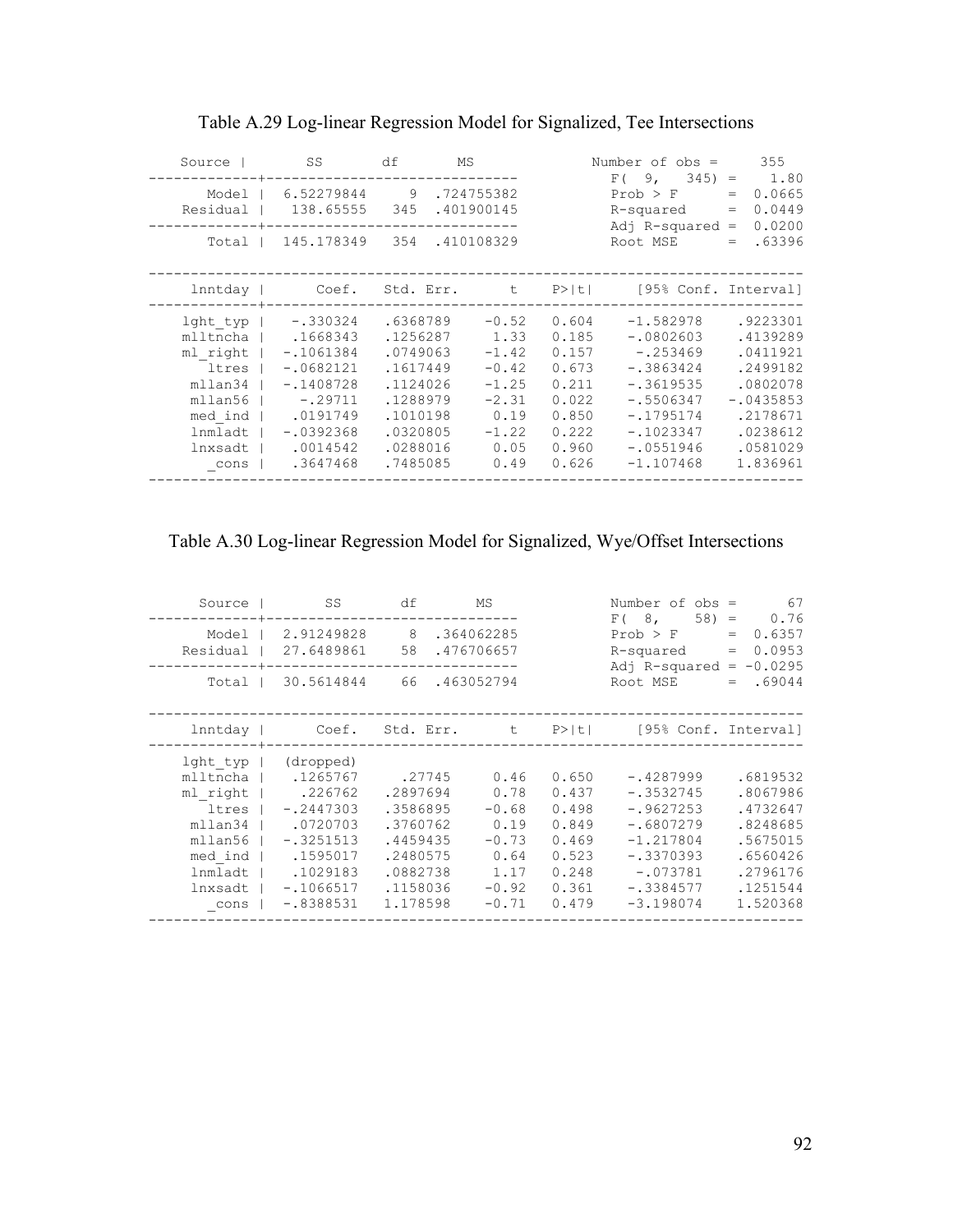| Source<br>Model<br>Residual<br>Total                                                                                | SS<br>13.7265927 9 1.52517697<br>542.943217 1235 .439630135<br>556.66981 1244 .44748377                                              | df                                                                                                                   | MS                                                                                             |                                                                                        | Number of $obs =$<br>$F(9, 1235) =$<br>$Prob$ > $F$<br>R-squared<br>Adj $R$ -squared =<br>Root MSE                                                 | $=$<br>$\, =$<br>$=$ | 1245<br>3.47<br>0.0003<br>0.0247<br>0.0176<br>.66305                                                                       |
|---------------------------------------------------------------------------------------------------------------------|--------------------------------------------------------------------------------------------------------------------------------------|----------------------------------------------------------------------------------------------------------------------|------------------------------------------------------------------------------------------------|----------------------------------------------------------------------------------------|----------------------------------------------------------------------------------------------------------------------------------------------------|----------------------|----------------------------------------------------------------------------------------------------------------------------|
| lnntday                                                                                                             |                                                                                                                                      |                                                                                                                      |                                                                                                |                                                                                        | Coef. Std. Err. t P> t  [95% Conf. Interval]                                                                                                       |                      |                                                                                                                            |
| $l$ ght typ $ $<br>mlltncha  <br>ml right  <br>ltres<br>mllan34<br>mllan56<br>med ind<br>lnmladt<br>lnxsadt<br>cons | $-.0685009$<br>$-.0899448$<br>$-.0561153$<br>.0594111<br>.0074574<br>$-.0475031$<br>.1042379<br>$-.01566$<br>$-.0647212$<br>.1652048 | .0433443<br>.0443243<br>.0582001<br>.3906558<br>.0520551<br>.1006917<br>.0544429<br>.0161861<br>.0173652<br>.1815345 | $-1.58$<br>$-2.03$<br>$-0.96$<br>0.15<br>0.14<br>$-0.47$<br>1.91<br>$-0.97$<br>$-3.73$<br>0.91 | 0.114<br>0.043<br>0.335<br>0.879<br>0.886<br>0.637<br>0.056<br>0.333<br>0.000<br>0.363 | $-.1535375$<br>$-.1769041$<br>$-.1702973$<br>$-.7070114$<br>$-.0946689$<br>$-.2450489$<br>$-.0025728$<br>$-.0474152$<br>$-.0987898$<br>$-.1909453$ |                      | .0165357<br>$-.0029856$<br>.0580668<br>.8258335<br>.1095837<br>.1500427<br>.2110487<br>.0160953<br>$-.0306526$<br>.5213549 |

Table A.31 Log-linear Regression Model for Stop-controlled, Four-leg Intersections

Table A.32 Log-linear Regression Model for Stop-controlled, Tee Intersections

| Source                                                                                                               | SS                                                                                                                                    | df                                                                                                       | MS      |                                                                                                |                                                                                        | Number of $obs =$                                                                                                                               |            | 991                                                                                                                          |
|----------------------------------------------------------------------------------------------------------------------|---------------------------------------------------------------------------------------------------------------------------------------|----------------------------------------------------------------------------------------------------------|---------|------------------------------------------------------------------------------------------------|----------------------------------------------------------------------------------------|-------------------------------------------------------------------------------------------------------------------------------------------------|------------|------------------------------------------------------------------------------------------------------------------------------|
| Model<br>Residual                                                                                                    | 15.4030131 9 1.7114459<br>318.180234 981                                                                                              |                                                                                                          |         | .324342746                                                                                     |                                                                                        | $F(9, 981) = 5.28$<br>Prob > F<br>R-squared<br>Adj $R$ -squared =                                                                               | $=$<br>$=$ | 0.0000<br>0.0462<br>0.0374                                                                                                   |
| Total                                                                                                                | 333.583247 990 .336952774                                                                                                             |                                                                                                          |         |                                                                                                |                                                                                        | Root MSE                                                                                                                                        | $=$        | .56951                                                                                                                       |
| lnntday                                                                                                              | Coef.                                                                                                                                 |                                                                                                          |         | Std. Err. t                                                                                    | P >  t                                                                                 | [95% Conf. Interval]                                                                                                                            |            |                                                                                                                              |
| lght typ  <br>mlltncha  <br>ml right  <br>ltres<br>mllan34<br>mllan56<br>$med$ ind $ $<br>lnmladt<br>lnxsadt<br>cons | .0012878<br>$-.1333039$<br>$-.118027$<br>$-.1492342$<br>$-.0643944$<br>.1170564<br>.0363149<br>$-.0039525$<br>$-.0410495$<br>.1160649 | .0459362<br>.0521548<br>.1054754<br>.0564923<br>.0836932<br>.0576537<br>.0157358<br>.0137836<br>.1526169 | .040256 | 0.03<br>$-2.90$<br>$-2.26$<br>$-1.41$<br>$-1.14$<br>1.40<br>0.63<br>$-0.25$<br>$-2.98$<br>0.76 | 0.974<br>0.004<br>0.024<br>0.157<br>0.255<br>0.162<br>0.529<br>0.802<br>0.003<br>0.447 | $-.07771$<br>$-.2234485$<br>$-.2203748$<br>$-.3562175$<br>$-.1752541$<br>$-.047182$<br>$-.0768238$<br>$-.0348321$<br>$-.0680982$<br>$-.1834281$ |            | .0802856<br>$-.0431593$<br>$-.0156791$<br>.0577492<br>.0464653<br>.2812947<br>.1494537<br>.0269271<br>$-.0140008$<br>.415558 |
|                                                                                                                      |                                                                                                                                       |                                                                                                          |         |                                                                                                |                                                                                        |                                                                                                                                                 |            |                                                                                                                              |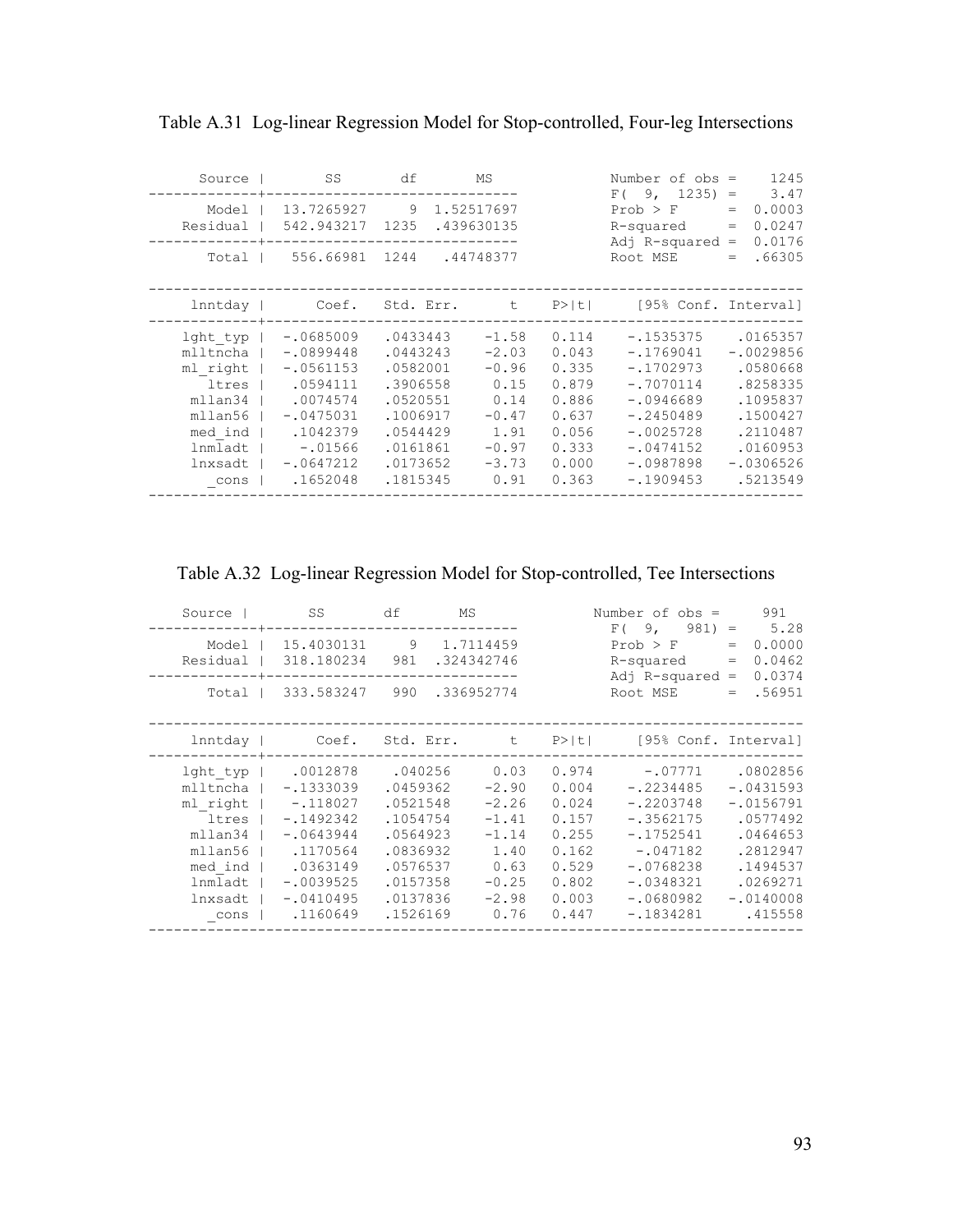| Source                                                                                                         | SS                                                                                                                                | df<br>MS                                                                                                           |                                                                                             |                                                                                        | Number of $obs =$<br>F(9,<br>$188) =$                                                                                                              | 198<br>2.49                                                                                                            |
|----------------------------------------------------------------------------------------------------------------|-----------------------------------------------------------------------------------------------------------------------------------|--------------------------------------------------------------------------------------------------------------------|---------------------------------------------------------------------------------------------|----------------------------------------------------------------------------------------|----------------------------------------------------------------------------------------------------------------------------------------------------|------------------------------------------------------------------------------------------------------------------------|
| Model  <br>Residual                                                                                            | 9.45788023 9 1.05087558<br>79.2371569 188 .421474239                                                                              |                                                                                                                    |                                                                                             |                                                                                        | $Prob$ > $F$<br>R-squared<br>$Ad1$ R-squared =                                                                                                     | 0.0103<br>$=$<br>0.1066<br>$=$<br>0.0639                                                                               |
| Total                                                                                                          | 88.6950371 197 .450228615                                                                                                         |                                                                                                                    |                                                                                             |                                                                                        | Root MSE                                                                                                                                           | .64921<br>$=$                                                                                                          |
| lnntday                                                                                                        |                                                                                                                                   |                                                                                                                    |                                                                                             |                                                                                        | Coef. Std. Err. t P> t  [95% Conf. Interval]                                                                                                       |                                                                                                                        |
| lght typ  <br>mlltncha  <br>ml right  <br>ltres<br>mllan34<br>mllan56<br>med ind<br>lnmladt<br>lnxsadt<br>cons | $-.1011074$<br>$-.128923$<br>$-.3186755$<br>.203484<br>.0705385<br>.1699066<br>.1914675<br>.0176642<br>$-.0545003$<br>$-.1899423$ | .1060858<br>.137109<br>.1428198<br>.3901212<br>.127736<br>.2074821<br>.1625482<br>.0421658<br>.0411127<br>.4336625 | $-0.95$<br>$-0.94$<br>$-2.23$<br>0.52<br>0.55<br>0.82<br>1.18<br>0.42<br>$-1.33$<br>$-0.44$ | 0.342<br>0.348<br>0.027<br>0.603<br>0.581<br>0.414<br>0.240<br>0.676<br>0.187<br>0.662 | $-.3103789$<br>$-.3993928$<br>$-.6004109$<br>$-.5660935$<br>$-.1814415$<br>$-.2393855$<br>$-.1291853$<br>$-.0655148$<br>$-.1356018$<br>$-1.045412$ | .108164<br>.1415468<br>$-.0369402$<br>.9730616<br>.3225184<br>.5791987<br>.5121204<br>.1008431<br>.0266012<br>.6655275 |

|  | Table A.33 Log-linear Regression Model for Stop-controlled, Wye/Offset Intersections |  |
|--|--------------------------------------------------------------------------------------|--|
|  |                                                                                      |  |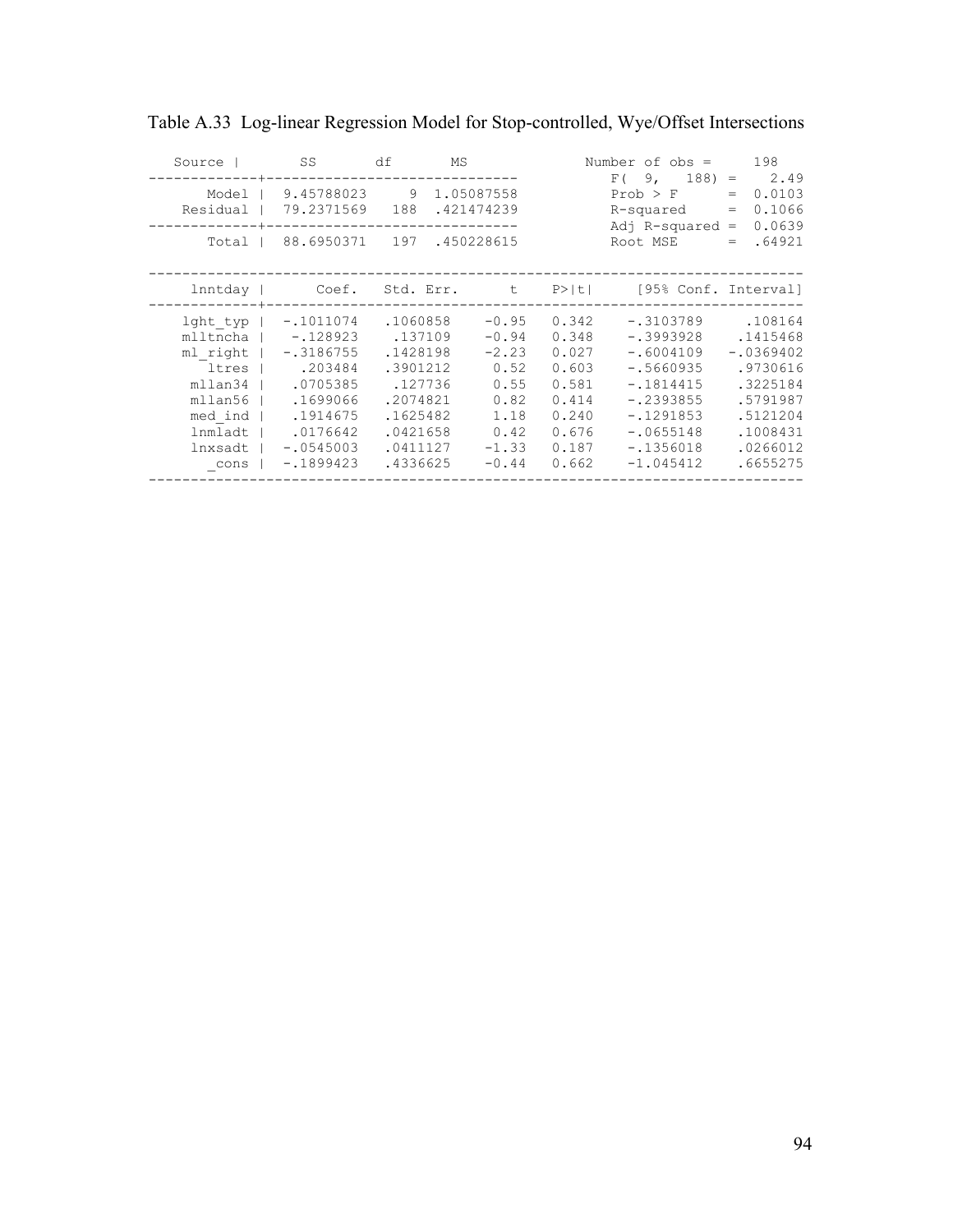# **APPENDIX B**

## **MINNESOTA INTERSECTION MODELING RESULTS**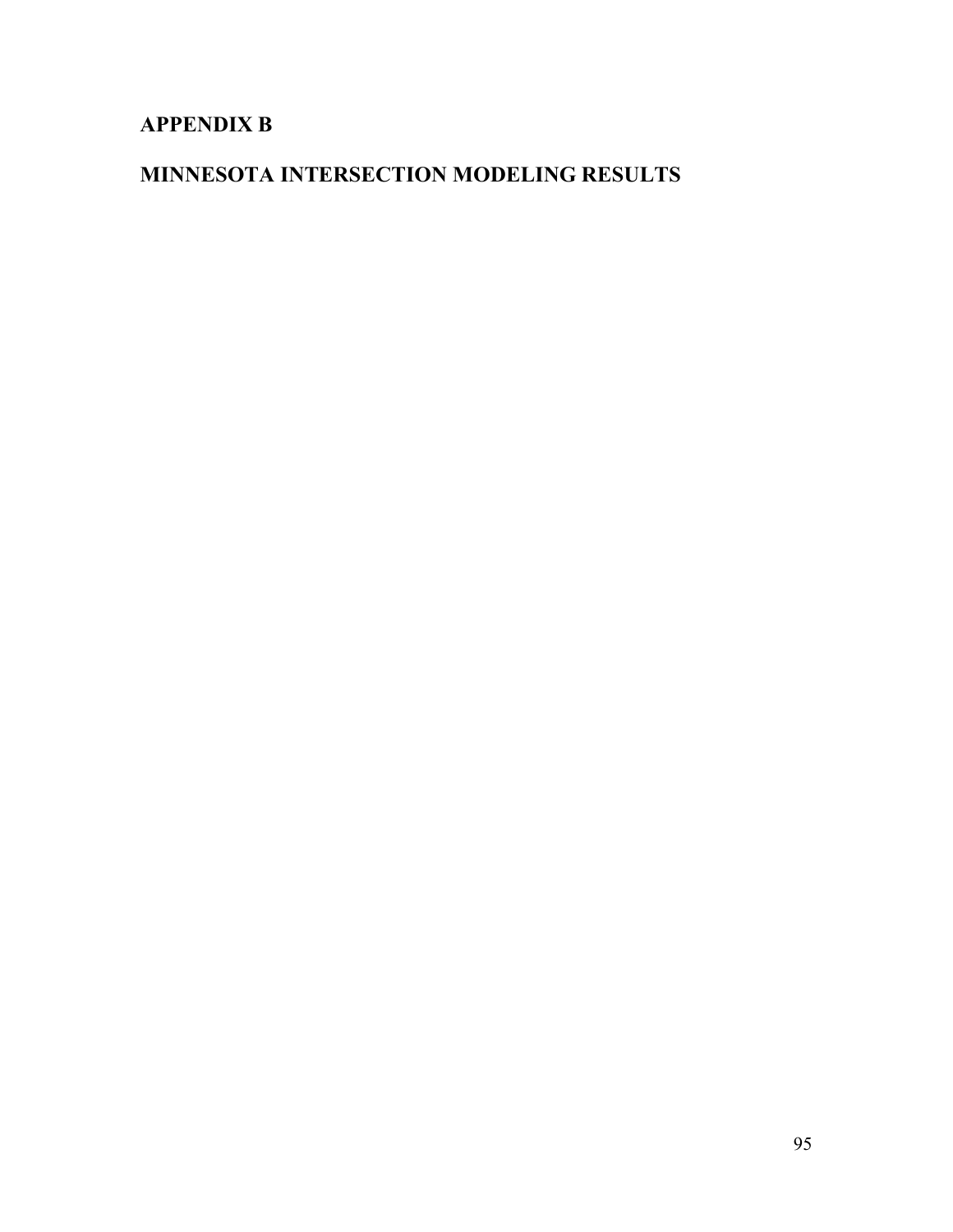Table B1. Day Crash Frequency Model for All Minnesota Intersections

| $\perp$<br>$\mathbf{I}$<br>$\overline{1}$<br>$\mathbf{L}$<br>  Chi squared | Negative Binomial Regression<br>Maximum Likelihood Estimates<br>Model estimated: Jul 05, 2007 at 07:10:04AM.<br>Dependent variable<br>Weighting variable<br>Number of observations<br>Iterations completed<br>  Log likelihood function -27087.49<br>  Restricted log likelihood -30979.15<br>  Degrees of freedom<br>$  Prob[Chisqd > value] =$ .0000000<br>______________________________ | TOTAL D<br>None<br>22058<br>20<br>7783.324<br>$\overline{1}$ |                                                                                                                                                                                     |                                                             |                                                                                                                                                                                                                                               |
|----------------------------------------------------------------------------|---------------------------------------------------------------------------------------------------------------------------------------------------------------------------------------------------------------------------------------------------------------------------------------------------------------------------------------------------------------------------------------------|--------------------------------------------------------------|-------------------------------------------------------------------------------------------------------------------------------------------------------------------------------------|-------------------------------------------------------------|-----------------------------------------------------------------------------------------------------------------------------------------------------------------------------------------------------------------------------------------------|
|                                                                            | Variable   Coefficient   Standard Error  b/St.Er.   P[ Z >z]   Mean of X                                                                                                                                                                                                                                                                                                                    |                                                              |                                                                                                                                                                                     |                                                             |                                                                                                                                                                                                                                               |
| SKEW<br>PER<br>DEPRESS<br>LSHPAV<br>RSHPAV                                 | Constant -6.53264106 .15084148 -43.308 .0000<br>LNADTMAJ .60061020<br>LNADTMN .16030383<br>LIGHTING .04758165<br>.48770956<br>URBSUB -.09952432<br>SIGNALIZ .64559033<br>HIGHSP50 -.15982583<br>$-.00926586$<br>.08544284<br>NOACCON -.04216732<br>$-.11804647$<br>.08085443<br>Dispersion parameter for count data model                                                                   | .04143621                                                    | .03066339 15.905<br>$.02931312 - 3.395$<br>.03058379 21.109<br>$.02174191 - 7.351$<br>$.00278935 -3.322$<br>$.03359337$ 2.543<br>$.03818598 - 1.104$<br>$.04224130 -2.795$<br>1.951 | .0000<br>.0007<br>.0000<br>.0000<br>.0110<br>.2695<br>.0510 | .01546967 38.825 .0000 8.52246180<br>.00735881 21.784 .0000 6.98494400<br>$.03059577$ 1.555 .1199 .45752108<br>.11342823<br>.48077795<br>.14629613<br>.67014235<br>.0009 8.59552611<br>.12911415<br>.93634962<br>.0052 .46559072<br>.51287515 |
| Alpha                                                                      | .94974485                                                                                                                                                                                                                                                                                                                                                                                   | .02361081 40.225 .0000                                       |                                                                                                                                                                                     |                                                             |                                                                                                                                                                                                                                               |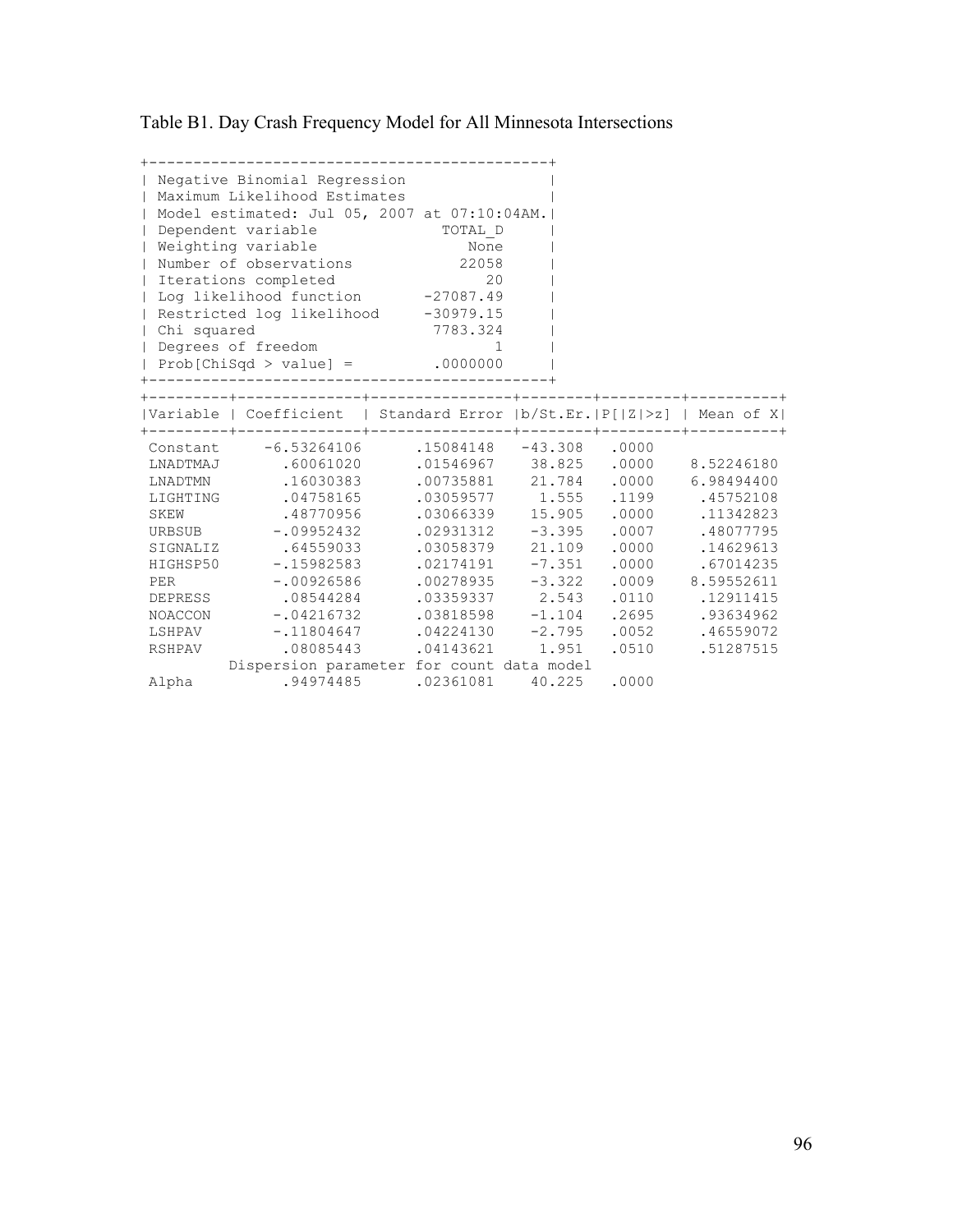Table B2. Night Crash Frequency Model for All Minnesota Intersections

| $\perp$<br>$\mathbf{I}$<br>$\overline{1}$<br>$\mathbf{L}$<br>  Chi squared | Negative Binomial Regression<br>Maximum Likelihood Estimates<br>Model estimated: Jul 05, 2007 at 07:10:47AM.<br>Dependent variable<br>Weighting variable<br>Number of observations<br>Iterations completed<br>  Log likelihood function -15168.45<br>  Restricted log likelihood -15887.89<br>  Degrees of freedom<br>$  Prob[ChiSqd > value] = .0000000$<br>________________________________ | TOTAL N<br>None<br>22058<br>18<br>1438.897<br>-1. |                                                                                                                                                                              |                                                    |                                                                                                                                                                                                                                                                             |
|----------------------------------------------------------------------------|-----------------------------------------------------------------------------------------------------------------------------------------------------------------------------------------------------------------------------------------------------------------------------------------------------------------------------------------------------------------------------------------------|---------------------------------------------------|------------------------------------------------------------------------------------------------------------------------------------------------------------------------------|----------------------------------------------------|-----------------------------------------------------------------------------------------------------------------------------------------------------------------------------------------------------------------------------------------------------------------------------|
|                                                                            | Variable   Coefficient   Standard Error  b/St.Er.   P[ Z >z]   Mean of X                                                                                                                                                                                                                                                                                                                      |                                                   |                                                                                                                                                                              |                                                    |                                                                                                                                                                                                                                                                             |
| SKEW<br>PER<br>DEPRESS<br>LSHPAV<br>RSHPAV                                 | Constant -6.88625456 .20593927 -33.438 .0000<br>LNADTMAJ .57217224<br>LNADTMN .12658194<br>LIGHTING -. 07917456<br>.48549137<br>URBSUB -.42133795<br>SIGNALIZ .71287769<br>HIGHSP50 -.11296275<br>$-.01699813$<br>.17152343<br>NOACCON -.01600660<br>$-.29194832$<br>.21655019<br>Dispersion parameter for count data model                                                                   |                                                   | .03980885 12.196<br>$.04005058 - 10.520$<br>$.04140312$ 17.218<br>$.02915918 - 3.874$<br>$.04295123$ 3.993<br>$.04711328 - .340$<br>$.05344464 - 5.463$<br>$.05242544$ 4.131 | .0000<br>.0000<br>.0001<br>.0001<br>.7340<br>.0000 | .02138705 26.753 .0000 8.52246180<br>.01027589 12.318 .0000 6.98494400<br>$.04244971 - 1.865 .0622 .45752108$<br>.11342823<br>.0000 .48077795<br>.14629613<br>.67014235<br>$.00385689 -4.407$ .0000 8.59552611<br>.12911415<br>.93634962<br>$.0000$ . 46559072<br>.51287515 |
| Alpha                                                                      | .89631324                                                                                                                                                                                                                                                                                                                                                                                     |                                                   | $.04077399$ 21.982                                                                                                                                                           | .0000                                              |                                                                                                                                                                                                                                                                             |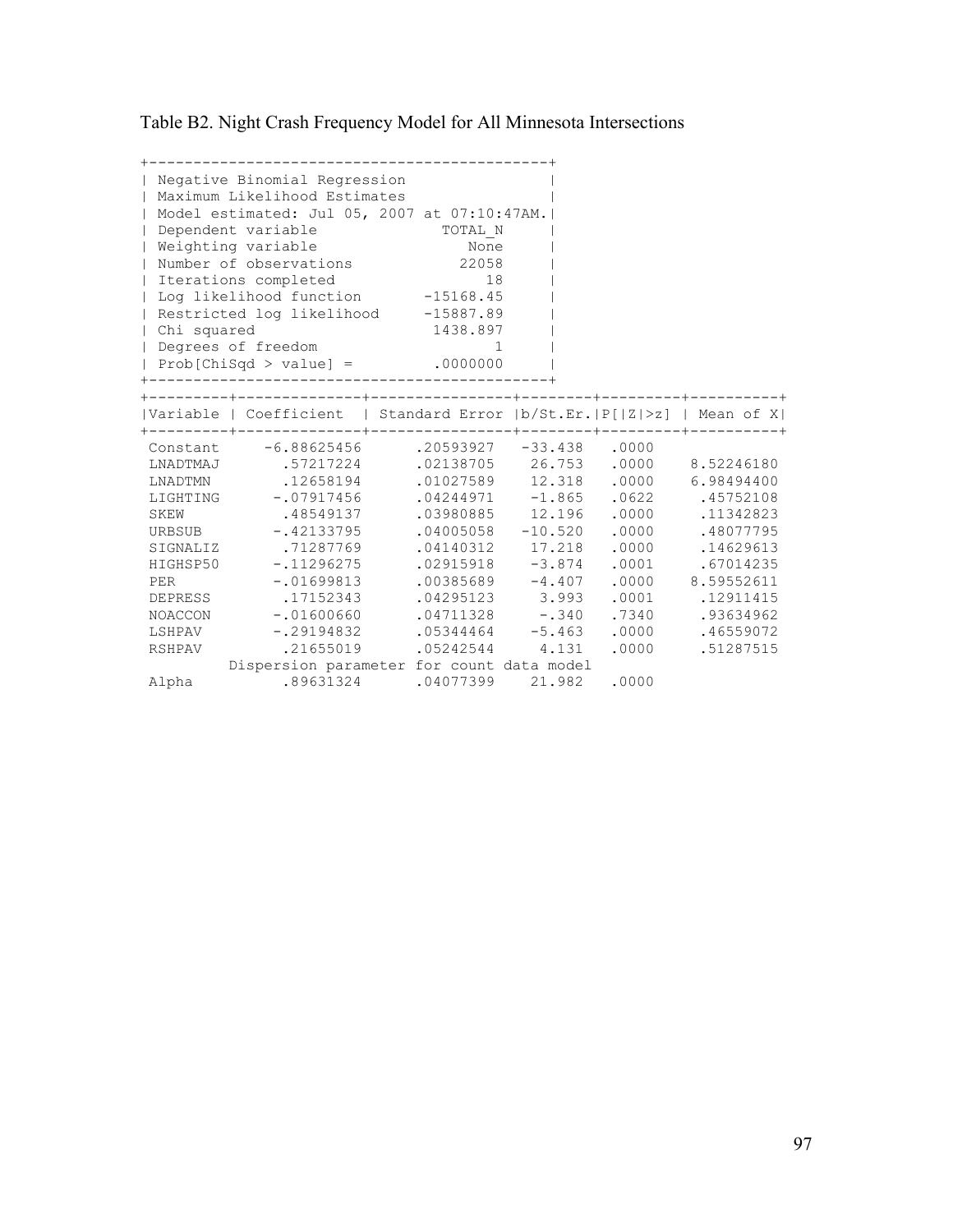Table B3. Day Crash Frequency Model for All Signalized Minnesota Intersections

| $\perp$      | Negative Binomial Regression<br>Maximum Likelihood Estimates           |                           |      |                                     |                 |
|--------------|------------------------------------------------------------------------|---------------------------|------|-------------------------------------|-----------------|
|              | Model estimated: Jul 05, 2007 at 07:14:42AM.                           |                           |      |                                     |                 |
|              | Dependent variable<br>TOTAL D                                          |                           |      |                                     |                 |
|              | Weighting variable                                                     |                           |      |                                     |                 |
| $\perp$      | Number of observations                                                 | None<br>3227              |      |                                     |                 |
| $\mathbf{L}$ | Iterations completed                                                   | 17                        |      |                                     |                 |
|              | Localities Compreted<br>Log likelihood function -7420.663              |                           |      |                                     |                 |
|              | Restricted log likelihood -8202.862                                    |                           |      |                                     |                 |
| Chi squared  |                                                                        | 1564.398                  |      |                                     |                 |
|              | Degrees of freedom                                                     | 1                         |      |                                     |                 |
|              | $  Prob[Chisqd > value] =$ .0000000                                    |                           |      |                                     |                 |
|              | _____________________________                                          |                           |      |                                     |                 |
|              | Variable   Coefficient   Standard Error  b/St.Er. P[ Z >z]   Mean of X |                           |      |                                     |                 |
|              | Constant -6.74859828                                                   | $.30509550 -22.120 .0000$ |      |                                     |                 |
|              | LNADTMAJ .67589263                                                     |                           |      | 03217919 21.004 .0000 9.70895835    |                 |
| LNADTMN      | .16882637                                                              |                           |      | $.01929906$ 8.748 .0000 9.02913538  |                 |
|              | LIGHTING -. 00314848                                                   |                           |      | $.08748358 - .036$ .9713 .96870158  |                 |
| SKEW         | .22739053                                                              | .03958161 5.745 .0000     |      |                                     | .17415556       |
|              | URBSUB .04366528                                                       | $.04690217$ .931          |      | .3519                               | .89092036       |
|              | HIGHSP50 -.03657944                                                    | $.02842000 - 1.287$       |      | .1981                               | .61140378       |
| PER          | $-.00449086$                                                           |                           |      | $.00465688 - .964$ .3349 5.55126106 |                 |
|              | DEPRESS .10611267                                                      |                           |      | .04337423 2.446 .0144 .26216300     |                 |
| NOACCON      | $-.12100355$                                                           | $.03829957 -3.159$        |      |                                     | .0016 .83885962 |
|              | LSHPAV -. 08452831                                                     | $.04831751 - 1.749$       |      |                                     | .0802 .39727301 |
| RSHPAV       | .00404509                                                              | .04111404                 | .098 |                                     | .9216 .54942671 |
|              | Dispersion parameter for count data model                              |                           |      |                                     |                 |
| Alpha        | .32707037                                                              | .01558563 20.985 .0000    |      |                                     |                 |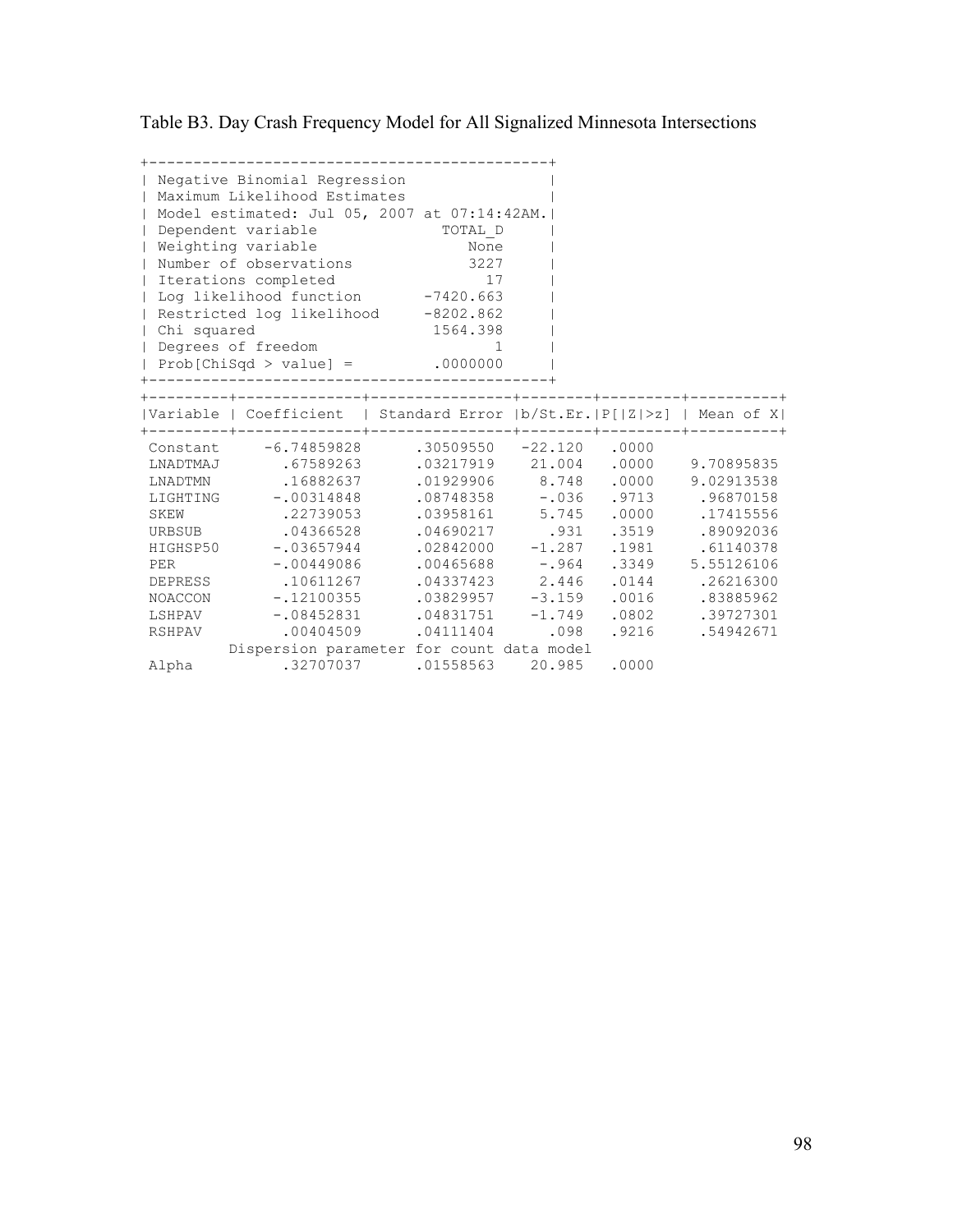Table B4. Night Crash Frequency Model for All Signalized Minnesota Intersections

| $\perp$         | Negative Binomial Regression<br>Maximum Likelihood Estimates           |                           |       |                             |                                    |
|-----------------|------------------------------------------------------------------------|---------------------------|-------|-----------------------------|------------------------------------|
|                 | Model estimated: Jul 05, 2007 at 07:15:09AM.                           |                           |       |                             |                                    |
|                 | Dependent variable<br>TOTAL N                                          |                           |       |                             |                                    |
|                 | Weighting variable                                                     | None                      |       |                             |                                    |
| $\perp$         | Number of observations                                                 | 3227                      |       |                             |                                    |
| $\mathbf{L}$    | Iterations completed                                                   | 17                        |       |                             |                                    |
|                 | Localities Compressor<br>Log likelihood function -4459.628             |                           |       |                             |                                    |
|                 | Restricted log likelihood -4578.791                                    |                           |       |                             |                                    |
| Chi squared     |                                                                        | 238.3262                  |       |                             |                                    |
|                 | Degrees of freedom                                                     | 1                         |       |                             |                                    |
|                 | $  Prob[Chisqd > value] =$ .0000000                                    |                           |       |                             |                                    |
|                 | ------------------------------------                                   |                           |       |                             |                                    |
| ----------+---- | Variable   Coefficient   Standard Error  b/St.Er. P[ Z >z]   Mean of X |                           |       |                             |                                    |
|                 | Constant -8.93674705                                                   | $.44658154 -20.011$ .0000 |       |                             |                                    |
|                 | LNADTMAJ .72543708                                                     |                           |       |                             | 04801223 15.109 .0000 9.70895835   |
| LNADTMN         | .23698629                                                              |                           |       |                             | $.03131641$ 7.567 .0000 9.02913538 |
|                 | LIGHTING -. 05647396                                                   |                           |       |                             | $.13346751 - .423 .6722 .96870158$ |
| SKEW            | .33593750                                                              |                           |       | $.05731117$ $5.862$ $.0000$ | .17415556                          |
|                 | URBSUB -.10493485                                                      | $.06597372 -1.591$        |       | .1117                       | .89092036                          |
|                 | HIGHSP50 -.03639427                                                    | $.04071996 - .894$        |       |                             | .3714 .61140378                    |
| PER             | $-.02507615$                                                           | $.00698033 -3.592$        |       |                             | $.0003$ $5.55126106$               |
|                 | DEPRESS .00822407                                                      |                           |       |                             | .06067522 .136 .8922 .26216300     |
|                 | NOACCON -.08038171                                                     | $.05271473 - 1.525$       |       |                             | .1273 .83885962                    |
|                 | LSHPAV -.08380479                                                      | $.06779798 - 1.236$       |       |                             | .2164 .39727301                    |
| RSHPAV          | .15855726                                                              | .05798045                 | 2.735 |                             | $.0062$ $.54942671$                |
|                 | Dispersion parameter for count data model                              |                           |       |                             |                                    |
| Alpha           | .33765043                                                              | .03166679 10.663 .0000    |       |                             |                                    |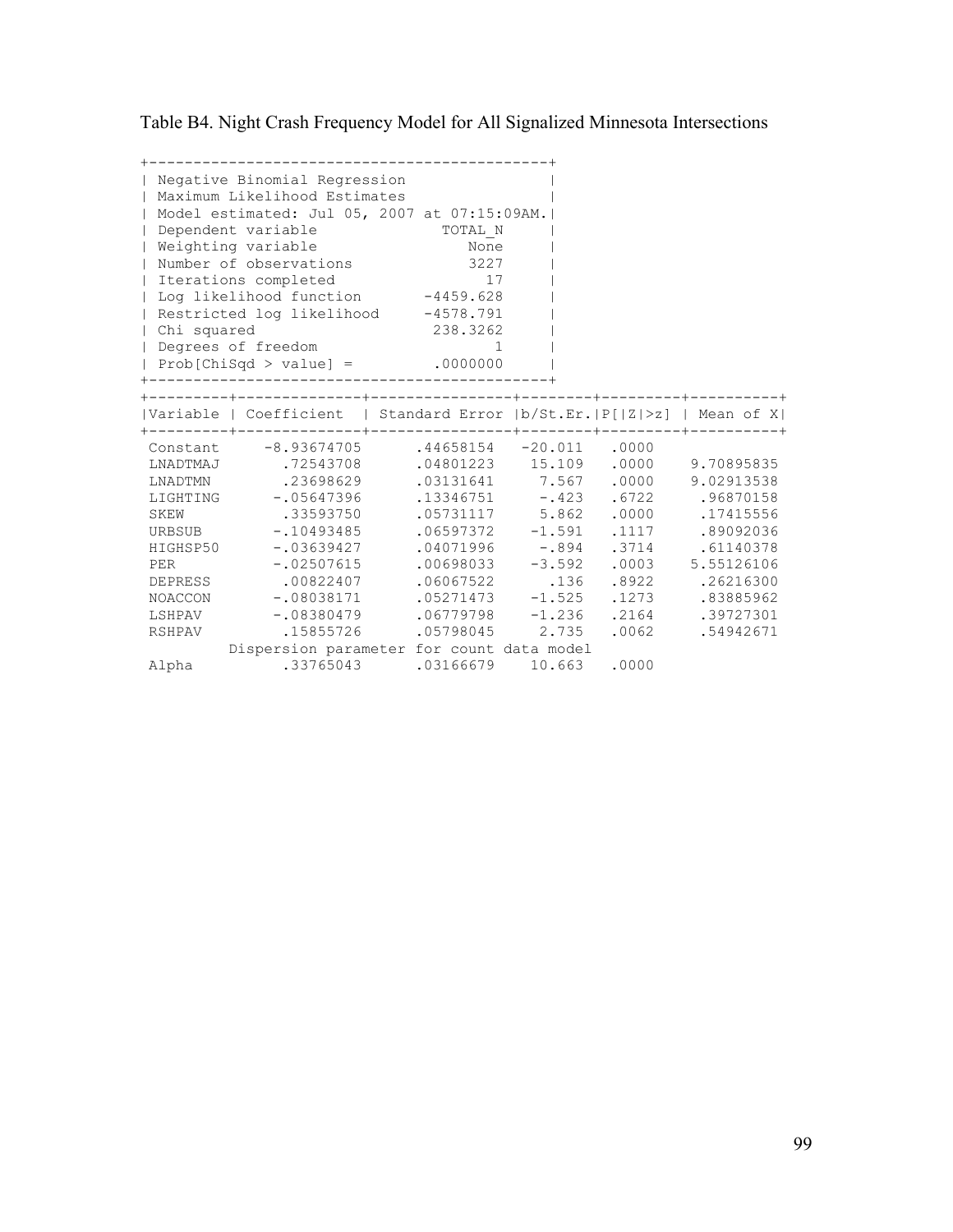Table B5. Day Crash Frequency Model for All Unsignalized Minnesota Intersections

| $\perp$      | Negative Binomial Regression<br>Maximum Likelihood Estimates           |                           |       |       |                                     |  |
|--------------|------------------------------------------------------------------------|---------------------------|-------|-------|-------------------------------------|--|
|              | Model estimated: Jul 05, 2007 at 07:15:52AM.                           |                           |       |       |                                     |  |
|              | Dependent variable<br>TOTAL D                                          |                           |       |       |                                     |  |
|              | Weighting variable                                                     | None                      |       |       |                                     |  |
| $\perp$      | Number of observations 18831                                           |                           |       |       |                                     |  |
| $\mathbb{L}$ | Iterations completed                                                   | 17                        |       |       |                                     |  |
| $\mathbf{L}$ | Leiacrons compreced<br>Log likelihood function -19163.23               |                           |       |       |                                     |  |
|              | Restricted log likelihood -22656.42                                    |                           |       |       |                                     |  |
| Chi squared  |                                                                        | 6986.380                  |       |       |                                     |  |
|              | Degrees of freedom                                                     | 1                         |       |       |                                     |  |
|              | $  Prob[Chisqd > value] =$ .0000000                                    |                           |       |       |                                     |  |
|              | -------------------------------------                                  |                           |       |       |                                     |  |
|              | Variable   Coefficient   Standard Error  b/St.Er. P[ Z >z]   Mean of X |                           |       |       |                                     |  |
|              | Constant $-6.45883774$                                                 | $.18977032 -34.035 .0000$ |       |       |                                     |  |
|              | LNADTMAJ .58971787                                                     |                           |       |       | 01897214 31.083 .0000 8.31913620    |  |
| LNADTMN      | .15788576                                                              |                           |       |       | $.00854233$ 18.483 .0000 6.63463836 |  |
|              | LIGHTING .06392618                                                     |                           |       |       | 03746466 1.706 0880 .36992194       |  |
| SKEW         | .59747159                                                              | $.04198203$ 14.232        |       | .0000 | .10302161                           |  |
|              | URBSUB -.12247154                                                      | $.03739590 -3.275$        |       | .0011 | .41049334                           |  |
|              | HIGHSP50 -.21469146                                                    | $.02916637 -7.361$        |       |       | $.0000$ .68020817                   |  |
| PER          | $-.00950971$                                                           | $.00344301 -2.762$        |       |       | .0057 9.11721074                    |  |
| DEPRESS      | .09720011                                                              |                           |       |       | .04849047 2.005 .0450 .10631406     |  |
| NOACCON      | .00935651                                                              | .06182603 .151            |       |       | .8797 .95305613                     |  |
|              | LSHPAV -.18944322                                                      | $.06808325 -2.783$        |       |       | .0054 .47729807                     |  |
| RSHPAV       | .17108417                                                              | .06876060                 | 2.488 | .0128 | .50661144                           |  |
|              | Dispersion parameter for count data model                              |                           |       |       |                                     |  |
| Alpha        | 1.58900005 .04289051 37.048                                            |                           |       | .0000 |                                     |  |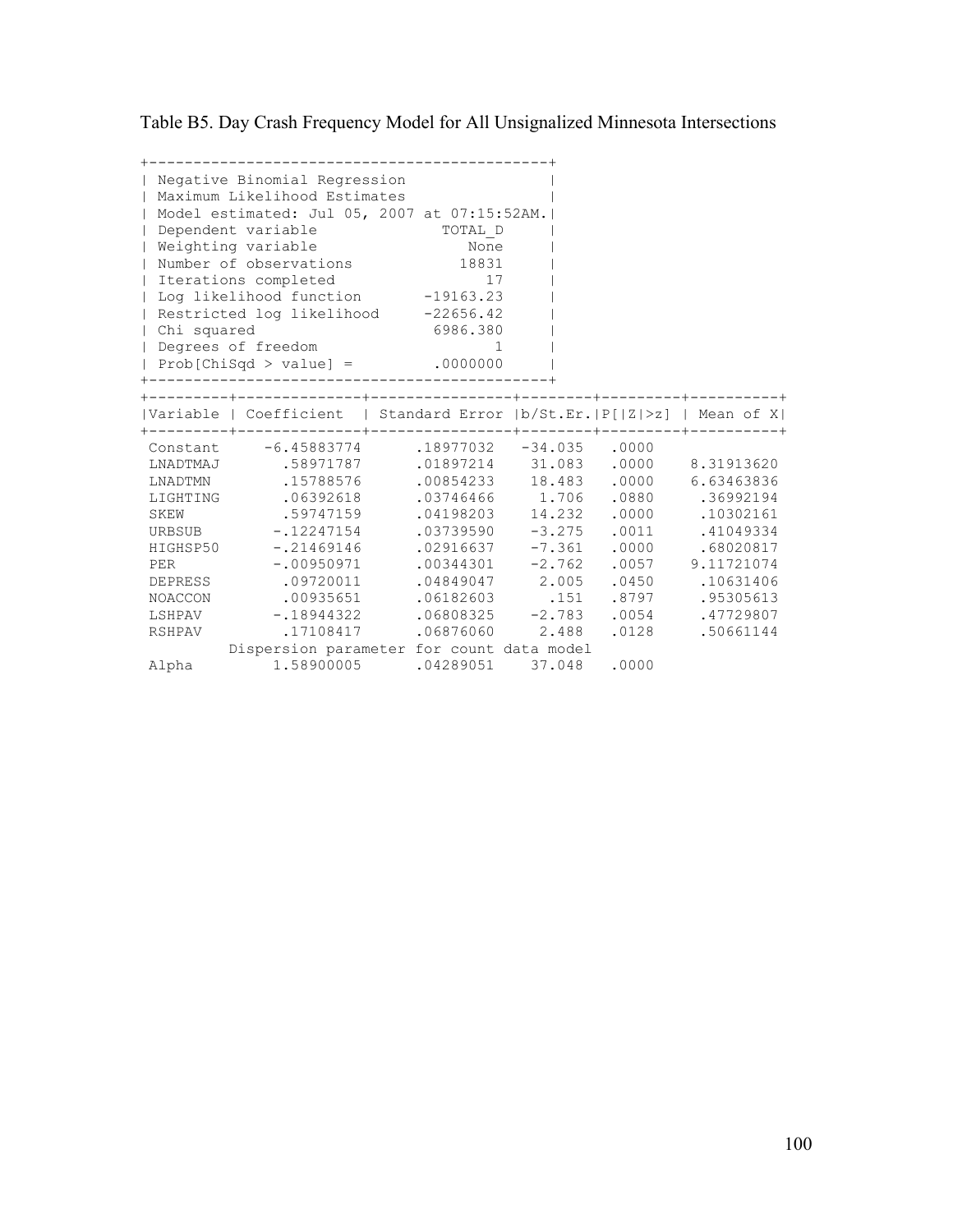Table B6. Night Crash Frequency Model for All Unsignalized Minnesota Intersections

|              | Negative Binomial Regression<br>Maximum Likelihood Estimates           |                            |       |                                    |
|--------------|------------------------------------------------------------------------|----------------------------|-------|------------------------------------|
|              | Model estimated: Jul 05, 2007 at 07:16:18AM.                           |                            |       |                                    |
|              | Dependent variable                                                     | TOTAL N                    |       |                                    |
|              | Weighting variable                                                     | None                       |       |                                    |
| $\perp$      | Number of observations 18831                                           |                            |       |                                    |
| $\mathbf{L}$ | Iterations completed                                                   | 18                         |       |                                    |
|              | 10<br>Log likelihood function -10515.34                                |                            |       |                                    |
|              | Restricted log likelihood -11208.37                                    |                            |       |                                    |
| Chi squared  |                                                                        | 1386.060                   |       |                                    |
|              | Degrees of freedom                                                     | 1                          |       |                                    |
|              | $  Prob[Chisqd > value] =$ .0000000                                    |                            |       |                                    |
|              | ____________________________                                           |                            |       |                                    |
|              | Variable   Coefficient   Standard Error  b/St.Er. P[ Z >z]   Mean of X |                            |       |                                    |
|              | Constant -6.49687303                                                   | $.25532202 - 25.446$ .0000 |       |                                    |
|              | LNADTMAJ .53760734                                                     |                            |       | 02598646 20.688 .0000 8.31913620   |
| LNADTMN      | .10851344                                                              |                            |       | $.01158771$ 9.365 .0000 6.63463836 |
|              | LIGHTING -. 01348695                                                   |                            |       | $.05076050 - .266$ .7905 .36992194 |
| SKEW         | .60107219                                                              | .05464859 10.999           | .0000 | .10302161                          |
|              | URBSUB -.49207514                                                      | $.05099836 -9.649$         | .0000 | .41049334                          |
|              | HIGHSP50 -.15329308                                                    | $.03954312 -3.877$         |       | $.0001$ .68020817                  |
| PER          | $-.01402336$                                                           | $.00466530 -3.006$         |       | $.0026$ 9.11721074                 |
|              | DEPRESS .22888717                                                      | $.06250214$ 3.662          |       | .0003 .10631406                    |
| NOACCON      | .01821295                                                              | .07827623 .233             |       | .8160 .95305613                    |
|              | LSHPAV -.34988871                                                      | $.08885618 - 3.938$        |       | $.0001$ .47729807                  |
| RSHPAV       | .24753759                                                              | $.09032665$ 2.740          |       | .0061 .50661144                    |
|              | Dispersion parameter for count data model                              |                            |       |                                    |
| Alpha        | 1.68204391 .08420331 19.976                                            |                            | .0000 |                                    |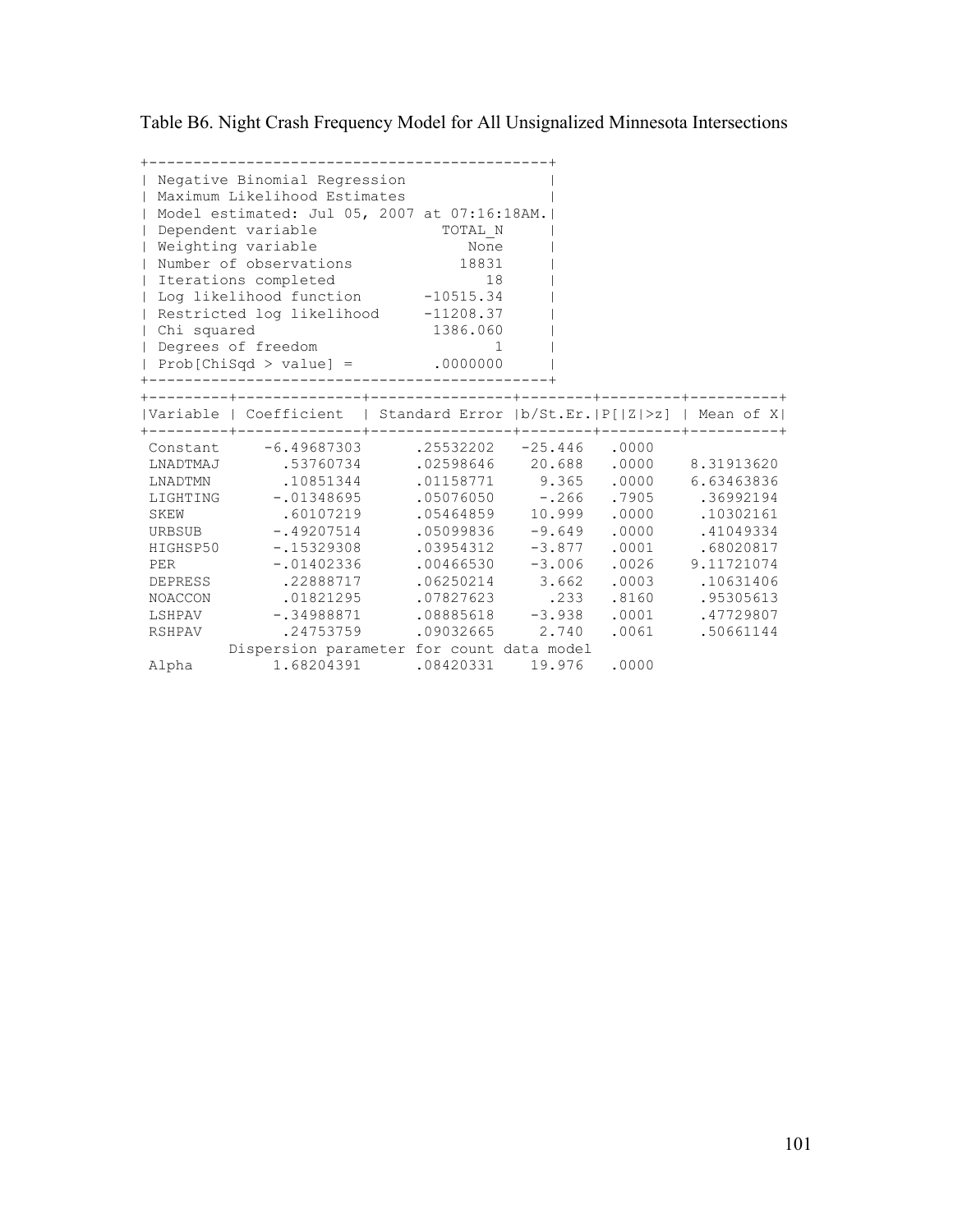Table B7. Day Crash Frequency Model for All Cross Minnesota Intersections

| $\mathbf{I}$ | Negative Binomial Regression<br>Maximum Likelihood Estimates           |                            |         |       |                                     |  |
|--------------|------------------------------------------------------------------------|----------------------------|---------|-------|-------------------------------------|--|
|              | Model estimated: Jul 05, 2007 at 07:18:09AM.                           |                            |         |       |                                     |  |
|              | Dependent variable                                                     | TOTAL D                    |         |       |                                     |  |
|              | Weighting variable                                                     | None                       |         |       |                                     |  |
| $\perp$      | Number of observations 10593                                           |                            |         |       |                                     |  |
| $\mathbb{L}$ | Iterations completed                                                   | 18                         |         |       |                                     |  |
|              | 10<br>Log likelihood function -14147.74                                |                            |         |       |                                     |  |
|              | Restricted log likelihood -15753.35                                    |                            |         |       |                                     |  |
| Chi squared  |                                                                        | 3211.219                   |         |       |                                     |  |
|              | Degrees of freedom                                                     | $\overline{1}$             |         |       |                                     |  |
|              | $  Prob[Chisqd > value] =$ .0000000                                    |                            |         |       |                                     |  |
|              | -------------------------------------                                  |                            |         |       |                                     |  |
|              | Variable   Coefficient   Standard Error  b/St.Er. P[ Z >z]   Mean of X |                            |         |       |                                     |  |
|              | Constant -6.84660749                                                   | $.19295887 - 35.482$ .0000 |         |       |                                     |  |
|              | LNADTMAJ .16994546                                                     |                            |         |       | 05403770 3.145 0017 8.48707935      |  |
| LNADTMN      | .65880736                                                              |                            |         |       | $.05706381$ 11.545 .0000 8.00819948 |  |
|              | LIGHTING -. 02453100                                                   |                            |         |       | $.04419007$ -.555 .5788 .53129425   |  |
| URBSUB       | $-.06277456$                                                           | $.04123673 - 1.522$        |         | .1279 | .53856320                           |  |
| SIGNALIZ     | .61660836                                                              | .03559440 17.323           |         | .0000 | .22713112                           |  |
|              | HIGHSP50 -. 09131889                                                   | $.02733207 -3.341$         |         |       | .0008 .68129897                     |  |
| PER          | $-.00675841$                                                           | $.00353626 -1.911$         |         |       | .0560 8.81875288                    |  |
|              | DEPRESS -.01364508                                                     |                            |         |       | $.04266265 - .320$ .7491 .12640423  |  |
| NOACCON      | $-.09042185$                                                           | $.04643478 - 1.947$        |         |       | .0515 .94043236                     |  |
|              | LSHPAV .03645914                                                       | .05189697.703              |         |       | .4823 .37609742                     |  |
| RSHPAV       | $-.03532071$                                                           | .04839407                  | $-.730$ |       | .4655 .42934013                     |  |
|              | Dispersion parameter for count data model                              |                            |         |       |                                     |  |
| Alpha        |                                                                        | .64669086 .02360382 27.398 |         | .0000 |                                     |  |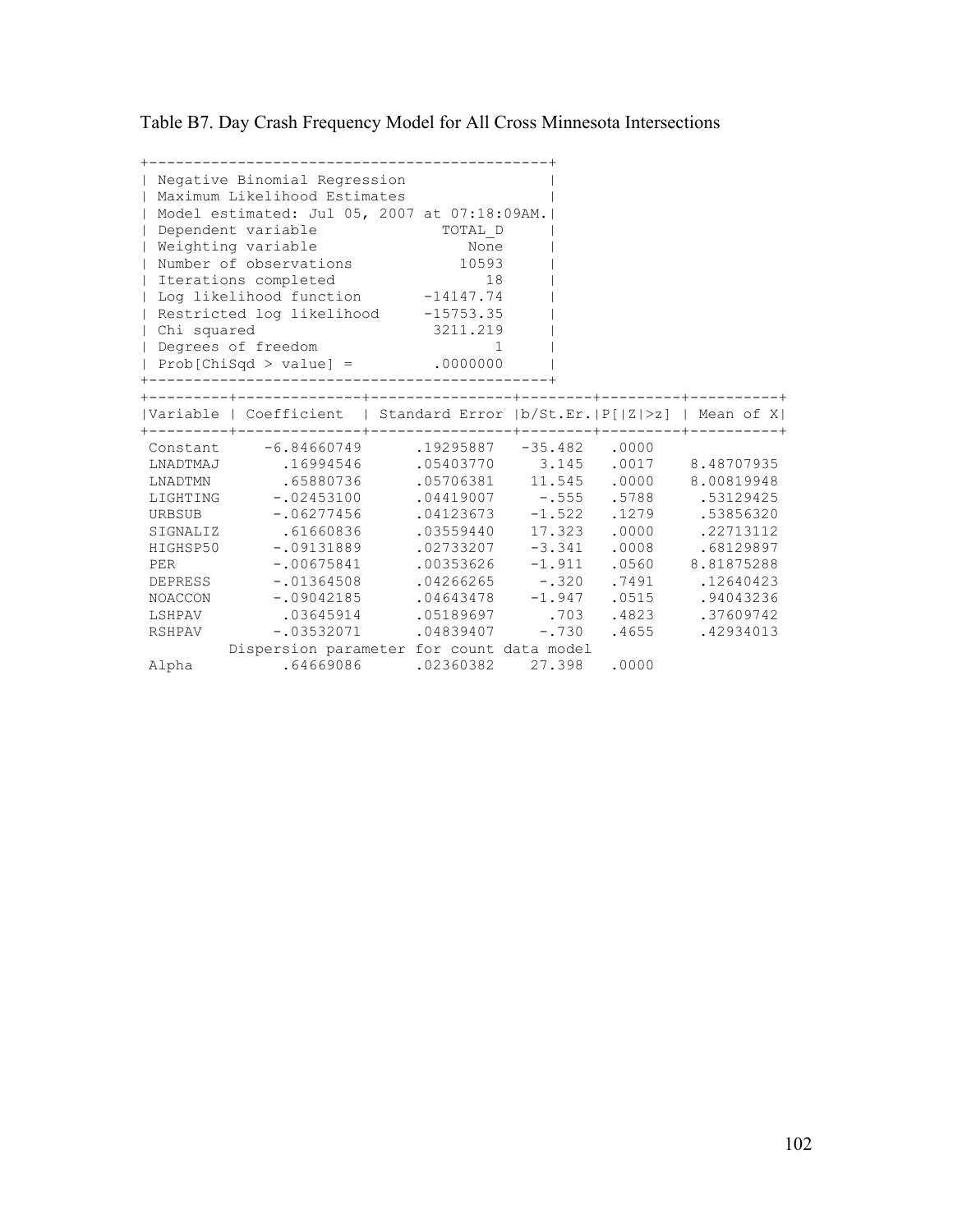Table B8. Night Crash Frequency Model for All Cross Minnesota Intersections

|             | Negative Binomial Regression<br>  Maximum Likelihood Estimates         |                            |       |                                         |
|-------------|------------------------------------------------------------------------|----------------------------|-------|-----------------------------------------|
|             | Model estimated: Jul 05, 2007 at 07:18:29AM.                           |                            |       |                                         |
| $\perp$     | Dependent variable<br>TOTAL N                                          |                            |       |                                         |
|             | Weighting variable                                                     | None                       |       |                                         |
|             | Number of observations 10593                                           |                            |       |                                         |
|             | Iterations completed                                                   | 18                         |       |                                         |
|             | 10 10<br>Log likelihood function -7703.160                             |                            |       |                                         |
|             | Restricted log likelihood -7985.448                                    |                            |       |                                         |
| Chi squared |                                                                        | 564.5753                   |       |                                         |
|             | Degrees of freedom                                                     | $\overline{1}$             |       |                                         |
|             | $  Prob[Chisqd > value] =$ .0000000                                    |                            |       |                                         |
|             | ------------------------------------                                   |                            |       |                                         |
|             |                                                                        |                            |       |                                         |
|             | Variable   Coefficient   Standard Error  b/St.Er. P[ Z >z]   Mean of X |                            |       |                                         |
|             | Constant -7.24568341                                                   | $.27843559 - 26.023$ .0000 |       |                                         |
|             | LNADTMAJ .11395738                                                     |                            |       | .07582519   1.503   .1329   8.48707935  |
| LNADTMN     | .65289618                                                              |                            |       | $.07966015$ 8.196 .0000 8.00819948      |
|             | LIGHTING -.18302131                                                    |                            |       | $.06449057 - 2.838$ $.0045$ $.53129425$ |
| URBSUB      | $-.34594228$                                                           | $.05809517 - 5.955$        |       | .0000 .53856320                         |
|             | SIGNALIZ .71005197                                                     | .05252644 13.518           | .0000 | .22713112                               |
|             | HIGHSP50 -.08502325                                                    | $.03846411 - 2.210$        |       | .0271 .68129897                         |
| PER         | $-.02113041$                                                           | $.00521960 -4.048$         |       | $.0001$ 8.81875288                      |
|             | DEPRESS .09992351                                                      |                            |       | .05737490   1.742   0816   .12640423    |
|             | NOACCON -.02821129                                                     | $.05978772 - .472$         |       | .6370 .94043236                         |
|             | LSHPAV -.17006592                                                      | $.06867861 - 2.476$        |       | .0133 .37609742                         |
| RSHPAV      | .19918602                                                              | .06338407 3.143            |       | $.0017$ .42934013                       |
|             | Dispersion parameter for count data model                              |                            |       |                                         |
| Alpha       | .62873297 .04340109 14.487                                             |                            | .0000 |                                         |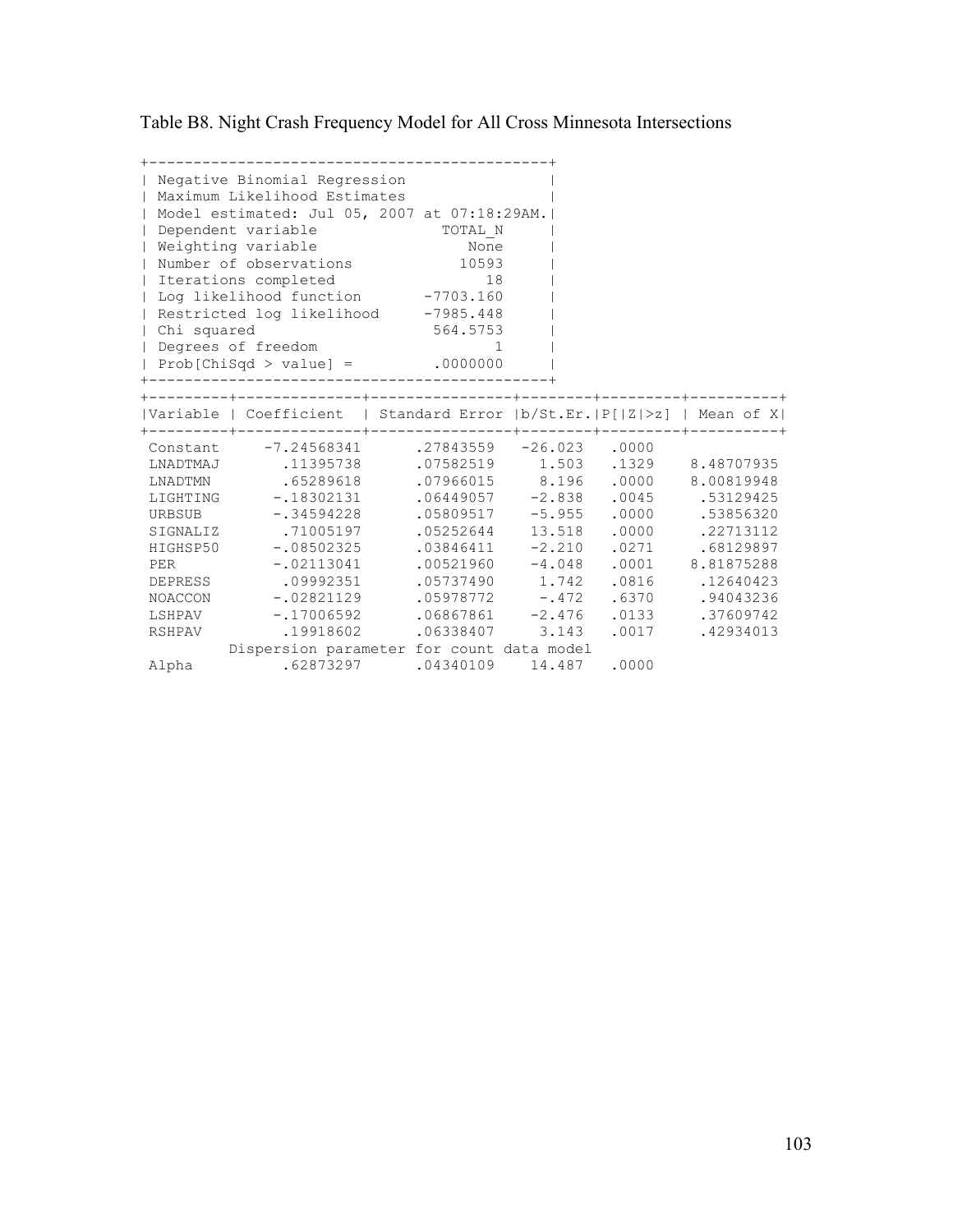Table B9. Day Crash Frequency Model for All Skew Minnesota Intersections

|             | Negative Binomial Regression                                           |                                                  |         |       |                      |
|-------------|------------------------------------------------------------------------|--------------------------------------------------|---------|-------|----------------------|
|             | Maximum Likelihood Estimates                                           |                                                  |         |       |                      |
|             | Model estimated: Jul 05, 2007 at 07:19:02AM.                           |                                                  |         |       |                      |
| $\perp$     | Dependent variable<br>TOTAL D                                          |                                                  |         |       |                      |
|             | Weighting variable                                                     | None                                             |         |       |                      |
|             | Number of observations                                                 | 2502                                             |         |       |                      |
|             | Iterations completed                                                   | 17                                               |         |       |                      |
|             |                                                                        |                                                  |         |       |                      |
|             | Restricted log likelihood -4562.848                                    |                                                  |         |       |                      |
| Chi squared |                                                                        | 1493.219                                         |         |       |                      |
|             | Degrees of freedom                                                     | $\overline{1}$                                   |         |       |                      |
|             | $  Prob[Chisqd > value] =$ .0000000                                    |                                                  |         |       |                      |
|             |                                                                        |                                                  |         |       |                      |
|             | Variable   Coefficient   Standard Error  b/St.Er. P[ Z >z]   Mean of X |                                                  |         |       |                      |
|             |                                                                        |                                                  |         |       |                      |
|             | Constant -6.83649774                                                   | $.45373582 -15.067 .0000$                        |         |       |                      |
|             | LNADTMAJ .62852968                                                     | 04620484 13.603 0000 8.63901733                  |         |       |                      |
| LNADTMN     | .25091759                                                              | $.02794492$ 8.979 .0000 6.52253795               |         |       |                      |
|             | LIGHTING .33100045                                                     | .08240136  4.017  .0001  .47681855               |         |       |                      |
| URBSUB      | $-1.36559402$                                                          | $.07955706 -4.595$                               |         |       | .0000 .47042366      |
| SIGNALIZ    | .13335235                                                              | .08686258 1.535                                  |         | .1247 | .22462030            |
|             | HIGHSP50 -.14109421                                                    | $.05796415 -2.434$                               |         |       | .0149 .69104716      |
| PER         | $-.01621833$                                                           | $.00772590 -2.099$                               |         |       | .0358 8.82625316     |
|             | DEPRESS .03971078                                                      | .08528086 .466 .6415 .16626699                   |         |       |                      |
| NOACCON     | .07057007                                                              | .09177739                                        |         |       | .769 .4419 .90487610 |
|             | LSHPAV .04129539                                                       | .11311582 .365                                   |         |       | .7151 .58193445      |
| RSHPAV      | $-.06074305$                                                           | .11482333                                        | $-.529$ |       | .5968 .62949640      |
|             | Dispersion parameter for count data model                              |                                                  |         |       |                      |
| Alpha       |                                                                        | 0000.   16.524   0000.   0.5517813.   0.5517813. |         |       |                      |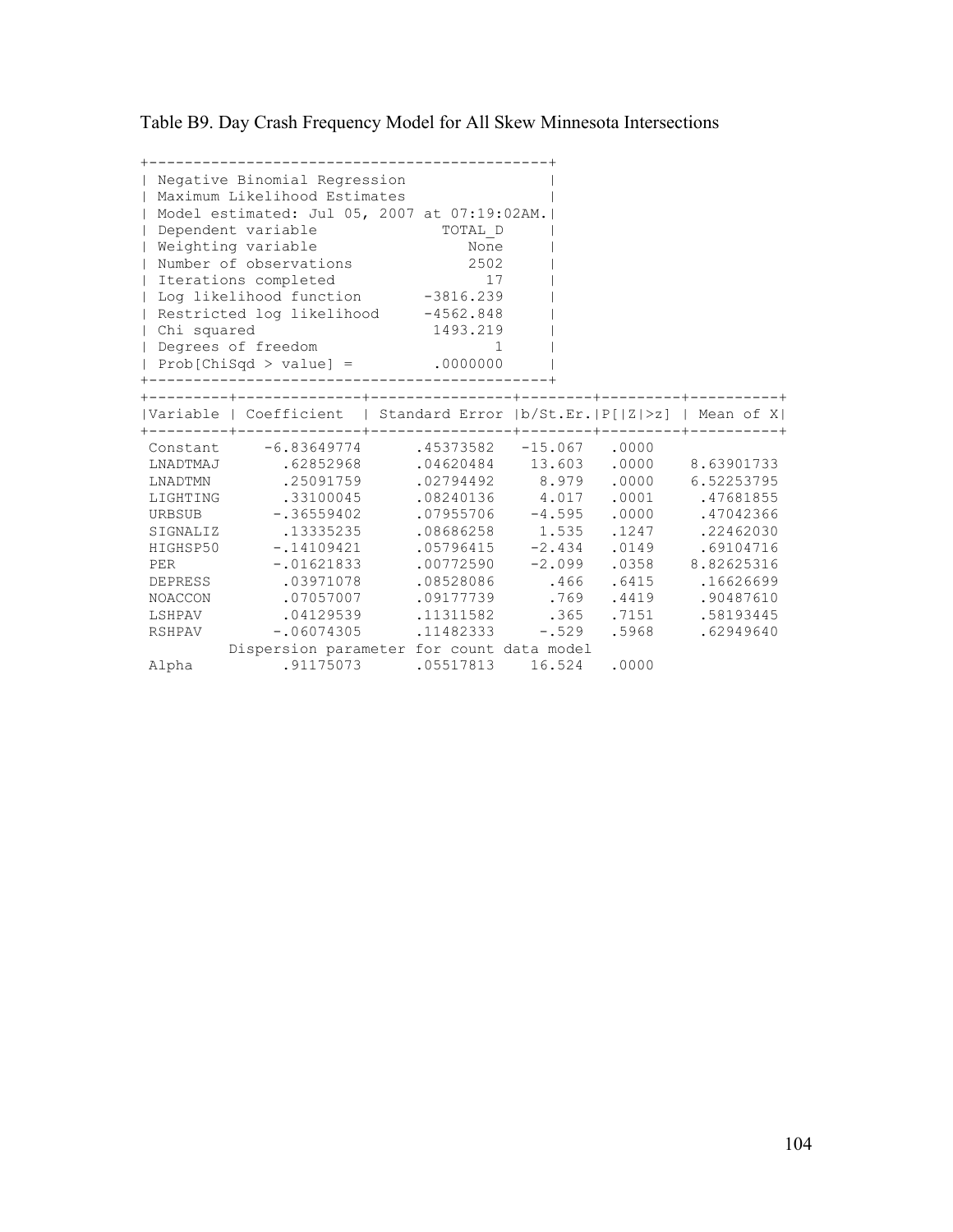Table B10. Night Crash Frequency Model for All Skew Minnesota Intersections

| $\perp$      | Negative Binomial Regression<br>Maximum Likelihood Estimates           |                           |         |       |                                          |
|--------------|------------------------------------------------------------------------|---------------------------|---------|-------|------------------------------------------|
|              | Model estimated: Jul 05, 2007 at 07:19:37AM.                           |                           |         |       |                                          |
| $\perp$      | Dependent variable                                                     | TOTAL N                   |         |       |                                          |
| $\mathbf{L}$ | Weighting variable                                                     |                           |         |       |                                          |
| $\perp$      | Number of observations                                                 | None<br>2502              |         |       |                                          |
| $\mathbb{L}$ | Iterations completed                                                   | 17                        |         |       |                                          |
| $\mathbf{L}$ | 17<br>Log likelihood function -2260.145                                |                           |         |       |                                          |
|              | Restricted log likelihood -2415.651                                    |                           |         |       |                                          |
| Chi squared  |                                                                        | 311.0136                  |         |       |                                          |
|              | Degrees of freedom                                                     | $\overline{1}$            |         |       |                                          |
|              | $  Prob[Chisqd > value] =$ .0000000                                    |                           |         |       |                                          |
|              | ------------------------------------                                   |                           |         |       |                                          |
|              | Variable   Coefficient   Standard Error  b/St.Er. P[ Z >z]   Mean of X |                           |         |       |                                          |
|              | Constant -8.64315652                                                   | $.60046505 -14.394 .0000$ |         |       |                                          |
|              | LNADTMAJ .72688505                                                     |                           |         |       | .06082010 11.951 .0000 8.63901733        |
| LNADTMN      | .23867633                                                              |                           |         |       | $.03715944$ 6.423 .0000 6.52253795       |
|              | LIGHTING .21341119                                                     |                           |         |       | .11152736 1.914 .0557 .47681855          |
| URBSUB       | $-1.53355608$                                                          |                           |         |       | $.10646864$ $-5.011$ $.0000$ $.47042366$ |
| SIGNALIZ     | .05182383                                                              | .11302149 .459            |         | .6466 | .22462030                                |
|              | HIGHSP50 -.09968322                                                    | $.07443079 - 1.339$       |         |       | .1805 .69104716                          |
|              | PER -.255397D-04                                                       |                           |         |       | $.01023172 - .002$ .9980 8.82625316      |
|              | DEPRESS .02583016                                                      |                           |         |       | .10725705 .241 .8097 .16626699           |
| NOACCON      | .14425747                                                              | .11221534                 |         |       | 1.286 .1986 .90487610                    |
|              | LSHPAV -. 01076510                                                     | .14291811                 |         |       | $-.075-.9400-.58193445$                  |
| RSHPAV       | $-.14177913$                                                           | .14402146                 | $-.984$ |       | .3249 .62949640                          |
|              | Dispersion parameter for count data model                              |                           |         |       |                                          |
| Alpha        | .89670311 .09199663 9.747 .0000                                        |                           |         |       |                                          |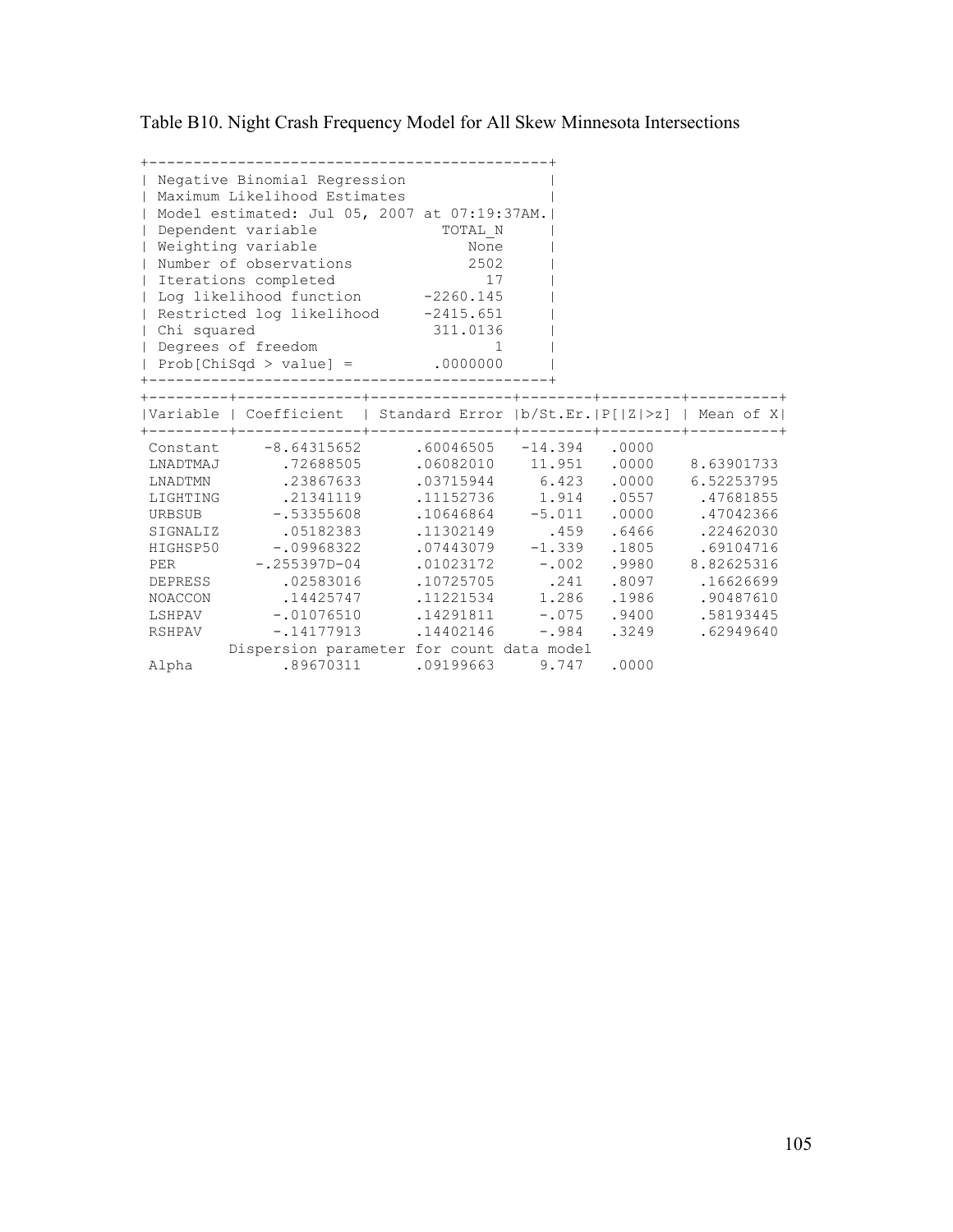Table B11. Day Crash Frequency Model for All Tee Minnesota Intersections

|               | Negative Binomial Regression<br>Maximum Likelihood Estimates           |                             |        |       |       |                                    |
|---------------|------------------------------------------------------------------------|-----------------------------|--------|-------|-------|------------------------------------|
|               | Model estimated: Jul 05, 2007 at 07:20:14AM.                           |                             |        |       |       |                                    |
|               | Dependent variable<br>TOTAL D                                          |                             |        |       |       |                                    |
|               | Weighting variable                                                     | None                        |        |       |       |                                    |
|               | Number of observations                                                 | 8963                        |        |       |       |                                    |
| $\mathbf{L}$  | Iterations completed                                                   | 18                          |        |       |       |                                    |
|               | Lord Likelihood function -8856.289                                     |                             |        |       |       |                                    |
|               | Restricted log likelihood -10436.66                                    |                             |        |       |       |                                    |
| Chi squared   |                                                                        | 3160.736                    |        |       |       |                                    |
|               | Degrees of freedom                                                     | 1                           |        |       |       |                                    |
|               | $  Prob[Chisqd > value] =$ .0000000                                    |                             |        |       |       |                                    |
|               | --------------------------                                             |                             |        |       |       |                                    |
| ---------+--- | Variable   Coefficient   Standard Error  b/St.Er. P[ Z >z]   Mean of X |                             |        |       |       |                                    |
|               | Constant -5.89662928                                                   | $.28233264$ $-20.885$ .0000 |        |       |       |                                    |
|               | LNADTMAJ .57770886                                                     |                             |        |       |       | 02790069 20.706 .0000 8.53174266   |
| LNADTMN       | .10433486                                                              |                             |        |       |       | $.01156675$ 9.020 .0000 5.90468010 |
|               | LIGHTING -. 03399687                                                   |                             |        |       |       | $.05279564 - .644$ .5196 .36494477 |
| URBSUB        | $-.05615028$                                                           | $.05122836 -1.096$          |        |       | .2730 | .41537432                          |
| SIGNALIZ      | .69798419                                                              | .09886746 7.060             |        |       | .0000 | .02889657                          |
|               | HIGHSP50 -.27931572                                                    | $.04241123 - 6.586$         |        |       | .0000 | .65112128                          |
| PER           | $-.01186188$                                                           | $.00547851 - 2.165$         |        |       |       | .0304 8.26729669                   |
|               | DEPRESS 20407093                                                       | .06828495 2.989             |        |       |       | .0028 .12194578                    |
| NOACCON       | -.09750650                                                             | $.08260494 - 1.180$         |        |       |       | .2378 .94031016                    |
|               | LSHPAV -.33448715                                                      | $.08634722 - 3.874$         |        |       |       | .0001 .53888207                    |
| RSHPAV        | .26191216                                                              | .08886684                   |        | 2.947 |       | .0032 .57904719                    |
|               | Dispersion parameter for count data model                              |                             |        |       |       |                                    |
| Alpha         | 1.67478497                                                             | .06718893                   | 24.927 |       | .0000 |                                    |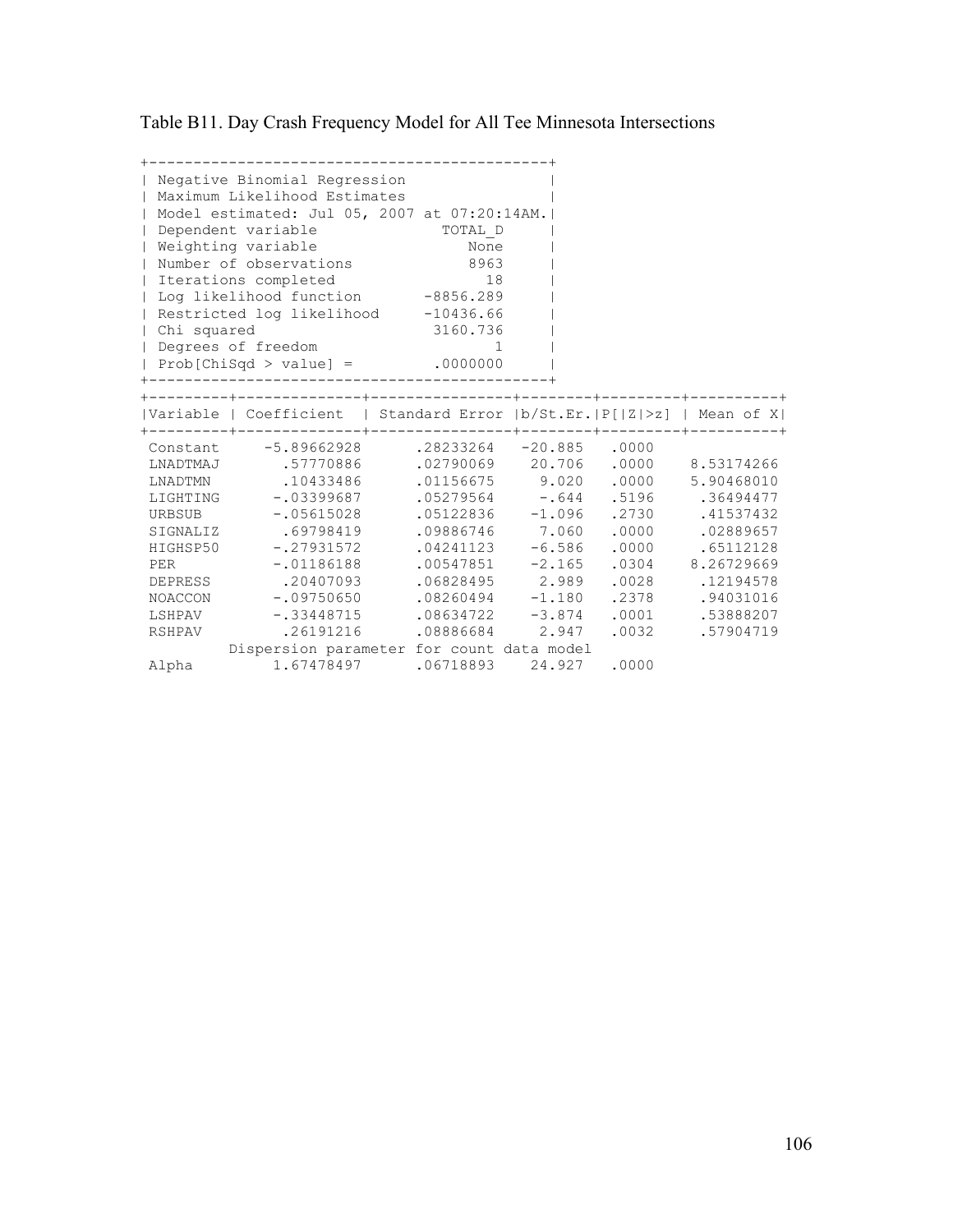Table B12. Night Crash Frequency Model for All Tee Minnesota Intersections

| $\mathbf{I}$                | Negative Binomial Regression<br>Maximum Likelihood Estimates           |                           |        |       |       |                                          |
|-----------------------------|------------------------------------------------------------------------|---------------------------|--------|-------|-------|------------------------------------------|
|                             | Model estimated: Jul 05, 2007 at 07:20:42AM.                           |                           |        |       |       |                                          |
|                             | Dependent variable<br>TOTAL N                                          |                           |        |       |       |                                          |
|                             | Weighting variable                                                     | None                      |        |       |       |                                          |
| $\perp$                     | Number of observations                                                 | 8963                      |        |       |       |                                          |
| $\mathbf{L}$                | Iterations completed                                                   |                           | 18     |       |       |                                          |
|                             | Lordinum Completed<br>Log likelihood function -5100.943                |                           |        |       |       |                                          |
|                             | Restricted log likelihood -5375.175                                    |                           |        |       |       |                                          |
| Chi squared                 |                                                                        | 548.4651                  |        |       |       |                                          |
|                             | Degrees of freedom                                                     |                           | 1      |       |       |                                          |
|                             | $  Prob[Chisqd > value] =$ .0000000                                    |                           |        |       |       |                                          |
|                             | ____________________________                                           |                           |        |       |       |                                          |
| . _ _ _ _ _ _ _ _ + _ _ _ . | Variable   Coefficient   Standard Error  b/St.Er. P[ Z >z]   Mean of X |                           |        |       |       |                                          |
|                             | Constant -5.87672215                                                   | $.36212310 -16.229 .0000$ |        |       |       |                                          |
|                             | LNADTMAJ .51108537                                                     |                           |        |       |       | .03622867 14.107 .0000 8.53174266        |
| LNADTMN                     | .08707337                                                              |                           |        |       |       | $.01546013$ $5.632$ $.0000$ $5.90468010$ |
|                             | LIGHTING -. 12666815                                                   |                           |        |       |       | $.06776424$ -1.869 .0616 .36494477       |
| URBSUB                      | $-.45192824$                                                           | $.06585855 - 6.862$       |        |       | .0000 | .41537432                                |
|                             | SIGNALIZ .72151034                                                     | .11721069 6.156           |        |       | .0000 | .02889657                                |
|                             | HIGHSP50 -.15950331                                                    | $.05446852 -2.928$        |        |       |       | .0034 .65112128                          |
| PER                         | $-.01490102$                                                           | $.00695475 -2.143$        |        |       |       | .0321 8.26729669                         |
|                             | DEPRESS .24233719                                                      |                           |        |       |       | .08515263 2.846 .0044 .12194578          |
| NOACCON                     | -.15893467                                                             | $.09954235 -1.597$        |        |       |       | .1103 .94031016                          |
|                             | LSHPAV -.48266614                                                      | $.10584825 -4.560$        |        |       |       | .0000 .53888207                          |
| RSHPAV                      | .29432170                                                              | .11009581                 |        | 2.673 | .0075 | .57904719                                |
|                             | Dispersion parameter for count data model                              |                           |        |       |       |                                          |
| Alpha                       | 1.49154430 .11217198                                                   |                           | 13.297 |       | .0000 |                                          |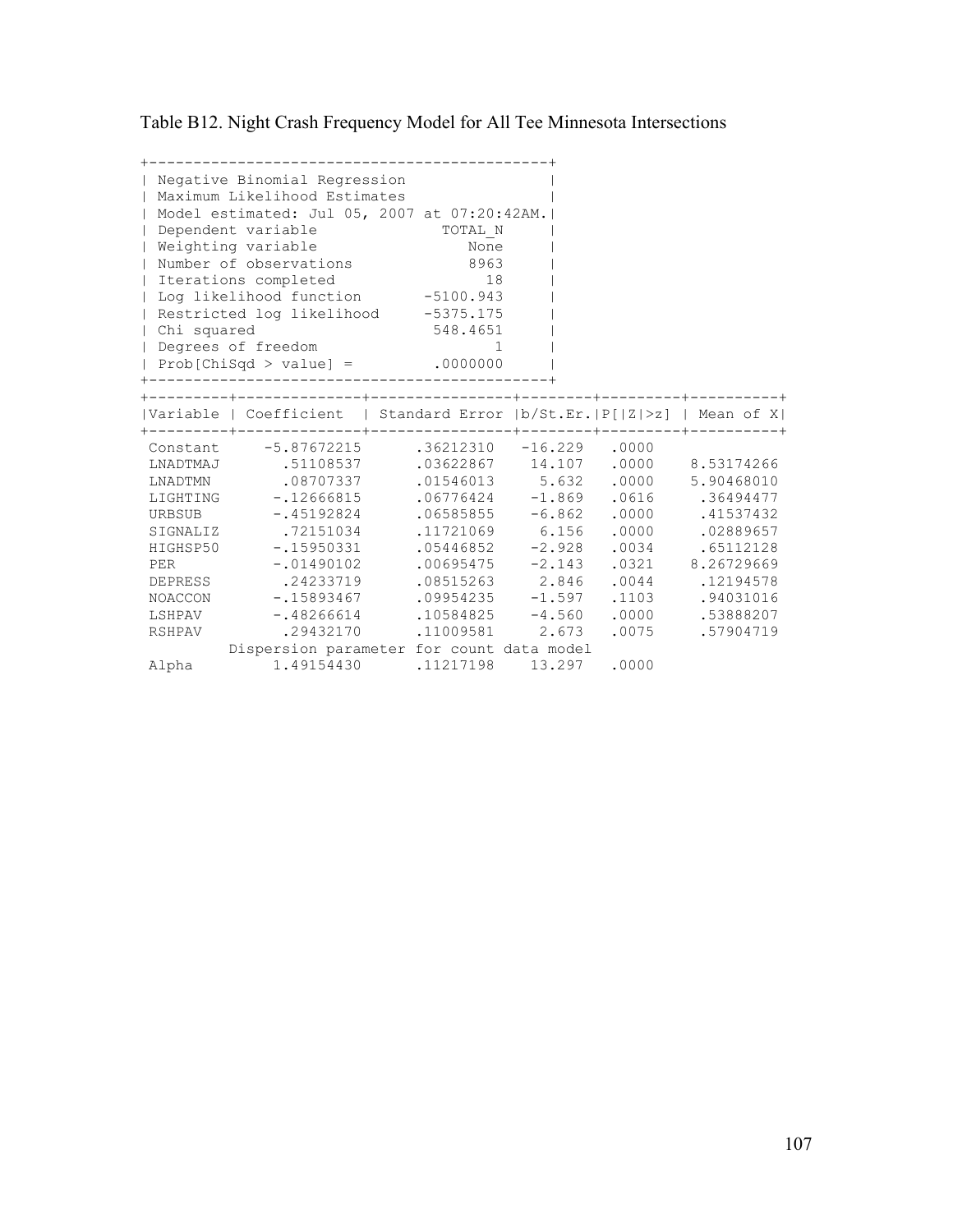Table B13. Day Crash Frequency Model for All Urban Minnesota Intersections

|                 | Negative Binomial Regression<br>  Maximum Likelihood Estimates         |                            |          |       |                                     |
|-----------------|------------------------------------------------------------------------|----------------------------|----------|-------|-------------------------------------|
|                 | Model estimated: Jul 05, 2007 at 07:22:23AM.                           |                            |          |       |                                     |
| $\perp$         | Dependent variable                                                     | TOTAL D                    |          |       |                                     |
|                 | Weighting variable                                                     |                            |          |       |                                     |
|                 | Number of observations 10605                                           | None                       |          |       |                                     |
|                 | Iterations completed                                                   | 18                         |          |       |                                     |
|                 | Isotacions compressor<br>  Log likelihood function   -15723.07         |                            |          |       |                                     |
|                 | Restricted log likelihood -17820.19                                    |                            |          |       |                                     |
| Chi squared     |                                                                        | 4194.242                   |          |       |                                     |
|                 | Degrees of freedom                                                     | $\mathbf{1}$               |          |       |                                     |
|                 | $  Prob[Chisqd > value] =$ .0000000                                    |                            |          |       |                                     |
|                 | ------------------------------------                                   |                            |          |       |                                     |
|                 |                                                                        |                            |          |       |                                     |
| ----------+---- | Variable   Coefficient   Standard Error  b/St.Er. P[ Z >z]   Mean of X |                            |          |       |                                     |
|                 | Constant -7.39542636                                                   | $.20758396 - 35.626$ .0000 |          |       |                                     |
|                 | LNADTMAJ .69312728                                                     |                            |          |       | 02056588 33.703 .0000 8.93925369    |
| LNADTMN         | .14325722                                                              |                            |          |       | $.00970060$ 14.768 .0000 7.61005548 |
|                 | LIGHTING .06982479                                                     |                            |          |       | .03982644 1.753 .0796 .81423857     |
|                 | SIGNALIZ .66417158                                                     | .03270074 20.311           |          | .0000 | .27109854                           |
|                 | SKEW .37309117                                                         | 03769015 9.899             |          | .0000 | .11098538                           |
|                 | HIGHSP50 -.13978397                                                    | $.02581154 - 5.416$        |          | .0000 | .62083923                           |
| <b>PER</b>      | .00102902                                                              |                            |          |       | .00379190 .271 .7861 7.10717803     |
|                 | DEPRESS .04740628                                                      |                            |          |       | .04278226 1.108 .2678 .11824611     |
|                 | NOACCON -.06493810                                                     | $.04220183 -1.539$         |          |       | .1239 .92267798                     |
|                 | LSHPAV -.00317613                                                      | $.04654401 - .068$         |          |       | .9456 .36115040                     |
| RSHPAV          | $-.05894422$                                                           | .04258546                  | $-1.384$ |       | .1663 .44045262                     |
|                 | Dispersion parameter for count data model                              |                            |          |       |                                     |
| Alpha           | .70453938                                                              | .02319544 30.374 .0000     |          |       |                                     |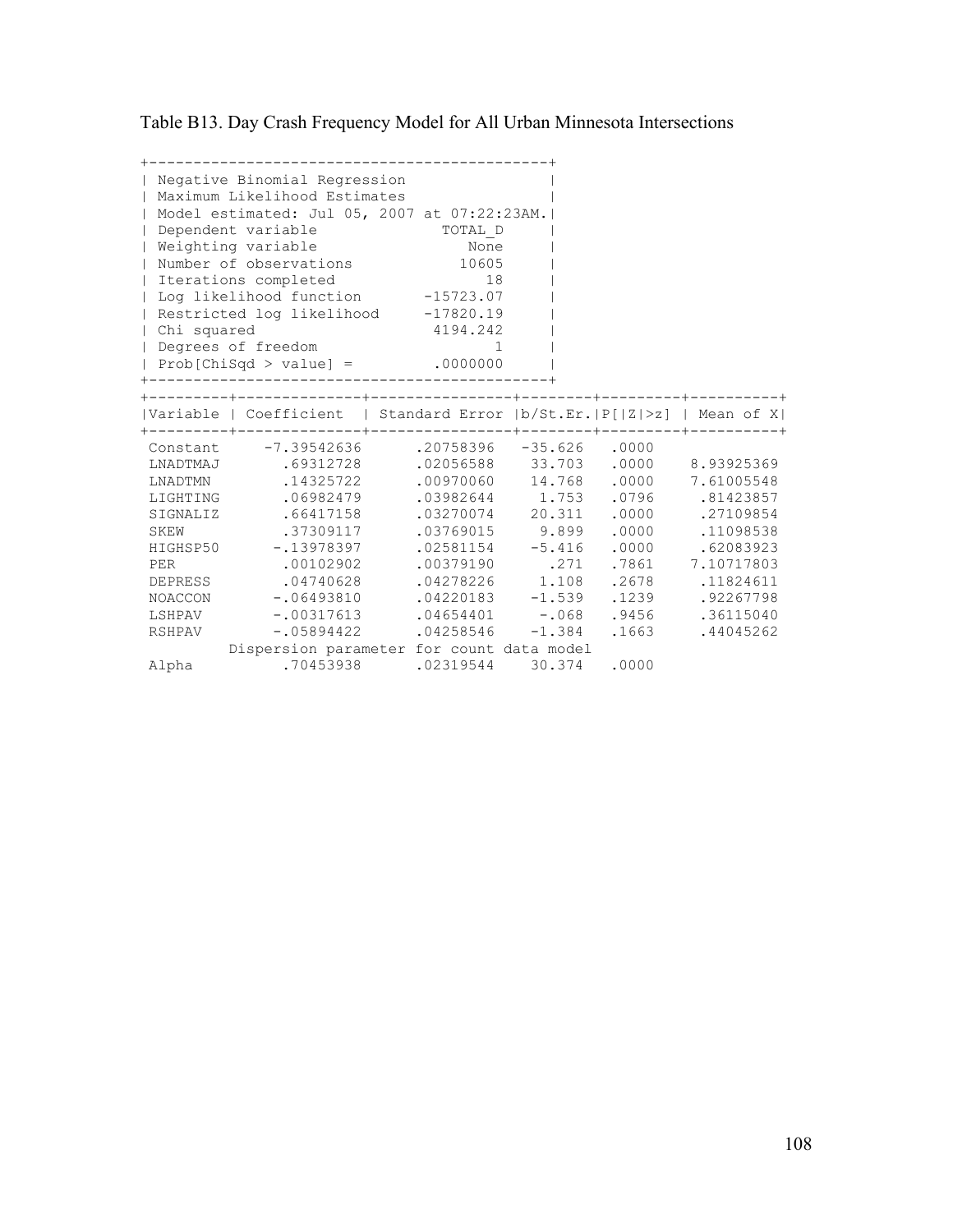Table B14. Night Crash Frequency Model for All Urban Minnesota Intersections

| $\mathbf{I}$ | Negative Binomial Regression<br>Maximum Likelihood Estimates           |                            |       |       |                                                                     |
|--------------|------------------------------------------------------------------------|----------------------------|-------|-------|---------------------------------------------------------------------|
|              | Model estimated: Jul 05, 2007 at 07:22:43AM.                           |                            |       |       |                                                                     |
|              | Dependent variable                                                     | TOTAL N                    |       |       |                                                                     |
|              | Weighting variable                                                     | None                       |       |       |                                                                     |
| $\perp$      | Number of observations 10605                                           |                            |       |       |                                                                     |
| $\mathbb{L}$ | Iterations completed                                                   | 16                         |       |       |                                                                     |
| $\mathbf{L}$ | 16<br>Log likelihood function -8209.186                                |                            |       |       |                                                                     |
|              | Restricted log likelihood -8582.260                                    |                            |       |       |                                                                     |
| Chi squared  |                                                                        | 746.1476                   |       |       |                                                                     |
|              | Degrees of freedom                                                     | $\overline{1}$             |       |       |                                                                     |
|              | $  Prob[Chisqd > value] =$ .0000000                                    |                            |       |       |                                                                     |
|              | ------------------------------------                                   |                            |       |       |                                                                     |
|              | Variable   Coefficient   Standard Error  b/St.Er. P[ Z >z]   Mean of X |                            |       |       |                                                                     |
|              | Constant -8.23025802                                                   | $.31133226 -26.436 .0000$  |       |       |                                                                     |
|              | LNADTMAJ .67200159                                                     |                            |       |       | .03128921 21.477 .0000 8.93925369                                   |
| LNADTMN      | .12630883                                                              |                            |       |       | $.01511418 \qquad \quad 8.357 \qquad .0000 \qquad \quad 7.61005548$ |
|              | LIGHTING -. 08536231                                                   |                            |       |       | .06168714 -1.384 .1664 .81423857                                    |
|              | SIGNALIZ .73030069                                                     | .04831000 15.117           |       |       | .0000 .27109854                                                     |
| SKEW         | .42580674                                                              | 05194166 8.198             |       | .0000 | .11098538                                                           |
|              | HIGHSP50 -.13593034                                                    | $.03703963 -3.670$         |       |       | .0002 .62083923                                                     |
| PER          | $-.01550855$                                                           | $.00578751 - 2.680$        |       |       | .0074 7.10717803                                                    |
|              | DEPRESS .11928686                                                      |                            |       |       | .05881800  2.028  .0426  .11824611                                  |
|              | NOACCON -.03933892                                                     | $.05523693 - .712$         |       |       | .4764 .92267798                                                     |
|              | LSHPAV -.18731501                                                      | $.06384067 -2.934$         |       |       | .0033 .36115040                                                     |
| RSHPAV       | .16427662                                                              | .05734069                  | 2.865 |       | $.0042$ $.44045262$                                                 |
|              | Dispersion parameter for count data model                              |                            |       |       |                                                                     |
| Alpha        |                                                                        | .73427708 .04541467 16.168 |       | .0000 |                                                                     |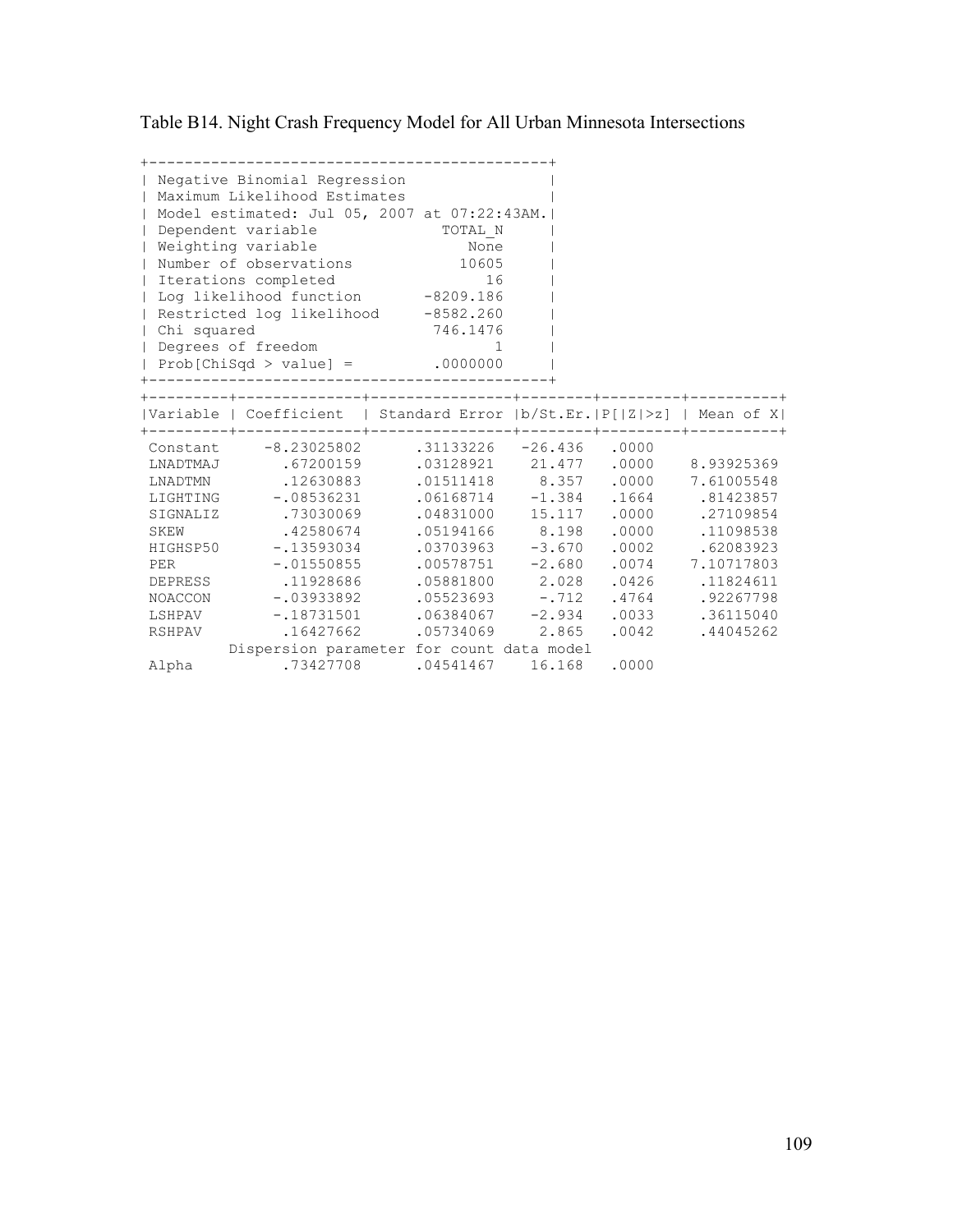Table B15. Day Crash Frequency Model for Urban Signalized Minnesota Intersections

| $\perp$<br>$\perp$<br>$\mathbf{L}$<br>  Chi squared<br>$\mathbf{L}$      | Negative Binomial Regression<br>Maximum Likelihood Estimates<br>Model estimated: Jul 05, 2007 at 07:23:31AM.<br>Dependent variable<br>Weighting variable<br>Number of observations<br>Iterations completed<br>  Log likelihood function -6637.240<br>  Restricted log likelihood -7379.624<br>Degrees of freedom<br>$  Prob[ChiSqd > value] = .0000000$ | TOTAL D<br>None<br>2875<br>16<br>1484.768<br>1                                                                                                                                                                          |                                  |                                                                                                                                                                                       |
|--------------------------------------------------------------------------|---------------------------------------------------------------------------------------------------------------------------------------------------------------------------------------------------------------------------------------------------------------------------------------------------------------------------------------------------------|-------------------------------------------------------------------------------------------------------------------------------------------------------------------------------------------------------------------------|----------------------------------|---------------------------------------------------------------------------------------------------------------------------------------------------------------------------------------|
|                                                                          | Variable   Coefficient   Standard Error  b/St.Er. P[ Z >z]   Mean of X                                                                                                                                                                                                                                                                                  |                                                                                                                                                                                                                         |                                  |                                                                                                                                                                                       |
| LNADTMAJ<br>LNADTMN<br>SKEW<br><b>PER</b><br>DEPRESS<br>LSHPAV<br>RSHPAV | Constant -6.50267849<br>.66106742<br>.16219915<br>LIGHTING .03379945<br>21591982<br>HIGHSP50 -.04826888<br>$-.00833491$<br>.06069128<br>NOACCON -.13303869<br>$-.02072160$<br>$-.00431818$<br>Dispersion parameter for count data model                                                                                                                 | $.32500633 - 20.008$ .0000<br>.02048459 7.918<br>.09961396 .339<br>$.04142157$ 5.213<br>$.03018526 -1.599$<br>$.00516090 -1.615$<br>$.04793850$ 1.266<br>$.04093847 -3.250$<br>$.05242216 - .395$<br>$.04304374 - .100$ | .0000<br>.0000<br>.1063<br>.9201 | .03415663 19.354 .0000 9.70266139<br>9.03185966<br>.7344.97217391<br>.17878261<br>.1098 .60104348<br>5.44667753<br>.2055 .23826087<br>.0012 .84069565<br>.6926 .34400000<br>.50365217 |
| Alpha                                                                    | .33835619                                                                                                                                                                                                                                                                                                                                               | 01680866 20.130                                                                                                                                                                                                         | .0000                            |                                                                                                                                                                                       |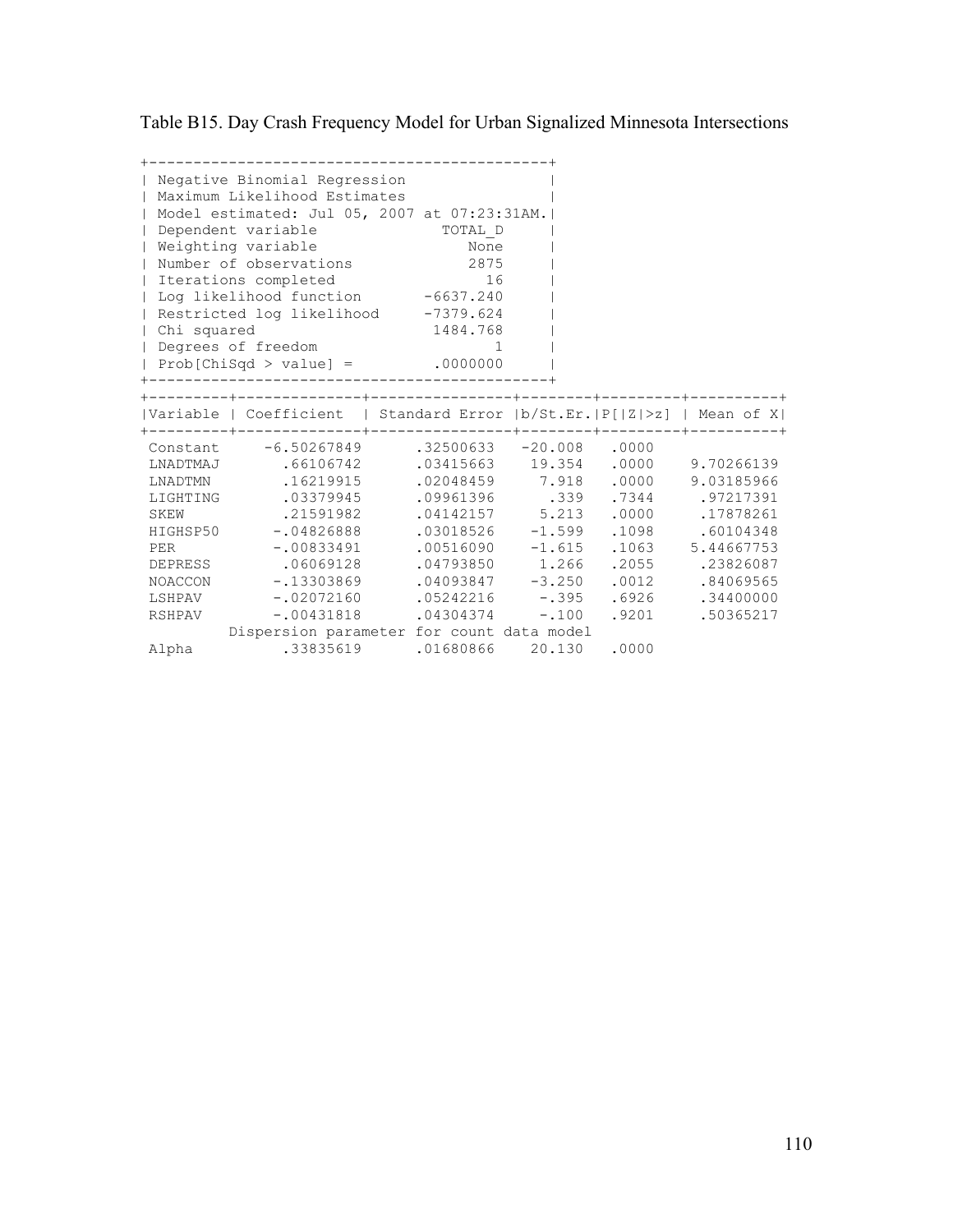Table B16. Night Crash Frequency Model for Urban Signalized Minnesota Intersections

| $\mathbf{L}$<br>  Chi squared                | Negative Binomial Regression<br>  Maximum Likelihood Estimates<br>Model estimated: Jul 05, 2007 at 07:23:58AM.<br>  Dependent variable<br>  Weighting variable<br>  Number of observations<br>  Iterations completed<br>  Log likelihood function -3940.872<br>Restricted log likelihood -4045.988<br>  Degrees of freedom<br>$  Prob[Chisqd > value] =$ .0000000 | TOTAL N<br>None<br>2875<br>16<br>210.2315<br>1                             |                                                                                                                                                      |                         |                                                                                                                                                                                    |
|----------------------------------------------|-------------------------------------------------------------------------------------------------------------------------------------------------------------------------------------------------------------------------------------------------------------------------------------------------------------------------------------------------------------------|----------------------------------------------------------------------------|------------------------------------------------------------------------------------------------------------------------------------------------------|-------------------------|------------------------------------------------------------------------------------------------------------------------------------------------------------------------------------|
|                                              | Variable   Coefficient   Standard Error  b/St.Er. P[ Z >z]   Mean of X                                                                                                                                                                                                                                                                                            |                                                                            |                                                                                                                                                      |                         |                                                                                                                                                                                    |
| LNADTMAJ<br>LNADTMN<br>SKEW<br>PER<br>RSHPAV | Constant -9.18517422<br>.73062436<br>.24845524<br>LIGHTING -. 03356483<br>.33931968<br>HIGHSP50 -. 04208159<br>$-.02916415$<br>DEPRESS -. 01416974<br>NOACCON -.09266252<br>LSHPAV -.06965974<br>.15157643<br>Dispersion parameter for count data model                                                                                                           | $.47852489 -19.195 .0000$<br>$.05987103$ 5.668 .0000<br>$.07288797 - .956$ | $.05092417$ 14.347 .0000<br>03386847 7.336<br>$.15685097 - .214$<br>$.04315055 - .975$<br>$.00775545 -3.760$<br>$.06682751 - .212$<br>05994703 2.529 | .0000<br>.0002<br>.0115 | 9.70266139<br>9.03185966<br>.8306 .97217391<br>.17878261<br>.3294 .60104348<br>5.44667753<br>.8321 .23826087<br>$.05562517 -1.666$ .0957 .84069565<br>.3392 .34400000<br>.50365217 |
| Alpha                                        | .33672865                                                                                                                                                                                                                                                                                                                                                         | .03376810                                                                  | 9.972                                                                                                                                                | .0000                   |                                                                                                                                                                                    |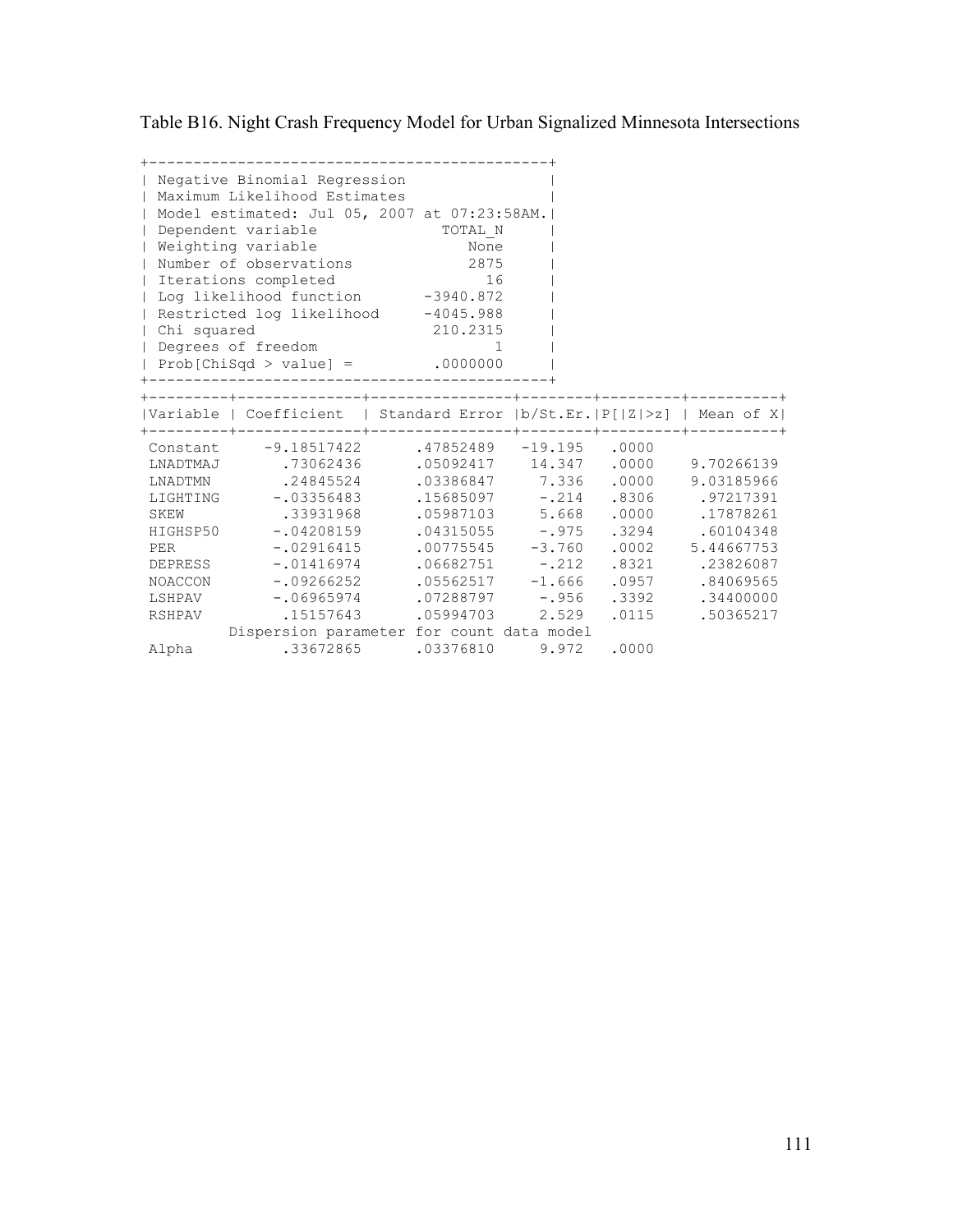Table B17. Day Crash Frequency Model for Urban Unsignalized Minnesota Intersections

| Chi squared<br>$\perp$                                                                   | Negative Binomial Regression<br>Maximum Likelihood Estimates<br>Model estimated: Jul 05, 2007 at 07:24:37AM.<br>Dependent variable<br>Weighting variable<br>Number of observations<br>Iterations completed<br>Log likelihood function -8800.517<br>  Restricted log likelihood -10369.59<br>Degrees of freedom<br>$  Prob[Chisqd > value] = .0000000$<br>__________________________ | TOTAL D<br>None<br>7730<br>18<br>3138.137<br>$\mathbf{1}$                                                                                                                                                  |                            |                                                                                    |                                                                                                                                         |
|------------------------------------------------------------------------------------------|-------------------------------------------------------------------------------------------------------------------------------------------------------------------------------------------------------------------------------------------------------------------------------------------------------------------------------------------------------------------------------------|------------------------------------------------------------------------------------------------------------------------------------------------------------------------------------------------------------|----------------------------|------------------------------------------------------------------------------------|-----------------------------------------------------------------------------------------------------------------------------------------|
|                                                                                          | Variable   Coefficient   Standard Error  b/St.Er. P[ Z >z]   Mean of X                                                                                                                                                                                                                                                                                                              |                                                                                                                                                                                                            |                            |                                                                                    |                                                                                                                                         |
| LNADTMAJ<br>LNADTMN<br>SKEW<br>HIGHSP50<br>PER<br>DEPRESS<br>NOACCON<br>LSHPAV<br>RSHPAV | Constant -7.71145461<br>.72162967<br>.13717364<br>LIGHTING .05263560<br>.57186186<br>$-.22195787$<br>.00934229<br>.04552367<br>.03800811<br>.02326850<br>$-.10580662$<br>Dispersion parameter for count data model                                                                                                                                                                  | $.30158210 - 25.570$ .0000<br>.02859220 25.239<br>.01226967<br>$.04942478$ 1.065<br>$.06630215$ 8.625<br>$.04153669 - 5.344$<br>$.00546058$ 1.711<br>.07979708<br>.08814559 .431<br>.08715170<br>.08527286 | 11.180<br>.267<br>$-1.241$ | .0000<br>.0000<br>.2869<br>.0000<br>.0000<br>.0871<br>.570 .5683<br>.7895<br>.2147 | 8.65532133<br>7.08124733<br>.75549806<br>.08576973<br>.62820181<br>7.72476393<br>.07360931<br>.6663 .95316947<br>.36752911<br>.41694696 |
| Alpha                                                                                    | 1.42086894                                                                                                                                                                                                                                                                                                                                                                          | .05607419 25.339                                                                                                                                                                                           |                            | .0000                                                                              |                                                                                                                                         |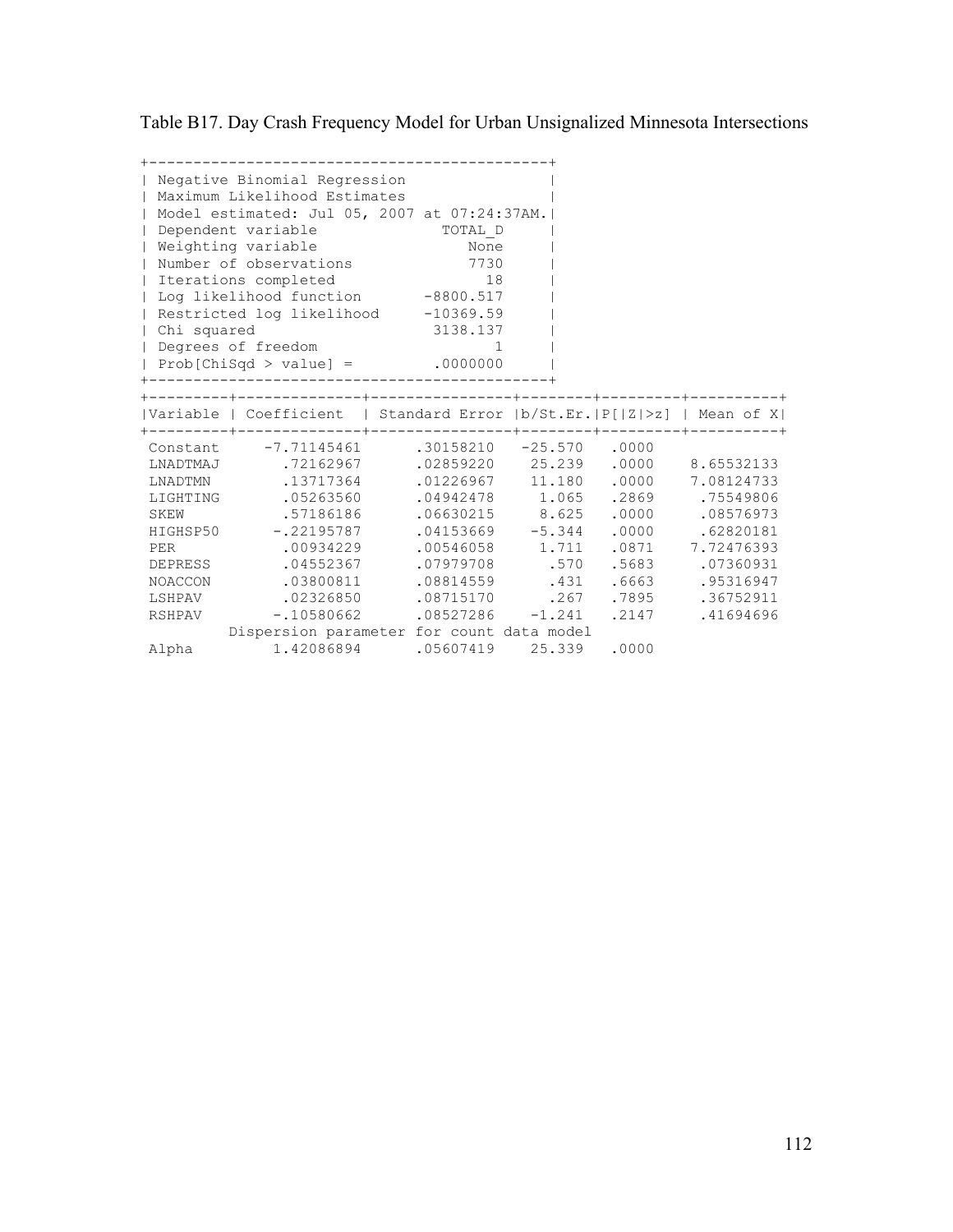Table B18. Night Crash Frequency Model for Urban Unsignalized Minnesota Intersections

| Chi squared<br>$\mathbf{L}$ | Negative Binomial Regression<br>Maximum Likelihood Estimates<br>Model estimated: Jul 05, 2007 at 07:25:02AM.<br>Dependent variable<br>Weighting variable<br>Number of observations<br>Iterations completed<br>Log likelihood function -4109.605<br>Restricted log likelihood -4470.158<br>Degrees of freedom<br>$  Prob[Chisqd > value] = .0000000$<br>------------------------ | TOTAL N<br>None<br>7730<br>17<br>721.1056<br>1 |          |       |                 |
|-----------------------------|---------------------------------------------------------------------------------------------------------------------------------------------------------------------------------------------------------------------------------------------------------------------------------------------------------------------------------------------------------------------------------|------------------------------------------------|----------|-------|-----------------|
|                             | Variable   Coefficient   Standard Error  b/St.Er. P[ Z >z]   Mean of X                                                                                                                                                                                                                                                                                                          |                                                |          |       |                 |
|                             |                                                                                                                                                                                                                                                                                                                                                                                 |                                                |          |       |                 |
|                             | Constant -7.54554919                                                                                                                                                                                                                                                                                                                                                            | $.46635251 - 16.180$ .0000                     |          |       |                 |
| LNADTMAJ                    | .62725022                                                                                                                                                                                                                                                                                                                                                                       | $.04512582$ 13.900                             |          | .0000 | 8.65532133      |
| LNADTMN                     | .08367199                                                                                                                                                                                                                                                                                                                                                                       | 01873851 4.465                                 |          | .0000 | 7.08124733      |
|                             | LIGHTING -. 08978536                                                                                                                                                                                                                                                                                                                                                            | $.07624689 - 1.178$                            |          | .2390 | .75549806       |
| SKEW                        | .71642034                                                                                                                                                                                                                                                                                                                                                                       | .09834180 7.285                                |          | .0000 | .08576973       |
|                             | HIGHSP50 -.26603315                                                                                                                                                                                                                                                                                                                                                             | $.06449416 - 4.125$                            |          | .0000 | .62820181       |
| PER                         | .00075714                                                                                                                                                                                                                                                                                                                                                                       | .00862544.088                                  |          | .9301 | 7.72476393      |
|                             | DEPRESS .25341418                                                                                                                                                                                                                                                                                                                                                               | .11807388 2.146                                |          | .0319 | .07360931       |
|                             | NOACCON -.02830633                                                                                                                                                                                                                                                                                                                                                              | $.12920289 - .219$                             |          |       | .8266 .95316947 |
| LSHPAV                      | $-.23635619$                                                                                                                                                                                                                                                                                                                                                                    | .13088295                                      | $-1.806$ | .0709 | .36752911       |
| RSHPAV                      | .08886383                                                                                                                                                                                                                                                                                                                                                                       | .12786671                                      | .695     | .4871 | .41694696       |
|                             | Dispersion parameter for count data model                                                                                                                                                                                                                                                                                                                                       |                                                |          |       |                 |
| Alpha                       | 2.19140748                                                                                                                                                                                                                                                                                                                                                                      | .16254618                                      | 13.482   | .0000 |                 |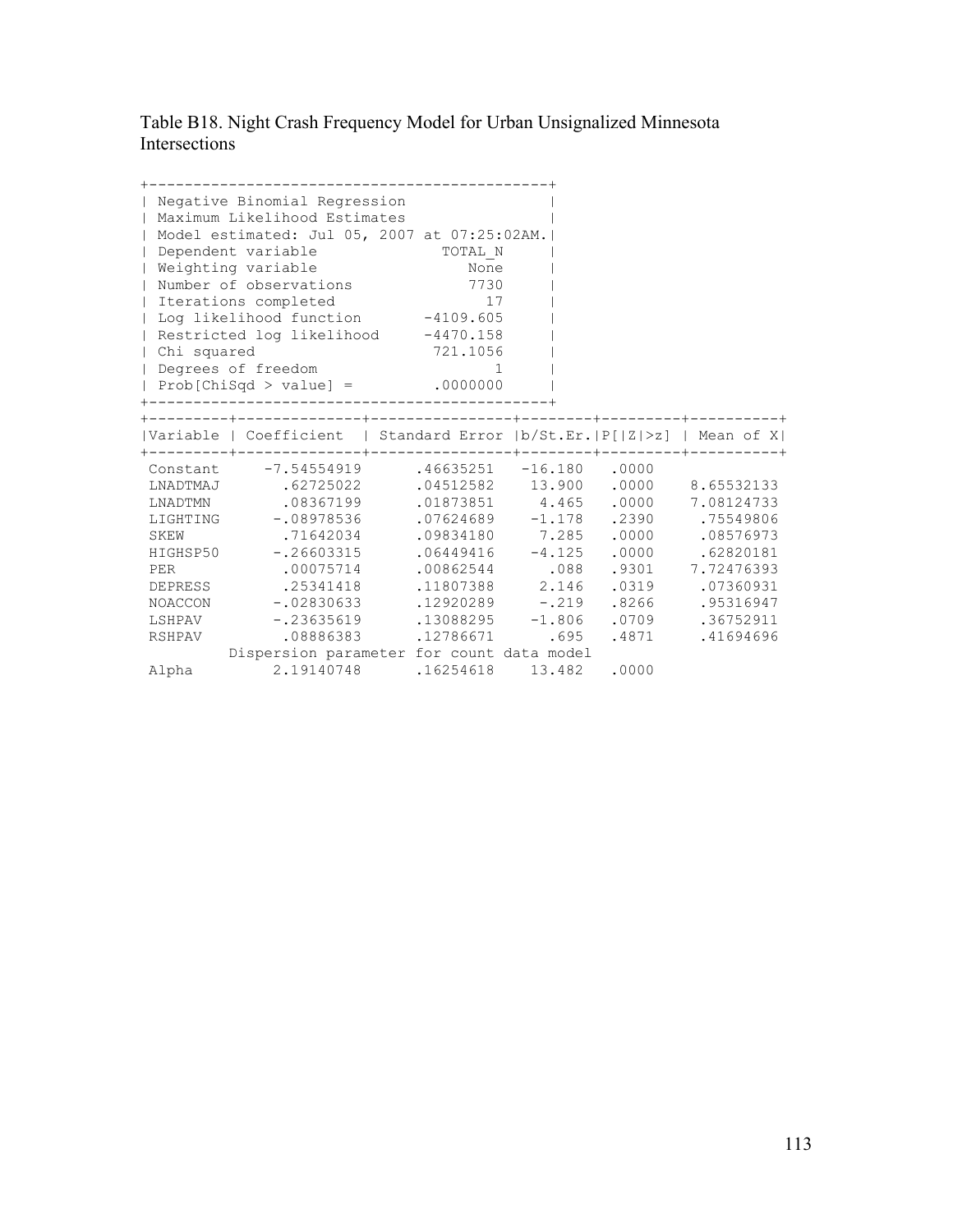Table B19. Day Crash Frequency Model for Urban Signalized Cross Minnesota Intersections

| $\mathbf{L}$<br>$\overline{1}$<br>  Chi squared | Negative Binomial Regression<br>Maximum Likelihood Estimates<br>Model estimated: Jul 05, 2007 at 07:26:12AM.<br>Dependent variable<br>Weighting variable<br>Number of observations<br>  Iterations completed<br>  Log likelihood function -4960.373<br>  Restricted log likelihood -5507.643<br>  Degrees of freedom<br>Prob[ChiSqd > value] = $.0000000$ | TOTAL D<br>None<br>2158<br>16<br>1094.540                                                                                                                                              | $1 \quad \cdots$ |                                                                                                                                                                        |
|-------------------------------------------------|-----------------------------------------------------------------------------------------------------------------------------------------------------------------------------------------------------------------------------------------------------------------------------------------------------------------------------------------------------------|----------------------------------------------------------------------------------------------------------------------------------------------------------------------------------------|------------------|------------------------------------------------------------------------------------------------------------------------------------------------------------------------|
|                                                 | Variable   Coefficient   Standard Error  b/St.Er. P[ Z >z]   Mean of X                                                                                                                                                                                                                                                                                    |                                                                                                                                                                                        |                  |                                                                                                                                                                        |
| <b>PER</b>                                      | Constant -6.44969909 .38057610 -16.947 .0000<br>LNADTMAJ .58062561<br>LNADTMN .25656355<br>LIGHTING -. 04806528<br>HIGHSP50 -. 04289559<br>$-.00788670$<br>DEPRESS .00486484<br>NOACCON -.18624869<br>LSHPAV .02539302<br>RSHPAV -.03887524<br>Dispersion parameter for count data model                                                                  | $.07041171$ 3.644<br>$.03470146 -1.236$ .2164 .59592215<br>$.00570494$ $-1.382$ $.1668$ $5.51110903$<br>$.05966777$ .082<br>$.04982562 -3.738$<br>.06439989 .394<br>$.04963291 - .783$ |                  | .06703993 8.661 .0000 9.67838374<br>.0003 9.27893123<br>$.12355390 - .389 .6973 .97775718$<br>.9350 .21362373<br>.0002 .87303058<br>.6934 .29101019<br>.4335 .45690454 |
| Alpha                                           | $.32811667$ $.01887348$ $17.385$ $.0000$                                                                                                                                                                                                                                                                                                                  |                                                                                                                                                                                        |                  |                                                                                                                                                                        |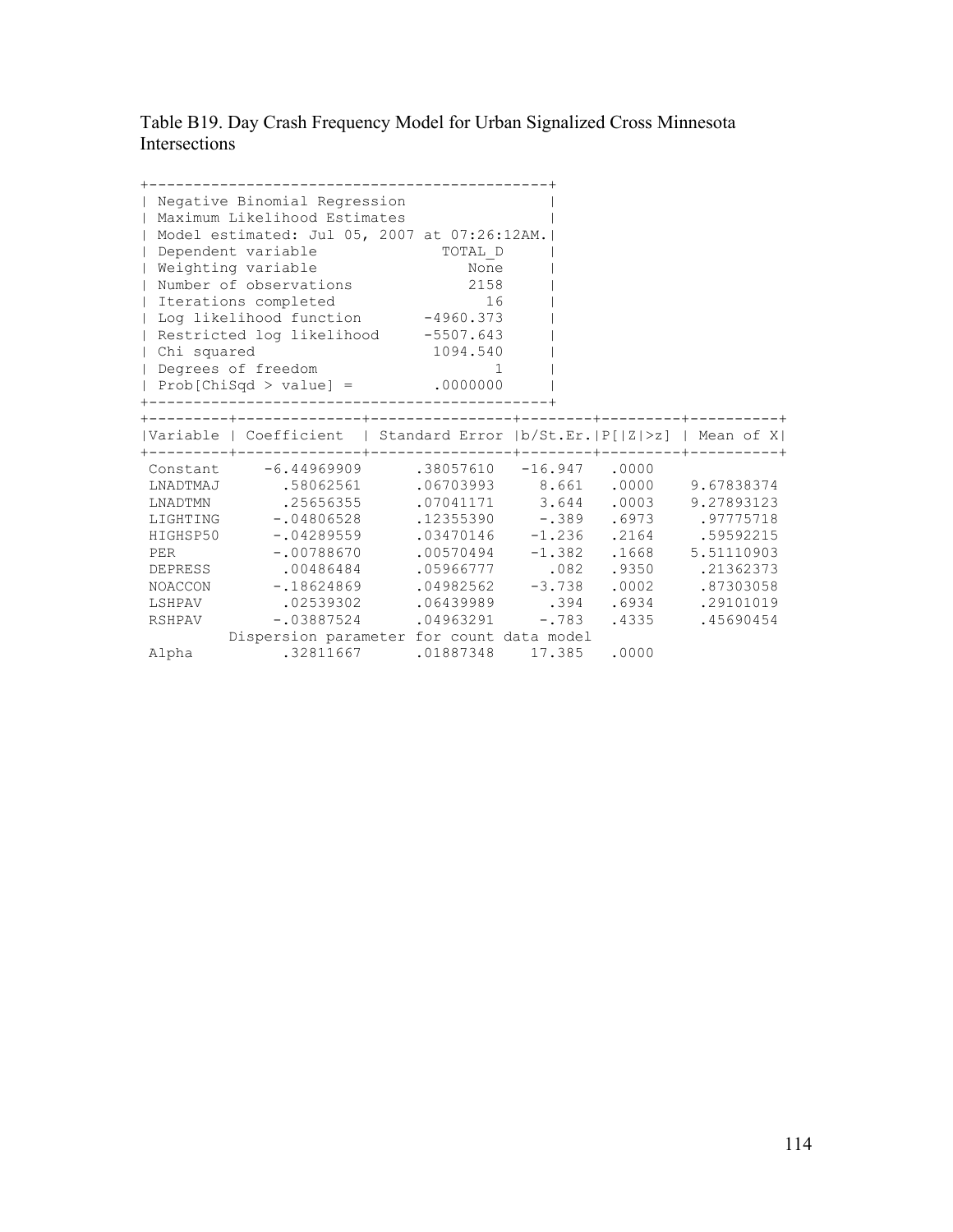Table B20. Night Crash Frequency Model for Urban Signalized Cross Minnesota Intersections

|              | Negative Binomial Regression<br>  Maximum Likelihood Estimates         |                     |                   |                                          |
|--------------|------------------------------------------------------------------------|---------------------|-------------------|------------------------------------------|
|              | Model estimated: Jul 05, 2007 at 07:26:35AM.                           |                     |                   |                                          |
| $\mathbf{I}$ | Dependent variable                                                     | TOTAL N             |                   |                                          |
| $\perp$      | Weighting variable                                                     | $N$ one             |                   |                                          |
|              | Number of observations                                                 | 2158                |                   |                                          |
|              | Iterations completed                                                   | 16                  |                   |                                          |
|              | Log likelihood function -2924.645                                      |                     |                   |                                          |
|              | Restricted log likelihood -3014.327                                    |                     |                   |                                          |
| Chi squared  |                                                                        | 179.3628            |                   |                                          |
|              | Degrees of freedom                                                     | $\overline{1}$      |                   |                                          |
|              | Prob[ChiSqd > value] = $.0000000$                                      |                     |                   |                                          |
|              |                                                                        |                     |                   |                                          |
|              |                                                                        |                     |                   |                                          |
|              | Variable   Coefficient   Standard Error  b/St.Er. P[ Z >z]   Mean of X |                     |                   |                                          |
|              | Constant -9.29486754 .57048626 -16.293 .0000                           |                     |                   |                                          |
|              | LNADTMAJ .30626355                                                     |                     |                   | .09968152 3.072 .0021 9.67838374         |
|              | LNADTMN .74031602                                                      | 10598999 6.985      |                   | .0000 9.27893123                         |
|              | LIGHTING -.35545333                                                    |                     |                   | $.18123783$ $-1.961$ $.0498$ $.97775718$ |
|              | HIGHSP50 -. 04755818                                                   |                     |                   | $.05083089$ -.936 .3495 .59592215        |
|              | PER -. 03335134                                                        | $.00882949 - 3.777$ |                   | $.0002$ 5.51110903                       |
|              | DEPRESS -.14103047                                                     | $.08470581 - 1.665$ |                   | .0959 .21362373                          |
|              | NOACCON -.10180859                                                     |                     |                   | $.06914530 -1.472$ .1409 .87303058       |
|              | LSHPAV .04354556                                                       |                     |                   | .09049061 .481 .6304 .29101019           |
|              | RSHPAV .13520413                                                       |                     | $.07014626$ 1.927 | .0539 .45690454                          |
|              |                                                                        |                     |                   |                                          |
|              | Dispersion parameter for count data model                              |                     |                   |                                          |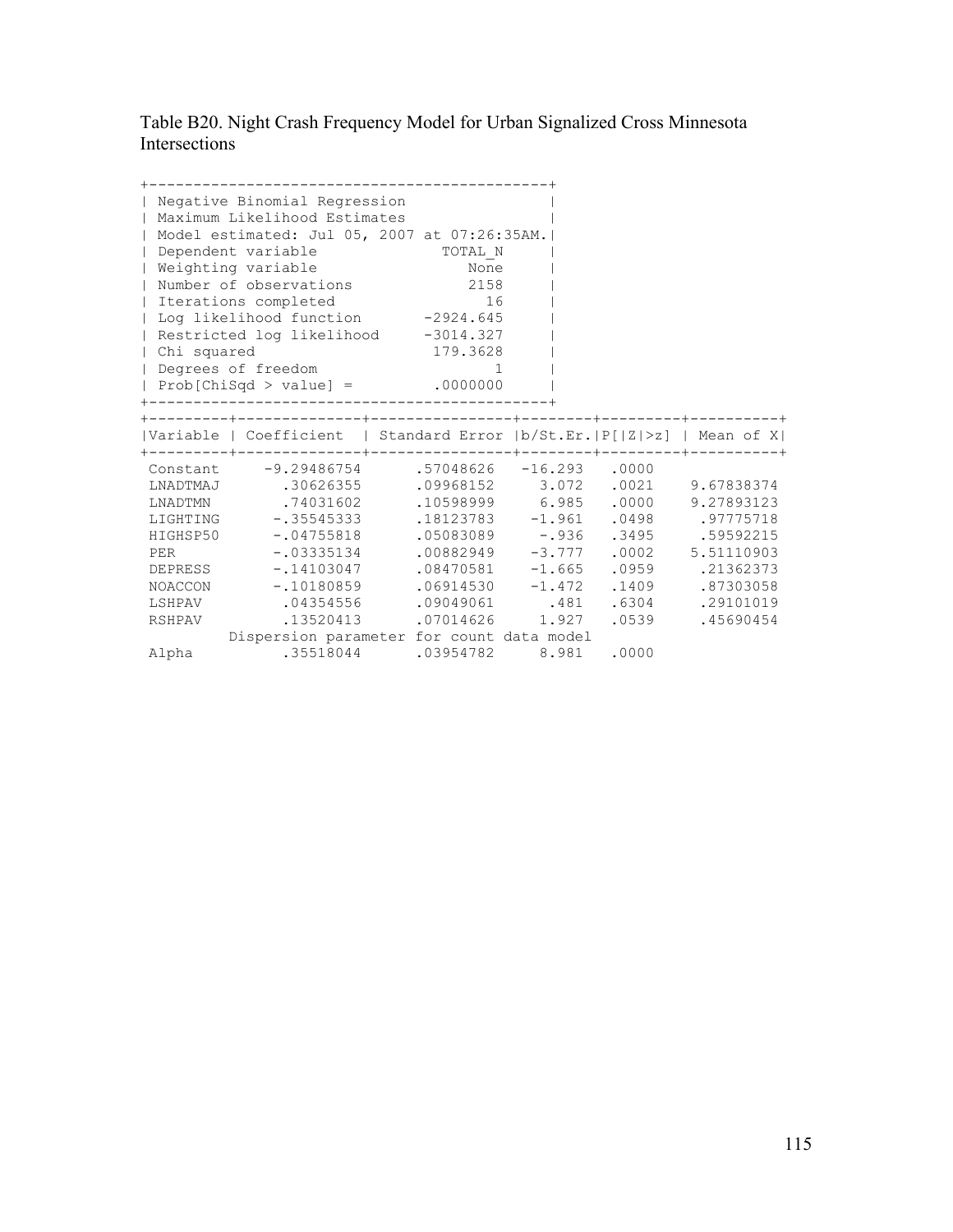Table B21. Day Crash Frequency Model for Urban Signalized Skew Minnesota Intersections

|                          | Negative Binomial Regression<br>  Maximum Likelihood Estimates          |                   |  |                                       |
|--------------------------|-------------------------------------------------------------------------|-------------------|--|---------------------------------------|
|                          | Model estimated: Jul 05, 2007 at 07:27:06AM.                            |                   |  |                                       |
| $\mathbf{I}$             | Dependent variable                                                      | TOTAL D           |  |                                       |
| $\overline{1}$           | Weighting variable                                                      | None              |  |                                       |
| $\overline{\phantom{a}}$ | Number of observations                                                  | 514               |  |                                       |
|                          | Iterations completed                                                    | 15                |  |                                       |
|                          | Log likelihood function -1224.874                                       |                   |  |                                       |
|                          | Restricted log likelihood -1359.843                                     |                   |  |                                       |
| Chi squared              |                                                                         | 269.9394          |  |                                       |
|                          | Degrees of freedom                                                      |                   |  |                                       |
|                          | Prob[ChiSqd > value] = $.0000000$                                       |                   |  |                                       |
|                          |                                                                         |                   |  |                                       |
|                          | Variable   Coefficient   Standard Error  b/St.Er.  P[ Z >z]   Mean of X |                   |  |                                       |
|                          | 0000. Constant -7.18404375 .79828811 -8.999                             |                   |  |                                       |
|                          | LNADTMAJ .71008733                                                      |                   |  | $.07781102$ 9.126 .0000 9.73023153    |
|                          | LNADTMN .17317375                                                       |                   |  | .03964990  4.368  .0000  8.41171648   |
|                          | LIGHTING .14601602                                                      |                   |  | .20497700 .712 .4762 .96108949        |
|                          | HIGHSP50 -.11968312                                                     |                   |  | $.07032882 -1.702$ .0888 .60700389    |
| <b>PER</b>               | $-.02332911$                                                            |                   |  | $.01450267$ -1.609 .1077 5.44478066   |
|                          | DEPRESS .21303203                                                       | $.09608516$ 2.217 |  | .0266 .30350195                       |
|                          | NOACCON .09313155                                                       |                   |  | .08503799   1.095   .2734   .73540856 |
|                          | LSHPAV .01035587                                                        | .11078216 .093    |  | .9255 .46303502                       |
|                          | RSHPAV .15207441                                                        | .10479715 1.451   |  | .1467 .61478599                       |
|                          | Dispersion parameter for count data model                               |                   |  |                                       |
|                          |                                                                         |                   |  |                                       |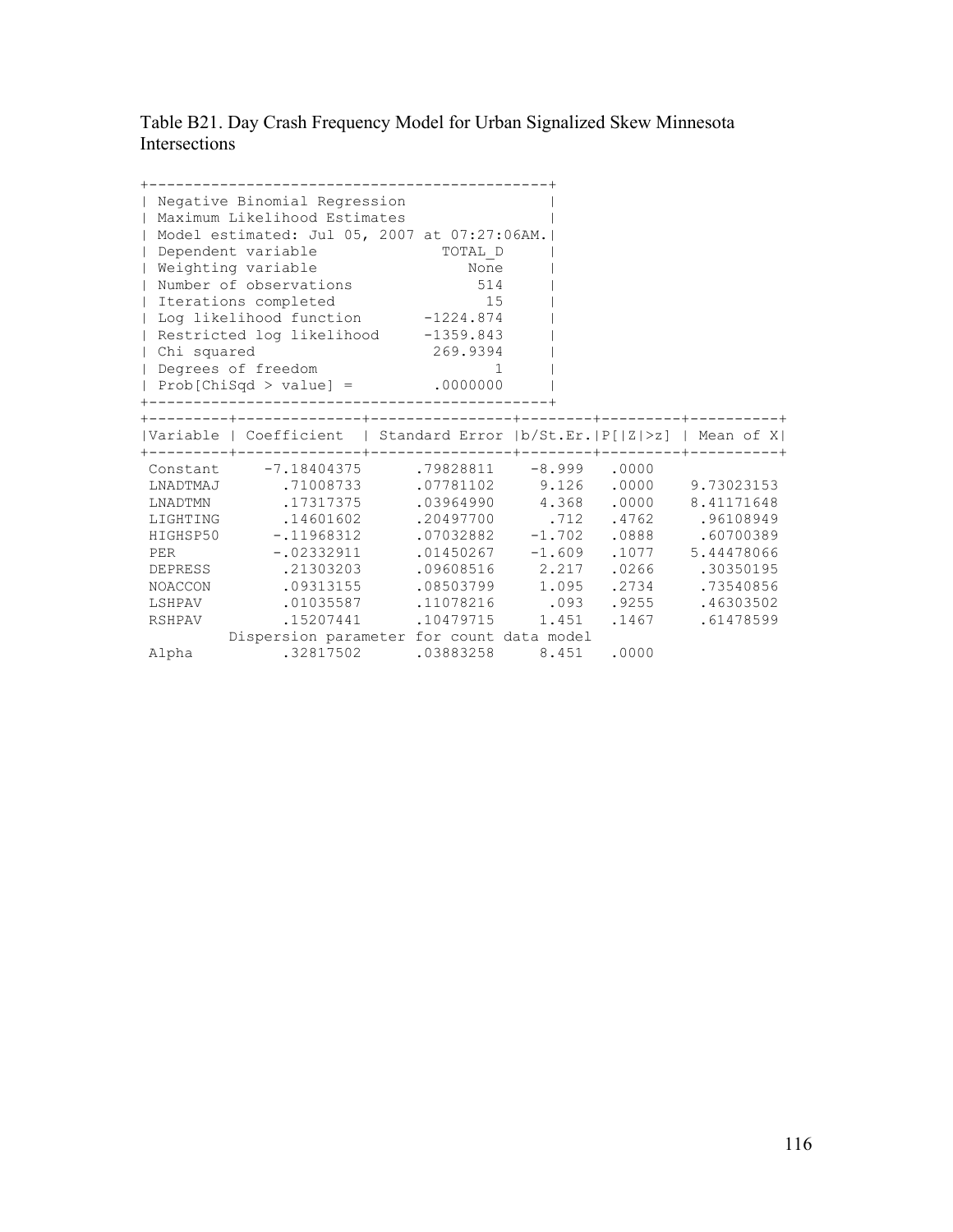Table B22. Night Crash Frequency Model for Urban Signalized Skew Minnesota Intersections

|                          | Negative Binomial Regression<br>  Maximum Likelihood Estimates           |                 |  |                                     |
|--------------------------|--------------------------------------------------------------------------|-----------------|--|-------------------------------------|
|                          | Model estimated: Jul 05, 2007 at 07:27:31AM.                             |                 |  |                                     |
| $\mathbf{I}$             | Dependent variable                                                       |                 |  |                                     |
| $\overline{1}$           | Weighting variable                                                       | TOTAL_N<br>None |  |                                     |
| $\overline{\phantom{a}}$ | Number of observations                                                   | 514             |  |                                     |
|                          | Iterations completed                                                     | 16              |  |                                     |
|                          | Log likelihood function -739.3866                                        |                 |  |                                     |
|                          | Restricted log likelihood -747.3102                                      |                 |  |                                     |
| Chi squared              |                                                                          | 15.84714        |  |                                     |
|                          | Degrees of freedom                                                       | $\mathbf{1}$    |  |                                     |
|                          | Prob[ChiSqd > value] = $.6866965E-04$                                    |                 |  |                                     |
|                          |                                                                          |                 |  |                                     |
|                          |                                                                          |                 |  |                                     |
|                          | Variable   Coefficient   Standard Error  b/St.Er.   P[ Z >z]   Mean of X |                 |  |                                     |
|                          | Constant -10.1534095 1.07882432 -9.412 .0000                             |                 |  |                                     |
|                          | LNADTMAJ .75636468 .10152848 7.450 .0000 9.73023153                      |                 |  |                                     |
|                          | LNADTMN .27250115                                                        |                 |  | .05616434  4.852  .0000  8.41171648 |
|                          | LIGHTING .64447459                                                       |                 |  | $.38080210$ 1.692 .0906 .96108949   |
|                          | HIGHSP50 -.07536585                                                      |                 |  | $.09155159$ -.823 .4104 .60700389   |
| <b>PER</b>               | $-.01755791$                                                             |                 |  | $.01919180$ -.915 .3603 5.44478066  |
|                          | DEPRESS 22305835                                                         |                 |  | .12419271  1.796  .0725  .30350195  |
|                          | 107540856 1248 .08583094 .10754402 .798 .4248 .73540856                  |                 |  |                                     |
|                          | LSHPAV -.12621377 .14835948 -.851 .3949 .46303502                        |                 |  |                                     |
|                          | RSHPAV .08986331                                                         | .13650432 .658  |  | .5103 .61478599                     |
|                          | Dispersion parameter for count data model                                |                 |  |                                     |
|                          |                                                                          |                 |  |                                     |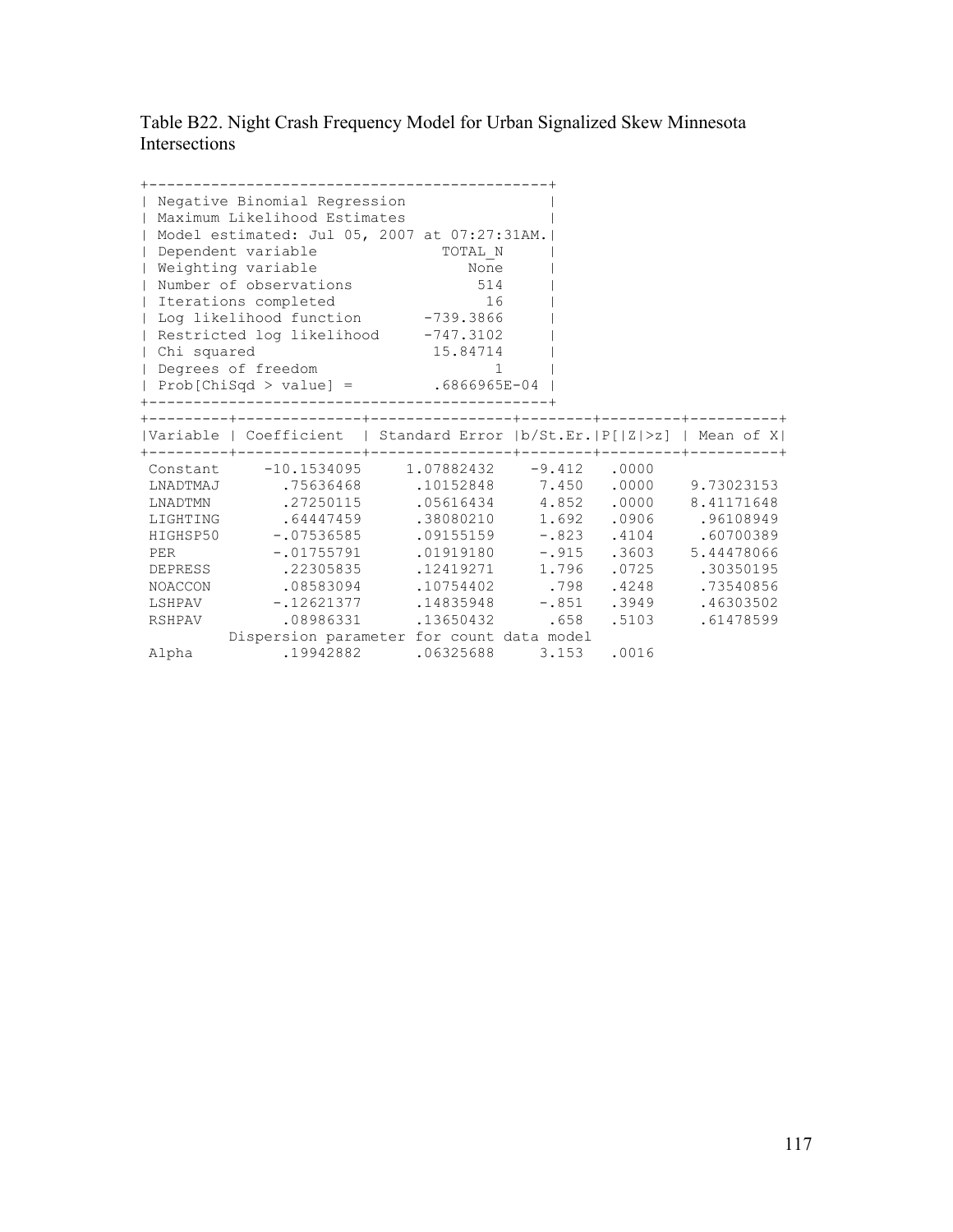Table B23. Day Crash Frequency Model for Urban Signalized Tee Minnesota Intersections

|                          | Negative Binomial Regression<br>  Maximum Likelihood Estimates           |                                |  |                                  |
|--------------------------|--------------------------------------------------------------------------|--------------------------------|--|----------------------------------|
|                          | Model estimated: Jul 05, 2007 at 07:28:05AM.                             |                                |  |                                  |
| $\mathbf{I}$             | Dependent variable                                                       |                                |  |                                  |
| $\overline{1}$           | Weighting variable                                                       | TOTAL_D<br>None                |  |                                  |
| $\overline{\phantom{a}}$ | Number of observations                                                   | 203                            |  |                                  |
|                          | Iterations completed                                                     | 17                             |  |                                  |
|                          | Log likelihood function -428.0800                                        |                                |  |                                  |
|                          | Restricted log likelihood -453.0799                                      |                                |  |                                  |
| Chi squared              |                                                                          | 49.99974                       |  |                                  |
|                          | Degrees of freedom                                                       |                                |  |                                  |
|                          | Prob[ChiSqd > value] = $.0000000$                                        |                                |  |                                  |
|                          |                                                                          |                                |  |                                  |
|                          |                                                                          |                                |  |                                  |
|                          | Variable   Coefficient   Standard Error  b/St.Er.   P[ Z >z]   Mean of X |                                |  |                                  |
|                          | Constant -7.25332434 1.30951275 -5.539 .0000                             |                                |  |                                  |
|                          | LNADTMAJ .78387081 .12898612 6.077 .0000 9.89093783                      |                                |  |                                  |
|                          | LNADTMN .06448167                                                        |                                |  | .03335774 1.933 .0532 7.97556980 |
|                          | LIGHTING .26040133                                                       |                                |  | .34248326 .760 .4471 .94088670   |
|                          | HIGHSP50 .07023095                                                       | .13196672 .532 .5946 .64039409 |  |                                  |
| <b>PER</b>               | .01435673                                                                |                                |  | .02341399 .613 .5398 4.76653865  |
|                          | DEPRESS -.20700625                                                       |                                |  | .15974400 -1.296 .1950 .33497537 |
|                          | NOACCON -16657606 14786075 -1.127 2599 .76354680                         |                                |  |                                  |
|                          | LSHPAV -.01572775 .19226360 -.082 .9348 .60591133                        |                                |  |                                  |
|                          | RSHPAV -.19631326                                                        | $.20129528 - .975$             |  | .3294 .71921182                  |
|                          | Dispersion parameter for count data model                                |                                |  |                                  |
|                          |                                                                          |                                |  |                                  |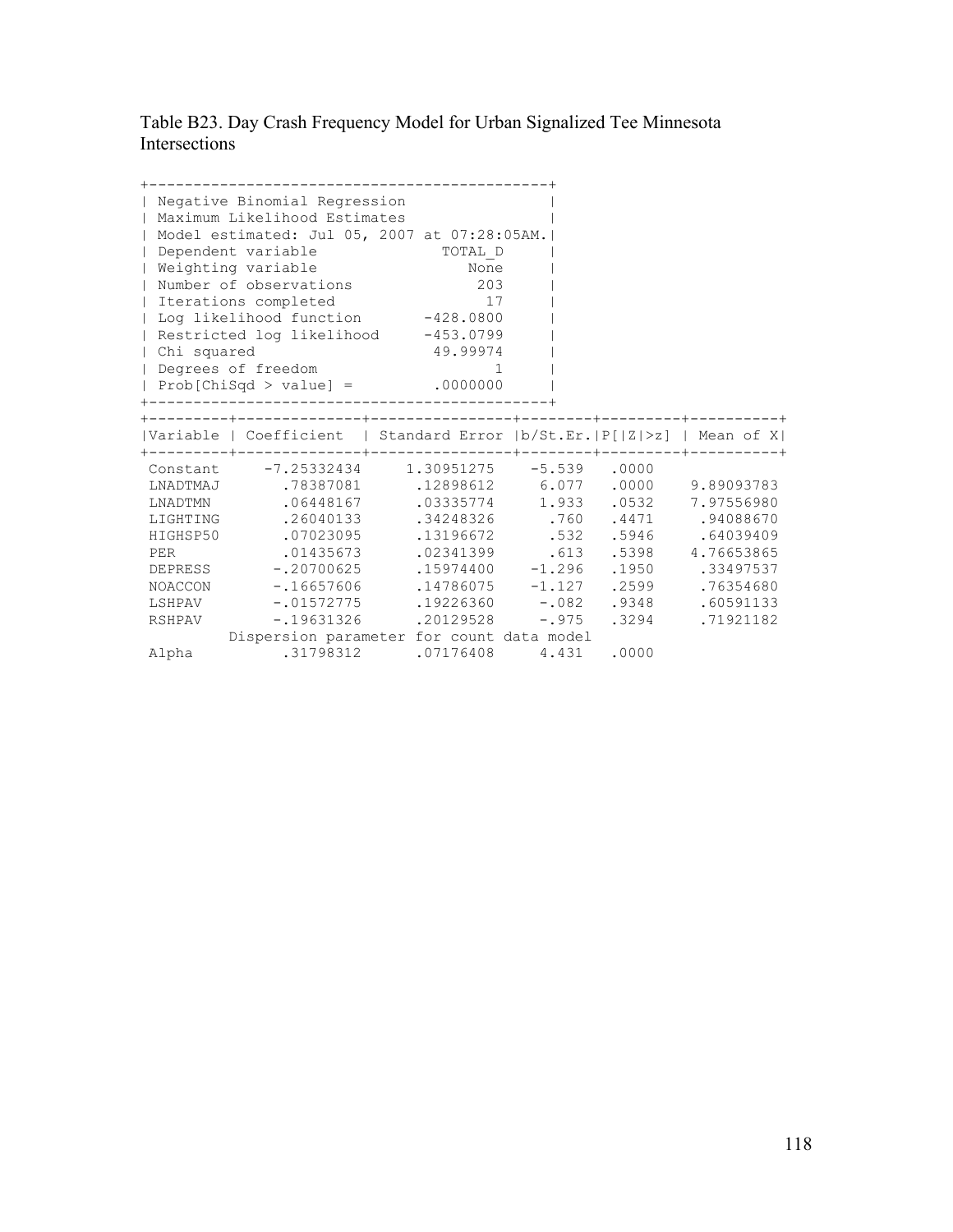Table B24. Night Crash Frequency Model for Urban Signalized Tee Minnesota Intersections

| $\mathbf{I}$<br>$\mathbf{I}$<br>$\overline{\phantom{a}}$<br>  Chi squared | Negative Binomial Regression<br>  Maximum Likelihood Estimates<br>Model estimated: Jul 05, 2007 at 07:28:23AM.<br>Dependent variable<br>  Weighting variable<br>Number of observations<br>  Iterations completed<br>  Log likelihood function -243.7161<br>Restricted log likelihood -245.5207<br>  Degrees of freedom<br>Prob[ChiSqd > value] = $.5746256E-01$                           | TOTAL_N<br>None<br>203<br>16<br>3.609148                                                                                                               | $1 \quad \cdots$ |                |
|---------------------------------------------------------------------------|-------------------------------------------------------------------------------------------------------------------------------------------------------------------------------------------------------------------------------------------------------------------------------------------------------------------------------------------------------------------------------------------|--------------------------------------------------------------------------------------------------------------------------------------------------------|------------------|----------------|
|                                                                           | Variable   Coefficient   Standard Error  b/St.Er.   P[ Z >z]   Mean of X                                                                                                                                                                                                                                                                                                                  |                                                                                                                                                        |                  |                |
| <b>PER</b>                                                                | Constant -11.9205466 1.94157347 -6.140 .0000<br>LNADTMAJ 1.03301420 .18254639 5.659 .0000 9.89093783<br>LNADTMN .08435517<br>LIGHTING 1.03884190<br>HIGHSP50 -.20323702 .18297047 -1.111 .2667 .64039409<br>.04831234<br>DEPRESS -.19810430<br>NOACCON -46271715 .19254630 -2.403 .0163 .76354680<br>LSHPAV -.11070715 .26603310 -.416 .6773 .60591133<br>RSHPAV .19031634 .29162080 .653 | .05018253   1.681   .0928   7.97556980<br>.76349966  1.361  .1736  .94088670<br>.03410108  1.417  .1566  4.76653865<br>.21078902 -.940 .3473 .33497537 |                  | .5140.71921182 |
|                                                                           | Dispersion parameter for count data model                                                                                                                                                                                                                                                                                                                                                 |                                                                                                                                                        |                  |                |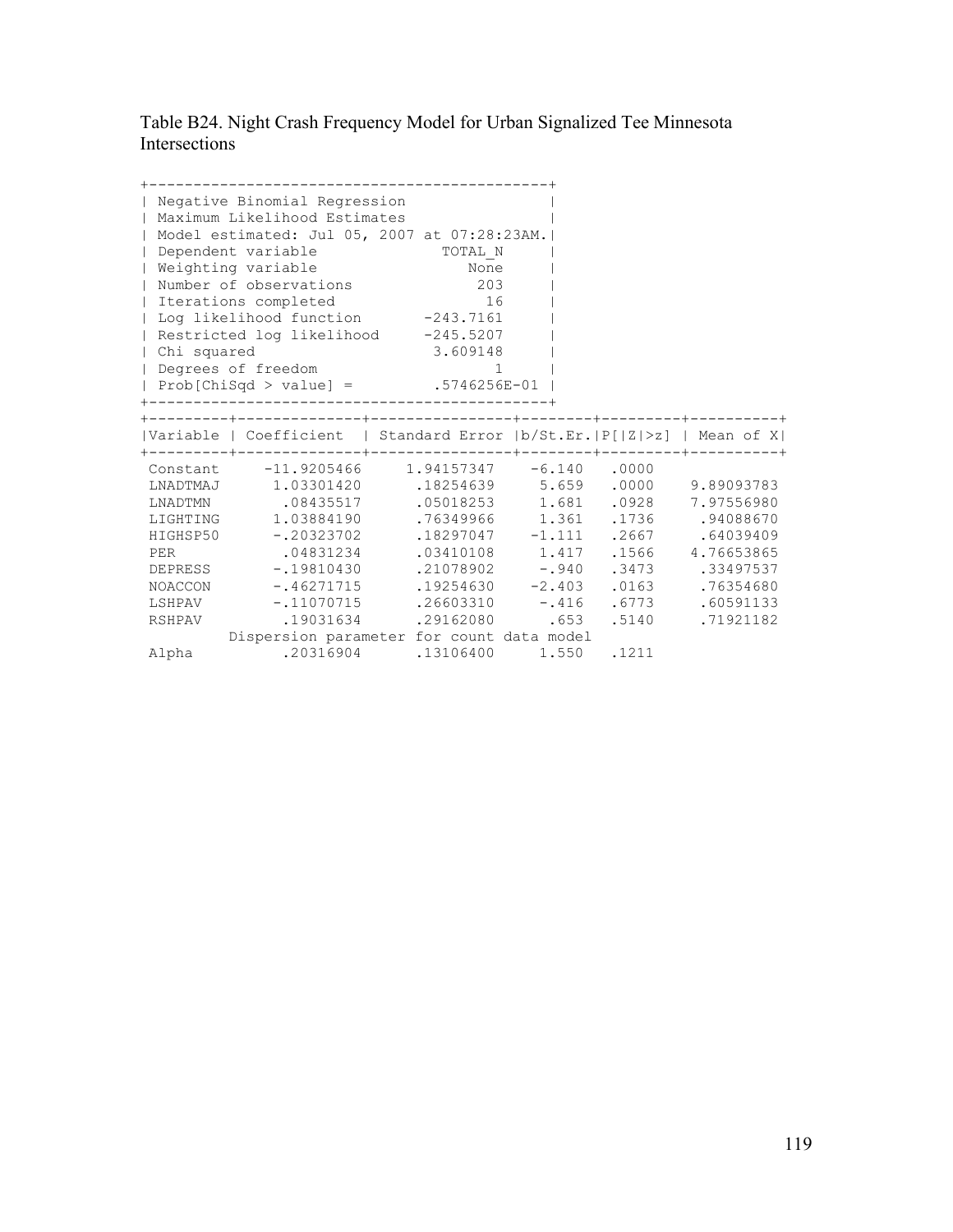Table B25. Day Crash Frequency Model for Urban Unsignalized Cross Minnesota Intersections

| Chi squared | Negative Binomial Regression<br>  Maximum Likelihood Estimates<br>  Model estimated: Jul 05, 2007 at 07:28:55AM. <br>  Dependent variable<br>  Weighting variable<br>  Number of observations<br>  Iterations completed<br>  Log likelihood function -4181.529<br>  Restricted log likelihood -4732.424<br>  Degrees of freedom<br>$  Prob[ChiSqd > value] =$ .0000000                              | TOTAL_D<br>None<br>3547<br>18<br>1101.790                                                                                  |  |                                                                                                 |
|-------------|-----------------------------------------------------------------------------------------------------------------------------------------------------------------------------------------------------------------------------------------------------------------------------------------------------------------------------------------------------------------------------------------------------|----------------------------------------------------------------------------------------------------------------------------|--|-------------------------------------------------------------------------------------------------|
|             | Variable   Coefficient   Standard Error  b/St.Er.   P[ Z >z]   Mean of X                                                                                                                                                                                                                                                                                                                            |                                                                                                                            |  |                                                                                                 |
| PER         | Constant -7.54302056 .40148894 -18.788 .0000<br>LNADTMAJ -.06538544 .11802237 -.554 .5796 8.53089692<br>LNADTMN .97978375<br>10698841 10698841 107649024 -.091 19272 .83281646<br>HIGHSP50 -.14389276<br>.00972247<br>DEPRESS -.15908581<br>NOACCON -13255378 12982661 -1.021 .3073 .96306738<br>LSHPAV .15231216 .12930552 1.178<br>RSHPAV -.24822667<br>Dispersion parameter for count data model | .12860594 7.618<br>$.05667146 -2.539$ $.0111$ $.64899915$<br>$.00721525$ 1.347<br>$.12081232 -1.317$<br>$.12381024 -2.005$ |  | $.0000$ 8.05411635<br>.1778 8.22710724<br>.1879 .05497604<br>.2388 .26332112<br>.0450 .30279109 |
|             | Alpha 1.05153302 .06481192 16.224 .0000                                                                                                                                                                                                                                                                                                                                                             |                                                                                                                            |  |                                                                                                 |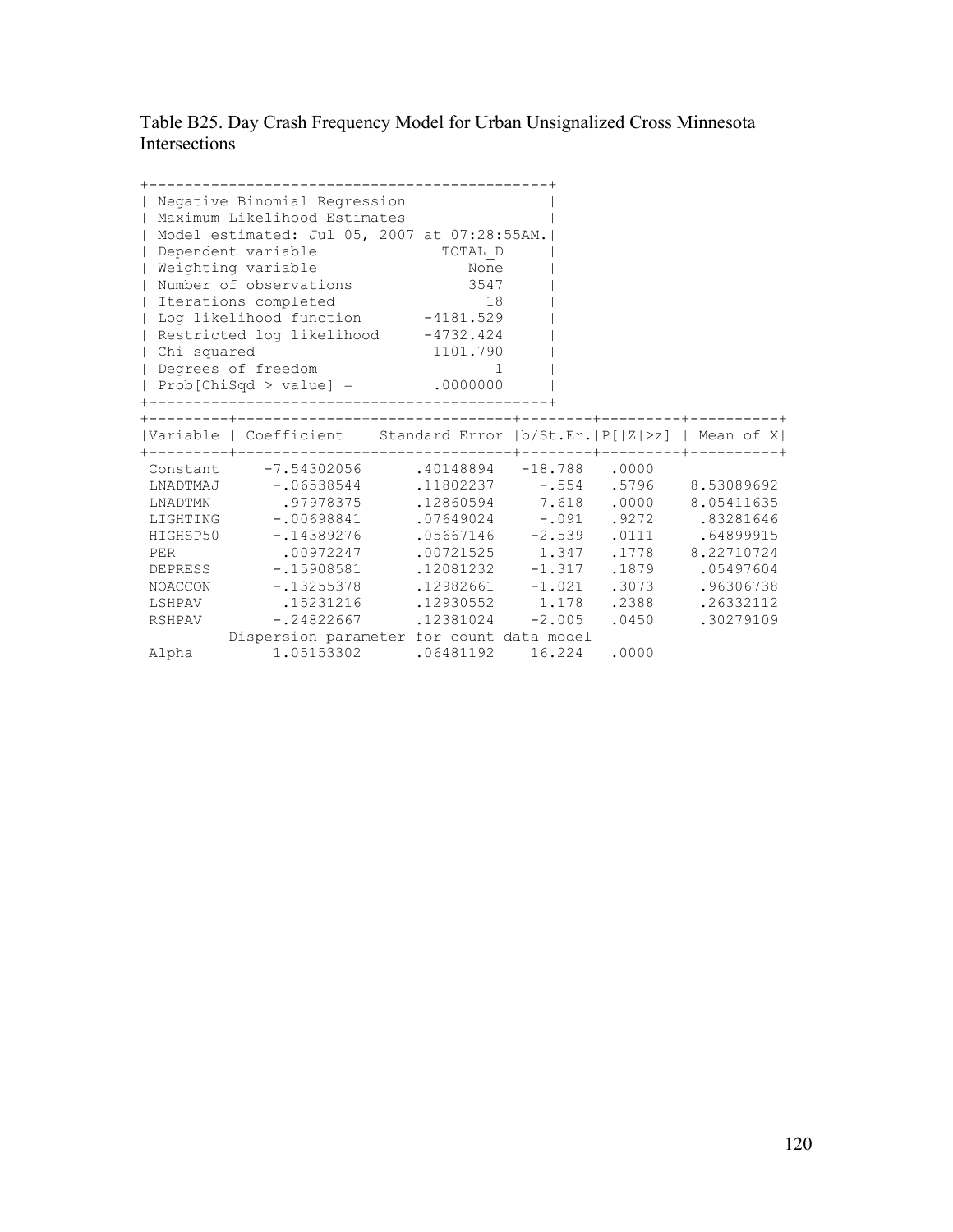Table B26. Night Crash Frequency Model for Urban Unsignalized Cross Minnesota Intersections

| Chi squared | Negative Binomial Regression<br>  Maximum Likelihood Estimates<br>  Model estimated: Jul 05, 2007 at 07:29:16AM. <br>  Dependent variable<br>  Weighting variable<br>  Number of observations<br>  Iterations completed<br>  Log likelihood function -1853.269<br>Restricted log likelihood -1998.719<br>  Degrees of freedom<br>$  Prob[ChiSqd > value] =$ .0000000                                | TOTAL_N<br>None<br>3547<br>16<br>290.9000<br>$\sim$ 1                                                         |  |                                                                                                 |
|-------------|-----------------------------------------------------------------------------------------------------------------------------------------------------------------------------------------------------------------------------------------------------------------------------------------------------------------------------------------------------------------------------------------------------|---------------------------------------------------------------------------------------------------------------|--|-------------------------------------------------------------------------------------------------|
|             | Variable   Coefficient   Standard Error  b/St.Er.   P[ Z >z]   Mean of X                                                                                                                                                                                                                                                                                                                            |                                                                                                               |  |                                                                                                 |
| PER         | Constant -7.36088717 .66574812 -11.057 .0000<br>LNADTMAJ -.04585723 .19548428 -.235 .8145 8.53089692<br>LNADTMN .74772243<br>83281646 .11051074 .13249772 .834 .4042 .83281646<br>HIGHSP50 -.21996286<br>.00438711<br>DEPRESS .36362566<br>NOACCON - 00757681 .20373475 - 037 .9703 .96306738<br>LSHPAV -.20142316 .21335464 -.944<br>RSHPAV .08414423<br>Dispersion parameter for count data model | .21175257 3.531<br>$.09581461 -2.296$ .0217 .64899915<br>$.01228307$ .357<br>18742754 1.940<br>.20126214 .418 |  | $.0004$ 8.05411635<br>.7210 8.22710724<br>.0524 .05497604<br>.3451 .26332112<br>.6759 .30279109 |
|             | Alpha 1.90329841 .22337783 8.521 .0000                                                                                                                                                                                                                                                                                                                                                              |                                                                                                               |  |                                                                                                 |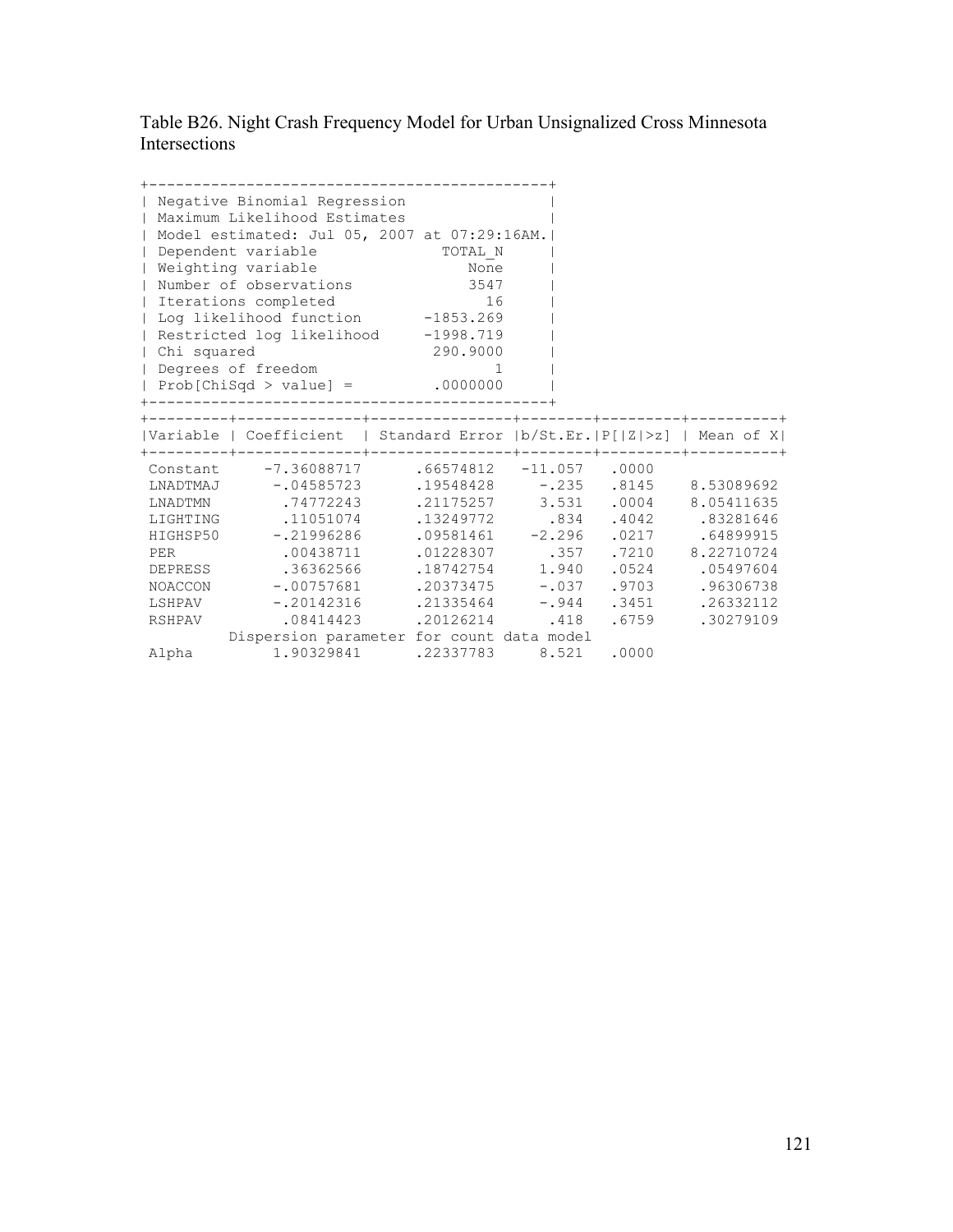Table B27. Day Crash Frequency Model for Urban Unsignalized Skew Minnesota Intersections

|              | Negative Binomial Regression<br>Maximum Likelihood Estimates |                                                                         |  |                  |
|--------------|--------------------------------------------------------------|-------------------------------------------------------------------------|--|------------------|
|              |                                                              | Model estimated: Jul 05, 2007 at 07:29:51AM.                            |  |                  |
| $\mathbf{L}$ | Dependent variable                                           | TOTAL D                                                                 |  |                  |
| $\perp$      | Weighting variable                                           | None                                                                    |  |                  |
|              | Number of observations                                       | 663                                                                     |  |                  |
|              | Iterations completed                                         | 16                                                                      |  |                  |
|              | Log likelihood function -887.8690                            |                                                                         |  |                  |
|              | Restricted log likelihood -1141.163                          |                                                                         |  |                  |
| Chi squared  |                                                              | 506.5888                                                                |  |                  |
|              | Degrees of freedom                                           | -1                                                                      |  |                  |
|              | Prob[ChiSqd > value] = $.0000000$                            |                                                                         |  |                  |
|              |                                                              |                                                                         |  |                  |
|              |                                                              |                                                                         |  |                  |
|              |                                                              | Variable   Coefficient   Standard Error  b/St.Er.  P[ Z >z]   Mean of X |  |                  |
|              |                                                              | Constant -10.1976122 1.27004971 -8.029 .0000                            |  |                  |
|              |                                                              | LNADTMAJ .88156889 .11597121 7.602 .0000 8.56885854                     |  |                  |
|              | LNADTMN .34056441                                            | .08985278 3.790                                                         |  | .0002 6.63587915 |
|              | LIGHTING .19840180                                           | .17093126  1.161  .2458  .76168929                                      |  |                  |
|              |                                                              | HIGHSP50 -.32425031 .13607264 -2.383 .0172 .64404223                    |  |                  |
| PER          | .01875522                                                    | .01610747   1.164   .2443   8.30046711                                  |  |                  |
|              | DEPRESS -.49740742                                           | $.26752603 -1.859$                                                      |  | .0630 .09049774  |
|              | NOACCON .44268378                                            | .31387008 1.410 .1584 .95173454                                         |  |                  |
|              | LSHPAV .41714994                                             | .36659641 1.138                                                         |  | .2552 .56862745  |
|              |                                                              |                                                                         |  | .0419 .59577677  |
|              | RSHPAV -.77382708                                            | $.38043904$ $-2.034$                                                    |  |                  |
|              |                                                              | Dispersion parameter for count data model                               |  |                  |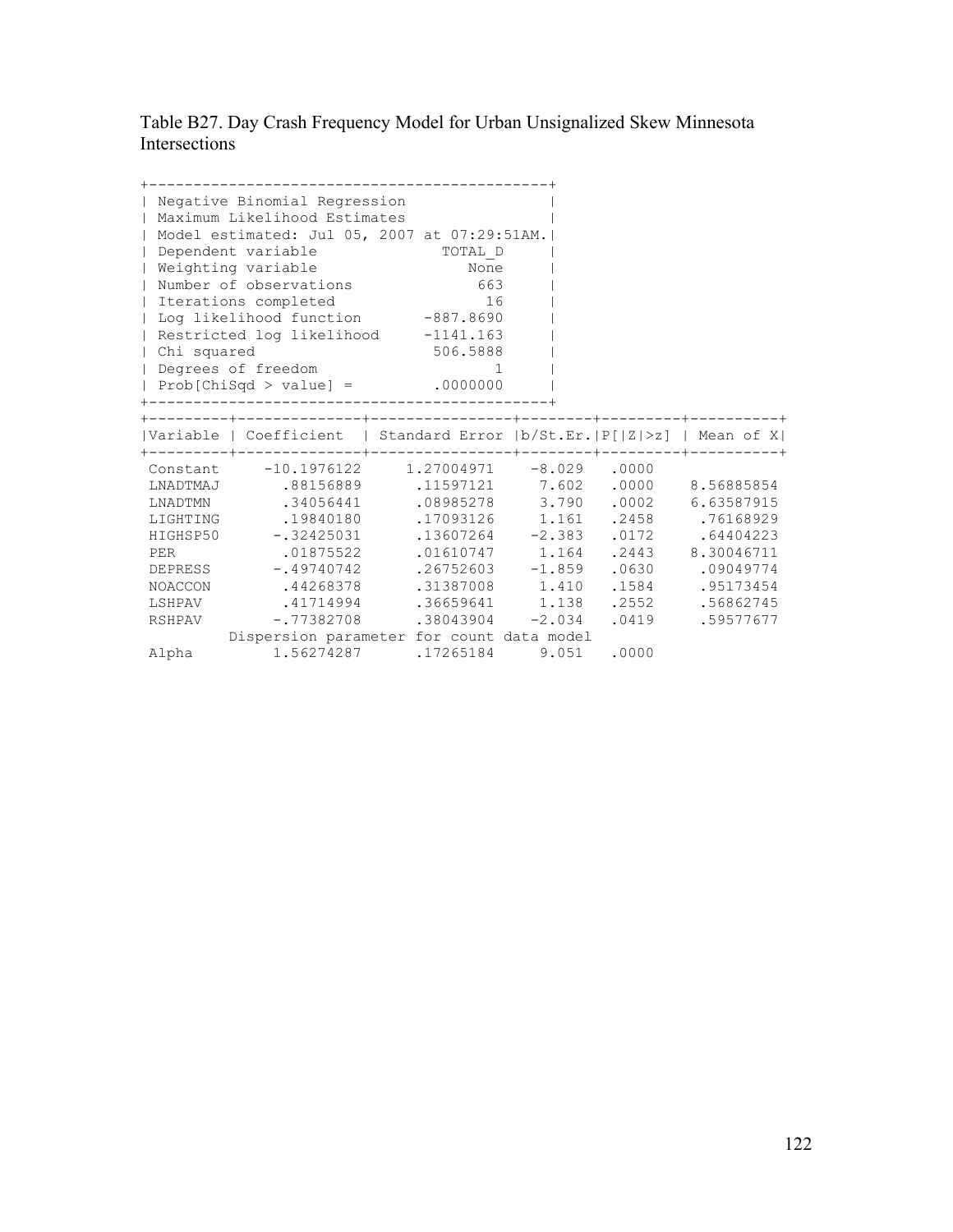Table B28. Night Crash Frequency Model for Urban Unsignalized Skew Minnesota Intersections

| $\perp$<br>$\mathbf{L}$<br>$\perp$<br>  Chi squared | Negative Binomial Regression<br>Maximum Likelihood Estimates<br>Dependent variable<br>Weighting variable<br>Number of observations<br>  Iterations completed<br>  Log likelihood function -469.4456<br>  Restricted log likelihood -527.6173<br>  Degrees of freedom | Model estimated: Jul 05, 2007 at 07:30:13AM.<br>TOTAL N<br>None<br>663<br>15<br>116.3435<br>$\sim$ 1.000 $\sim$ 1.000 $\sim$                                                                                                                                                                                                                                                                                            |  |                                                                                               |
|-----------------------------------------------------|----------------------------------------------------------------------------------------------------------------------------------------------------------------------------------------------------------------------------------------------------------------------|-------------------------------------------------------------------------------------------------------------------------------------------------------------------------------------------------------------------------------------------------------------------------------------------------------------------------------------------------------------------------------------------------------------------------|--|-----------------------------------------------------------------------------------------------|
|                                                     | Prob[ChiSqd > value] = $.0000000$                                                                                                                                                                                                                                    |                                                                                                                                                                                                                                                                                                                                                                                                                         |  |                                                                                               |
|                                                     |                                                                                                                                                                                                                                                                      |                                                                                                                                                                                                                                                                                                                                                                                                                         |  |                                                                                               |
|                                                     |                                                                                                                                                                                                                                                                      | Variable   Coefficient   Standard Error  b/St.Er.   P[ Z >z]   Mean of X                                                                                                                                                                                                                                                                                                                                                |  |                                                                                               |
| PER                                                 | LNADTMN .23781710<br>LIGHTING .18172103<br>.00687253<br>DEPRESS -. 07993178<br>NOACCON .57727975                                                                                                                                                                     | Constant -10.9697863 1.77523734 -6.179 .0000<br>LNADTMAJ .91089107 .16795301 5.423 .0000 8.56885854<br>12561139 1.893<br>.25222761 .720 .4712 .76168929<br>HIGHSP50 - 39783347 .19216212 -2.070 .0384 .64404223<br>$.02447717$ .281<br>$.36338252 - .220$<br>.42857315   1.347   .1780   .95173454<br>LSHPAV .16934022 .50863810 .333<br>RSHPAV -.51250937 .52846794 -.970<br>Dispersion parameter for count data model |  | .0583 6.63587915<br>.7789 8.30046711<br>.8259 .09049774<br>.7392 .56862745<br>.3321 .59577677 |
|                                                     |                                                                                                                                                                                                                                                                      |                                                                                                                                                                                                                                                                                                                                                                                                                         |  |                                                                                               |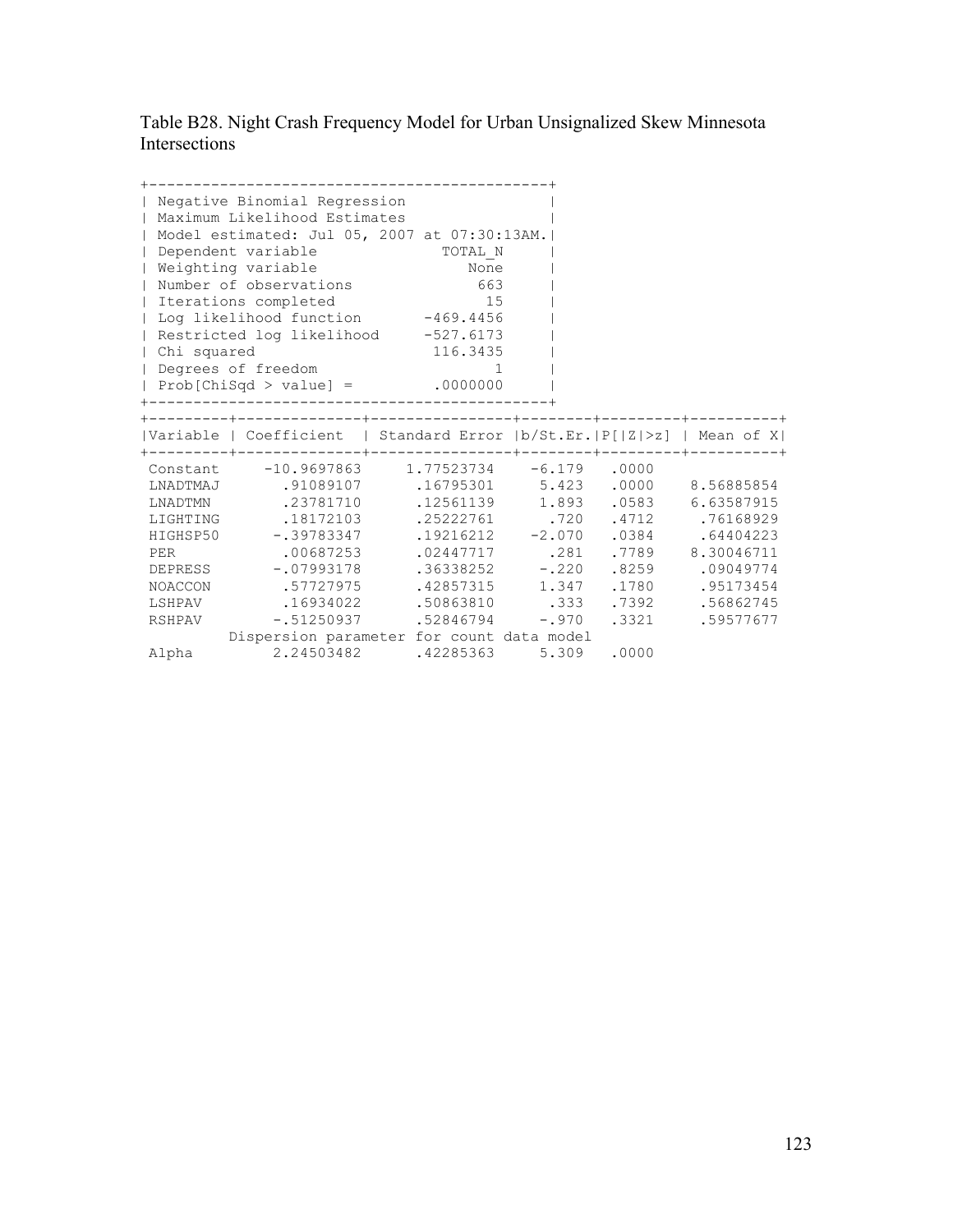Table B29. Day Crash Frequency Model for Urban Unsignalized Tee Minnesota Intersections

| $\mathbf{I}$<br>$\overline{1}$          | Negative Binomial Regression<br>  Maximum Likelihood Estimates<br>Model estimated: Jul 05, 2007 at 07:30:48AM.<br>Dependent variable<br>Weighting variable | TOTAL_D<br>None                                               |  |                                    |
|-----------------------------------------|------------------------------------------------------------------------------------------------------------------------------------------------------------|---------------------------------------------------------------|--|------------------------------------|
| $\overline{\phantom{a}}$                | Number of observations                                                                                                                                     | 3520                                                          |  |                                    |
|                                         | Iterations completed                                                                                                                                       | 16                                                            |  |                                    |
|                                         | Log likelihood function -3664.442                                                                                                                          |                                                               |  |                                    |
|                                         | Restricted log likelihood -4394.254                                                                                                                        |                                                               |  |                                    |
| Chi squared                             |                                                                                                                                                            | 1459.625                                                      |  |                                    |
|                                         | Degrees of freedom<br>Prob[ChiSqd > value] = $.0000000$                                                                                                    | $\sim$ 1                                                      |  |                                    |
|                                         |                                                                                                                                                            |                                                               |  |                                    |
|                                         |                                                                                                                                                            |                                                               |  |                                    |
|                                         | Variable   Coefficient   Standard Error  b/St.Er. P[ Z >z]   Mean of X                                                                                     |                                                               |  |                                    |
|                                         | Constant -8.11748929 .50811182 -15.976 .0000                                                                                                               |                                                               |  |                                    |
|                                         | LNADTMAJ .77514647                                                                                                                                         |                                                               |  | .04737337 16.362 .0000 8.79698559  |
|                                         | LNADTMN .10351712                                                                                                                                          |                                                               |  | .01765468 5.863 .0000 6.18480207   |
|                                         | LIGHTING .00095101                                                                                                                                         |                                                               |  | .07297060 .013 .9896 .67642045     |
|                                         | HIGHSP50 -.27458969                                                                                                                                        | 60426136. 06763977 -4.060.<br>00974253 .478 .6326 7.11013241. |  |                                    |
| <b>PER</b>                              | .00465754                                                                                                                                                  |                                                               |  |                                    |
|                                         | DEPRESS .18562348                                                                                                                                          |                                                               |  | .11812058  1.571  .1161  .08920455 |
|                                         | NOACCON .13333108                                                                                                                                          | .13190690 1.011 .3121 .94346591                               |  |                                    |
|                                         | 12732018 - .04014493 - .12732018 - .315 - .7525 .43465909                                                                                                  |                                                               |  |                                    |
|                                         | RSHPAV .03409080                                                                                                                                           | $.12636802$ .270                                              |  | .7873 .49829545                    |
|                                         | Dispersion parameter for count data model                                                                                                                  |                                                               |  |                                    |
| Alpha 1.77937114 .10651888 16.705 .0000 |                                                                                                                                                            |                                                               |  |                                    |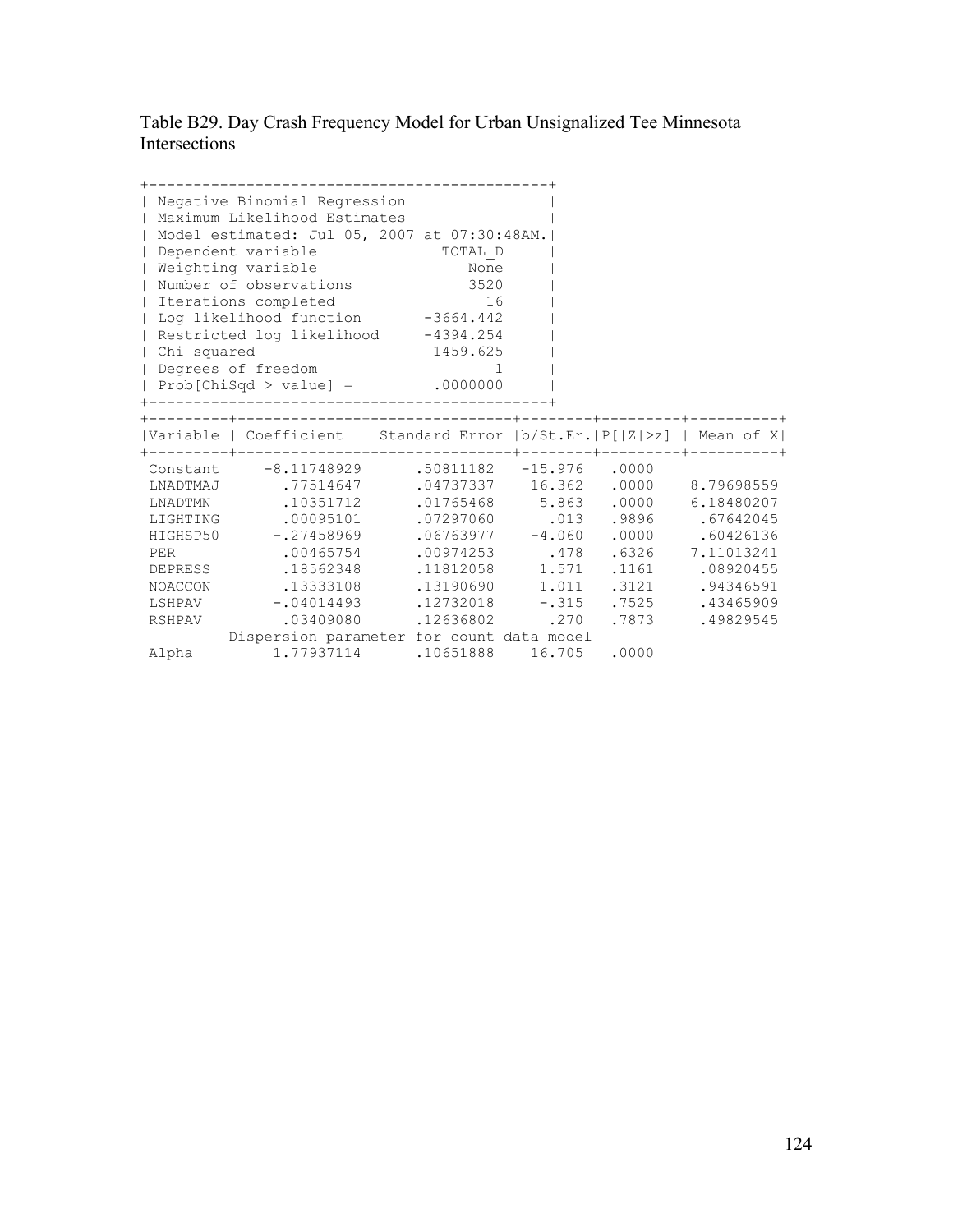Table B30. Night Crash Frequency Model for Urban Unsignalized Tee Minnesota Intersections

| Chi squared | Negative Binomial Regression<br>  Maximum Likelihood Estimates<br>  Model estimated: Jul 05, 2007 at 07:31:09AM. <br>  Dependent variable<br>  Weighting variable<br>  Number of observations<br>  Iterations completed<br>  Log likelihood function -1769.817<br>Restricted log likelihood -1917.070<br>  Degrees of freedom<br>$  Prob[ChiSqd > value] = .0000000$                                                                    | TOTAL_N<br>None<br>3520<br>16<br>294.5061<br>$\sim$ 1                        |  |                                                                                               |
|-------------|-----------------------------------------------------------------------------------------------------------------------------------------------------------------------------------------------------------------------------------------------------------------------------------------------------------------------------------------------------------------------------------------------------------------------------------------|------------------------------------------------------------------------------|--|-----------------------------------------------------------------------------------------------|
|             | Variable   Coefficient   Standard Error  b/St.Er.   P[ Z >z]   Mean of X                                                                                                                                                                                                                                                                                                                                                                |                                                                              |  |                                                                                               |
| PER         | Constant -7.84980525 .73383303 -10.697 .0000<br>LNADTMAJ .69396264 .06986064 9.934 .0000 8.79698559<br>LNADTMN .06486353<br>LIGHTING -.29108155 .10476662 -2.778 .0055 .67642045<br>HIGHSP50 -.25693191 .09951956 -2.582 .0098 .60426136<br>$-.00288410$<br>DEPRESS .19070119<br>NOACCON - 10011623 18251178 - 549 5833 94346591<br>LSHPAV -.23209588 .17855342 -1.300<br>RSHPAV .07774294<br>Dispersion parameter for count data model | $.02619710$ 2.476<br>$.01422343 - .203$<br>.17078640 1.117<br>.17832641 .436 |  | .0133 6.18480207<br>.8393 7.11013241<br>.2642 .08920455<br>.1936 .43465909<br>.6629 .49829545 |
|             | Alpha   2.34476706   26664834   8.793   0000                                                                                                                                                                                                                                                                                                                                                                                            |                                                                              |  |                                                                                               |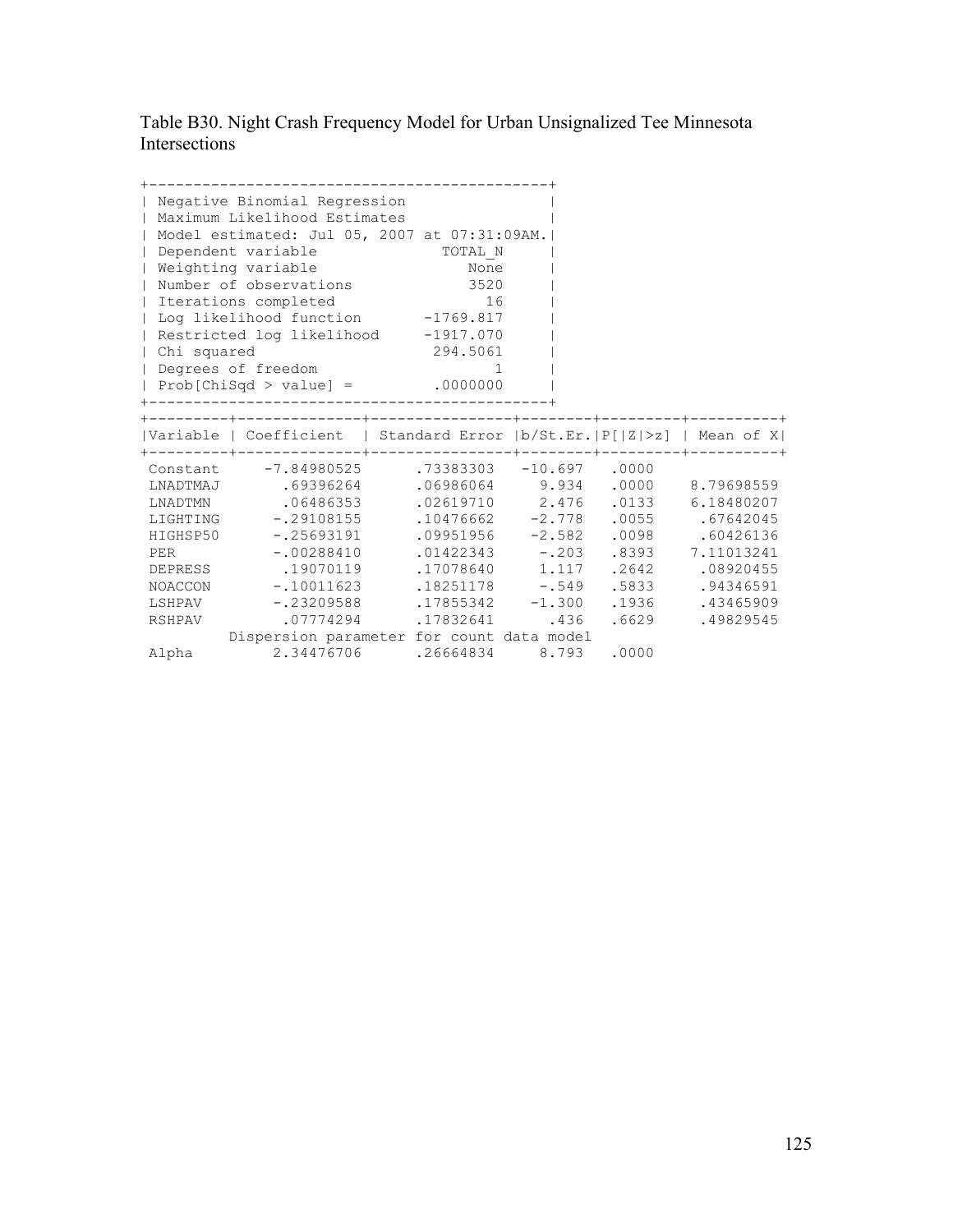Table B31. Day Crash Frequency Model for All Rural Minnesota Intersections

| $\perp$      | Negative Binomial Regression<br>Maximum Likelihood Estimates           |                           |          |                                     |                  |
|--------------|------------------------------------------------------------------------|---------------------------|----------|-------------------------------------|------------------|
|              | Model estimated: Jul 05, 2007 at 07:32:21AM.                           |                           |          |                                     |                  |
|              | Dependent variable                                                     | TOTAL D                   |          |                                     |                  |
|              | Weighting variable                                                     | None                      |          |                                     |                  |
| $\perp$      | Number of observations                                                 | 11453                     |          |                                     |                  |
| $\mathbf{L}$ | Iterations completed                                                   | 18                        |          |                                     |                  |
|              | Lordinum completed<br>Log likelihood function -11212.01                |                           |          |                                     |                  |
|              | Restricted log likelihood -13069.52                                    |                           |          |                                     |                  |
| Chi squared  |                                                                        | 3715.023                  |          |                                     |                  |
|              | Degrees of freedom                                                     | $\overline{1}$            |          |                                     |                  |
|              | $  Prob[Chisqd > value] =$ .0000000                                    |                           |          |                                     |                  |
|              | ____________________________                                           |                           |          |                                     |                  |
|              | Variable   Coefficient   Standard Error  b/St.Er. P[ Z >z]   Mean of X |                           |          |                                     |                  |
| Constant     | $-5.71938980$                                                          | $.24131593 -23.701 .0000$ |          |                                     |                  |
|              | LNADTMAJ 49003472                                                      |                           |          | .02530969 19.362 .0000 8.13652991   |                  |
| LNADTMN      | .17600631                                                              |                           |          | $.01163627$ 15.126 .0000 6.40611686 |                  |
|              | LIGHTING .08099104                                                     |                           |          | .05419972 1.494 .1351 .12721558     |                  |
|              | SIGNALIZ .53061480                                                     | .08906274 5.958           |          | .0000                               | .03073431        |
| <b>SKEW</b>  | .61374783                                                              | $.05116125$ 11.996        |          | .0000                               | .11569021        |
|              | HIGHSP50 -.19233836                                                    | $.03855016 -4.989$        |          | .0000                               | .71579499        |
| PER          | $-.01857325$                                                           | $.00423725 -4.383$        |          |                                     | .0000 9.97367430 |
|              | DEPRESS .14677759                                                      |                           |          | .05729583 2.562 .0104 .13917751     |                  |
| NOACCON      | $-102866851$                                                           | $.07660452 - .374$        |          |                                     | .7082 .94900899  |
|              | LSHPAV -.40934445                                                      | .09520447                 | $-4.300$ |                                     | .0000 .56229809  |
| RSHPAV       | .49221367                                                              | $.09954111$ 4.945         |          | .0000                               | .57993539        |
|              | Dispersion parameter for count data model                              |                           |          |                                     |                  |
| Alpha        | 1.48136036 .05469210 27.085                                            |                           |          | .0000                               |                  |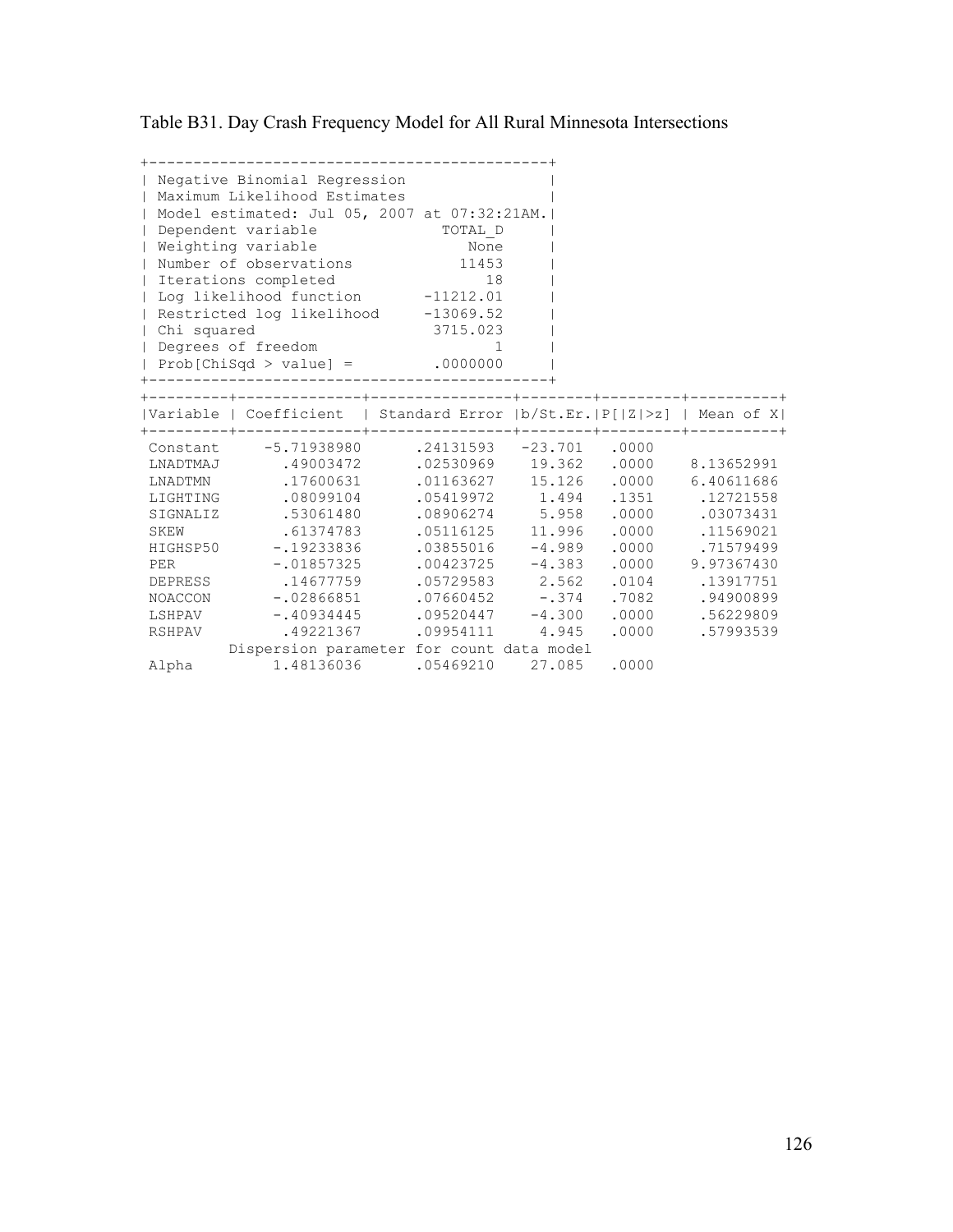Table B32. Night Crash Frequency Model for All Rural Minnesota Intersections

| $\perp$      | Negative Binomial Regression<br>Maximum Likelihood Estimates           |         |                |                           |       |                                    |
|--------------|------------------------------------------------------------------------|---------|----------------|---------------------------|-------|------------------------------------|
|              | Model estimated: Jul 05, 2007 at 07:32:40AM.                           |         |                |                           |       |                                    |
|              | Dependent variable                                                     | TOTAL N |                |                           |       |                                    |
|              | Weighting variable                                                     |         | None           |                           |       |                                    |
| $\perp$      | Number of observations 11453                                           |         |                |                           |       |                                    |
| $\mathbb{L}$ | Iterations completed                                                   |         | 18             |                           |       |                                    |
| $\mathbf{L}$ | 18<br>Log likelihood function -6923.386                                |         |                |                           |       |                                    |
|              | Restricted log likelihood -7254.762                                    |         |                |                           |       |                                    |
| Chi squared  |                                                                        |         | 662.7519       |                           |       |                                    |
|              | Degrees of freedom                                                     |         | $\overline{1}$ |                           |       |                                    |
|              | $  Prob[Chisqd > value] =$ .0000000                                    |         |                |                           |       |                                    |
|              | ------------------------------------                                   |         |                |                           |       |                                    |
|              | Variable   Coefficient   Standard Error  b/St.Er. P[ Z >z]   Mean of X |         |                |                           |       |                                    |
|              | Constant -6.38641240                                                   |         |                | $.29777282 -21.447 .0000$ |       |                                    |
|              | LNADTMAJ .49806004                                                     |         |                |                           |       | 03155036 15.786 .0000 8.13652991   |
| LNADTMN      | .12874238                                                              |         |                |                           |       | $.01425443$ 9.032 .0000 6.40611686 |
|              | LIGHTING .06649521                                                     |         |                |                           |       | .06478107 1.026 .3047 .12721558    |
|              | SIGNALIZ .40601802                                                     |         |                | $.09869032$ 4.114         |       | $.0000$ $.03073431$                |
| SKEW         | .52887716                                                              |         |                | $.06144509$ 8.607         | .0000 | .11569021                          |
|              | HIGHSP50 -.07360354                                                    |         |                | $.04721259 -1.559$        |       | .1190 .71579499                    |
| PER          | $-.01669873$                                                           |         |                | $.00523706 -3.189$        |       | .0014 9.97367430                   |
|              | DEPRESS .23950317                                                      |         |                |                           |       | .06720261 3.564 .0004 .13917751    |
| NOACCON      | .06424996                                                              |         |                | .08707751 .738            |       | .4606 .94900899                    |
|              | LSHPAV -.39116905                                                      |         |                | $.11176443 - 3.500$       |       | .0005 .56229809                    |
| RSHPAV       | .31663153                                                              |         |                | .11772242 2.690           |       | .0072 .57993539                    |
|              | Dispersion parameter for count data model                              |         |                |                           |       |                                    |
| Alpha        | 1.15272098                                                             |         |                | $.07804117$ 14.771        | .0000 |                                    |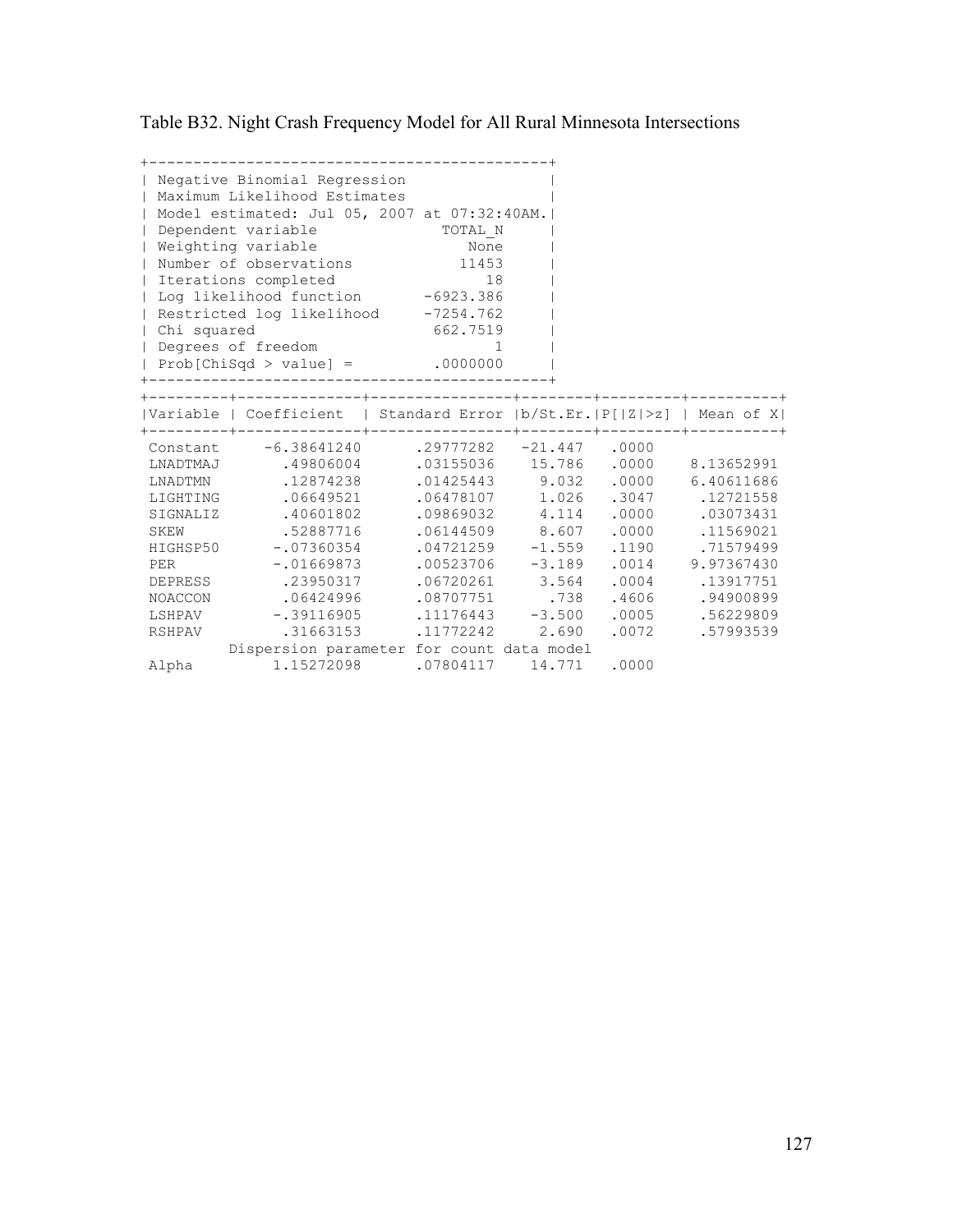Table B33. Day Crash Frequency Model for Rural Signalized Minnesota Intersections

| Chi squared<br>$\mathbf{I}$                                        | Negative Binomial Regression<br>Maximum Likelihood Estimates<br>Model estimated: Jul 05, 2007 at 07:33:43AM.<br>Dependent variable<br>Weighting variable<br>Number of observations<br>Iterations completed<br>Log likelihood function -768.0485<br>  Restricted log likelihood -801.0677<br>Degrees of freedom<br>$  Prob[Chisqd > value] = .0000000$ | TOTAL D<br>None<br>352<br>17<br>66.03830<br>$\mathbf{1}$                                                                                                                 |                                                                             |                                                                               |                                                                                                                                         |
|--------------------------------------------------------------------|-------------------------------------------------------------------------------------------------------------------------------------------------------------------------------------------------------------------------------------------------------------------------------------------------------------------------------------------------------|--------------------------------------------------------------------------------------------------------------------------------------------------------------------------|-----------------------------------------------------------------------------|-------------------------------------------------------------------------------|-----------------------------------------------------------------------------------------------------------------------------------------|
|                                                                    | Variable   Coefficient   Standard Error  b/St.Er. P[ Z >z]   Mean of X                                                                                                                                                                                                                                                                                |                                                                                                                                                                          |                                                                             |                                                                               |                                                                                                                                         |
| LNADTMAJ<br>LNADTMN<br>SKEW<br>HIGHSP50<br>PER<br>LSHPAV<br>RSHPAV | Constant -8.01364708<br>.82079675<br>.16113140<br>LIGHTING -. 02269614<br>.28676303<br>.07490567<br>.01198076<br>DEPRESS .28132899<br>NOACCON -.02718821<br>$-.49147864$<br>$-.10409652$<br>Dispersion parameter for count data model                                                                                                                 | $.88961769 - 9.008$ .000<br>.10272841 7.990<br>.05886343<br>.17562526<br>.13799980<br>.08469415<br>.01084772<br>.10810390<br>$.11576018$ -.235<br>.12738042<br>.16762387 | 2.737<br>$-.129$<br>2.078<br>.884<br>1.104<br>2.602<br>$-3.858$<br>$-0.621$ | .0000<br>.0062<br>.8972<br>.0377<br>.3765<br>.2694<br>.0093<br>.0001<br>.5346 | 9.76038946<br>9.00688449<br>.94034091<br>.13636364<br>.69602273<br>6.40545893<br>.45738636<br>.8143 .82386364<br>.83238636<br>.92329545 |
| Alpha                                                              | .19579909                                                                                                                                                                                                                                                                                                                                             | .03711637                                                                                                                                                                | 5.275                                                                       | .0000                                                                         |                                                                                                                                         |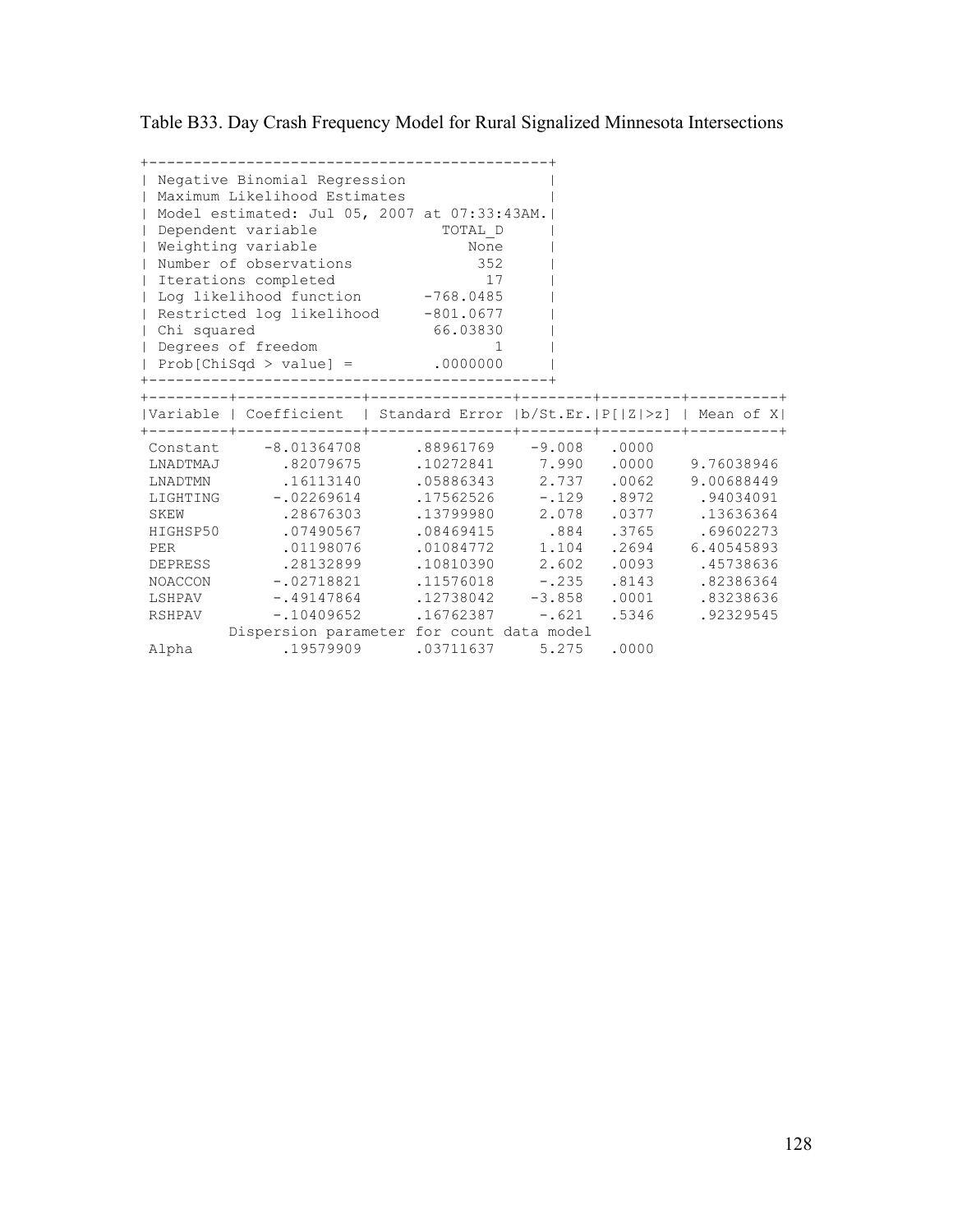Table B34. Night Crash Frequency Model for Rural Signalized Minnesota Intersections

| $\perp$<br>  Chi squared<br>$\perp$                               | Negative Binomial Regression<br>Maximum Likelihood Estimates<br>Model estimated: Jul 05, 2007 at 07:34:01AM.<br>Dependent variable<br>Weighting variable<br>Number of observations<br>Iterations completed<br>Log likelihood function -513.0686<br>  Restricted log likelihood -524.1446<br>Degrees of freedom<br>  Prob[ChiSqd > value] = 2518105E-05  <br>------------------------------- | TOTAL N<br>None<br>352<br>16<br>22.15208<br>1                                                                                                                 |                                                               |                                                             |                                                                                                                                         |
|-------------------------------------------------------------------|---------------------------------------------------------------------------------------------------------------------------------------------------------------------------------------------------------------------------------------------------------------------------------------------------------------------------------------------------------------------------------------------|---------------------------------------------------------------------------------------------------------------------------------------------------------------|---------------------------------------------------------------|-------------------------------------------------------------|-----------------------------------------------------------------------------------------------------------------------------------------|
|                                                                   | Variable   Coefficient   Standard Error  b/St.Er. P[ Z >z]   Mean of X                                                                                                                                                                                                                                                                                                                      |                                                                                                                                                               |                                                               |                                                             |                                                                                                                                         |
| LNADTMAJ<br>LNADTMN<br>SKEW<br>PER<br>DEPRESS<br>LSHPAV<br>RSHPAV | Constant $-6.63090007$ 1.33976587 $-4.949$ .0000<br>.53890908<br>.12619884<br>LIGHTING -. 01941672<br>.16314281<br>HIGHSP50 -.02086682<br>.00760209<br>.26574904<br>NOACCON 21146771<br>$-.10275865$<br>.13496020<br>Dispersion parameter for count data model                                                                                                                              | $.15599110$ 3.455<br>.08976953<br>.26114538 -.074 .9407<br>.20968611 .778 .4365<br>.12797851<br>.01642101<br>.16282422<br>.17993077<br>.20400244<br>.28223091 | 1.406<br>$-.163$<br>.463<br>1.632<br>1.175<br>$-.504$<br>.478 | .0006<br>.1598<br>.8705<br>.6434<br>.1027<br>.6145<br>.6325 | 9.76038946<br>9.00688449<br>.94034091<br>.13636364<br>.69602273<br>6.40545893<br>.45738636<br>.2399 .82386364<br>.83238636<br>.92329545 |
| Alpha                                                             | .29894644                                                                                                                                                                                                                                                                                                                                                                                   | .08654760                                                                                                                                                     | 3.454                                                         | .0006                                                       |                                                                                                                                         |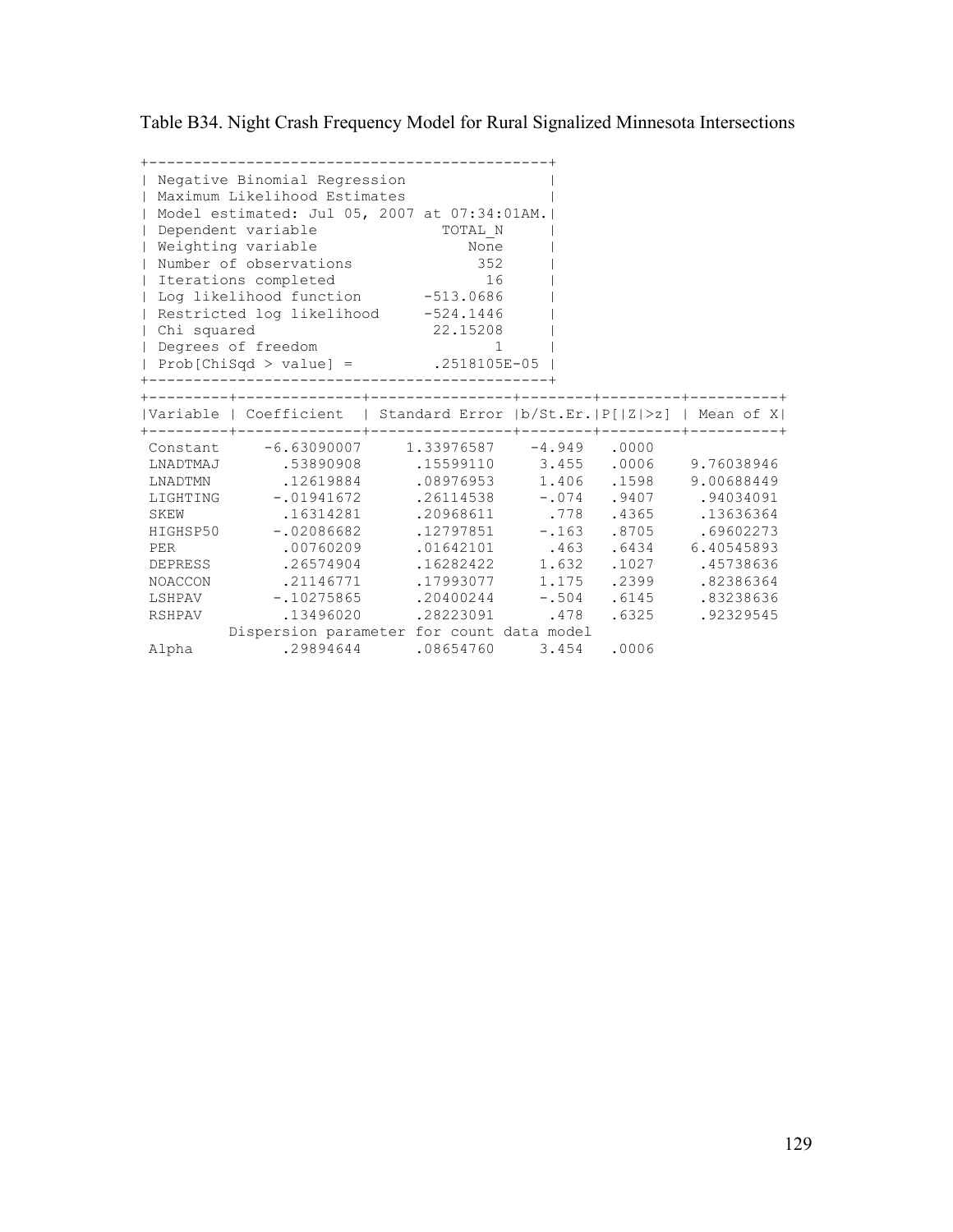Table B35. Day Crash Frequency Model for Rural Unsignalized Minnesota Intersections

| $\mathbf{I}$<br>$\perp$<br>  Chi squared                                            | Negative Binomial Regression<br>Maximum Likelihood Estimates<br>Model estimated: Jul 05, 2007 at 07:34:45AM.<br>  Dependent variable<br>  Weighting variable<br>Number of observations<br>Iterations completed<br>  Log likelihood function -10327.05<br>  Restricted log likelihood -12204.60<br>Degrees of freedom<br>$  Prob[Chisqd > value] =$ .0000000 | TOTAL D<br>None<br>11101<br>16<br>3755.088<br>-1                                                                                                                                                           |                                         |                                                                               |                                                                                                                                         |
|-------------------------------------------------------------------------------------|-------------------------------------------------------------------------------------------------------------------------------------------------------------------------------------------------------------------------------------------------------------------------------------------------------------------------------------------------------------|------------------------------------------------------------------------------------------------------------------------------------------------------------------------------------------------------------|-----------------------------------------|-------------------------------------------------------------------------------|-----------------------------------------------------------------------------------------------------------------------------------------|
|                                                                                     | Variable   Coefficient   Standard Error  b/St.Er. P[ Z >z]   Mean of X                                                                                                                                                                                                                                                                                      |                                                                                                                                                                                                            |                                         |                                                                               |                                                                                                                                         |
| LNADTMAJ<br>LNADTMN<br><b>SKEW</b><br>PER<br>DEPRESS<br>NOACCON<br>LSHPAV<br>RSHPAV | Constant -5.57755210<br>.47733852<br>.17294355<br>LIGHTING .08562994<br>63150862<br>HIGHSP50 -.21231279<br>$-.02023336$<br>.13608483<br>$-.03301721$<br>$-.44065252$<br>.54823226<br>Dispersion parameter for count data model                                                                                                                              | $.25705642 -21.698$ .0000<br>.02666446 17.902<br>.01211675<br>.05748770 1.490<br>$.05464261$ 11.557<br>$.04123193 - 5.149$<br>.00450066<br>.06314549 2.155<br>$.08664957 - .381$<br>.11083740<br>.11482370 | 14.273<br>$-4.496$<br>$-3.976$<br>4.775 | .0000<br>.0000<br>.1363<br>.0000<br>.0000<br>.0312<br>.7032<br>.0001<br>.0000 | 8.08503918<br>6.32364950<br>.10143230<br>.0000 .11503468<br>.71642194<br>10.0868183<br>.12908747<br>.95297721<br>.55373390<br>.56904783 |
| Alpha                                                                               | 1.72417976                                                                                                                                                                                                                                                                                                                                                  | $.06428254$ 26.822                                                                                                                                                                                         |                                         | .0000                                                                         |                                                                                                                                         |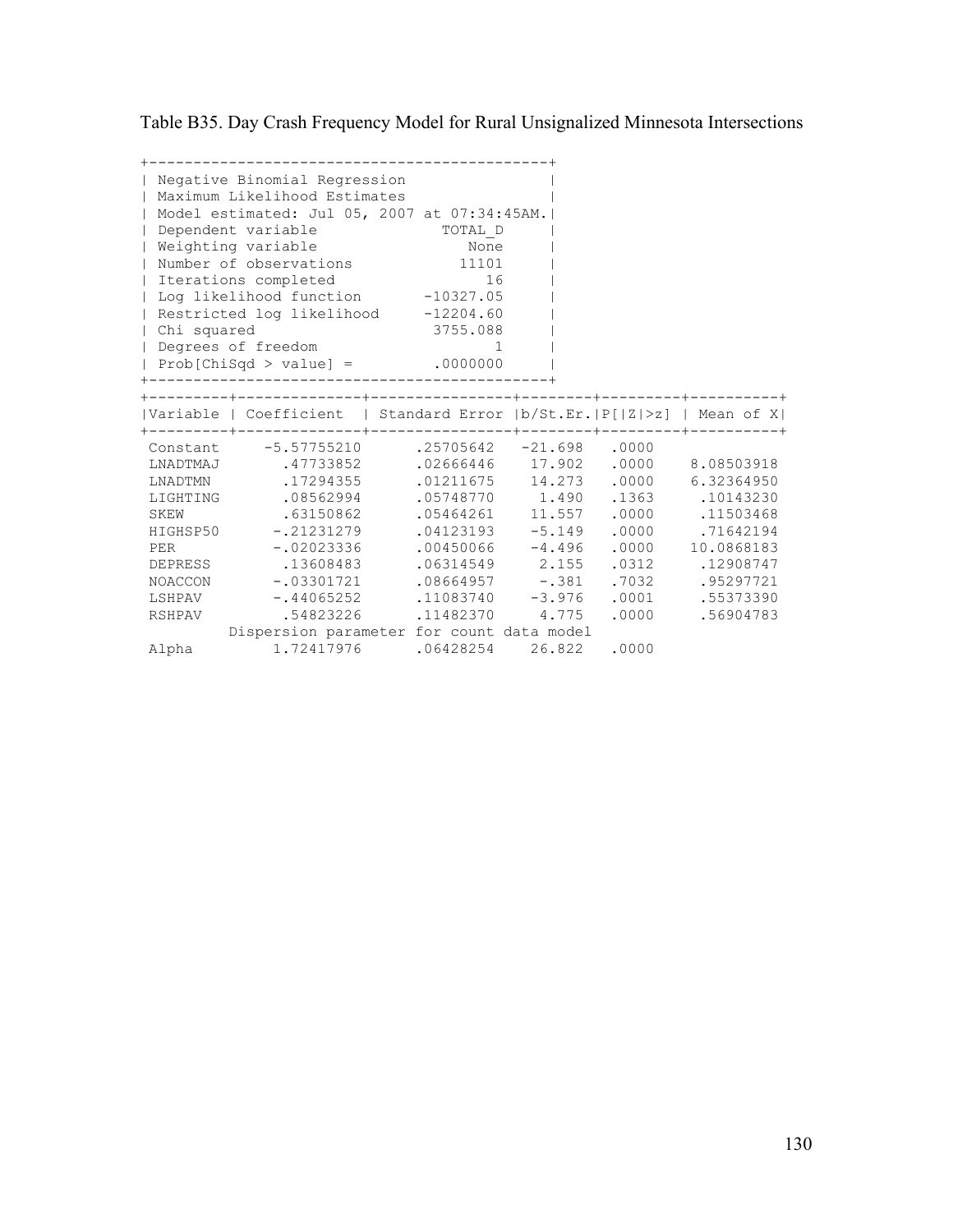Table B36. Night Crash Frequency Model for Rural Unsignalized Minnesota Intersections

| Chi squared<br>$\mathbf{I}$ | Negative Binomial Regression<br>Maximum Likelihood Estimates<br>Model estimated: Jul 05, 2007 at 07:35:06AM.<br>Dependent variable<br>Weighting variable<br>Number of observations<br>Iterations completed<br>  Log likelihood function -6383.613<br>  Restricted log likelihood -6722.546<br>Degrees of freedom<br>$  Prob[Chisqd > value] = .0000000$<br>_________________________ | TOTAL N<br>None<br>11101<br>18<br>677.8660<br>1 |          |       |                 |
|-----------------------------|--------------------------------------------------------------------------------------------------------------------------------------------------------------------------------------------------------------------------------------------------------------------------------------------------------------------------------------------------------------------------------------|-------------------------------------------------|----------|-------|-----------------|
|                             |                                                                                                                                                                                                                                                                                                                                                                                      |                                                 |          |       |                 |
|                             | Variable   Coefficient   Standard Error  b/St.Er. P[ Z >z]   Mean of X                                                                                                                                                                                                                                                                                                               |                                                 |          |       |                 |
|                             | Constant -6.26837611                                                                                                                                                                                                                                                                                                                                                                 | $.31571662 -19.854$ .0000                       |          |       |                 |
| LNADTMAJ                    | .48977277                                                                                                                                                                                                                                                                                                                                                                            | .03310012 14.797                                |          | .0000 | 8.08503918      |
| LNADTMN                     | .12666425                                                                                                                                                                                                                                                                                                                                                                            | $.01475011$ 8.587                               |          | .0000 | 6.32364950      |
|                             | LIGHTING .06996648                                                                                                                                                                                                                                                                                                                                                                   | $.06812609$ 1.027                               |          | .3044 | .10143230       |
| SKEW                        | , 55383025                                                                                                                                                                                                                                                                                                                                                                           | $.06529190$ 8.482                               |          |       | .0000.11503468  |
|                             | HIGHSP50 -.08174527                                                                                                                                                                                                                                                                                                                                                                  | $.05060805 -1.615$                              |          | .1063 | .71642194       |
| PER                         | $-.01813068$                                                                                                                                                                                                                                                                                                                                                                         | $.00554350 -3.271$                              |          | .0011 | 10.0868183      |
| DEPRESS                     | .23539251                                                                                                                                                                                                                                                                                                                                                                            | $.07436200$ 3.165                               |          |       | .0015 .12908747 |
|                             | NOACCON .03994523                                                                                                                                                                                                                                                                                                                                                                    | .09814610 .407                                  |          |       | .6840.95297721  |
| LSHPAV                      | $-.46209866$                                                                                                                                                                                                                                                                                                                                                                         | .12834189                                       | $-3.601$ | .0003 | .55373390       |
| RSHPAV                      | .39037411                                                                                                                                                                                                                                                                                                                                                                            | .13344562                                       | 2.925    | .0034 | .56904783       |
|                             | Dispersion parameter for count data model                                                                                                                                                                                                                                                                                                                                            |                                                 |          |       |                 |
| Alpha                       | 1.38431915                                                                                                                                                                                                                                                                                                                                                                           | $.09462971$ 14.629                              |          | .0000 |                 |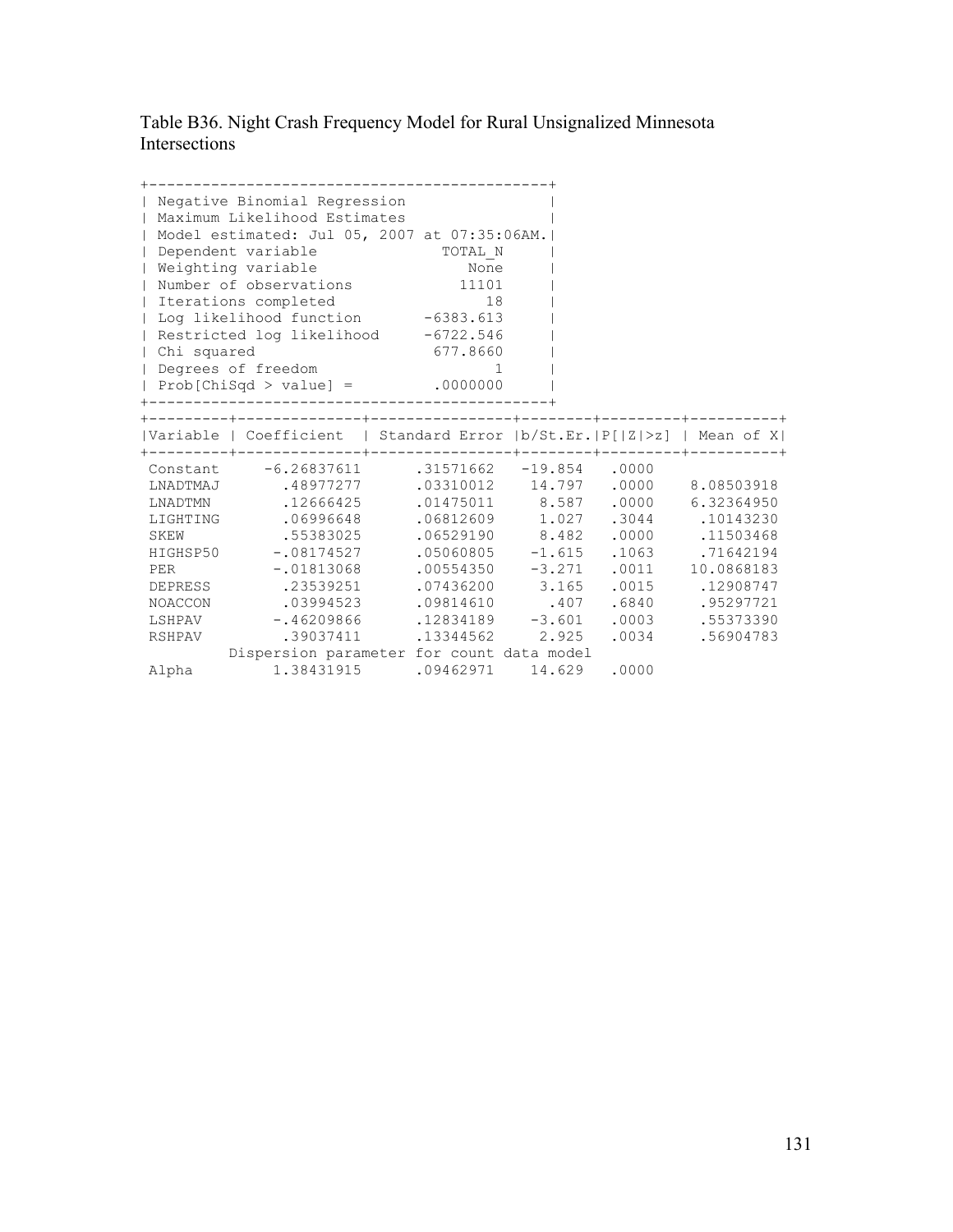Table B37. Day Crash Frequency Model for Rural Signalized Cross Minnesota Intersections

|             | Negative Binomial Regression<br>  Maximum Likelihood Estimates          |                                         |  |                                         |
|-------------|-------------------------------------------------------------------------|-----------------------------------------|--|-----------------------------------------|
|             | Model estimated: Jul 05, 2007 at 07:36:30AM.                            |                                         |  |                                         |
|             | Dependent variable                                                      | TOTAL D                                 |  |                                         |
|             | Weighting variable                                                      | None                                    |  |                                         |
|             | Number of observations                                                  | 248                                     |  |                                         |
|             | Iterations completed                                                    | 16                                      |  |                                         |
|             | Log likelihood function -548.9494                                       |                                         |  |                                         |
|             | Restricted log likelihood -572.3853                                     |                                         |  |                                         |
| Chi squared |                                                                         | 46.87185                                |  |                                         |
|             | Degrees of freedom                                                      | $\overline{1}$                          |  |                                         |
|             | $  Prob[ChiSqd > value] =$ .0000000                                     |                                         |  |                                         |
|             |                                                                         |                                         |  |                                         |
|             |                                                                         |                                         |  |                                         |
|             | Variable   Coefficient   Standard Error  b/St.Er.  P[ Z >z]   Mean of X |                                         |  |                                         |
|             | Constant -7.62480421 .99757239 -7.643 .0000                             |                                         |  |                                         |
|             | LNADTMAJ .66140687 .20467109 3.232 .0012 9.76727850                     |                                         |  |                                         |
|             | LNADTMN .28661495                                                       | .20044155 1.430 .1527 9.37634801        |  |                                         |
|             | LIGHTING -. 06067051                                                    | $.19241721$ -.315    .7525    .93145161 |  |                                         |
|             | HIGHSP50 .05768318                                                      | .09924496 .581 .5611 .73790323          |  |                                         |
| PER         | .00929815                                                               |                                         |  | $.01222893$ $.760$ $.4471$ $6.67048714$ |
|             | DEPRESS .40214614                                                       |                                         |  | .12241355 3.285 .0010 .40725806         |
|             | NOACCON .04074145                                                       | .15218830 .268 .7889 .88709677          |  |                                         |
|             | 19435484. COO3 - .54743803 .15229779 - 3.595 .0003 .79435484            |                                         |  |                                         |
|             | RSHPAV -.08088256                                                       | $.18122379 - .446$                      |  | .6554 .89112903                         |
|             |                                                                         |                                         |  |                                         |
|             | Dispersion parameter for count data model                               |                                         |  |                                         |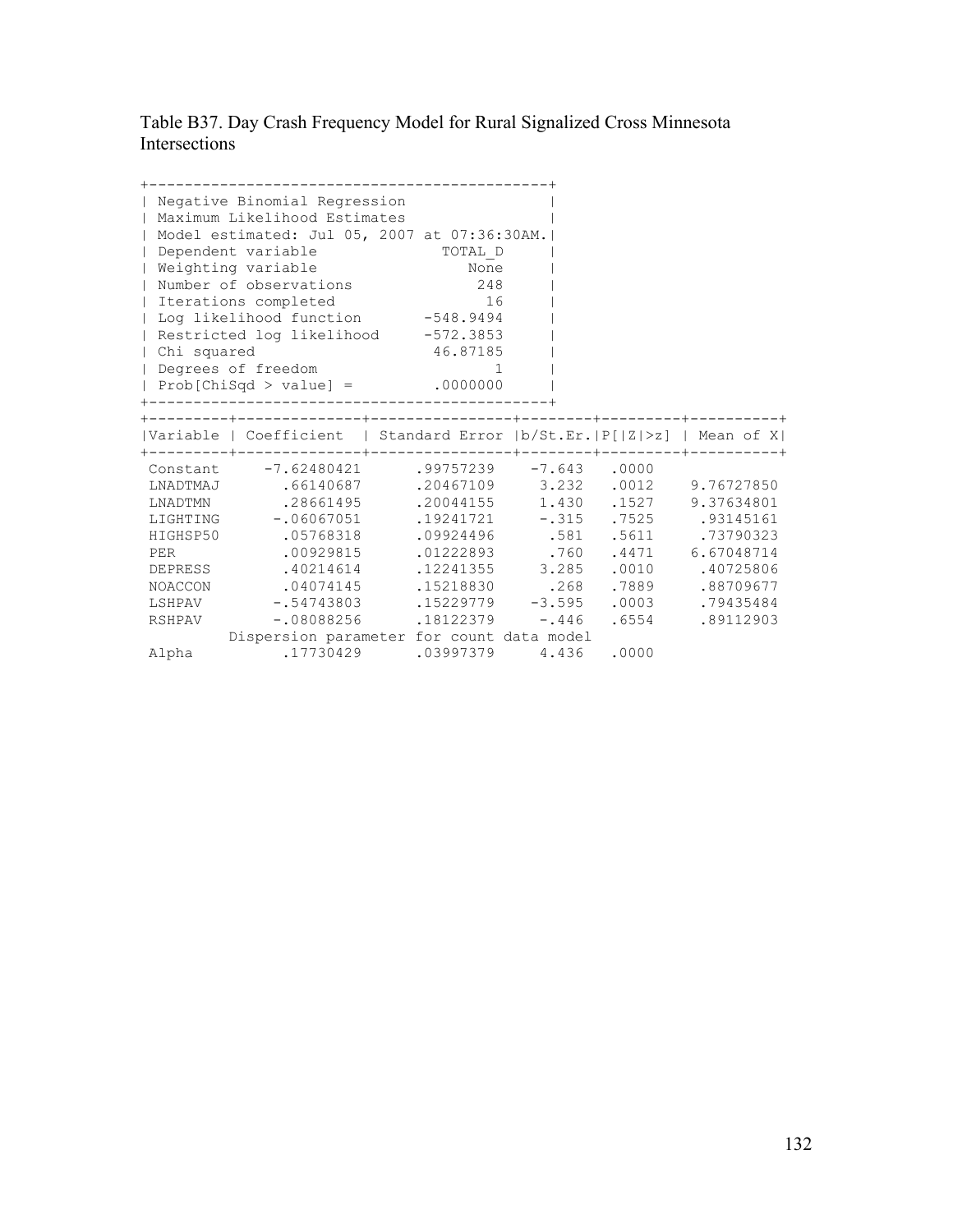Table B38. Night Crash Frequency Model for Rural Signalized Cross Minnesota Intersections

| Chi squared | Negative Binomial Regression<br>  Maximum Likelihood Estimates<br>  Model estimated: Jul 05, 2007 at 07:36:50AM. <br>  Dependent variable<br>  Weighting variable<br>  Number of observations<br>  Iterations completed<br>  Log likelihood function -368.1396<br>Restricted log likelihood -375.1231<br>  Degrees of freedom<br>  Prob[ChiSqd > value] = $.1860540E-03$                              | TOTAL N<br>None<br>248<br>15<br>13.96693<br>$\mathbf{1}$                                                          |       |                                                                                         |
|-------------|-------------------------------------------------------------------------------------------------------------------------------------------------------------------------------------------------------------------------------------------------------------------------------------------------------------------------------------------------------------------------------------------------------|-------------------------------------------------------------------------------------------------------------------|-------|-----------------------------------------------------------------------------------------|
|             | Variable   Coefficient   Standard Error   b/St.Er.   P[ Z >z]   Mean of X                                                                                                                                                                                                                                                                                                                             |                                                                                                                   |       |                                                                                         |
| <b>PER</b>  | Constant -6.74207458 1.53458372 -4.393 .0000<br>LNADTMAJ .45948960 .31045571 1.480 .1389 9.76727850<br>LNADTMN .22637592<br>LIGHTING -. 08677737<br>HIGHSP50 .01866381 .15090402 .124 .9016 .73790323<br>$-.00141686$<br>DEPRESS .38511447<br>NOACCON .25516276 .23730393 1.075 .2823 .88709677<br>LSHPAV -.14008851 .24528095 -.571<br>RSHPAV .14160699<br>Dispersion parameter for count data model | .30759109 .736 .4618<br>$.28744927 - .302$ . 7627 . 93145161<br>$.01846008 - .077$<br>.18411271<br>.30223699 .469 | 2.092 | 9.37634801<br>.9388 6.67048714<br>.0365 .40725806<br>.5679 .79435484<br>.6394 .89112903 |
| Alpha       | $.25703950$ .09200732 2.794 .0052                                                                                                                                                                                                                                                                                                                                                                     |                                                                                                                   |       |                                                                                         |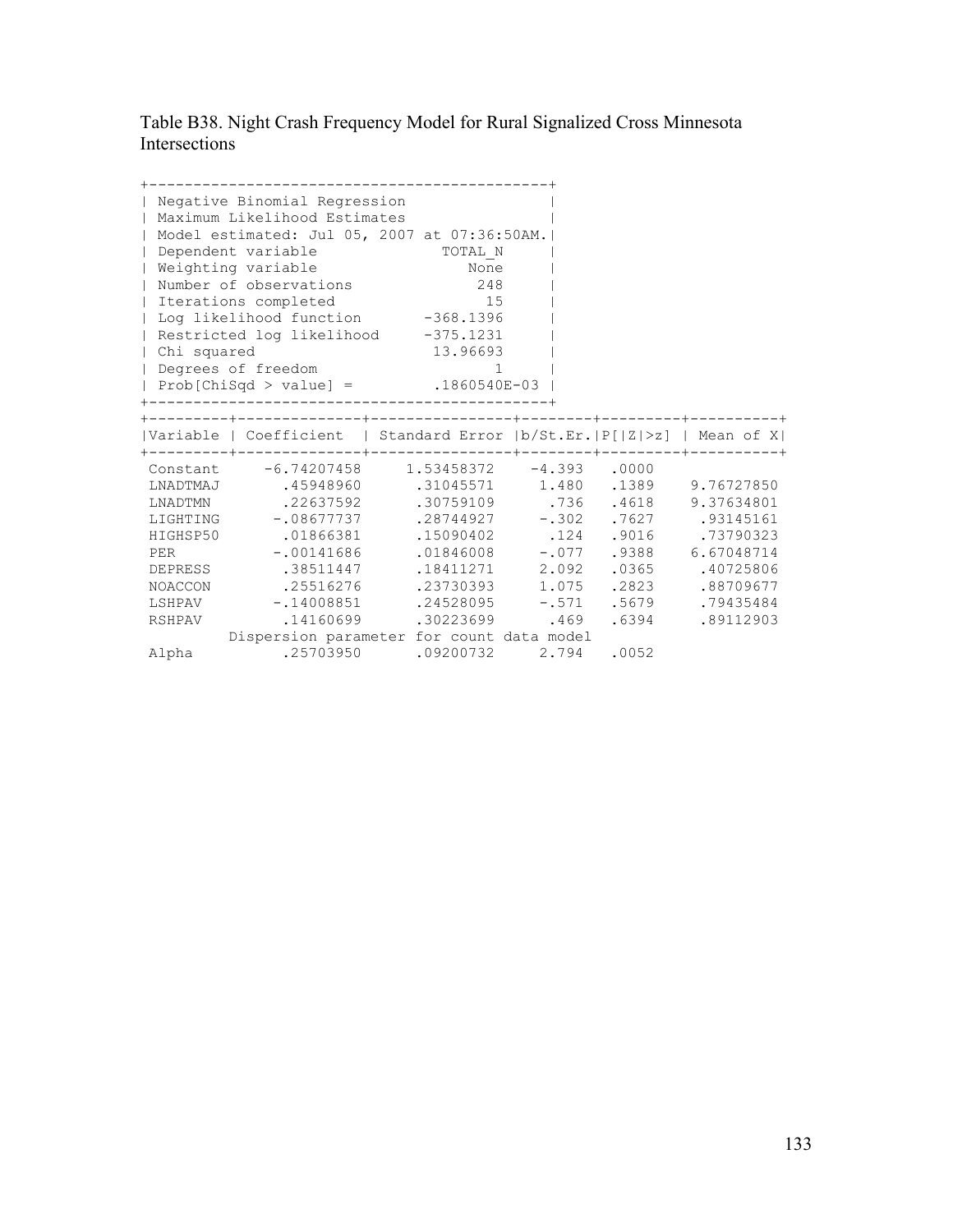Table B39. Day Crash Frequency Model for Rural Signalized Skew Minnesota Intersections

|          | Negative Binomial Regression                                           |                    |                             |       |                 |
|----------|------------------------------------------------------------------------|--------------------|-----------------------------|-------|-----------------|
|          | Maximum Likelihood Estimates                                           |                    |                             |       |                 |
|          | Model estimated: Jul 05, 2007 at 07:37:56AM.                           |                    |                             |       |                 |
|          | Dependent variable                                                     | TOTAL D            |                             |       |                 |
|          | Weighting variable                                                     | None               |                             |       |                 |
|          | Number of observations                                                 | 48                 |                             |       |                 |
|          | Iterations completed                                                   | 58                 |                             |       |                 |
|          | Log likelihood function -91.98571                                      |                    |                             |       |                 |
|          |                                                                        |                    |                             |       |                 |
|          |                                                                        |                    |                             |       |                 |
|          | Variable   Coefficient   Standard Error  b/St.Er. P[ Z >z]   Mean of X |                    |                             |       |                 |
|          |                                                                        |                    | -------+--------+--------+- |       |                 |
|          | Constant -6.81242764 2.10636151 -3.234 .0012                           |                    |                             |       |                 |
|          | LNADTMAJ 53089020 .28868242 1.839                                      |                    |                             | .0659 | 9.56124093      |
| LNADTMN  | .40405124                                                              | .14366429          | 2.812                       | .0049 | 7.68419388      |
| LIGHTING | .36156880                                                              | .50826781 .711     |                             | .4769 | .91666667       |
| HIGHSP50 | 19688635                                                               | .17821716          | 1.105                       | .2693 | .66666667       |
| PER      | .00216616                                                              | $.02494018$ .087   |                             | .9308 | 6.82521195      |
|          | DEPRESS -.86211819                                                     | $.30369535 -2.839$ |                             | .0045 | .66666667       |
| NOACCON  | $-.52077277$                                                           | $.20659650 -2.521$ |                             |       | .0117 .79166667 |
| LSHPAV   | .19674821                                                              | .38646517 .509     |                             | .6107 | .91666667       |
|          | Dispersion parameter for count data model                              |                    |                             |       |                 |
| Alpha    | $.957824D-05$                                                          | $.00116501$ .008   |                             | .9934 |                 |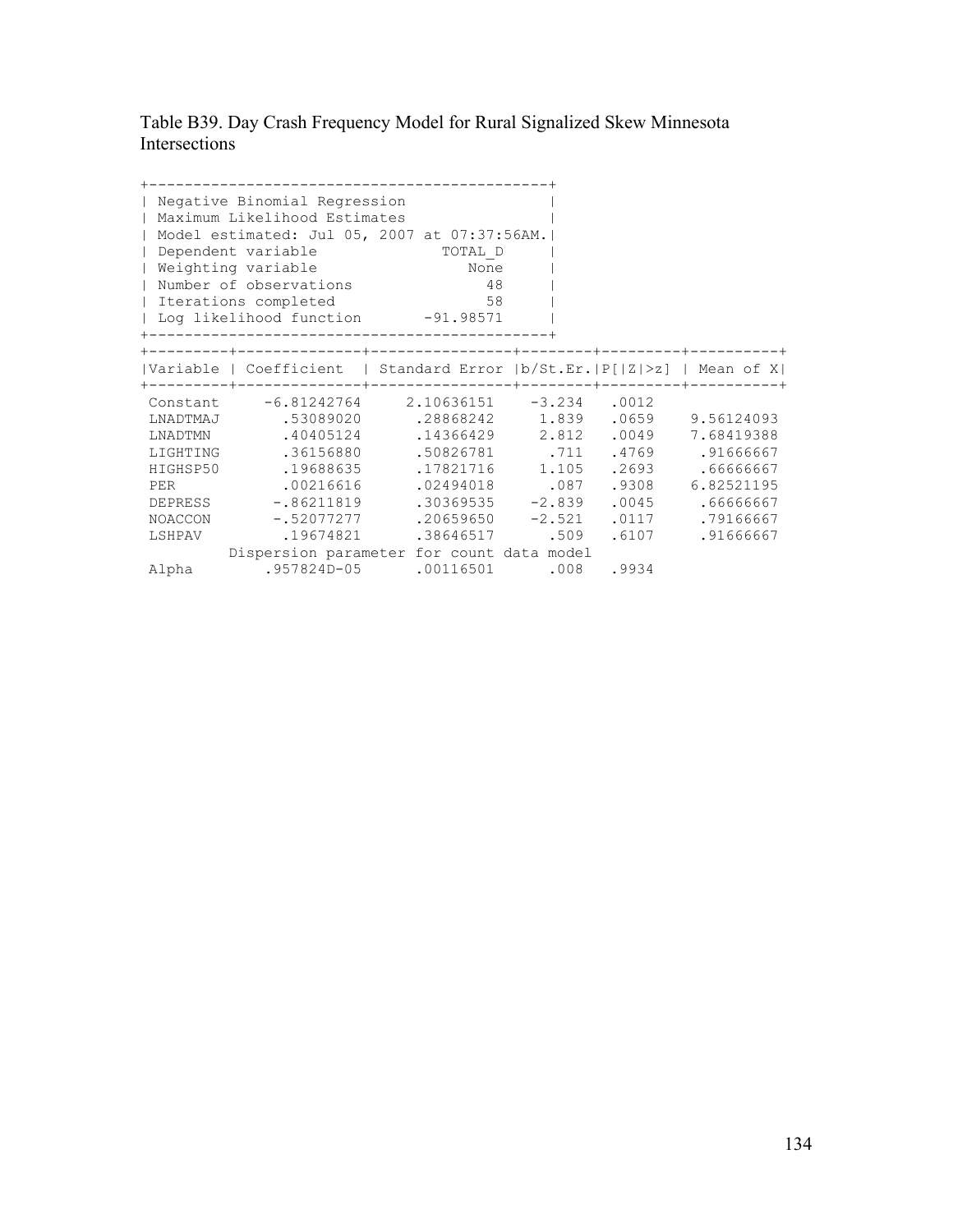Table B40. Night Crash Frequency Model for Rural Signalized Skew Minnesota Intersections

|                             | Negative Binomial Regression<br>Maximum Likelihood Estimates |                                                                        |  |                                 |
|-----------------------------|--------------------------------------------------------------|------------------------------------------------------------------------|--|---------------------------------|
|                             |                                                              | Model estimated: Jul 05, 2007 at 07:38:20AM.                           |  |                                 |
| $\mathbf{I}$                | Dependent variable                                           | TOTAL_N                                                                |  |                                 |
|                             | Weighting variable                                           | None                                                                   |  |                                 |
|                             | Number of observations                                       | 48                                                                     |  |                                 |
|                             | Iterations completed                                         | 15                                                                     |  |                                 |
|                             |                                                              | Log likelihood function -66.25534                                      |  |                                 |
|                             |                                                              | Restricted log likelihood -67.39952                                    |  |                                 |
| Chi squared                 |                                                              | 2.288361                                                               |  |                                 |
|                             | Degrees of freedom                                           | 1                                                                      |  |                                 |
|                             |                                                              | $  Prob[Chisqd > value] = .1303475$                                    |  |                                 |
|                             |                                                              |                                                                        |  |                                 |
|                             |                                                              |                                                                        |  |                                 |
|                             | ---------+--------                                           | Variable   Coefficient   Standard Error  b/St.Er. P[ Z >z]   Mean of X |  |                                 |
|                             |                                                              | Constant -6.86331278 4.06838030 -1.687 .0916                           |  |                                 |
|                             |                                                              | LNADTMAJ .61492770 .57544274 1.069 .2852 9.56124093                    |  |                                 |
|                             | LNADTMN .21531288                                            | .30821080 .699                                                         |  | .4848 7.68419388                |
|                             | LIGHTING .25362187                                           |                                                                        |  | .88992681 .285 .7757 .91666667  |
|                             | HIGHSP50 -.09266726                                          |                                                                        |  | .35871052 -.258 .7961 .66666667 |
| PER <b>Exercise Service</b> | .02368904                                                    |                                                                        |  | .04899638 .483 .6288 6.82521195 |
|                             |                                                              | DEPRESS - 26443916 - 72726991 - 364 - 7162 - 66666667                  |  |                                 |
|                             |                                                              | NOACCON - 49741939 - 43666351 - 1.139 - 2546 - 79166667                |  |                                 |
|                             | LSHPAV -.47224220                                            | $.81676366 - .578$                                                     |  | .5631 .91666667                 |
|                             |                                                              | Dispersion parameter for count data model                              |  |                                 |
|                             |                                                              |                                                                        |  |                                 |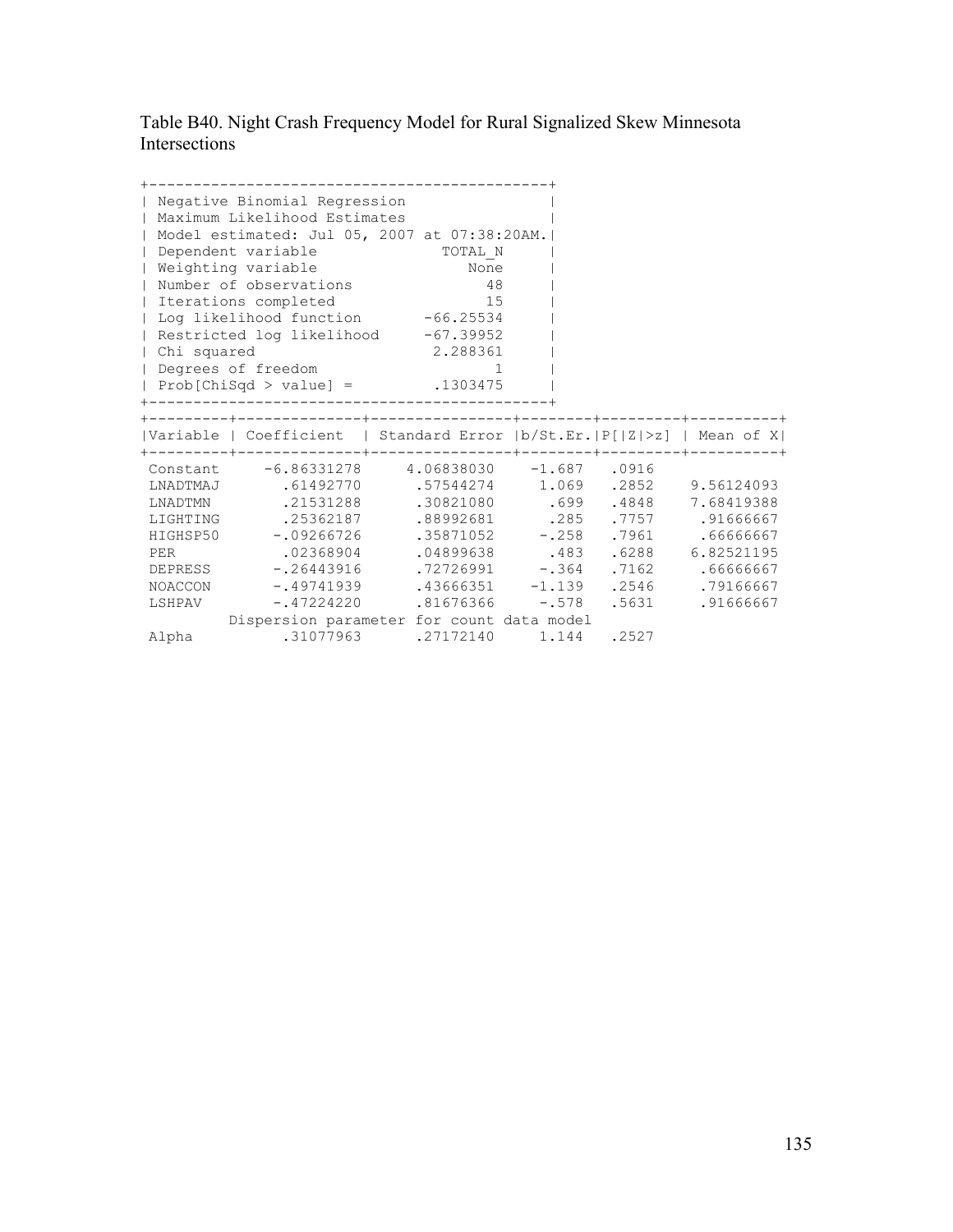Table B41. Day Crash Frequency Model for Rural Signalized Tee Minnesota Intersections

No model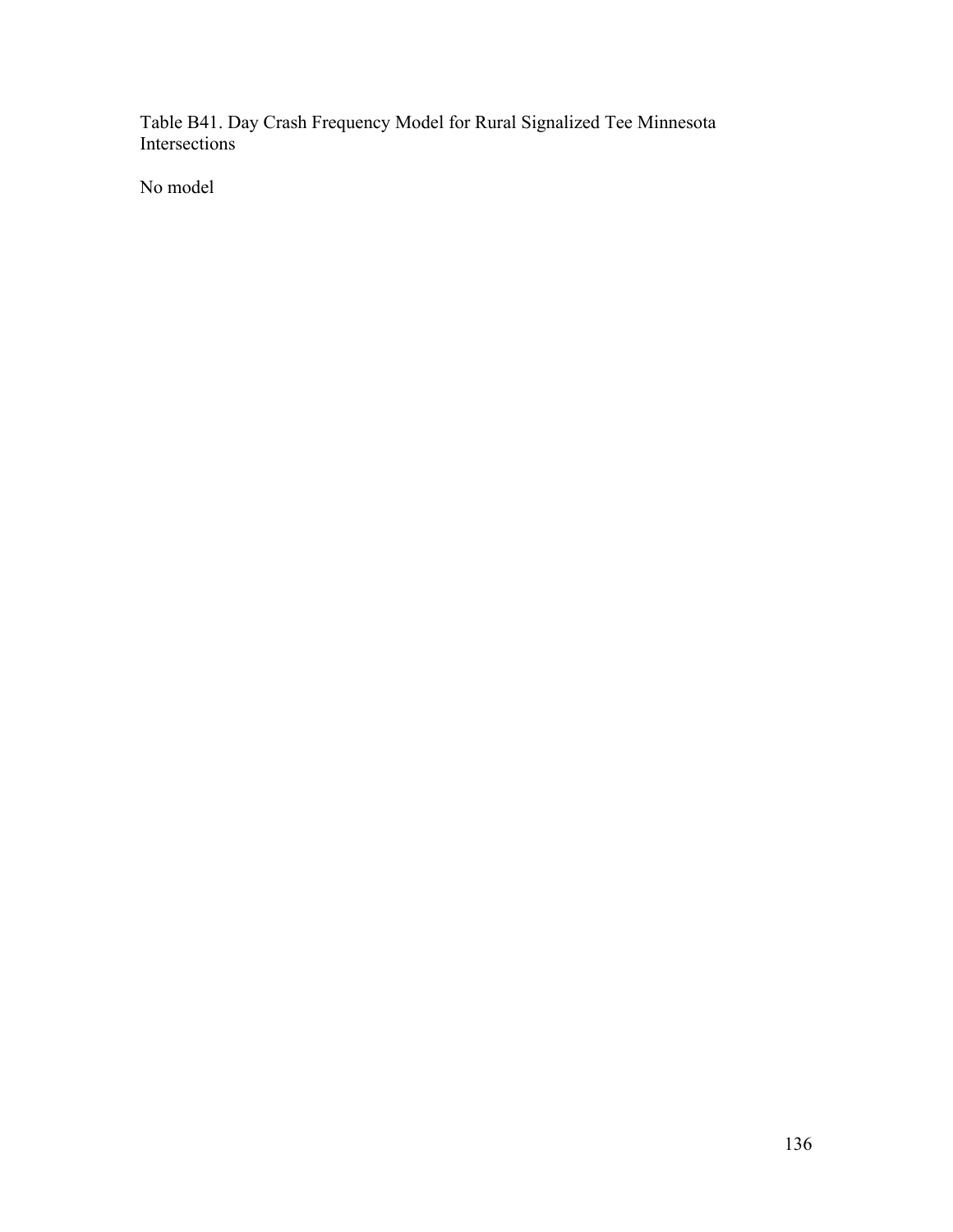Table B42. Night Crash Frequency Model for Rural Signalized Tee Minnesota Intersections

No model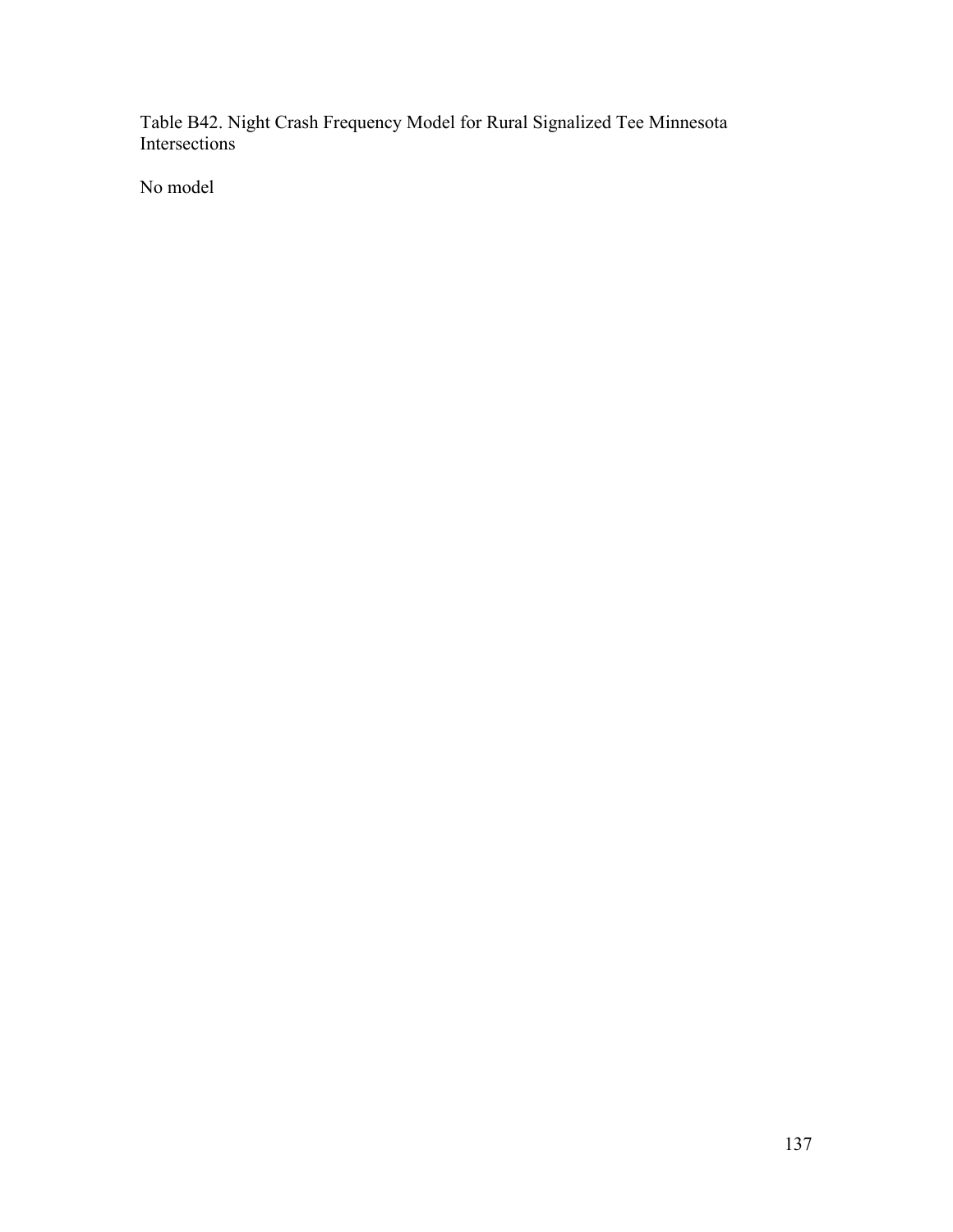Table B43. Day Crash Frequency Model for Rural Unsignalized Cross Minnesota Intersections

| Chi squared | Negative Binomial Regression<br>  Maximum Likelihood Estimates<br>  Model estimated: Jul 05, 2007 at 07:40:02AM. <br>  Dependent variable<br>  Weighting variable<br>  Number of observations<br>  Iterations completed<br>  Log likelihood function -4188.279<br>Restricted log likelihood -4804.002<br>  Degrees of freedom<br>$  Prob[ChiSqd > value] =$ .0000000 | TOTAL_D<br>None<br>None<br>4640<br>16<br>1231.447<br>$\sim$ $\sim$ $\sim$ $\sim$ $\sim$ $\sim$ $\sim$                                                                                                |       |                |                                                                                   |
|-------------|----------------------------------------------------------------------------------------------------------------------------------------------------------------------------------------------------------------------------------------------------------------------------------------------------------------------------------------------------------------------|------------------------------------------------------------------------------------------------------------------------------------------------------------------------------------------------------|-------|----------------|-----------------------------------------------------------------------------------|
|             | Variable   Coefficient   Standard Error  b/St.Er.  P[ Z >z]   Mean of X                                                                                                                                                                                                                                                                                              |                                                                                                                                                                                                      |       |                |                                                                                   |
| <b>PER</b>  | Constant -6.33419380 .38768677 -16.338 .0000<br>LNADTMAJ -.47219334 .12821262 -3.683 .0002 7.83109979<br>LNADTMN 1.24959608<br>LIGHTING .00928775<br>HIGHSP50 -. 16276341<br>$-.01549035$<br>DEPRESS .06027837<br>NOACCON .14984212<br>LSHPAV -.18333464 .21398635 -.857<br>RSHPAV .37485760<br>Dispersion parameter for count data model                            | .13444778 9.294<br>$.09825683$ $.095$ $.9247$ $.07176724$<br>$.06394054$ $-2.546$ $.0109$ $.74267241$<br>$.00661182 - 2.343$<br>.09428972 .639<br>.13097998   1.144   .2526   .95732759<br>.22081840 | 1.698 | .0000<br>.0191 | 7.30897383<br>10.9241909<br>.5226 .12543103<br>.3916 .47952586<br>.0896 .48857759 |
|             | Alpha 1.46843123 .09001232 16.314 .0000                                                                                                                                                                                                                                                                                                                              |                                                                                                                                                                                                      |       |                |                                                                                   |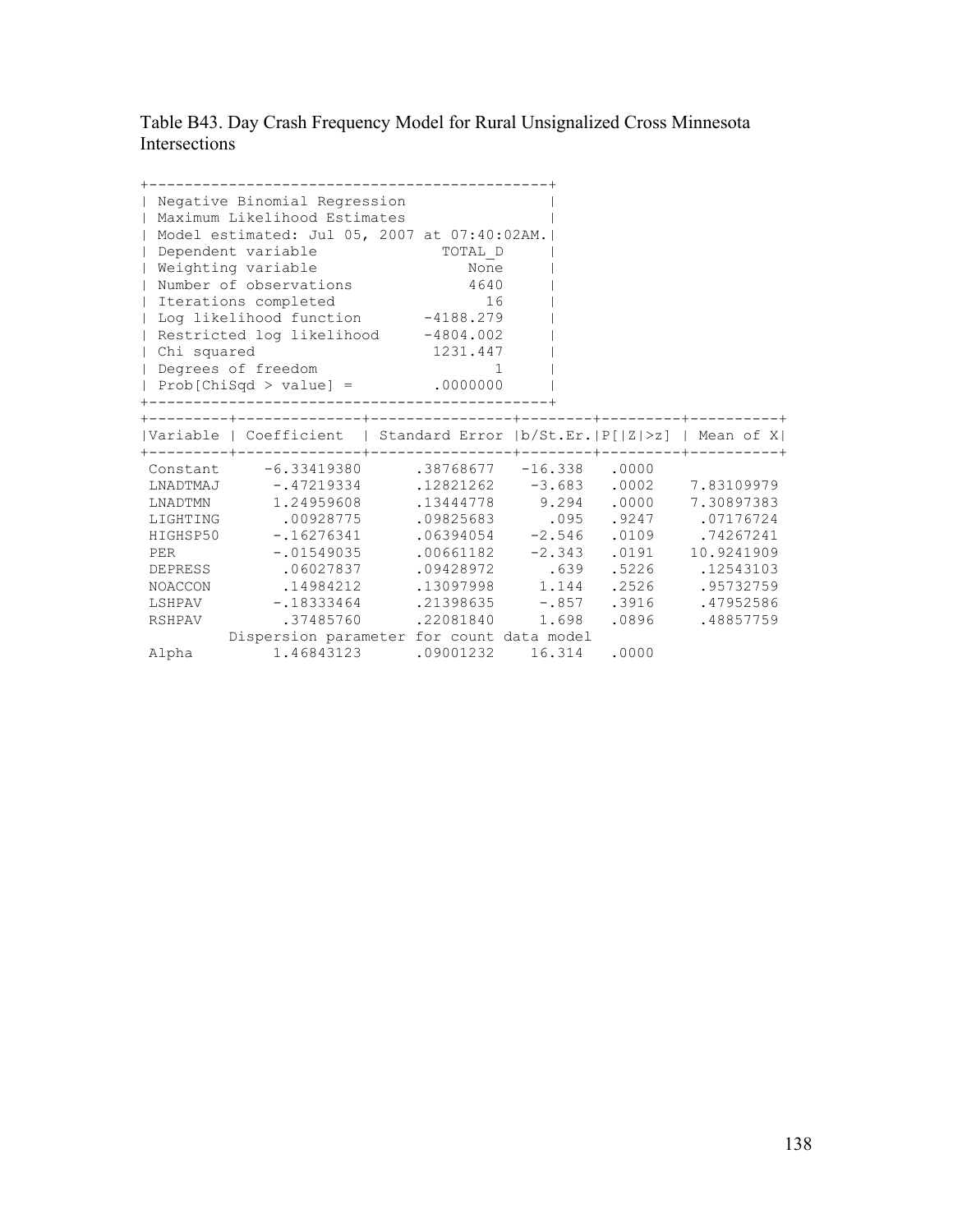Table B44. Night Crash Frequency Model for Rural Unsignalized Cross Minnesota Intersections

|                          | Negative Binomial Regression<br>  Maximum Likelihood Estimates         |                                                         |  |                                     |
|--------------------------|------------------------------------------------------------------------|---------------------------------------------------------|--|-------------------------------------|
|                          | Model estimated: Jul 05, 2007 at 07:40:37AM.                           |                                                         |  |                                     |
| $\mathbf{I}$             | Dependent variable                                                     |                                                         |  |                                     |
| $\mathbf{I}$             | Weighting variable                                                     | TOTAL_N<br>None                                         |  |                                     |
| $\overline{\phantom{a}}$ | Number of observations 4640                                            |                                                         |  |                                     |
|                          | Iterations completed                                                   | 15                                                      |  |                                     |
|                          | Log likelihood function -2456.970                                      |                                                         |  |                                     |
|                          | Restricted log likelihood -2529.646                                    |                                                         |  |                                     |
| Chi squared              |                                                                        | 145.3523                                                |  |                                     |
|                          | Degrees of freedom                                                     | $\sim$ $\sim$ $\sim$ $\sim$ $\sim$ $\sim$ $\sim$ $\sim$ |  |                                     |
|                          | Prob[ChiSqd > value] = $.0000000$                                      |                                                         |  |                                     |
|                          |                                                                        |                                                         |  |                                     |
|                          |                                                                        |                                                         |  |                                     |
|                          | Variable   Coefficient   Standard Error  b/St.Er. P[ Z >z]   Mean of X |                                                         |  |                                     |
|                          | Constant -6.68225789 .47946661 -13.937 .0000                           |                                                         |  |                                     |
|                          | LNADTMAJ -13907453 .16000452 -.869 .3847 7.83109979                    |                                                         |  |                                     |
|                          | LNADTMN .83552464                                                      |                                                         |  | .16516825 5.059 .0000 7.30897383    |
|                          | LIGHTING -.12120814 .12309445 -.985 .3248 .07176724                    |                                                         |  |                                     |
|                          | HIGHSP50 -. 08533633                                                   |                                                         |  | $.08054468$ -1.059 .2894 .74267241  |
| <b>PER</b>               | $-.01984652$                                                           |                                                         |  | $.00850246$ -2.334 .0196 10.9241909 |
|                          | DEPRESS .18146563                                                      |                                                         |  | .11333876 1.601 .1094 .12543103     |
|                          |                                                                        |                                                         |  |                                     |
|                          | NOACCON 10257895 .14697005 .698 .4852 .95732759                        |                                                         |  |                                     |
|                          | LSHPAV -18559236 .24897449 -.745 .4560 .47952586                       |                                                         |  |                                     |
|                          | RSHPAV .23337866 .25894821 .901                                        |                                                         |  | .3675 .48857759                     |
|                          | Dispersion parameter for count data model                              |                                                         |  |                                     |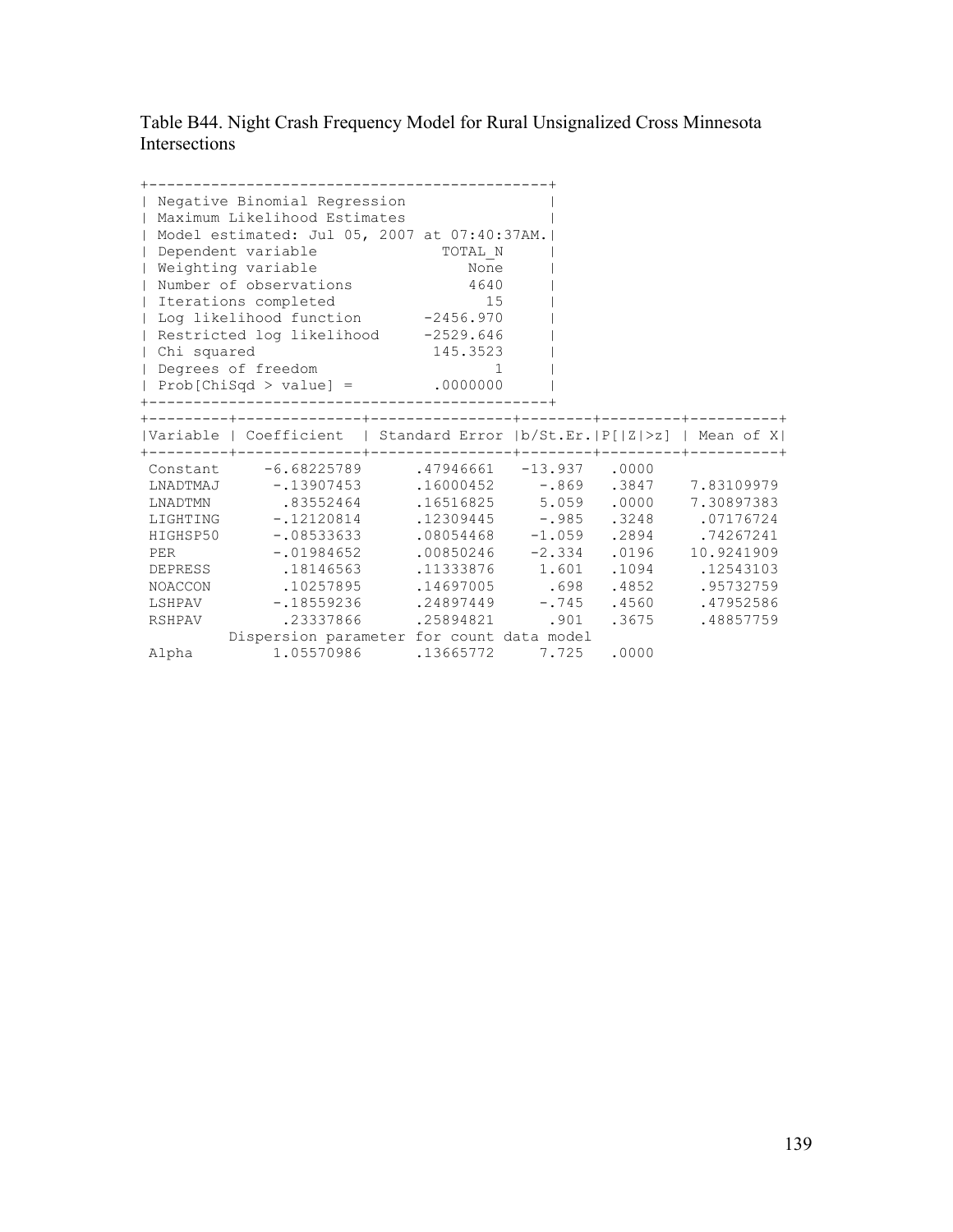Table B45. Day Crash Frequency Model for Rural Unsignalized Skew Minnesota Intersections

| Chi squared | Negative Binomial Regression<br>  Maximum Likelihood Estimates<br>  Model estimated: Jul 05, 2007 at 07:41:11AM. <br>  Dependent variable<br>  Weighting variable<br>  Number of observations<br>  Iterations completed<br>  Log likelihood function -1502.168<br>Restricted log likelihood -1884.253<br>  Degrees of freedom<br>$  Prob[ChiSqd > value] =$ .0000000                                                | TOTAL_D<br>None<br>1277<br>17<br>764.1711<br>$\sim$ 1 $\sim$ 1                                                      |       |                                                                      |
|-------------|---------------------------------------------------------------------------------------------------------------------------------------------------------------------------------------------------------------------------------------------------------------------------------------------------------------------------------------------------------------------------------------------------------------------|---------------------------------------------------------------------------------------------------------------------|-------|----------------------------------------------------------------------|
|             | Variable   Coefficient   Standard Error  b/St.Er.   P[ Z >z]   Mean of X                                                                                                                                                                                                                                                                                                                                            |                                                                                                                     |       |                                                                      |
| PER         | Constant -6.59815229 .77408387 -8.524 .0000<br>LNADTMAJ .55931979 .07693986 7.270 .0000 8.20155802<br>LNADTMN .25842861<br>LIGHTING .53653769 .14461428 3.710 .0002 .11746280<br>HIGHSP50 -.05305462 .11421983 -.464 .6423 .75019577<br>$-.02666613$<br>DEPRESS .13497720<br>NOACCON .31169837<br>LSHPAV .18766935 .33143748 .566 .5712 .62411903<br>RSHPAV -.08867902<br>Dispersion parameter for count data model | $.04492172$ 5.753<br>$.01266776 - 2.105$<br>.17435722 .774<br>.23754535 1.312 .1895 .95301488<br>$.33625060 - .264$ | .0000 | 5.65962294<br>.0353 10.5355116<br>.4388 .13155834<br>.7920 .63899765 |
|             | Alpha 1.49483788 .13484490 11.086 .0000                                                                                                                                                                                                                                                                                                                                                                             |                                                                                                                     |       |                                                                      |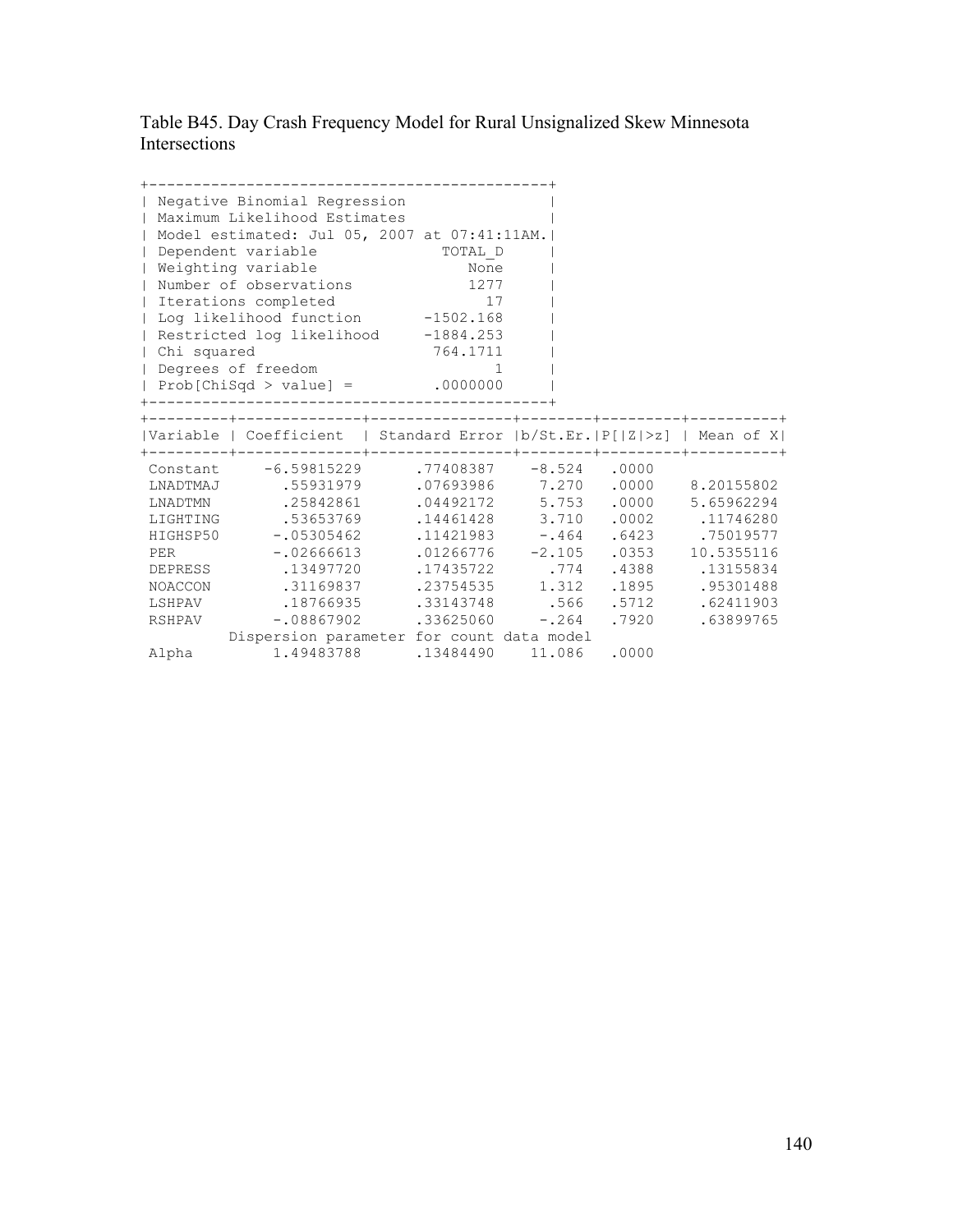Table B46. Night Crash Frequency Model for Rural Unsignalized Skew Minnesota Intersections

| $\mathbf{I}$             | Negative Binomial Regression<br>Maximum Likelihood Estimates            |                                                  |  |                 |
|--------------------------|-------------------------------------------------------------------------|--------------------------------------------------|--|-----------------|
|                          | Model estimated: Jul 05, 2007 at 07:41:37AM.                            |                                                  |  |                 |
| $\mathbf{I}$             | Dependent variable                                                      | TOTAL N                                          |  |                 |
| $\mathbf{I}$             | Weighting variable                                                      | None                                             |  |                 |
| $\overline{\phantom{a}}$ | Number of observations                                                  | 1277                                             |  |                 |
|                          | Iterations completed                                                    | 15                                               |  |                 |
|                          | Log likelihood function -925.2663                                       |                                                  |  |                 |
|                          | Restricted log likelihood -1045.876                                     |                                                  |  |                 |
| Chi squared              |                                                                         | 241.2185                                         |  |                 |
|                          | Degrees of freedom                                                      | $\overline{1}$                                   |  |                 |
|                          | Prob[ChiSqd > value] = $.0000000$                                       |                                                  |  |                 |
|                          |                                                                         |                                                  |  |                 |
|                          |                                                                         |                                                  |  |                 |
|                          | Variable   Coefficient   Standard Error  b/St.Er.  P[ Z >z]   Mean of X |                                                  |  |                 |
|                          | Constant -8.94407170 1.02727083 -8.707 .0000                            |                                                  |  |                 |
|                          | LNADTMAJ .72895668 .10527847 6.924 .0000 8.20155802                     |                                                  |  |                 |
|                          | LNADTMN .21649734                                                       | $.05875543$ 3.685 .0002 5.65962294               |  |                 |
|                          | LIGHTING .32193137                                                      | $.18724289$ 1.719 .0856 .11746280                |  |                 |
|                          | HIGHSP50 -.04093812 .14902861 -.275 .7835 .75019577                     |                                                  |  |                 |
| PER                      | .00834383                                                               | .01649473 .506 .6130                             |  | 10.5355116      |
|                          | DEPRESS -. 08602163                                                     | .23026975 -.374 .7087 .13155834                  |  |                 |
|                          | 1.674.0942.0942.0942.095301488.moACCON 50574385.                        |                                                  |  |                 |
|                          |                                                                         | LSHPAV .76284838 .47636736 1.601 .1093 .62411903 |  |                 |
|                          |                                                                         |                                                  |  |                 |
|                          | RSHPAV -.92120788                                                       | $.47987242 - 1.920$                              |  | .0549 .63899765 |
|                          | Dispersion parameter for count data model                               |                                                  |  |                 |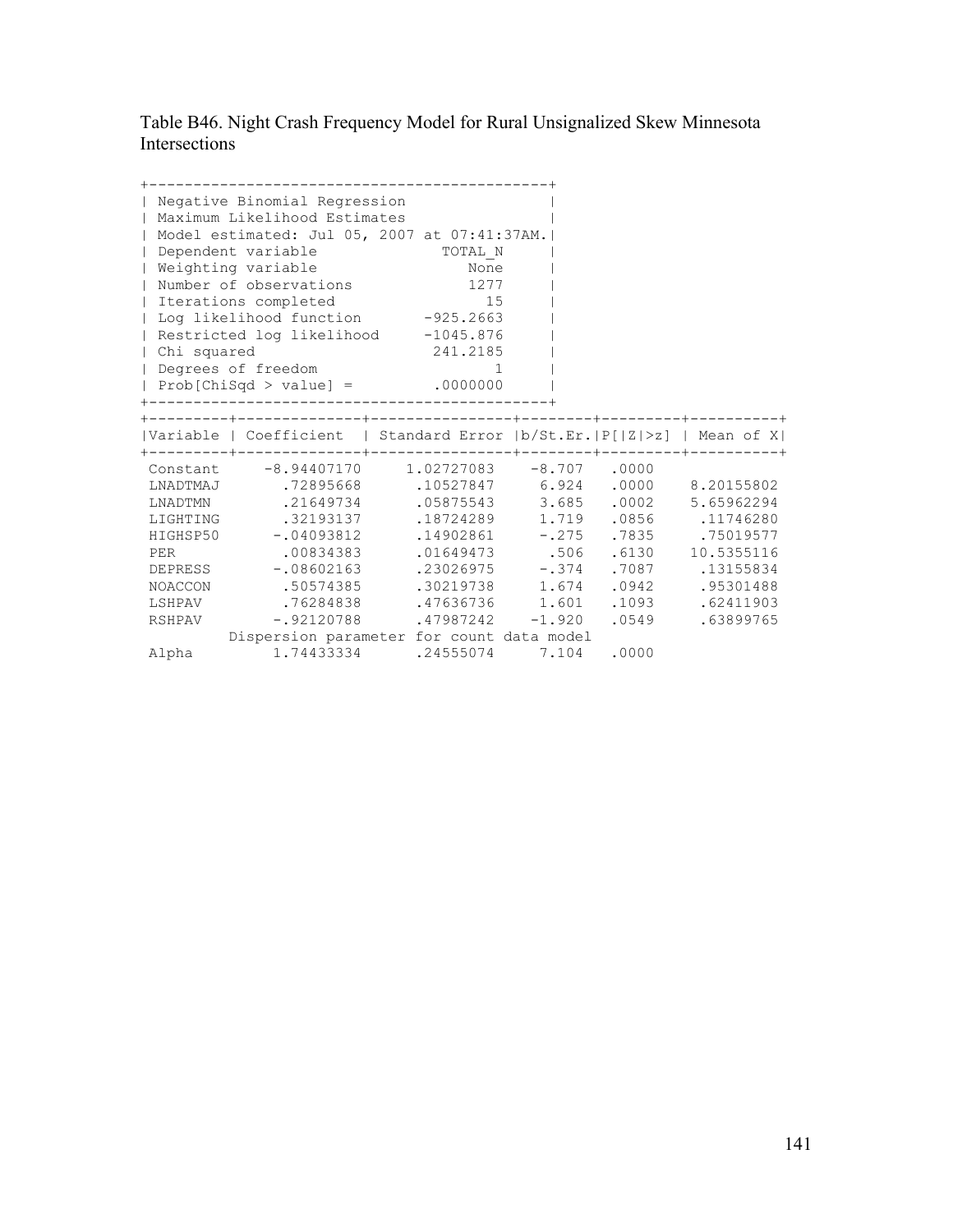Table B47. Day Crash Frequency Model for Rural Unsignalized Tee Minnesota Intersections

|             | Negative Binomial Regression<br>  Maximum Likelihood Estimates<br>  Model estimated: Jul 05, 2007 at 07:42:24AM. <br>  Dependent variable<br>  Weighting variable<br>  Number of observations<br>  Iterations completed<br>  Log likelihood function -4563.699 | TOTAL_D<br>None<br>5184<br>15       |  |                                          |
|-------------|----------------------------------------------------------------------------------------------------------------------------------------------------------------------------------------------------------------------------------------------------------------|-------------------------------------|--|------------------------------------------|
|             | Restricted log likelihood -5378.243                                                                                                                                                                                                                            |                                     |  |                                          |
| Chi squared |                                                                                                                                                                                                                                                                | 1629.089                            |  |                                          |
|             | Degrees of freedom                                                                                                                                                                                                                                             | -1                                  |  |                                          |
|             | $  Prob[ChiSqd > value] =$ .0000000                                                                                                                                                                                                                            |                                     |  |                                          |
|             |                                                                                                                                                                                                                                                                |                                     |  |                                          |
|             | Variable   Coefficient   Standard Error  b/St.Er.  P[ Z >z]   Mean of X                                                                                                                                                                                        |                                     |  |                                          |
|             | Constant -4.71104839 .38497045 -12.237 .0000                                                                                                                                                                                                                   |                                     |  |                                          |
|             | LNADTMAJ .44716633                                                                                                                                                                                                                                             |                                     |  | .03908163  11.442  .0000  8.28362796     |
|             | LNADTMN .11827903                                                                                                                                                                                                                                              | $.01747617$ 6.768 .0000             |  | 5.60529630                               |
|             | LIGHTING -. 06484848                                                                                                                                                                                                                                           |                                     |  | $.08533172$ -.760 .4473 .12403549        |
|             | HIGHSP50 -.29378132                                                                                                                                                                                                                                            |                                     |  | $.06083001$ $-4.830$ $.0000$ $.68460648$ |
| <b>PER</b>  | $-.01702919$                                                                                                                                                                                                                                                   |                                     |  | $.00711901 -2.392$ $.0168$ 9.22678939    |
|             | DEPRESS .20669476                                                                                                                                                                                                                                              | $.09739275$ 2.122                   |  | .0338 .13175154                          |
|             | NOACCON -.24410149                                                                                                                                                                                                                                             | $.12949943 - 1.885$ .0594 .94907407 |  |                                          |
|             | LSHPAV -.59759870                                                                                                                                                                                                                                              | $.14283099 - 4.184$                 |  | $.0000$ .60281636                        |
|             | RSHPAV .59114813                                                                                                                                                                                                                                               | .15016730 3.937                     |  | .0001 .62384259                          |
|             | Dispersion parameter for count data model                                                                                                                                                                                                                      |                                     |  |                                          |
|             | Alpha 1.91177203 10750994 17.782 0000                                                                                                                                                                                                                          |                                     |  |                                          |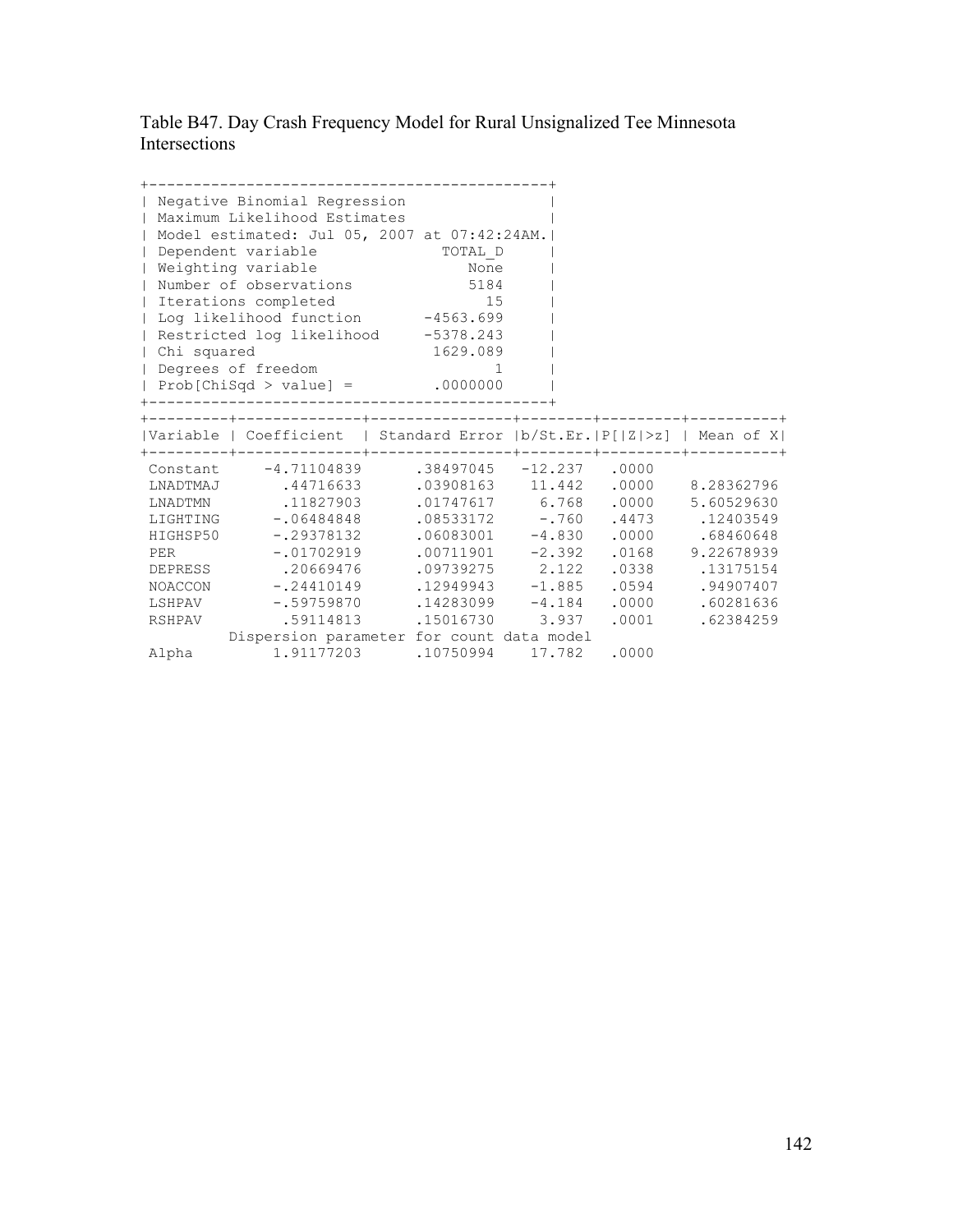Table B48. Night Crash Frequency Model for Rural Unsignalized Tee Minnesota Intersections

|             | Negative Binomial Regression<br>  Maximum Likelihood Estimates         |                                                                               |  |                                         |
|-------------|------------------------------------------------------------------------|-------------------------------------------------------------------------------|--|-----------------------------------------|
|             | Model estimated: Jul 05, 2007 at 07:42:51AM.                           |                                                                               |  |                                         |
|             | Dependent variable                                                     | TOTAL N                                                                       |  |                                         |
|             | Weighting variable                                                     | None                                                                          |  |                                         |
|             | Number of observations                                                 | 5184                                                                          |  |                                         |
|             | Iterations completed                                                   | 16                                                                            |  |                                         |
|             | Log likelihood function -2965.580                                      |                                                                               |  |                                         |
|             | Restricted log likelihood -3098.281                                    |                                                                               |  |                                         |
| Chi squared |                                                                        | 265.4032                                                                      |  |                                         |
|             | Degrees of freedom                                                     | -1                                                                            |  |                                         |
|             | $  Prob[ChiSqd > value] =$ .0000000                                    |                                                                               |  |                                         |
|             |                                                                        |                                                                               |  |                                         |
|             |                                                                        |                                                                               |  |                                         |
|             | Variable   Coefficient   Standard Error  b/St.Er. P[ Z >z]   Mean of X |                                                                               |  |                                         |
|             |                                                                        |                                                                               |  |                                         |
|             | Constant -5.19290697 .45757004 -11.349 .0000<br>LNADTMAJ .40115218     |                                                                               |  | .04641249   8.643   0000   8.28362796   |
|             | LNADTMN .10958480                                                      | $.02099918$ 5.219 .0000                                                       |  | 5.60529630                              |
|             | LIGHTING .06060979                                                     |                                                                               |  |                                         |
|             | HIGHSP50 -.09336677                                                    | $.09565357$ $.634$ $.5263$ $.12403549$<br>$.07192160 -1.298 -.1942$ .68460648 |  |                                         |
| <b>PER</b>  | $-.01653396$                                                           |                                                                               |  | $.00829095$ $-1.994$ $.0461$ 9.22678939 |
|             | DEPRESS .33934040                                                      | $.11063072$ 3.067                                                             |  | .0022 .13175154                         |
|             | NOACCON - 11120055 .14197695 - .783 .4335 .94907407                    |                                                                               |  |                                         |
|             | LSHPAV -.69540747 .15693949 -4.431                                     |                                                                               |  | $.0000-.60281636$                       |
|             | RSHPAV .53103600                                                       | 16546869 3.209                                                                |  | .0013 .62384259                         |
|             | Dispersion parameter for count data model                              |                                                                               |  |                                         |
|             |                                                                        |                                                                               |  |                                         |
|             | Alpha 1.35965761 .14225196 9.558 .0000                                 |                                                                               |  |                                         |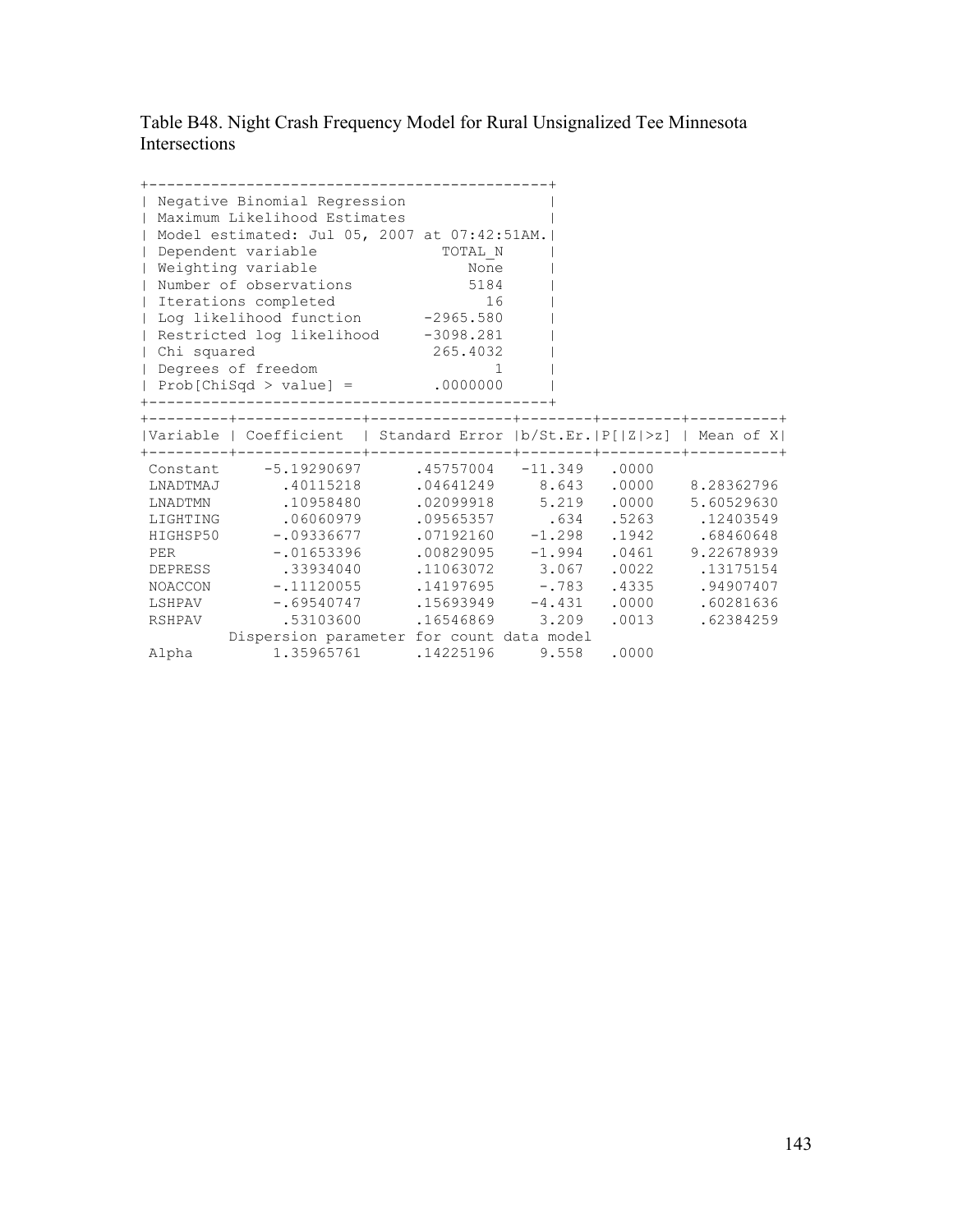# **APPENDIX C**

# **MINNESOTA INTERCHANGE MODELING RESULTS**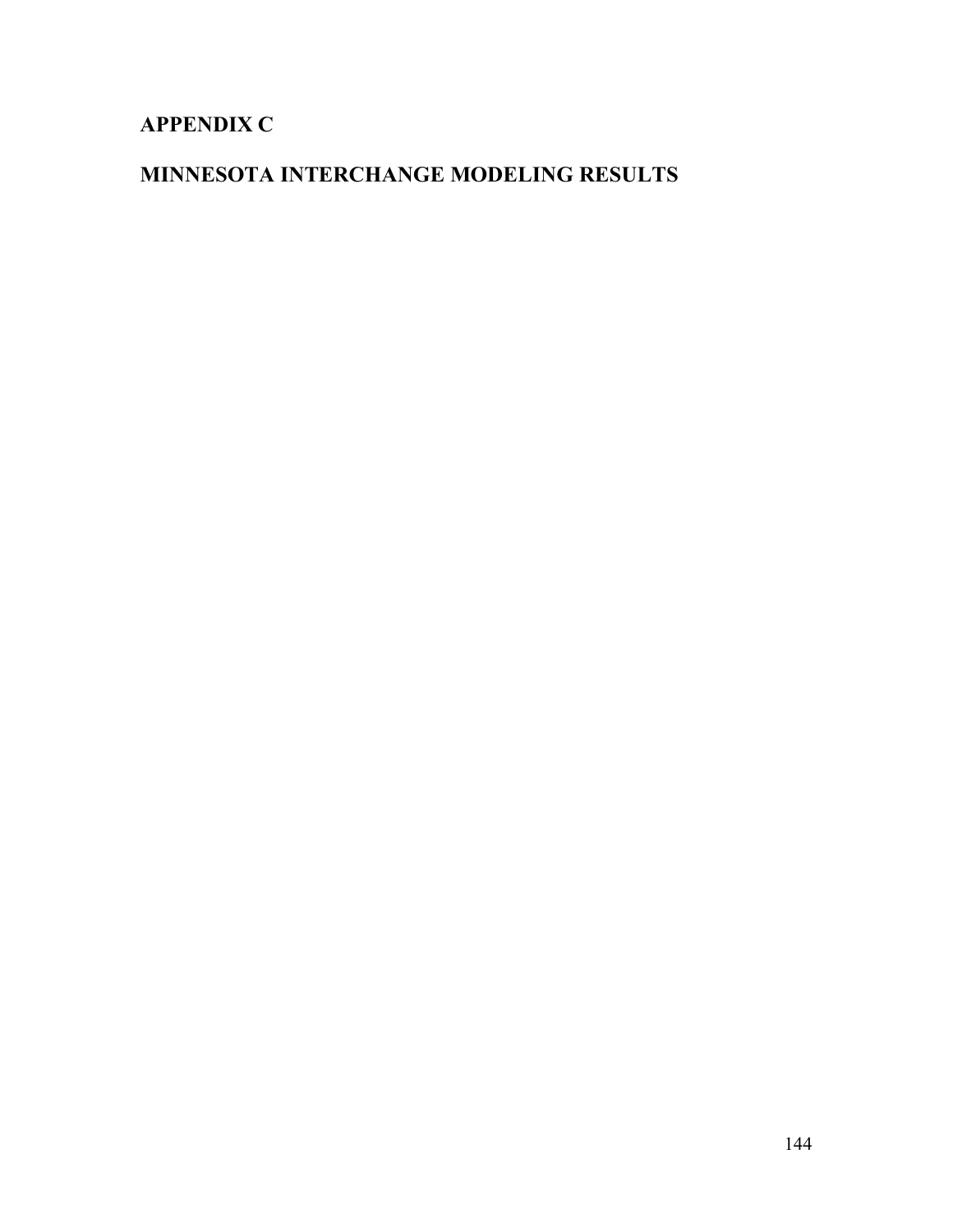| Negative binomial regression                                                    |                               |          |         |       | Number of obs<br>LR chi2(10) | $=$<br>$=$ | 586<br>350.76                  |
|---------------------------------------------------------------------------------|-------------------------------|----------|---------|-------|------------------------------|------------|--------------------------------|
| Dispersion = mean                                                               |                               |          |         |       | Prob > chi2                  | $=$        | 0.0000                         |
| Log likelihood = $-1623.5861$                                                   |                               |          |         |       | Pseudo R2                    | $=$        | 0.0975                         |
|                                                                                 |                               |          |         |       |                              |            |                                |
| nighttim                                                                        | Coef. Std. Err. z             |          |         |       |                              |            | $P >  z $ [95% Conf. Interval] |
|                                                                                 | light   .5867927              | .2124439 | 2.76    | 0.006 | .1704104                     |            | 1.003175                       |
|                                                                                 | speed   .0039009              | .0046664 | 0.84    | 0.403 | $-.005245$                   |            | .0130468                       |
|                                                                                 | lntotent   .1868157           | .0288608 | 6.47    | 0.000 | .1302495                     |            | .2433818                       |
|                                                                                 | perhy   -.0951145             | .0121908 | $-7.80$ | 0.000 | $-.1190081$                  |            | $-.071221$                     |
|                                                                                 | fullacc   .5041879            | .1464644 | 3.44    | 0.001 | .217123                      |            | .7912529                       |
|                                                                                 | paracc   .0680255             | .1777824 | 0.38    | 0.702 | $-.2804216$                  |            | .4164725                       |
|                                                                                 | barrier   .2726549            | .0822509 | 3.31    | 0.001 | .1114461                     |            | .4338638                       |
| surf typ                                                                        | $-.1441283$                   | .0769424 | $-1.87$ | 0.061 | $-.2949326$                  |            | .006676                        |
| $lnwdt13$                                                                       | $-.0418096$                   | .122657  | $-0.34$ | 0.733 | $-.2822128$                  |            | .1985936                       |
| nolanes5                                                                        | .4270882                      | .0875003 | 4.88    | 0.000 | .2555907                     |            | .5985857                       |
| $_{\rm cons}$                                                                   | $-.8351119$                   | .4304406 | $-1.94$ | 0.052 | $-1.67876$                   |            | .0085362                       |
|                                                                                 | /lnalpha   -.6100133 .0816371 |          |         |       | $-.7700192$                  |            | $-.4500075$                    |
|                                                                                 | alpha   .5433436 .044357      |          |         |       |                              |            | .4630042 .6376234              |
| Likelihood-ratio test of alpha=0: chibar2(01) = $1218.24$ Prob>=chibar2 = 0.000 |                               |          |         |       |                              |            |                                |

## Table C.1 Nighttime Crash Frequency at Urban Interchanges

#### . Table C.2 Daytime Crash Frequency at Urban Interchanges

| Negative binomial regression<br>$Disperson = mean$<br>Log likelihood = $-2061.7647$ |                                                                                                                                                                                                                                         |                                                                                                                      |                                                                                       |                                                                                                 | Number of obs<br>LR chi2(10)<br>Prob > chi2<br>Pseudo R2                                                                                          | $=$<br>$=$<br><b>Service</b><br>$=$ | 586<br>397.27<br>0.0000<br>0.0879                                                                                                     |
|-------------------------------------------------------------------------------------|-----------------------------------------------------------------------------------------------------------------------------------------------------------------------------------------------------------------------------------------|----------------------------------------------------------------------------------------------------------------------|---------------------------------------------------------------------------------------|-------------------------------------------------------------------------------------------------|---------------------------------------------------------------------------------------------------------------------------------------------------|-------------------------------------|---------------------------------------------------------------------------------------------------------------------------------------|
|                                                                                     | daytime   $Coef. Std. Err.$ $z \quad P> z $ [95% Conf. Interval]                                                                                                                                                                        |                                                                                                                      |                                                                                       |                                                                                                 |                                                                                                                                                   |                                     |                                                                                                                                       |
| $lnwdt13$  <br>$\_cons$                                                             | light   .6944077 .1878684 3.70<br>speed   .0016317<br>lntotent   .164903<br>perhy   -.1073809<br>fullacc   .4176206<br>paracc   .1275491<br>barrier   .4349037<br>surf typ $ -1020716$<br>$-.2477663$<br>nolanes5   .3413149<br>.331869 | .0045698<br>.0281489<br>.0110951<br>.1376832<br>.1633842<br>.0805808<br>.0753399<br>.1169114<br>.0865674<br>.4069203 | 0.36<br>5.86<br>$-9.68$<br>3.03<br>0.78<br>5.40<br>$-1.35$<br>$-2.12$<br>3.94<br>0.82 | 0.000<br>0.721<br>0.000<br>0.000<br>0.002<br>0.435<br>0.000<br>0.175<br>0.034<br>0.000<br>0.415 | .3261923<br>$-.007325$<br>.1097322<br>$-.1291269$<br>.1477665<br>$-.1926781$<br>.2769682<br>$-.2497351$<br>$-.4769084$<br>.1716459<br>$-.4656802$ |                                     | 1.062623<br>.0105884<br>.2200739<br>$-.0856348$<br>.6874748<br>.4477762<br>.5928392<br>.0455919<br>$-.0186242$<br>.510984<br>1.129418 |
|                                                                                     | /lnalpha   -.5264352 .0669861<br>________                                                                                                                                                                                               |                                                                                                                      |                                                                                       |                                                                                                 |                                                                                                                                                   |                                     | $-.6577256 - .3951449$                                                                                                                |
|                                                                                     | alpha   .590707 .0395692                                                                                                                                                                                                                |                                                                                                                      |                                                                                       |                                                                                                 |                                                                                                                                                   |                                     | .5180282 .6735825                                                                                                                     |
| Likelihood-ratio test of alpha=0: chibar2(01) = 3978.51 Prob>=chibar2 = $0.000$     |                                                                                                                                                                                                                                         |                                                                                                                      |                                                                                       |                                                                                                 |                                                                                                                                                   |                                     |                                                                                                                                       |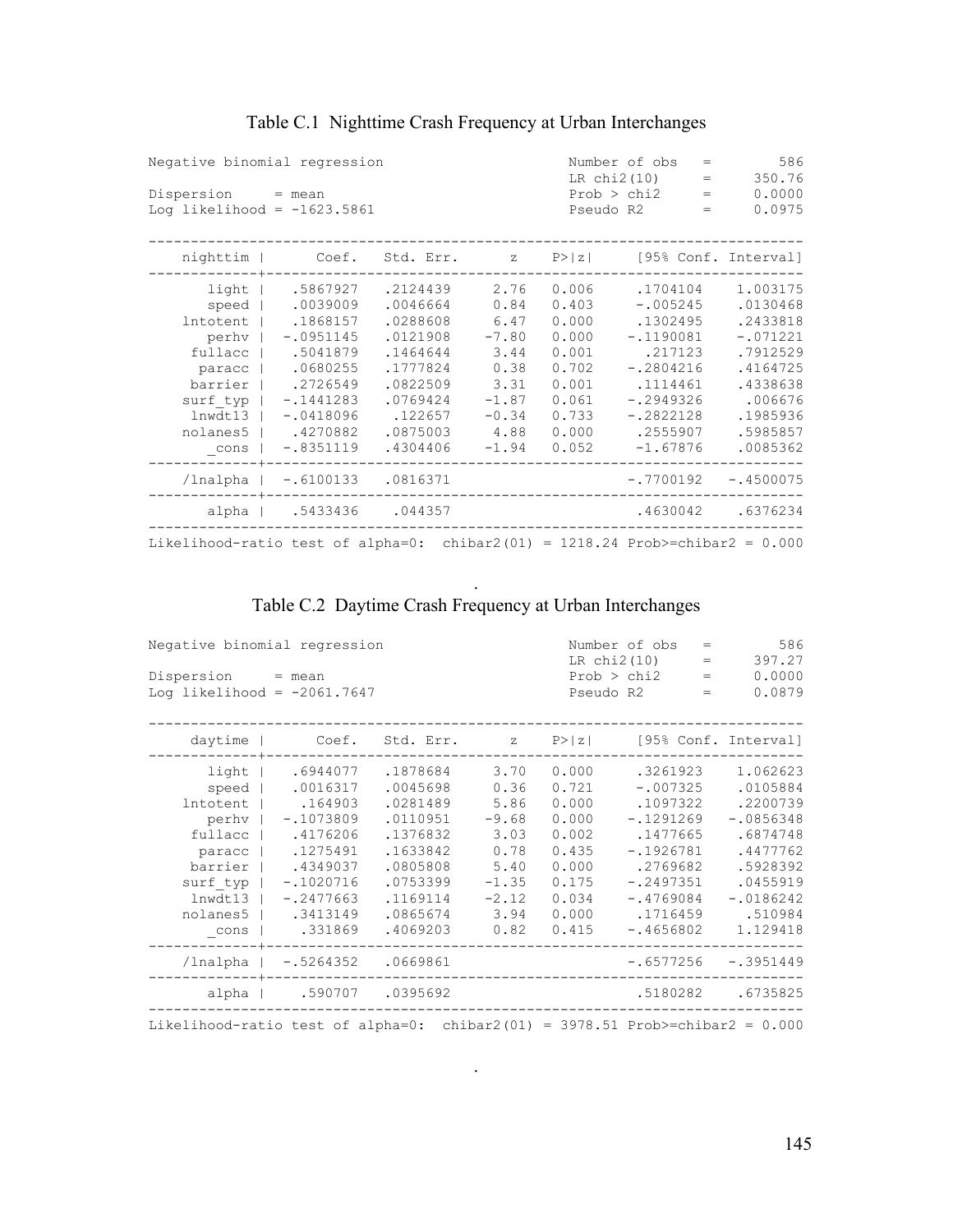| Negative binomial regression<br>$Disperson = mean$<br>Log likelihood = $-3429.1553$ |                                                                                                                                                                                                      |                                                                                                                               |                                                                                               |                                                                                                 | Number of obs<br>LR chi2(10)<br>Prob > chi2<br>Pseudo R2                                                                                         | $=$<br>$=$<br>$=$<br>$=$ | 1435<br>524.37<br>0.0000<br>0.0710                                                                                                       |
|-------------------------------------------------------------------------------------|------------------------------------------------------------------------------------------------------------------------------------------------------------------------------------------------------|-------------------------------------------------------------------------------------------------------------------------------|-----------------------------------------------------------------------------------------------|-------------------------------------------------------------------------------------------------|--------------------------------------------------------------------------------------------------------------------------------------------------|--------------------------|------------------------------------------------------------------------------------------------------------------------------------------|
| nighttim                                                                            | Coef.                                                                                                                                                                                                | Std. Err.                                                                                                                     | $\mathbb Z$ and $\mathbb Z$                                                                   |                                                                                                 |                                                                                                                                                  |                          | $P >  z $ [95% Conf. Interval]                                                                                                           |
| surf typ  <br>$lnwdt13$  <br>nolanes5  <br>$_{\rm cons}$                            | light   .2886575<br>speed   -.0089544<br>lntotent   .1464587<br>perhy   -.0277927<br>fullacc   .5747832<br>paracc   .0525896<br>barrier   .0000767<br>.0005942<br>$-.1680718$<br>.181286<br>.0984901 | .0738712<br>.003536<br>.017816<br>.0056278<br>.0754821<br>.1059195<br>.0578331<br>.0471759<br>.0798577<br>.058061<br>.2959619 | 3.91<br>$-2.53$<br>8.22<br>$-4.94$<br>7.61<br>0.50<br>0.00<br>0.01<br>$-2.10$<br>3.12<br>0.33 | 0.000<br>0.011<br>0.000<br>0.000<br>0.000<br>0.620<br>0.999<br>0.990<br>0.035<br>0.002<br>0.739 | .1438726<br>$-.0158848$<br>.1115399<br>$-.038823$<br>.426841<br>$-.1550088$<br>$-.113274$<br>$-.0918688$<br>$-.32459$<br>.0674886<br>$-.4815846$ |                          | .4334424<br>$-.0020239$<br>.1813775<br>$-.0167624$<br>.7227255<br>.260188<br>.1134275<br>.0930572<br>$-.0115536$<br>.2950834<br>.6785648 |
|                                                                                     | /lnalpha   -.8310014 .0627141                                                                                                                                                                        |                                                                                                                               |                                                                                               |                                                                                                 | $-.9539188$                                                                                                                                      |                          | $-.708084$                                                                                                                               |
| Likelihood-ratio test of alpha=0: chibar2(01) = $1163.26$ Prob>=chibar2 = 0.000     | alpha   .4356128 .0273191                                                                                                                                                                            |                                                                                                                               |                                                                                               |                                                                                                 |                                                                                                                                                  |                          | .3852284 .4925871                                                                                                                        |

## Table C.3 Nighttime Crash Frequency at Rural Interchanges

## Table C.4 Daytime Crash Frequency at Rural Interchanges

| Negative binomial regression<br>$Disperson = mean$<br>Log likelihood = $-4359.6032$ |                                                                                                                                                                                                  |                                                                                                                                         |                                                                                         | Number of obs<br>$=$<br>LR chi2(10)<br>$\qquad \qquad =$<br>Prob > chi2<br>$=$<br>Pseudo R2<br>$=$ |                                                                                                                                     |  | 1435<br>933.07<br>0.0000<br>0.0967                                                                                                                 |
|-------------------------------------------------------------------------------------|--------------------------------------------------------------------------------------------------------------------------------------------------------------------------------------------------|-----------------------------------------------------------------------------------------------------------------------------------------|-----------------------------------------------------------------------------------------|----------------------------------------------------------------------------------------------------|-------------------------------------------------------------------------------------------------------------------------------------|--|----------------------------------------------------------------------------------------------------------------------------------------------------|
|                                                                                     | daytime   $Coef. Std. Err.$ $z \quad P> z $ [95% Conf. Interval]                                                                                                                                 |                                                                                                                                         |                                                                                         |                                                                                                    |                                                                                                                                     |  |                                                                                                                                                    |
| perhv  <br>surf typ<br>$lnwdt13$  <br>nolanes5  <br>$_{\rm cons}$                   | light   .3721704<br>speed $ -0227364 $<br>lntotent   .1854693<br>$-.0499698$<br>fullacc   .7551505<br>paracc   .1997086<br>barrier   .0307676<br>.0608123<br>$-.2894733$<br>.2094159<br>1,264104 | $.0722535$ 5.15<br>.0035974<br>.0174591<br>.0057152<br>.0726938<br>.1016152<br>.0571023<br>.0467234<br>.0775884<br>.0567987<br>.2934896 | $-6.32$<br>10.62<br>$-8.74$<br>10.39<br>1.97<br>0.54<br>1.30<br>$-3.73$<br>3.69<br>4.31 | 0.000<br>0.000<br>0.000<br>0.000<br>0.000<br>0.049<br>0.590<br>0.193<br>0.000<br>0.000<br>0.000    | $-.0297872$<br>.1512501<br>$-.0611715$<br>.6126732<br>.0005465<br>$-.0811508$<br>$-.0307639$<br>$-.4415438$<br>.0980926<br>.6888751 |  | .2305561 .5137846<br>$-.0156857$<br>.2196884<br>$-.0387681$<br>.8976277<br>.3988706<br>.1426861<br>.1523886<br>$-.1374028$<br>.3207393<br>1.839333 |
|                                                                                     | /lnalpha   -.62515 .0474863                                                                                                                                                                      |                                                                                                                                         |                                                                                         |                                                                                                    |                                                                                                                                     |  | $-.7182214 - .5320786$                                                                                                                             |
|                                                                                     | alpha   .5351811 .0254138                                                                                                                                                                        |                                                                                                                                         |                                                                                         |                                                                                                    |                                                                                                                                     |  | .4876187 .5873828                                                                                                                                  |
| Likelihood-ratio test of alpha=0: chibar2(01) = 5331.08 Prob>=chibar2 = $0.000$     |                                                                                                                                                                                                  |                                                                                                                                         |                                                                                         |                                                                                                    |                                                                                                                                     |  |                                                                                                                                                    |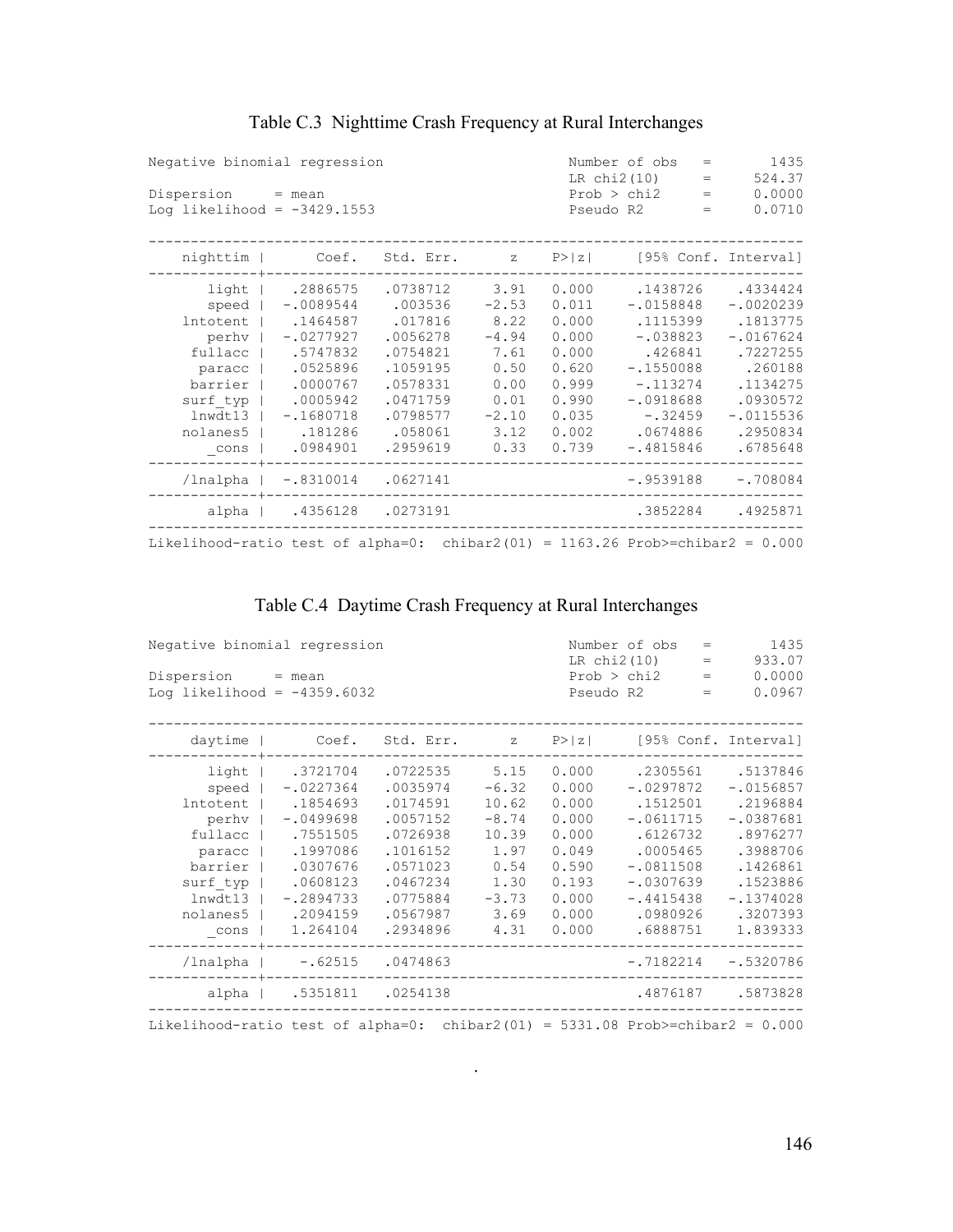| Negative binomial regression<br>$Disperson = mean$<br>Log likelihood = $-3975.4573$                                          |                                                                                                                                                           |                                                                                                                                              |                                                                                                             | 1615<br>Number of obs<br>$\qquad \qquad =$<br>LR chi2(11)<br>719.88<br>$=$<br>Prob > chi2<br>0.0000<br>$=$<br>0.0830<br>Pseudo R2<br>$=$ |                                                                                                                                                                   |                                                                                                                                                    |  |  |
|------------------------------------------------------------------------------------------------------------------------------|-----------------------------------------------------------------------------------------------------------------------------------------------------------|----------------------------------------------------------------------------------------------------------------------------------------------|-------------------------------------------------------------------------------------------------------------|------------------------------------------------------------------------------------------------------------------------------------------|-------------------------------------------------------------------------------------------------------------------------------------------------------------------|----------------------------------------------------------------------------------------------------------------------------------------------------|--|--|
| nighttim                                                                                                                     | Coef.                                                                                                                                                     |                                                                                                                                              |                                                                                                             |                                                                                                                                          | Std. Err. z P> z  [95% Conf. Interval]                                                                                                                            |                                                                                                                                                    |  |  |
| urbsub<br>light<br>speed  <br>lntotent<br>perhv<br>fullacc  <br>paracc<br>barrier<br>surf typ<br>lnwdt13<br>nolanes5<br>cons | .2193731<br>.1454341<br>$-.003962$<br>.1404026<br>$-.0349947$<br>.6143975<br>.220536<br>.0411261<br>$-.0657381$<br>$-.1453685$<br>.4460293<br>$-.1528953$ | .0721004<br>.0788446<br>.0032708<br>.0204554<br>.0060323<br>.0830741<br>.1081712<br>.0539615<br>.0473778<br>.0737372<br>.0569015<br>.2778334 | 3.04<br>1.84<br>$-1.21$<br>6.86<br>$-5.80$<br>7.40<br>2.04<br>0.76<br>$-1.39$<br>$-1.97$<br>7.84<br>$-0.55$ | 0.002<br>0.065<br>0.226<br>0.000<br>0.000<br>0.000<br>0.041<br>0.446<br>0.165<br>0.049<br>0.000<br>0.582                                 | .0780588<br>$-.0090986$<br>$-.0103726$<br>.1003108<br>$-.0468179$<br>.4515752<br>.0085244<br>$-.0646366$<br>$-.1585969$<br>$-.2898908$<br>.3345044<br>$-.6974387$ | .3606873<br>.2999668<br>.0024486<br>.1804945<br>$-.0231716$<br>.7772198<br>.4325476<br>.1468888<br>.0271208<br>$-.0008461$<br>.5575542<br>.3916481 |  |  |
| /lnalpha                                                                                                                     | $-.695254$ .0556197                                                                                                                                       |                                                                                                                                              |                                                                                                             |                                                                                                                                          | $-.8042667 - .5862413$                                                                                                                                            |                                                                                                                                                    |  |  |
|                                                                                                                              | alpha   .4989477 .0277513                                                                                                                                 |                                                                                                                                              |                                                                                                             |                                                                                                                                          |                                                                                                                                                                   | .4474159 .5564148                                                                                                                                  |  |  |
| Likelihood-ratio test of alpha=0: chibar2(01) = $1834.70$ Prob>=chibar2 = 0.000                                              |                                                                                                                                                           |                                                                                                                                              |                                                                                                             |                                                                                                                                          |                                                                                                                                                                   |                                                                                                                                                    |  |  |

## Table C.5 Nighttime Crash Frequency at Diamond Interchanges

## Table C.6 Daytime Crash Frequency at Diamond Interchanges

| Negative binomial regression<br>$Disperson = mean$<br>Log likelihood = $-5024.2953$                                                      |                                                                                                                                                    |                                                                                                                                            |                                                                                                       | Number of obs<br>$=$<br>LR $chi2(11)$<br>$\qquad \qquad =$<br>Prob > chi2<br>$\qquad \qquad =$<br>Pseudo R2<br>$=$ |                                                                                                                                                             |  | 1615<br>1162.18<br>0.0000<br>0.1037                                                                                                                 |
|------------------------------------------------------------------------------------------------------------------------------------------|----------------------------------------------------------------------------------------------------------------------------------------------------|--------------------------------------------------------------------------------------------------------------------------------------------|-------------------------------------------------------------------------------------------------------|--------------------------------------------------------------------------------------------------------------------|-------------------------------------------------------------------------------------------------------------------------------------------------------------|--|-----------------------------------------------------------------------------------------------------------------------------------------------------|
| daytime                                                                                                                                  | Coef.                                                                                                                                              | Std. Err.                                                                                                                                  | $Z \sim$                                                                                              | P >  z                                                                                                             |                                                                                                                                                             |  | [95% Conf. Interval]                                                                                                                                |
| urbsub<br>light<br>speed<br>Intotent  <br>perhv<br>fullacc<br>paracc<br>barrier<br>surf typ<br>lnwdt13<br>nolanes5<br>$\mathsf{\_}$ cons | .3210806<br>.2820434<br>$-.012723$<br>.1793995<br>$-.0505427$<br>.7037749<br>.3089696<br>.0955495<br>.03421<br>$-.3374671$<br>.3882963<br>.6124136 | .0671678<br>.0744099<br>.0032039<br>.0195007<br>.0058873<br>.0776261<br>.10007<br>.0518679<br>.0460213<br>.0704481<br>.0546769<br>.2689089 | 4.78<br>3.79<br>$-3.97$<br>9.20<br>$-8.59$<br>9.07<br>3.09<br>1.84<br>0.74<br>$-4.79$<br>7.10<br>2.28 | 0.000<br>0.000<br>0.000<br>0.000<br>0.000<br>0.000<br>0.002<br>0.065<br>0.457<br>0.000<br>0.000<br>0.023           | .1894342<br>.1362028<br>$-.0190025$<br>.1411788<br>$-.0620816$<br>.5516306<br>.1128361<br>$-.0061097$<br>$-.0559902$<br>$-.4755428$<br>.2811315<br>.0853618 |  | .4527271<br>.427884<br>$-.0064434$<br>.2176202<br>$-.0390038$<br>.8559193<br>.5051032<br>.1972087<br>.1244101<br>$-.1993915$<br>.495461<br>1.139465 |
| /lnalpha                                                                                                                                 | $-.5945438$                                                                                                                                        | .0441946                                                                                                                                   |                                                                                                       |                                                                                                                    | $-.6811635$                                                                                                                                                 |  | $-.507924$                                                                                                                                          |
| Likelihood-ratio test of alpha=0: chibar2(01) = $6852.38$ Prob>=chibar2 = 0.000                                                          | alpha   .5518143 .0243872                                                                                                                          |                                                                                                                                            |                                                                                                       |                                                                                                                    | .5060279                                                                                                                                                    |  | .6017435                                                                                                                                            |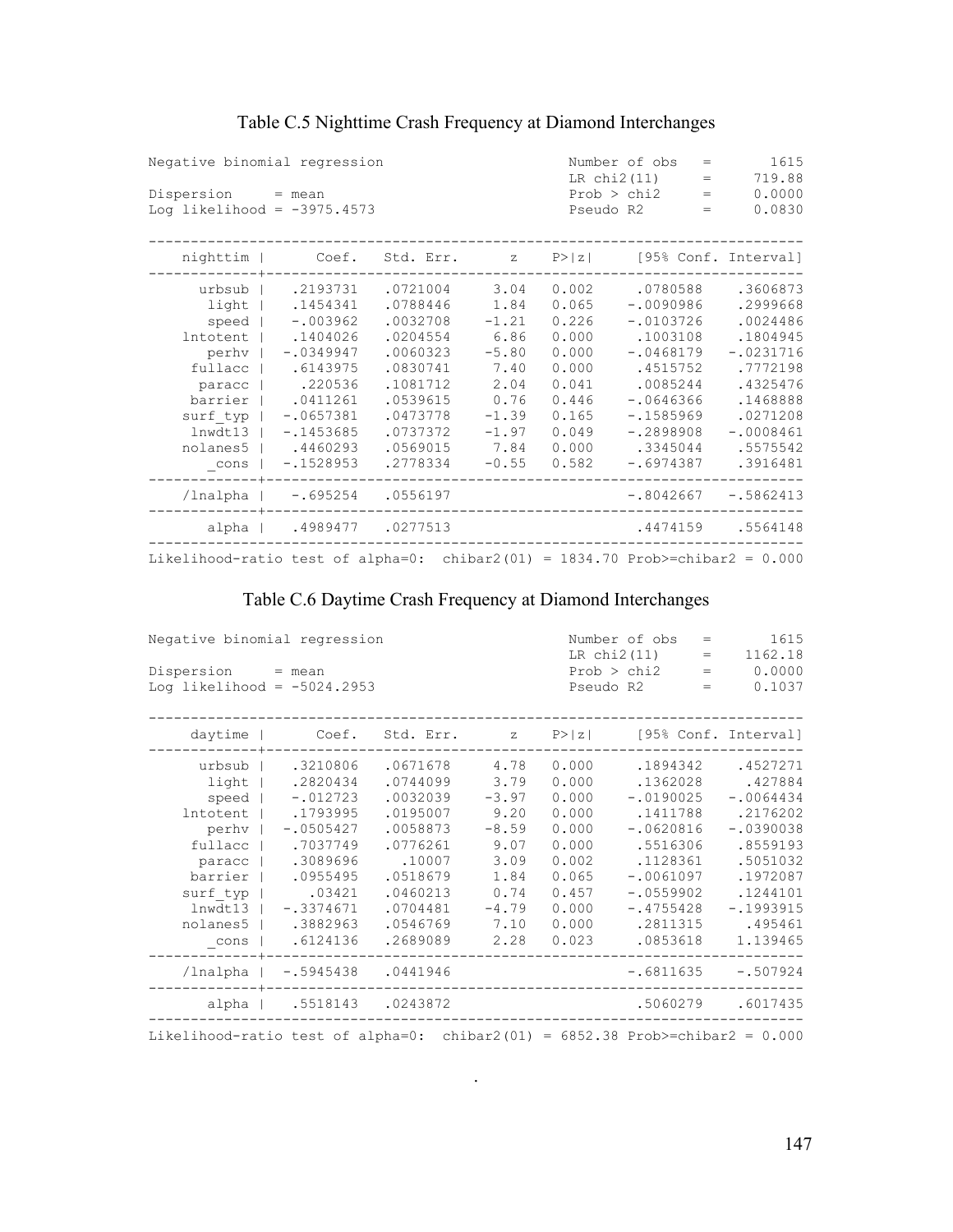| Negative binomial regression                                                   | 406<br>Number of obs<br>$=$<br>270.78<br>LR chi2(11)<br>$=$ |           |         |        |             |                                             |
|--------------------------------------------------------------------------------|-------------------------------------------------------------|-----------|---------|--------|-------------|---------------------------------------------|
| $Disperson = mean$                                                             |                                                             |           |         |        | Prob > chi2 | 0.0000<br>$=$                               |
|                                                                                | Log likelihood = $-1072.8337$                               |           |         |        | Pseudo R2   | 0.1121<br>$\hspace{1.0cm} = \hspace{1.0cm}$ |
|                                                                                |                                                             |           |         |        |             |                                             |
| nighttim                                                                       | Coef.                                                       | Std. Err. | $Z = 1$ | P >  z |             | [95% Conf. Interval]                        |
| urbsub                                                                         | .1296607                                                    | .1406268  | 0.92    | 0.357  | $-.1459628$ | .4052843                                    |
| light                                                                          | .1954161                                                    | .1725065  | 1.13    | 0.257  | $-.1426903$ | .5335226                                    |
| speed                                                                          | $-.0085987$                                                 | .0057192  | $-1.50$ | 0.133  | $-.0198082$ | .0026107                                    |
| Intotent                                                                       | .6838169                                                    | .0802445  | 8.52    | 0.000  | .5265406    | .8410932                                    |
| perhv                                                                          | .0208956                                                    | .0143831  | 1.45    | 0.146  | $-.0072947$ | .0490859                                    |
| fullacc                                                                        | .3820624                                                    | .1247409  | 3.06    | 0.002  | .1375748    | .6265501                                    |
| paracc                                                                         | .1440984                                                    | .1676587  | 0.86    | 0.390  | $-.1845066$ | .4727034                                    |
| barrier                                                                        | .3636504                                                    | .0890573  | 4.08    | 0.000  | .1891013    | .5381994                                    |
| surf typ                                                                       | $-.0149644$                                                 | .0813596  | $-0.18$ | 0.854  | $-.1744263$ | .1444975                                    |
| lnwdt13                                                                        | .3068953                                                    | .1502972  | 2.04    | 0.041  | .0123181    | .6014725                                    |
| nolanes5                                                                       | $-.1601787$                                                 | .095884   | $-1.67$ | 0.095  | $-.3481079$ | .0277504                                    |
| $\mathsf{\_}$ cons                                                             | $-6.267433$                                                 | .9545055  | $-6.57$ | 0.000  | $-8.13823$  | $-4.396637$                                 |
| /lnalpha                                                                       | $-.9883788$                                                 | .1079593  |         |        | $-1.199975$ | $-.7767825$                                 |
|                                                                                | alpha   .3721796 .0401802                                   |           |         |        |             | .3012017 .4598833                           |
| Likelihood-ratio test of alpha=0: chibar2(01) = $477.42$ Prob>=chibar2 = 0.000 |                                                             |           |         |        |             |                                             |

## Table C.7 Nighttime Crash Frequency at Non-diamond Interchanges

## Table C.8 Daytime Crash Frequency at Non-diamond Interchanges

| Negative binomial regression<br>$Disperson = mean$<br>Log likelihood = $-1343.382$ |                   |           |         |        | Number of obs<br>LR chi2(11)<br>Prob > chi2<br>Pseudo R2 | $=$<br>$\hspace{1.6cm} = \hspace{1.6cm}$<br>$\hspace{1.0cm} = \hspace{1.0cm}$<br>$\hspace{1.0cm} = \hspace{1.0cm}$ | 406<br>346.51<br>0.0000<br>0.1142 |
|------------------------------------------------------------------------------------|-------------------|-----------|---------|--------|----------------------------------------------------------|--------------------------------------------------------------------------------------------------------------------|-----------------------------------|
|                                                                                    |                   |           |         |        |                                                          |                                                                                                                    |                                   |
| daytime                                                                            | Coef.             | Std. Err. | Z       | P >  z |                                                          |                                                                                                                    | [95% Conf. Interval]              |
| urbsub                                                                             | .3829578          | .1289768  | 2.97    | 0.003  | .1301679                                                 |                                                                                                                    | .6357476                          |
| light                                                                              | .0158911          | .1550926  | 0.10    | 0.918  | $-.2880848$                                              |                                                                                                                    | .3198671                          |
| speed                                                                              | $-.0004376$       | .005595   | $-0.08$ | 0.938  | $-.0114035$                                              |                                                                                                                    | .0105283                          |
| Intotent                                                                           | .7428129          | .0722225  | 10.29   | 0.000  | .6012595                                                 |                                                                                                                    | .8843663                          |
| perhy                                                                              | .0025853          | .0130436  | 0.20    | 0.843  | $-.0229797$                                              |                                                                                                                    | .0281504                          |
| fullacc                                                                            | .2443714          | .1171482  | 2.09    | 0.037  | .0147651                                                 |                                                                                                                    | .4739777                          |
| paracc                                                                             | .1958816          | .1483634  | 1.32    | 0.187  | $-.0949053$                                              |                                                                                                                    | .4866686                          |
| barrier                                                                            | .3921486          | .084833   | 4.62    | 0.000  | .225879                                                  |                                                                                                                    | .5584182                          |
| surf typ                                                                           | $-.018593$        | .0760622  | $-0.24$ | 0.807  | $-.1676722$                                              |                                                                                                                    | .1304862                          |
| lnwdt13                                                                            | .2938539          | .1364177  | 2.15    | 0.031  | .0264802                                                 |                                                                                                                    | .5612277                          |
| nolanes5                                                                           | $-.2159345$       | .0904153  | $-2.39$ | 0.017  | $-.3931452$                                              |                                                                                                                    | $-.0387239$                       |
| cons                                                                               | $-6.43579$        | .8703579  | $-7.39$ | 0.000  | $-8.14166$                                               |                                                                                                                    | $-4.72992$                        |
| /lnalpha                                                                           | $-.9179204$       | .0879265  |         |        | $-1.090253$                                              |                                                                                                                    | $-.7455875$                       |
| alpha                                                                              | .3993487 .0351133 |           |         |        | .3361314                                                 |                                                                                                                    | .4744555                          |
| Likelihood-ratio test of alpha=0: chibar2(01) = $1438.60$ Prob>=chibar2 = 0.000    |                   |           |         |        |                                                          |                                                                                                                    |                                   |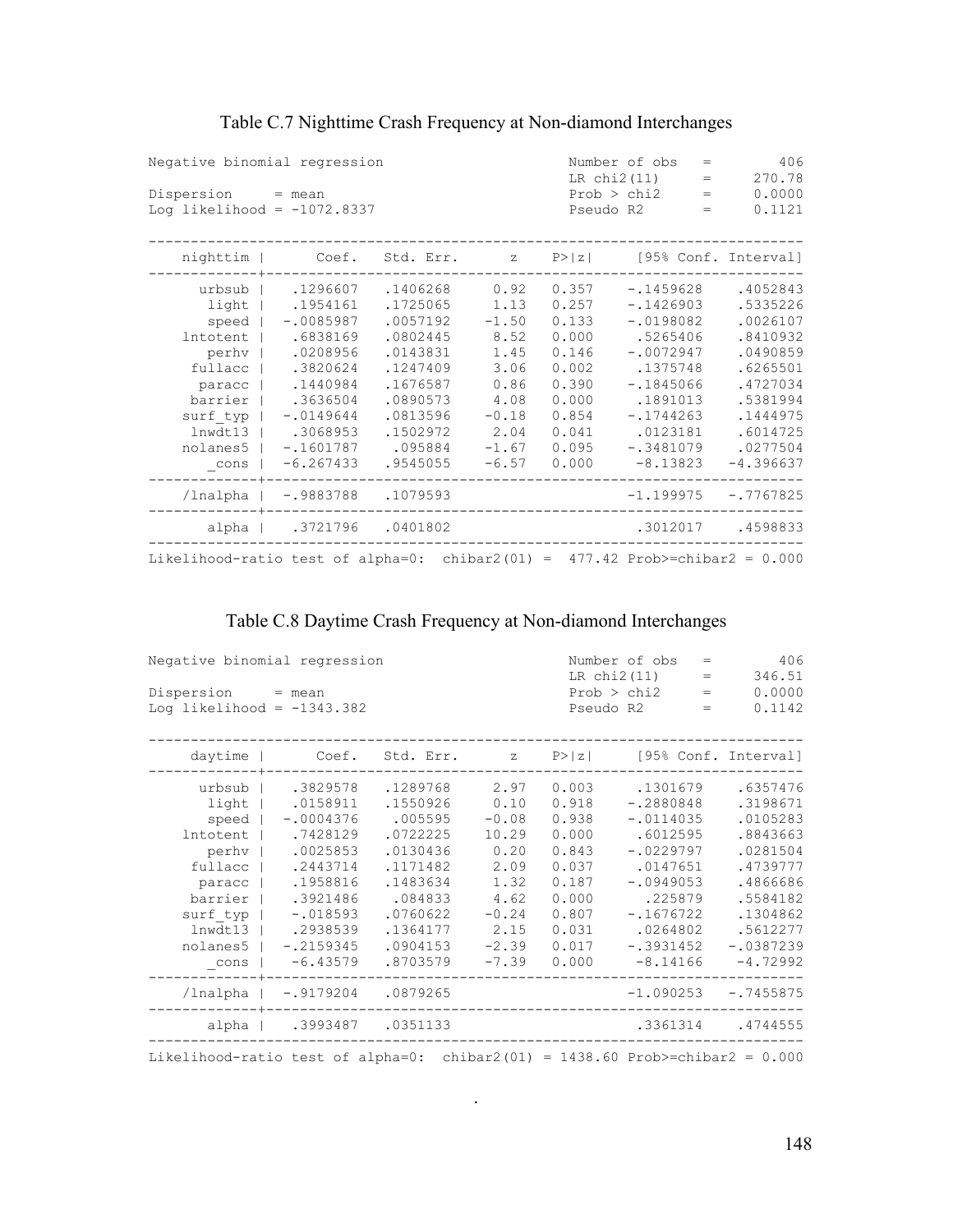| Negative binomial regression                                                   |                               | 466<br>Number of obs<br>$=$<br>288.84<br>LR chi2(10)<br>$=$ |         |                                 |                                |                      |  |
|--------------------------------------------------------------------------------|-------------------------------|-------------------------------------------------------------|---------|---------------------------------|--------------------------------|----------------------|--|
| $Disperson = mean$                                                             |                               |                                                             |         | 0.0000<br>Prob > chi2<br>$\, =$ |                                |                      |  |
|                                                                                | Log likelihood = $-1233.4546$ |                                                             |         |                                 | Pseudo R2<br>$\qquad \qquad =$ | 0.1048               |  |
|                                                                                |                               |                                                             |         |                                 |                                |                      |  |
| nighttim                                                                       | Coef.                         | Std. Err.                                                   | $Z =$   | P >  z                          |                                | [95% Conf. Interval] |  |
| light                                                                          | .6456998                      | .2133101                                                    | 3.03    | 0.002                           | .2276197                       | 1.06378              |  |
| speed                                                                          | .0049785                      | .0051087                                                    | 0.97    | 0.330                           | $-.0050343$                    | .0149913             |  |
| <b>lntotent</b>                                                                | .1761292                      | .0380121                                                    | 4.63    | 0.000                           | .1016269                       | .2506315             |  |
| perhv                                                                          | $-.0919834$                   | .0128823                                                    | $-7.14$ | 0.000                           | $-.1172322$                    | $-.0667346$          |  |
| fullacc                                                                        | .4313385                      | .1564595                                                    | 2.76    | 0.006                           | .1246835                       | .7379935             |  |
| paracc                                                                         | .1088033                      | .1948686                                                    | 0.56    | 0.577                           | $-.2731322$                    | .4907388             |  |
| barrier                                                                        | .1331015                      | .0940993                                                    | 1.41    | 0.157                           | $-.0513298$                    | .3175328             |  |
| surf typ                                                                       | $-.1218866$                   | .0892679                                                    | $-1.37$ | 0.172                           | $-.2968485$                    | .0530752             |  |
| lnwdt13                                                                        | $-.2065809$                   | .1356517                                                    | $-1.52$ | 0.128                           | $-.4724533$                    | .0592914             |  |
| nolanes5                                                                       | .592187                       | .1073697                                                    | 5.52    | 0.000                           | .3817462                       | .8026278             |  |
| cons                                                                           | $-.8120932$                   | .4888005                                                    | $-1.66$ | 0.097                           | $-1.770125$                    | .1459381             |  |
| /lnalpha                                                                       | $-.64899$                     | .0982818                                                    |         |                                 | $-.8416187$                    | $-.4563613$          |  |
| alpha                                                                          | .5225733 .0513594             |                                                             |         |                                 | .4310123                       | .6335849             |  |
| Likelihood-ratio test of alpha=0: chibar2(01) = $725.71$ Prob>=chibar2 = 0.000 |                               |                                                             |         |                                 |                                |                      |  |

## Table C.9 Nighttime Crash Frequency at Urban Diamond Interchanges

## Table C.10 Daytime Crash Frequency at Urban Diamond Interchanges

| Negative binomial regression<br>Dispersion = mean<br>Log likelihood = $-1589.6379$ |                                                                                                                                                                                                         | Number of obs<br>LR chi2(10)<br>Prob > chi2<br>Pseudo R2                                                           |                                                                                               |                                                                                        | 466<br>326.35<br>0.0000<br>0.0931                                                                                                                           |  |                                                                                                                                      |
|------------------------------------------------------------------------------------|---------------------------------------------------------------------------------------------------------------------------------------------------------------------------------------------------------|--------------------------------------------------------------------------------------------------------------------|-----------------------------------------------------------------------------------------------|----------------------------------------------------------------------------------------|-------------------------------------------------------------------------------------------------------------------------------------------------------------|--|--------------------------------------------------------------------------------------------------------------------------------------|
| daytime                                                                            | $Coef.$ Std. Err. $z$ P> $ z $                                                                                                                                                                          |                                                                                                                    |                                                                                               |                                                                                        |                                                                                                                                                             |  | [95% Conf. Interval]                                                                                                                 |
| perhv  <br>surf typ<br>$lnwdt13$  <br>nolanes5  <br>$_{\rm cons}$                  | 1933234. 7382279. light<br>speed   .0001808<br>lntotent   .1964347<br>$-.1050144$<br>fullacc   .3856521<br>paracc   .1429716<br>barrier   .2841804<br>$-.0085291$<br>$-.4735559$<br>.430548<br>.1179226 | .0050418<br>.0376528<br>.0120387<br>.1516194<br>.1841316<br>.09299<br>.0888369<br>.1306141<br>.1081458<br>.4775779 | 3.82<br>0.04<br>5.22<br>$-8.72$<br>2.54<br>0.78<br>3.06<br>$-0.10$<br>$-3.63$<br>3.98<br>0.25 | 0.971<br>0.000<br>0.000<br>0.011<br>0.437<br>0.002<br>0.924<br>0.000<br>0.000<br>0.805 | $0.000$ . 3593209<br>$-.0097009$<br>.1226366<br>$-.1286099$<br>.0884836<br>$-.2179196$<br>.1019233<br>$-.1826462$<br>$-.7295548$<br>.2185862<br>$-.8181128$ |  | 1.117135<br>.0100624<br>.2702327<br>$-.081419$<br>.6828206<br>.5038628<br>.4664374<br>.1655881<br>$-.217557$<br>.6425098<br>1.053958 |
|                                                                                    | /lnalpha   -.49451 .0768578                                                                                                                                                                             |                                                                                                                    |                                                                                               |                                                                                        | $-.6451486$                                                                                                                                                 |  | $-.3438714$                                                                                                                          |
|                                                                                    | alpha   .6098697 .0468733                                                                                                                                                                               |                                                                                                                    |                                                                                               |                                                                                        |                                                                                                                                                             |  | .5245846 .7090201                                                                                                                    |
| Likelihood-ratio test of alpha=0: chibar2(01) = 2863.90 Prob>=chibar2 = $0.000$    |                                                                                                                                                                                                         |                                                                                                                    |                                                                                               |                                                                                        |                                                                                                                                                             |  |                                                                                                                                      |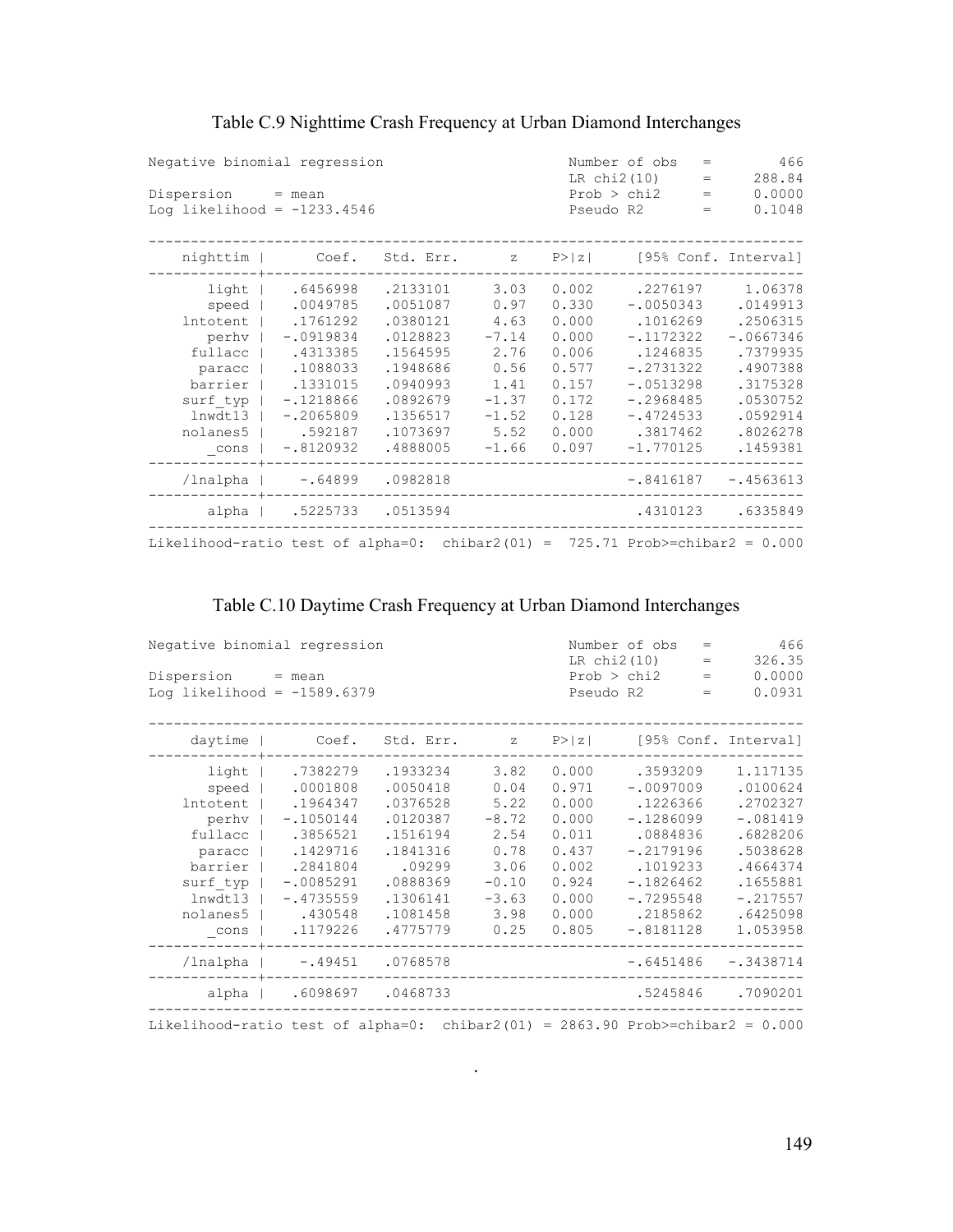| Negative binomial regression<br>$Disperson = mean$<br>Log likelihood = $-372.19094$                                        |                                                                                                                               |                                                                                                                      |                                                                                       |                                                                                        | Number of obs<br>LR $chi2(9)$<br>Prob > chi2<br>Pseudo R2                                                                             | 120<br>$=$<br>73.09<br>$=$<br>0.0000<br>$=$<br>0.0894<br>$=$                                                         |
|----------------------------------------------------------------------------------------------------------------------------|-------------------------------------------------------------------------------------------------------------------------------|----------------------------------------------------------------------------------------------------------------------|---------------------------------------------------------------------------------------|----------------------------------------------------------------------------------------|---------------------------------------------------------------------------------------------------------------------------------------|----------------------------------------------------------------------------------------------------------------------|
| nighttim                                                                                                                   | Coef.                                                                                                                         | Std. Err.                                                                                                            | $Z =$                                                                                 | P >  z                                                                                 |                                                                                                                                       | [95% Conf. Interval]                                                                                                 |
| speed<br><b>lntotent</b><br>perhv<br>fullacc<br>paracc<br>barrier<br>surf typ<br>lnwdt13<br>nolanes5<br>$\mathsf{\_}$ cons | $-.0146038$<br>.5450068<br>.0651549<br>1.095213<br>.6010731<br>.4965469<br>$-.2870485$<br>.7384109<br>.0379337<br>$-4.781607$ | .0103482<br>.2193566<br>.0569456<br>.3750625<br>.4383883<br>.2125319<br>.1516555<br>.2982454<br>.1622413<br>2.509786 | $-1.41$<br>2.48<br>1.14<br>2.92<br>1.37<br>2.34<br>$-1.89$<br>2.48<br>0.23<br>$-1.91$ | 0.158<br>0.013<br>0.253<br>0.003<br>0.170<br>0.019<br>0.058<br>0.013<br>0.815<br>0.057 | $-.0348858$<br>.1150758<br>$-.0464564$<br>.3601035<br>$-.2581521$<br>.079992<br>$-.5842878$<br>.1538606<br>$-.2800534$<br>$-9.700698$ | .0056783<br>.9749377<br>.1767662<br>1.830321<br>1.460298<br>.9131018<br>.0101909<br>1.322961<br>.3559209<br>.1374833 |
| /lnalpha                                                                                                                   | $-.8992467$                                                                                                                   | .1700664                                                                                                             |                                                                                       |                                                                                        | $-1.232571$                                                                                                                           | $-.5659228$                                                                                                          |
| alpha                                                                                                                      | .406876                                                                                                                       | .0691959                                                                                                             |                                                                                       |                                                                                        | .2915422                                                                                                                              | .5678359                                                                                                             |
| Likelihood-ratio test of alpha=0: chibar2(01) = 239.05 Prob>=chibar2 = $0.000$                                             |                                                                                                                               |                                                                                                                      |                                                                                       |                                                                                        |                                                                                                                                       |                                                                                                                      |

## Table C.11 Nighttime Crash Frequency at Urban Non-diamond Interchanges

## Table C.12 Daytime Crash Frequency at Urban Non-diamond Interchanges

|                                                                                | Negative binomial regression |           |         |           |              | 120<br>Number of obs<br>$=$ |                      |  |  |  |
|--------------------------------------------------------------------------------|------------------------------|-----------|---------|-----------|--------------|-----------------------------|----------------------|--|--|--|
|                                                                                |                              |           |         |           | LR $chi2(9)$ | $=$                         | 117.80               |  |  |  |
| Dispersion                                                                     | $=$ mean                     |           |         |           | Prob > chi2  | $\qquad \qquad =$           | 0.0000               |  |  |  |
| Log likelihood = $-437.18035$                                                  |                              |           |         | Pseudo R2 |              | $=$                         | 0.1187               |  |  |  |
| daytime                                                                        | Coef.                        | Std. Err. | Z       | P >  z    |              |                             | [95% Conf. Interval] |  |  |  |
| speed                                                                          | $-.0025469$                  | .0086126  | $-0.30$ | 0.767     | $-.0194273$  |                             | .0143335             |  |  |  |
| <b>lntotent</b>                                                                | .7311727                     | .1717078  | 4.26    | 0.000     | .3946317     |                             | 1.067714             |  |  |  |
| perhv                                                                          | .0714641                     | .0450384  | 1.59    | 0.113     | $-.0168094$  |                             | .1597377             |  |  |  |
| fullacc                                                                        | .6860883                     | .2703619  | 2.54    | 0.011     | .1561888     |                             | 1.215988             |  |  |  |
| paracc                                                                         | .6542017                     | .3312799  | 1.97    | 0.048     | .004905      |                             | 1.303498             |  |  |  |
| barrier                                                                        | .6453552                     | .1702445  | 3.79    | 0.000     | .311682      |                             | .9790283             |  |  |  |
| surf typ                                                                       | $-.4257531$                  | .1213291  | $-3.51$ | 0.000     | $-.6635539$  |                             | $-.1879524$          |  |  |  |
| lnwdt13                                                                        | .7783586                     | .2412997  | 3.23    | 0.001     | .3054198     |                             | 1.251297             |  |  |  |
| nolanes5                                                                       | $-.0893806$                  | .132583   | $-0.67$ | 0.500     | $-.3492386$  |                             | .1704774             |  |  |  |
| cons                                                                           | $-6.508942$                  | 1.971371  | $-3.30$ | 0.001     | $-10.37276$  |                             | $-2.645125$          |  |  |  |
| /lnalpha                                                                       | $-1.265993$                  | .1581327  |         |           | $-1.575927$  |                             | $-.9560586$          |  |  |  |
| $alpha$                                                                        | .2819592                     | .044587   |         |           | .2068156     |                             | .384405              |  |  |  |
| Likelihood-ratio test of alpha=0: chibar2(01) = $404.71$ Prob>=chibar2 = 0.000 |                              |           |         |           |              |                             |                      |  |  |  |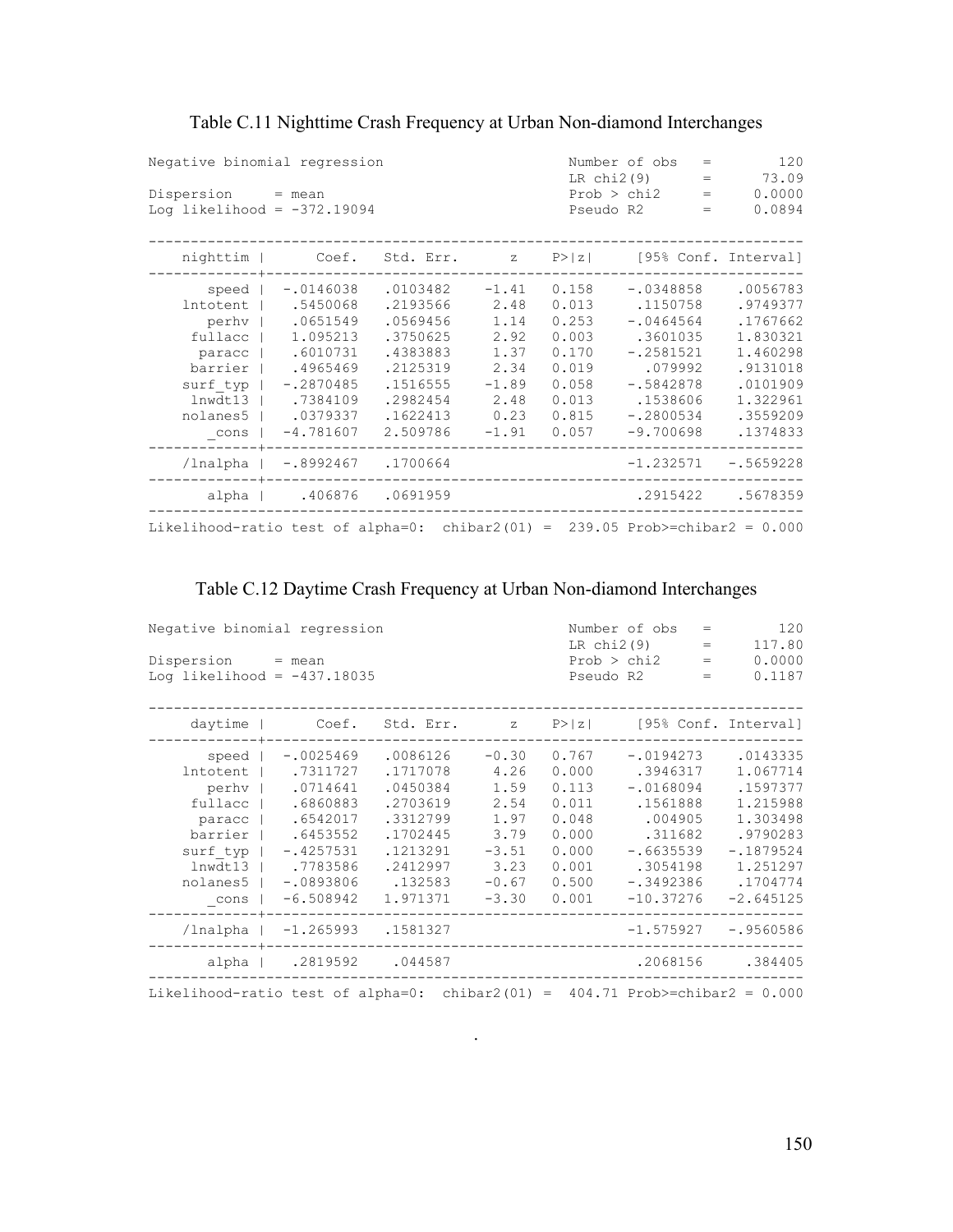| Negative binomial regression<br>Dispersion<br>Log likelihood = $-2705.8768$                                      | $=$ mean                                                                                                                                       |                                                                                                                               |                                                                                                     |                                                                                                 | Number of obs<br>LR chi2(10)<br>Prob > chi2<br>Pseudo R2                                                                                              | $=$<br>$=$<br>$=$<br>$=$ | 1149<br>415.40<br>0.0000<br>0.0713                                                                                                   |
|------------------------------------------------------------------------------------------------------------------|------------------------------------------------------------------------------------------------------------------------------------------------|-------------------------------------------------------------------------------------------------------------------------------|-----------------------------------------------------------------------------------------------------|-------------------------------------------------------------------------------------------------|-------------------------------------------------------------------------------------------------------------------------------------------------------|--------------------------|--------------------------------------------------------------------------------------------------------------------------------------|
| nighttim                                                                                                         | Coef.                                                                                                                                          | Std. Err.                                                                                                                     | $\mathbb Z$                                                                                         | P >  z                                                                                          |                                                                                                                                                       |                          | [95% Conf. Interval]                                                                                                                 |
| light<br>speed<br>lntotent<br>perhv<br>fullacc<br>paracc<br>barrier  <br>surf typ<br>lnwdt13<br>nolanes5<br>cons | .2736851<br>$-.0108622$<br>.1531824<br>$-.025076$<br>.6000502<br>.1782219<br>$-.0722396$<br>$-.0638489$<br>$-.1649462$<br>.2719922<br>.1720876 | .0829569<br>.0040795<br>.0231243<br>.006343<br>.096618<br>.1303735<br>.066293<br>.0534455<br>.0882052<br>.0665963<br>.3445188 | 3.30<br>$-2.66$<br>6.62<br>$-3.95$<br>6.21<br>1.37<br>$-1.09$<br>$-1.19$<br>$-1.87$<br>4.08<br>0.50 | 0.001<br>0.008<br>0.000<br>0.000<br>0.000<br>0.172<br>0.276<br>0.232<br>0.061<br>0.000<br>0.617 | .1110926<br>$-.0188578$<br>.1078596<br>$-.0375081$<br>.4106825<br>$-.0773055$<br>$-.2021715$<br>$-.1686002$<br>$-.3378251$<br>.1414658<br>$-.5031569$ |                          | .4362775<br>$-.0028665$<br>.1985051<br>$-.012644$<br>.789418<br>.4337494<br>.0576922<br>.0409024<br>.0079328<br>.4025186<br>.8473321 |
| /lnalpha                                                                                                         | $-.832743$                                                                                                                                     | .0711814                                                                                                                      |                                                                                                     |                                                                                                 | $-.972256$                                                                                                                                            |                          | $-.6932301$                                                                                                                          |
| alpha                                                                                                            | .4348548                                                                                                                                       | .0309536                                                                                                                      |                                                                                                     |                                                                                                 | .3782288                                                                                                                                              |                          | .4999585                                                                                                                             |
| Likelihood-ratio test of alpha=0: chibar2(01) = $880.52$ Prob>=chibar2 = 0.000                                   |                                                                                                                                                |                                                                                                                               |                                                                                                     |                                                                                                 |                                                                                                                                                       |                          |                                                                                                                                      |

## Table C.13 Nighttime Crash Frequency at Rural Diamond Interchanges

## Table C.14 Daytime Crash Frequency at Rural Diamond Interchanges

| Negative binomial regression<br>Dispersion = mean<br>Log likelihood = $-3413.2482$                            |                                                                                                                                                                    |                                                                                                                                         |                                                                                             | Number of obs<br>$=$<br>LR chi2(10)<br>$=$<br>Prob > chi2<br>$=$<br>Pseudo R2<br>$=$   |                                                                                                                                                        |  | 1149<br>818.95<br>0.0000<br>0.1071                                                                                                      |
|---------------------------------------------------------------------------------------------------------------|--------------------------------------------------------------------------------------------------------------------------------------------------------------------|-----------------------------------------------------------------------------------------------------------------------------------------|---------------------------------------------------------------------------------------------|----------------------------------------------------------------------------------------|--------------------------------------------------------------------------------------------------------------------------------------------------------|--|-----------------------------------------------------------------------------------------------------------------------------------------|
| daytime                                                                                                       |                                                                                                                                                                    | Coef. Std. Err. z P> z                                                                                                                  |                                                                                             |                                                                                        |                                                                                                                                                        |  | [95% Conf. Interval]                                                                                                                    |
| speed  <br>perhv  <br>fullacc  <br>paracc  <br>barrier  <br>surf typ<br>$lnwdt13$  <br>nolanes5  <br>$\_cons$ | light   .3834003<br>$-.0264689$<br>lntotent   .2086921<br>$-.0424414$<br>.8223061<br>.3464857<br>$-.0148906$<br>$-.0169043$<br>$-.3073003$<br>.3423453<br>1.206262 | $.0795557$ 4.82<br>.0040002<br>.0222109<br>.0063088<br>.0910953<br>.1227203<br>.0634801<br>.0519131<br>.0851967<br>.0640221<br>.3318764 | $-6.62$<br>9.40<br>$-6.73$<br>9.03<br>2.82<br>$-0.23$<br>$-0.33$<br>$-3.61$<br>5.35<br>3.63 | 0.000<br>0.000<br>0.000<br>0.000<br>0.005<br>0.815<br>0.745<br>0.000<br>0.000<br>0.000 | $0.000$ .227474<br>$-.0343091$<br>.1651595<br>$-.0548065$<br>.6437626<br>.1059583<br>$-.1393093$<br>$-.1186522$<br>$-.4742827$<br>.2168644<br>.5557959 |  | .5393267<br>$-.0186287$<br>.2522247<br>$-.0300764$<br>1.00085<br>.5870132<br>.109528<br>.0848435<br>$-.1403179$<br>.4678262<br>1.856727 |
|                                                                                                               | /lnalpha   -.6876814 .0547565                                                                                                                                      |                                                                                                                                         |                                                                                             |                                                                                        |                                                                                                                                                        |  | $-.7950021 - .5803607$                                                                                                                  |
|                                                                                                               | alpha   .5027404 .0275283                                                                                                                                          |                                                                                                                                         |                                                                                             |                                                                                        |                                                                                                                                                        |  | .4515803 .5596965                                                                                                                       |
| Likelihood-ratio test of alpha=0: chibar2(01) = $3752.65$ Prob>=chibar2 = 0.000                               |                                                                                                                                                                    |                                                                                                                                         |                                                                                             |                                                                                        |                                                                                                                                                        |  |                                                                                                                                         |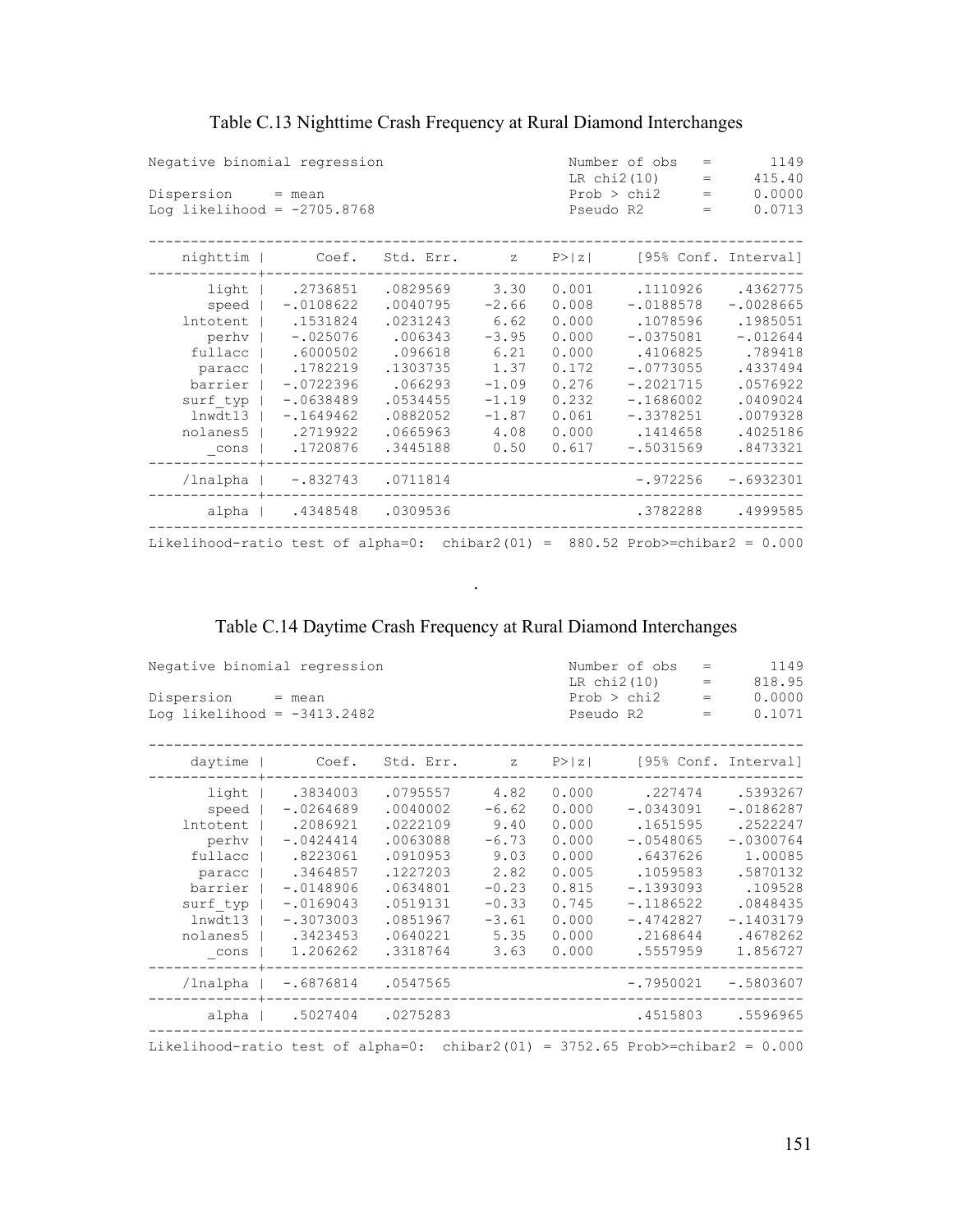| Negative binomial regression<br>Dispersion = mean<br>Log likelihood = $-683.2217$                                      |                                                                                                                                         |                                                                                                                                 |                                                                                               |                                                                                                 | Number of obs<br>LR chi2(10)<br>Prob > chi2<br>Pseudo R2                                                                                                   | $=$<br>$=$<br>$=$<br>$=$ | 286<br>180.21<br>0.0000<br>0.1165                                                                                                 |
|------------------------------------------------------------------------------------------------------------------------|-----------------------------------------------------------------------------------------------------------------------------------------|---------------------------------------------------------------------------------------------------------------------------------|-----------------------------------------------------------------------------------------------|-------------------------------------------------------------------------------------------------|------------------------------------------------------------------------------------------------------------------------------------------------------------|--------------------------|-----------------------------------------------------------------------------------------------------------------------------------|
| nighttim                                                                                                               |                                                                                                                                         | Coef. Std. Err. z                                                                                                               |                                                                                               | P >  z                                                                                          |                                                                                                                                                            |                          | [95% Conf. Interval]                                                                                                              |
| light  <br>speed  <br>Intotent  <br>perhv<br>fullacc<br>paracc<br>barrier  <br>surf typ<br>lnwdt13<br>nolanes5<br>cons | .2288388<br>$-.0017687$<br>.769023<br>.0310834<br>.1484467<br>.0806542<br>.2003693<br>.0425087<br>.1240215<br>$-.141564$<br>$-7.549688$ | .1655554<br>.0064223<br>.0821775<br>.0137215<br>.1370569<br>.1791332<br>.1058127<br>.0952066<br>.1776796<br>.1158089<br>1.07958 | 1.38<br>$-0.28$<br>9.36<br>2.27<br>1.08<br>0.45<br>1.89<br>0.45<br>0.70<br>$-1.22$<br>$-6.99$ | 0.167<br>0.783<br>0.000<br>0.023<br>0.279<br>0.653<br>0.058<br>0.655<br>0.485<br>0.222<br>0.000 | $-.0956437$<br>$-.0143561$<br>.607958<br>.0041898<br>$-.1201798$<br>$-.2704404$<br>$-.0070198$<br>$-.1440928$<br>$-.2242242$<br>$-.3685453$<br>$-9.665625$ |                          | .5533214<br>.0108188<br>.9300881<br>.057977<br>.4170732<br>.4317488<br>.4077585<br>.2291102<br>.4722671<br>.0854173<br>$-5.43375$ |
| /lnalpha                                                                                                               | $-1.332882$ .1650967                                                                                                                    |                                                                                                                                 |                                                                                               |                                                                                                 | $-1.656466$                                                                                                                                                |                          | $-1.009298$                                                                                                                       |
| alpha                                                                                                                  | .2637161 .0435387                                                                                                                       |                                                                                                                                 |                                                                                               |                                                                                                 |                                                                                                                                                            |                          | .1908122 .3644746                                                                                                                 |
| Likelihood-ratio test of alpha=0: chibar2(01) = $126.28$ Prob>=chibar2 = 0.000                                         |                                                                                                                                         |                                                                                                                                 |                                                                                               |                                                                                                 |                                                                                                                                                            |                          |                                                                                                                                   |

## Table C.15 Nighttime Crash Frequency at Rural Non-diamond Interchanges

## Table C.16 Daytime Crash Frequency at Rural Non-diamond Interchanges

.

|                                                                                | Negative binomial regression                                                                                                                                                                                      |                                                                                                                             |                                                                                                  |                                                                                                 | 286<br>Number of obs<br>$=$<br>LR chi2(10)<br>207.44<br>$=$                                                                                                   |  |                                                                                                                                   |  |  |
|--------------------------------------------------------------------------------|-------------------------------------------------------------------------------------------------------------------------------------------------------------------------------------------------------------------|-----------------------------------------------------------------------------------------------------------------------------|--------------------------------------------------------------------------------------------------|-------------------------------------------------------------------------------------------------|---------------------------------------------------------------------------------------------------------------------------------------------------------------|--|-----------------------------------------------------------------------------------------------------------------------------------|--|--|
| $Disperson = mean$<br>Log likelihood = $-895.49615$                            |                                                                                                                                                                                                                   |                                                                                                                             |                                                                                                  | Prob > chi2<br>$=$<br>Pseudo R2<br>$=$                                                          |                                                                                                                                                               |  |                                                                                                                                   |  |  |
| $daytime$                                                                      |                                                                                                                                                                                                                   | Coef. Std. Err. z P> z  [95% Conf. Interval]                                                                                |                                                                                                  |                                                                                                 |                                                                                                                                                               |  |                                                                                                                                   |  |  |
| speed  <br>perhv  <br>nolanes5  <br>$\_cons$                                   | light   .0810993<br>$-.0054637$<br>lntotent   .7810165<br>$-.0080572$<br>fullacc   .1948116<br>paracc   .1250202<br>barrier   .1763627<br>surf typ   .1242483<br>lnwdt13   .0959326<br>$-.2055231$<br>$-6.278309$ | .1669421<br>.0072166<br>.0815988<br>.0140716<br>.144446<br>.178962<br>.1144553<br>.1001298<br>.169422<br>.12197<br>1,096109 | 0.49<br>$-0.76$<br>9.57<br>$-0.57$<br>1.35<br>0.70<br>1.54<br>1.24<br>0.57<br>$-1.69$<br>$-5.73$ | 0.627<br>0.449<br>0.000<br>0.567<br>0.177<br>0.485<br>0.123<br>0.215<br>0.571<br>0.092<br>0.000 | $-.2461011$<br>$-.0196079$<br>.6210858<br>$-.035637$<br>$-.0882975$<br>$-.2257389$<br>$-.0479657$<br>$-.0720024$<br>$-.2361284$<br>$-.4445799$<br>$-8.426643$ |  | .4082998<br>.0086805<br>.9409472<br>.0195225<br>.4779206<br>.4757792<br>.400691<br>.320499<br>.4279936<br>.0335337<br>$-4.129975$ |  |  |
|                                                                                | /lnalpha   -.8522279 .1088904                                                                                                                                                                                     |                                                                                                                             |                                                                                                  |                                                                                                 |                                                                                                                                                               |  | $-1.065649 - .6388067$                                                                                                            |  |  |
|                                                                                | alpha   .4264638 .0464378                                                                                                                                                                                         |                                                                                                                             |                                                                                                  |                                                                                                 |                                                                                                                                                               |  | .3445042 .527922                                                                                                                  |  |  |
| Likelihood-ratio test of alpha=0: chibar2(01) = $849.34$ Prob>=chibar2 = 0.000 |                                                                                                                                                                                                                   |                                                                                                                             |                                                                                                  |                                                                                                 |                                                                                                                                                               |  |                                                                                                                                   |  |  |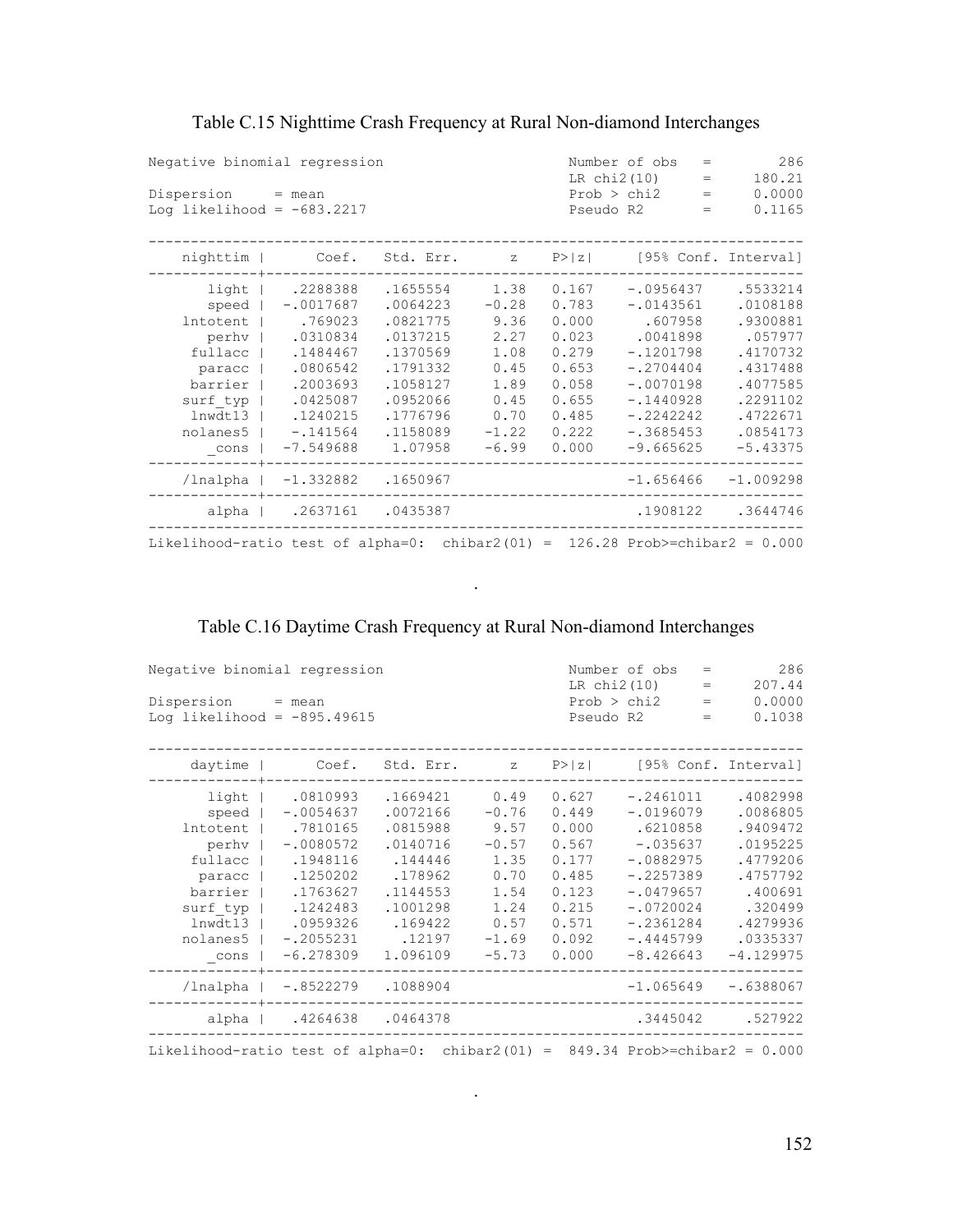|                                                                                 | Negative binomial regression |           |          |        |             | $\qquad \qquad =$<br>$\qquad \qquad =$ | 1245<br>420.75 |
|---------------------------------------------------------------------------------|------------------------------|-----------|----------|--------|-------------|----------------------------------------|----------------|
| Dispersion = mean                                                               |                              |           |          |        | Prob > chi2 | $\qquad \qquad =$                      | 0.0000         |
| Log likelihood = $-3529.7978$                                                   |                              |           |          |        | Pseudo R2   | $=$                                    | 0.0562         |
|                                                                                 |                              |           |          |        |             |                                        |                |
| nighttim                                                                        | Coef.                        | Std. Err. | $Z \sim$ | P >  z |             | [95% Conf. Interval]                   |                |
| diamond                                                                         | .1299719                     | .0729257  | 1.78     | 0.075  | $-.0129599$ | .2729037                               |                |
| full                                                                            | .4977644                     | .1720527  | 2.89     | 0.004  | .1605473    | .8349815                               |                |
| partial                                                                         | .4644382                     | .1721442  | 2.70     | 0.007  | .1270417    | .8018348                               |                |
| continuo                                                                        | .6367349                     | .1801518  | 3.53     | 0.000  | .2836438    |                                        | .989826        |
| speed                                                                           | .0002781                     | .0031525  | 0.09     | 0.930  | $-.0059006$ | .0064569                               |                |
| <b>lntotent</b>                                                                 | .1697101                     | .0245944  | 6.90     | 0.000  | .1215059    | .2179143                               |                |
| perhy                                                                           | $-.0651578$                  | .0094855  | $-6.87$  | 0.000  | $-.0837491$ | $-.0465666$                            |                |
| fullacc                                                                         | .6152043                     | .0844129  | 7.29     | 0.000  | .4497581    | .7806505                               |                |
| paracc                                                                          | .1852011                     | .1131457  | 1.64     | 0.102  | $-.0365604$ | .4069627                               |                |
| barrier                                                                         | .2640473                     | .0553848  | 4.77     | 0.000  | .1554952    | .3725994                               |                |
| surf typ                                                                        | $-.1095608$                  | .0500379  | $-2.19$  | 0.029  | $-.2076334$ | $-.0114883$                            |                |
| lnwdt13                                                                         | $-.2678678$                  | .0941922  | $-2.84$  | 0.004  | $-.4524811$ | $-.0832544$                            |                |
| nolanes5                                                                        | .1827489                     | .0539085  | 3.39     | 0.001  | .0770901    | .2884076                               |                |
| cons                                                                            | $-.713106$                   | .3553065  | $-2.01$  | 0.045  | $-1.409494$ | $-.0167181$                            |                |
| /lnalpha                                                                        | $-.699693$                   | .0542203  |          |        | $-.8059628$ | $-.5934232$                            |                |
| alpha                                                                           | .4967378                     | .0269333  |          |        | .4466577    | .5524329                               |                |
| Likelihood-ratio test of alpha=0: chibar2(01) = $2361.70$ Prob>=chibar2 = 0.000 |                              |           |          |        |             |                                        |                |

## Table C.17 Nighttime Crash Frequency at Urban Interchanges (Lighting Type)

#### Table C.18 Daytime Crash Frequency at Urban Interchanges (Lighting Presence)

|                                                                                 | Negative binomial regression |                      |           |  | 1245<br>Number of obs<br>$=$<br>LR chi2(13)<br>485.01<br>$=$ |        |             |     |                      |
|---------------------------------------------------------------------------------|------------------------------|----------------------|-----------|--|--------------------------------------------------------------|--------|-------------|-----|----------------------|
| $Disperson = mean$                                                              |                              |                      |           |  |                                                              |        | Prob > chi2 | $=$ | 0.0000               |
| Log likelihood = $-4551.1874$                                                   |                              |                      |           |  |                                                              |        | Pseudo R2   | $=$ | 0.0506               |
|                                                                                 |                              |                      |           |  |                                                              |        |             |     |                      |
| daytime                                                                         |                              | Coef.                | Std. Err. |  | $Z = 1$                                                      | P >  z |             |     | [95% Conf. Interval] |
| diamond                                                                         |                              | .2377835             | .0699023  |  | 3.40                                                         | 0.001  | .1007775    |     | .3747894             |
| full                                                                            |                              | .4612353             | .1461526  |  | 3.16                                                         | 0.002  | .1747814    |     | .7476891             |
| partial                                                                         |                              | .344851              | .1465064  |  | 2.35                                                         | 0.019  | .0577037    |     | .6319983             |
| continuo                                                                        |                              | .5401067             | .1549958  |  | 3.48                                                         | 0.000  | .2363205    |     | .8438929             |
| speed                                                                           |                              | $-.0029923$          | .003079   |  | $-0.97$                                                      | 0.331  | $-.009027$  |     | .0030425             |
| <b>lntotent</b>                                                                 |                              | .1780763             | .0231643  |  | 7.69                                                         | 0.000  | .1326752    |     | .2234774             |
| perhv                                                                           |                              | $-.0809848$          | .0089587  |  | $-9.04$                                                      | 0.000  | $-.0985435$ |     | $-.063426$           |
| fullacc                                                                         |                              | .6214883             | .0779469  |  | 7.97                                                         | 0.000  | .4687153    |     | .7742614             |
| paracc                                                                          |                              | .2124778             | .1030702  |  | 2.06                                                         | 0.039  | .0104639    |     | .4144918             |
| barrier                                                                         |                              | .330481              | .0527514  |  | 6.26                                                         | 0.000  | .2270902    |     | .4338719             |
| surf typ                                                                        |                              | $-.0592268$          | .0479074  |  | $-1.24$                                                      | 0.216  | $-.1531236$ |     | .03467               |
| lnwdt13                                                                         |                              | $-.3697781$          | .0873532  |  | $-4.23$                                                      | 0.000  | $-.5409873$ |     | $-.1985689$          |
| nolanes5                                                                        |                              | .1315131             | .0515782  |  | 2.55                                                         | 0.011  | .0304216    |     | .2326046             |
| cons                                                                            |                              | .3292399             | .3288924  |  | 1.00                                                         | 0.317  | $-.3153772$ |     | .9738571             |
| /lnalpha                                                                        |                              | $-.6357816$ .0444438 |           |  |                                                              |        | $-.7228899$ |     | $-.5486733$          |
| alpha                                                                           |                              | .5295214             | .023534   |  |                                                              |        | .4853476    |     | .5777157             |
| Likelihood-ratio test of alpha=0: chibar2(01) = $8142.43$ Prob>=chibar2 = 0.000 |                              |                      |           |  |                                                              |        |             |     |                      |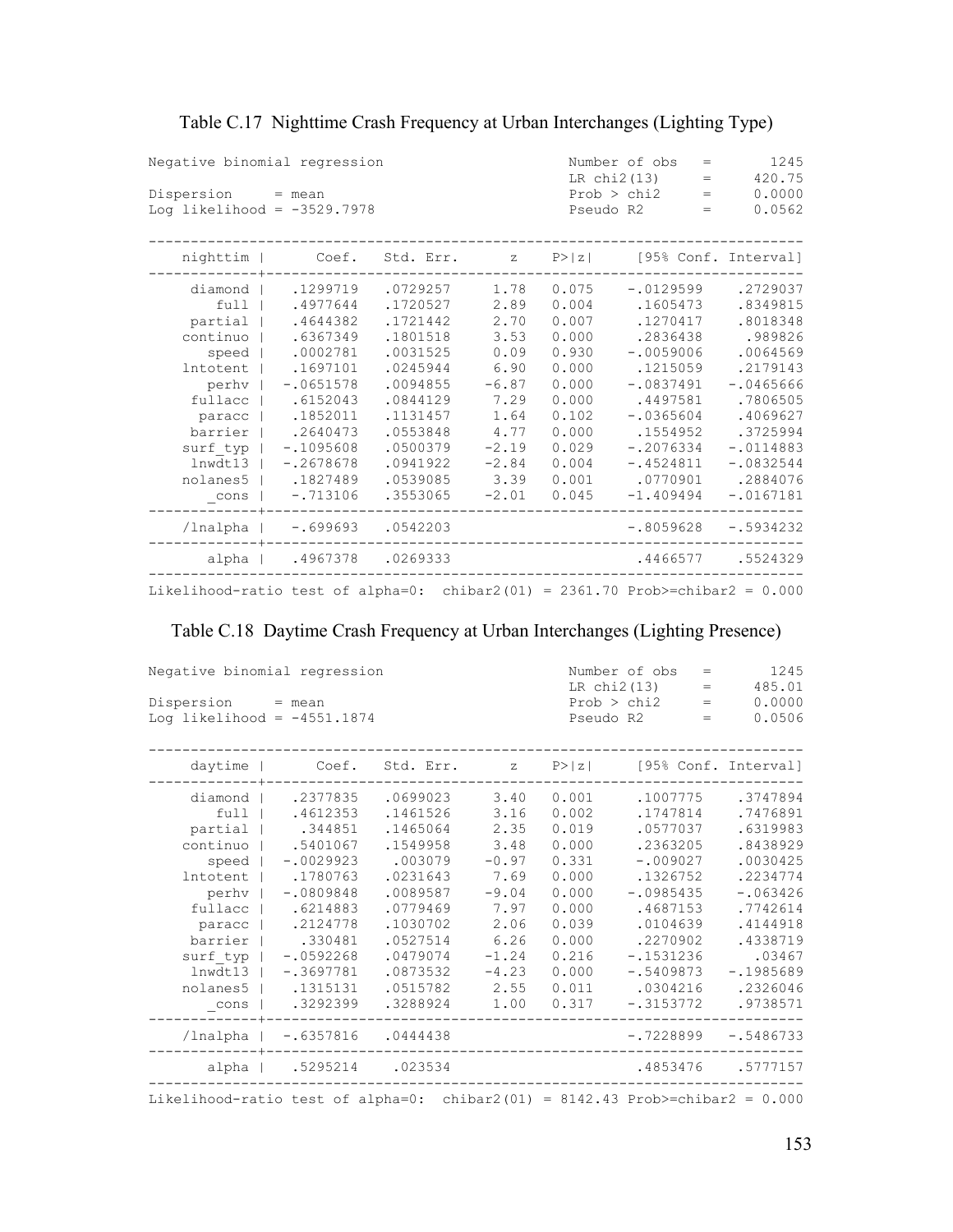| Negative binomial regression<br>Dispersion<br>Log likelihood = $-1511.4519$                                                                              | $=$ mean                                                                                                                                                                          |                                                                                                                                                                      | Number of obs<br>LR chi2(13)<br>Prob > chi2<br>Pseudo R2                                                                    | 776<br>$\qquad \qquad =$<br>173.47<br>$=$<br>0.0000<br>$\qquad \qquad =$<br>0.0543<br>$=$                                  |                                                                                                                                                                                                  |                                                                                                                                                                       |  |
|----------------------------------------------------------------------------------------------------------------------------------------------------------|-----------------------------------------------------------------------------------------------------------------------------------------------------------------------------------|----------------------------------------------------------------------------------------------------------------------------------------------------------------------|-----------------------------------------------------------------------------------------------------------------------------|----------------------------------------------------------------------------------------------------------------------------|--------------------------------------------------------------------------------------------------------------------------------------------------------------------------------------------------|-----------------------------------------------------------------------------------------------------------------------------------------------------------------------|--|
| nighttim                                                                                                                                                 | Coef.                                                                                                                                                                             | Std. Err.                                                                                                                                                            | $Z = 1$                                                                                                                     |                                                                                                                            |                                                                                                                                                                                                  | $P >  z $ [95% Conf. Interval]                                                                                                                                        |  |
| diamond<br>full<br>partial<br>continuo<br>speed<br><b>lntotent</b><br>perhv<br>fullacc<br>paracc<br>barrier  <br>surf typ<br>lnwdt13<br>nolanes5<br>cons | .0495629<br>.050679<br>.1199328<br>.8774836<br>$-.0017407$<br>.142472<br>$-.0079899$<br>.5356503<br>.0386781<br>$-.4162926$<br>.0946816<br>$-.0783337$<br>.4583569<br>$-.6906927$ | .1116904<br>.1054561<br>.0865097<br>.3702182<br>.0070229<br>.0333175<br>.0069776<br>.1256403<br>.1530931<br>.1046254<br>.0742292<br>.0898913<br>.1339467<br>.5856986 | 0.44<br>0.48<br>1.39<br>2.37<br>$-0.25$<br>4.28<br>$-1.15$<br>4.26<br>0.25<br>$-3.98$<br>1.28<br>$-0.87$<br>3.42<br>$-1.18$ | 0.657<br>0.631<br>0.166<br>0.018<br>0.804<br>0.000<br>0.252<br>0.000<br>0.801<br>0.000<br>0.202<br>0.384<br>0.001<br>0.238 | $-.1693463$<br>$-.1560112$<br>$-.0496231$<br>.1518691<br>$-.0155053$<br>.0771708<br>$-.0216657$<br>.2893997<br>$-.261379$<br>$-.6213545$<br>$-.050805$<br>$-.2545174$<br>.1958261<br>$-1.838641$ | .2684722<br>.2573692<br>.2894888<br>1.603098<br>.0120239<br>.2077731<br>.0056859<br>.7819008<br>.3387351<br>$-.2112306$<br>.2401683<br>.09785<br>.7208877<br>.4572555 |  |
| /lnalpha                                                                                                                                                 | $-.9649466$                                                                                                                                                                       | .1207726                                                                                                                                                             |                                                                                                                             |                                                                                                                            | $-1,201657$                                                                                                                                                                                      | $-.7282366$                                                                                                                                                           |  |
| alpha                                                                                                                                                    | .3810036                                                                                                                                                                          | .0460148                                                                                                                                                             |                                                                                                                             |                                                                                                                            | .3006957                                                                                                                                                                                         | .4827595                                                                                                                                                              |  |
| Likelihood-ratio test of alpha=0: chibar2(01) = 186.65 Prob>=chibar2 = $0.000$                                                                           |                                                                                                                                                                                   |                                                                                                                                                                      |                                                                                                                             |                                                                                                                            |                                                                                                                                                                                                  |                                                                                                                                                                       |  |

## Table C.19 Nighttime Crash Frequency at Rural Interchanges (Lighting Type)

## Table C.20 Daytime Crash Frequency at Rural Interchanges (Lighting Type)

|                                                                                | Negative binomial regression<br>Dispersion = mean |                                              |         |       |             | 776<br>Number of obs<br>$\qquad \qquad =$<br>LR chi2(13)<br>357.00<br>$=$<br>Prob > chi2<br>0.0000<br>$=$ |             |  |  |
|--------------------------------------------------------------------------------|---------------------------------------------------|----------------------------------------------|---------|-------|-------------|-----------------------------------------------------------------------------------------------------------|-------------|--|--|
| Log likelihood = $-1815.4653$                                                  |                                                   |                                              |         |       | Pseudo R2   | $=$                                                                                                       | 0.0895      |  |  |
| daytime                                                                        |                                                   | Coef. Std. Err. z P> z  [95% Conf. Interval] |         |       |             |                                                                                                           |             |  |  |
| diamond                                                                        | .251114                                           | .1079995                                     | 2.33    | 0.020 | .0394388    |                                                                                                           | .4627892    |  |  |
| full                                                                           | $-.0136433$                                       | .1041885                                     | $-0.13$ | 0.896 | $-.2178489$ |                                                                                                           | .1905623    |  |  |
| partial                                                                        | .1693693                                          | .0839384                                     | 2.02    | 0.044 | .004853     |                                                                                                           | .3338856    |  |  |
|                                                                                | continuo   1.054558                               | .3880196                                     | 2.72    | 0.007 | .2940538    |                                                                                                           | 1.815063    |  |  |
| speed                                                                          | $-.0171668$                                       | .0065733                                     | $-2.61$ | 0.009 | $-.0300503$ |                                                                                                           | $-.0042833$ |  |  |
| Intotent                                                                       | .2524002                                          | .032255                                      | 7.83    | 0.000 | .1891816    |                                                                                                           | .3156189    |  |  |
| perhv                                                                          | $-.0211035$                                       | .0069488                                     | $-3.04$ | 0.002 | $-.0347229$ |                                                                                                           | $-.0074841$ |  |  |
| fullacc                                                                        | 1.7322125                                         | .1211774                                     | 6.04    | 0.000 | .4947092    |                                                                                                           | .9697157    |  |  |
| paracc                                                                         | .2587625                                          | .1446463                                     | 1.79    | 0.074 | $-.0247391$ |                                                                                                           | .5422641    |  |  |
| barrier                                                                        | $-.3906584$                                       | .1007425                                     | $-3.88$ | 0.000 | $-.5881101$ |                                                                                                           | $-.1932067$ |  |  |
| surf typ                                                                       | .2379575                                          | .0724395                                     | 3.28    | 0.001 | .0959787    |                                                                                                           | .3799364    |  |  |
| $lnwdt13$                                                                      | $-.2472917$                                       | .0873613                                     | $-2.83$ | 0.005 | $-.4185167$ |                                                                                                           | $-.0760667$ |  |  |
| nolanes5                                                                       | 1.3772514                                         | .1336087                                     | 2.82    | 0.005 | .1153831    |                                                                                                           | .6391198    |  |  |
| cons                                                                           | $-.351644$                                        | .5578122                                     | $-0.63$ | 0.528 | $-1.444936$ |                                                                                                           | .7416479    |  |  |
| /lnalpha                                                                       | $-.7201592$ .0847137                              |                                              |         |       | $-.886195$  |                                                                                                           | $-.5541234$ |  |  |
| alpha                                                                          | .4866748 .041228                                  |                                              |         |       | .4122213    |                                                                                                           | .5745757    |  |  |
| Likelihood-ratio test of alpha=0: chibar2(01) = $810.10$ Prob>=chibar2 = 0.000 |                                                   |                                              |         |       |             |                                                                                                           |             |  |  |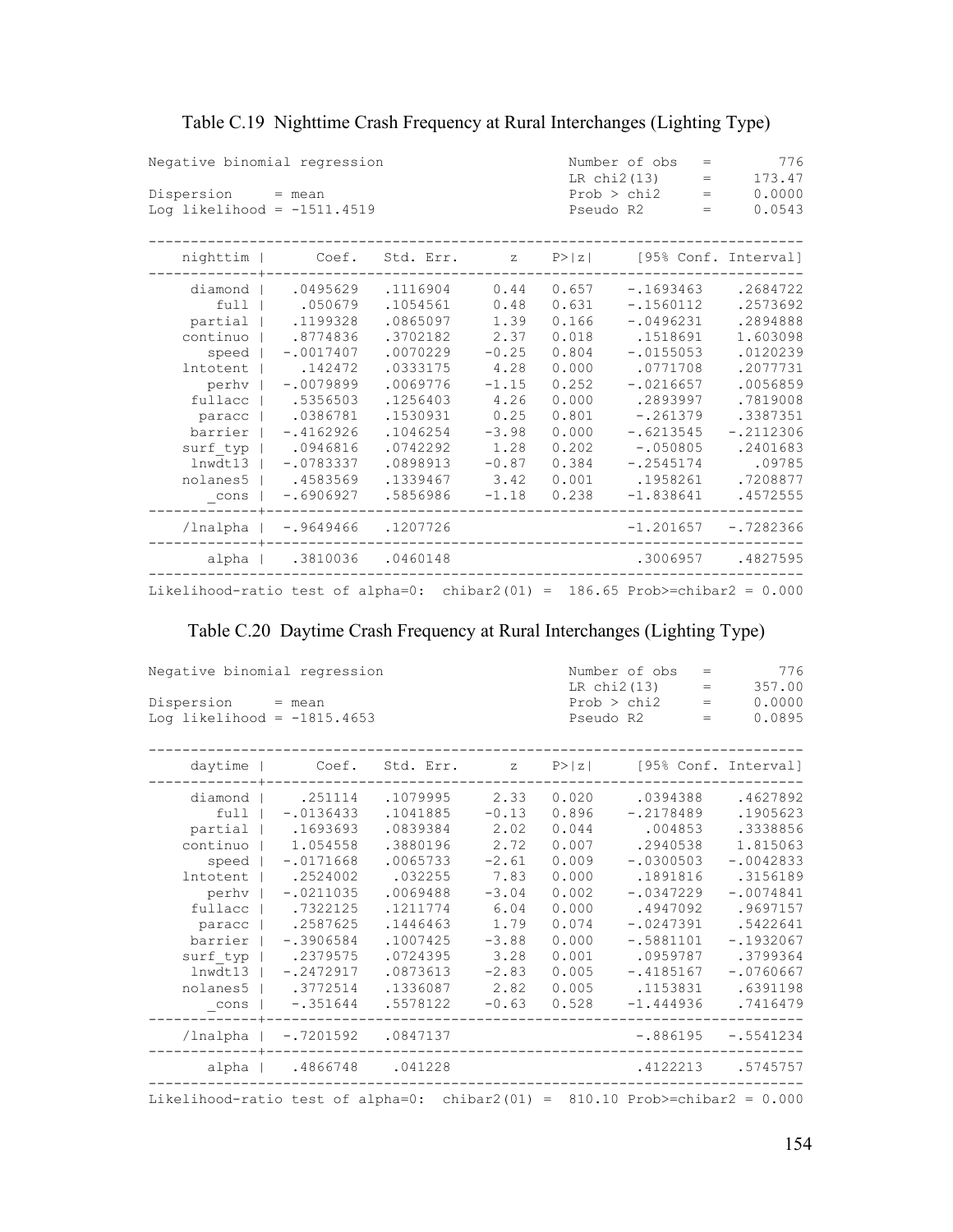| Negative binomial regression<br>Dispersion<br>Loq likelihood = $-3968.4534$                                                                    | $=$ mean                                                                                                                                                                           |                                                                                                                                                                     |                                                                                                                             | Number of obs<br>LR chi2(13)<br>Prob > chi2<br>Pseudo R2                                                                   | 1615<br>$\qquad \qquad =$<br>733.89<br>$=$<br>0.0000<br>$\hspace{1.0cm} = \hspace{1.0cm}$<br>0.0846<br>$=$                                                                                 |                                                                                                                                                                            |
|------------------------------------------------------------------------------------------------------------------------------------------------|------------------------------------------------------------------------------------------------------------------------------------------------------------------------------------|---------------------------------------------------------------------------------------------------------------------------------------------------------------------|-----------------------------------------------------------------------------------------------------------------------------|----------------------------------------------------------------------------------------------------------------------------|--------------------------------------------------------------------------------------------------------------------------------------------------------------------------------------------|----------------------------------------------------------------------------------------------------------------------------------------------------------------------------|
| nighttim                                                                                                                                       | Coef.                                                                                                                                                                              | Std. Err.                                                                                                                                                           | $Z$ and $Z$                                                                                                                 | P >  z                                                                                                                     |                                                                                                                                                                                            | [95% Conf. Interval]                                                                                                                                                       |
| urbsub<br>full<br>partial<br>continuo<br>speed<br>Intotent<br>perhv<br>fullacc<br>paracc<br>barrier<br>surf typ<br>lnwdt13<br>nolanes5<br>cons | .2125802<br>.1559083<br>.1455504<br>.4176826<br>$-.0035751$<br>.1301624<br>$-.0341892$<br>.6228469<br>.2292486<br>.0047306<br>$-.0763703$<br>$-.1481807$<br>.423604<br>$-.1061979$ | .0726168<br>.0855143<br>.0810008<br>.1075653<br>.0032585<br>.0205571<br>.0060722<br>.0830713<br>.1079074<br>.0546888<br>.0474733<br>.0737065<br>.056806<br>.2768938 | 2.93<br>1.82<br>1.80<br>3.88<br>$-1.10$<br>6.33<br>$-5.63$<br>7.50<br>2.12<br>0.09<br>$-1.61$<br>$-2.01$<br>7.46<br>$-0.38$ | 0.003<br>0.068<br>0.072<br>0.000<br>0.273<br>0.000<br>0.000<br>0.000<br>0.034<br>0.931<br>0.108<br>0.044<br>0.000<br>0.701 | .070254<br>$-.0116967$<br>$-.0132082$<br>.2068584<br>$-.0099617$<br>.0898712<br>$-.0460904$<br>.4600303<br>.017754<br>$-.1024575$<br>$-.1694163$<br>$-.2926428$<br>.3122663<br>$-.6488997$ | .3549065<br>.3235133<br>.3043091<br>.6285068<br>.0028114<br>.1704536<br>$-.0222879$<br>.7856636<br>.4407433<br>.1119186<br>.0166757<br>$-.0037185$<br>.5349417<br>.4365039 |
| /lnalpha                                                                                                                                       | $-.7098989$                                                                                                                                                                        | .0559341                                                                                                                                                            |                                                                                                                             |                                                                                                                            | $-.8195276$                                                                                                                                                                                | $-.6002701$                                                                                                                                                                |
| alpha                                                                                                                                          | .4916939                                                                                                                                                                           | .0275024                                                                                                                                                            |                                                                                                                             |                                                                                                                            | .4406397                                                                                                                                                                                   | .5486634                                                                                                                                                                   |
| Likelihood-ratio test of alpha=0: chibar2(01) = $1799.77$ Prob>=chibar2 = 0.000                                                                |                                                                                                                                                                                    |                                                                                                                                                                     |                                                                                                                             |                                                                                                                            |                                                                                                                                                                                            |                                                                                                                                                                            |

## Table C.21 Nighttime Crash Frequency at Diamond Interchanges (Lighting Type)

#### Table C.22 Daytime Crash Frequency at Diamond Interchanges (Lighting Type)

|                                                                                 | Negative binomial regression |                      |         |        |             | 1615<br>Number of obs<br>$=$<br>LR chi2(13)<br>1171.63<br>$=$ |                      |  |  |
|---------------------------------------------------------------------------------|------------------------------|----------------------|---------|--------|-------------|---------------------------------------------------------------|----------------------|--|--|
| Dispersion = mean                                                               |                              |                      |         |        | Prob > chi2 | $\qquad \qquad =$                                             | 0.0000               |  |  |
| Log likelihood = $-5019.5691$                                                   |                              |                      |         |        | Pseudo R2   | $\qquad \qquad =$                                             | 0.1045               |  |  |
|                                                                                 |                              |                      |         |        |             |                                                               |                      |  |  |
| daytime                                                                         | Coef.                        | Std. Err.            | Z       | P >  z |             |                                                               | [95% Conf. Interval] |  |  |
| urbsub                                                                          | .3051294                     | .0681999             | 4.47    | 0.000  | .1714601    |                                                               | .4387987             |  |  |
| full                                                                            | .3128049                     | .0811578             | 3.85    | 0.000  | .1537386    |                                                               | .4718712             |  |  |
| partial                                                                         | .2676838                     | .0765427             | 3.50    | 0.000  | .1176628    |                                                               | .4177048             |  |  |
| continuo                                                                        | .495613                      | .1031926             | 4.80    | 0.000  | .2933593    |                                                               | .6978667             |  |  |
| speed                                                                           | $-.0123486$                  | .0031986             | $-3.86$ | 0.000  | $-.0186178$ |                                                               | $-.0060794$          |  |  |
| <b>lntotent</b>                                                                 | .170865                      | .0196581             | 8.69    | 0.000  | .1323358    |                                                               | .2093942             |  |  |
| perhv                                                                           | $-.0507671$                  | .0059383             | $-8.55$ | 0.000  | $-.0624059$ |                                                               | $-.0391283$          |  |  |
| fullacc                                                                         | .7133024                     | .0776562             | 9.19    | 0.000  | .5610989    |                                                               | .8655058             |  |  |
| paracc                                                                          | .3174688                     | .0999074             | 3.18    | 0.001  | .1216539    |                                                               | .5132837             |  |  |
| barrier                                                                         | .068438                      | .0523944             | 1.31    | 0.191  | $-.0342532$ |                                                               | .1711292             |  |  |
| surf typ                                                                        | .028891                      | .0463215             | 0.62    | 0.533  | $-.0618974$ |                                                               | .1196794             |  |  |
| lnwdt13                                                                         | $-.3398784$                  | .0704617             | $-4.82$ | 0.000  | $-.4779807$ |                                                               | $-.201776$           |  |  |
| nolanes5                                                                        | .3717906                     | .0546911             | 6.80    | 0.000  | .2645981    |                                                               | .4789831             |  |  |
| cons                                                                            | .6581536                     | .269108              | 2.45    | 0.014  | .1307116    |                                                               | 1.185596             |  |  |
| /lnalpha                                                                        |                              | $-.6019253$ .0442839 |         |        | $-.6887201$ |                                                               | $-.5151305$          |  |  |
| alpha                                                                           | .547756                      | .0242568             |         |        | .5022185    |                                                               | .5974226             |  |  |
| Likelihood-ratio test of alpha=0: chibar2(01) = $6793.88$ Prob>=chibar2 = 0.000 |                              |                      |         |        |             |                                                               |                      |  |  |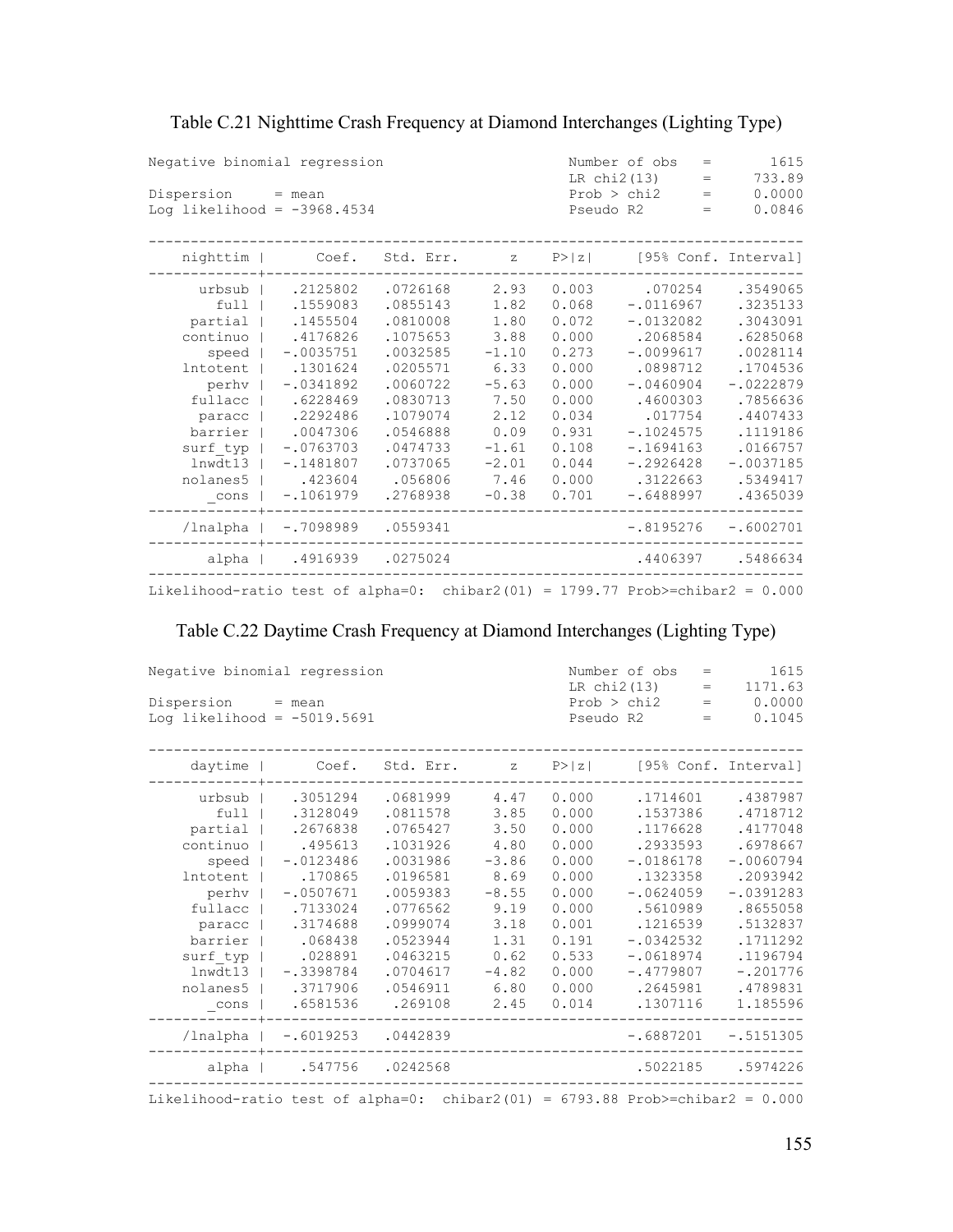| Negative binomial regression<br>$Disperson = mean$<br>Log likelihood = $-1072.7903$                                                               |                                                                                                                                                                                          |                                                                                                                                                                             |                                                                                                                          | Pseudo R2                                                                                                                  | Number of obs<br>LR chi2(13)<br>Prob > chi2                                                                                                                                                     | $=$<br>$=$<br>$=$<br>$=$ | 406<br>270.87<br>0.0000<br>0.1121                                                                                                                                       |
|---------------------------------------------------------------------------------------------------------------------------------------------------|------------------------------------------------------------------------------------------------------------------------------------------------------------------------------------------|-----------------------------------------------------------------------------------------------------------------------------------------------------------------------------|--------------------------------------------------------------------------------------------------------------------------|----------------------------------------------------------------------------------------------------------------------------|-------------------------------------------------------------------------------------------------------------------------------------------------------------------------------------------------|--------------------------|-------------------------------------------------------------------------------------------------------------------------------------------------------------------------|
| nighttim                                                                                                                                          |                                                                                                                                                                                          | Coef. Std. Err.                                                                                                                                                             |                                                                                                                          |                                                                                                                            |                                                                                                                                                                                                 |                          | z P> z  [95% Conf. Interval]                                                                                                                                            |
| urbsub<br>full<br>partial<br>continuo  <br>speed  <br>Intotent  <br>fullacc<br>paracc<br>barrier  <br>surf typ  <br>lnwdt13<br>nolanes5  <br>cons | .2035552<br>.1878414<br>.1700752<br>$-.0086179$<br>.6849858<br>perhy   .0204653<br>$\frac{1}{1}$ .3790001<br>.1406452<br>.363226<br>$-.0117255$<br>.3016958<br>$-.1619467$<br>$-6.26873$ | .1248347.1484617<br>.1841166<br>.1765698<br>.2191404<br>.005717<br>.0821675<br>.0148336<br>.1295413<br>.1700513<br>.0928127<br>.0821484<br>.1514532<br>.0961415<br>.9754592 | 0.84<br>1.11<br>1.06<br>0.78<br>$-1.51$<br>8.34<br>1.38<br>2.93<br>0.83<br>3.91<br>$-0.14$<br>1.99<br>$-1.68$<br>$-6.43$ | 0.400<br>0.269<br>0.287<br>0.438<br>0.132<br>0.000<br>0.168<br>0.003<br>0.408<br>0.000<br>0.886<br>0.046<br>0.092<br>0.000 | $-.1661449$<br>$-.1573067$<br>$-.158229$<br>$-.2594322$<br>$-.0198231$<br>.5239404<br>$-.008608$<br>.1251039<br>$-.1926493$<br>.1813165<br>$-.1727334$<br>.004853<br>$-.3503805$<br>$-8.180595$ |                          | .4158143<br>.5644172<br>.5339118<br>.5995825<br>.0025873<br>.8460312<br>.0495387<br>.6328964<br>.4739397<br>.5451355<br>.1492824<br>.5985387<br>.0264872<br>$-4.356865$ |
| /lnalpha                                                                                                                                          | $-.9891551$ .1080902                                                                                                                                                                     |                                                                                                                                                                             |                                                                                                                          |                                                                                                                            | $-1.201008$                                                                                                                                                                                     |                          | $-.7773021$                                                                                                                                                             |
| alpha                                                                                                                                             |                                                                                                                                                                                          | .3718908 .0401978                                                                                                                                                           |                                                                                                                          |                                                                                                                            | .3008908                                                                                                                                                                                        |                          | .4596444                                                                                                                                                                |
| Likelihood-ratio test of alpha=0: chibar2(01) = $470.86$ Prob>=chibar2 = 0.000                                                                    |                                                                                                                                                                                          |                                                                                                                                                                             |                                                                                                                          |                                                                                                                            |                                                                                                                                                                                                 |                          |                                                                                                                                                                         |

Table C.23 Nighttime Crash Frequency at Non-diamond Interchanges (Lighting Type)

#### Table C.24 Daytime Crash Frequency at Non-diamond Interchanges (Lighting Type)

| Negative binomial regression                                                    |             |           |         | Number of obs<br>LR chi2(13) | 406<br>$\qquad \qquad =$<br>348.08<br>$\qquad \qquad =$ |                                |
|---------------------------------------------------------------------------------|-------------|-----------|---------|------------------------------|---------------------------------------------------------|--------------------------------|
| $Disperson = mean$                                                              |             |           |         |                              | Prob > chi2                                             | 0.0000<br>$\,=\,$              |
| Log likelihood = $-1342.6007$                                                   |             |           |         |                              | Pseudo R2                                               | 0.1148<br>$=$                  |
|                                                                                 |             |           |         |                              |                                                         |                                |
| daytime                                                                         | Coef.       | Std. Err. | $Z = 1$ |                              |                                                         | $P >  z $ [95% Conf. Interval] |
| urbsub                                                                          | .3271697    | .1356175  | 2.41    | 0.016                        | .0613642                                                | .5929752                       |
| full                                                                            | .0906225    | .165918   | 0.55    | 0.585                        | $-.2345708$                                             | .4158157                       |
| partial                                                                         | $-.0255347$ | .1588141  | $-0.16$ | 0.872                        | $-.3368046$                                             | .2857352                       |
| continuo                                                                        | .0864141    | .2012844  | 0.43    | 0.668                        | $-.3080961$                                             | .4809243                       |
| speed                                                                           | $-.0005987$ | .0055803  | $-0.11$ | 0.915                        | $-.0115359$                                             | .0103384                       |
| <b>lntotent</b>                                                                 | .7283955    | .0735428  | 9.90    | 0.000                        | .5842543                                                | .8725368                       |
| perhy                                                                           | $-.0016569$ | .0134777  | $-0.12$ | 0.902                        | $-.0280727$                                             | .0247589                       |
| fullacc                                                                         | .2757798    | .1218686  | 2.26    | 0.024                        | .0369217                                                | .5146378                       |
| paracc                                                                          | .2158403    | .1509708  | 1.43    | 0.153                        | $-.0800571$                                             | .5117377                       |
| barrier                                                                         | .363756     | .0878199  | 4.14    | 0.000                        | .1916323                                                | .5358798                       |
| surf typ                                                                        | $-.0162186$ | .0763145  | $-0.21$ | 0.832                        | $-.1657923$                                             | .1333551                       |
| lnwdt13                                                                         | .2938381    | .1374394  | 2.14    | 0.033                        | .0244618                                                | .5632144                       |
| nolanes5                                                                        | $-.2153681$ | .0908847  | $-2.37$ | 0.018                        | $-.3934988$                                             | $-.0372373$                    |
| cons                                                                            | $-6.242172$ | .884343   | $-7.06$ | 0.000                        | $-7.975452$                                             | $-4.508891$                    |
| /lnalpha                                                                        | $-0.920495$ | .087857   |         |                              | $-1.092691$                                             | $-.7482985$                    |
| alpha                                                                           | .3983218    | .0349953  |         |                              | .3353128                                                | .473171                        |
| Likelihood-ratio test of alpha=0: chibar2(01) = $1420.72$ Prob>=chibar2 = 0.000 |             |           |         |                              |                                                         |                                |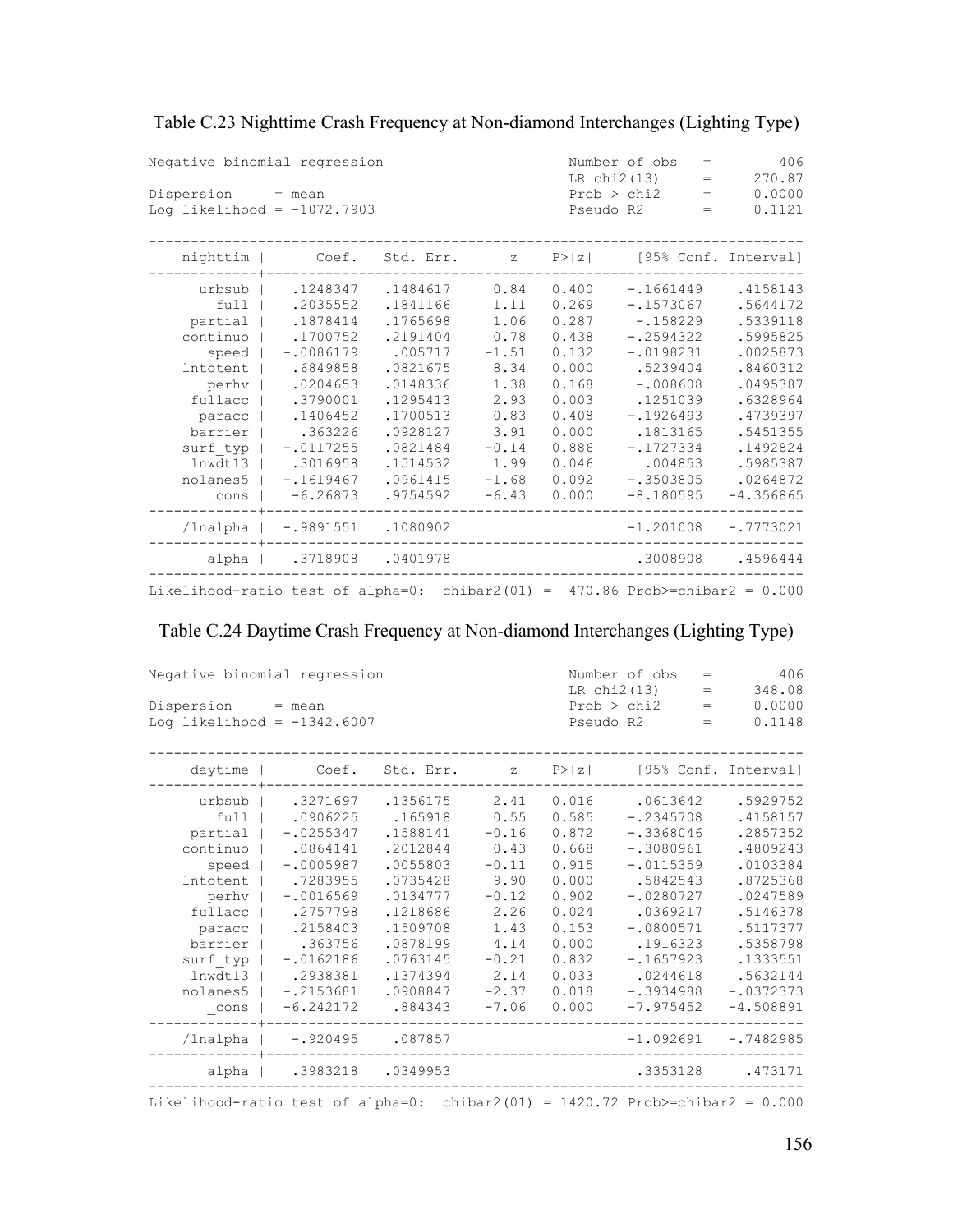| Table C.25 Nighttime Crash Frequency at Urban Diamond Interchanges (Lighting Type) |  |  |  |
|------------------------------------------------------------------------------------|--|--|--|
|                                                                                    |  |  |  |

| Negative binomial regression<br>Dispersion<br>Log likelihood = $-1231.5924$                                                                          | $=$ mean                                                                                                                                                           |                                                                                                                                                        |                                                                                                                  |                                                                                                                   | Number of obs<br>LR chi2(12)<br>Prob > chi2<br>Pseudo R2                                                                                                                     | $=$<br>$=$<br>$\qquad \qquad =$<br>$=$ | 466<br>292.56<br>0.0000<br>0.1062                                                                                                                        |
|------------------------------------------------------------------------------------------------------------------------------------------------------|--------------------------------------------------------------------------------------------------------------------------------------------------------------------|--------------------------------------------------------------------------------------------------------------------------------------------------------|------------------------------------------------------------------------------------------------------------------|-------------------------------------------------------------------------------------------------------------------|------------------------------------------------------------------------------------------------------------------------------------------------------------------------------|----------------------------------------|----------------------------------------------------------------------------------------------------------------------------------------------------------|
| nighttim                                                                                                                                             | Coef.                                                                                                                                                              | Std. Err.                                                                                                                                              | Z                                                                                                                | P >  z                                                                                                            |                                                                                                                                                                              |                                        | [95% Conf. Interval]                                                                                                                                     |
| full<br>partial<br>continuo<br>speed<br><b>lntotent</b><br>perhy<br>fullacc<br>paracc<br>barrier<br>surf typ<br>lnwdt13<br>nolanes5<br>$_{\rm cons}$ | .5600503<br>.7344886<br>.7270632<br>.0035578<br>.1772599<br>$-.0875188$<br>.4184602<br>.1255205<br>.1130591<br>$-.1132147$<br>$-.173215$<br>.598687<br>$-.7833711$ | .2180803<br>.2179416<br>.2419297<br>.0051365<br>.0388581<br>.0130346<br>.1564349<br>.194602<br>.0953088<br>.088925<br>.1367571<br>.1071284<br>.4942474 | 2.57<br>3.37<br>3.01<br>0.69<br>4.56<br>$-6.71$<br>2.67<br>0.65<br>1.19<br>$-1.27$<br>$-1.27$<br>5.59<br>$-1.58$ | 0.010<br>0.001<br>0.003<br>0.489<br>0.000<br>0.000<br>0.007<br>0.519<br>0.236<br>0.203<br>0.205<br>0.000<br>0.113 | .1326208<br>.3073309<br>.2528897<br>$-.0065097$<br>.1010994<br>$-.1130661$<br>.1118533<br>$-.2558925$<br>$-.0737427$<br>$-.2875046$<br>$-.441254$<br>.3887192<br>$-1.752078$ |                                        | .9874797<br>1.161646<br>1.201237<br>.0136252<br>.2534204<br>$-.0619714$<br>.725067<br>.5069334<br>.2998608<br>.0610752<br>.094824<br>.8086548<br>.185336 |
| /lnalpha                                                                                                                                             | $-.6597377$                                                                                                                                                        | .0986081                                                                                                                                               |                                                                                                                  |                                                                                                                   | $-.853006$                                                                                                                                                                   |                                        | $-.4664694$                                                                                                                                              |
| alpha<br>Likelihood-ratio test of alpha=0: chibar2(01) = 713.20 Prob>=chibar2 = $0.000$                                                              | .5169869                                                                                                                                                           | .0509791                                                                                                                                               |                                                                                                                  |                                                                                                                   | .4261321                                                                                                                                                                     |                                        | .6272128                                                                                                                                                 |

## Table C.26 Daytime Crash Frequency at Urban Diamond Interchanges (Lighting Type)

| Negative binomial regression<br>$Disperson = mean$<br>Log likelihood = $-1589.2177$                                                                               |                                                                                                                                                          |                                                                                                                  |                                                                                                                   |             | $=$<br>$\hspace{1.6cm} = \hspace{1.6cm}$<br>$=$<br>$=$             | 466<br>327.19<br>0.0000<br>0.0933                                                                                                                                                                                          |
|-------------------------------------------------------------------------------------------------------------------------------------------------------------------|----------------------------------------------------------------------------------------------------------------------------------------------------------|------------------------------------------------------------------------------------------------------------------|-------------------------------------------------------------------------------------------------------------------|-------------|--------------------------------------------------------------------|----------------------------------------------------------------------------------------------------------------------------------------------------------------------------------------------------------------------------|
| Coef.                                                                                                                                                             | Std. Err.                                                                                                                                                |                                                                                                                  |                                                                                                                   |             |                                                                    |                                                                                                                                                                                                                            |
| .7000366<br>.782898<br>.775838<br>$-.0004519$<br>.1950326<br>$-.1025425$<br>.3802499<br>.1532543<br>.2757623<br>$-.0066816$<br>$-.454892$<br>.4382126<br>.1419965 | .1981071<br>.1997471<br>.2248789<br>.0050899<br>.0386205<br>.0123189<br>.1518463<br>.1845147<br>.0936338<br>.0886592<br>.1323436<br>.1087254<br>.4866766 | 3.53<br>3.92<br>3.45<br>$-0.09$<br>5.05<br>$-8.32$<br>2.50<br>0.83<br>2.95<br>$-0.08$<br>$-3.44$<br>4.03<br>0.29 | 0.000<br>0.000<br>0.001<br>0.929<br>0.000<br>0.000<br>0.012<br>0.406<br>0.003<br>0.940<br>0.001<br>0.000<br>0.770 |             |                                                                    | 1.088319<br>1.174395<br>1.216592<br>.0095241<br>.2707274<br>$-.078398$<br>.6778633<br>.5148965<br>.4592811<br>.1670871<br>$-.1955033$<br>.6513105<br>1.095865                                                              |
| $-.4968215$                                                                                                                                                       | .0769223                                                                                                                                                 |                                                                                                                  |                                                                                                                   |             |                                                                    | $-.3460566$                                                                                                                                                                                                                |
| .6084616                                                                                                                                                          | .0468042                                                                                                                                                 |                                                                                                                  |                                                                                                                   |             |                                                                    | .7074724                                                                                                                                                                                                                   |
|                                                                                                                                                                   |                                                                                                                                                          |                                                                                                                  |                                                                                                                   | $Z$ and $Z$ | Number of obs<br>LR chi2(12)<br>Prob > chi2<br>Pseudo R2<br>P >  z | [95% Conf. Interval]<br>.3117538<br>.3914008<br>.3350835<br>$-.0104279$<br>.1193377<br>$-.126687$<br>.0826366<br>$-.208388$<br>.0922435<br>$-.1804504$<br>$-.7142807$<br>.2251146<br>$-.811872$<br>$-.6475864$<br>.5233073 |

Likelihood-ratio test of alpha=0: chibar2(01) = 2840.05 Prob>=chibar2 = 0.000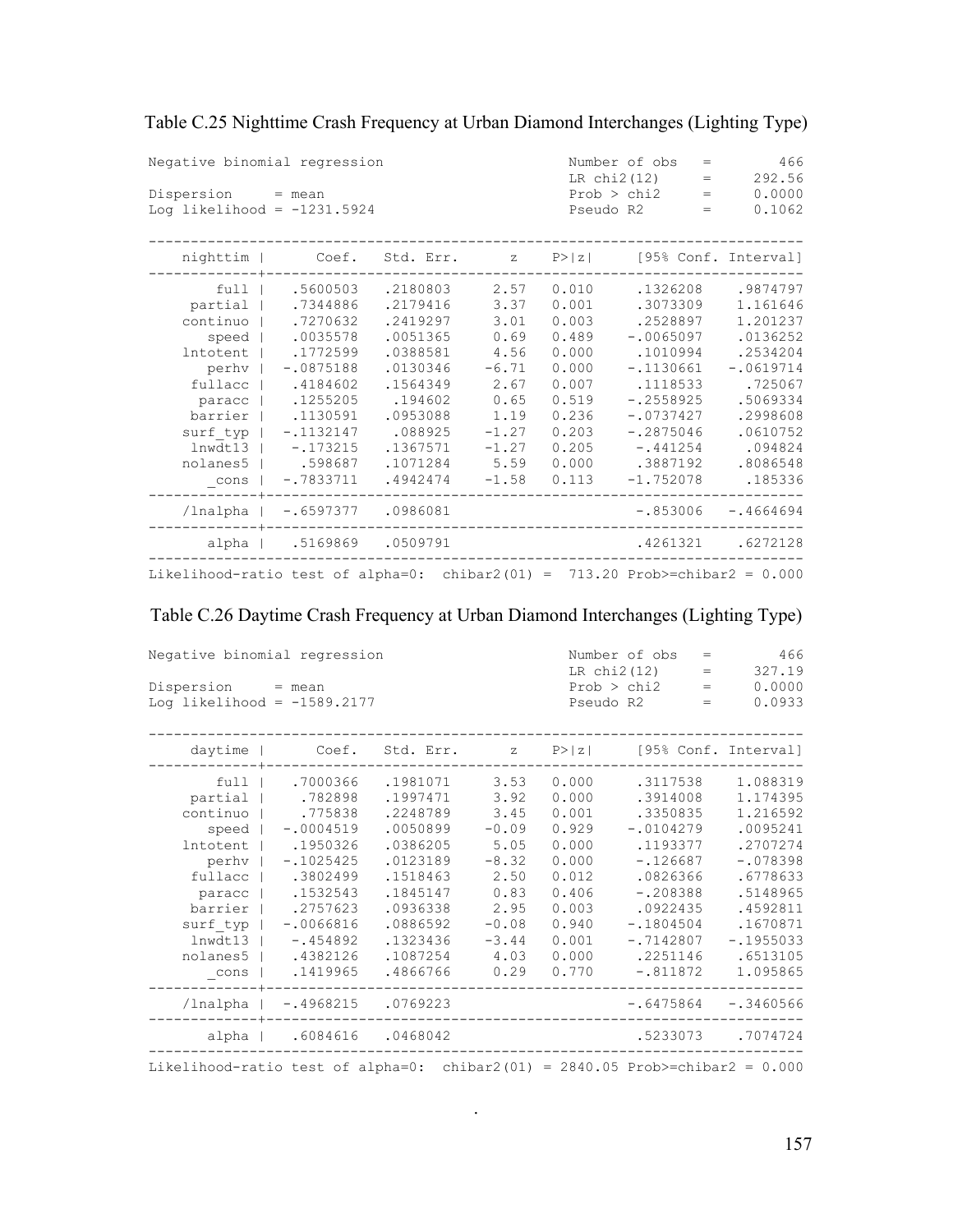## Table C.27 Nighttime Crash Frequency at Urban Non-diamond Interchanges (Lighting Type)

| Negative binomial regression<br>$Disperson = mean$<br>Log likelihood = $-370.56565$                                            |                                                                                                                                                       |                                                                                                                                            |                                                                                                          | Number of obs<br>$=$<br>LR chi2(11)<br>76.34<br>$=$<br>Prob > chi2<br>0.0000<br>$=$<br>0.0934<br>Pseudo R2<br>$\hspace{1.0cm} = \hspace{1.0cm}$ |                                                                                                                                                                     |  |                                                                                                                                               |
|--------------------------------------------------------------------------------------------------------------------------------|-------------------------------------------------------------------------------------------------------------------------------------------------------|--------------------------------------------------------------------------------------------------------------------------------------------|----------------------------------------------------------------------------------------------------------|-------------------------------------------------------------------------------------------------------------------------------------------------|---------------------------------------------------------------------------------------------------------------------------------------------------------------------|--|-----------------------------------------------------------------------------------------------------------------------------------------------|
| nighttim                                                                                                                       |                                                                                                                                                       | Coef. Std. Err. z P> z  [95% Conf. Interval]                                                                                               |                                                                                                          |                                                                                                                                                 |                                                                                                                                                                     |  |                                                                                                                                               |
| full<br>partial<br>speed  <br>Intotent  <br>perhv  <br>fullacc<br>paracc<br>barrier<br>surf typ<br>lnwdt13<br>nolanes5<br>cons | .4545781<br>.4337998<br>$-.0152856$<br>.5448123<br>.078321<br>1.174483<br>.6371858<br>.6055226<br>$-.2456323$<br>.623976<br>$-.010661$<br>$-5.337056$ | .2465339<br>.2754187<br>.0101833<br>.2230273<br>.0563747<br>.371772<br>.4356302<br>.2191533<br>.1539256<br>.303799<br>.1624301<br>2.550683 | 1.84<br>1.58<br>$-1.50$<br>2.44<br>1.39<br>3.16<br>1.46<br>2.76<br>$-1.60$<br>2.05<br>$-0.07$<br>$-2.09$ | 0.065<br>0.115<br>0.133<br>0.015<br>0.165<br>0.002<br>0.144<br>0.006<br>0.111<br>0.040<br>0.948<br>0.036                                        | $-.0286195$<br>$-.1060109$<br>$-.0352445$<br>.1076868<br>$-.0321715$<br>.4458229<br>$-.2166337$<br>.1759901<br>$-.5473209$<br>.0285409<br>$-.3290182$<br>$-10.3363$ |  | .9377757<br>.9736105<br>.0046732<br>.9819378<br>.1888134<br>1.903142<br>1.491005<br>1.035055<br>.0560563<br>1.219411<br>.3076962<br>$-.33781$ |
| /lnalpha                                                                                                                       |                                                                                                                                                       | $-.9372173$ .1724746                                                                                                                       |                                                                                                          |                                                                                                                                                 | $-1.275261$                                                                                                                                                         |  | $-.5991733$                                                                                                                                   |
|                                                                                                                                | alpha   .3917164 .0675611                                                                                                                             |                                                                                                                                            |                                                                                                          |                                                                                                                                                 |                                                                                                                                                                     |  | .279358 .5492655                                                                                                                              |
| Likelihood-ratio test of alpha=0: chibar2(01) = 222.16 Prob>=chibar2 = $0.000$                                                 |                                                                                                                                                       |                                                                                                                                            |                                                                                                          |                                                                                                                                                 |                                                                                                                                                                     |  |                                                                                                                                               |

#### Table C.28 Daytime Crash Frequency at Urban Non-diamond Interchanges (Lighting Type)

| Negative binomial regression                                                                                                                    |                                                                                                                                                         |                                                                                                                                             |                                                                                                          | Number of obs<br>LR chi2(11)                                                                             | $=$<br>$\qquad \qquad =$                                                                                                                                    | 120<br>123.30 |                                                                                                                                                   |
|-------------------------------------------------------------------------------------------------------------------------------------------------|---------------------------------------------------------------------------------------------------------------------------------------------------------|---------------------------------------------------------------------------------------------------------------------------------------------|----------------------------------------------------------------------------------------------------------|----------------------------------------------------------------------------------------------------------|-------------------------------------------------------------------------------------------------------------------------------------------------------------|---------------|---------------------------------------------------------------------------------------------------------------------------------------------------|
| $Disperson = mean$<br>Log likelihood = $-434.43032$                                                                                             |                                                                                                                                                         | Pseudo R2                                                                                                                                   | Prob > chi2                                                                                              | $=$<br>$=$                                                                                               | 0.0000<br>0.1243                                                                                                                                            |               |                                                                                                                                                   |
| $daytime$                                                                                                                                       | Coef.                                                                                                                                                   | Std. Err.                                                                                                                                   | $\mathbb Z$                                                                                              | P >  z                                                                                                   |                                                                                                                                                             |               | [95% Conf. Interval]                                                                                                                              |
| full  <br>partial  <br>speed  <br>Intotent  <br>perhv  <br>fullacc  <br>paracc<br>barrier  <br>surf typ<br>lnwdt13<br>nolanes5<br>$_{\rm cons}$ | .4734692<br>.3988096<br>$-.0022131$<br>.7188654<br>.0844686<br>.733237<br>.6437047<br>.7450055<br>$-.3780411$<br>.6597441<br>$-.1425303$<br>$-6.942101$ | .1953083<br>.2198603<br>.0083227<br>.1718031<br>.0439908<br>.2636334<br>.327587<br>.1742896<br>.1211872<br>.2419108<br>.1320049<br>1.985387 | 2.42<br>1.81<br>$-0.27$<br>4.18<br>1.92<br>2.78<br>1.96<br>4.27<br>$-3.12$<br>2.73<br>$-1.08$<br>$-3.50$ | 0.015<br>0.070<br>0.790<br>0.000<br>0.055<br>0.005<br>0.049<br>0.000<br>0.002<br>0.006<br>0.280<br>0.000 | .0906719<br>$-.0321087$<br>$-.0185252$<br>.3821376<br>$-.0017518$<br>.216525<br>.001646<br>.4034043<br>$-.6155635$<br>.1856076<br>$-.401255$<br>$-10.83339$ |               | .8562664<br>.8297278<br>.0140991<br>1.055593<br>.170689<br>1.249949<br>1.285763<br>1.086607<br>$-.1405186$<br>1.133881<br>.1161945<br>$-3.050814$ |
| /lnalpha                                                                                                                                        | $-1.329501$                                                                                                                                             | .1617878                                                                                                                                    |                                                                                                          |                                                                                                          | $-1.6466$                                                                                                                                                   |               | $-1.012403$                                                                                                                                       |
|                                                                                                                                                 | alpha   .2646092 .0428106                                                                                                                               |                                                                                                                                             |                                                                                                          |                                                                                                          | .1927041                                                                                                                                                    |               | .3633449                                                                                                                                          |
| Likelihood-ratio test of alpha=0: chibar2(01) = $357.46$ Prob>=chibar2 = 0.000                                                                  |                                                                                                                                                         |                                                                                                                                             |                                                                                                          |                                                                                                          |                                                                                                                                                             |               |                                                                                                                                                   |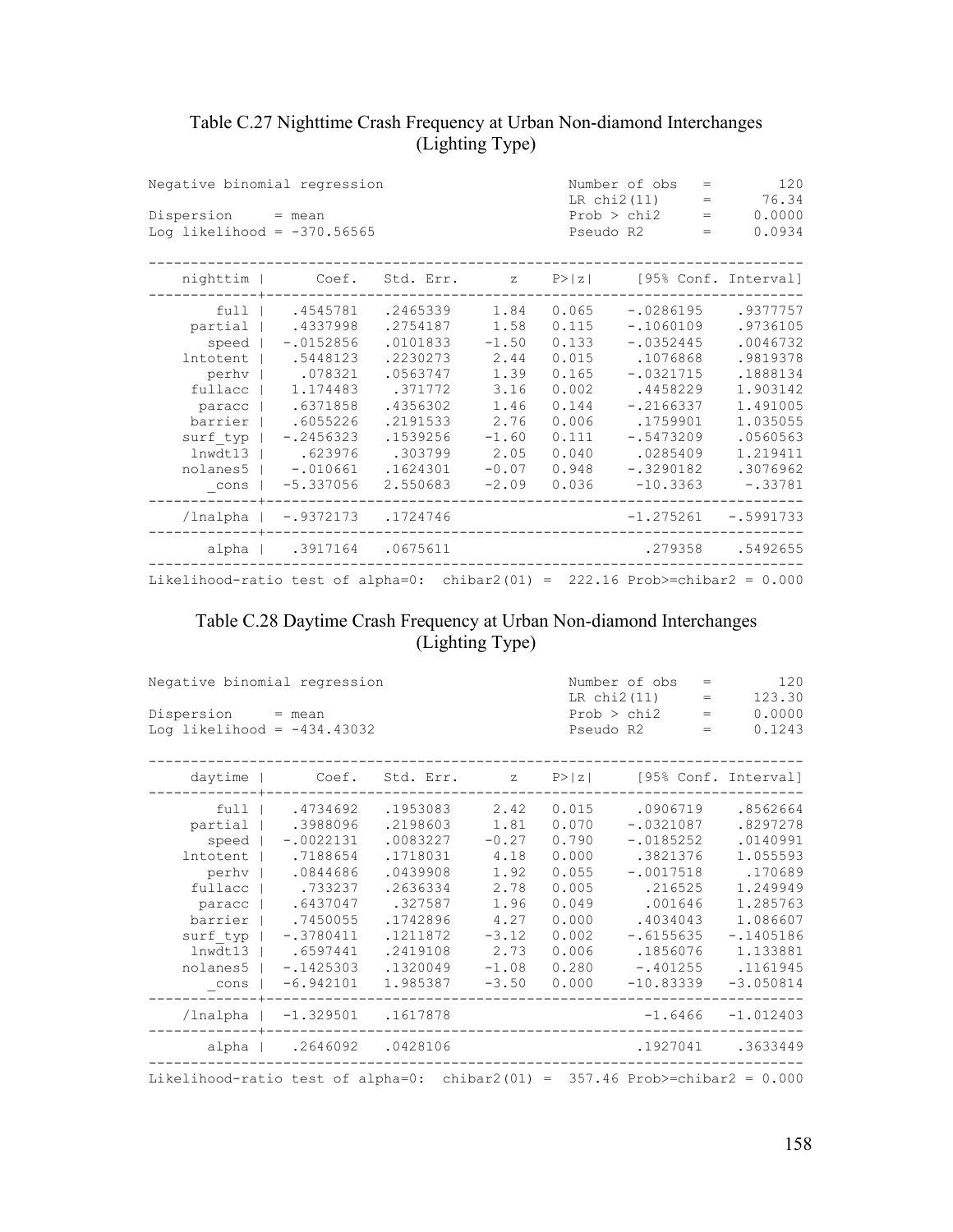| Negative binomial regression<br>Dispersion<br>Log likelihood = $-2691.7711$                                                                          | $=$ mean                                                                                                                                                              |                                                                                                                                                        |                                                                                                                     | Pseudo R2                                                                                                         | Number of obs<br>LR chi2(12)<br>Prob > chi2                                                                                                                                   | 1149<br>$=$<br>443.61<br>$\qquad \qquad =$<br>0.0000<br>$\qquad \qquad =$<br>0.0761<br>$=$                                                                           |
|------------------------------------------------------------------------------------------------------------------------------------------------------|-----------------------------------------------------------------------------------------------------------------------------------------------------------------------|--------------------------------------------------------------------------------------------------------------------------------------------------------|---------------------------------------------------------------------------------------------------------------------|-------------------------------------------------------------------------------------------------------------------|-------------------------------------------------------------------------------------------------------------------------------------------------------------------------------|----------------------------------------------------------------------------------------------------------------------------------------------------------------------|
| nighttim                                                                                                                                             | Coef.                                                                                                                                                                 | Std. Err.                                                                                                                                              | Z                                                                                                                   | P >  z                                                                                                            |                                                                                                                                                                               | [95% Conf. Interval]                                                                                                                                                 |
| full<br>partial<br>continuo<br>speed<br><b>lntotent</b><br>perhy<br>fullacc<br>paracc<br>barrier<br>surf typ<br>lnwdt13<br>nolanes5<br>$_{\rm cons}$ | .4022339<br>.1805795<br>.6680329<br>$-.0081448$<br>.1389713<br>$-.025811$<br>.6692238<br>.209954<br>$-.1529727$<br>$-.0468044$<br>$-.1782746$<br>.2481416<br>.0604212 | .0907031<br>.0855958<br>.1250235<br>.0040414<br>.0230366<br>.006278<br>.0970382<br>.1297849<br>.0674982<br>.054372<br>.0868645<br>.0659828<br>.3409122 | 4.43<br>2.11<br>5.34<br>$-2.02$<br>6.03<br>$-4.11$<br>6.90<br>1.62<br>$-2.27$<br>$-0.86$<br>$-2.05$<br>3.76<br>0.18 | 0.000<br>0.035<br>0.000<br>0.044<br>0.000<br>0.000<br>0.000<br>0.106<br>0.023<br>0.389<br>0.040<br>0.000<br>0.859 | .2244591<br>.0128148<br>.4229912<br>$-.0160659$<br>.0938203<br>$-.0381157$<br>.4790324<br>$-.0444198$<br>$-.2852668$<br>$-.1533715$<br>$-.3485259$<br>.1188177<br>$-.6077544$ | .5800087<br>.3483442<br>.9130745<br>$-.0002238$<br>.1841222<br>$-.0135063$<br>.8594151<br>.4643277<br>$-.0206786$<br>.0597627<br>$-.0080234$<br>.3774655<br>.7285969 |
| /lnalpha                                                                                                                                             | $-.879225$                                                                                                                                                            | .0726006                                                                                                                                               |                                                                                                                     |                                                                                                                   | $-1.021519$                                                                                                                                                                   | $-.7369305$                                                                                                                                                          |
| alpha                                                                                                                                                | .4151045                                                                                                                                                              | .0301368                                                                                                                                               |                                                                                                                     |                                                                                                                   | .3600474                                                                                                                                                                      | .4785807                                                                                                                                                             |
| Likelihood-ratio test of alpha=0: chibar2(01) = $823.12$ Prob>=chibar2 = 0.000                                                                       |                                                                                                                                                                       |                                                                                                                                                        |                                                                                                                     |                                                                                                                   |                                                                                                                                                                               |                                                                                                                                                                      |

Table C.29 Nighttime Crash Frequency at Rural Diamond Interchanges (Lighting Type)

#### Table C.30 Daytime Crash Frequency at Rural Diamond Interchanges (Lighting Type)

| Negative binomial regression<br>$Disperson = mean$<br>Log likelihood = $-3396.894$                                                 |                                                                                                                                                                                         |                                                                                                                                                         |                                                                                                                  |                                                                                                                   | Number of obs<br>LR chi2(12)<br>Prob > chi2<br>Pseudo R2                                                                                                               | $=$<br>$=$<br>$=$<br>$=$ | 1149<br>851.66<br>0.0000<br>0.1114                                                                                                                               |
|------------------------------------------------------------------------------------------------------------------------------------|-----------------------------------------------------------------------------------------------------------------------------------------------------------------------------------------|---------------------------------------------------------------------------------------------------------------------------------------------------------|------------------------------------------------------------------------------------------------------------------|-------------------------------------------------------------------------------------------------------------------|------------------------------------------------------------------------------------------------------------------------------------------------------------------------|--------------------------|------------------------------------------------------------------------------------------------------------------------------------------------------------------|
| $daytime$                                                                                                                          |                                                                                                                                                                                         | Coef. Std. Err. z P> z  [95% Conf. Interval]                                                                                                            |                                                                                                                  |                                                                                                                   |                                                                                                                                                                        |                          |                                                                                                                                                                  |
| full<br>partial<br>continuo  <br>speed  <br>Intotent  <br>perhv  <br>barrier<br>surf typ  <br>lnwdt13<br>nolanes5<br>$_{\rm cons}$ | .5352535<br>.2806184<br>.7688094<br>$-.0233217$<br>.1940611<br>$-.0434733$<br>fullacc   .8891747<br>paracc   .3817694<br>$-.1017126$<br>.0055046<br>$-.3118469$<br>.3275902<br>1.068946 | .0876326<br>.0815224<br>.1213595<br>.0039565<br>.0221872<br>.0062153<br>.0914814<br>.1217049<br>.0646759<br>.053035<br>.0835229<br>.0632632<br>.3292504 | 6.11<br>3.44<br>6.33<br>$-5.89$<br>8.75<br>$-6.99$<br>9.72<br>3.14<br>$-1.57$<br>0.10<br>$-3.73$<br>5.18<br>3.25 | 0.000<br>0.001<br>0.000<br>0.000<br>0.000<br>0.000<br>0.000<br>0.002<br>0.116<br>0.917<br>0.000<br>0.000<br>0.001 | .3634967<br>.1208375<br>.5309492<br>$-.0310763$<br>.150575<br>$-.0556551$<br>.7098744<br>.1432323<br>$-.2284752$<br>$-.0984422$<br>$-.4755487$<br>.2035966<br>.4236272 |                          | .7070103<br>.4403994<br>1.00667<br>$-.0155672$<br>.2375472<br>$-.0312915$<br>1.068475<br>.6203066<br>.0250499<br>.1094513<br>$-.1481451$<br>.4515839<br>1.714265 |
| /lnalpha                                                                                                                           | $-.7281015$ .0554411                                                                                                                                                                    |                                                                                                                                                         |                                                                                                                  |                                                                                                                   | $-.8367641$                                                                                                                                                            |                          | $-.619439$                                                                                                                                                       |
|                                                                                                                                    | alpha   .4828247 .0267683                                                                                                                                                               |                                                                                                                                                         |                                                                                                                  |                                                                                                                   | .4331098                                                                                                                                                               |                          | .5382463                                                                                                                                                         |

Likelihood-ratio test of alpha=0: chibar2(01) = 3569.16 Prob>=chibar2 = 0.000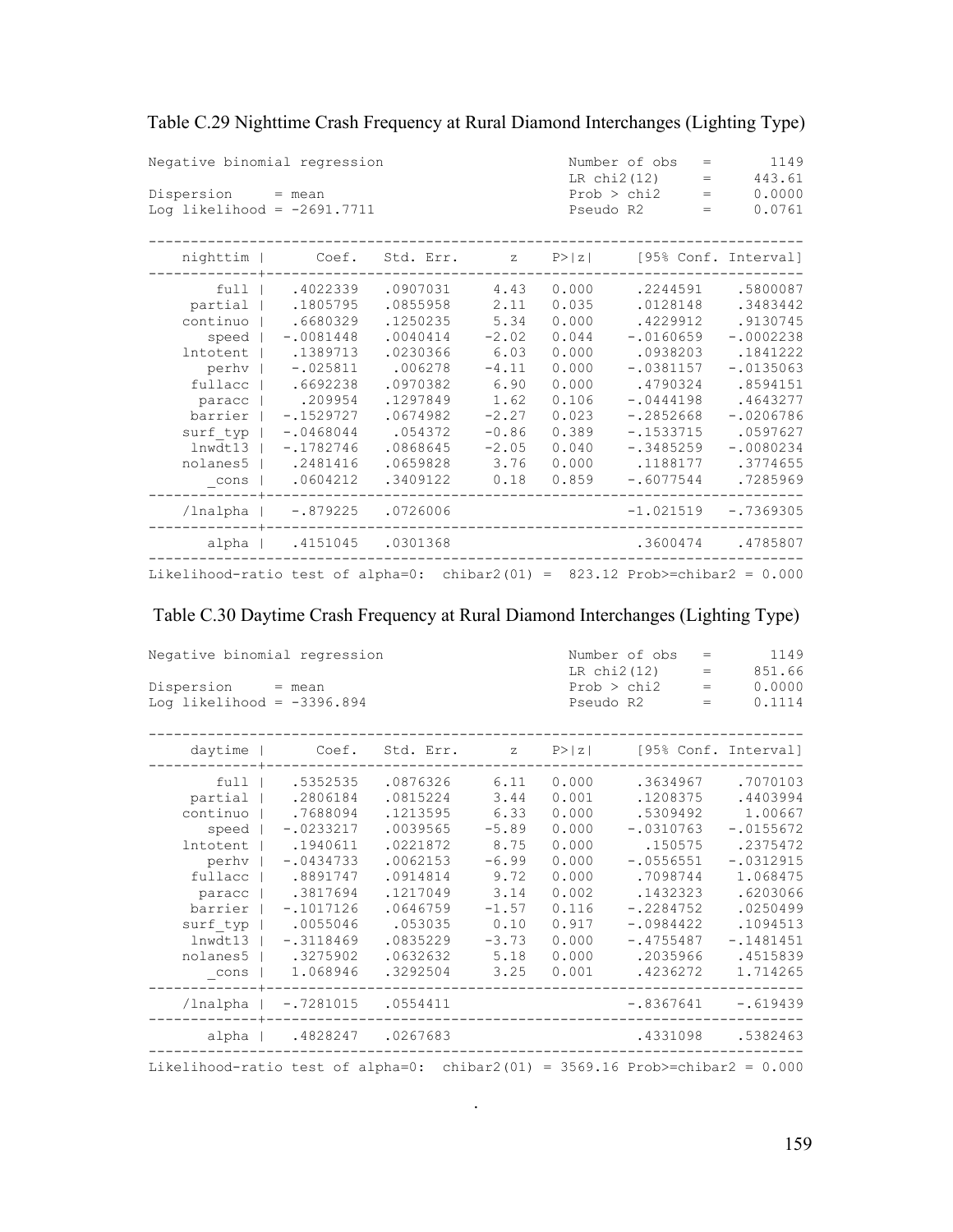## Table C.31 Nighttime Crash Frequency at Rural Non-diamond Interchanges (Lighting Type)

| Negative binomial regression<br>Dispersion<br>Log likelihood = $-680.98324$                                                                              | $=$ mean                                                                                                                                                       |                                                                                                                                                         | Pseudo R2                                                                                                     | Number of obs<br>LR chi2(12)<br>Prob > chi2                                                                       | $=$<br>$\qquad \qquad =$<br>$\qquad \qquad =$<br>$=$                                                                                                                                   | 286<br>184.69<br>0.0000<br>0.1194 |                                                                                                                                                            |
|----------------------------------------------------------------------------------------------------------------------------------------------------------|----------------------------------------------------------------------------------------------------------------------------------------------------------------|---------------------------------------------------------------------------------------------------------------------------------------------------------|---------------------------------------------------------------------------------------------------------------|-------------------------------------------------------------------------------------------------------------------|----------------------------------------------------------------------------------------------------------------------------------------------------------------------------------------|-----------------------------------|------------------------------------------------------------------------------------------------------------------------------------------------------------|
| nighttim                                                                                                                                                 | Coef.                                                                                                                                                          | Std. Err.                                                                                                                                               | $\mathbf{Z}$                                                                                                  | P >  z                                                                                                            |                                                                                                                                                                                        |                                   | [95% Conf. Interval]                                                                                                                                       |
| full<br>partial<br>continuo<br>speed<br><b>lntotent</b><br>perhv<br>fullacc<br>paracc<br>barrier<br>surf typ<br>1 <sub>nwdt</sub> 13<br>nolanes5<br>cons | .2586021<br>.246244<br>.5259468<br>$-.0003231$<br>.7319519<br>.0315855<br>.2104543<br>.1425024<br>.143729<br>.0408278<br>.1418625<br>$-.120154$<br>$-7.330818$ | .1757134<br>.1715155<br>.2183847<br>.006417<br>.0858068<br>.0137803<br>.1412358<br>.1819403<br>.1116889<br>.0943689<br>.1764717<br>.1156918<br>1.091274 | 1.47<br>1.44<br>2.41<br>$-0.05$<br>8.53<br>2.29<br>1.49<br>0.78<br>1.29<br>0.43<br>0.80<br>$-1.04$<br>$-6.72$ | 0.141<br>0.151<br>0.016<br>0.960<br>0.000<br>0.022<br>0.136<br>0.433<br>0.198<br>0.665<br>0.421<br>0.299<br>0.000 | $-.0857899$<br>$-.0899202$<br>.0979206<br>$-.0129001$<br>.5637738<br>.0045766<br>$-.0663628$<br>$-.2140939$<br>$-.0751772$<br>$-.1441318$<br>$-.2040157$<br>$-.3469058$<br>$-9.469676$ |                                   | .6029941<br>.5824082<br>.9539731<br>.012254<br>.9001301<br>.0585944<br>.4872713<br>.4990988<br>.3626353<br>.2257874<br>.4877407<br>.1065978<br>$-5.191959$ |
| /lnalpha                                                                                                                                                 | $-1.366836$                                                                                                                                                    | .1677465                                                                                                                                                |                                                                                                               |                                                                                                                   | $-1.695613$                                                                                                                                                                            |                                   | $-1.038059$                                                                                                                                                |
| alpha                                                                                                                                                    |                                                                                                                                                                | .2549123 .0427606                                                                                                                                       |                                                                                                               |                                                                                                                   | .1834867                                                                                                                                                                               |                                   | .3541415                                                                                                                                                   |
| Likelihood-ratio test of alpha=0: chibar2(01) = 119.51 Prob>=chibar2 = $0.000$                                                                           |                                                                                                                                                                |                                                                                                                                                         |                                                                                                               |                                                                                                                   |                                                                                                                                                                                        |                                   |                                                                                                                                                            |

#### Table C.32 Daytime Crash Frequency at Rural Non-diamond Interchanges (Lighting Type)

| Negative binomial regression                                                   |             | Number of obs<br>$\qquad \qquad =$<br>LR chi2(12)<br>215.39<br>$\qquad \qquad =$ |              |           |             |     |                      |
|--------------------------------------------------------------------------------|-------------|----------------------------------------------------------------------------------|--------------|-----------|-------------|-----|----------------------|
| $Disperson = mean$                                                             |             |                                                                                  |              |           | Prob > chi2 | $=$ | 0.0000               |
| Log likelihood = $-891.51911$                                                  |             |                                                                                  |              | Pseudo R2 |             | $=$ | 0.1078               |
| daytime                                                                        | Coef.       | Std. Err.                                                                        | $\mathbf{Z}$ | P >  z    |             |     | [95% Conf. Interval] |
|                                                                                |             |                                                                                  |              |           |             |     |                      |
| full                                                                           | .237724     | .1767991                                                                         | 1.34         | 0.179     | $-.1087959$ |     | .5842439             |
| partial                                                                        | $-.006474$  | .1725206                                                                         | $-0.04$      | 0.970     | $-.3446083$ |     | .3316602             |
| continuo                                                                       | .4430714    | .226901                                                                          | 1.95         | 0.051     | $-.0016464$ |     | .8877891             |
| speed                                                                          | $-.0024781$ | .0070494                                                                         | $-0.35$      | 0.725     | $-.0162947$ |     | .0113386             |
| lntotent                                                                       | .7055969    | .0848468                                                                         | 8.32         | 0.000     | .5393003    |     | .8718934             |
| perhy                                                                          | $-.0122576$ | .0141763                                                                         | $-0.86$      | 0.387     | $-.0400426$ |     | .0155275             |
| fullacc                                                                        | .3287317    | .1492835                                                                         | 2.20         | 0.028     | .0361414    |     | .6213221             |
| paracc                                                                         | .2392197    | .1806743                                                                         | 1.32         | 0.185     | $-.1148955$ |     | .5933349             |
| barrier                                                                        | .0771245    | .1186562                                                                         | 0.65         | 0.516     | $-.1554374$ |     | .3096864             |
| surf typ                                                                       | .1227255    | .0983114                                                                         | 1.25         | 0.212     | $-.0699613$ |     | .3154124             |
| lnwdt13                                                                        | .1283808    | .167984                                                                          | 0.76         | 0.445     | $-.2008618$ |     | .4576234             |
| nolanes5                                                                       | $-.1824885$ | .1205776                                                                         | $-1.51$      | 0.130     | $-.4188163$ |     | .0538393             |
| cons                                                                           | $-5.766343$ | 1.09359                                                                          | $-5.27$      | 0.000     | $-7.909739$ |     | $-3.622947$          |
| /lnalpha                                                                       | $-.8880867$ | .109885                                                                          |              |           | $-1.103457$ |     | $-.6727161$          |
| alpha                                                                          |             | .4114422 .0452113                                                                |              |           | .3317222    |     | .5103206             |
| Likelihood-ratio test of alpha=0: chibar2(01) = $820.95$ Prob>=chibar2 = 0.000 |             |                                                                                  |              |           |             |     |                      |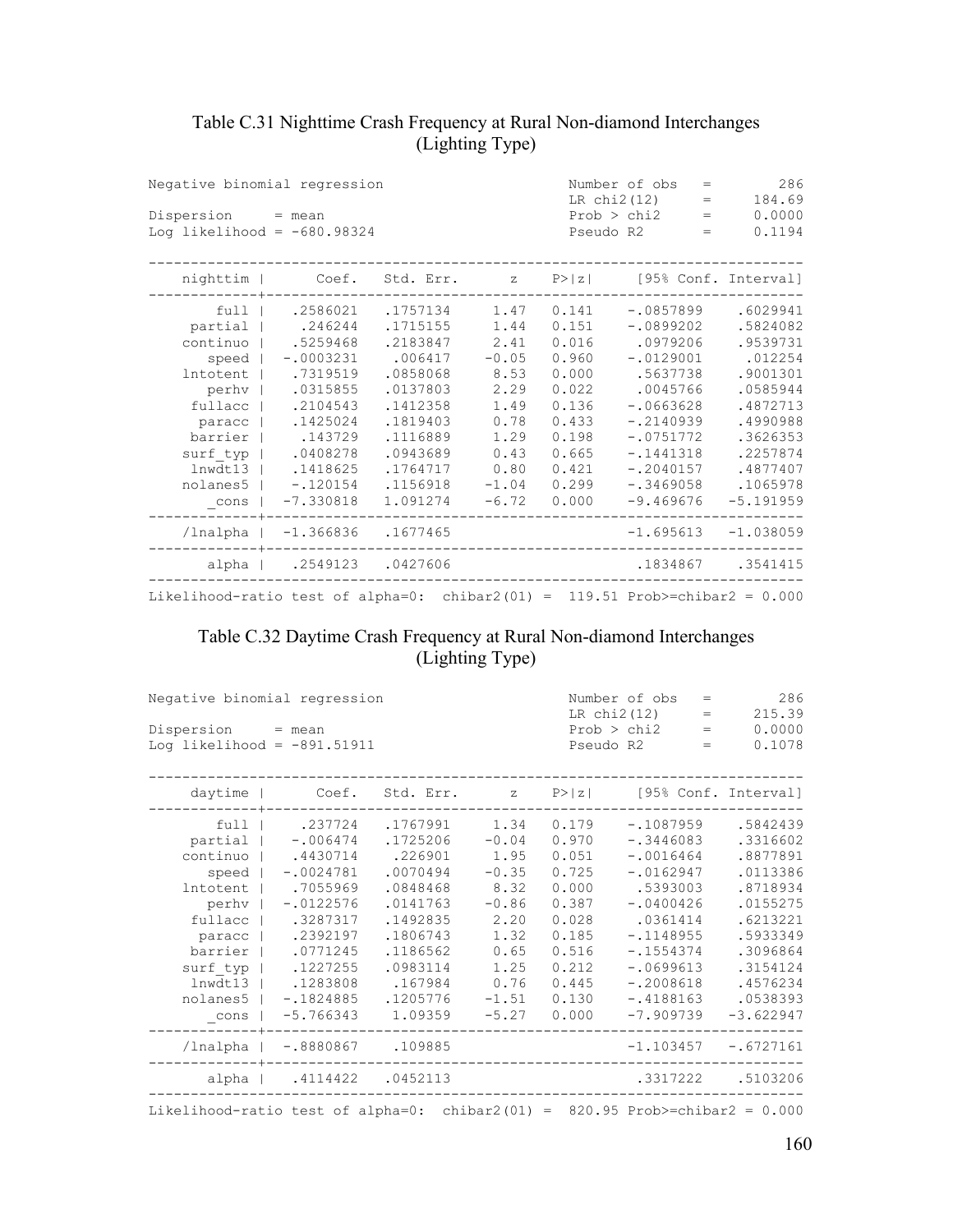| 12.4272795<br>1.12975268<br>Model<br>11<br>$Prob$ > $F$<br>$=$<br>460.277195<br>Residual<br>.408409224<br>1127<br>R-squared<br>$\hspace{1.6cm} = \hspace{1.6cm}$<br>0.0168<br>Adj R-squared<br>$\hspace{1.0cm} = \hspace{1.0cm}$<br>472.704474<br>1138<br>.415381788<br>Root MSE<br>Total<br>$=$<br>lnntoday<br>P>  t <br>[95% Conf. Interval]<br>Coef.<br>Std. Err.<br>$\mathsf{t}$<br>.0585071<br>0.029<br>$-.0129945$<br>diamond<br>$-.1277896$<br>$-2.18$<br>$-.2425847$<br>light<br>$-.2306861$<br>.1328849<br>0.083<br>$-.4914156$<br>.0300435<br>$-1.74$<br>.0066808<br>.0018104<br>.0024822<br>0.73<br>0.466<br>$-.0030599$<br>speed<br>$-1.40$<br>0.163<br>.0117069<br>$-.0288369$<br>.0206638<br>$-.0693807$<br><b>lntotent</b><br>0.003<br>.0215339<br>.0071606<br>3.01<br>.0074842<br>.0355835<br>perhv<br>$-.0275371$<br>0.757<br>$-.2018897$<br>.1468155<br>.0888615<br>$-0.31$<br>paracc<br>0.568<br>$-.1710337$<br>$-.0385467$<br>.0675241<br>$-0.57$<br>.0939404<br>fullacc<br>0.562<br>.0614802<br>$-.0258315$<br>.0444998<br>$-0.58$<br>$-.1131432$<br>barrier<br>.0308408<br>$-.0484136$<br>.0403932<br>0.231<br>$-.127668$<br>surf typ<br>$-1.20$<br>lnwdt13<br>0.707<br>.1760561<br>.0283369<br>.0752873<br>0.38<br>$-.1193822$<br>nolanes5<br>.0157572<br>.0445332<br>0.724<br>$-.0716202$<br>.1031346<br>0.35<br>$-.4270475$<br>0.137<br>$-.9897196$<br>.1356246<br>.2867746<br>$-1.49$<br>cons | Source | SS | df | МS | Number of $obs =$<br>F(11, 1127) | $\qquad \qquad =$ | 1139<br>2.77     |
|-------------------------------------------------------------------------------------------------------------------------------------------------------------------------------------------------------------------------------------------------------------------------------------------------------------------------------------------------------------------------------------------------------------------------------------------------------------------------------------------------------------------------------------------------------------------------------------------------------------------------------------------------------------------------------------------------------------------------------------------------------------------------------------------------------------------------------------------------------------------------------------------------------------------------------------------------------------------------------------------------------------------------------------------------------------------------------------------------------------------------------------------------------------------------------------------------------------------------------------------------------------------------------------------------------------------------------------------------------------------------------------------------------------------------|--------|----|----|----|----------------------------------|-------------------|------------------|
|                                                                                                                                                                                                                                                                                                                                                                                                                                                                                                                                                                                                                                                                                                                                                                                                                                                                                                                                                                                                                                                                                                                                                                                                                                                                                                                                                                                                                         |        |    |    |    |                                  |                   | 0.0015<br>0.0263 |
|                                                                                                                                                                                                                                                                                                                                                                                                                                                                                                                                                                                                                                                                                                                                                                                                                                                                                                                                                                                                                                                                                                                                                                                                                                                                                                                                                                                                                         |        |    |    |    |                                  |                   | .63907           |
|                                                                                                                                                                                                                                                                                                                                                                                                                                                                                                                                                                                                                                                                                                                                                                                                                                                                                                                                                                                                                                                                                                                                                                                                                                                                                                                                                                                                                         |        |    |    |    |                                  |                   |                  |
|                                                                                                                                                                                                                                                                                                                                                                                                                                                                                                                                                                                                                                                                                                                                                                                                                                                                                                                                                                                                                                                                                                                                                                                                                                                                                                                                                                                                                         |        |    |    |    |                                  |                   |                  |

## Table C.33 Log-linear Regression Model of Urban Interchanges

. Table C.34 Log-linear Regression Model of Rural Interchanges

| Source  <br>Model<br>Residual<br>Total                                                                                           | SS<br>37.1319621<br>317.899786<br>355.031748                                                                                                                   | df<br>11<br>528<br>539                                                                                                                     | MS<br>3.37563292<br>.602082929<br>.65868599                                                                    |                                                                                                          | Number of $obs =$<br>F(11,<br>528)<br>$Prob$ > $F$<br>R-squared<br>Adj R-squared<br>Root MSE                                                                              | 540<br>5.61<br>$\hspace*{0.4em} = \hspace*{0.4em}$<br>0.0000<br>$\qquad \qquad =$<br>0.1046<br>$\hspace{1.0cm} = \hspace{1.0cm}$<br>0.0859<br>$\hspace{1.0cm} = \hspace{1.0cm}$<br>.77594<br>$\hspace*{0.4em} = \hspace*{0.4em}$ |
|----------------------------------------------------------------------------------------------------------------------------------|----------------------------------------------------------------------------------------------------------------------------------------------------------------|--------------------------------------------------------------------------------------------------------------------------------------------|----------------------------------------------------------------------------------------------------------------|----------------------------------------------------------------------------------------------------------|---------------------------------------------------------------------------------------------------------------------------------------------------------------------------|----------------------------------------------------------------------------------------------------------------------------------------------------------------------------------------------------------------------------------|
| lnntoday                                                                                                                         | Coef.                                                                                                                                                          | Std. Err.                                                                                                                                  | t.                                                                                                             | P>  t                                                                                                    | [95% Conf. Interval]                                                                                                                                                      |                                                                                                                                                                                                                                  |
| diamond<br>light<br>speed<br><b>lntotent</b><br>perhv<br>paracc<br>fullacc<br>barrier<br>surf typ<br>lnwdt13<br>nolanes5<br>cons | $-.2663474$<br>.1221284<br>.0094993<br>$-.1425275$<br>.0156582<br>$-.0878803$<br>$-.1639949$<br>.0894413<br>$-.1574963$<br>.2165555<br>$-.0116052$<br>.3341513 | .1136009<br>.0793937<br>.007342<br>.0336019<br>.0067593<br>.1531726<br>.125753<br>.1097379<br>.0749011<br>.0906839<br>.1330552<br>.5993671 | $-2.34$<br>1.54<br>1.29<br>$-4.24$<br>2.32<br>$-0.57$<br>$-1.30$<br>0.82<br>$-2.10$<br>2.39<br>$-0.09$<br>0.56 | 0.019<br>0.125<br>0.196<br>0.000<br>0.021<br>0.566<br>0.193<br>0.415<br>0.036<br>0.017<br>0.931<br>0.577 | $-.4895127$<br>$-.0338378$<br>$-.0049239$<br>$-.2085374$<br>.0023798<br>$-.3887829$<br>$-.4110324$<br>$-.1261352$<br>$-.304637$<br>.0384099<br>$-.2729878$<br>$-.8432856$ | $-.0431821$<br>.2780947<br>.0239224<br>$-.0765176$<br>.0289367<br>.2130222<br>.0830427<br>.3050178<br>$-.0103556$<br>.3947011<br>.2497774<br>1.511588                                                                            |

. .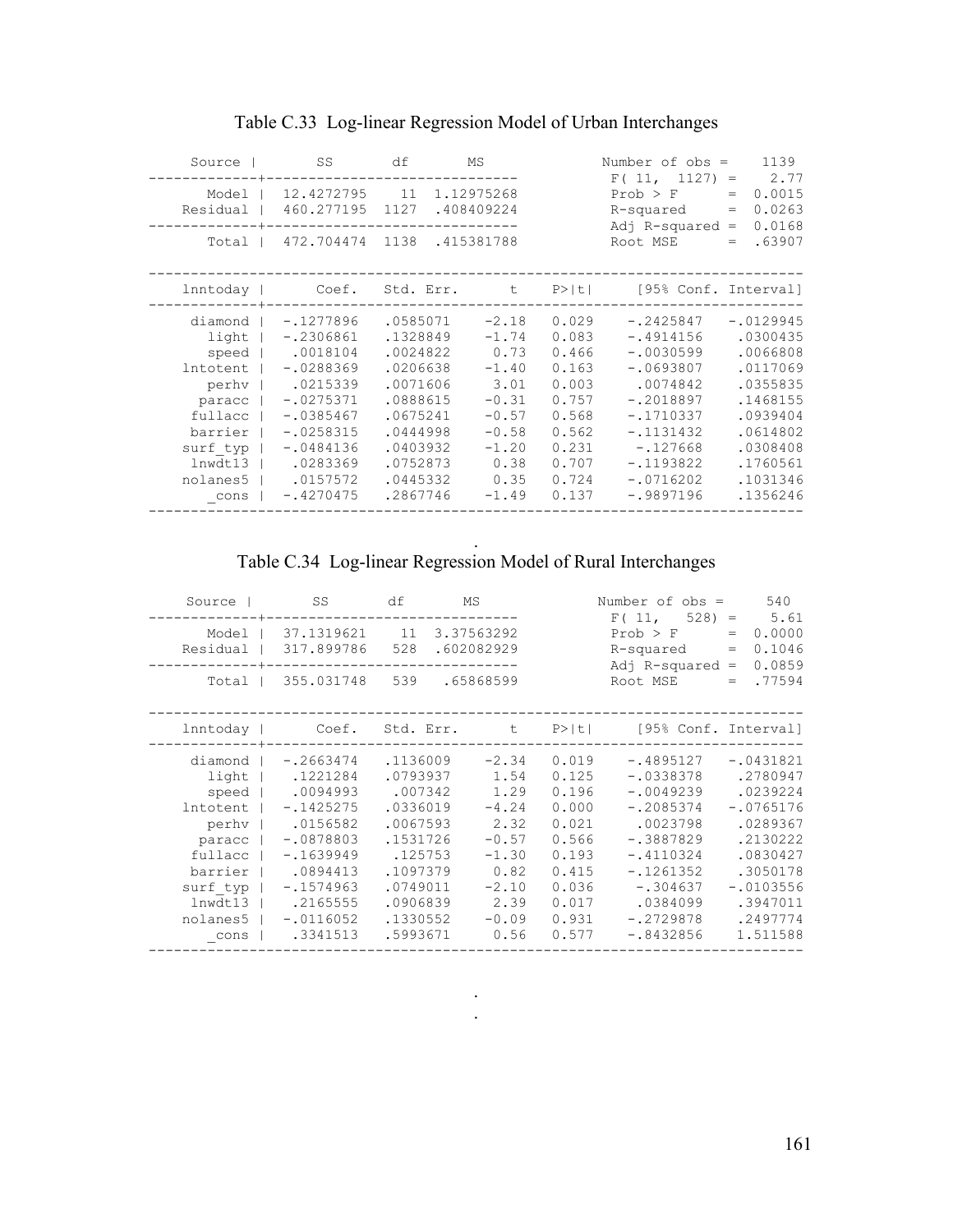| Source                                                                                                           | SS                                                                                                                                               | df                                                                                                       |                    | MS                                                                                                     |                                                                                                 | Number of $obs =$<br>$F(11, 1303) =$                                                                                                                       |                          | 1315<br>24.02                                                                                                                            |
|------------------------------------------------------------------------------------------------------------------|--------------------------------------------------------------------------------------------------------------------------------------------------|----------------------------------------------------------------------------------------------------------|--------------------|--------------------------------------------------------------------------------------------------------|-------------------------------------------------------------------------------------------------|------------------------------------------------------------------------------------------------------------------------------------------------------------|--------------------------|------------------------------------------------------------------------------------------------------------------------------------------|
| Model<br>Residual                                                                                                | 125.303878<br>617.896043                                                                                                                         | 11<br>1303                                                                                               |                    | 11.3912616<br>.474210317                                                                               |                                                                                                 | $Prob$ > $F$<br>R-squared<br>Adj $R$ -squared =                                                                                                            | $=$<br>$\qquad \qquad =$ | 0.0000<br>0.1686<br>0.1616                                                                                                               |
| Total                                                                                                            | 743.199921                                                                                                                                       | 1314                                                                                                     |                    | .565601157                                                                                             |                                                                                                 | Root MSE                                                                                                                                                   | $=$                      | .68863                                                                                                                                   |
| lnntoday                                                                                                         | Coef.                                                                                                                                            |                                                                                                          | Std. Err.          | t                                                                                                      | P>  t                                                                                           | [95% Conf. Interval]                                                                                                                                       |                          |                                                                                                                                          |
| urbsub<br>light<br>speed<br>lntotent<br>perhy<br>paracc<br>fullacc<br>barrier<br>surf typ<br>lnwdt13<br>nolanes5 | $-.213694$<br>$-.0324865$<br>.0044613<br>$-.0715767$<br>.0193533<br>$-.032899$<br>$-.0819577$<br>.0159106<br>$-.1221316$<br>.1826476<br>.0090661 | .0659919<br>.0027853<br>.0181825<br>.0049325<br>.0941285<br>.0718943<br>.0481889<br>.0611144<br>.0500098 | .060704<br>.041329 | $-3.52$<br>$-0.49$<br>1.60<br>$-3.94$<br>3.92<br>$-0.35$<br>$-1.14$<br>0.33<br>$-2.96$<br>2.99<br>0.18 | 0.000<br>0.623<br>0.109<br>0.000<br>0.000<br>0.727<br>0.255<br>0.741<br>0.003<br>0.003<br>0.856 | $-.3327823$<br>$-.1619485$<br>$-.0010029$<br>$-.1072469$<br>.0096767<br>$-.2175589$<br>$-.222999$<br>$-.0786258$<br>$-.2032102$<br>.0627542<br>$-.0890424$ |                          | $-.0946057$<br>.0969755<br>.0099256<br>$-.0359065$<br>.0290299<br>.1517609<br>.0590835<br>.110447<br>$-.0410529$<br>.3025409<br>.1071745 |
| cons                                                                                                             | $-.2098914$                                                                                                                                      |                                                                                                          | .238285            | $-0.88$                                                                                                | 0.379                                                                                           | $-.6773556$                                                                                                                                                |                          | .2575728                                                                                                                                 |

Table C.35 Log-linear Regression Model of Diamond Interchanges

Table C.36 Log-linear Regression Model of Non-diamond Interchanges

.

| Source  <br>Model<br>Residual<br>Total                                                                                               | SS<br>19.6642047<br>162.843429<br>182.507633                                                                                                                | df<br>11<br>352<br>363                                                                                                                      | MS<br>1.78765497<br>.462623377<br>.50277585                                                                    |                                                                                                          | Number of $obs =$<br>F(11,<br>$352$ ) =<br>Prob > F<br>R-squared<br>Adj $R$ -squared =<br>Root MSE                                                                              | 364<br>3.86<br>0.0000<br>$=$<br>0.1077<br>$=$<br>0.0799<br>.68016<br>$=$                                                                       |
|--------------------------------------------------------------------------------------------------------------------------------------|-------------------------------------------------------------------------------------------------------------------------------------------------------------|---------------------------------------------------------------------------------------------------------------------------------------------|----------------------------------------------------------------------------------------------------------------|----------------------------------------------------------------------------------------------------------|---------------------------------------------------------------------------------------------------------------------------------------------------------------------------------|------------------------------------------------------------------------------------------------------------------------------------------------|
| lnntoday                                                                                                                             | Coef. Std. Err.                                                                                                                                             |                                                                                                                                             |                                                                                                                |                                                                                                          | t P> t  [95% Conf. Interval]                                                                                                                                                    |                                                                                                                                                |
| urbsub  <br>light  <br>speed  <br>lntotent<br>perhv<br>paracc<br>fullacc<br>barrier<br>surf typ<br>$lnwdt13$  <br>nolanes5  <br>cons | $-.2136579$<br>.1086375<br>.0015166<br>$-.1633519$<br>.0127651<br>$-.206686$<br>$-.00316$<br>$-.0329334$<br>.0579744<br>$-.1866263$<br>.0132089<br>1.030769 | .1252144<br>.150848<br>.0050659<br>.0758218<br>.0126003<br>.1409019<br>.1116985<br>.0867688<br>.0752334<br>.1410135<br>.0929819<br>.9022968 | $-1.71$<br>0.72<br>0.30<br>$-2.15$<br>1.01<br>$-1.47$<br>$-0.03$<br>$-0.38$<br>0.77<br>$-1.32$<br>0.14<br>1.14 | 0.089<br>0.472<br>0.765<br>0.032<br>0.312<br>0.143<br>0.977<br>0.705<br>0.441<br>0.187<br>0.887<br>0.254 | $-.4599203$<br>$-.1880393$<br>$-.0084467$<br>$-.3124726$<br>$-.0120163$<br>$-.4838015$<br>$-.2228403$<br>$-.2035838$<br>$-.0899891$<br>$-.4639613$<br>$-.169661$<br>$-.7438022$ | .0326044<br>.4053142<br>.0114798<br>$-.0142313$<br>.0375464<br>.0704294<br>.2165203<br>.1377171<br>.2059378<br>.0907086<br>.1960789<br>2.80534 |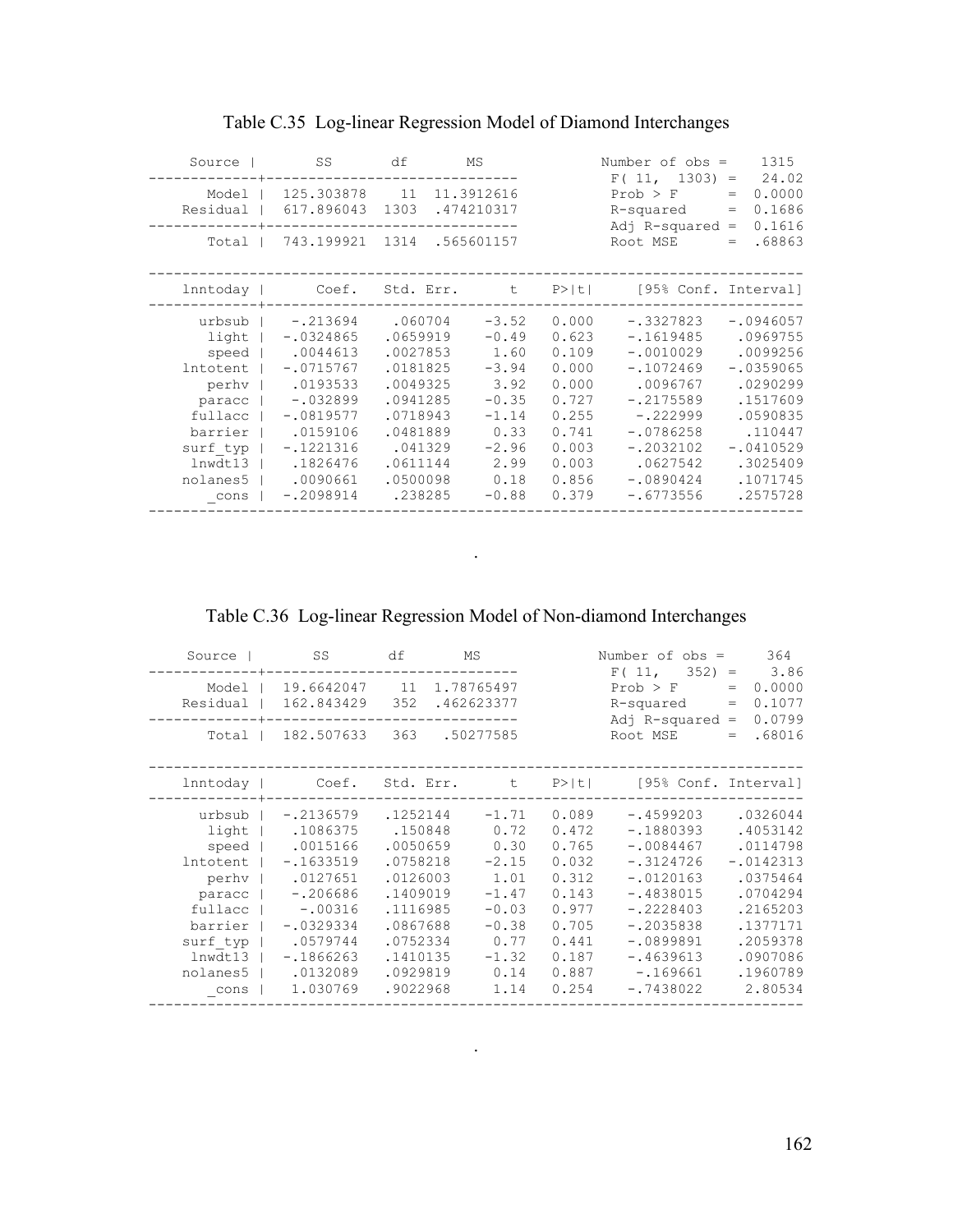| Source                                                                                                     | SS                                                                                                                                                    | df                                                                                                                             | MS                                                                                                        |                                                                                                 | Number of $obs =$                                                                                                                                              | 874                                                                                                                                  |
|------------------------------------------------------------------------------------------------------------|-------------------------------------------------------------------------------------------------------------------------------------------------------|--------------------------------------------------------------------------------------------------------------------------------|-----------------------------------------------------------------------------------------------------------|-------------------------------------------------------------------------------------------------|----------------------------------------------------------------------------------------------------------------------------------------------------------------|--------------------------------------------------------------------------------------------------------------------------------------|
| Model<br>Residual                                                                                          | 13.3906757<br>350.041654                                                                                                                              | 10<br>863                                                                                                                      | 1.33906757<br>.405610259                                                                                  |                                                                                                 | F(10,<br>$863) =$<br>Prob > F<br>R-squared<br>$Ad1$ R-squared =                                                                                                | 3.30<br>0.0003<br>$=$<br>0.0368<br>$\!=$<br>0.0257                                                                                   |
| Total                                                                                                      | 363.432329                                                                                                                                            | 873 .416302783                                                                                                                 |                                                                                                           |                                                                                                 | Root MSE                                                                                                                                                       | .63688<br>$=$                                                                                                                        |
| lnntoday                                                                                                   | Coef.                                                                                                                                                 | Std. Err.                                                                                                                      | t                                                                                                         | $P>$  t                                                                                         | [95% Conf. Interval]                                                                                                                                           |                                                                                                                                      |
| light  <br>speed<br>lntotent<br>perhv  <br>paracc<br>fullacc<br>barrier<br>surf typ<br>lnwdt13<br>nolanes5 | $-.2250823$<br>.0031459<br>$-.0287067$<br>.0210535<br>$-.0358858$<br>$-.0618309$<br>$-.0029985$<br>$-.1318887$<br>.1286007<br>.0343464<br>$-.6019637$ | .140891<br>.0028252<br>.0214944<br>.007623<br>.1068343<br>.0822548<br>.0515564<br>.0466347<br>.0831545<br>.0508729<br>.2789425 | $-1.60$<br>1.11<br>$-1.34$<br>2.76<br>$-0.34$<br>$-0.75$<br>$-0.06$<br>$-2.83$<br>1.55<br>0.68<br>$-2.16$ | 0.111<br>0.266<br>0.182<br>0.006<br>0.737<br>0.452<br>0.954<br>0.005<br>0.122<br>0.500<br>0.031 | $-.5016115$<br>$-.0023992$<br>$-.0708942$<br>.0060917<br>$-.2455714$<br>$-.2232737$<br>$-.1041891$<br>$-.2234194$<br>$-.0346081$<br>$-.0655028$<br>$-1.149449$ | .0514468<br>.0086909<br>.0134807<br>.0360153<br>.1737997<br>.099612<br>.0981921<br>$-.040358$<br>.2918095<br>.1341956<br>$-.0544786$ |
| cons                                                                                                       |                                                                                                                                                       |                                                                                                                                |                                                                                                           |                                                                                                 |                                                                                                                                                                |                                                                                                                                      |

Table C.37 Log-linear Regression Model of Urban Diamond Interchanges

Table C.38 Log-linear Regression Model of Urban Non-diamond Interchanges

| Source<br>Model<br>Residual                                                                                    | SS.<br>6.24433639 10<br>102.447777                                                                                                                  | df<br>254                                                                                                                       | MS<br>.624433639<br>.403337703                                                                            |                                                                                                 | Number of $obs =$<br>$F(10, 254) =$<br>Prob > F<br>R-squared<br>Adj $R$ -squared =                                                                            | 265<br>1.55<br>0.1228<br>$=$<br>0.0574<br>$=$<br>0.0203                                                                             |
|----------------------------------------------------------------------------------------------------------------|-----------------------------------------------------------------------------------------------------------------------------------------------------|---------------------------------------------------------------------------------------------------------------------------------|-----------------------------------------------------------------------------------------------------------|-------------------------------------------------------------------------------------------------|---------------------------------------------------------------------------------------------------------------------------------------------------------------|-------------------------------------------------------------------------------------------------------------------------------------|
| Total                                                                                                          | 108.692113 264 .411712549                                                                                                                           |                                                                                                                                 |                                                                                                           |                                                                                                 | Root MSE                                                                                                                                                      | .63509<br>$=$                                                                                                                       |
| lnntoday                                                                                                       | Coef.                                                                                                                                               |                                                                                                                                 | Std. Err. t                                                                                               | P >  t                                                                                          | [95% Conf. Interval]                                                                                                                                          |                                                                                                                                     |
| light<br>speed<br>lntotent<br>perhv<br>paracc<br>fullacc<br>barrier<br>surf typ<br>lnwdt13<br>nolanes5<br>cons | $-.3722796$<br>$-.0042373$<br>$-.0814159$<br>.0214624<br>$-.154575$<br>.0513421<br>$-.0606219$<br>.215198<br>$-.4020498$<br>$-.0210153$<br>.5407038 | .4348493<br>.0053472<br>.0921319<br>.0244337<br>.1752647<br>.1280509<br>.093055<br>.0832542<br>.1821883<br>.0975534<br>1.142283 | $-0.86$<br>$-0.79$<br>$-0.88$<br>0.88<br>$-0.88$<br>0.40<br>$-0.65$<br>2.58<br>$-2.21$<br>$-0.22$<br>0.47 | 0.393<br>0.429<br>0.378<br>0.381<br>0.379<br>0.689<br>0.515<br>0.010<br>0.028<br>0.830<br>0.636 | $-1.228649$<br>$-.0147678$<br>$-.2628557$<br>$-.026656$<br>$-.4997322$<br>$-.2008347$<br>$-.2438794$<br>.0512415<br>$-.7608419$<br>$-.2131318$<br>$-1.708849$ | .4840897<br>.0062932<br>.1000239<br>.0695808<br>.1905821<br>.3035188<br>.1226357<br>.3791546<br>$-.0432578$<br>.1711013<br>2.790257 |